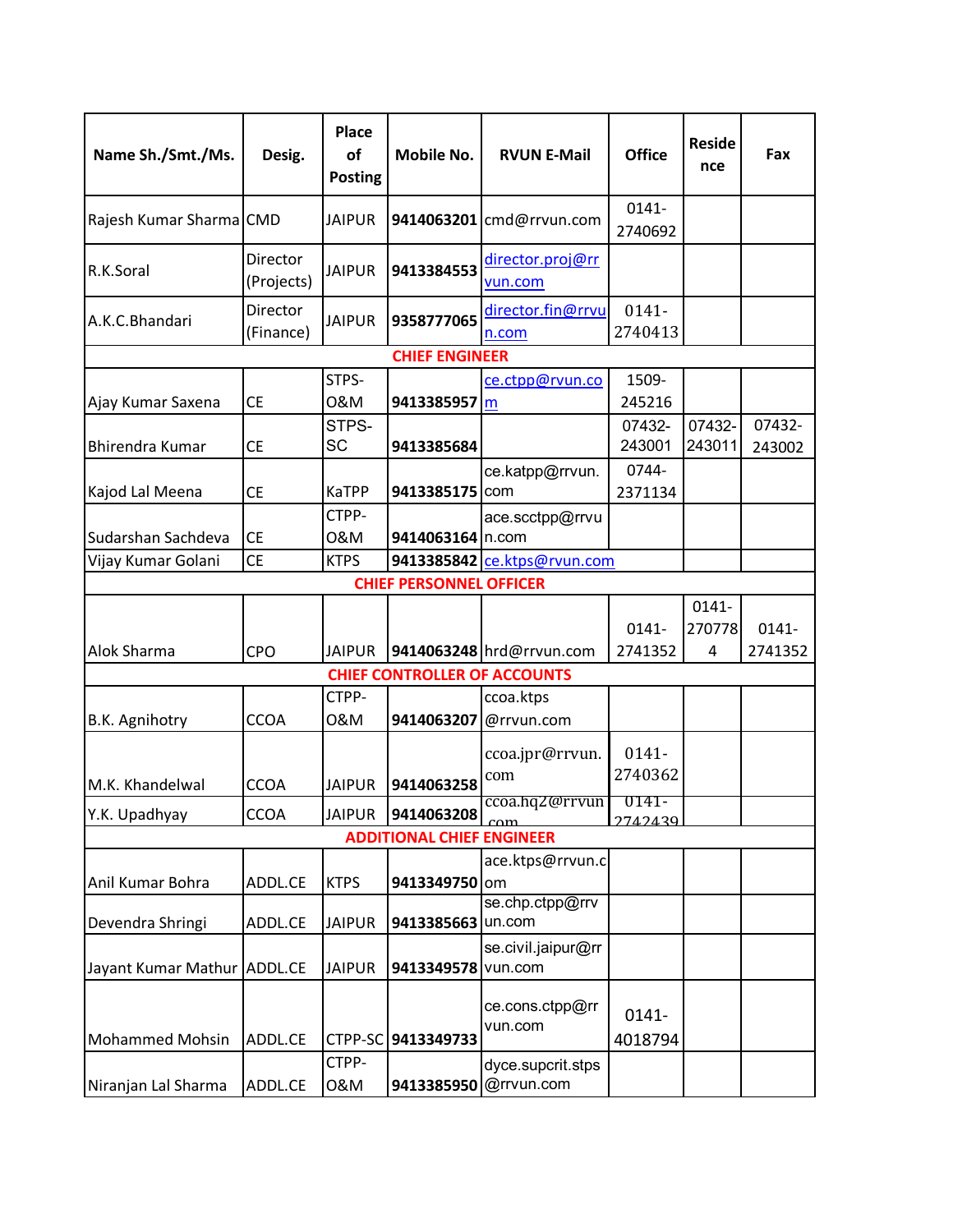|                              |         |               |                          | se.opr3.stps@rrv  |          |        |                  |
|------------------------------|---------|---------------|--------------------------|-------------------|----------|--------|------------------|
| Prem Raj                     | ADDL.CE | <b>DCPP</b>   | 9413385171               | un.com            |          |        |                  |
|                              |         |               |                          |                   | 07432-   | 07432- |                  |
| Sanjeev Kumar                |         |               | CTPP-SC 9413384622       |                   | 243022   | 243004 | 07432-<br>243002 |
|                              | ADDL.CE |               |                          | se.proc.rgtpp@rr  |          |        |                  |
| Shailesh Saidawat            | Addl.CE | <b>RGTPP</b>  | 9413384581               | vun.com           | 9.36E+09 | 9E+09  |                  |
|                              |         | STPS-         |                          | dyce.cons2.stps   |          |        |                  |
| Shishu Pal Bansal            | ADDL.CE | 0&M           | 9413385170               | @rrvun.com        |          |        |                  |
|                              |         |               |                          | ace.ctpp@rrvun.   |          |        |                  |
| Sohan Singh Meena            | ADDL.CE | STPS-SC       | 9413385973               | com               |          |        |                  |
|                              |         | CTPP-         |                          | dyce2.scctpp@rr   |          |        |                  |
| Umesh Chandra                | ADDL.CE | <b>SC</b>     | 9413385654 vun.com       |                   |          |        |                  |
|                              |         |               |                          | vijay_49738@rv    |          |        |                  |
| Vijay Kumar Vajpayee Addl.CE |         | <b>KaTPP</b>  | 9413349738 un.co.in      |                   |          |        |                  |
|                              |         |               | <b>DY.CHIEF ENGINEER</b> |                   |          |        |                  |
| <b>Arvind Kumar</b>          |         |               |                          | dyce.fuel.katpp@  |          |        |                  |
| Agarwal                      | DY. CE  | <b>KaTPP</b>  | 9414063231 rvun.com      |                   |          |        |                  |
| Ashok Kumar Arya             | DY. CE  | <b>KTPS</b>   | 9413349749               |                   |          |        |                  |
|                              |         |               |                          |                   |          |        |                  |
|                              |         |               |                          | ashok_49778@rv    | $0141 -$ |        |                  |
| <b>Ashok Parakh</b>          | DY.CE   | <b>GLTPP</b>  | 9413349778               | un.in             | 4019224  |        |                  |
|                              |         |               |                          | se.pp@rrvun.co    |          |        |                  |
| Chhote Lal Koli              | DY.CE   | <b>JAIPUR</b> | 9413385340 m             |                   |          |        |                  |
|                              |         |               |                          | s.devendra64@r    |          |        |                  |
| Davendra Singh               | DY.CE   | <b>KTPS</b>   | 9413385683 vun.in        |                   |          |        |                  |
|                              |         | STPS-         |                          | se4.stps@rrvun.c  |          |        |                  |
| Deepak Gupta                 | DY.CE   | 0&M           | 9413385964               | om                |          |        |                  |
| Gajendra Kumar               |         | CTPP-         |                          | se.gen.kota@rrv   | 07432-   |        | 07432-           |
| Trivedi                      | DY.CE   | 0&M           | 9413349722               | un.com            | 243006   |        | 243002           |
| Hanuman Prasad               |         | CTPP-         |                          | se.com.ctpp@rrv   |          |        |                  |
| Gaur                         | DY.CE   | 0&M           | 9413349746 un.com        |                   |          |        |                  |
|                              |         |               |                          |                   |          |        |                  |
|                              |         | AMBIKA        |                          | se.pna.scctpp@rr  | 0141-    |        |                  |
| Harish Agarwal               | DY.CE   | <b>PUR</b>    | 9413385969               | vun.com           | 4019310  |        |                  |
|                              |         |               |                          |                   |          |        |                  |
| Kailash Chandra              |         |               |                          | singhal 49528@r   | 02987-   | 02982- |                  |
| Singhal                      | DY.CE   | <b>KaTPP</b>  | 9413349528               | vun.in            | 271011   | 226881 |                  |
|                              |         |               |                          |                   |          |        |                  |
|                              |         |               |                          | se.civil.katpp@rr | 07432-   | 07432- | 07432-           |
| Kanihiya Lal Mathur          | DY.CE   | <b>KaTPP</b>  | 9413385227               | vun.com           | 243012   | 243014 | 243002           |
| Lalit Prakash                |         |               |                          | se.blr.ktps@rrvu  | 07432-   |        | 07432-           |
| Mahawar                      | DY.CE   | STPS-SC       | 9413384559               | n.com             | 243024   |        | 243002           |
|                              |         |               |                          |                   | 07432-   |        | 07432-           |
| Laxmi Narain Verma           | DY. CE  | <b>KTPS</b>   | 9413384569               |                   | 243007   |        | 243002           |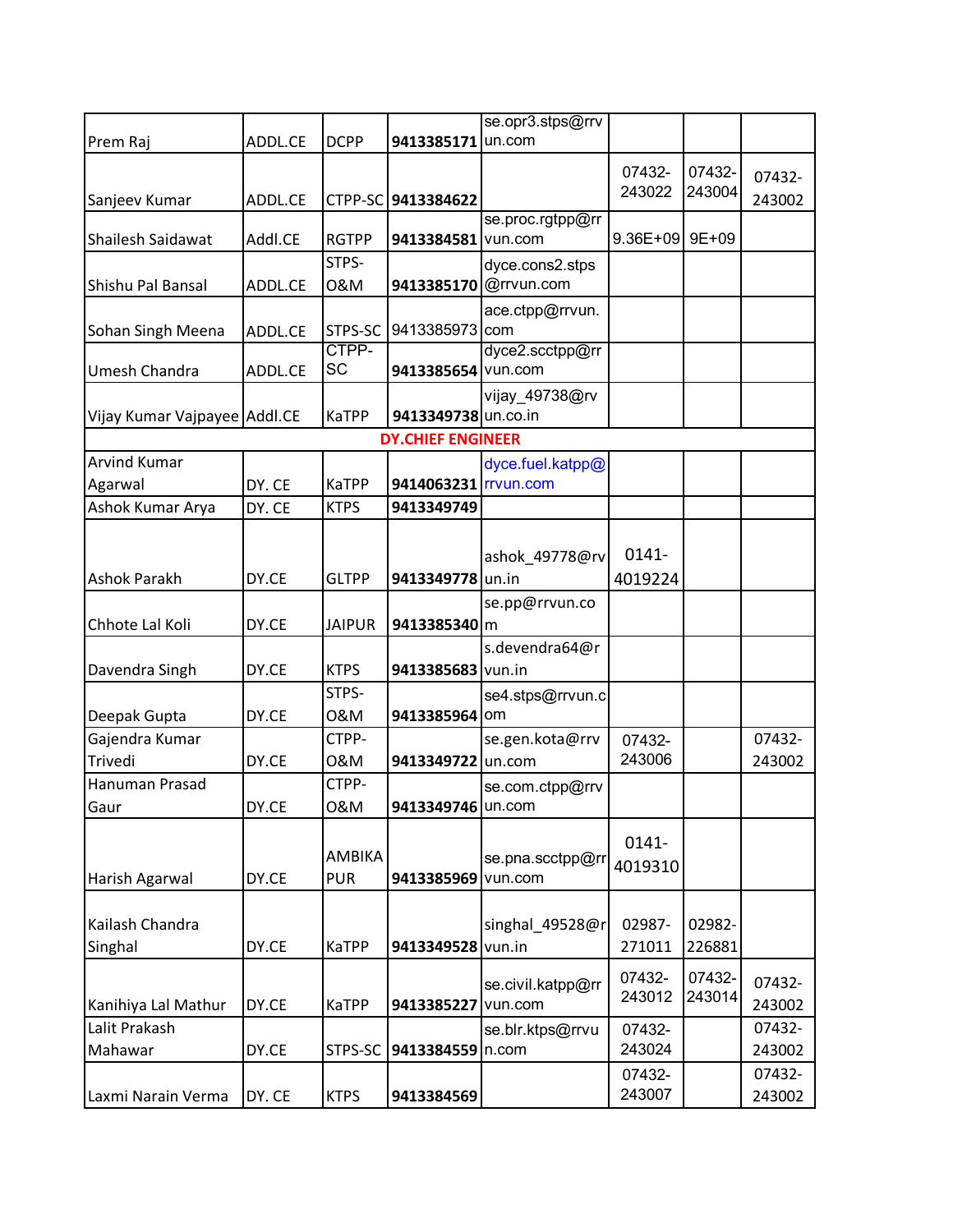|                      |                    |               |                                 | somani_49728@                   |          |          |          |
|----------------------|--------------------|---------------|---------------------------------|---------------------------------|----------|----------|----------|
| Madhu Kant Somani    | DY.CE              | <b>KTPS</b>   | 9413349728 rvun.in              |                                 |          |          |          |
|                      |                    |               |                                 | se.comml.csctpp                 |          |          |          |
| Om Prakash Agarwal   | DY.CE              |               | CTPP-SC 9413349727              | @rrvun.com                      |          |          |          |
|                      |                    |               |                                 | rr 85224@rvun.c                 |          |          |          |
| Ram Ratan Meena      | DY. CE             |               | CTPP-SC 9413385224              | o.in                            |          |          |          |
|                      |                    |               |                                 |                                 |          |          |          |
|                      |                    |               |                                 | dyce.mechmtc2.                  |          |          |          |
| Ram Prasad Meena     | DY. CE             | <b>KTPS</b>   |                                 | 9413385632 ktps@rrvun.com       |          |          |          |
|                      |                    |               |                                 | ravindra 49754                  |          |          |          |
| Ravindra Nath Gupta  | DY.CE              | <b>JAIPUR</b> | 9413349754 @rvun.co.in          |                                 |          |          |          |
|                      |                    |               |                                 | sangeeta_49751                  |          |          |          |
| Sangeeta Shringi     | DY.CE              | <b>KTPS</b>   | 9413349751 @rvun.in             |                                 |          |          |          |
|                      |                    |               |                                 | sanjay_63265@r                  |          |          |          |
| Sanjay Sanadhya      | DY.CE              | STPS-SC       | 9414063265 vun.co.in            |                                 |          |          |          |
|                      |                    |               |                                 | tulsi_63216@rvu                 |          |          |          |
| Tulsi Ram Soni       | DY.CE              | KaTPP         | 9414063216 n.co.in              |                                 |          |          |          |
|                      |                    |               |                                 | virendra_49863                  |          |          |          |
| Virendra Kumar       | DY.CE              | CTPP-SC       | 9413349863 @rvun.in             |                                 |          |          |          |
|                      |                    |               |                                 | garg_49716@rvu                  |          |          |          |
| Vishnu Prakash Garg  | DY.CE              | STPS-SC       | 9414049716 n.in                 |                                 |          |          |          |
|                      |                    |               |                                 | katiyar_63276@r                 |          |          |          |
| Yogesh Singh Katiyar | DY.CE              | <b>KTPS</b>   | 9414063276 vun.in               |                                 |          |          |          |
|                      |                    |               | <b>JOINT DIRECTOR PERSONNEL</b> |                                 |          |          |          |
| Hari Om Avasthi      | <b>JDP</b>         | <b>KTPS</b>   |                                 | 9413349873 jdp.ktps@rrvun.com   |          |          |          |
|                      |                    |               |                                 | hemant_85685@                   |          |          |          |
| <b>Hemant Madan</b>  | <b>JDP</b>         | KaTPP         | 9413385685 rvun.in              |                                 |          |          |          |
|                      |                    | STPS-         |                                 | jdp.stps@rrvun.c                |          |          |          |
| Dr. Vikas Monga      | <b>JDP</b>         | 0&M           | 9413349658 om                   |                                 |          |          |          |
|                      |                    |               | <b>JT. DIRECTOR (CA)-CUM-CS</b> |                                 |          |          |          |
|                      |                    |               |                                 |                                 |          | $0141 -$ |          |
| S.G.V.S.             |                    |               |                                 |                                 | $0141 -$ | 229661   | $0141 -$ |
| Subrahmanyam         | Jt.Director JAIPUR |               |                                 | 9414063245 cs@rrvun.com         | 2741051  | 4        | 2741051  |
|                      |                    |               | <b>CHIEF ACCOUNTS OFFICER</b>   |                                 |          |          |          |
|                      |                    |               |                                 |                                 |          | 0141-    |          |
|                      |                    |               |                                 | chhaju 45934@r                  |          | 67638    |          |
| Chhaju Ram Meena     | CAO                | <b>JAIPUR</b> | 9414045934                      | vun.in                          |          | 31       |          |
|                      |                    |               |                                 | cao.stps@rrvun.c                | 07432-   |          | 07432-   |
| Deepmala Singh       | CAO                | KaTPP         | 9413349660 om                   |                                 | 243021   |          | 243002   |
|                      |                    |               |                                 | cao.rgtpp@rrvun.                |          |          |          |
| M.L. Makwana         | CAO                | <b>RGTPP</b>  | 9414048052                      | com                             | 9.36E+09 |          |          |
|                      |                    |               |                                 | cao.ia.jpr@rrvun.               |          |          |          |
| Rajesh Khandelwal    | CAO                | <b>JAIPUR</b> | 9413385190 com                  |                                 |          |          |          |
| Rekha Agarwal        | CAO                | <b>JAIPUR</b> |                                 | 9413342245 sraoiarvun@gmail.com |          |          |          |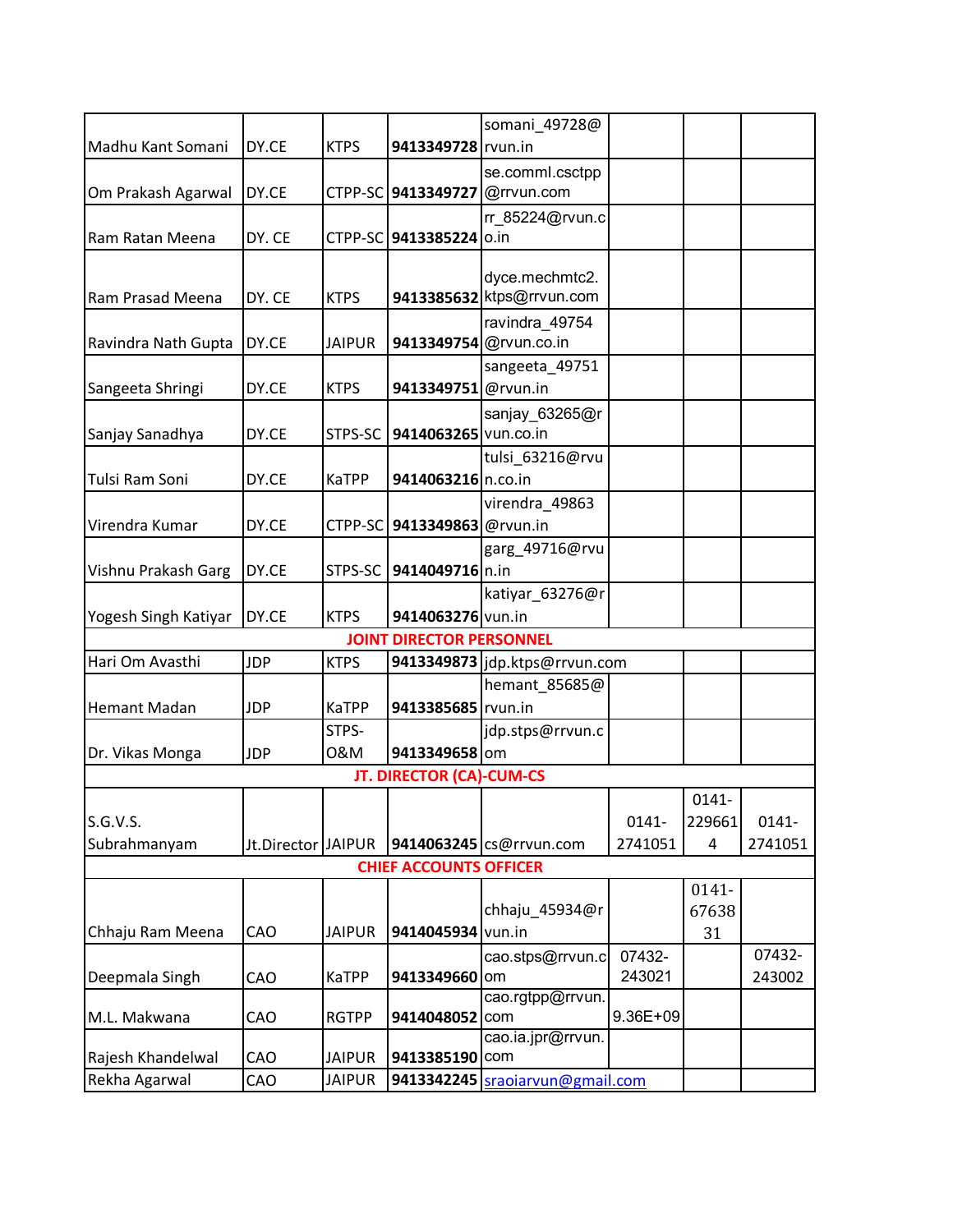|                         |           |               |                                   | s 64195@rvun.i                |  |  |
|-------------------------|-----------|---------------|-----------------------------------|-------------------------------|--|--|
| Sita Ram Sharma         | CAO       | <b>STPS</b>   | 9414064195 n                      |                               |  |  |
|                         |           |               |                                   | vivek 85847@rv                |  |  |
| <b>Vivek Shukla</b>     | CAO       | <b>KTPS</b>   | 9413385847 un.in                  |                               |  |  |
|                         |           |               | <b>SUPERINTENDING ENGINEER</b>    |                               |  |  |
|                         |           |               |                                   | a_49938@rvun.i                |  |  |
| Ashok Kumar Gupta       | <b>SE</b> |               | CTPP-SC 9413349938 n              |                               |  |  |
|                         |           |               |                                   | ashish 49598@r                |  |  |
| Ashish Ravi Sharma      | <b>SE</b> | <b>JAIPUR</b> | 9413349598 vun.in                 |                               |  |  |
|                         |           |               |                                   | se.civil.scctpp@r             |  |  |
| Ashok Chalana           | <b>SE</b> |               | CTPP-SC   9413385652   rvun.com   |                               |  |  |
|                         |           |               |                                   | atulya_49965@r                |  |  |
| Atulya Singh            | <b>SE</b> | <b>KTPS</b>   | 9413349965 vun.in                 |                               |  |  |
|                         |           |               |                                   | se.camtc.stps@rr              |  |  |
| <b>Babu Lal Verma</b>   | <b>SE</b> | STPS-SC       | 9413385970 vun.com                |                               |  |  |
| Chandra Prakash         |           | CTPP-         |                                   | chandra_85647                 |  |  |
| Meena                   | <b>SE</b> | 0&M           | 9413385647 @rvun.co.in            |                               |  |  |
|                         |           |               |                                   | deepak_85675@                 |  |  |
| Deepak Vadera           | <b>SE</b> |               | STPS-SC   9413385675   rvun.co.in |                               |  |  |
|                         |           | GEN.          |                                   |                               |  |  |
|                         |           | <b>BANSW</b>  |                                   | dilipgehani_4951              |  |  |
| Dilip Gehani            | <b>SE</b> | ARA           |                                   | 9413349516 6@rvun.co.in       |  |  |
| <b>Dinesh Chandra</b>   |           |               |                                   | d 85176@rvun.i                |  |  |
| Nimesh                  | <b>SE</b> | <b>KTPS</b>   | 9413385176 n                      |                               |  |  |
|                         |           |               |                                   | mittal_49526@rv               |  |  |
| Dinesh Kumar Mittal     | <b>SE</b> | <b>KaTPP</b>  | 9413349526 un.in                  |                               |  |  |
| Dinesh Kumar            |           |               |                                   | nadheria_49609                |  |  |
| Nadheria                | <b>SE</b> | STPS-SC       | 9413349609                        | @rvun.in                      |  |  |
|                         |           | CTPP-         |                                   | se.fr.ktps@rrvun.             |  |  |
| Dinesh Singh            | <b>SE</b> | 0&M           | 9413385339                        | com                           |  |  |
|                         |           |               |                                   | se.turb.ktps@rrv              |  |  |
| Ganesh Ram Meena        | <b>SE</b> | <b>KaTPP</b>  | 9413349714                        | un.com                        |  |  |
| Ganpat Lal              | <b>SE</b> | <b>RGTPP</b>  | 9413385631                        |                               |  |  |
|                         |           | STPS-         |                                   | se5.stps@rrvun.c              |  |  |
| Ghanshyam Koli          | <b>SE</b> | 0&M           | 9413385972                        | om                            |  |  |
|                         |           |               |                                   |                               |  |  |
|                         |           |               |                                   | 9413349752 se.cni.suprcrit.ct |  |  |
| Girdhar Gopal Sharda SE |           | <b>KaTPP</b>  |                                   | pp@rrvun.com                  |  |  |
| <b>Girish Kumar</b>     |           | CTPP-         |                                   | girish 49796@rv               |  |  |
| Narkhode                | <b>SE</b> | O&M           | 9413349796                        | un.in                         |  |  |
|                         |           |               |                                   | govind_49864@r                |  |  |
| Govind Lal Gupta        | <b>SE</b> | CTPP-SC       | 9413349864                        | vun.co.in                     |  |  |
| Hanuman Prasad          |           |               |                                   | hanuman 49052                 |  |  |
| Meena                   | <b>SE</b> | <b>KaTPP</b>  | 9413349052                        | @rvun.co.in                   |  |  |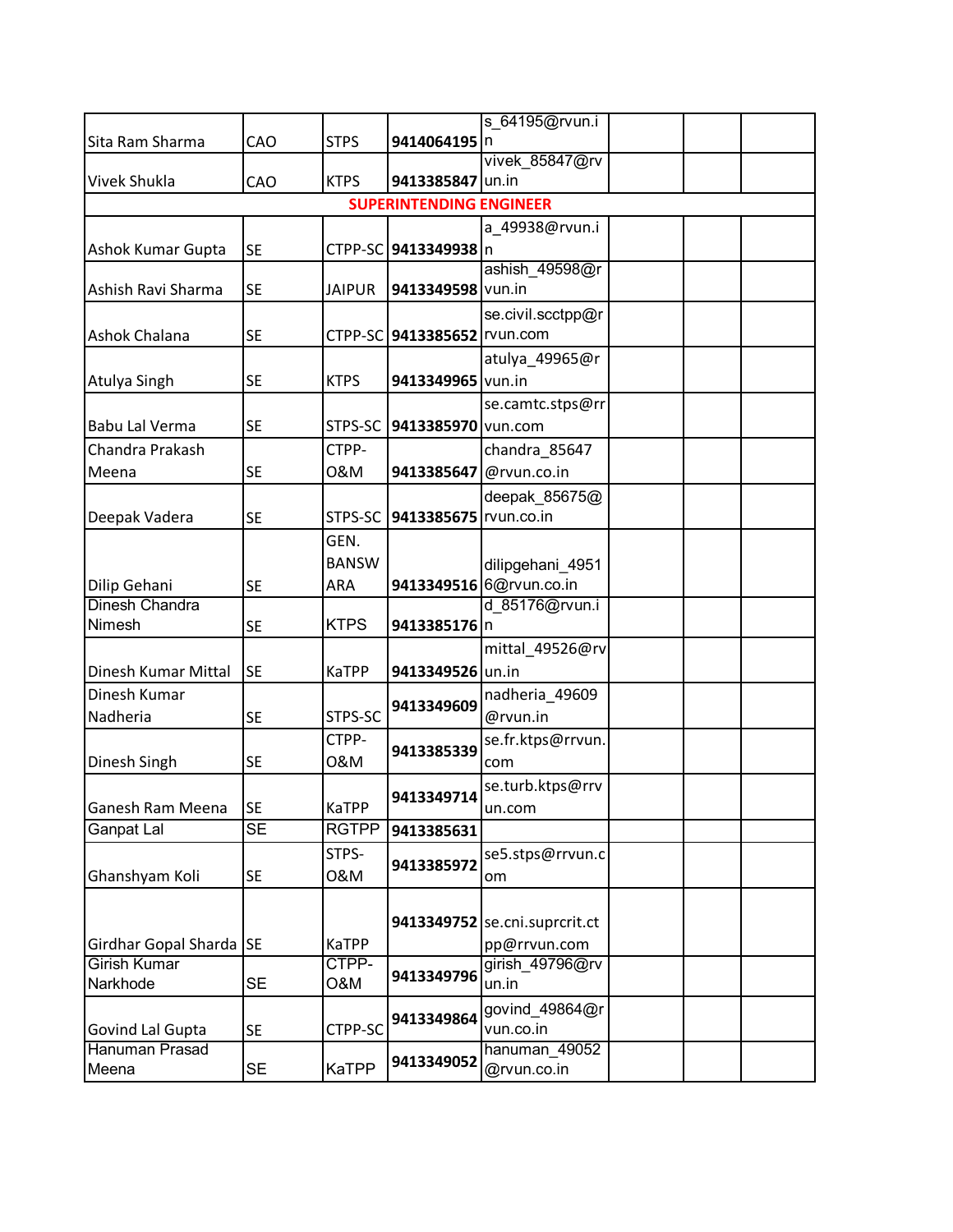|                       |           |               |                              | hemant_49845@                     |          |        |         |
|-----------------------|-----------|---------------|------------------------------|-----------------------------------|----------|--------|---------|
| <b>Hemant Mishra</b>  | <b>SE</b> | STPS-SC       | 9413349845                   | rvun.in                           |          |        |         |
|                       |           | STPS-         | 9414063273                   | meharda_63273                     |          |        |         |
| Indra Raj Mahalda     | <b>SE</b> | 0&M           |                              | @rvun.in                          |          |        |         |
|                       |           |               | 9413349960                   | se.firesafety.stps                | 0744-    |        | 0744-   |
| <b>Ishwar Chand</b>   | <b>SE</b> | CTPP-SC       |                              | @rrvun.com                        | 2323624  |        | 2422048 |
| Chaudhary             | <b>SE</b> | STPS-SC       | 9413349532                   | 2@rvun.in                         |          |        |         |
|                       |           | CTPP-         |                              |                                   |          |        |         |
| Lal Chand Baresha     | <b>SE</b> | 0&M           | 9413385937                   |                                   |          |        |         |
|                       |           |               |                              | se.cons2.stps@rr                  |          |        |         |
| Laxman Lal Barolia    | <b>SE</b> | STPS-SC       | 9413385962                   | vun.com                           |          |        |         |
|                       |           |               |                              | se.civil2.scctpp@                 | 07432-   | 07432- | 07432-  |
| Laxmi Kant Kerwal     | <b>SE</b> |               | CTPP-SC 9413348190 rrvun.com |                                   | 243036   | 243027 | 243002  |
|                       |           |               |                              | mssoni_49909@r                    |          |        |         |
| Madhu Sudan Soni      | <b>SE</b> | <b>KTPS</b>   | 9413349909 vun.in            |                                   |          |        |         |
|                       |           |               |                              |                                   |          |        |         |
| <b>Mahaveer Singh</b> |           |               |                              | chahar 49861@r                    | $0141 -$ |        |         |
| Chahar                | <b>SE</b> | STPS-SC       | 9413349861                   | vun.in                            | 4019359  |        |         |
|                       |           |               |                              |                                   |          |        |         |
|                       |           |               | 9413349627                   |                                   | $0141 -$ |        |         |
| Mahi Lal Meena        | <b>SE</b> | <b>KTPS</b>   |                              | se.ca.suprcrit.ctp<br>p@rrvun.com | 4019353  |        |         |
|                       |           |               |                              | mahmood_4992                      |          |        |         |
| Mahmood Ahmed         | <b>SE</b> | <b>KaTPP</b>  | 9413349925                   | 5@rvun.co.in                      |          |        |         |
| <b>Bhagat</b>         | <b>SE</b> | 0&M           | 9413349625                   | vun.in                            |          |        |         |
|                       |           |               |                              |                                   |          |        |         |
|                       |           | CTPP-         |                              | 9413385848 se.cni.suprcrit.st     |          |        |         |
| Mool Chand Jangid     | <b>SE</b> | 0&M           |                              | ps@rrvun.com                      |          |        |         |
|                       |           | STPS-         |                              | chachan 49571                     |          |        |         |
| Mota Ram Chachan      | <b>SE</b> | 0&M           | 9413349571                   | @rvun.in                          |          |        |         |
| <b>Mukesh Chand</b>   |           |               |                              | 9413385837 mukesh_85837@          |          |        |         |
| Bansal                | <b>SE</b> | CTPP-SC       |                              | rvun.co.in                        |          |        |         |
| Mukesh Kumar          |           |               |                              | se.cons3.stps@rr                  |          |        |         |
| Agarwal               | <b>SE</b> | <b>KTPS</b>   | 9413349954                   | vun.com                           |          |        |         |
| Narendra Kumar        |           |               |                              | tatocmd@rrvun.c                   |          |        |         |
| Gupta                 | <b>SE</b> | <b>JAIPUR</b> | 9413349668                   | om                                |          |        |         |
| Narendra Singh        |           | GEN.KO        | 9413349937                   | se.proc.scctpp@r                  |          |        |         |
| Khangrot              | <b>SE</b> | TA            |                              | rvun.com                          | 9.36E+09 |        |         |
|                       |           | STPS-         | 9413349553                   | jain_49553@rvu                    |          |        |         |
| Niranjan Kumar Jain   | <b>SE</b> | 0&M           |                              | n.in                              |          |        |         |
| Nitin Shantaram       |           |               | 9413349818                   | nitin_49818@rvu                   |          |        |         |
| Somvanshi             | <b>SE</b> | <b>DCPP</b>   |                              | n.co.in                           |          |        |         |
|                       |           | CTPP-         | 9413340409                   | om_40409@rvun                     |          |        |         |
| Om Parkash Meena      | <b>SE</b> | 0&M           |                              | .co.in                            |          |        |         |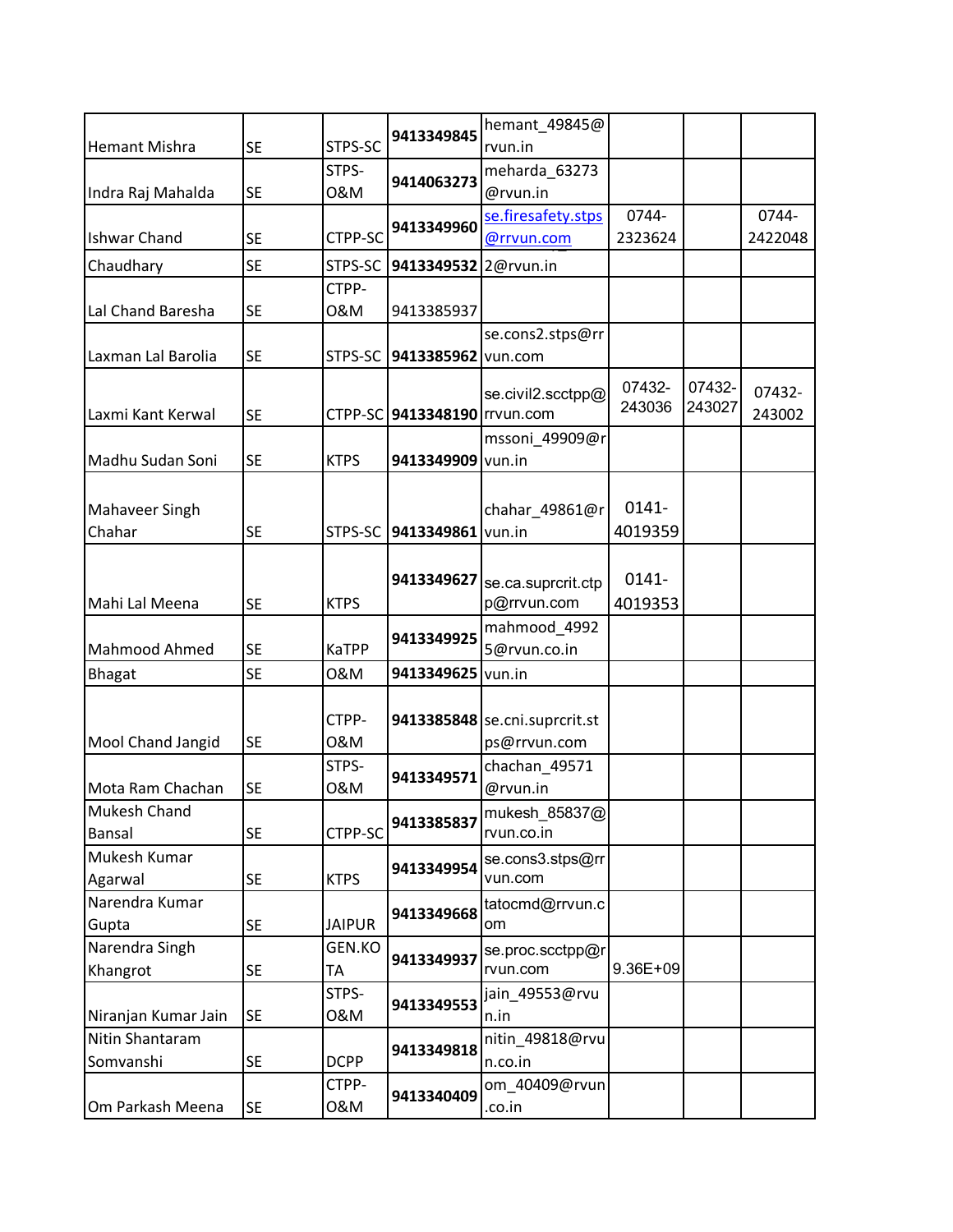| Pardeep Kumar            |           | STPS-         |            | se.civil.katpp@rr        |          |        |        |
|--------------------------|-----------|---------------|------------|--------------------------|----------|--------|--------|
| <b>Badesara</b>          | <b>SE</b> | 0&M           | 9413349719 | vun.com                  |          |        |        |
|                          |           |               |            |                          | 07432 -  | 07432- |        |
|                          |           |               | 9413349756 | garg_49756@rvu           | 243029   | 243050 | 07432- |
| <b>Pramod Kumar Garg</b> | <b>SE</b> | <b>KaTPP</b>  |            | n.co.in                  |          |        | 243002 |
|                          |           | CTPP-         | 9413349855 | praveen_49855            |          |        |        |
| Praveen Satsangi         | <b>SE</b> | 0&M           |            | @rvun.co.in              |          |        |        |
|                          |           |               | 9413385840 | jain_85840@rvu           |          |        |        |
| Prem Chand Jain          | <b>SE</b> | <b>KTPS</b>   |            | n.in                     |          |        |        |
|                          |           | CTPP-         | 9413348193 | prthvi_48193@rv          |          |        |        |
| Prthvi Raj Meena         | <b>SE</b> | 0&M           |            | un.co.in                 |          |        |        |
|                          |           |               | 9414049718 | dhariwal_49718           |          |        |        |
| Purshottam Dhariwal      | <b>SE</b> | <b>KaTPP</b>  |            | @rvun.in                 |          |        |        |
| Radhey Shyam             |           |               | 9413349670 | radhey_49670@r           |          |        |        |
| Agarwal                  | <b>SE</b> | <b>JAIPUR</b> |            | vun.co.in                |          |        |        |
| Raghvendra Pratap        |           |               | 9413349987 | raghvendra_4998          | $0141 -$ |        |        |
| Singh                    | <b>SE</b> | <b>KaTPP</b>  |            | 7@rvun.co.in             | 2742450  |        |        |
|                          |           |               | 9413349574 | rsbhati_49574@r          |          |        |        |
| Raj Singh Bhati          | <b>SE</b> | <b>JAIPUR</b> |            | rvun.com                 |          |        |        |
|                          |           |               |            |                          | $0141 -$ |        |        |
| Rajeev Kumar Bahri       | <b>SE</b> | <b>JAIPUR</b> | 9413349674 | r 49674@rvun.in          | 2742441  |        |        |
| Rajendra Kumar           |           |               |            | rajendra_42715           |          |        |        |
| Meena                    | <b>SE</b> | <b>JAIPUR</b> | 9413342715 | @rvun.in                 |          |        |        |
| Rajendra Kumar           |           | CTPP-         |            | shankla_85341@           |          |        |        |
| Sankhla                  | <b>SE</b> | 0&M           | 9413385341 | rvun.in                  |          |        |        |
| Rajesh Kumar             |           | STPS-         |            | secamstps@gmai           |          |        |        |
| Chhawal                  | <b>SE</b> | 0&M           | 9413349703 | I.com                    |          |        |        |
|                          |           |               |            | saini_49527@rvu          | 07432-   |        |        |
| Rajiv Kumar Saini        | <b>SE</b> | STPS-SC       | 9413349527 | n.in                     | 243033   |        |        |
|                          |           |               |            | se1.ambikapur@           |          |        |        |
| Rakesh Kumar Meena SE    |           | <b>KTPS</b>   | 9413349804 | rrvun.com                |          |        |        |
| Rakesh Kumar             |           | CTPP-         |            | rakesh_49945@r           |          |        |        |
| Sharma                   | <b>SE</b> | 0&M           | 9413349945 | vun.in                   |          |        |        |
|                          |           |               |            | se2.dccpp@rrvu           |          |        |        |
| Rakesh Kumar Verma       | <b>SE</b> | <b>RGTPP</b>  | 9413384564 | n.com                    |          |        |        |
|                          |           |               |            |                          | $0141 -$ |        |        |
| Rakesh Kumar-I           | <b>SE</b> | <b>JAIPUR</b> | 9413349639 | rakesh_49639@r<br>vun.in | 2565507  |        |        |
| Ramesh Chand             |           | CTPP-         |            | dhakar_49907@r           |          |        |        |
| <b>Dhakar</b>            | SE        | <b>SC</b>     | 9413349907 | vun.in                   |          |        |        |
|                          |           | STPS-         |            | prasad_49543@r           |          |        |        |
| Ramvilas Prasad          | <b>SE</b> | SC            | 9413349543 | vun.in                   | 9.36E+09 |        |        |
|                          |           |               |            | ravindra_49529           |          |        |        |
| Ravindra Balani          | <b>SE</b> | STPS-SC       | 9413349529 | @rvun.in                 |          |        |        |
|                          |           | CTPP-         |            | ravindra_85841           | 07452-   |        |        |
| Ravindra Kumar           | <b>SE</b> | 0&M           | 9413385841 | @rvun.in                 | 245209   |        |        |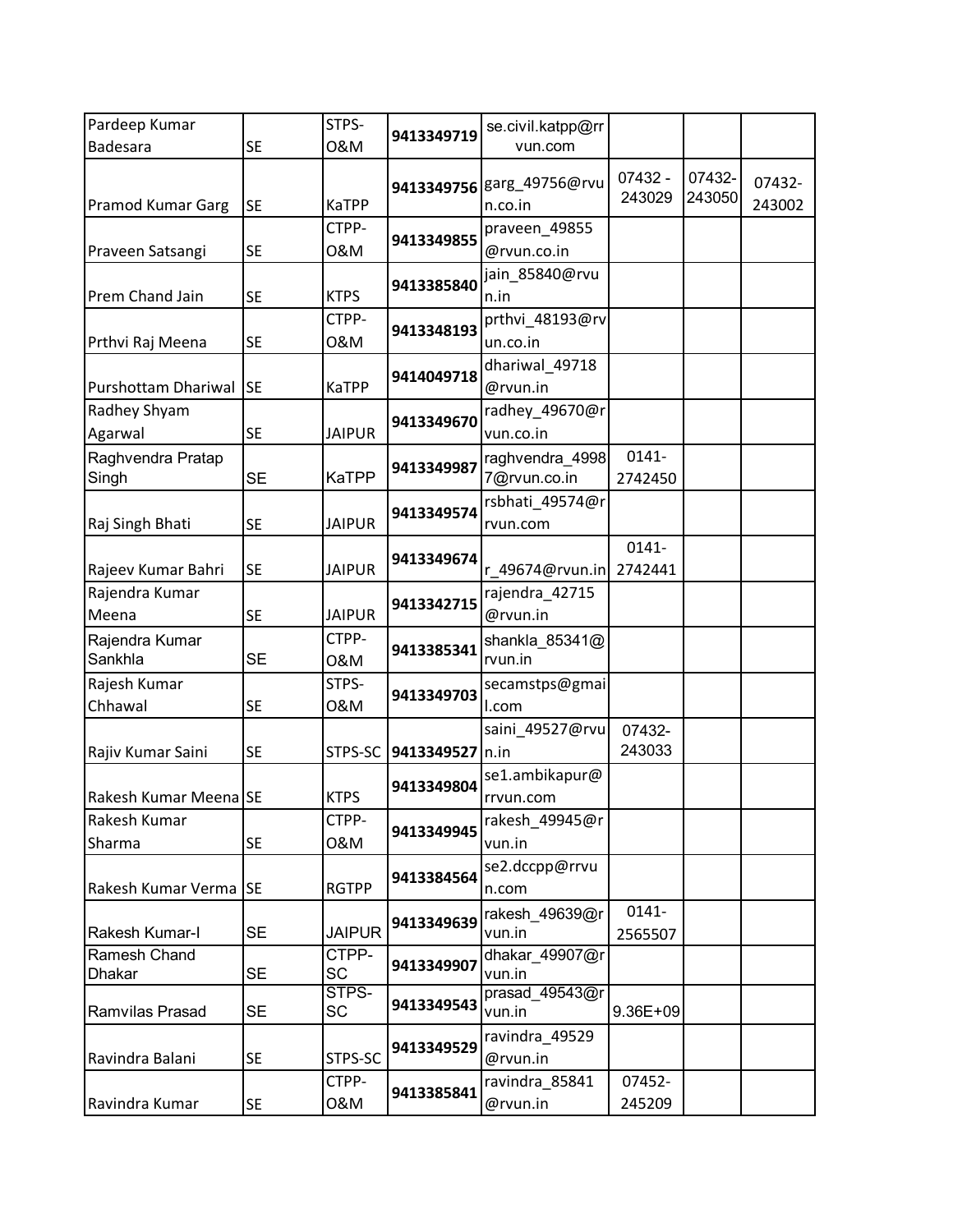|                         |                          |               | 9413348421                                   | sanjaybaheti@rv                        |          |        |        |
|-------------------------|--------------------------|---------------|----------------------------------------------|----------------------------------------|----------|--------|--------|
| Sanjay Baheti           | <b>SE</b>                | <b>KTPS</b>   |                                              | un.in                                  | nil      |        |        |
|                         |                          |               |                                              |                                        | 07432-   | 07432- | 07432- |
| Sanjay Jain             | <b>SE</b>                | <b>JAIPUR</b> |                                              | 9413349936 Sanjay_49936@r<br>vun.co.in | 243031   | 243024 | 243002 |
|                         |                          |               |                                              |                                        |          |        |        |
|                         |                          |               | 9413349831                                   | sanjay_49831@r                         | 07432-   | 07432- | 07432- |
| Sanjay Mishra           | <b>SE</b>                | <b>RGTPP</b>  |                                              | vun.co.in                              | 243009   | 243026 | 243002 |
|                         |                          | CTPP-         | 9413349899                                   | sanjay_49899@r                         | 07432-   |        |        |
| Sanjay Parihar          | <b>SE</b>                | <b>SC</b>     |                                              | vun.co.in                              | 243019   |        |        |
|                         |                          |               |                                              | sanwar_85188@                          | 07432-   |        |        |
| Sanwar Mal Gupta        | <b>SE</b>                | STPS-SC       | 9413385188                                   | rvun.in                                | 243037   |        |        |
|                         |                          |               |                                              | satya_49916@rv                         |          |        |        |
| Satya Narayan Gupta     | <b>SE</b>                | CTPP-SC       | 9413349916                                   | un.co.in                               |          |        |        |
| Shailendra Kumar        |                          |               |                                              | shailendra_4991                        |          |        |        |
| Singh                   | <b>SE</b>                | <b>KTPS</b>   | 9413349918                                   | 8@rvun.co.in                           |          |        |        |
|                         |                          |               | 9413349517                                   | shashijain712@y                        |          |        |        |
| Shashi Prabha Jain      | <b>SE</b>                | <b>KTPS</b>   |                                              | ahoo.in                                |          |        |        |
|                         |                          |               | 9413349996                                   | shikha_49996@r                         |          |        |        |
| Shikha Agarwal          | <b>SE</b>                | <b>KTPS</b>   |                                              | vun.in                                 |          |        |        |
| Agarwal                 | <b>SE</b>                | 0&M           | 9414063249 rvun.in                           |                                        |          |        |        |
|                         |                          |               |                                              | skmeena 85936                          |          |        |        |
| Sukh Ram Meena          | <b>SE</b>                | <b>KaTPP</b>  |                                              | 9413385936 @rvun.co.in                 |          |        |        |
|                         |                          |               |                                              | sunit_49533@rv                         |          |        |        |
| Sunit Kumar Jain        | <b>SE</b>                | KaTPP         | 9413349533 un.co.in                          |                                        |          |        |        |
|                         |                          |               |                                              | se.cnimtc.ktps@r                       |          |        |        |
| Suresh Chandra          | <b>SE</b>                | <b>CTPP</b>   | 9413385674 rvun.com                          |                                        |          |        |        |
|                         |                          | CTPP-         |                                              | vijay_85930@rvu                        |          |        |        |
| Vijay Kumar Singh       | <b>SE</b>                | SC            | 9413385930 n.co.in                           |                                        |          |        |        |
|                         | <b>SE</b>                | <b>JAIPUR</b> | 9413349667                                   | se.ptd@rrvun.co<br>Im                  |          |        |        |
| Vinay Baj               |                          |               |                                              | vinod 40037@rv                         |          |        |        |
| Vinod Kumar Khateek SE  |                          |               | 9413340037 un.co.in                          |                                        |          |        |        |
|                         |                          | <b>KaTPP</b>  |                                              | se.civil.ktps@rrv                      |          |        |        |
| Virendra Kumar          | <b>SE</b>                | <b>KTPS</b>   | 9413385226 un.com                            |                                        |          |        |        |
|                         |                          |               | <b>CHIEF CHEMIST</b>                         |                                        |          |        |        |
| <b>Bhuvnesh Kumar</b>   |                          |               |                                              | bhuvnesh_49028                         |          |        |        |
| Sharma                  |                          |               | CHIEF CHEICTPP-SC   9413349028   @rvun.co.in |                                        |          |        |        |
|                         |                          |               |                                              | rajpal_49653@rv                        |          |        |        |
| Rajpal Meena            | <b>CHIEF CHEISTPS-SC</b> |               | 9413349653 un.in                             |                                        |          |        |        |
|                         |                          |               |                                              | archna_49890@r                         |          |        |        |
| Archana Joshi           | <b>CHIEF CHEIJAIPUR</b>  |               | 9413349890 vun.in                            |                                        |          |        |        |
|                         |                          |               | <b>JOINT SECRETARY</b>                       |                                        |          |        |        |
|                         |                          |               |                                              | redu 42216@rvu                         | $0141 -$ |        |        |
| <b>Anter Singh Redu</b> | JS                       | <b>JAIPUR</b> | 9413342216 n.in                              |                                        | 2741321  |        |        |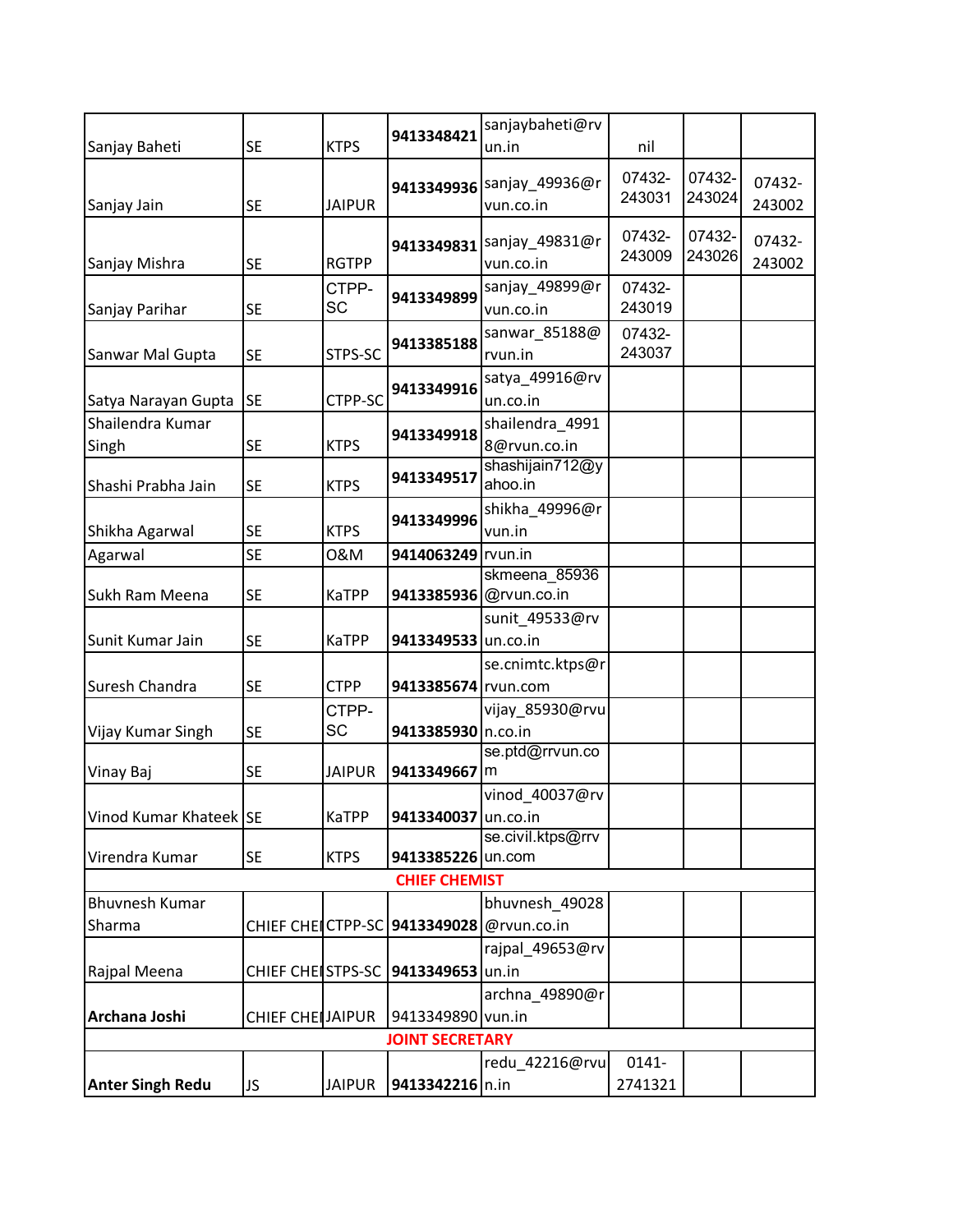|                           |                 |               | <b>DY.DIRECTOR PERSONNEL</b>   |                          |  |
|---------------------------|-----------------|---------------|--------------------------------|--------------------------|--|
|                           |                 | <b>GEN.BA</b> |                                |                          |  |
| <b>Dharmendra</b>         |                 | <b>NSWAR</b>  |                                | dharmendra 495           |  |
| Karotiya                  | <b>DDP</b>      | A             |                                | 9413349521 21@rvun.co.in |  |
|                           |                 | GEN.KO        |                                | tanu_49659@rvu           |  |
| Dr. Tanu Monga            | <b>DDP</b>      | TA            | 9413349659 n.co.in             |                          |  |
|                           |                 |               |                                | mohd_49944@rv            |  |
| <b>Mohammad Nasir</b>     | <b>DDP</b>      | <b>JAIPUR</b> | 9413349944 un.in               |                          |  |
| <b>Om Prakash</b>         |                 | CTPP-         |                                | om_49018@rvun            |  |
| <b>Meghwal</b>            | <b>DDP</b>      | O&M           | 9413349018.co.in               |                          |  |
|                           |                 |               |                                | sanjay_49515@r           |  |
| Sanjay Saxena             | <b>DDP</b>      | <b>DCPP</b>   | 9413349515 vun.co.in           |                          |  |
| Surendra Kumar            |                 |               |                                | surendra_85967           |  |
| <b>Vyas</b>               | <b>DDP</b>      | <b>JAIPUR</b> | 9413385967 @rvun.in            |                          |  |
|                           |                 |               | DY.SECRETARY                   |                          |  |
|                           |                 |               |                                | girdhar_87209@           |  |
| <b>Girdhar Gopal Soni</b> | <b>DS</b>       | <b>KTPS</b>   | 9414087209 rvun.co.in          |                          |  |
|                           |                 |               | <b>SENIOR ACCOUNTS OFFICER</b> |                          |  |
|                           |                 |               |                                | ajay_40311@rvu           |  |
| Ajay Kumar Meena          | SR. AO          | <b>KaTPP</b>  | 9413340311 n.co.in             |                          |  |
|                           |                 |               |                                | ajay_42064@rvu           |  |
| Ajay Kumar Sharma         | SR. AO          | <b>JAIPUR</b> | 9413342064 n.in                |                          |  |
|                           |                 |               |                                | amarjeet_49661           |  |
| <b>Amer Jeet Singh</b>    | SR. AO          | STPS-SC       | 9413349661                     | @rvun.in                 |  |
|                           |                 | CTPP-         |                                | ashish_14520@r           |  |
| <b>Ashish Khandelwal</b>  | SR. AO          | 0&M           | 9414014520 vun.co.in           |                          |  |
|                           |                 | STPS-         |                                | bhadu 49662@r            |  |
| Hans Raj Bhadu            | SR. AO          | 0&M           | 9413349662 vun.co.in           |                          |  |
|                           |                 |               |                                | nikhil_14522@rv          |  |
| Nikhil Kumar Shyara       | SR. AO          | <b>JAIPUR</b> | 9414014522                     | un.co.in                 |  |
|                           |                 |               |                                | raj_49782@rvun.          |  |
| Raj Kumari                | SR. AO          | <b>DCPP</b>   | 9413349782                     | co.in                    |  |
|                           |                 |               |                                | s 49025@rvun.i           |  |
| <b>Shiv Charan Gurjar</b> | SR. AO          | <b>JAIPUR</b> | 9413349025 n                   |                          |  |
|                           |                 |               | <b>SENIOR CHEMIST</b>          |                          |  |
|                           |                 |               |                                | anant 49784@rv           |  |
| <b>Anant Amitabh</b>      | SR. CHEMISKTPS  |               | 9413349784 un.in               |                          |  |
|                           |                 |               |                                | ajay_49654@rvu           |  |
| Ajay Kumar Sharma         | SR.CHEMISJAIPUR |               | 9413349654 n.in                |                          |  |
|                           |                 |               |                                | ash_deep79@ya            |  |
| <b>Deepti Pandey</b>      | SR.CHEMIS KaTPP |               | 9413342360 hoo.in              |                          |  |
| <b>Govind Kumar</b>       |                 | CTPP-         |                                | govind_85696@r           |  |
| Chouhan                   | SR. CHEMISO&M   |               | 9413385696 vun.co.in           |                          |  |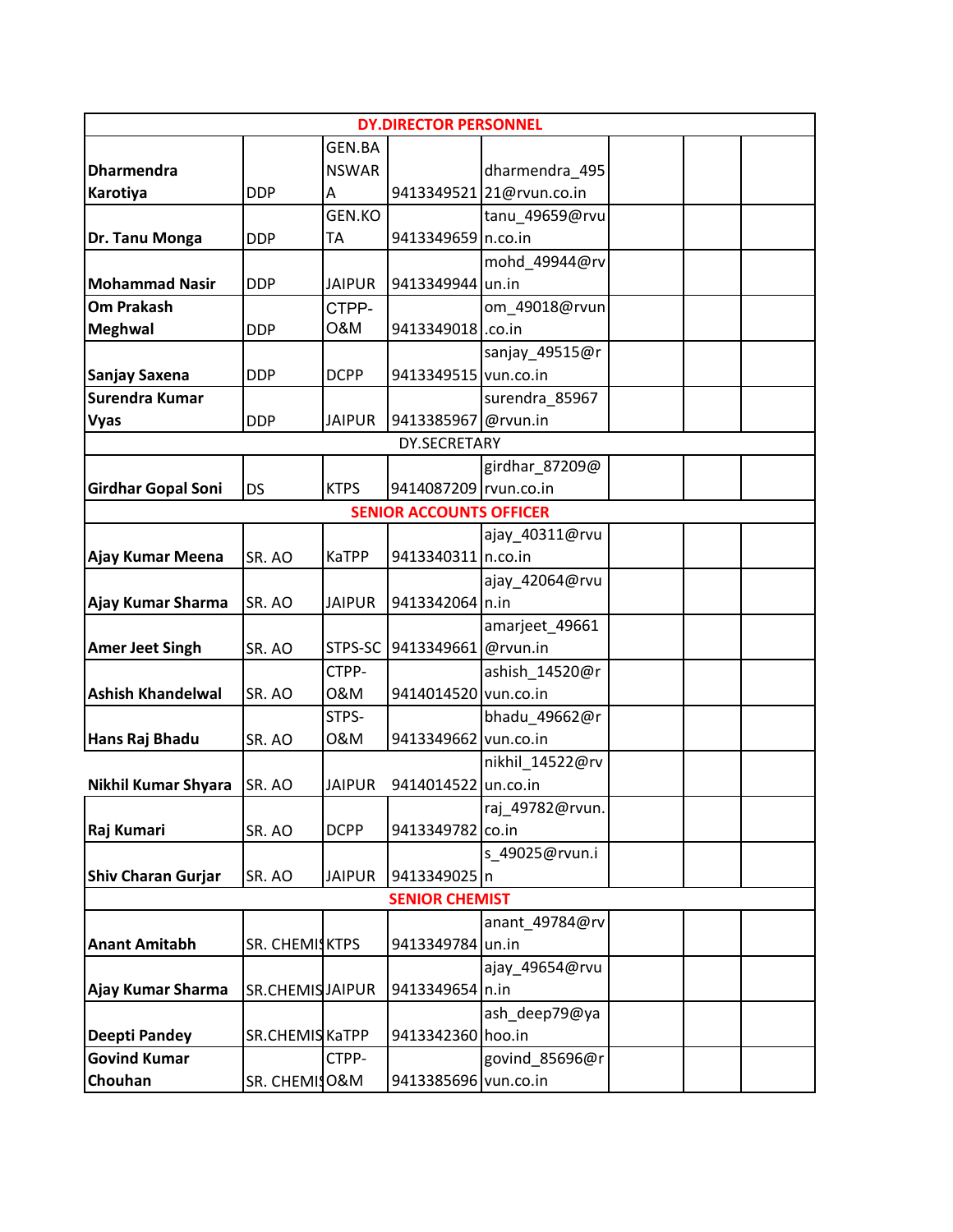|                           |                       | CTPP-         |                                     | hansa_49655@rv  |  |
|---------------------------|-----------------------|---------------|-------------------------------------|-----------------|--|
| Hansa Rani                | SR.CHEMISSC           |               | 9413349655 un.in                    |                 |  |
|                           |                       |               |                                     | kamran_49514@   |  |
| <b>Kamran Ahmed</b>       | <b>SR.CHEMIS KTPS</b> |               | 9413349514 rvun.co.in               |                 |  |
| <b>Mithlesh Kumar</b>     |                       |               |                                     | mithlesh_42435  |  |
| Meena                     | SR.CHEMIS DCPP        |               | 9413342435 @rvun.co.in              |                 |  |
|                           |                       |               |                                     | reeta_49891@rv  |  |
| <b>Reeta Nigam</b>        |                       |               | SR. CHEMISCTPP-08 9413349891        | un.in           |  |
|                           |                       |               |                                     | shalini_49892@r |  |
| <b>Shalini Bhora</b>      |                       |               | SR. CHEMISCTPP-SC 9413349892 vun.in |                 |  |
|                           |                       |               |                                     | ruchi_48277@rv  |  |
| <b>Ruchi Sharma</b>       | SR.CHEMIS KaTPP       |               | 9413348277 un.in                    |                 |  |
|                           |                       |               | <b>EXECUTIVE ENGINEER</b>           |                 |  |
| <b>Abhay Kumar</b>        | <b>XEN</b>            | <b>KTPS</b>   | 9413349835                          |                 |  |
|                           |                       |               |                                     | abhishek_49650  |  |
| <b>Abhishek Mishra</b>    | <b>XEN</b>            | <b>JAIPUR</b> | 9413349650 @rvun.in                 |                 |  |
|                           |                       |               |                                     | aditya_05183@r  |  |
| <b>Aditya Khandelwal</b>  | <b>XEN</b>            | <b>KaTPP</b>  | 9414005183 vun.co.in                |                 |  |
|                           |                       | STPS-         |                                     | a_85845@rvun.i  |  |
| <b>Aditya Nath Jha</b>    | <b>XEN</b>            | O&M           | 9413385845                          | n               |  |
|                           |                       |               |                                     | ajay_42725@rvu  |  |
| Ajay Kumar Dabla          | <b>XEN</b>            | <b>RGTPP</b>  | 9413342725 n.co.in                  |                 |  |
|                           |                       |               |                                     | ajay_49690@rvu  |  |
| Ajay Vijayvergiya         | <b>XEN</b>            | <b>KTPS</b>   | 9413349690 n.in                     |                 |  |
|                           |                       | CTPP-         |                                     | aakash_49963@r  |  |
| <b>Akash Tayal</b>        | <b>XEN</b>            | 0&M           | 9413349963 vun.in                   |                 |  |
|                           |                       | GEN.          |                                     | akhtarzamalkhan |  |
|                           |                       | <b>BANSW</b>  |                                     | 49579@rvun.co   |  |
| <b>Akhthar Zamal Khan</b> | <b>XEN</b>            | ARA           | 9413349579                          | .in             |  |
|                           |                       |               |                                     | alok_49085@rvu  |  |
| <b>Alok Kumar Goyal</b>   | <b>XEN</b>            |               | STPS-SC 9413349085 n.in             |                 |  |
|                           |                       |               |                                     | amit 42830@rvu  |  |
| <b>Amit Garg</b>          | <b>XEN</b>            | <b>JAIPUR</b> | 9413342830 n.co.in                  |                 |  |
|                           |                       |               |                                     | amjad 48099@r   |  |
| <b>Amjad Parvez</b>       | <b>XEN</b>            | <b>KTPS</b>   | 9413348099 vun.in                   |                 |  |
| <b>Amod Kumar</b>         |                       |               |                                     | amod 49594@rv   |  |
| <b>Srivastava</b>         | <b>XEN</b>            | <b>KTPS</b>   | 9413349594 un.co.in                 |                 |  |
|                           |                       |               |                                     | anant 49920@rv  |  |
| <b>Anant Kumar Jain</b>   | <b>XEN</b>            | <b>KTPS</b>   | 9413349920 un.in                    |                 |  |
|                           |                       | CTPP-         |                                     | anil_49768@rvu  |  |
| <b>Anil Kumar Jain</b>    | <b>XEN</b>            | 0&M           | 9413349768 n.in                     |                 |  |
|                           |                       |               |                                     | a_49504@rvun.i  |  |
| Anil Kumar Kanjolia       | <b>XEN</b>            | <b>KTPS</b>   | 9413349504 n                        |                 |  |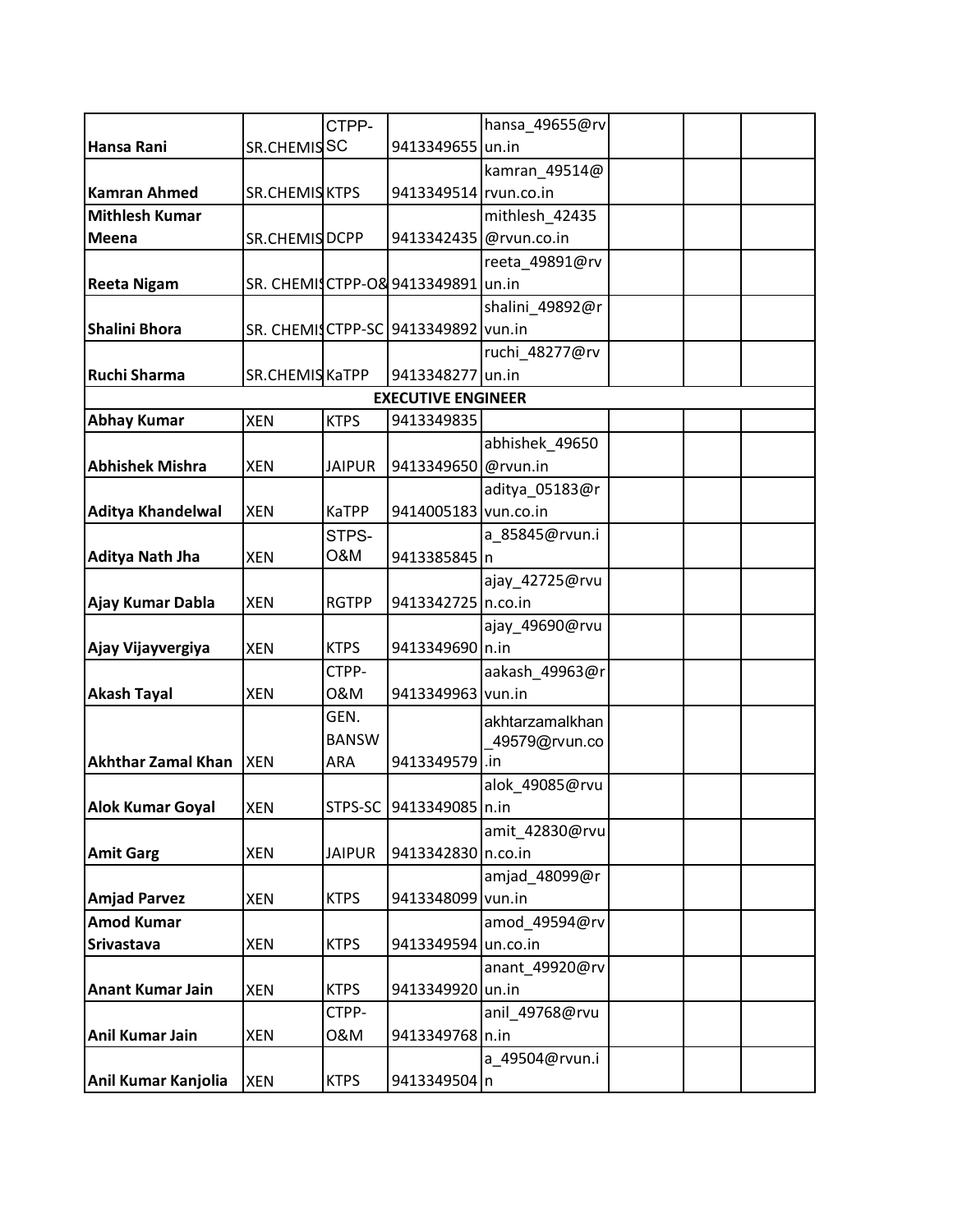|                              |            | CTPP-         |                            | anil_48145@rvu        |  |  |
|------------------------------|------------|---------------|----------------------------|-----------------------|--|--|
| <b>Anil Kumar Meena</b>      | <b>XEN</b> | 0&M           | 9413348145 n.co.in         |                       |  |  |
|                              |            |               |                            | anil 49601@rvu        |  |  |
| <b>Anil Kumar Mishra</b>     | <b>XEN</b> |               | CTPP-SC 9413349601 n.co.in |                       |  |  |
|                              |            |               |                            |                       |  |  |
| <b>Anil Kumar Sagar</b>      | <b>XEN</b> |               | CTPP-SC 9413385934         | anil 85934@rvun.co.in |  |  |
| <b>Anil Prakash</b>          |            | CTPP-         |                            | a_49780@rvun.i        |  |  |
| Upadhyaya                    | <b>XEN</b> | 0&M           | 9413349780 n               |                       |  |  |
|                              |            |               |                            | anita_49669@rv        |  |  |
| <b>Anita Bansal</b>          | <b>XEN</b> | <b>JAIPUR</b> | 9413349669 un.in           |                       |  |  |
|                              |            |               |                            | anjana_49976@r        |  |  |
| Anjana Pareek                | <b>XEN</b> | <b>KTPS</b>   | 9413349976 vun.in          |                       |  |  |
|                              |            | CTPP-         |                            | anoj_49536@rvu        |  |  |
| <b>Anoj Kumar Garg</b>       | <b>XEN</b> | 0&M           | 9413349536 n.in            |                       |  |  |
|                              |            |               |                            | anoop_49901@r         |  |  |
| Anoop Chaturvedi             | <b>XEN</b> | <b>KTPS</b>   | 9413349901 vun.in          |                       |  |  |
| <b>Arvind Kumar</b>          |            |               |                            | a 49857@rvun.i        |  |  |
| <b>Sharma</b>                | <b>XEN</b> |               | CTPP-SC 9413349857 n       |                       |  |  |
|                              |            |               |                            | arvind_49955@r        |  |  |
| <b>Arvind Shukla</b>         | <b>XEN</b> | <b>KTPS</b>   | 9413349955 vun.in          |                       |  |  |
|                              |            | <b>GEN.KO</b> |                            | ashish_49870@r        |  |  |
| Ashish Kumar Jain            | <b>XEN</b> | ТA            | 9413349870 vun.in          |                       |  |  |
|                              |            |               |                            | ashish_40998@r        |  |  |
| <b>Ashish Tiwari</b>         | <b>XEN</b> | <b>KaTPP</b>  | 9413340998 vun.co.in       |                       |  |  |
|                              |            |               |                            | ashok_49967@rv        |  |  |
| <b>Ashok Kumar</b>           | <b>XEN</b> | KaTPP         | 9413349967                 | un.in                 |  |  |
|                              |            |               |                            | badaya_63267@         |  |  |
| Ashok Kumar Badaya   XEN     |            | <b>JAIPUR</b> | 9414063267 rvun.in         |                       |  |  |
| <b>Ashok Kumar</b>           |            |               |                            | a_49884@rvun.i        |  |  |
| Goswami                      | <b>XEN</b> | <b>KTPS</b>   | 9413349884 n               |                       |  |  |
|                              |            |               |                            | ashok_42183@rv        |  |  |
| <b>Ashok Kumar Meena XEN</b> |            | STPS-SC       | 9413342183 un.in           |                       |  |  |
|                              |            | AMBIKA        |                            | ashok_49903@rv        |  |  |
| <b>Ashok Prasad</b>          | <b>XEN</b> | <b>PUR</b>    | 9413349903 un.in           |                       |  |  |
|                              |            |               |                            | ashutosh_78071        |  |  |
| <b>Ashutosh Prasad</b>       | <b>XEN</b> |               | CTPP-SC 9414078071         | @rvun.co.in           |  |  |
| <b>Awanindra Nath</b>        | XEN        | <b>KTPS</b>   | 9413385689                 |                       |  |  |
|                              |            | STPS-         |                            | choulda 49605@        |  |  |
| <b>Babu Lal Choulda</b>      | <b>XEN</b> | 0&M           | 9413349605 rvun.in         |                       |  |  |
| <b>Baljeet Singh</b>         |            |               |                            | b 49860@rvun.i        |  |  |
| Choudhary                    | XEN        | KaTPP         | 9413349860 n               |                       |  |  |
| <b>Bhagwan Sahai</b>         |            |               |                            | b_49893@rvun.i        |  |  |
| Gupta                        | <b>XEN</b> | <b>JAIPUR</b> | 9413349893 n               |                       |  |  |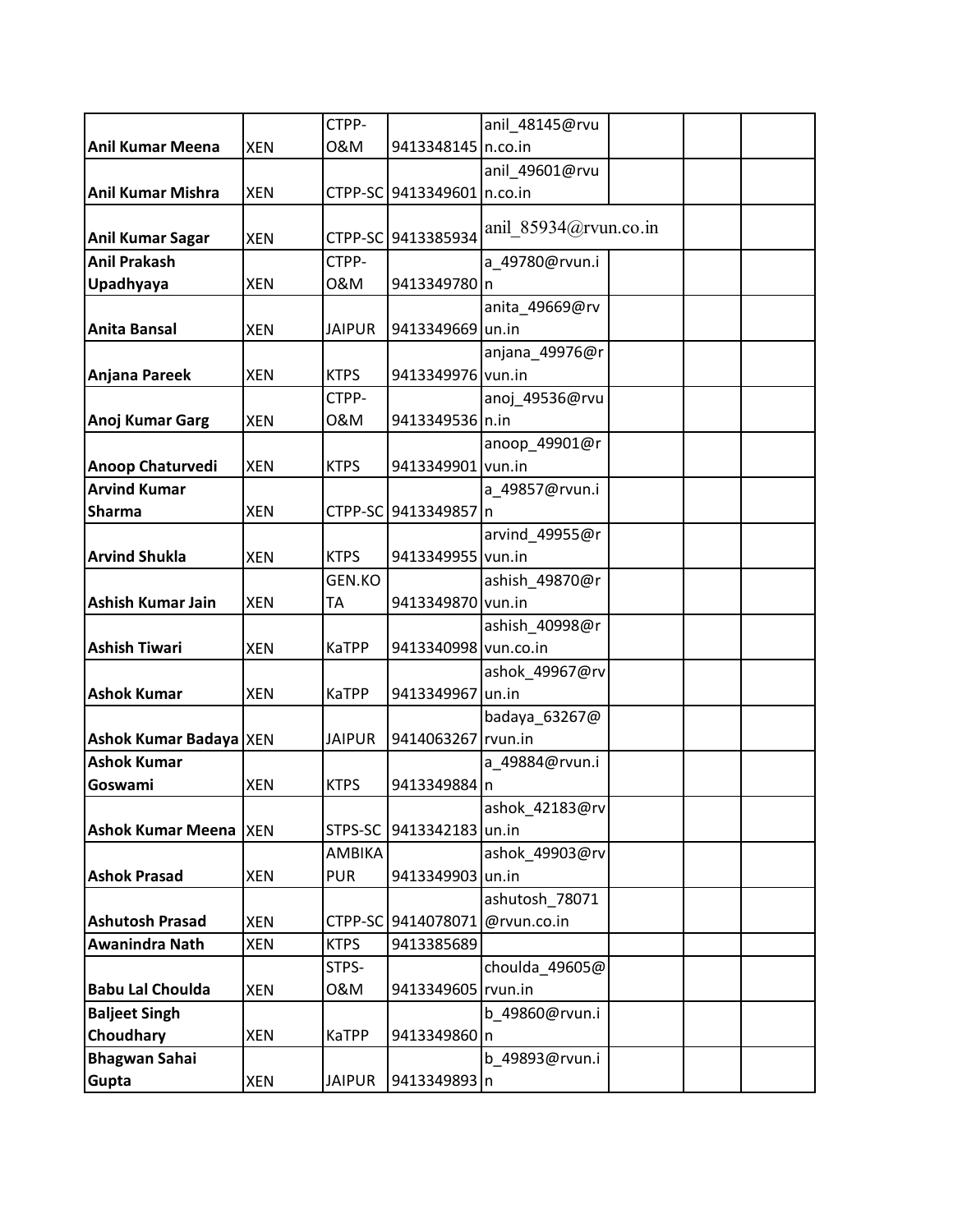|                            |            |               |                        | bharat_40742@r              |  |  |
|----------------------------|------------|---------------|------------------------|-----------------------------|--|--|
| <b>Bharat Bhushan</b>      | <b>XEN</b> | <b>KaTPP</b>  | 9413340742 vun.in      |                             |  |  |
| <b>Bhera Ram Baloch</b>    | <b>XEN</b> | <b>RGTPP</b>  | 9413385694             |                             |  |  |
| <b>Bhupendra Kumar</b>     |            |               |                        | bhupendra 4818              |  |  |
| <b>Sharma</b>              | <b>XEN</b> | <b>KTPS</b>   |                        | 9413348184 4@rvun.co.in     |  |  |
|                            |            | STPS-         |                        | binod 49531@rv              |  |  |
| <b>Binod Kumar Sahu</b>    | <b>XEN</b> | 0&M           | 9413349531 un.co.in    |                             |  |  |
| <b>Birendra Kumar</b>      |            | CTPP-         |                        | birendra 49604              |  |  |
| <b>Mishra</b>              | <b>XEN</b> | 0&M           | 9413349604 @rvun.co.in |                             |  |  |
|                            |            |               |                        | brajkumar_4960              |  |  |
| <b>Braj Kumar Jha</b>      | <b>XEN</b> | <b>KTPS</b>   |                        | 9413349603 3@rvun.co.in     |  |  |
|                            |            | CTPP-         |                        | brijkishore 4979            |  |  |
| <b>Brij Kishore Sharma</b> | <b>XEN</b> | 0&M           |                        | 9413349795 5@rvun.co.in     |  |  |
| <b>Budha Prakash</b>       |            |               |                        | b 49764@rvun.i              |  |  |
| Gupta                      | <b>XEN</b> | <b>JAIPUR</b> | 9413349764 n           |                             |  |  |
| <b>Budhi Prakash</b>       |            |               |                        | budhi 48143@rv              |  |  |
| Meena                      | <b>XEN</b> | <b>KaTPP</b>  | 9413348143 un.co.in    |                             |  |  |
| <b>Chander Prakash</b>     |            | STPS-         |                        | chander 42239               |  |  |
| Meena                      | <b>XEN</b> | <b>SC</b>     |                        | 9413342239 @rvun.co.in      |  |  |
|                            |            |               |                        | chandresh 4960              |  |  |
| <b>Chandresh Khunteta</b>  | <b>XEN</b> | <b>KTPS</b>   | 9413349607             | 7@rvun.in                   |  |  |
|                            |            | <b>GEN.K</b>  |                        | chaturbhuj 4009             |  |  |
| Chaturbhuj Nagar           | <b>XEN</b> | <b>OTA</b>    |                        | 9413340095 5@rvun.co.in     |  |  |
|                            |            | STPS-         |                        | tak 49530@rvun              |  |  |
| <b>Chavand Lal Tak</b>     | <b>XEN</b> | <b>SC</b>     | 9413349530             | .in                         |  |  |
| <b>Chet Ram</b>            | <b>XEN</b> | STPS-<br>O&M  | 9413349740 n.in        | chet_49740@rvu              |  |  |
|                            |            |               |                        | chhagan 42720               |  |  |
| <b>Chhagan Lal Naval</b>   | <b>XEN</b> | <b>KTPS</b>   |                        | 9413342720 @rvun.co.in      |  |  |
|                            |            | STPS-         |                        | verma 49611@r               |  |  |
| Dallu Ram Verma            | <b>XEN</b> | O&M           | 9413349611             | vun.in                      |  |  |
|                            |            |               |                        | devesh 85626@               |  |  |
| <b>Davesh Gupta</b>        | <b>XEN</b> | <b>JAIPUR</b> | 9413385626 rvun.in     |                             |  |  |
| <b>Davinder Kumar</b>      |            | STPS-         |                        | karwasra 49534              |  |  |
| <b>Karwasra</b>            | <b>XEN</b> | O&M           | 9413349534             | @rvun.in                    |  |  |
|                            |            | STPS-         |                        | deepak_49905@               |  |  |
| Deepak Kumar Gupta XEN     |            | O&M           | 9413349905 rvun.in     |                             |  |  |
|                            |            |               |                        | dewesh 48033@               |  |  |
| <b>Dewesh Kumar</b>        | <b>XEN</b> | <b>GLTPP</b>  | 9414048033 rvun.co.in  |                             |  |  |
| <b>Dharmendra</b>          |            |               |                        | d 85946@rvun.i              |  |  |
| Maheshwari                 | <b>XEN</b> | <b>KTPS</b>   | 9413385946 n           |                             |  |  |
|                            |            | GEN.KO        |                        | dheeraj_49017@              |  |  |
| Dheeraj Gupta              | <b>XEN</b> | TA            | 9413349017 rvun.co.in  |                             |  |  |
|                            | <b>XEN</b> | <b>RGTPP</b>  | 9413342399             | dileep_42399@r<br>vun.co.in |  |  |
| <b>Dileep Singh</b>        |            |               |                        |                             |  |  |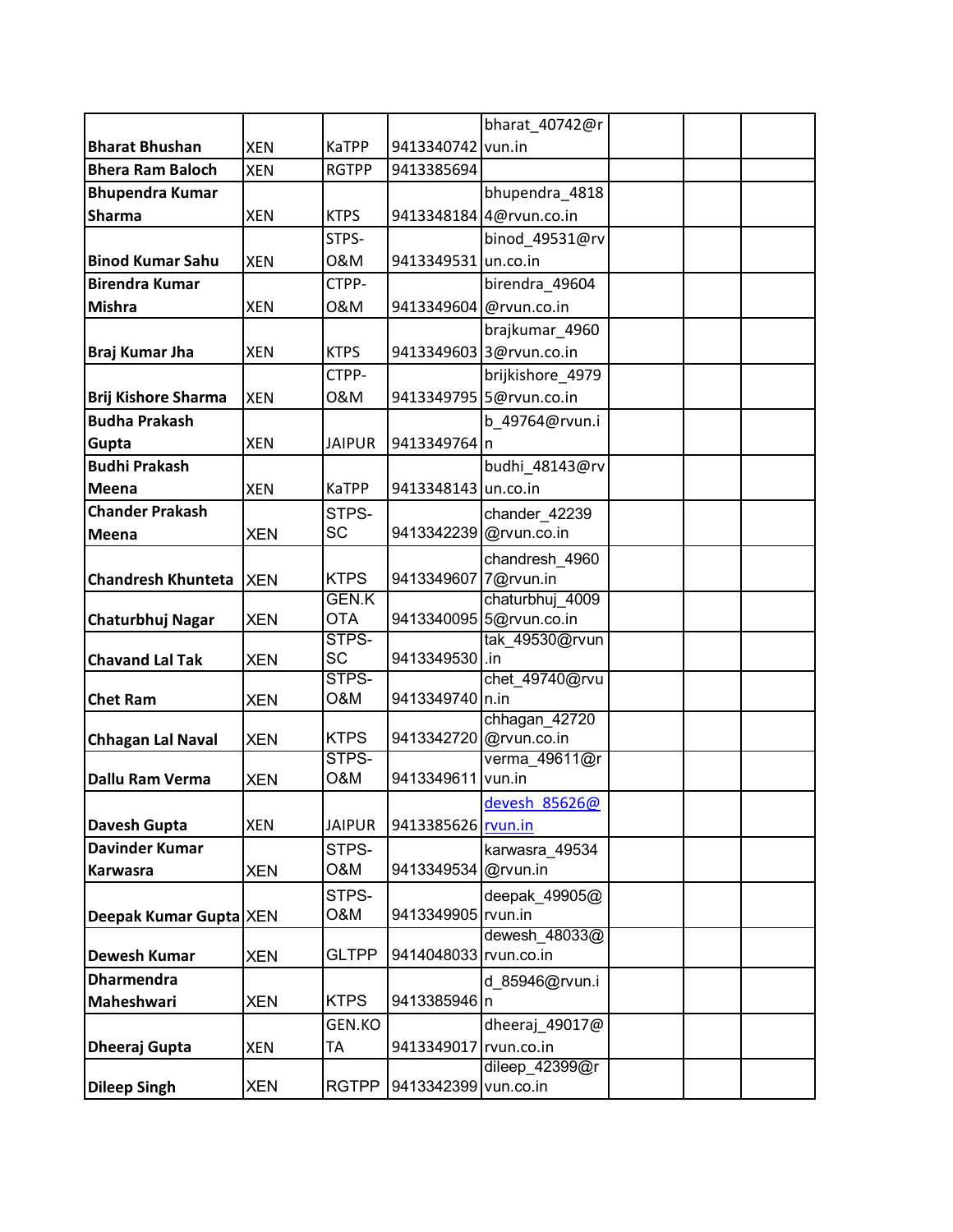|                                   |            | CTPP-          |                      | dineshchand 710          |  |
|-----------------------------------|------------|----------------|----------------------|--------------------------|--|
| <b>Dinesh Chand</b>               | XEN        | <b>O&amp;M</b> |                      | 9414071064 64@rvun.co.in |  |
|                                   |            |                |                      |                          |  |
|                                   |            |                |                      | d 49881@rvun.i           |  |
| <b>Dinesh Chand Gupta</b>         | <b>XEN</b> | <b>KTPS</b>    | 9413349881 n         |                          |  |
|                                   |            | STPS-          |                      | dinesh 87176@r           |  |
| <b>Dinesh Kumar</b>               | <b>XEN</b> | <b>SC</b>      | 9414087176 vun.in    |                          |  |
|                                   |            | CTPP-          |                      | d 49545@rvun.i           |  |
| Dinesh Kumar Bansal XEN           |            | <b>O&amp;M</b> | 9413349545 n         |                          |  |
|                                   |            |                |                      |                          |  |
|                                   |            |                |                      | dinesh 49029@r           |  |
| <b>Dinesh Kumar Rathi</b>         | <b>XEN</b> | <b>RGTPP</b>   | 9413349029 vun.co.in |                          |  |
|                                   |            |                |                      | d 85928@rvun.i           |  |
| <b>Dinesh Kumar Saini</b>         | <b>XEN</b> | <b>KTPS</b>    | 9413385928 n         |                          |  |
|                                   |            |                |                      | dinesh_49612@r           |  |
| <b>Dinesh Metha</b>               | <b>XEN</b> | <b>KTPS</b>    | 9413349612 vun.in    |                          |  |
|                                   |            |                |                      | dinesh 85636@r           |  |
| <b>Dinesh Singh</b>               | XEN        | <b>JAIPUR</b>  | 9413385636 vun.in    |                          |  |
|                                   |            | CTPP-          |                      | dineshwar 49614          |  |
| <b>Dineshwar Jha</b>              | <b>XEN</b> | <b>O&amp;M</b> | 9413349614 @rvun.in  |                          |  |
|                                   |            | CTPP-          |                      | diwaker 40180@           |  |
| <b>Divakar Gupta</b>              | <b>XEN</b> | <b>O&amp;M</b> | 9413340180 rvun.in   |                          |  |
|                                   |            | CTPP-          |                      | durga_49020@rv           |  |
| Durga Shankar Nagar XEN           |            | <b>O&amp;M</b> | 9413349020 un.co.in  |                          |  |
| <b>Dwarika Prasad</b>             |            | CTPP-          |                      |                          |  |
|                                   |            |                |                      | satsangi_49610           |  |
| Satsangi                          | <b>XEN</b> | 0&M            | 9413349610 @rvun.in  |                          |  |
|                                   |            |                |                      | g_42747@rvun.i           |  |
| <b>Ghanshyam Meena-I XEN</b>      |            | <b>JAIPUR</b>  | 9413342747 n         |                          |  |
|                                   |            | CTPP-          |                      | ghanshyam_481            |  |
| <b>Ghanshyam Meena-II XEN</b>     |            | <b>SC</b>      |                      | 9413348142 42@rvun.co.in |  |
|                                   |            | CTPP-          |                      | ghansi 48462@r           |  |
| <b>Ghansi Lal Meena</b>           | <b>XEN</b> | <b>O&amp;M</b> | 9413348462 vun.in    |                          |  |
|                                   |            |                |                      | giriraj 49057@rv         |  |
| Gir Raj Meena                     | <b>XEN</b> | <b>KaTPP</b>   | 9413349057 un.in     |                          |  |
|                                   |            | STPS-          |                      | girija 49027@rv          |  |
| <b>Girija Singh</b>               | <b>XEN</b> | <b>O&amp;M</b> | 9413349027 un.in     |                          |  |
|                                   |            |                |                      |                          |  |
|                                   |            |                |                      | girish_49953@rv          |  |
| <b>Girish Kasat</b>               | <b>XEN</b> | <b>KTPS</b>    | 9413349953 un.in     |                          |  |
|                                   |            |                |                      | g_49803@rvun.i           |  |
| <b>Girraj Prasad Sharma   XEN</b> |            | <b>KTPS</b>    | 9413349803 n         |                          |  |
|                                   |            | CTPP-          |                      | g 49843@rvun.i           |  |
| Girraj Sharan Gupta               | <b>XEN</b> | <b>SC</b>      | 9413349843 n         |                          |  |
| <b>Gopal Nandan</b>               |            | CTPP-          |                      |                          |  |
|                                   |            |                |                      |                          |  |
| Khanna                            | <b>XEN</b> | 0&M            | 9413349807           |                          |  |
|                                   |            |                |                      | govind_49567@r           |  |
| <b>Govind Prasad Gupta XEN</b>    |            | <b>KTPS</b>    | 9413349567           | vun.co.in                |  |
| <b>Govinid Singh</b>              |            |                |                      | g_49799@rvun.i           |  |
| Rajpurohit                        | <b>XEN</b> | <b>KTPS</b>    | 9413349799 n         |                          |  |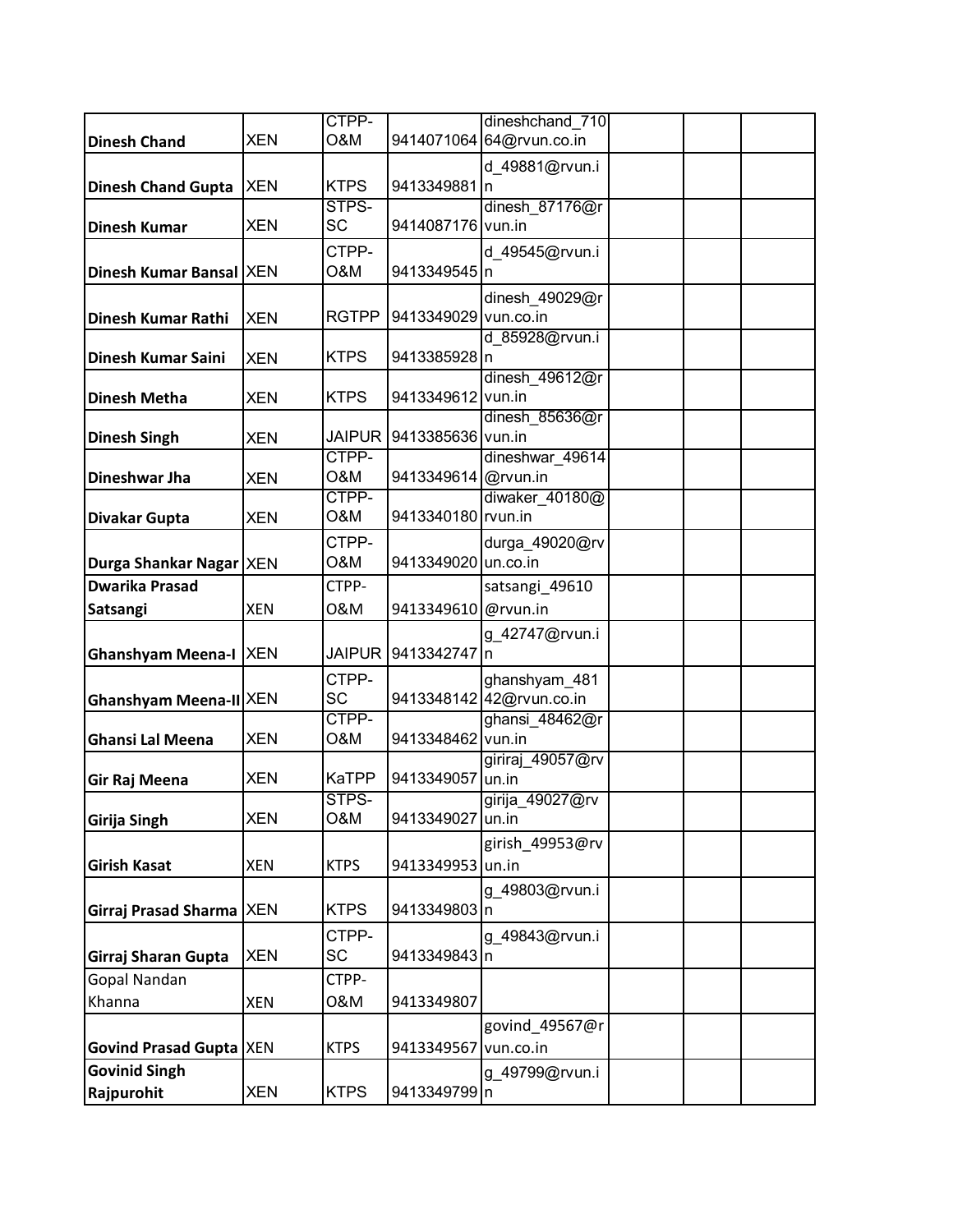| <b>Gowardhan Lal</b>      |            | STPS-          |                              | gowardhan 4057                            |  |
|---------------------------|------------|----------------|------------------------------|-------------------------------------------|--|
| Meena                     | <b>XEN</b> | <b>O&amp;M</b> | 9413340576 6@rvun.in         |                                           |  |
| <b>Gyaneshwer Singh</b>   | <b>XEN</b> | <b>SC</b>      |                              | 9413348196 1981@gmail.co                  |  |
| Harendra Kumar            |            | STPS-          |                              | tomar_49617@rv                            |  |
| <b>Tomar</b>              | <b>XEN</b> | <b>SC</b>      | 9413349617                   | un.in                                     |  |
| <b>Haresh Kumar</b>       |            |                |                              | harish 49616@r                            |  |
| Devnani                   | <b>XEN</b> | <b>KaTPP</b>   | 9413349616 vun.in            |                                           |  |
|                           |            | CTPP-          |                              | sharma_49806@                             |  |
| Hari Shankar Sharma XEN   |            | <b>SC</b>      | 9413349806 rvun.in           |                                           |  |
| <b>Harish Kumar Meena</b> | <b>XEN</b> | <b>JAIPUR</b>  |                              | 9413342368 na05@gmail.co                  |  |
|                           |            |                |                              | harsh 49940@rv                            |  |
| <b>Harsh Singh</b>        | <b>XEN</b> | <b>KTPS</b>    | 9413349940 un.in             |                                           |  |
| <b>Harsh Vardhan</b>      |            | CTPP-          |                              | mehta_49717@r                             |  |
| Mehta                     | <b>XEN</b> | <b>O&amp;M</b> | 9414049717 vun.in            | hem 85624@rvu                             |  |
| <b>Hem Raj</b>            | <b>XEN</b> | <b>JAIPUR</b>  | 9413385624 n.in              |                                           |  |
|                           |            | STPS-          |                              | himmat 40382@                             |  |
| <b>Himmat Singh</b>       | <b>XEN</b> | O&M            | 9413340382 rvun.in           |                                           |  |
|                           |            |                |                              | hitendra 49618                            |  |
| <b>Hitendra Asarsa</b>    | <b>XEN</b> | <b>JAIPUR</b>  | 9413349618 @rvun.in          |                                           |  |
|                           | <b>XEN</b> | STPS-<br>O&M   | 9413342257 @rvun.in          | hoshiyar 42257                            |  |
| <b>Hoshiyar Singh</b>     |            |                |                              |                                           |  |
| <b>Ira Ram Chaudhary</b>  | <b>XEN</b> | <b>KaTPP</b>   |                              | chaudhary_4997<br>9413349972 2@rvun.co.in |  |
|                           |            | CTPP-          |                              | meena_49590@r                             |  |
| <b>Ishwar Lal Meena</b>   | <b>XEN</b> | 0&M            | 9413349590 vun.in            |                                           |  |
|                           |            |                |                              | jagdish_49008@r                           |  |
| <b>Jagdish Gupta</b>      | <b>XEN</b> |                | CTPP-SC 9413349008 vun.co.in |                                           |  |
| <b>Jagdish Kumar</b>      |            | CTPP-          |                              | jagdish_49793@r                           |  |
| Verma                     | <b>XEN</b> | 0&M            | 9413349793 vun.co.in         |                                           |  |
|                           |            |                |                              | jagdish 49914@r                           |  |
| Jagdish Prasad Potter XEN |            | <b>KTPS</b>    | 9413349914 vun.in            |                                           |  |
|                           |            |                |                              | jahan_49997@rv                            |  |
| <b>Jahan Arah</b>         | <b>XEN</b> | <b>KTPS</b>    | 9413349997                   | un.in                                     |  |
|                           |            |                |                              | jaiprakash 4827                           |  |
| Jai Prakash Aswal         | <b>XEN</b> | <b>KaTPP</b>   |                              | 9413348271 1@rvun.co.in                   |  |
|                           |            |                |                              | jayant_49503@r                            |  |
| <b>Jayant Porwal</b>      | <b>XEN</b> | <b>KTPS</b>    | 9413349503 vun.in            |                                           |  |
| <b>Kailash Chand</b>      |            | CTPP-          |                              | kailash_49759@r                           |  |
| <b>Bairwa</b>             | <b>XEN</b> | 0&M            | 9413349759 vun.co.in         |                                           |  |
|                           |            |                |                              | garg_85949@rvu                            |  |
| Kailash Chandra Garg XEN  |            | <b>KTPS</b>    | 9413385949 n.in              |                                           |  |
|                           |            |                |                              | tuli 49005@rvun                           |  |
| <b>Kamal Deep Tuli</b>    | <b>XEN</b> | <b>KTPS</b>    | 9413349005 .in               |                                           |  |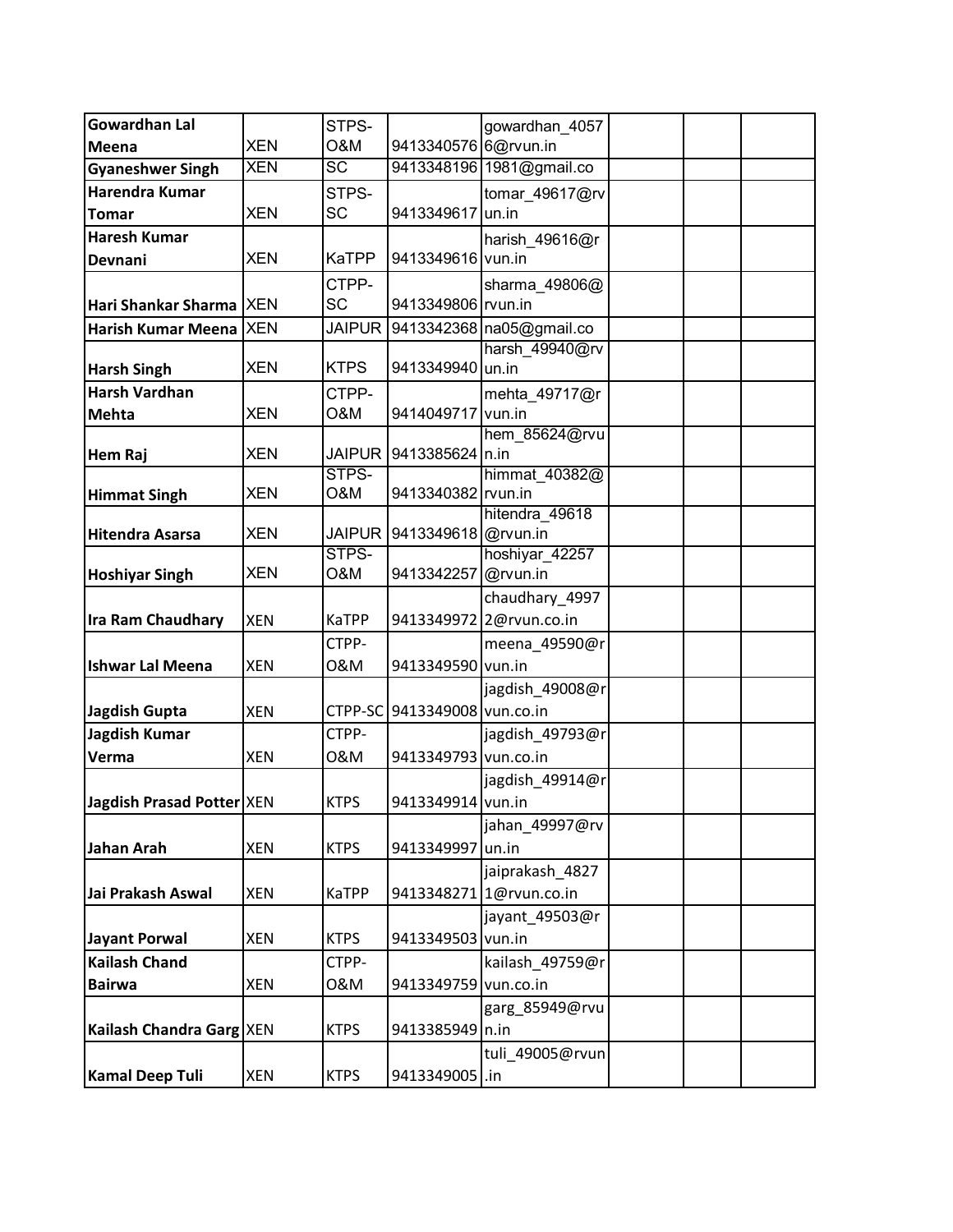| <b>Kamal Kishore</b>      |            | CTPP-        |                          | agarwal_49869@          |  |
|---------------------------|------------|--------------|--------------------------|-------------------------|--|
| <b>Agarwal</b>            | <b>XEN</b> | 0&M          | 9413349869 rvun.in       |                         |  |
|                           |            |              |                          | kamal_49839@r           |  |
| <b>Kamal Prasad Ojha</b>  | <b>XEN</b> | <b>KTPS</b>  | 9413349839 vun.co.in     |                         |  |
| <b>Kamlesh Chandra</b>    |            |              |                          | joshi_49823@rv          |  |
| Joshi                     | <b>XEN</b> |              | CTPP-SC 9413349823 un.in |                         |  |
|                           |            | STPS-        |                          | chaturvedi_4992         |  |
| <b>Keshav Chaturvedi</b>  | <b>XEN</b> | <b>SC</b>    | 9413349928 8@rvun.in     |                         |  |
|                           |            | CTPP-        |                          | goyal_49560@rv          |  |
| <b>Keshav Dev Goyal</b>   | <b>XEN</b> | SC           | 9413349560 un.in         |                         |  |
|                           |            |              |                          | kheem_49755@r           |  |
| <b>Kheem Raj Parihar</b>  | <b>XEN</b> | <b>GLTPP</b> | 9413349755 vun.co.in     |                         |  |
|                           |            | CTPP-        |                          | garg_49837@rvu          |  |
| <b>Krishan Gopal Garg</b> | <b>XEN</b> | SC           | 9413349837 n.in          |                         |  |
| <b>Krishan Murari</b>     |            | CTPP-        |                          |                         |  |
| <b>Malav</b>              | <b>XEN</b> | O&M          | 9413349775               |                         |  |
|                           |            | STPS-        |                          | singh_49619@rv          |  |
| <b>Krishnavtar Singh</b>  | <b>XEN</b> | 0&M          | 9413349619 un.in         |                         |  |
|                           |            | CTPP-        |                          | kshama_42415@           |  |
| <b>Kshama Katra</b>       | <b>XEN</b> | 0&M          | 9413342415 rvun.co.in    |                         |  |
|                           |            |              |                          | kgwalera_49513          |  |
| Kunj Bihari Gwalera       | <b>XEN</b> | STPS-SC      | 9413349513               | @rvun.in                |  |
|                           |            | STPS-        |                          | ladoo_85634@rv          |  |
| Ladoo Lal Koli            | <b>XEN</b> | 0&M          | 9413385634 un.co.in      |                         |  |
|                           |            | CTPP-        |                          | Icverma_49798           |  |
| <b>Lal Chand Verma</b>    | <b>XEN</b> | 0&M          | 9413349798 @rvun.in      |                         |  |
|                           |            |              |                          | lekhraj 48153@r         |  |
| Lekh Raj Meena            | <b>XEN</b> | STPS-SC      | 9413348153 vun.co.in     |                         |  |
|                           |            |              |                          | mahaveer 49760          |  |
| <b>Mahaveer Meena</b>     | <b>XEN</b> | STPS-SC      | 9413349760               | @rvun.co.in             |  |
| Mahendra Singh            |            |              |                          | solanki_49840@r         |  |
| Solanki                   | <b>XEN</b> | <b>KTPS</b>  | 9413349840 vun.in        |                         |  |
|                           |            |              |                          | mahesh_49913@           |  |
| <b>Mahesh Khandelwal</b>  | <b>XEN</b> | <b>KTPS</b>  | 9413349913 rvun.in       |                         |  |
| <b>Mahesh Kumar</b>       |            | CTPP-        |                          | bargujar_49626          |  |
| <b>Badgujar</b>           | <b>XEN</b> | O&M          | 9413349626               | @rvun.in                |  |
| <b>Mahesh Kumar</b>       |            | CTPP-        |                          | yadav_49623@rv          |  |
| Yadav                     | <b>XEN</b> | 0&M          | 9413349623               | un.in                   |  |
|                           |            |              |                          | pency_49006@rv          |  |
| Malkeet Singh Pence  XEN  |            | STPS-SC      | 9413349006 un.in         |                         |  |
|                           |            |              |                          | manphool 8462           |  |
| <b>Man Phool Koli</b>     | <b>XEN</b> | STPS-SC      |                          | 9413384621 1@rvun.co.in |  |
|                           |            | AMBIKA       |                          | manik_49565@r           |  |
| <b>Manik Chand Bala</b>   | <b>XEN</b> | <b>PUR</b>   | 9413349565 vun.co.in     |                         |  |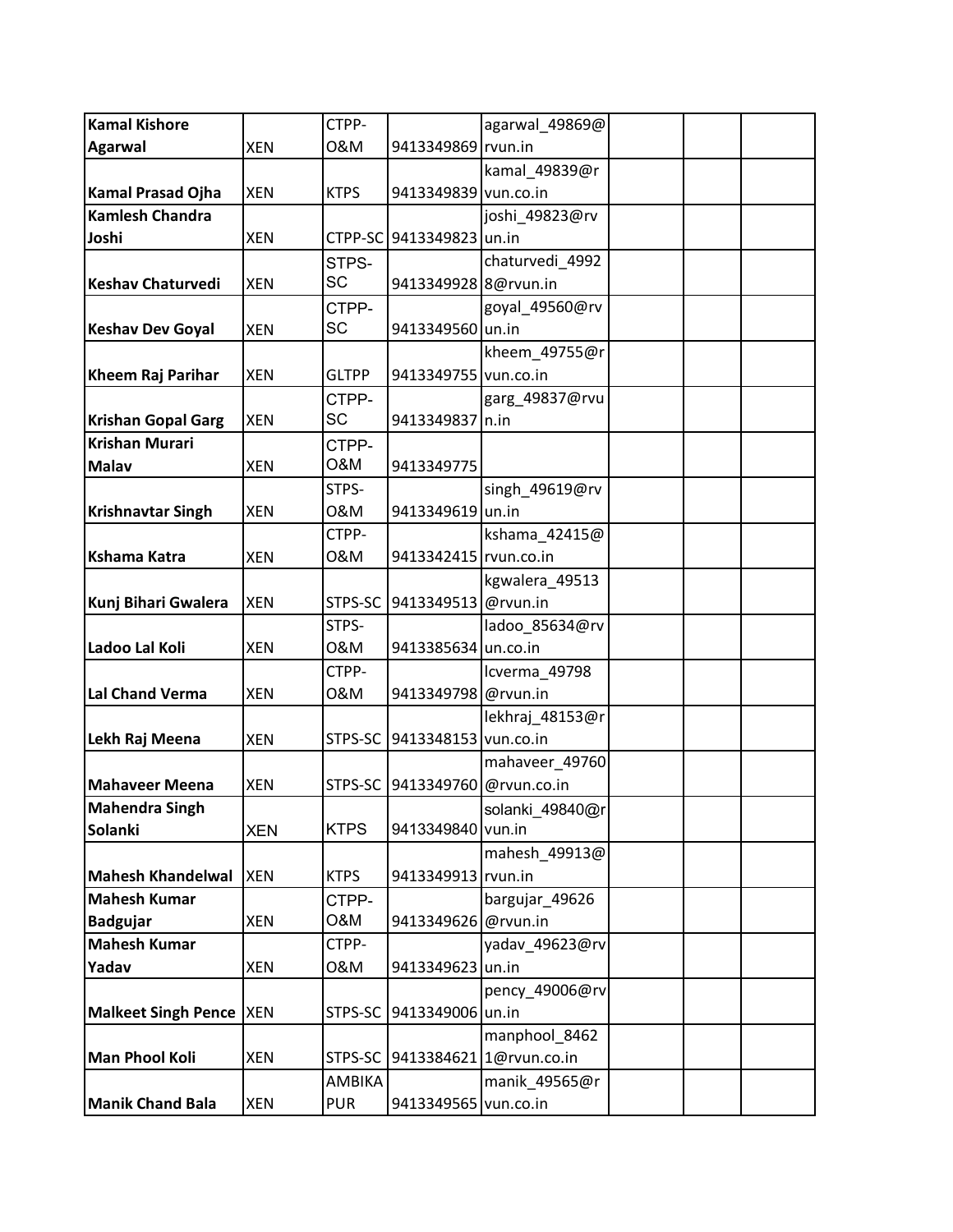|                          |            | STPS-         |                       | maninder_49562         |  |
|--------------------------|------------|---------------|-----------------------|------------------------|--|
| <b>Manindra Singh</b>    | <b>XEN</b> | <b>SC</b>     | 9413349562            | @rvun.in               |  |
|                          |            | STPS-         |                       | manju 40756@r          |  |
| Manju Saharan            | <b>XEN</b> | 0&M           | 9413340756 vun.in     |                        |  |
| <b>Manohar Swaroop</b>   |            |               |                       | manohar_49812          |  |
| Satsangi                 | <b>XEN</b> | STPS-SC       | 9413349812            | @rvun.co.in            |  |
|                          |            | CTPP-         |                       | manoj_49989@r          |  |
| <b>Manoj Kumar</b>       | <b>XEN</b> | 0&M           | 9413349989 vun.co.in  |                        |  |
| <b>Manoj Kumar</b>       |            |               |                       | manoj_49959@r          |  |
| Chaturvedi               | <b>XEN</b> | <b>KTPS</b>   | 9413349959 vun.in     |                        |  |
|                          |            |               |                       | manoj_49701@r          |  |
| Manoj Kumar Gupta        | <b>XEN</b> | KaTPP         | 9413349701 vun.co.in  |                        |  |
|                          |            |               |                       | verma_49622@r          |  |
| Manoj Kumar Verma   XEN  |            | <b>KTPS</b>   | 9413349622 vun.in     |                        |  |
|                          |            | STPS-         |                       | baweja_49624@          |  |
| Mohan Lal Baweja         | <b>XEN</b> | 0&M           | 9413349624 rvun.in    |                        |  |
|                          |            |               |                       | mohan_42273@r          |  |
| <b>Mohan Lal Meena</b>   | <b>XEN</b> | <b>KaTPP</b>  | 9413342273 vun.in     |                        |  |
| <b>Mohan Swaroop</b>     |            |               |                       | mohan_49012@r          |  |
| Saraswat                 | <b>XEN</b> | <b>KTPS</b>   | 9413349012 vun.co.in  |                        |  |
|                          |            |               |                       | mohan_49628@r          |  |
| Mohana Kumar M.B. XEN    |            | <b>JAIPUR</b> | 9413349628            | vun.in                 |  |
|                          |            |               |                       | mna_abc_yahoo.         |  |
| Mohd. Naeem Ansari   XEN |            | <b>KTPS</b>   | 9413349766 co.in      |                        |  |
|                          |            | STPS-         |                       | mukesh_49584@          |  |
| <b>Mukesh Kumar</b>      | <b>XEN</b> | SC            | 9413349584 rvun.co.in |                        |  |
|                          |            | STPS-         |                       | m_49931@rvun.i         |  |
| Mukesh Kumar Goyal XEN   |            | <b>SC</b>     | 9413349931 n          |                        |  |
| <b>Mukesh Kumar</b>      |            | CTPP-         |                       | mukesh0905197          |  |
| Meena                    | <b>XEN</b> | 0&M           |                       | 9414005146 7@gmail.com |  |
|                          |            | CTPP-         |                       | mukesh_49895@          |  |
| Mukesh Kumar Tatia   XEN |            | <b>SC</b>     | 9413349895   rvun.in  |                        |  |
|                          |            |               |                       | mukul 49089@r          |  |
| <b>Mukul Bhatt</b>       | <b>XEN</b> | <b>KaTPP</b>  | 9413349089 vun.in     |                        |  |
| <b>Munesh Kumar</b>      |            | CTPP-         |                       |                        |  |
| Meena                    | XEN        | 0&M           | 9413342172            |                        |  |
| <b>Nand Kishore</b>      |            |               |                       | mahawar_49554          |  |
| <b>Mahavar</b>           | <b>XEN</b> | <b>KTPS</b>   | 9413349554            | @rvun.in               |  |
| <b>Nand Kishore</b>      |            |               |                       | nand_49982@rv          |  |
| <b>Sharma</b>            | XEN        | CTPP-SC       | 9413349982            | un.co.in               |  |
|                          |            | STPS-         |                       | narendra_49550         |  |
| Narendra Jain            | <b>XEN</b> | 0&M           | 9413349550            | @rvun.in               |  |
|                          |            | STPS-         |                       | narendra_49771         |  |
| Narendra Kumar           | <b>XEN</b> | 0&M           | 9413349771 @rvun.in   |                        |  |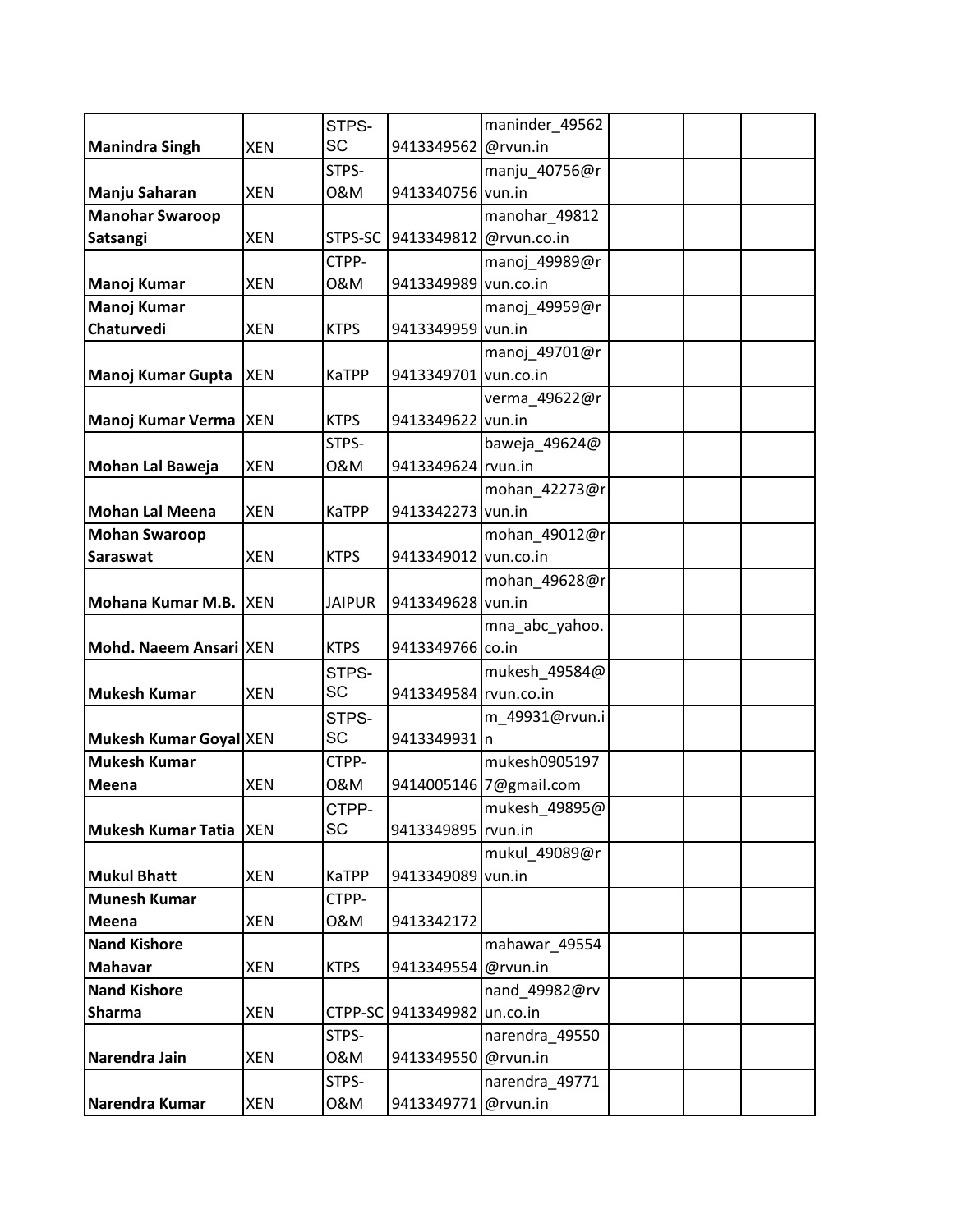|                           |            | GEN.BA        |                       |                         |  |  |
|---------------------------|------------|---------------|-----------------------|-------------------------|--|--|
|                           |            | <b>NSWAR</b>  |                       |                         |  |  |
| Narendra Singh Gaur  XEN  |            | A             | 9413342756            |                         |  |  |
| Naresh Kumar              |            | CTPP-         |                       | nagarwal 49809          |  |  |
| <b>Agarwal</b>            | <b>XEN</b> | <b>SC</b>     | 9413349809            | @rvun.in                |  |  |
|                           |            |               |                       | chaudhary 8533          |  |  |
| <b>Narsingh Choudhary</b> | <b>XEN</b> | <b>JAIPUR</b> |                       | 9414085336 6@rvun.co.in |  |  |
|                           |            |               |                       | swami_49814@r           |  |  |
| Narsingh Das Swami        | <b>XEN</b> | <b>RGTPP</b>  | 9414049814 vun.in     |                         |  |  |
|                           |            |               |                       | naveen_49962@           |  |  |
| Naveen Bhardwaj           | <b>XEN</b> | KaTPP         | 9413349962 rvun.in    |                         |  |  |
|                           |            | STPS-         |                       | jain_49629@rvu          |  |  |
| Naveen Chandra Jain   XEN |            | 0&M           | 9413349629 n.in       |                         |  |  |
| Naveen Kumar              |            |               |                       | naveen 49551@           |  |  |
| <b>Agarwal</b>            | <b>XEN</b> | <b>JAIPUR</b> | 9413349551 rvun.co.in |                         |  |  |
|                           |            |               |                       | neeraj 49671@r          |  |  |
| Neeraj Jindal             | <b>XEN</b> | <b>JAIPUR</b> | 9413349671            | vun.in                  |  |  |
| Neeraj Kumar              |            |               |                       |                         |  |  |
| <b>Agarwal</b>            | <b>XEN</b> | <b>JAIPUR</b> | 9413349675            |                         |  |  |
|                           |            |               |                       | nikil 49630@rvu         |  |  |
| <b>Nikhil Aswal</b>       | <b>XEN</b> | <b>KTPS</b>   | 9413349630 n.in       |                         |  |  |
|                           |            | CTPP-         |                       | nbhardwaj_4993          |  |  |
| Nirad Bhardwaj            | <b>XEN</b> | 0&M           | 9413349935 5@rvun.in  |                         |  |  |
|                           |            | CTPP-         |                       | nkhandelwal 49          |  |  |
| Niranjan Khendelwal  XEN  |            | 0&M           |                       | 9413349832 832@rvun.in  |  |  |
| <b>Om Prakash</b>         |            |               |                       | barodia_85944@          |  |  |
| <b>Barodiya</b>           | <b>XEN</b> | <b>KTPS</b>   | 9413385944 rvun.in    |                         |  |  |
|                           |            | CTPP-         |                       | birwal_49726@r          |  |  |
| <b>Om Prakash Birwal</b>  | <b>XEN</b> | O&M           | 9413349726 vun.in     |                         |  |  |
| <b>Om Prakash</b>         |            |               |                       | chandolya_8597          |  |  |
| Chandoliya                | <b>XEN</b> | <b>KTPS</b>   | 9413385976 6@rvun.in  |                         |  |  |
|                           |            | CTPP-         |                       | pankaj 85648@r          |  |  |
| Pankaj Arya               | <b>XEN</b> | 0&M           | 9413385648 vun.in     |                         |  |  |
| Pankaj Kumar              |            |               |                       | pankaj 49632@r          |  |  |
| Chauhan                   | <b>XEN</b> | <b>KaTPP</b>  | 9413349632 vun.in     |                         |  |  |
|                           |            | CTPP-         |                       | pankaj 49698@r          |  |  |
| Pankaj Singh              | <b>XEN</b> | <b>SC</b>     | 9413349698 vun.in     |                         |  |  |
|                           |            | STPS-         |                       | pawan_49813@r           |  |  |
| Pavan Kumar Gupta         | <b>XEN</b> | 0&M           | 9413349813 vun.in     |                         |  |  |
|                           |            |               |                       | solanki_49631@r         |  |  |
| Pooran Mal Solanki        | <b>XEN</b> | <b>KTPS</b>   | 9413349631            | vun.in                  |  |  |
|                           |            | CTPP-         |                       | prabhu_48155@           |  |  |
| Prabhu Lal Verma          | <b>XEN</b> | 0&M           | 9413348155 rvun.co.in |                         |  |  |
| <b>Pradeep Arya</b>       | <b>XEN</b> | <b>KTPS</b>   | 9413349633            |                         |  |  |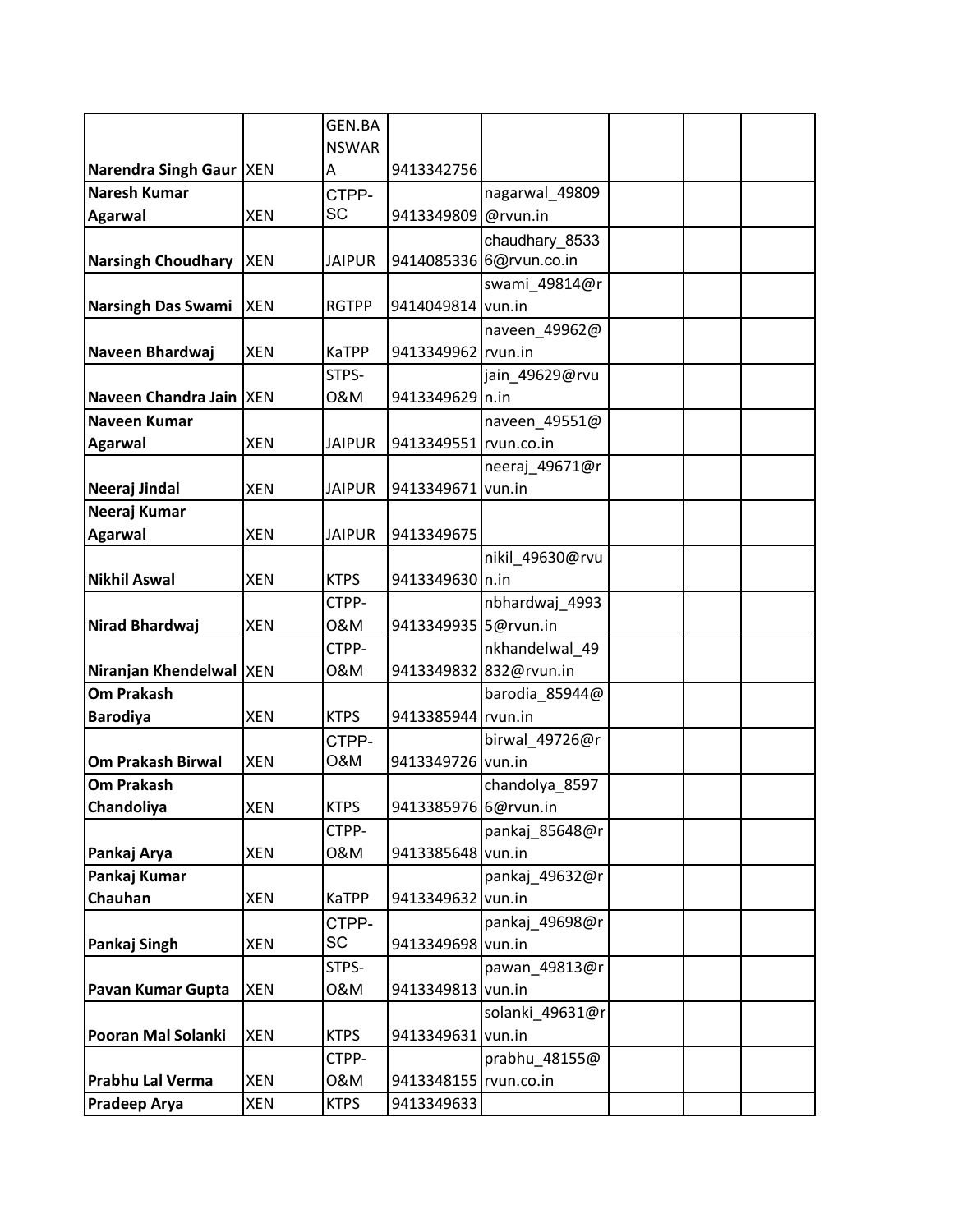| <b>Pradeep Kumar</b>     |            |               |                            | sharmapradeep7                  |  |  |
|--------------------------|------------|---------------|----------------------------|---------------------------------|--|--|
| <b>Sharma</b>            | <b>XEN</b> |               |                            | CTPP-SC 9413349558 05@gmail.com |  |  |
|                          |            | GEN.KO        |                            | maheshwari 499                  |  |  |
| Pradeep Maheshwari XEN   |            | ТA            | 9413349949 49@rvun.in      |                                 |  |  |
|                          |            | CTPP-         |                            | pradipsah65ktps                 |  |  |
|                          | <b>XEN</b> | SC            |                            |                                 |  |  |
| <b>Pradeep Shah</b>      |            |               | 9413349842                 | @gmail.com                      |  |  |
| Prasanna                 |            |               |                            | prasanna 49978                  |  |  |
| <b>Maheshwari</b>        | <b>XEN</b> | <b>KTPS</b>   | 9413349978                 | @rvun.in                        |  |  |
| <b>Praveen Kumar</b>     |            |               |                            | praveen_85650                   |  |  |
| Arora                    | <b>XEN</b> | <b>KTPS</b>   | 9413385650                 | @rvun.in                        |  |  |
| Praveen Kumar            |            |               |                            | sharma_49859@                   |  |  |
| <b>Sharma</b>            | <b>XEN</b> | <b>KaTPP</b>  | 9413349859                 | rvun.in                         |  |  |
|                          |            | CTPP-         |                            | praveen_49544                   |  |  |
| <b>Praveen Patwa</b>     | <b>XEN</b> | 0&M           | 9413349544                 | @rvun.in                        |  |  |
|                          |            |               |                            | praveen_49592                   |  |  |
| <b>Praveen Porwal</b>    | <b>XEN</b> | <b>KaTPP</b>  | 9413349592                 | @rvun.in                        |  |  |
|                          |            |               |                            | er_prmeena@ya                   |  |  |
| Prem Raj Meena           | <b>XEN</b> |               | CTPP-SC 9413342291 hoo.com |                                 |  |  |
|                          |            |               |                            |                                 |  |  |
|                          |            |               |                            |                                 |  |  |
| <b>Promod Kumar Jain</b> | <b>XEN</b> |               | CTPP-SC 9413348156         |                                 |  |  |
|                          |            | CTPP-         |                            | puttan_49810@r                  |  |  |
| <b>Puttan Babu</b>       | <b>XEN</b> | 0&M           | 9413349810 vun.in          |                                 |  |  |
| <b>Radhey Shyam</b>      |            |               |                            | rsmeena_49058                   |  |  |
| Meena                    | <b>XEN</b> | <b>JAIPUR</b> | 9413349058 @rvun.in        |                                 |  |  |
|                          |            | CTPP-         |                            | raghu_42402@rv                  |  |  |
| Raghu Raj Meena          | <b>XEN</b> | O&M           | 9413342402                 | un.co.in                        |  |  |
|                          |            | STPS-         |                            | rajbihari 49634                 |  |  |
| Raj Bihari Verma         | <b>XEN</b> | O&M           | 9413349634                 | @rvun.in                        |  |  |
| Raj Kumar Gupta          | <b>XEN</b> | <b>KTPS</b>   | 9413349524                 |                                 |  |  |
|                          |            |               |                            | raj 42748@rvun.                 |  |  |
| Raj Rawat                | <b>XEN</b> | <b>RGTPP</b>  | 9413342748 co.in           |                                 |  |  |
|                          |            | STPS-         |                            | rajeev_49841@r                  |  |  |
| Rajeev Kumar Gupta XEN   |            | SC            | 9413349841                 | vun.co.in                       |  |  |
| Rajeev Kumar             |            |               |                            | rajeev_49569@r                  |  |  |
| <b>Sharma</b>            | <b>XEN</b> | <b>KOTA</b>   | 9413349569 vun.in          |                                 |  |  |
|                          |            |               |                            | rajeev_49951@r                  |  |  |
| <b>Rajeev Roliwal</b>    | <b>XEN</b> | <b>KTPS</b>   | 9413349951                 | vun.in                          |  |  |
|                          |            |               |                            | rajeev 85630@r                  |  |  |
| Rajeev Saxena            | <b>XEN</b> | <b>JAIPUR</b> | 9413385630                 | vun.in                          |  |  |
|                          |            | CTPP-         |                            | rajendra_49769                  |  |  |
| Rajendra Choudhary       | <b>XEN</b> | 0&M           | 9413349769                 | @rvun.in                        |  |  |
| Rajendra Kumar           |            | CTPP-         |                            | paldiya_49948@                  |  |  |
| Paldia                   | <b>XEN</b> | O&M           | 9413349948 rvun.in         |                                 |  |  |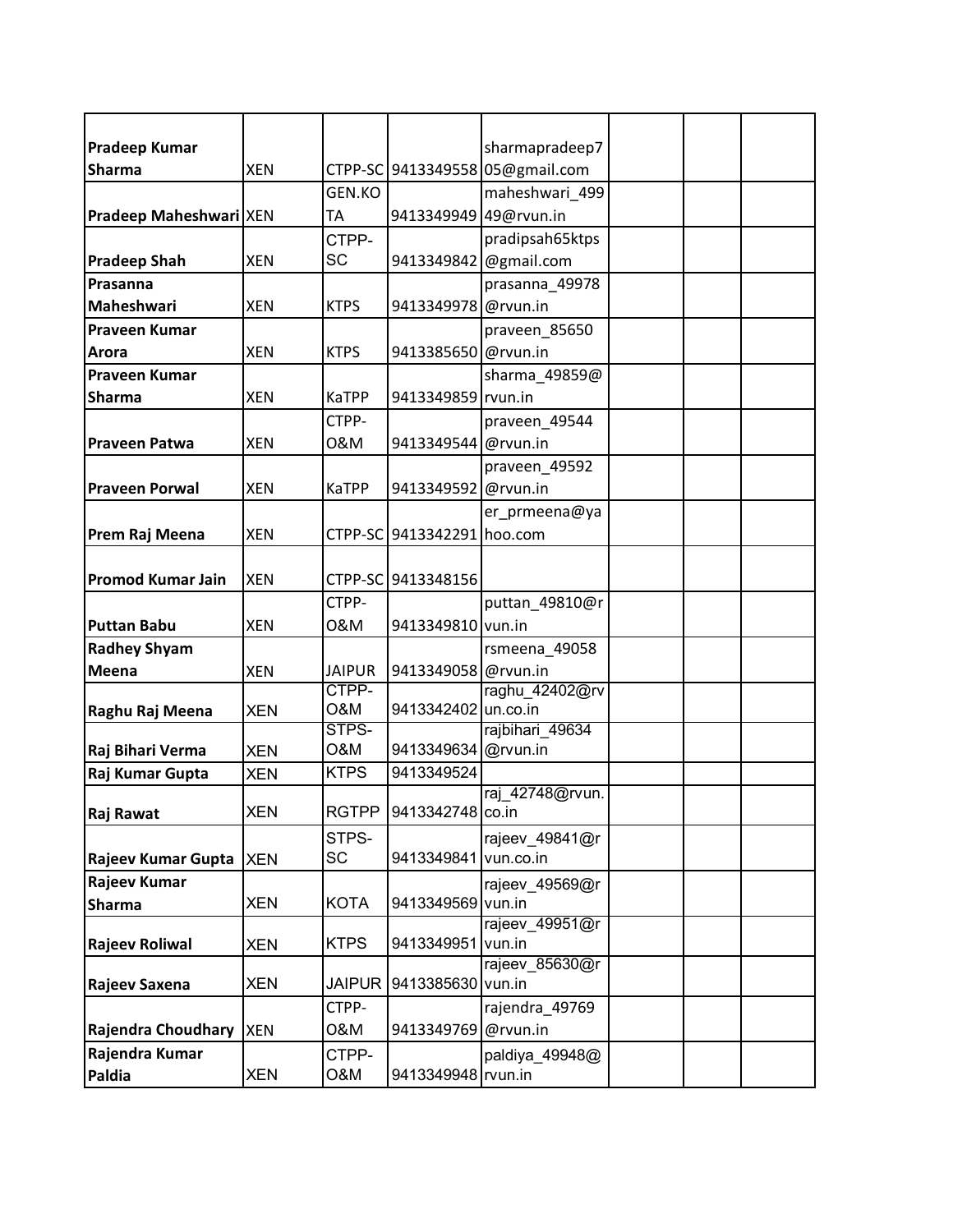| Rajendra Prakash         |            |                    |                      | gupta 49957@rv             |  |  |
|--------------------------|------------|--------------------|----------------------|----------------------------|--|--|
| Gupta                    | <b>XEN</b> | <b>KTPS</b>        | 9413349957           | un.in                      |  |  |
| Rajendra Singh           |            | CTPP-              |                      | rajendra_49707             |  |  |
| Panwar                   | <b>XEN</b> | O&M                | 9413349707           | @rvun.co.in                |  |  |
|                          |            | STPS-              |                      | rajesh 49637@r             |  |  |
| Rajesh Chanchalani       | <b>XEN</b> | 0&M                | 9413349637           | vun.in                     |  |  |
|                          |            | STPS-              |                      |                            |  |  |
| Rajesh Gujar             | <b>XEN</b> | <b>SC</b>          | 9413342757           |                            |  |  |
|                          |            | STPS-              |                      | rajesh_49638@r             |  |  |
| Rajesh Kumar Kirad       | <b>XEN</b> | <b>SC</b>          | 9413349638 vun.co.in |                            |  |  |
|                          |            |                    |                      | mantri_84571@r             |  |  |
| Rajesh Kumar Mantri XEN  |            | <b>KTPS</b>        | 9413384571           | vun.in                     |  |  |
|                          |            | CTPP-              |                      | rajeshmeena301             |  |  |
| Rajesh Kumar Meena XEN   |            | SC                 |                      | 9413348191 278@gmail.com   |  |  |
|                          |            |                    |                      | rbatra_49958@rv            |  |  |
| Rajiv Kumar Batra        | <b>XEN</b> | <b>JAIPUR</b>      | 9413349958           | un.in                      |  |  |
|                          |            |                    |                      | rajneesh 49826             |  |  |
| <b>Rajneesh Mudgal</b>   | <b>XEN</b> | <b>KTPS</b>        | 9413349826           | @rvun.in                   |  |  |
|                          |            | CTPP-              |                      | raju 49762@rvu             |  |  |
| Raju Malviya             | <b>XEN</b> | O&M                | 9413349762 n.in      |                            |  |  |
|                          |            |                    |                      | rakesh_42314@r             |  |  |
| <b>Rakesh Kharra</b>     | <b>XEN</b> | <b>DCPP</b>        | 9413342314 vun.in    |                            |  |  |
|                          |            |                    |                      | rakesh_49828@r             |  |  |
| Rakesh Kumar Gupta   XEN |            | <b>KTPS</b>        | 9413349828 vun.in    |                            |  |  |
| <b>Rakesh Kumar</b>      |            | CTPP-              |                      | rakesh_42733@r             |  |  |
| Meena                    | <b>XEN</b> | <b>SC</b>          | 9413342733 vun.co.in |                            |  |  |
|                          |            | STPS-              |                      | rakesh_49585@r             |  |  |
| <b>Rakesh Kumar-II</b>   | <b>XEN</b> | <b>SC</b>          | 9413349585 vun.in    |                            |  |  |
| <b>Rakesh Mehla</b>      | <b>XEN</b> | STPS-<br><b>SC</b> | 9413340368 vun.in    | rakesh 40368@r             |  |  |
|                          |            |                    |                      | rambilas rvunl@            |  |  |
| <b>Ram Bilas Meena</b>   | <b>XEN</b> | <b>KaTPP</b>       | 9413348446           | yahoo.com                  |  |  |
|                          |            |                    |                      |                            |  |  |
| Ram Chandra Poonia XEN   |            | <b>JAIPUR</b>      |                      | 9413349593 r 49593@rvun.in |  |  |
| <b>Ram Charan</b>        |            |                    |                      |                            |  |  |
|                          | <b>XEN</b> | <b>KaTPP</b>       | 9413385690 n.co.in   | ram_85690@rvu              |  |  |
| <b>Meghwal</b>           |            | STPS-              |                      | ram_49943@rvu              |  |  |
| <b>Ram Kumar</b>         | <b>XEN</b> | <b>SC</b>          | 9413349943 n.in      |                            |  |  |
| <b>Ram Kumar</b>         |            |                    |                      |                            |  |  |
| Chaudhary                | <b>XEN</b> | <b>KTPS</b>        | 9414049713 3@rvun.in | chaudhary_4971             |  |  |
|                          |            |                    |                      | ramlakhan 4231             |  |  |
| Ram Lakhan Meena         | <b>XEN</b> | <b>JAIPUR</b>      | 9413342317           | 7@rvun.in                  |  |  |
|                          |            |                    |                      |                            |  |  |
| Ram Niranjan Verma   XEN |            | <b>RGTPP</b>       | 9413349829           | ram_49829@rvu<br>n.co.in   |  |  |
|                          |            |                    |                      | ram 40540@rvu              |  |  |
| <b>Ram Niwas Meena</b>   | <b>XEN</b> | <b>KTPS</b>        | 9413340540 n.co.in   |                            |  |  |
|                          |            |                    |                      |                            |  |  |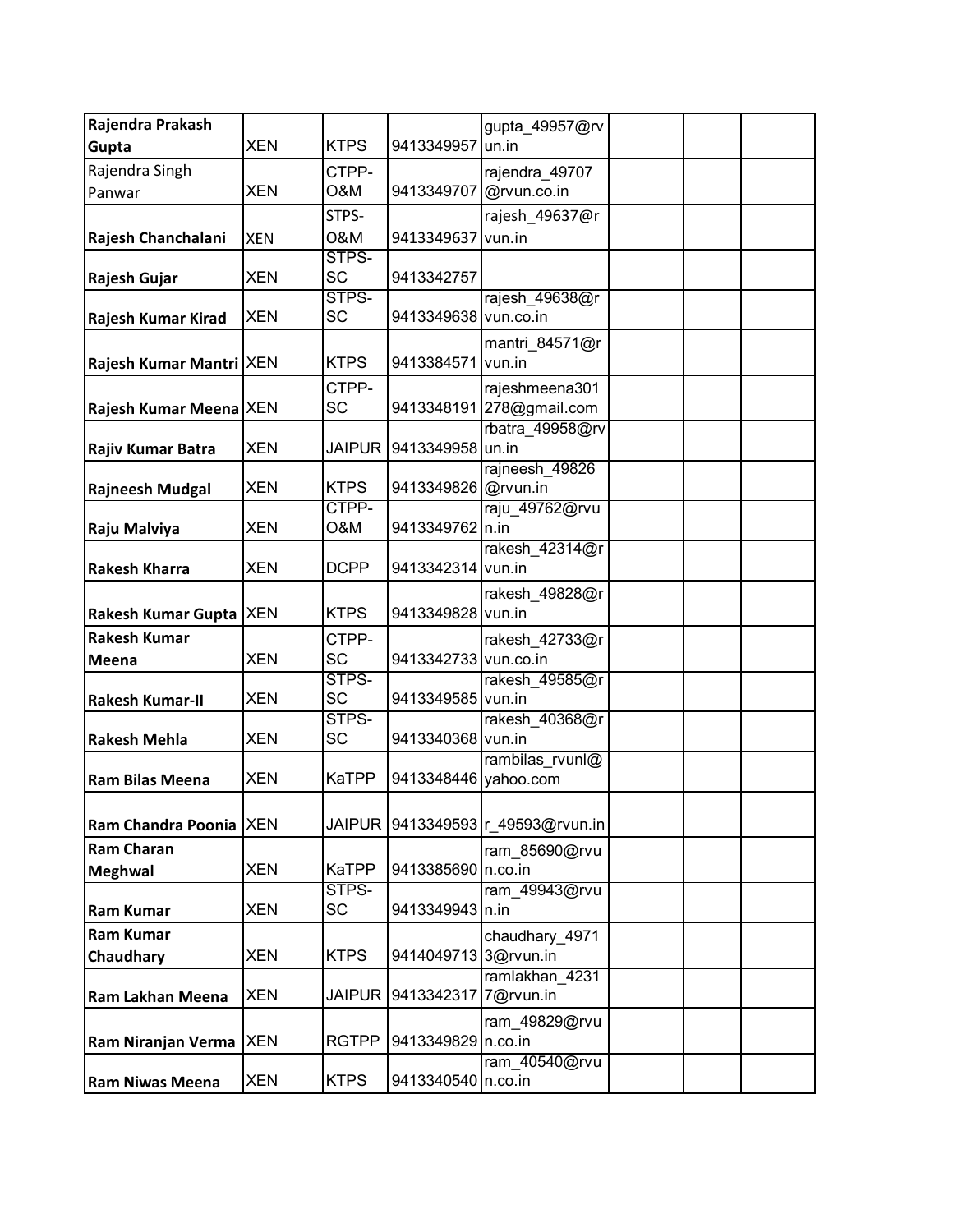|                         |            | STPS-         |                             | ram_40490@rvu           |  |  |
|-------------------------|------------|---------------|-----------------------------|-------------------------|--|--|
| <b>Ram Niwas Saini</b>  | <b>XEN</b> | <b>SC</b>     | 9413340490 n.in             |                         |  |  |
|                         |            | STPS-         |                             | ram 42735@rvu           |  |  |
| <b>Ram Singh Meena</b>  | <b>XEN</b> | O&M           | 9413342735 n.co.in          |                         |  |  |
|                         |            | STPS-         |                             | ram_49561@rvu           |  |  |
| Rama Kishan Suthar      | <b>XEN</b> | 0&M           | 9413349561 n.in             |                         |  |  |
|                         |            | CTPP-         |                             | raman_49559@r           |  |  |
| <b>Raman Jain</b>       | <b>XEN</b> | O&M           | 9413349559                  | vun.in                  |  |  |
| <b>Ramesh Chand</b>     |            |               |                             | gupta_85681@rv          |  |  |
| Gupta                   | <b>XEN</b> | <b>KTPS</b>   | 9413385681 un.in            |                         |  |  |
| <b>Ramesh Chandra</b>   |            | STPS-         |                             | ramesh_49763@           |  |  |
| <b>Kiral</b>            | <b>XEN</b> | <b>SC</b>     | 9413349763 rvun.co.in       |                         |  |  |
| <b>Ramesh Chandra</b>   |            |               |                             | rcmundra_49930          |  |  |
| <b>Mundra</b>           | <b>XEN</b> |               | CTPP-SC 9413349930 @rvun.in |                         |  |  |
| <b>Ramesh Chandra</b>   |            |               |                             |                         |  |  |
| Regar                   | <b>XEN</b> | <b>KTPS</b>   | 9413349033                  |                         |  |  |
| <b>Ramesh Chandra</b>   |            |               |                             | sharma_49767@           |  |  |
| <b>Sharma</b>           | <b>XEN</b> | <b>JAIPUR</b> | 9413349767 rvun.in          |                         |  |  |
| Ramesh Changani         | <b>XEN</b> | <b>RGTPP</b>  | 9413385002                  |                         |  |  |
| <b>Ramesh Kumar</b>     |            |               |                             |                         |  |  |
|                         | <b>XEN</b> | <b>KTPS</b>   | 9413349808 rvun.in          | sharma_49808@           |  |  |
| <b>Sharma</b>           |            | STPS-         |                             | ramesh 49640@           |  |  |
| <b>Ramesh Sethi</b>     | <b>XEN</b> | O&M           | 9413349640 rvun.in          |                         |  |  |
| <b>Rameshwar Prasad</b> |            | CTPP-         |                             | rameshwar_4977          |  |  |
| Gupta                   | <b>XEN</b> | 0&M           |                             | 9413349774 4@rvun.co.in |  |  |
|                         |            | CTPP-         |                             | rameshwar 4845          |  |  |
| Rameshwar Verma         | <b>XEN</b> | O&M           |                             | 9413348450 0@rvun.co.in |  |  |
|                         |            | STPS-         |                             | ranveer_49573@          |  |  |
| <b>Ranveer Singh</b>    | <b>XEN</b> | <b>SC</b>     | 9413349573 rvun.in          |                         |  |  |
|                         |            | CTPP-         |                             | ravi_49932@rvu          |  |  |
| Ravi Gupta              | <b>XEN</b> | 0&M           | 9413349932 n.co.in          |                         |  |  |
| <b>Ravi Prakash</b>     |            |               |                             | vijay_49952@rv          |  |  |
| Vijayvergia             | <b>XEN</b> | <b>KaTPP</b>  | 9413349952 un.in            |                         |  |  |
|                         |            |               |                             | renu_42353@rvu          |  |  |
| Renu Srivastava         | <b>XEN</b> | <b>JAIPUR</b> | 9413342353 n.co.in          |                         |  |  |
|                         |            | CTPP-         |                             | richa 19446@rv          |  |  |
| <b>Richa Meena</b>      | <b>XEN</b> | O&M           | 9414019446 un.co.in         |                         |  |  |
|                         |            | CTPP-         |                             | rishi 85924@rvu         |  |  |
| Rishi Bhargawa          | <b>XEN</b> | 0&M           | 9413385924 n.co.in          |                         |  |  |
| <b>Samar Singh</b>      | <b>XEN</b> | KaTPP         | 9413349981                  |                         |  |  |
|                         |            |               |                             | sandeep_85932           |  |  |
| <b>Sandeep Datta</b>    | <b>XEN</b> | <b>KaTPP</b>  | 9413385932                  | @rvun.in                |  |  |
| <b>Sandeep Kumar</b>    |            |               |                             | sandeep_49505           |  |  |
| <b>Mehta</b>            | <b>XEN</b> |               | CTPP-SC 9413349505          | @rvun.in                |  |  |
| <b>Sandeep Singh</b>    |            |               |                             | parekh_49556@r          |  |  |
|                         |            |               |                             |                         |  |  |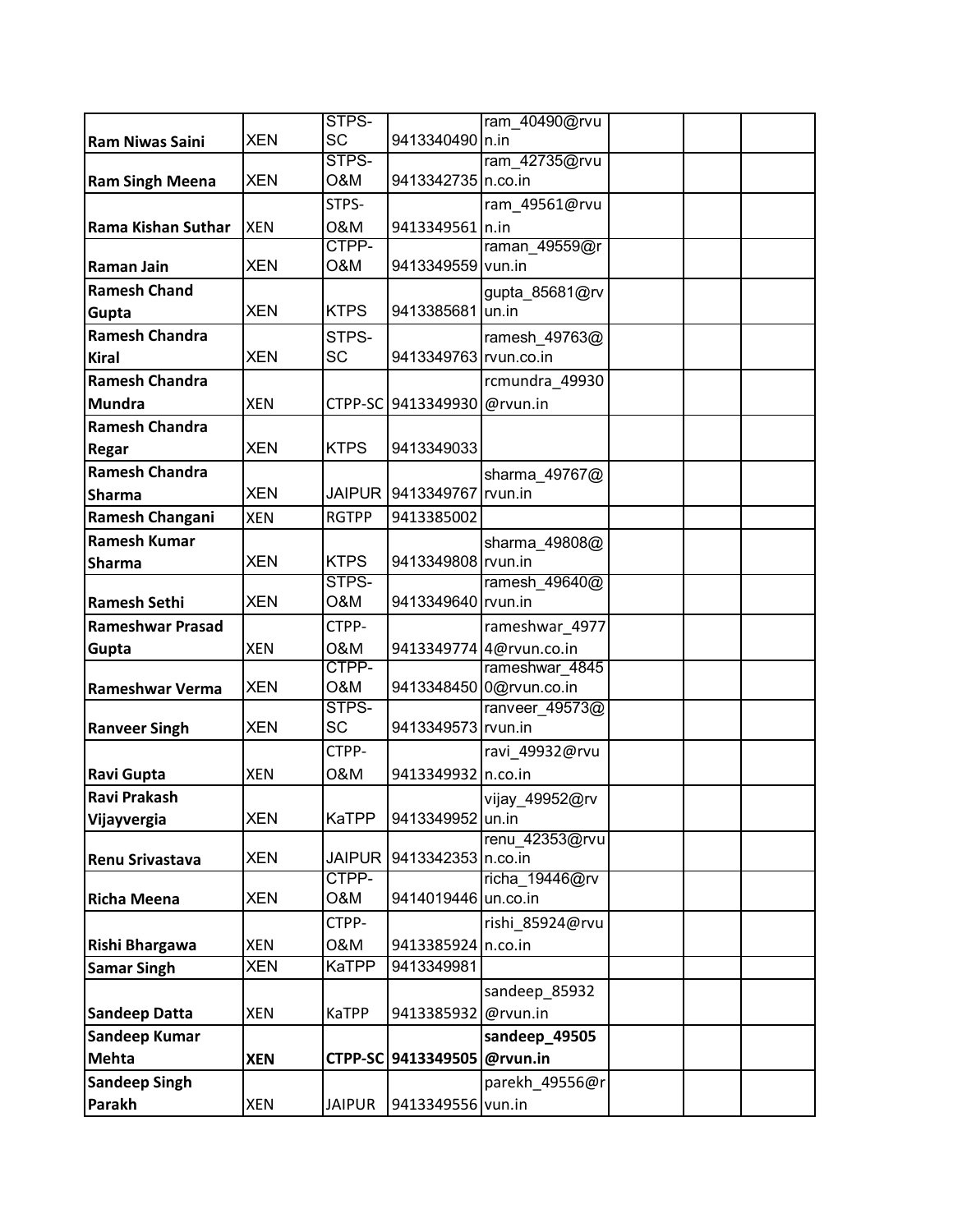|                         |            |               |                             | sanjay 49013@r               |  |
|-------------------------|------------|---------------|-----------------------------|------------------------------|--|
| <b>Sanjay Agarwal</b>   | <b>XEN</b> | <b>KTPS</b>   | 9413349013 vun.in           |                              |  |
|                         |            |               |                             | kulshreshta_499              |  |
| Sanjay Kulshrestha      | <b>XEN</b> | <b>KaTPP</b>  | 9413349988 88@rvun.in       |                              |  |
|                         |            |               |                             | dixit 49642@rvu              |  |
| Sanjay Kumar Dixit      | <b>XEN</b> | <b>KTPS</b>   | 9413349642 n.in             |                              |  |
|                         |            |               |                             | sanjay_49947@r               |  |
| Sanjay Kumar Joshi      | <b>XEN</b> |               | CTPP-SC 9413349947 vun.in   |                              |  |
|                         |            |               |                             | sanjay_85469@r               |  |
| Sanjay Verma            | <b>XEN</b> | <b>JAIPUR</b> | 9413385469 vun.in           |                              |  |
|                         |            |               |                             | sanjay_49007@r               |  |
| Sanjay Wadhava          | <b>XEN</b> |               | CTPP-SC 9413349007 vun.in   |                              |  |
|                         |            |               |                             | vaid_48031@rvu               |  |
| Sanjeev Kumar Vaid      | <b>XEN</b> | <b>KTPS</b>   | 9414048031 n.in             |                              |  |
|                         |            |               |                             | sanwata_49030                |  |
| Sanwata Ram             | <b>XEN</b> | <b>RGTPP</b>  | 9413349030 @rvun.co.in      |                              |  |
|                         |            |               |                             | sarika_42417@rv              |  |
| <b>Sarika Mittal</b>    | <b>XEN</b> | <b>DCPP</b>   | 9413342417 un.co.in         |                              |  |
| <b>Satay Narayan</b>    |            |               |                             | satay_48311@rv               |  |
| <b>Suman</b>            | <b>XEN</b> |               | CTPP-SC 9413348311 un.co.in |                              |  |
|                         |            |               |                             | bajaj_49827@rv               |  |
| Satish Kumar Bajaj      | <b>XEN</b> | <b>RGTPP</b>  | 9413349827                  | un.in                        |  |
| <b>Satish Kumar</b>     |            |               |                             | satish_49714@rv              |  |
| <b>Bhaskar</b>          | <b>XEN</b> | <b>RGTPP</b>  | 9414049714 un.co.in         |                              |  |
| <b>Satya Narain</b>     |            |               |                             | mahawar_85979                |  |
| <b>Mahawar</b>          | <b>XEN</b> | <b>KaTPP</b>  | 9413385979 @rvun.in         |                              |  |
| Satyendra Kumar         |            |               |                             | jain_49998@rvu               |  |
| Jain                    | <b>XEN</b> | <b>KTPS</b>   | 9413349998 n.in             |                              |  |
| Satyendra Kumar         |            |               |                             | thakuria 49856               |  |
| <b>Thakuria</b>         | <b>XEN</b> | <b>KTPS</b>   | 9413349856                  | @rvun.in                     |  |
| Satyendra Kumar         |            |               |                             | satyendravaishnava@yahoo.com |  |
| Vaishnava               | <b>XEN</b> | <b>KTPS</b>   | 9413348198                  |                              |  |
| Satyendra Narain        |            |               |                             | satyendra 49040              |  |
| Singh                   | <b>XEN</b> | <b>KaTPP</b>  | 9413349040 @rvun.co.in      |                              |  |
| <b>Shailesh Kumar</b>   |            |               |                             | singhal 49506@r              |  |
| <b>Singhal</b>          | <b>XEN</b> | STPS-SC       | 9413349506 vun.in           |                              |  |
| <b>Sharwan Kumar</b>    |            | STPS-         |                             | karwasara_8585               |  |
| Kadwasara               | <b>XEN</b> | 0&M           | 9413385854 4@rvun.in        |                              |  |
| <b>Shelesh Kumar</b>    |            | STPS-         |                             | shailesh_49646               |  |
| <b>Sharma</b>           | <b>XEN</b> | 0&M           | 9413349646 @rvun.in         |                              |  |
|                         |            | CTPP-         |                             | shiv 85646@rvu               |  |
| <b>Shiv Kumar Rajak</b> | <b>XEN</b> | 0&M           | 9413385646 n.in             |                              |  |
|                         |            |               |                             | shivmeena080@                |  |
| <b>Shiv Lal Meena</b>   | <b>XEN</b> | KaTPP         | 9413348305 gmail.com        |                              |  |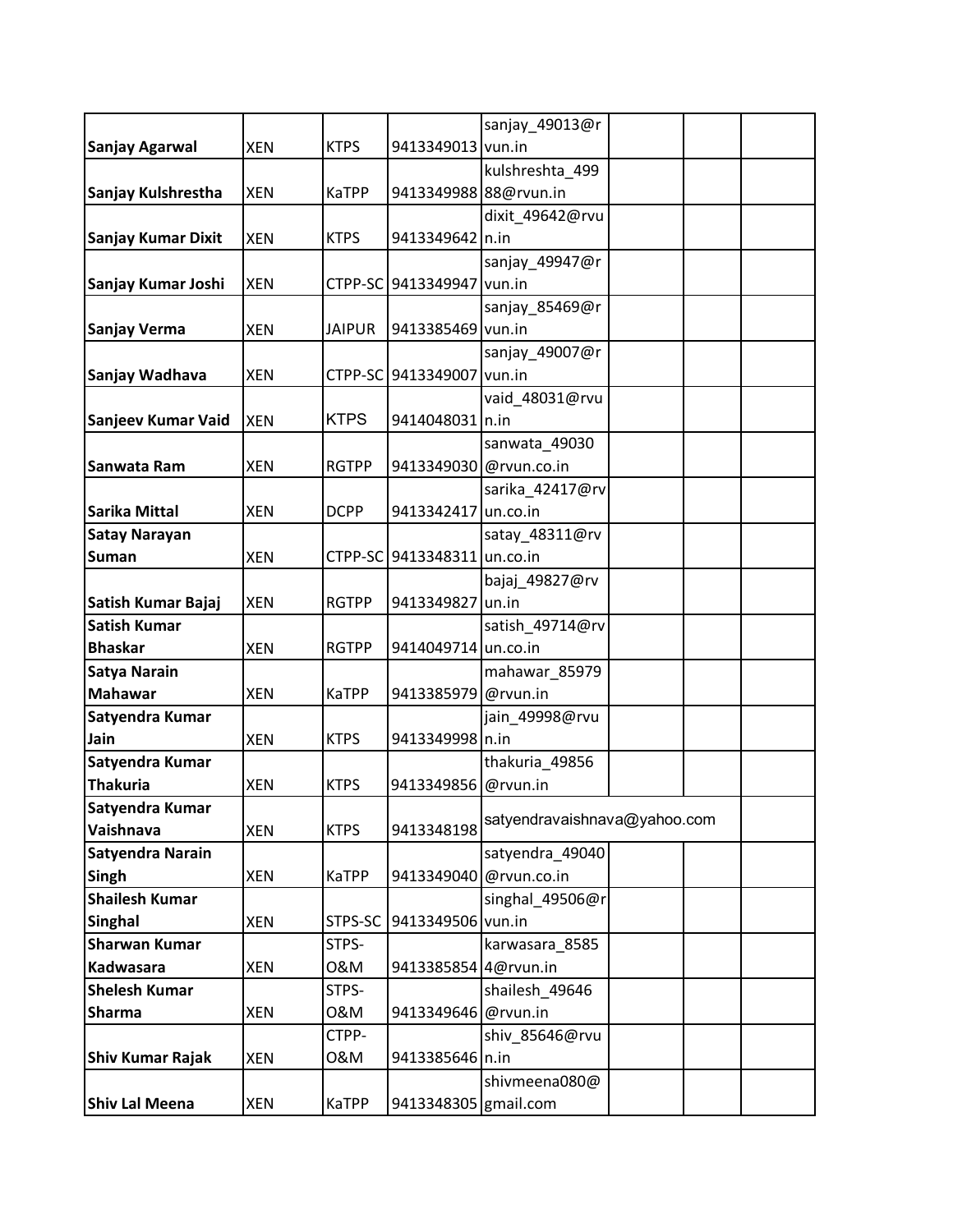|                            |            |               |                              | shobha_49679@          |  |  |
|----------------------------|------------|---------------|------------------------------|------------------------|--|--|
| <b>Shobha Kant Prasad</b>  | <b>XEN</b> | <b>KTPS</b>   | 9413349679 rvun.in           |                        |  |  |
|                            |            | GEN.          |                              | shradha_49973          |  |  |
| Shradha Raizada            | <b>XEN</b> | <b>KOTA</b>   | 9413349973 @rvun.in          |                        |  |  |
|                            |            | CTPP-         |                              | singh_49548@rv         |  |  |
| Shreebhagwan Singh  XEN    |            | 0&M           | 9413349548 un.in             |                        |  |  |
| <b>Shyam Sunder</b>        |            |               |                              | singhal_49849@r        |  |  |
| <b>Singhal</b>             | <b>XEN</b> | <b>KTPS</b>   | 9413349849 vun.in            |                        |  |  |
|                            |            |               |                              | shyam_85633@r          |  |  |
| <b>Shyam Veer Singh</b>    | <b>XEN</b> | <b>JAIPUR</b> | 9413385633 vun.co.in         |                        |  |  |
|                            |            |               |                              | sita_40747@rvu         |  |  |
| Sita Kumari                | <b>XEN</b> | <b>JAIPUR</b> | 9413340747 n.in              |                        |  |  |
|                            |            | CTPP-         |                              | sitaram_85183@         |  |  |
| Sita Ram Sharma            | <b>XEN</b> | 0&M           | 9413385183 rvun.in           |                        |  |  |
|                            |            |               |                              | sohan_78046@r          |  |  |
| <b>Sohan Lal Meena</b>     | <b>XEN</b> | <b>JAIPUR</b> | 9414078046 vun.in            |                        |  |  |
|                            |            |               |                              | verma_85929@r          |  |  |
| Sohan Lal Verma            | <b>XEN</b> | <b>KaTPP</b>  | 9413385929 vun.in            |                        |  |  |
|                            |            | STPS-         |                              | sharma_85855@          |  |  |
| <b>Som Dutt Sharma</b>     | <b>XEN</b> | 0&M           | 9413385855 rvun.in           |                        |  |  |
|                            |            | STPS-         |                              | sonal_49576@rv         |  |  |
| <b>Sonal Gupta</b>         | <b>XEN</b> | O&M           | 9413349576 un.in             |                        |  |  |
|                            |            |               |                              | s_49673@rvun.i         |  |  |
| <b>Sri Niwas</b>           | <b>XEN</b> | STPS-SC       | 9413349673 n                 |                        |  |  |
|                            |            |               |                              | subhash_49923          |  |  |
| <b>Subhash Chandra</b>     | <b>XEN</b> | <b>KTPS</b>   | 9413349923 @rvun.in          |                        |  |  |
|                            |            | CTPP-         |                              | subhash_49838          |  |  |
| <b>Subhash Sharma</b>      | <b>XEN</b> | 0&M           |                              | 9413349838 @rvun.co.in |  |  |
|                            |            | GEN.          |                              |                        |  |  |
|                            |            | <b>BANSW</b>  |                              | sujeet_49511@r         |  |  |
| Sujeet Kumar Jain          | <b>XEN</b> | ARA           | 9413349511 vun.co.in         |                        |  |  |
|                            |            | STPS-         |                              | sultan 42743@r         |  |  |
| <b>Sultan Singh</b>        | <b>XEN</b> | 0&M           | 9413342743 vun.co.in         |                        |  |  |
|                            |            |               |                              | garg_49969@rvu         |  |  |
| <b>Sunil Kumar Garg</b>    | XEN        | <b>KTPS</b>   | 9413349969 n.in              |                        |  |  |
|                            |            |               |                              | sunil_49720@rv         |  |  |
| Sunil Kumar Goyal          | <b>XEN</b> | <b>KTPS</b>   | 9414049720 un.co.in          |                        |  |  |
| <b>Sunil Kumar Sharma-</b> |            |               |                              | sharma_49985@          |  |  |
|                            | <b>XEN</b> |               | CTPP-SC 9413349985   rvun.in |                        |  |  |
| <b>Sunil Kumar Sharma-</b> |            |               |                              | sunil_49814@rv         |  |  |
| $\sf II$                   | XEN        |               | CTPP-SC 9413349814 un.co.in  |                        |  |  |
|                            |            |               |                              | sunita_48268@r         |  |  |
| Sunita Jain                | XEN        | <b>KTPS</b>   | 9413348268 vun.in            |                        |  |  |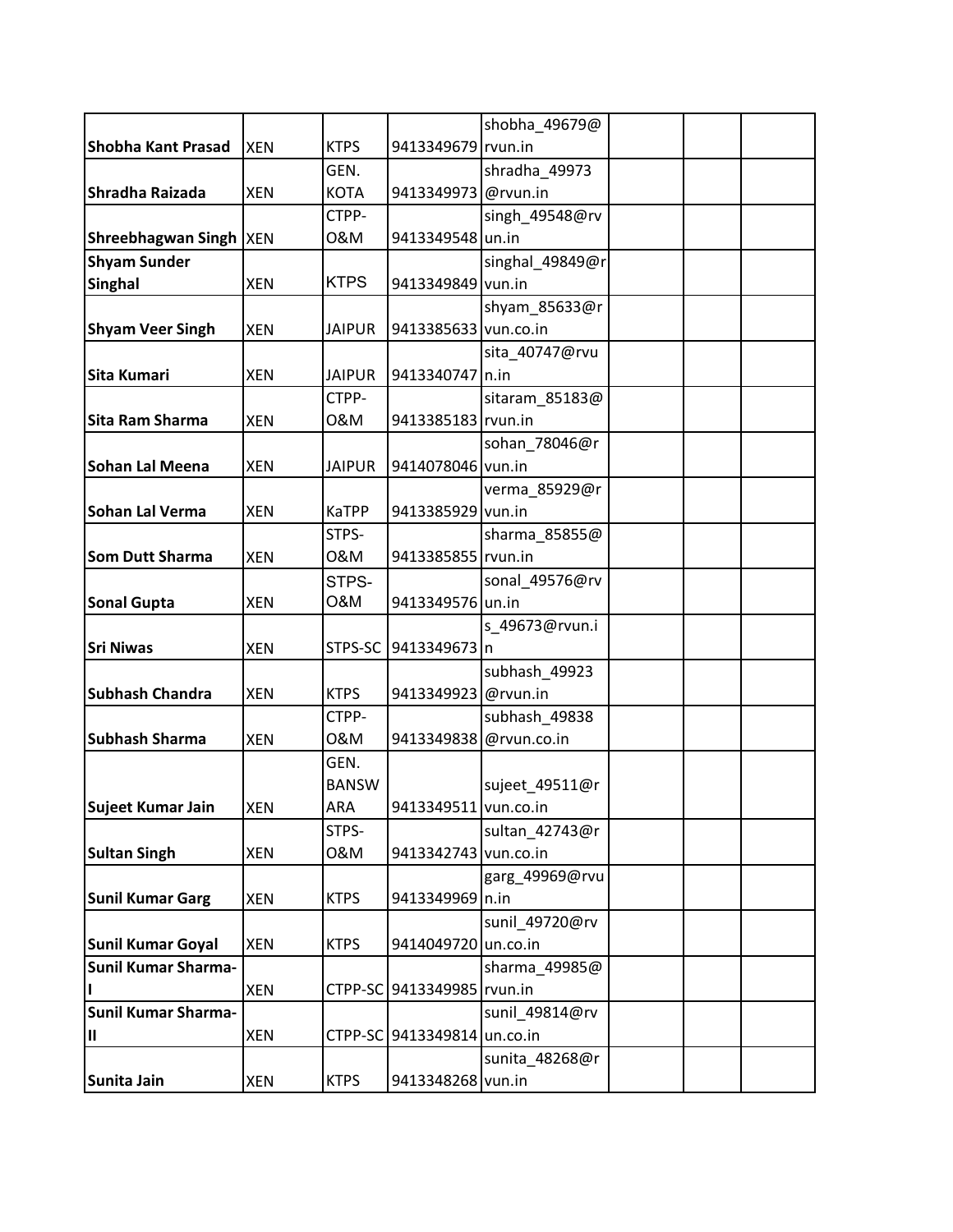|                            |            | CTPP-         |                           |                        |  |  |
|----------------------------|------------|---------------|---------------------------|------------------------|--|--|
| <b>Sunita Meena</b>        | <b>XEN</b> | 0&M           | 9413348270                |                        |  |  |
|                            |            |               |                           | singh_49643@rv         |  |  |
| <b>Surendra Pal Singh</b>  | <b>XEN</b> | <b>KaTPP</b>  | 9413349643 un.in          |                        |  |  |
|                            |            | STPS-         |                           | lunia_49758@rv         |  |  |
| Surendra Singh Lunia   XEN |            | 0&M           | 9413349758 un.in          |                        |  |  |
|                            |            |               |                           | suresh_49919@r         |  |  |
| <b>Suresh Khandelwal</b>   | <b>XEN</b> | <b>KaTPP</b>  | 9413349919 vun.co.in      |                        |  |  |
| <b>Suresh Kumar</b>        |            |               |                           | suresh 48463@r         |  |  |
| Meena-I                    | <b>XEN</b> |               | CTPP-SC 9413348463 vun.in |                        |  |  |
|                            |            | STPS-         |                           | sushil_40477@rv        |  |  |
| <b>Sushil Kumar</b>        | <b>XEN</b> | 0&M           | 9413340477 un.in          |                        |  |  |
|                            |            |               |                           | sushil_85622@rv        |  |  |
| <b>Sushil Kumar Rasal</b>  | <b>XEN</b> | <b>RGTPP</b>  | 9413385622 un.co.in       |                        |  |  |
| <b>Tara Chand Alaria</b>   | <b>XEN</b> | <b>KaTPP</b>  | 9414085314                |                        |  |  |
|                            |            | STPS-         |                           | tej_40307@rvun.        |  |  |
| Tej Parakash Bayal         | <b>XEN</b> | 0&M           | 9413340307                | co.in                  |  |  |
| <b>Tikam Chand Deora</b>   | <b>XEN</b> | <b>RGTPP</b>  | 9413342810                |                        |  |  |
|                            |            |               |                           | tripty 48135@rv        |  |  |
| <b>Trapti Dubey</b>        | <b>XEN</b> |               | CTPP-SC 9413348135 un.in  |                        |  |  |
|                            |            |               |                           | trilok 40041@rv        |  |  |
| <b>Trilok Singhal</b>      | <b>XEN</b> | <b>DCPP</b>   | 9413340041 un.co.in       |                        |  |  |
|                            |            | CTPP-         |                           | vasudev_48195          |  |  |
| <b>Vasu Dev Sharma</b>     | <b>XEN</b> | 0&M           |                           | 9413348195 @rvun.co.in |  |  |
|                            |            |               |                           | vijay_40746@rvu        |  |  |
| <b>Vijay Bola</b>          | <b>XEN</b> |               | STPS-SC 9413340746 n.in   |                        |  |  |
|                            |            | GEN.          |                           | vijay_49927@rvu        |  |  |
| <b>Vijay Kumar</b>         | <b>XEN</b> | KOTA          | 9413349927 n.in           |                        |  |  |
|                            |            |               |                           | vijay_48460@rvu        |  |  |
| <b>Vijay Kumar Garg</b>    | <b>XEN</b> |               | CTPP-SC 9413348460 n.in   |                        |  |  |
|                            |            |               |                           | vijay_40877@rvu        |  |  |
| <b>Vijay Kumar Meena</b>   | <b>XEN</b> | STPS-SC       | 9413340877 n.in           |                        |  |  |
|                            |            |               |                           | vikas_49540@rv         |  |  |
| <b>Vikas Jain-I</b>        | <b>XEN</b> | <b>RGTPP</b>  | 9413349540 un.in          |                        |  |  |
|                            |            |               |                           | vikas_49858@rv         |  |  |
| <b>Vikas Lathi</b>         | <b>XEN</b> | <b>JAIPUR</b> | 9413349858 un.in          |                        |  |  |
|                            |            |               |                           | vineet_49088@r         |  |  |
| <b>Vineet Mittal</b>       | <b>XEN</b> | <b>JAIPUR</b> | 9413349088 vun.in         |                        |  |  |
|                            |            | STPS-         |                           | vinod 49704@rv         |  |  |
| <b>Vinod Diwakar</b>       | <b>XEN</b> | 0&M           | 9413349704 un.in          |                        |  |  |
|                            |            | CTPP-         |                           | vinod 48150@rv         |  |  |
| <b>Vinod Kumar</b>         | <b>XEN</b> | 0&M           | 9413348150 un.in          |                        |  |  |
| <b>Vinod Kumar</b>         |            | CTPP-         |                           | vinod 84562@rv         |  |  |
| <b>Agarwal</b>             | XEN        | SC            | 9413384562 un.co.in       |                        |  |  |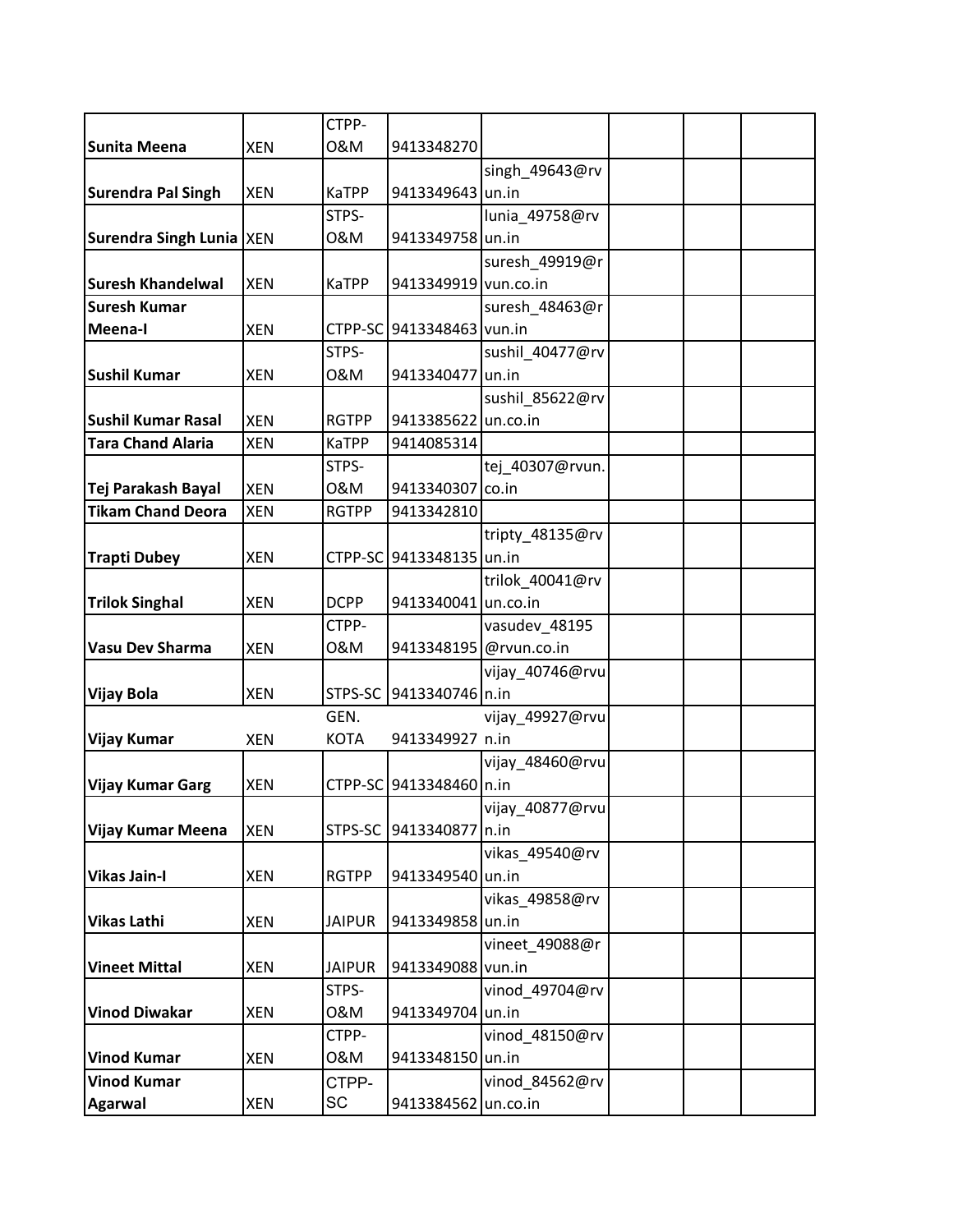|                                   |            |               |                           | vipin 49970@rv                   |  |  |  |  |
|-----------------------------------|------------|---------------|---------------------------|----------------------------------|--|--|--|--|
| <b>Vipin Kumar Gupta</b>          | <b>XEN</b> | <b>KTPS</b>   | 9413349970 un.in          |                                  |  |  |  |  |
| <b>Vipul Chandra</b>              |            | AMBIKA        |                           | dholakhandi_632                  |  |  |  |  |
| <b>Dhaulkhandi</b>                | <b>XEN</b> | <b>PUR</b>    | 9414063218 18@rvun.in     |                                  |  |  |  |  |
|                                   |            |               |                           | jain_85193@rvu                   |  |  |  |  |
| Virendra Kumar Jain               | <b>XEN</b> | <b>KTPS</b>   | 9413385193 n.in           |                                  |  |  |  |  |
| Virendra Kumar                    |            |               |                           |                                  |  |  |  |  |
| <b>Saxena</b>                     | <b>XEN</b> | <b>KTPS</b>   | 9413349649                |                                  |  |  |  |  |
|                                   |            |               |                           | vishal 49502@rv                  |  |  |  |  |
| <b>Vishal Mathur</b>              | <b>XEN</b> | <b>KTPS</b>   | 9413349502 un.co.in       |                                  |  |  |  |  |
|                                   |            |               |                           | gupta_49824@rv                   |  |  |  |  |
| <b>Vishnu Dutt Gupta</b>          | <b>XEN</b> | STPS-SC       | 9413349824 un.in          |                                  |  |  |  |  |
|                                   |            |               |                           | vivek_49802@rv                   |  |  |  |  |
| <b>Vivek Yadav</b>                | <b>XEN</b> | <b>KTPS</b>   | 9413349802 un.co.in       |                                  |  |  |  |  |
|                                   |            |               |                           | chaudhary_4903                   |  |  |  |  |
| Yogendra Kumar                    | <b>XEN</b> | <b>KTPS</b>   | 9413349032 2@rvun.in      |                                  |  |  |  |  |
| Yogendra Kumar                    |            | CTPP-         |                           | yogendra_49525                   |  |  |  |  |
| Chauhan                           | <b>XEN</b> | 0&M           | 9413349525 @rvun.co.in    |                                  |  |  |  |  |
| <b>Yogesh Kumar</b>               |            |               |                           | yogishalu31@gm                   |  |  |  |  |
| Varshney                          | <b>XEN</b> | <b>JAIPUR</b> | 9413385625 ail.com        |                                  |  |  |  |  |
|                                   |            |               |                           | yuvraj_49986@r                   |  |  |  |  |
| Yuvraj Madan                      | <b>XEN</b> |               | STPS-SC 9413349986 vun.in |                                  |  |  |  |  |
| <b>SENIOR MEDICAL OFFICER</b>     |            |               |                           |                                  |  |  |  |  |
|                                   |            |               |                           |                                  |  |  |  |  |
| Dr. Bhawani Shankar SR.MEDIC KTPS |            |               | 9358777061                |                                  |  |  |  |  |
|                                   |            |               | <b>PERSONNEL OFFICER</b>  |                                  |  |  |  |  |
| <b>Asha Meena</b>                 | PO         | <b>JAIPUR</b> | 9358814288 hoo.com        | asha18rvunl@ya                   |  |  |  |  |
|                                   |            |               |                           | dharam_42366@                    |  |  |  |  |
| <b>Dharam Veer</b>                | PO         | <b>KTPS</b>   | 9413342366 rvun.in        |                                  |  |  |  |  |
|                                   |            |               |                           |                                  |  |  |  |  |
| <b>Krushna Prasad</b>             |            |               |                           | krushnaprasadpa                  |  |  |  |  |
| Panda                             | PO         |               |                           | CTPP-O& 9116164192 nda@yahoo.com |  |  |  |  |
|                                   |            |               |                           | prakash_85925@                   |  |  |  |  |
| Prakash Arya                      | PO         | <b>JAIPUR</b> | 9413385925 rvun.in        |                                  |  |  |  |  |
| Rajendra Kumar                    |            |               |                           | rajendra_49699                   |  |  |  |  |
| <b>Sharma</b>                     | PO         | <b>JAIPUR</b> | 9413349699 @rvun.in       |                                  |  |  |  |  |
|                                   |            | STPS-         |                           | rajeev_48401@r                   |  |  |  |  |
| <b>Rajiv Choudhary</b>            | PO         | 0&M           | 9413348401                | vun.in                           |  |  |  |  |
|                                   |            |               |                           | rakesh 42813@r                   |  |  |  |  |
| <b>Rakesh Salvi</b>               | PO         | <b>KaTPP</b>  | 9413342813 vun.co.in      |                                  |  |  |  |  |
|                                   |            |               |                           | rishi 48504@rvu                  |  |  |  |  |
| <b>Rishi Kumar</b>                | PO         | <b>KTPS</b>   | 9413348504 n.in           |                                  |  |  |  |  |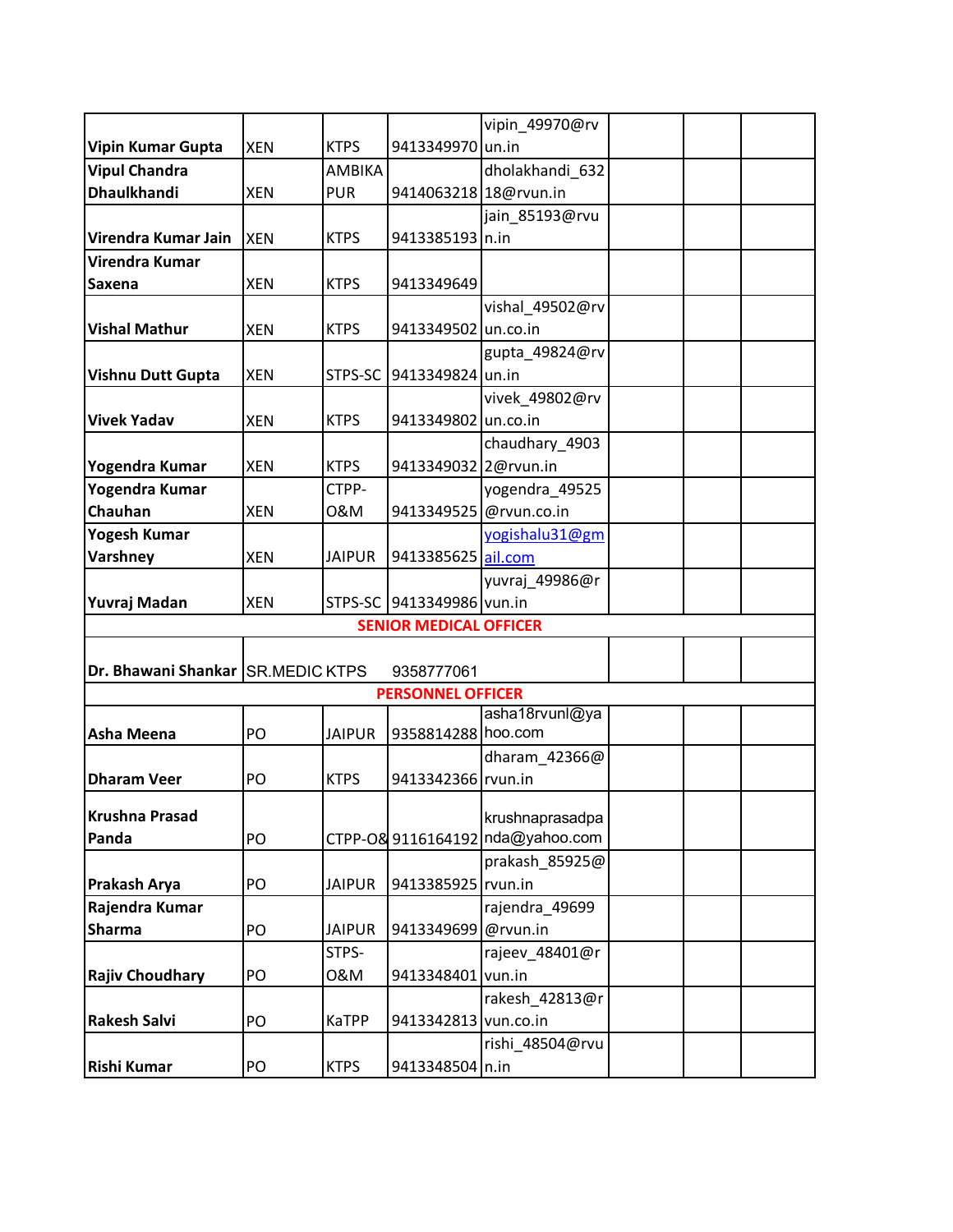|                                      |                    | CTPP-         |                            | shoprakash 052                            |  |  |
|--------------------------------------|--------------------|---------------|----------------------------|-------------------------------------------|--|--|
| <b>Sho Prakash Meena</b>             | PO                 | 0&M           |                            | 9414005265 65@rvun.co.in                  |  |  |
|                                      |                    | STPS-         |                            | bhateja_85395@                            |  |  |
| V.K. Bhateja                         | PO                 | 0&M           | 9413385395 rvun.in         |                                           |  |  |
|                                      |                    |               |                            | vishal_49933@rv                           |  |  |
| <b>Vishal Malhotra</b>               | PO                 | <b>JAIPUR</b> | 9413349933 un.in           |                                           |  |  |
|                                      |                    |               | <b>MEDICAL OFFICER</b>     |                                           |  |  |
|                                      | <b>Medical</b>     |               |                            |                                           |  |  |
| Dr. Vipin Mittal                     | <b>Officer</b>     | STPS-O&       | 9413385348                 |                                           |  |  |
|                                      | <b>Medical</b>     |               |                            |                                           |  |  |
| Dr. Seema Mittal                     | <b>Officer</b>     | STPS-O&       | 9413349664                 |                                           |  |  |
|                                      |                    |               | <b>ASSISTANT SECRETARY</b> |                                           |  |  |
| Anuj Primson                         |                    |               |                            | anuj 84555@rvu                            |  |  |
| Williamson                           | Asstt. Secy JAIPUR |               | 9413384555 n.in            |                                           |  |  |
|                                      |                    |               |                            | akshay_19706@r                            |  |  |
| Akshay Kumar Raj                     | AS                 | <b>JAIPUR</b> | 9414019706 vun.in          |                                           |  |  |
| <b>Chandra Prakash</b>               | AS                 | CTPP-         |                            | 9414502310 chandraprakash4                |  |  |
| <b>Kshemendra Kumar</b>              |                    |               |                            |                                           |  |  |
| <b>Pathak</b>                        |                    | <b>KTPS</b>   |                            | pskshemendra19<br>9414086431 62@yahoo.com |  |  |
|                                      | AS                 | GEN.KO        |                            |                                           |  |  |
| <b>Mahesh Kumar</b><br><b>Bhatia</b> |                    |               |                            | mahesh 48266@                             |  |  |
|                                      | AS                 | TA            | 9413348266 rvun.in         |                                           |  |  |
| <b>Navratan Saini</b>                |                    |               |                            | navaratn_49696                            |  |  |
|                                      | AS                 | <b>JAIPUR</b> | 9413349696 @rvun.in        |                                           |  |  |
|                                      |                    |               |                            | rajendra 10002                            |  |  |
| Rajendra Kumar                       | AS                 | KaTPP         | 9413610002                 | @rvun.co.in                               |  |  |
|                                      |                    |               |                            | ram_17640@rvu                             |  |  |
| <b>Ram Narain Yadav</b>              | AS                 | <b>JAIPUR</b> | 9414017640 n.in            |                                           |  |  |
|                                      |                    |               |                            | tulsi 27879@rvu                           |  |  |
| <b>Tulsi Das Choithani</b>           | AS                 | <b>JAIPUR</b> | 9414027879 n.in            |                                           |  |  |
| Yogendra Singh                       |                    | CTPP-<br>0&M  |                            | estt.ctppchhabra                          |  |  |
|                                      | AS                 |               |                            | 9413313452 @yahoo.com                     |  |  |
|                                      |                    |               | <b>ACCOUNTS OFFICER</b>    | jainankush 1992                           |  |  |
| <b>Ankush Jain</b>                   | AO                 | <b>JAIPUR</b> |                            | 9116164236 @ymail.com                     |  |  |
|                                      |                    | STPS-         |                            | jainagnesh@yah                            |  |  |
| <b>Agnesh Anand Jain</b>             | AO                 | 0&M           | 9116163215                 | oo.com                                    |  |  |
|                                      |                    |               |                            | jainanil3423@ya                           |  |  |
| <b>Anil Kumar Jain</b>               | AO                 | <b>KTPS</b>   | 9413313711 hoo.com         |                                           |  |  |
| <b>Dinendra Nath</b>                 |                    |               |                            | dinendra_70106                            |  |  |
| <b>Shukla</b>                        | AO                 |               | CTPP-SC 9414070106         | @rvun.co.in                               |  |  |
|                                      |                    |               |                            | divya_29902@rv                            |  |  |
| Divya Jain                           | AO                 | <b>JAIPUR</b> | 9414029902                 | un.in                                     |  |  |
| Girdhari Lal                         |                    |               |                            | girdharimahavar                           |  |  |
| <b>Mahawar</b>                       | AO                 |               |                            | CTPP-O& 9116164194 38@gmail.com           |  |  |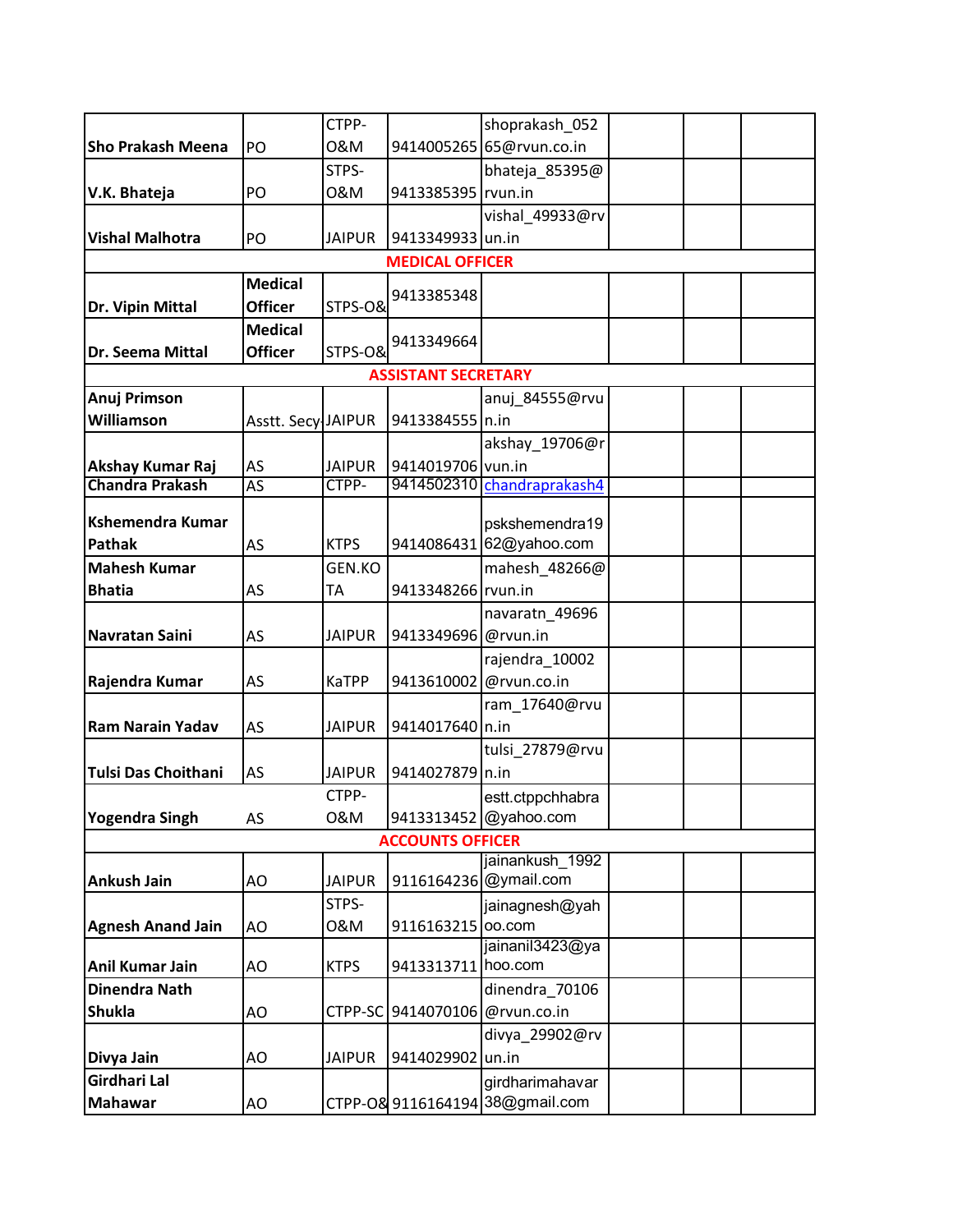|                                |            |               |                                | girrajprasad1968                  |  |  |
|--------------------------------|------------|---------------|--------------------------------|-----------------------------------|--|--|
| Giriraj Prasad Gupta           | AO         | <b>KaTPP</b>  |                                | 9413313709 @yahoo.com             |  |  |
| <b>Jagdish Prasad</b>          |            |               |                                |                                   |  |  |
| Meena                          | AO         | <b>JAIPUR</b> |                                | 9414040182  j_40182@rvun.in       |  |  |
|                                |            | STPS-         |                                | srao_stps@yaho                    |  |  |
| Kaumudi Sharma                 | AO         | 0&M           | 9116164299 0.in                |                                   |  |  |
|                                |            |               |                                | loonkaran30@ya                    |  |  |
| Loonkaran                      | AO         | <b>RGTPP</b>  | 9414085331 hoo.com             |                                   |  |  |
|                                |            | <b>GEN.BA</b> |                                |                                   |  |  |
|                                |            | <b>NSWAR</b>  |                                | meenamahesh03                     |  |  |
| <b>Mahesh Meena</b>            | AO         | А             |                                | 9116164318 2@gmail.com            |  |  |
|                                |            | GEN.KO        |                                | manish_40736@                     |  |  |
| <b>Manish Gupta</b>            | AO         | ТA            | 9413340736 rvun.co.in          |                                   |  |  |
| Parmeshwar Lal                 |            |               |                                | p 40146@rvun.i                    |  |  |
| <b>Kotia</b>                   | AO         | <b>JAIPUR</b> | 9414040146 n                   |                                   |  |  |
|                                |            |               |                                | priyanka_33488                    |  |  |
| Priyanka Saini                 | AO         | <b>JAIPUR</b> | 9414033488                     | @rvun.in                          |  |  |
|                                |            |               |                                |                                   |  |  |
| R.A. Chaturvedi                | AO         | <b>JAIPUR</b> |                                | 9413348801 r_48801@rvun.in        |  |  |
|                                |            |               |                                | rajatksharma95                    |  |  |
| Rajat Kumar Sharma             | AO         | <b>JAIPUR</b> |                                | 9358777018 @gmail.com             |  |  |
| <b>Sagar Soni</b>              | AO         | <b>JAIPUR</b> |                                | 9116164350 sagar_64350@rvun.co.in |  |  |
|                                |            |               |                                | seema 11513@r                     |  |  |
| Seema Saxena                   | AO         | <b>KOTA</b>   | 9414011513 vun.co.in           |                                   |  |  |
|                                |            |               |                                | bishnoisunil18@                   |  |  |
| <b>Sunil Kumar Bishnoi</b>     | AO         | STPS-SC       | 9116164374 gmail.co            |                                   |  |  |
| <b>Sunil Kumar</b>             |            |               |                                | sunil_70015@rv                    |  |  |
| <b>Sankhala</b>                | AO         | <b>KTPS</b>   | 9414070015                     | un.co.in                          |  |  |
|                                |            | CTPP-         |                                |                                   |  |  |
| Yogesh Kumar Sahu              | AO         | 0&M           | 9116164193                     |                                   |  |  |
|                                |            |               | <b>ASSISTANT DIRECTOR (PR)</b> |                                   |  |  |
| <b>Pawan Sharma</b>            | Asstt.     | <b>JAIPUR</b> | 9413349874                     | sharma_49874@                     |  |  |
|                                | Director   |               |                                | $\overline{m}$ co in              |  |  |
|                                |            |               | <b>ASSISTANT ENGINEER</b>      |                                   |  |  |
|                                |            | GEN.          |                                |                                   |  |  |
|                                |            | <b>BANSW</b>  |                                | aashish_48293@                    |  |  |
| <b>Aashish Gandhi</b>          | <b>AEN</b> | ARA           | 9413348293 rvun.co.in          |                                   |  |  |
|                                |            |               |                                | abdul_42799@rv                    |  |  |
| Abdul Jafir                    | <b>AEN</b> | <b>DCPP</b>   | 9413342799 un.co.in            |                                   |  |  |
|                                |            |               |                                | abdul_42185@rv                    |  |  |
| <b>Abdul Malik Khan</b>        | AEN        |               | CTPP-SC 9413342185 un.in       |                                   |  |  |
|                                |            | STPS-         |                                | abhay_85278@r                     |  |  |
| Abhay Kumar                    | <b>AEN</b> | 0&M           | 9414085278                     | vun.co.in                         |  |  |
|                                |            |               |                                | abhay_40108@r                     |  |  |
| <b>Abhay Kumar Singhal AEN</b> |            | <b>JAIPUR</b> | 9413340108 vun.in              |                                   |  |  |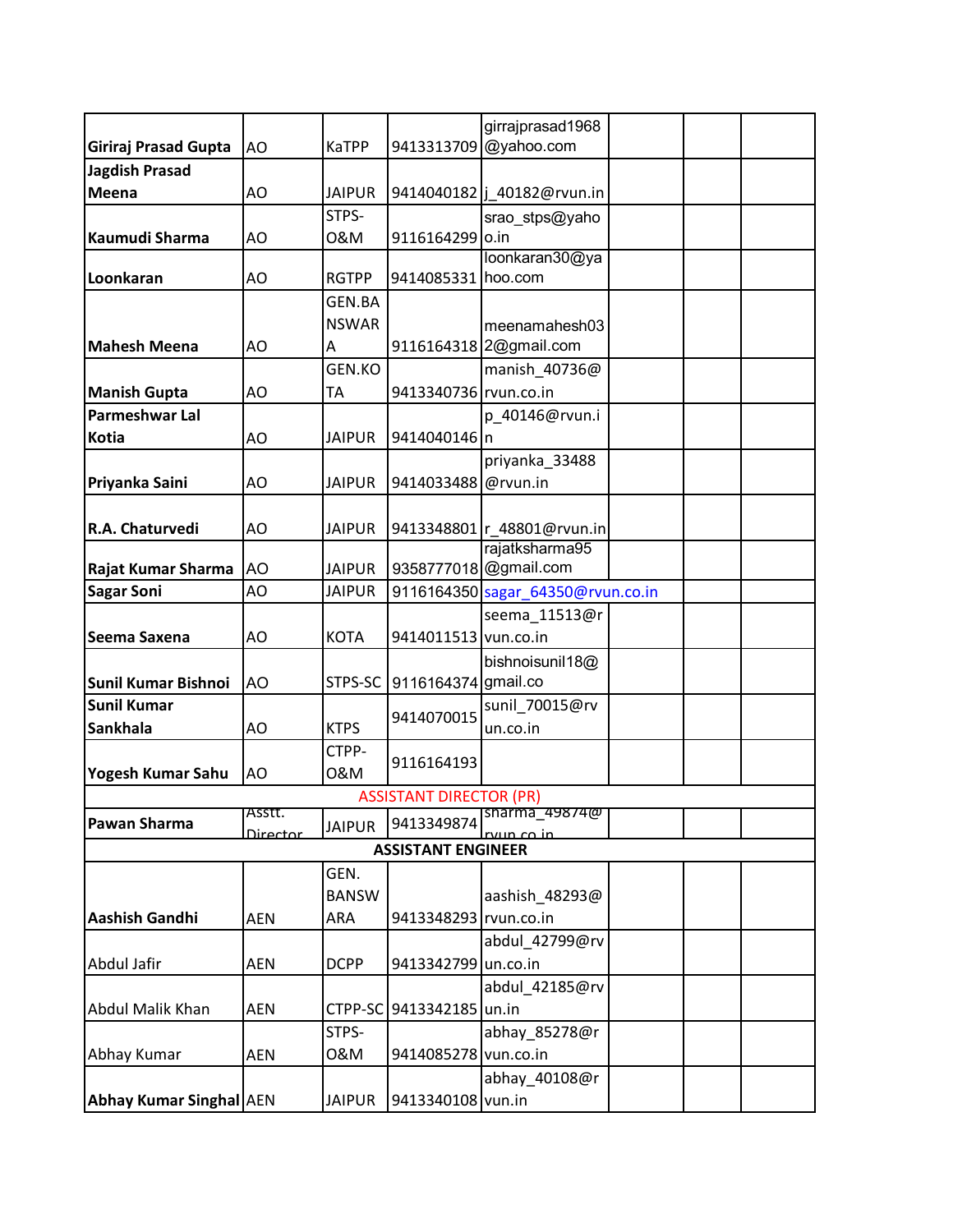|                        |            | CTPP-         |                              | abhay_42790@r             |  |
|------------------------|------------|---------------|------------------------------|---------------------------|--|
| Abhay Singh            | <b>AEN</b> | 0&M           | 9413342790 vun.co.in         |                           |  |
|                        |            |               |                              | abhishek_42213            |  |
| Abhishake Gupta        | <b>AEN</b> | <b>KTPS</b>   | 9413342213                   | @rvun.in                  |  |
|                        |            | CTPP-         |                              |                           |  |
| Abhishek Baswal        | <b>AEN</b> | 0&M           | 9116163153                   |                           |  |
|                        |            |               |                              | abhishek_85131            |  |
| Abhishek Dubey         | <b>AEN</b> | <b>KTPS</b>   | 9414085131 @rvun.in          |                           |  |
|                        |            |               |                              | abhishek_85353            |  |
| <b>Abhishek Naik</b>   | <b>AEN</b> | <b>KTPS</b>   |                              | 9414085353 @rvun.co.in    |  |
|                        |            |               |                              | aditi_42284@rvu           |  |
| Aditi Choudhary        | <b>AEN</b> | STPS-SC       | 9413342284 n.co.in           |                           |  |
|                        |            |               |                              | aditya781991@gmail.com    |  |
| Aditya Sharma          | <b>AEN</b> |               | CTPP-SC 9116163174           |                           |  |
| Aditya Vikram          |            | <b>KTPS</b>   |                              | aditya_42209@r            |  |
|                        | <b>AEN</b> |               | 9413342209 vun.in            |                           |  |
| Ajay Balichwal         | <b>AEN</b> | <b>KTPS</b>   | 9413349507 n.co.in           | ajay_49507@rvu            |  |
|                        |            |               |                              |                           |  |
|                        |            | <b>DCPP</b>   |                              | ajay_42215@rvu            |  |
| Ajay Kumar Agarhari    | <b>AEN</b> |               | 9413342215 n.co.in           |                           |  |
|                        |            |               |                              | ajay_48413@rvu            |  |
| Ajay Kumar Gupta       | <b>AEN</b> |               | CTPP-SC 9413348413   n.co.in |                           |  |
|                        |            | STPS-         |                              | ajay_40654@rvu            |  |
| Ajay Kumar Pal         | AEN        | 0&M           | 9413340654 n.co.in           |                           |  |
|                        |            | STPS-         |                              | ajay_42188@rvu            |  |
| Ajay Kumar Parsoya     | <b>AEN</b> | 0&M           | 9413342188 n.co.in           |                           |  |
|                        |            |               |                              | ajay_42454@rvu            |  |
| Ajay Kumar Sharma      | <b>AEN</b> | <b>KaTPP</b>  | 9413342454 n.co.in           |                           |  |
|                        |            |               |                              | ajay_42750@rvu            |  |
| Ajay Kumar Tak         | <b>AEN</b> |               | CTPP-SC 9413342750 n.co.in   |                           |  |
|                        |            |               |                              | ajeet_85302@rv            |  |
| Ajeet Prakash          | <b>AEN</b> | <b>GLTPP</b>  | 9414085302                   | un.co.in                  |  |
|                        |            | <b>KTPS</b>   |                              | ajit_48429@rvun           |  |
| Ajit Jain              | <b>AEN</b> |               | 9413348429 .in               |                           |  |
|                        |            |               |                              | akanksha 05064            |  |
| Akanksha Khanna        | AEN        | <b>KTPS</b>   | 9414005064                   | @rvun.co.in               |  |
|                        |            | STPS-         |                              |                           |  |
| Akash Jhajharia        | <b>AEN</b> | 0&M           | 9116163191                   | akashsharma 63            |  |
| Akash Sharma           | AEN        | <b>DCPP</b>   |                              | 9116163141 141@rvun.co.in |  |
|                        |            |               |                              | akhilesh_87194            |  |
| Akhilesh               | AEN        | CTPP-SC       | 9414087194                   | @rvun.co.in               |  |
|                        |            |               |                              | akhilesh_42165            |  |
| <b>Akhilesh Mahiya</b> | AEN        | <b>JAIPUR</b> | 9413342165                   | @rvun.co.in               |  |
|                        |            |               |                              |                           |  |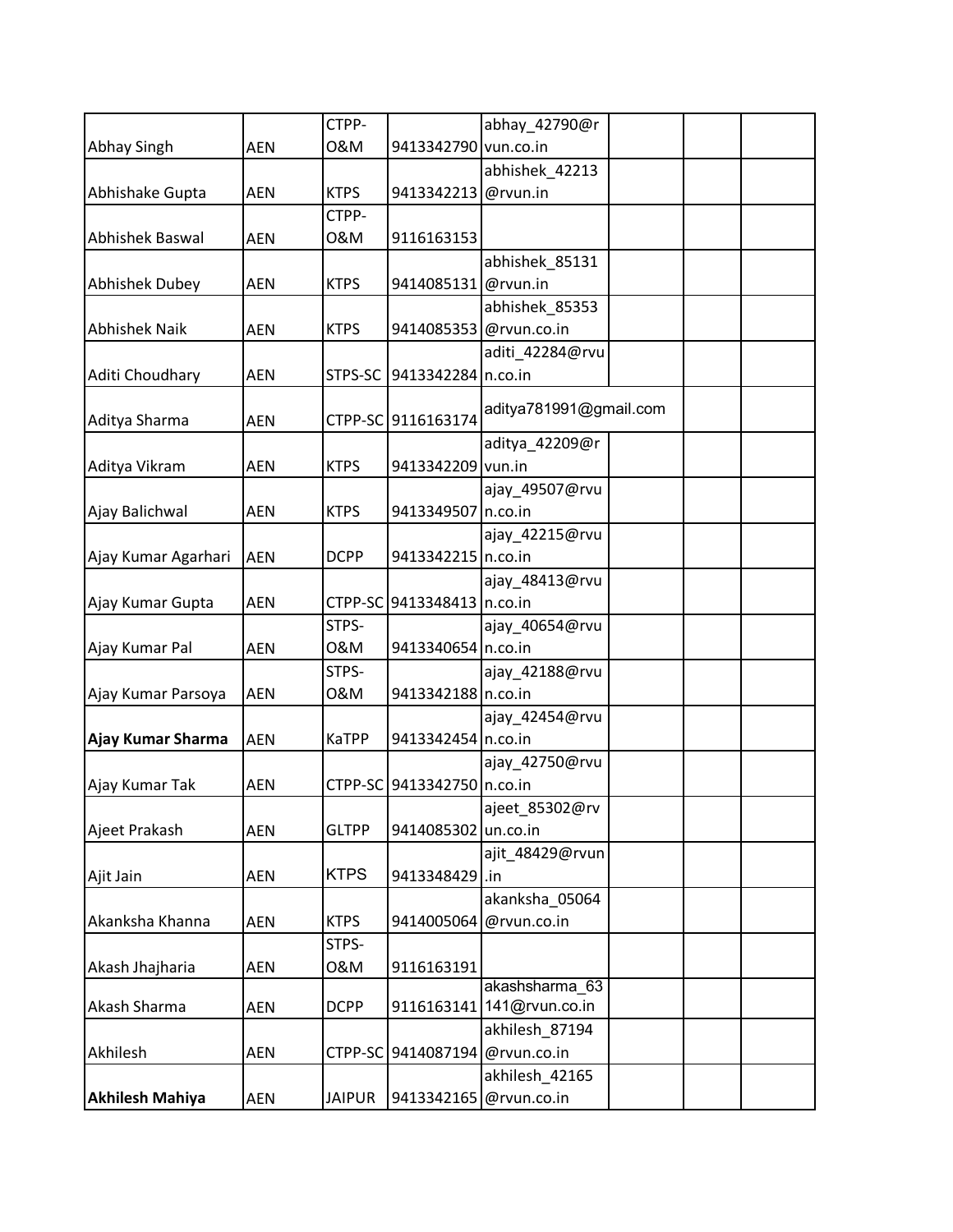| <b>Akshay Narwal</b>      | <b>AEN</b> | <b>KTPS</b>   | 9116163496             |                           |  |
|---------------------------|------------|---------------|------------------------|---------------------------|--|
|                           |            |               |                        | alok_48437@rvu            |  |
| Alok Jain                 | <b>AEN</b> | <b>KTPS</b>   | 9413348437 n.in        |                           |  |
|                           |            |               |                        | amanlata 75606            |  |
| Aman Kumar Lata           | <b>AEN</b> | <b>STPS</b>   | 8905551080 @rvun.co.in |                           |  |
|                           |            |               |                        | dave_42808@rv             |  |
| Amar Kant Dave            | <b>AEN</b> | <b>GLTPP</b>  | 9413342808 un.co.in    |                           |  |
|                           |            |               |                        | amar_40309@rv             |  |
| <b>Amar Singh Rathore</b> | <b>AEN</b> | <b>RGTPP</b>  | 9413340309 un.co.in    |                           |  |
| Ambuj Ankesh              | <b>AEN</b> | <b>KaTPP</b>  | 9116164249             |                           |  |
|                           |            | STPS-         |                        | chawal.amit047            |  |
| <b>Amit Kumar Chola</b>   | <b>AEN</b> | SC            | 9116163124             | @gmail.com                |  |
|                           |            |               |                        |                           |  |
| Amit Kumar Niranjan AEN   |            | <b>DCPP</b>   | 9413349056             |                           |  |
|                           |            |               |                        | amit_42453@rvu            |  |
| <b>Amit Kumar Sinha</b>   | <b>AEN</b> | <b>KaTPP</b>  | 9413342453 n.co.in     |                           |  |
|                           |            |               |                        | amit_21mech@y             |  |
| Amit Kumar-I              | <b>AEN</b> | <b>DCPP</b>   | 9413342409 ahoo.co.in  |                           |  |
|                           |            | STPS-         |                        | amit 42218@rvu            |  |
| Amit Kumar-II             | <b>AEN</b> | 0&M           | 9413342218 n.in        |                           |  |
|                           |            |               |                        |                           |  |
| Amit Meena                | <b>AEN</b> | <b>KTPS</b>   | 9414073476             |                           |  |
|                           |            |               |                        | amit_42163@rvu            |  |
| <b>Amit Mehrda</b>        | <b>AEN</b> | <b>JAIPUR</b> | 9413342163 n.in        |                           |  |
|                           |            |               |                        | amit_40076@rvu            |  |
| Amit Sharma-I             | <b>AEN</b> | <b>KTPS</b>   | 9413340076 n.co.in     |                           |  |
|                           |            |               |                        | amit_87184@rvu            |  |
| Amit Sharma-II            | <b>AEN</b> | CTPP-SC       | 9414087184 n.co.in     |                           |  |
|                           |            | CTPP-         |                        | amith 87153@rv            |  |
| Amit Srivastava           | <b>AEN</b> | 0&M           | 9414087153 un.in       |                           |  |
|                           |            |               |                        | amita_85196@rv            |  |
| Amita Sharma              | AEN        | <b>JAIPUR</b> | 9414085196 un.co.in    |                           |  |
|                           |            | CTPP-         |                        | amrit 42751@rv            |  |
| Amrit Raj                 | <b>AEN</b> | <b>SC</b>     | 9413342751             | un.in                     |  |
|                           |            | STPS-         |                        | anand_85295@r             |  |
| <b>Anand Kumar</b>        | AEN        | 0&M           | 9414085295 vun.in      |                           |  |
|                           |            |               |                        |                           |  |
| <b>Anant Gaur</b>         | <b>AEN</b> | STPS-SC       | 9116163127             |                           |  |
|                           |            | CTPP-         |                        |                           |  |
| Anil Kumar Dangi          | AEN        | 0&M           | 9414085301             | anildangi191280@gmail.com |  |
|                           |            | CTPP-         |                        | anil_42278@rvu            |  |
| Anil Kumar Meena          | AEN        | SC            | 9413342278 n.in        |                           |  |
| <b>Anil Kumar Verma</b>   | AEN        | <b>RGTPP</b>  | 9413342766             |                           |  |
|                           |            |               |                        | anil_49043@rvu            |  |
| <b>Anil Mathur</b>        | AEN        | <b>RGTPP</b>  | 9413349043 n.co.in     |                           |  |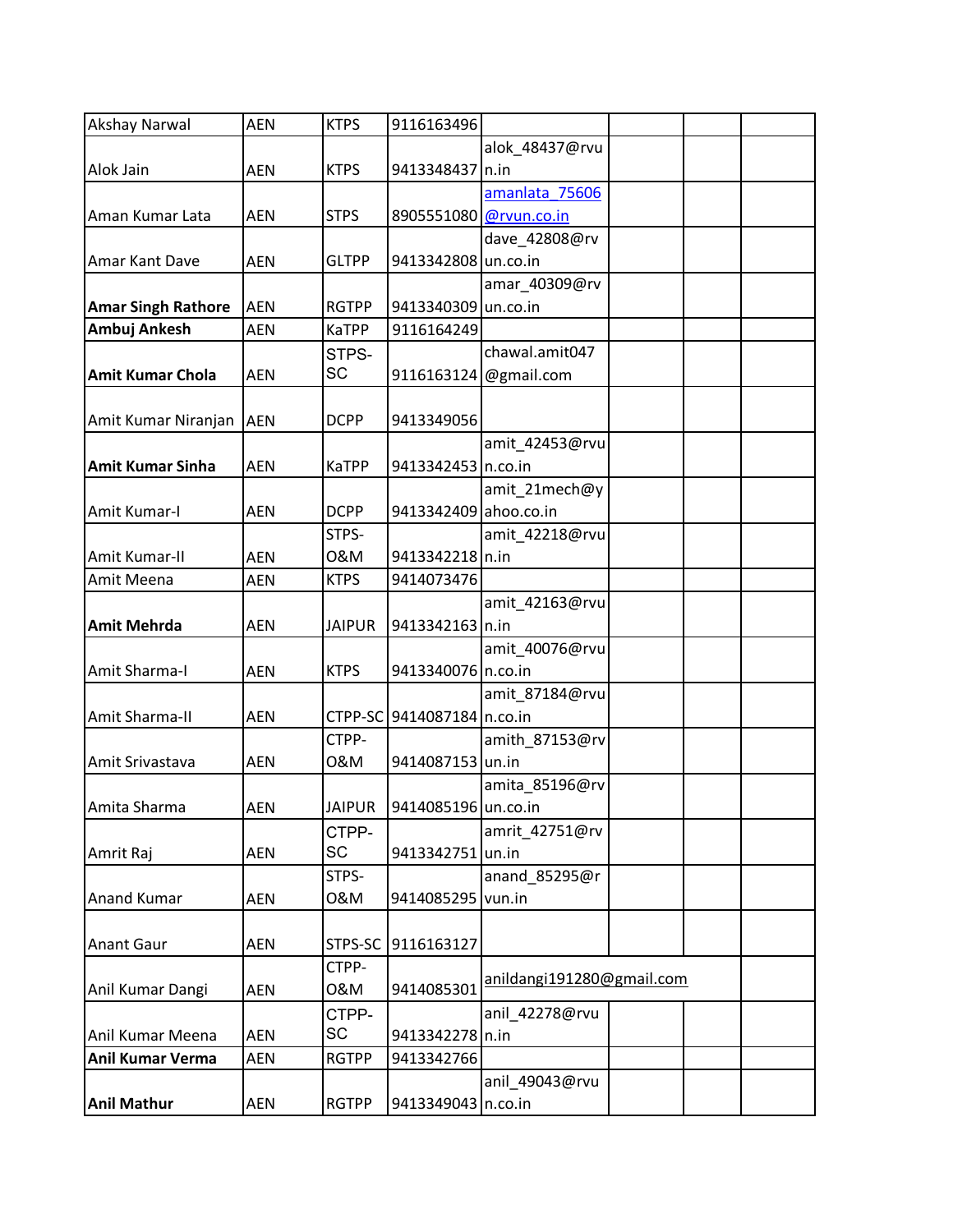|                              |            |                     |                    | anil_48304@rvu              |  |  |
|------------------------------|------------|---------------------|--------------------|-----------------------------|--|--|
| <b>Anil Sharma</b>           | <b>AEN</b> | <b>KaTPP</b>        | 9413348304 n.co.in |                             |  |  |
| Anirudha Singh               |            |                     |                    |                             |  |  |
| Naruka                       | <b>AEN</b> | STPS-SC             | 9116163150         |                             |  |  |
|                              |            |                     |                    |                             |  |  |
| Anita                        | <b>AEN</b> | STPS-SC             | 9116163183         |                             |  |  |
| <b>Ankit Choudhary</b>       | <b>AEN</b> | <b>RGTPP</b>        | 9116164195         |                             |  |  |
|                              |            |                     |                    | ankitabansal199             |  |  |
| <b>Ankita Bansal</b>         | <b>AEN</b> | KaTPP               |                    | 9116163104 3@yahoo.com      |  |  |
| Anku Solanki                 | <b>AEN</b> | STPS-SC             | 9413340981         | anku 40981@rv<br>un.in      |  |  |
|                              |            |                     | 9413342342         | anokhmeena203               |  |  |
| <b>Anokh Chand Meena AEN</b> |            | <b>KaTPP</b>        |                    | @gmail.com                  |  |  |
| Anoop Kumar                  | <b>AEN</b> | <b>KTPS</b>         | 9413342775         | anoop_42775@r<br>vun.co.in  |  |  |
| Anoop Singh Meena            | <b>AEN</b> | CTPP-<br>0&M        | 9414005226         |                             |  |  |
| Anshul Agarwal               | <b>AEN</b> | CTPP-SC             | 9414005158         | anshul_5158@rv<br>un.in     |  |  |
|                              |            |                     |                    | anshul_42773@r              |  |  |
| Anshul Saxena                | <b>AEN</b> | <b>KTPS</b>         | 9413342773         | vun.co.in                   |  |  |
|                              |            | CTPP-               |                    | antima_72334@r              |  |  |
| Antima Suwalka               | <b>AEN</b> | 0&M                 | 9414072334         | vun.co.in                   |  |  |
|                              |            |                     | 9116163130         |                             |  |  |
| Anugrah Narayan              | <b>AEN</b> | CTPP-SC             |                    |                             |  |  |
| Anuj Goyal                   | <b>AEN</b> | STPS-<br>0&M        | 9414085184         | anuj 85184@rvu<br>n.in      |  |  |
| Anurag Jain                  | <b>AEN</b> | <b>JAIPUR</b>       | 9413342219         | anurag_42219@r<br>vun.in    |  |  |
|                              |            | STPS-               |                    | archana_70092               |  |  |
| Archana Bagdi                | AEN        | O&M                 |                    | 9414070092 @rvun.co.in      |  |  |
| Archana Goyal                | <b>AEN</b> | STPS-SC             | 9413342164         | archana_42164<br>@rvun.in   |  |  |
| Arjita Nigam                 | <b>AEN</b> | CTPP-SC             | 9414085461         | arjita_85461@rv<br>un.co.in |  |  |
| Arnav Jain                   | <b>AEN</b> | CTPP-<br>0&M        | 9116163166         |                             |  |  |
| Arun Kumar Sharma            | <b>AEN</b> | <b>KTPS</b>         | 9413342220         | arun_42220@rvu<br>n.in      |  |  |
| <b>Arvind Gupta</b>          | AEN        | CTPP-SC             | 9414078029         | arvind 78029@r<br>vun.co.in |  |  |
| <b>Arvind Gurjar</b>         | <b>AEN</b> | GEN.<br><b>KOTA</b> | 9413342320         | arvind_42320@r<br>vun.in    |  |  |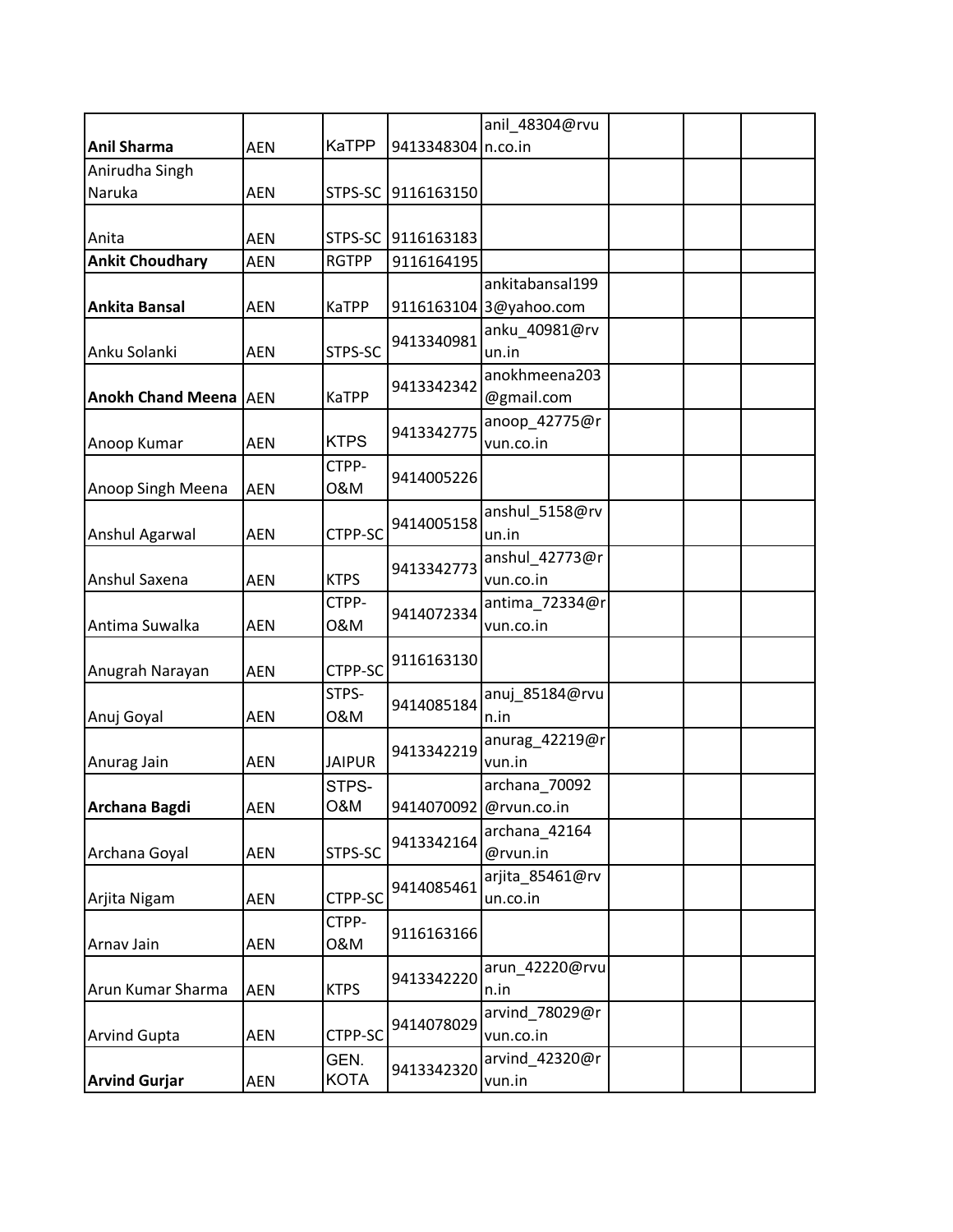|                           |            | STPS-         | 9413342730 | arvind_42730@r            |  |  |
|---------------------------|------------|---------------|------------|---------------------------|--|--|
| Arvind Kumar Ameria   AEN |            | 0&M           |            | vun.in                    |  |  |
|                           |            |               | 9413349846 | arvind_49846@r            |  |  |
| <b>Arvind Kumar Gupta</b> | <b>AEN</b> | <b>KTPS</b>   |            | vun.co.in                 |  |  |
|                           |            |               | 9413342753 | arvind_42753@r            |  |  |
| Arvind Kumar Parmar AEN   |            | <b>KTPS</b>   |            | vun.co.in                 |  |  |
|                           |            | STPS-         | 9413340176 | arvind_40176@r            |  |  |
| <b>Arvind Kumar-I</b>     | <b>AEN</b> | 0&M           |            | vun.in                    |  |  |
| <b>Arvind Kumar-II</b>    | <b>AEN</b> | <b>RGTPP</b>  | 9116163168 |                           |  |  |
|                           |            | STPS-         |            | arvind_42227@r            |  |  |
| <b>Arvind Pal</b>         | <b>AEN</b> | 0&M           | 9413342227 | vun.in                    |  |  |
| Arvind Swami              | <b>AEN</b> | <b>KTPS</b>   | 9116163362 |                           |  |  |
|                           |            |               |            |                           |  |  |
| Ashish Phadia             | <b>AEN</b> | CTPP-SC       | 9116163157 |                           |  |  |
|                           |            | STPS-         |            | ashish_42228@r            |  |  |
| Ashish Sharma             | AEN        | 0&M           | 9413342228 | vun.in                    |  |  |
|                           |            | STPS-         |            | ashish 40755@r            |  |  |
| Ashish Srivastava         | <b>AEN</b> | 0&M           | 9413340755 | vun.in                    |  |  |
|                           |            |               |            | ashok_87158@rv            |  |  |
| <b>Ashok Kumar</b>        | <b>AEN</b> | <b>KaTPP</b>  | 9414087158 | un.in                     |  |  |
|                           |            | GEN.          |            |                           |  |  |
|                           |            | <b>BANSW</b>  |            | 9413342199 ashok_42199@rv |  |  |
| <b>Ashok Kumar Bajia</b>  | <b>AEN</b> | ARA           |            | un.in                     |  |  |
|                           |            |               |            |                           |  |  |
|                           |            |               | 9414087107 | ashok_87107@rv            |  |  |
| <b>Ashok Kumar Jain</b>   | <b>AEN</b> | <b>JAIPUR</b> |            | un.in                     |  |  |
| <b>Ashok Kumar Meena-</b> |            |               | 9414085984 | ashok_85984@rv            |  |  |
|                           | <b>AEN</b> | <b>KTPS</b>   |            | un.co.in                  |  |  |
|                           |            | CTPP-         | 9413348171 |                           |  |  |
| Ashok Kumar Mehta         | <b>AEN</b> | 0&M           |            |                           |  |  |
|                           |            | STPS-         | 9413342754 | ashok_42754@rv            |  |  |
| Ashok Kumar Paliwal AEN   |            | SC            |            | un.co.in                  |  |  |
|                           |            |               | 9413340275 | sharma_40275@             |  |  |
| Ashok Kumar Sharma AEN    |            | <b>JAIPUR</b> |            | rvun.in                   |  |  |
|                           |            |               | 9413349071 |                           |  |  |
| <b>Ashok Kumar Yadav</b>  | <b>AEN</b> | <b>RGTPP</b>  |            |                           |  |  |
|                           |            |               | 9413349054 | ashok_49054@rv            |  |  |
| <b>Ashok Kumar-I</b>      | <b>AEN</b> | <b>RGTPP</b>  |            | un.co.in                  |  |  |
|                           |            |               | 9116164286 |                           |  |  |
| <b>Ashok Naval</b>        | <b>AEN</b> | CTPP-SC       |            |                           |  |  |
| Ashutosh Kumar            |            |               |            | ashuthosh_8720            |  |  |
| Chaurasia                 | <b>AEN</b> | <b>KTPS</b>   | 9414087204 | 4@rvun.in                 |  |  |
|                           |            |               |            | atul_42265@rvu            |  |  |
| Atul Kumar Mishra         | AEN        | CTPP-SC       | 9413342265 | n.in                      |  |  |
|                           |            |               |            |                           |  |  |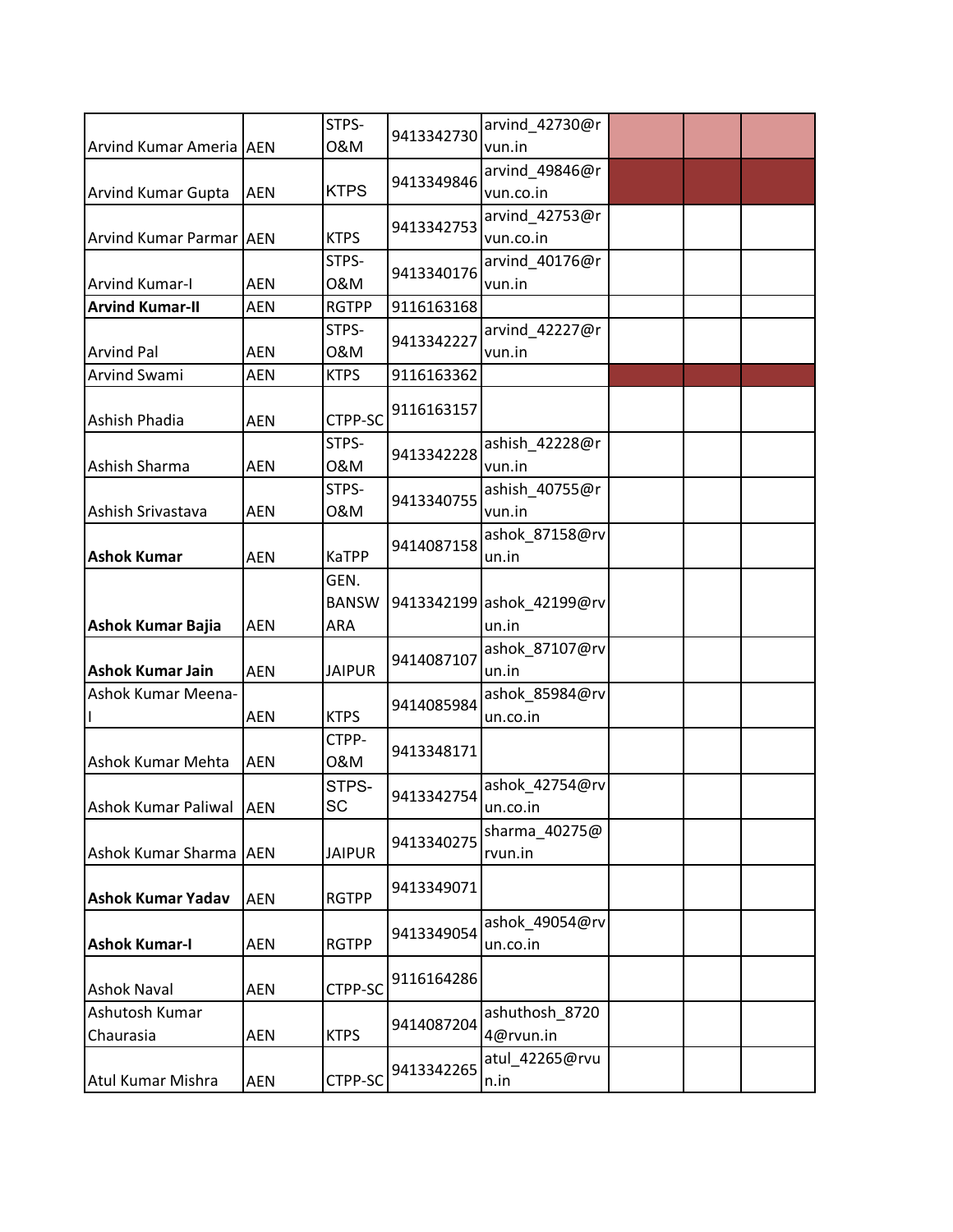|                          |            | STPS-         | 9413342231 | avinesh_42231@            |  |  |
|--------------------------|------------|---------------|------------|---------------------------|--|--|
| Avinesh Goyal            | <b>AEN</b> | 0&M           |            | rvun.in                   |  |  |
|                          |            | STPS-         | 9413342254 | aziz_42254@rvu            |  |  |
| Azeez Ahmed              | <b>AEN</b> | 0&M           |            | n.in                      |  |  |
|                          |            |               | 9414078320 | babulal 78320@            |  |  |
| <b>Babu Lal Meena-II</b> | <b>AEN</b> | <b>KTPS</b>   |            | rvun.co.in                |  |  |
|                          |            |               | 9414087143 | baby_87143@rv             |  |  |
| <b>Baby Rana</b>         | <b>AEN</b> | KaTPP         |            | un.in                     |  |  |
|                          |            | STPS-         | 9413342232 | balbir_42232@rv           |  |  |
| <b>Balbir Singh</b>      | <b>AEN</b> | 0&M           |            | un.in                     |  |  |
|                          |            |               | 9414085190 | balram_85190@r            |  |  |
| <b>Balram Meena</b>      | <b>AEN</b> | <b>JAIPUR</b> |            | vun.in                    |  |  |
|                          |            |               | 9413342235 | banshi_42235@r            |  |  |
| <b>Banshi Lal</b>        | AEN        | <b>DCPP</b>   |            | vun.in                    |  |  |
|                          |            |               | 9413342781 | basant_42781@r            |  |  |
| <b>Basant Prajapat</b>   | <b>AEN</b> | <b>RGTPP</b>  |            | vun.co.in                 |  |  |
|                          |            |               | 9414019754 | beena 19754@r             |  |  |
| <b>Beena Khandelwal</b>  | <b>AEN</b> | <b>JAIPUR</b> |            | vun.in                    |  |  |
|                          |            | STPS-         | 9413342236 | jatav_42236@rv            |  |  |
| Bhagwan Das Jatav        | <b>AEN</b> | 0&M           |            | un.in                     |  |  |
| <b>Bhagwan Singh</b>     |            |               | 9413342432 | bhagwan_42432             |  |  |
| Meena                    | <b>AEN</b> | <b>RGTPP</b>  |            | @rvun.co.in               |  |  |
| <b>Bhanwar Lal</b>       |            |               | 9414085172 | kumawat 85172             |  |  |
| Kumawat                  | <b>AEN</b> | STPS-SC       |            | @rvun.in                  |  |  |
|                          |            |               | 9413342792 | bharat_42792@r            |  |  |
| <b>Bharat Kumar</b>      | <b>AEN</b> | <b>KTPS</b>   |            | vun.co.in                 |  |  |
|                          |            | STPS-         | 9413342170 | bharat_42170@r            |  |  |
| <b>Bharat Singh</b>      | <b>AEN</b> | 0&M           |            | vun.in                    |  |  |
|                          |            | STPS-         | 9414085288 | bhavdeep_85288            |  |  |
| <b>Bhavdeep Singh</b>    | <b>AEN</b> | 0&M           |            | @rvun.in                  |  |  |
|                          |            |               |            |                           |  |  |
|                          |            |               |            | 9116163103 bhawanadwivedi |  |  |
| <b>Bhawana Dwivedi</b>   | <b>AEN</b> | <b>KaTPP</b>  |            | 4@yahoo.com               |  |  |
|                          |            |               | 9413340925 | bhavana 40925             |  |  |
| <b>Bhawana Talwar</b>    | <b>AEN</b> | <b>JAIPUR</b> |            | @rvun.in                  |  |  |
| <b>Bhawani Singh</b>     |            |               | 9413349797 | b 49797@rvun.i            |  |  |
| Meena                    | <b>AEN</b> | <b>JAIPUR</b> |            | n                         |  |  |
|                          |            | GEN.KO        | 9414094773 |                           |  |  |
| <b>Bheem Singh Meena</b> | <b>AEN</b> | ТA            |            |                           |  |  |
|                          |            | STPS-         | 9413342171 | bhupendra_4217            |  |  |
| <b>Bhupendra Agrawal</b> | <b>AEN</b> | SC            |            | 1@rvun.in                 |  |  |
| <b>Bhupendra Singh</b>   |            |               | 9413342726 | bhupendra_4272            |  |  |
| <b>Bhati</b>             | AEN        | KaTPP         |            | 6@rvun.co.in              |  |  |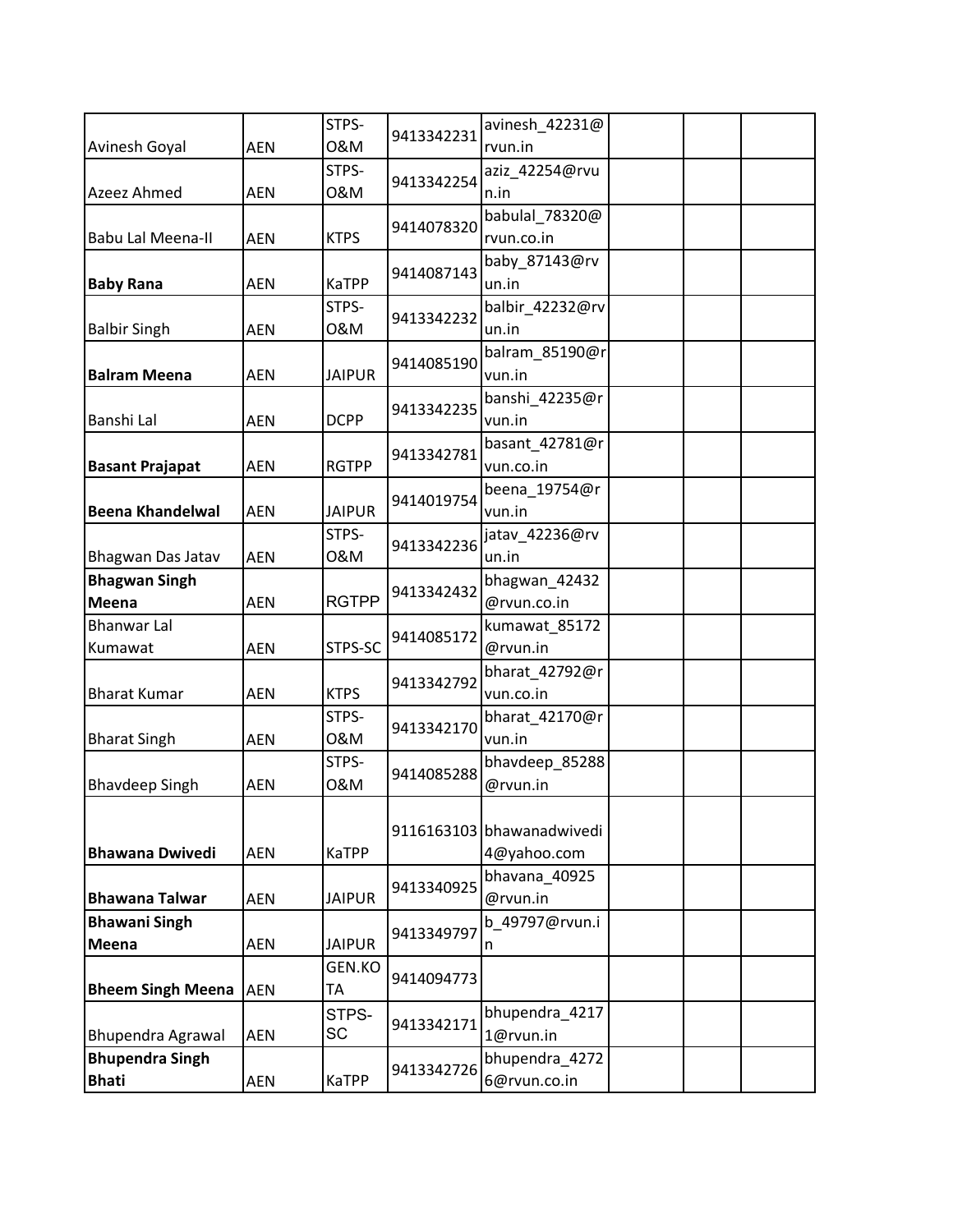| <b>Bhupesh Kumar</b>     |            |              |            | bhupesh 42760             |  |  |
|--------------------------|------------|--------------|------------|---------------------------|--|--|
| Olania                   | <b>AEN</b> | KaTPP        | 9413342760 | @rvun.co.in               |  |  |
| Bhupeswari               |            | GEN.         |            | bhupeswari 851            |  |  |
| Khurkhuriya              | <b>AEN</b> | <b>KOTA</b>  | 9414085128 | 28@rvun.in                |  |  |
|                          |            | CTPP-        | 9414071109 | bhutnath_71109            |  |  |
| Bhutnath                 | <b>AEN</b> | 0&M          |            | @rvun.co.in               |  |  |
|                          |            |              | 9414085136 | bina_85136@rvu            |  |  |
| <b>Bina Shringi</b>      | <b>AEN</b> | STPS-SC      |            | n.co.in                   |  |  |
|                          |            | STPS-        |            | bindu_85360@rv            |  |  |
| Bindu Barothia           | <b>AEN</b> | 0&M          | 9414085360 | un.in                     |  |  |
|                          |            |              |            | bintosh_42729@            |  |  |
| <b>Bintosh Meena</b>     | <b>AEN</b> | <b>DCPP</b>  | 9413342729 | rvun.co.in                |  |  |
|                          |            |              |            | brajendra_42428           |  |  |
| Brajendra Singh          | <b>AEN</b> | <b>DCPP</b>  | 9413342428 | @rvun.in                  |  |  |
|                          |            |              |            | brij_42456@rvun           |  |  |
| <b>Brij Bihari Malav</b> | <b>AEN</b> | <b>KaTPP</b> | 9413342456 | .co.in                    |  |  |
|                          |            |              | 9413348410 | b 48410@rvun.i            |  |  |
| Brij Gopal Bharadiya     | <b>AEN</b> | <b>KTPS</b>  |            | n                         |  |  |
|                          |            |              | 9414085341 | brijesh 85341@r           |  |  |
| <b>Brijesh Kushwaha</b>  | <b>AEN</b> | <b>RGTPP</b> |            | vun.co.in                 |  |  |
|                          |            |              | 9413340125 | soni_40125@rvu            |  |  |
| Buddhi Prakash Soni      | <b>AEN</b> | <b>KTPS</b>  |            | n.in                      |  |  |
|                          |            | STPS-        | 9413349552 | meel_49552@rv             |  |  |
| <b>Bunti Ram Meel</b>    | <b>AEN</b> | 0&M          |            | un.in                     |  |  |
|                          |            | CTPP-        | 9413342427 | chanchal_42427            |  |  |
| Chanchal Singh           | <b>AEN</b> | 0&M          |            | @rvun.co.in               |  |  |
|                          |            | CTPP-        | 9413385844 | chanchal_85844            |  |  |
| Chanchal Verma           | <b>AEN</b> | 0&M          |            | @rvun.in                  |  |  |
|                          |            | GEN.         |            |                           |  |  |
| <b>Chander Shekhar</b>   |            | <b>BANSW</b> |            | 9413348297 csyadav_48297@ |  |  |
| Yadav                    | AEN        | ARA          |            | rvun.in                   |  |  |
| <b>Chander Singh</b>     |            |              | 9413340018 | chander_40018             |  |  |
| Khinchi                  | AEN        | <b>KaTPP</b> |            | @rvun.co.in               |  |  |
|                          |            | CTPP-        | 9414005259 |                           |  |  |
| Chandra Kant             | AEN        | 0&M          |            |                           |  |  |
|                          |            |              | 9413348441 | chandra_48441             |  |  |
| Chandra Mohan            | <b>AEN</b> | <b>KTPS</b>  |            | @rvun.in                  |  |  |
| Chandra Mohan            |            | CTPP-        |            |                           |  |  |
| Meena                    | <b>AEN</b> | 0&M          | 9414005149 |                           |  |  |
| Chandra Shekhar          |            | STPS-        |            | c 49897@rvun.i            |  |  |
| Sharma                   | AEN        | 0&M          | 9413349897 | n                         |  |  |
|                          |            | GEN.         |            |                           |  |  |
|                          |            | <b>BANSW</b> | 9413348284 |                           |  |  |
| <b>Chetendra Kumar</b>   | AEN        | ARA          |            |                           |  |  |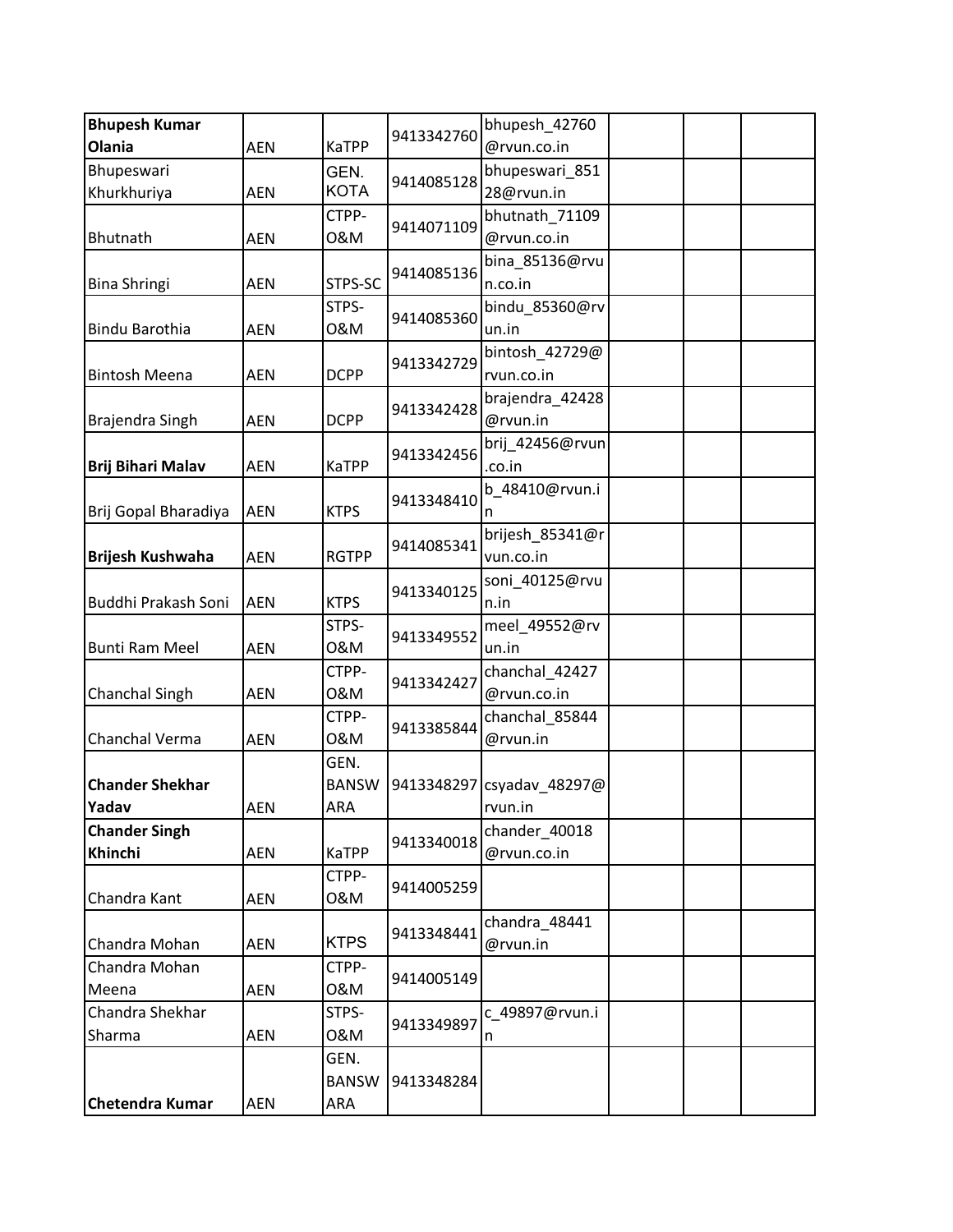| Chetna Goswami          | <b>AEN</b> | STPS-<br>0&M       | 9414085210 | chetna 85210@r<br>vun.co.in   |  |  |
|-------------------------|------------|--------------------|------------|-------------------------------|--|--|
| <b>Chetna Khaushik</b>  | <b>AEN</b> | <b>JAIPUR</b>      | 9413340062 | chetna_40062@r<br>vun.in      |  |  |
| Dalla Ram               | <b>AEN</b> | <b>GLTPP</b>       | 9413349021 | dallaram_49021<br>@rvun.co.in |  |  |
| <b>Deepak Gautam</b>    | <b>AEN</b> | KaTPP              | 9414087206 | deepak_87206@<br>rvun.in      |  |  |
| Deepak Gupta            | <b>AEN</b> | STPS-<br>0&M       | 9413342241 | deepak 42241@<br>rvun.in      |  |  |
| Deepak Jain             | <b>AEN</b> | <b>KTPS</b>        | 9414085276 | deepak_85276@<br>rvun.in      |  |  |
| Deepak Joshi            | <b>AEN</b> | <b>KTPS</b>        | 9413342780 | deepak_42780@<br>rvun.co.in   |  |  |
| Deepak Khandelwal       | AEN        | CTPP-<br>0&M       | 9413342446 | deepak_42446@<br>rvun.co.in   |  |  |
| Deepak Kumar            | <b>AEN</b> | STPS-<br>0&M       | 9414085274 | deepak_85274@<br>rvun.in      |  |  |
| Deepak Kumar<br>Dhangar | <b>AEN</b> | STPS-<br><b>SC</b> | 9414070361 | deepak_70361@<br>rvun.co.in   |  |  |
| Deepak Mandan           | <b>AEN</b> | <b>KTPS</b>        | 9116163291 |                               |  |  |
| Deepak Singh Rajora     | <b>AEN</b> | <b>KTPS</b>        | 9414005324 | deepak_05324@<br>rvun.co.in   |  |  |
| Deepak Tater            | <b>AEN</b> | <b>JAIPUR</b>      | 9413340196 | tater_40196@rv<br>un.in       |  |  |
| Deepak Verma            | <b>AEN</b> | CTPP-<br>0&M       | 9414071126 | deepak_71126@<br>rvun.co.in   |  |  |
| Deepander Godara        | <b>AEN</b> | STPS-<br>0&M       | 9116163169 |                               |  |  |
| Deepika Bansal          | AEN        | STPS-<br>0&M       | 9414085206 | deepika_85206@<br>rvun.in     |  |  |
| Deepika Mittal          | <b>AEN</b> | <b>KTPS</b>        | 9414087109 | deepika 87109@<br>rvun.in     |  |  |
| Deepmala                | <b>AEN</b> | <b>KTPS</b>        | 9413342240 | deepmala_42240<br>@rvun.in    |  |  |
| Devender Kumar-I        | <b>AEN</b> | STPS-<br>0&M       | 9413342246 | devender_42246<br>@rvun.in    |  |  |
| Devender Kumar-II       | <b>AEN</b> | STPS-<br>0&M       | 9414085225 | devender_85225<br>@rvun.co.in |  |  |
| <b>Dhan Raj Gaur</b>    | AEN        | KaTPP              | 9413342247 | gaur_dhanraj01<br>@yahoo.com  |  |  |
| Dhara Singh Kasana      | <b>AEN</b> | <b>KTPS</b>        | 9413340931 | d 40931@rvun.i<br>n           |  |  |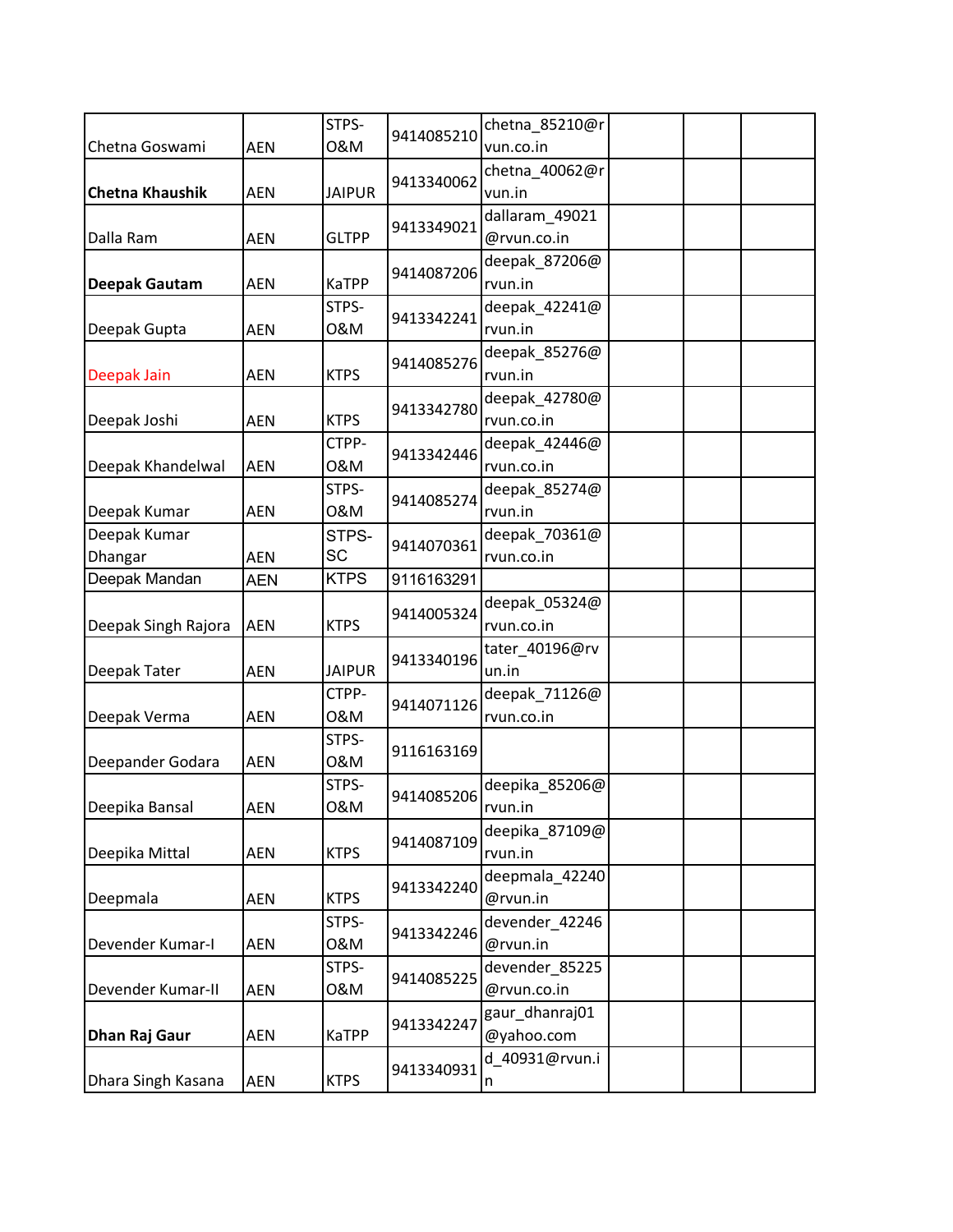|                          |            | STPS-        |            | dharmendra_427            |  |  |
|--------------------------|------------|--------------|------------|---------------------------|--|--|
| Dharmendra Jinger        | <b>AEN</b> | 0&M          | 9413342761 | 61@rvun.in                |  |  |
|                          |            | GEN.         |            |                           |  |  |
|                          |            | <b>BANSW</b> |            | 9414025474 dharmendra_254 |  |  |
| <b>Dharmendra Pandya</b> | <b>AEN</b> | ARA          |            | 74@rvun.co.in             |  |  |
|                          |            |              |            | dharm_42806@r             |  |  |
| Dharmpal Arya            | <b>AEN</b> | <b>KTPS</b>  | 9413342806 | vun.in                    |  |  |
|                          |            | CTPP-        |            | dharmveer_4817            |  |  |
| Dharmveer Sharma         | <b>AEN</b> | 0&M          | 9413348178 | 8@rvun.co.in              |  |  |
| Dheeraj Kumar            | <b>AEN</b> | CTPP-SC      | 9116163373 |                           |  |  |
| <b>Dhiraj Kumar</b>      |            | GEN.         | 9413317020 | dhiraj_17020@rv           |  |  |
| <b>Mahawar</b>           | <b>AEN</b> | <b>KOTA</b>  |            | un.co.in                  |  |  |
|                          |            |              | 9413342290 | dhirender_42290           |  |  |
| <b>Dhirender Mandan</b>  | <b>AEN</b> | STPS-SC      |            | @rvun.in                  |  |  |
| <b>Dhirendra Kumar</b>   |            |              | 9413342829 | dhirendra_42829           |  |  |
| Garg                     | <b>AEN</b> | <b>KaTPP</b> |            | @rvun.co.in               |  |  |
|                          |            | CTPP-        | 7727049742 |                           |  |  |
| Diksha Meena             | <b>AEN</b> | 0&M          |            |                           |  |  |
|                          |            |              | 9414085284 | dilip 85284@rvu           |  |  |
| Dilip Chand Bishnoi      | <b>AEN</b> | STPS-SC      |            | n.in                      |  |  |
|                          |            |              | 9413348457 | dilip_48457@rvu           |  |  |
| Dilip Kumar Jangid       | <b>AEN</b> | CTPP-SC      |            | n.co.in                   |  |  |
|                          |            |              | 9413342811 | dinesh_42811@r            |  |  |
| <b>Dinesh Bishnoi</b>    | <b>AEN</b> | <b>RGTPP</b> |            | vun.co.in                 |  |  |
|                          |            | STPS-        | 9413342275 | dinesh_42275@r            |  |  |
| Dinesh Kumar             | <b>AEN</b> | 0&M          |            | vun.in                    |  |  |
| Dinesh Kumar Bansal-     |            |              | 9413349087 | d 49087@rvun.i            |  |  |
| Ш                        | <b>AEN</b> | <b>KTPS</b>  |            | n                         |  |  |
| <b>Dinesh Kumar</b>      |            |              | 9414005489 | dinesh_05489@r            |  |  |
| Meena                    | AEN        | KaTPP        |            | vun.co.in                 |  |  |
|                          |            | CTPP-        | 9413348159 | dinesh_48159@r            |  |  |
| Dinesh Kumar Verma       | <b>AEN</b> | 0&M          |            | vun.co.in                 |  |  |
| Dinesh Singh             |            |              | 9413348180 | dinesh 48180@r            |  |  |
| Chauhan                  | AEN        | <b>KTPS</b>  |            | vun.co.in                 |  |  |
|                          |            |              |            |                           |  |  |
| Dipen Pandya             | <b>AEN</b> | CTPP-SC      | 9116163137 |                           |  |  |
|                          |            |              | 9414085118 | divya_85118@rv            |  |  |
| Divya                    | <b>AEN</b> | <b>KTPS</b>  |            | un.in                     |  |  |
|                          |            |              | 9116163146 |                           |  |  |
| Divya Chiniya            | AEN        | STPS-SC      |            |                           |  |  |
|                          |            | STPS-        | 9116163179 |                           |  |  |
| Dungar Ram               | AEN        | 0&M          |            |                           |  |  |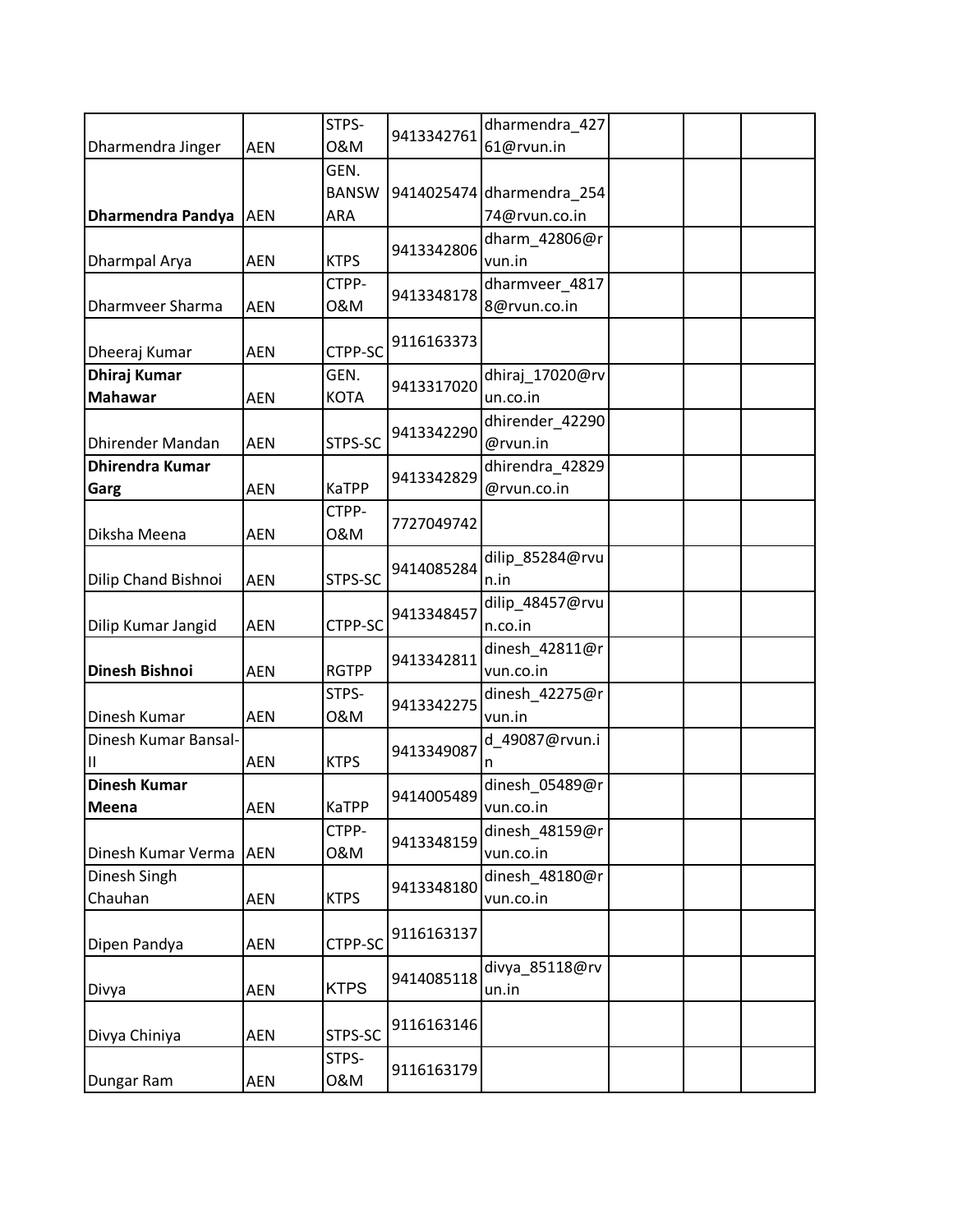| Durga Prasad                         |            | STPS-         |            | chandoliya_4224              |  |  |
|--------------------------------------|------------|---------------|------------|------------------------------|--|--|
| Chandolia                            | <b>AEN</b> | 0&M           | 9413342248 | 8@rvun.in                    |  |  |
| Durga Ram Sain                       | <b>AEN</b> | <b>RGTPP</b>  | 9413349022 |                              |  |  |
| <b>Dushyant Kumar</b>                | <b>AEN</b> | <b>RGTPP</b>  | 9414085342 |                              |  |  |
| G.R. Vyas                            | <b>AEN</b> | <b>RGTPP</b>  | 9413349046 |                              |  |  |
| <b>Gajanand Tanwar</b>               | <b>AEN</b> | <b>JAIPUR</b> | 9413342250 | gajanand_42250<br>@rvun.in   |  |  |
| <b>Ganesh Datt Sharma</b>            | <b>AEN</b> | STPS-<br>0&M  | 9414087132 | ganesh_87132@<br>rvun.co.in  |  |  |
| <b>Gaurab Kumar</b><br><b>Sharma</b> | <b>AEN</b> | <b>KaTPP</b>  | 9414071076 | gaurab_71076@r<br>vun.co.in  |  |  |
| Gaurav                               | <b>AEN</b> | CTPP-<br>0&M  | 9414071086 | gaurav_71086@r<br>vun.co.in  |  |  |
| Gaurav Joshi                         | <b>AEN</b> | CTPP-<br>0&M  | 9413342831 | gaurav_42831@r<br>vun.in     |  |  |
| <b>Gaurav Pareta</b>                 | <b>AEN</b> | KaTPP         | 9413348129 | gaurav.pareta@g<br>mail.com  |  |  |
| Gaurav Rajput                        | <b>AEN</b> | <b>KTPS</b>   | 9116163167 |                              |  |  |
| <b>Gaurav Sharma</b>                 | <b>AEN</b> | <b>KaTPP</b>  | 9116163266 |                              |  |  |
| Gaurav Solanki                       | <b>AEN</b> | STPS-<br>0&M  | 9413342728 | gaurav_42728@r<br>vun.co.in  |  |  |
| Gauri Shankar Gupta                  | <b>AEN</b> | STPS-SC       | 9414085229 | g_85229@rvun.i               |  |  |
| Gautam Prakash<br><b>Bhojak</b>      | <b>AEN</b> | STPS-<br>0&M  | 9414085247 | gautam_85247@<br>rvun.in     |  |  |
| Gayatri                              | <b>AEN</b> | <b>GLTPP</b>  | 9413342791 | gayatri_42791@r<br>vun.co.in |  |  |
| Ghanshyam Agarwal                    | <b>AEN</b> | STPS-SC       | 9413340148 | ghanshyam_401<br>48@rvun.in  |  |  |
| <b>Ghanshyam Meena</b>               | <b>AEN</b> | KaTPP         | 9413342253 | gsmeena09@gm<br>ail.com      |  |  |
| Ghasi Ram Lunayach                   | <b>AEN</b> | CTPP-<br>0&M  | 9413349772 |                              |  |  |
| Girish Kumar Nagar                   | <b>AEN</b> | <b>KTPS</b>   | 9413348183 | girish_48183@rv<br>un.co.in  |  |  |
| Girish Toshniwal                     | AEN        | STPS-<br>O&M  | 9413348508 | girish_48508@rv<br>un.co.in  |  |  |
| <b>Gopal Kumar Mittal</b>            | <b>AEN</b> | STPS-<br>0&M  | 9413349615 | gopal_49615@rv<br>un.in      |  |  |
| Gopal Lal Meena                      | AEN        | <b>JAIPUR</b> | 9414085199 | gopal_85199@rv<br>un.in      |  |  |
| Gopika Sharma                        | <b>AEN</b> | <b>JAIPUR</b> | 9413340079 | gopika_40079@r<br>vun.in     |  |  |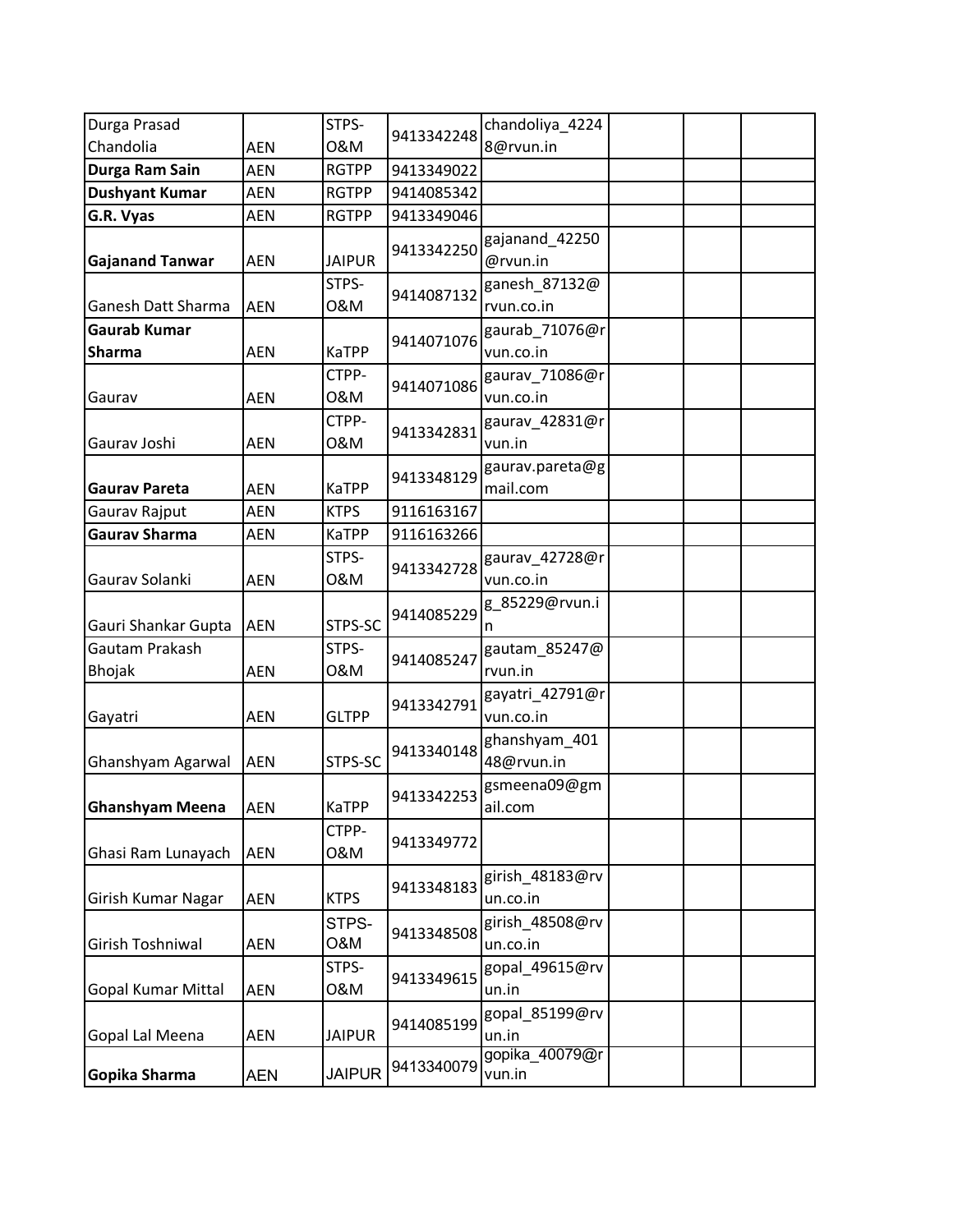|                                     |            |                         | 9413342812         | gorakh_42812@r            |  |  |
|-------------------------------------|------------|-------------------------|--------------------|---------------------------|--|--|
| Gorakh Nath Singh                   | <b>AEN</b> | <b>KaTPP</b>            |                    | vun.co.in                 |  |  |
|                                     |            | STPS-                   | 9414085108         | gaurav_85108@r            |  |  |
| Gourav                              | <b>AEN</b> | 0&M                     |                    | vun.in                    |  |  |
|                                     |            | GEN.BA                  |                    |                           |  |  |
| <b>Gourav Kumar</b>                 |            | <b>NSWAR</b>            |                    | 9116163431 raj.gourav92@g |  |  |
| Khorwal                             | <b>AEN</b> | А                       |                    | mail.com                  |  |  |
|                                     |            | STPS-                   | 9414085134         | regar_85134@rv            |  |  |
| Goverdhan Lal Regar                 | <b>AEN</b> | 0&M                     |                    | un.in                     |  |  |
| <b>Govind Mittal</b>                | <b>AEN</b> | CTPP-<br><b>O&amp;M</b> | 9413348435         | govind_48435@r<br>vun.in  |  |  |
| Govind Soni                         | <b>AEN</b> |                         | STPS-O& 9414085231 | govind_2108@yahoo.co.in   |  |  |
| Guddi Meena                         | <b>AEN</b> | <b>KTPS</b>             | 9414071581         |                           |  |  |
| <b>Gurpratap Singh</b>              | <b>AEN</b> | GEN.KO<br>TA            | 9413348451         |                           |  |  |
|                                     |            | STPS-                   | 9414085469         | gurvinder_85469           |  |  |
| <b>Gurvinder Singh</b>              | <b>AEN</b> | 0&M                     |                    | @rvun.co.in               |  |  |
|                                     |            |                         | 9414070097         | hanish 70097@r            |  |  |
| Hanish Sharma                       | <b>AEN</b> | STPS-SC                 |                    | vun.co.in                 |  |  |
| Hanoot Singh                        |            |                         | 9413342268         | hanoot_42268@             |  |  |
| Chauhan                             | <b>AEN</b> | <b>KTPS</b>             |                    | rvun.in                   |  |  |
|                                     |            | CTPP-                   | 9413342387         | hansraj_42387@            |  |  |
| Hans Raj Bairwa                     | <b>AEN</b> | 0&M                     |                    | rvun.co.in                |  |  |
|                                     |            |                         | 9413342418         | hansraj_42418@            |  |  |
| Hansraj Meena                       | <b>AEN</b> | <b>DCPP</b>             |                    | rvun.co.in                |  |  |
|                                     |            |                         | 9413348503         | hansraj_48503@            |  |  |
| Hansraj Meghwal                     | <b>AEN</b> | <b>RGTPP</b>            |                    | rvun.in                   |  |  |
|                                     |            | <b>AMBIKA</b>           | 9414085292         | hanuman 85292             |  |  |
| Hanuman Meena                       | <b>AEN</b> | <b>PUR</b>              |                    | @rvun.co.in               |  |  |
|                                     |            | STPS-                   | 9414085142         | hardeep_85142             |  |  |
| Hardeep Kaur<br>Hari Shankar Rajora | AEN        | 0&M<br><b>KTPS</b>      | 9413348176         | @rvun.in                  |  |  |
|                                     | AEN        | STPS-                   |                    | harish_49773@r            |  |  |
| <b>Harish Gupta</b>                 | <b>AEN</b> | 0&M                     | 9413349773         | vun.co.in                 |  |  |
|                                     |            |                         |                    | harish 42809@r            |  |  |
| Harish Laddhar                      | <b>AEN</b> | <b>GLTPP</b>            | 9413342809         | vun.co.in                 |  |  |
|                                     |            |                         |                    |                           |  |  |
|                                     |            | CTPP-                   |                    | 9413348281 harshwardhan_4 |  |  |
| Harshwardhan                        | <b>AEN</b> | 0&M                     |                    | 8281@rvun.co.in           |  |  |
| Harvinder Singh                     |            | STPS-                   |                    | harvinder_40586           |  |  |
| Grover                              | AEN        | 0&M                     | 9413340586         | @rvun.in                  |  |  |
|                                     |            | STPS-                   |                    | parihar_40237@            |  |  |
| Heera Lal Parihar                   | <b>AEN</b> | 0&M                     | 9413340237         | rvun.in                   |  |  |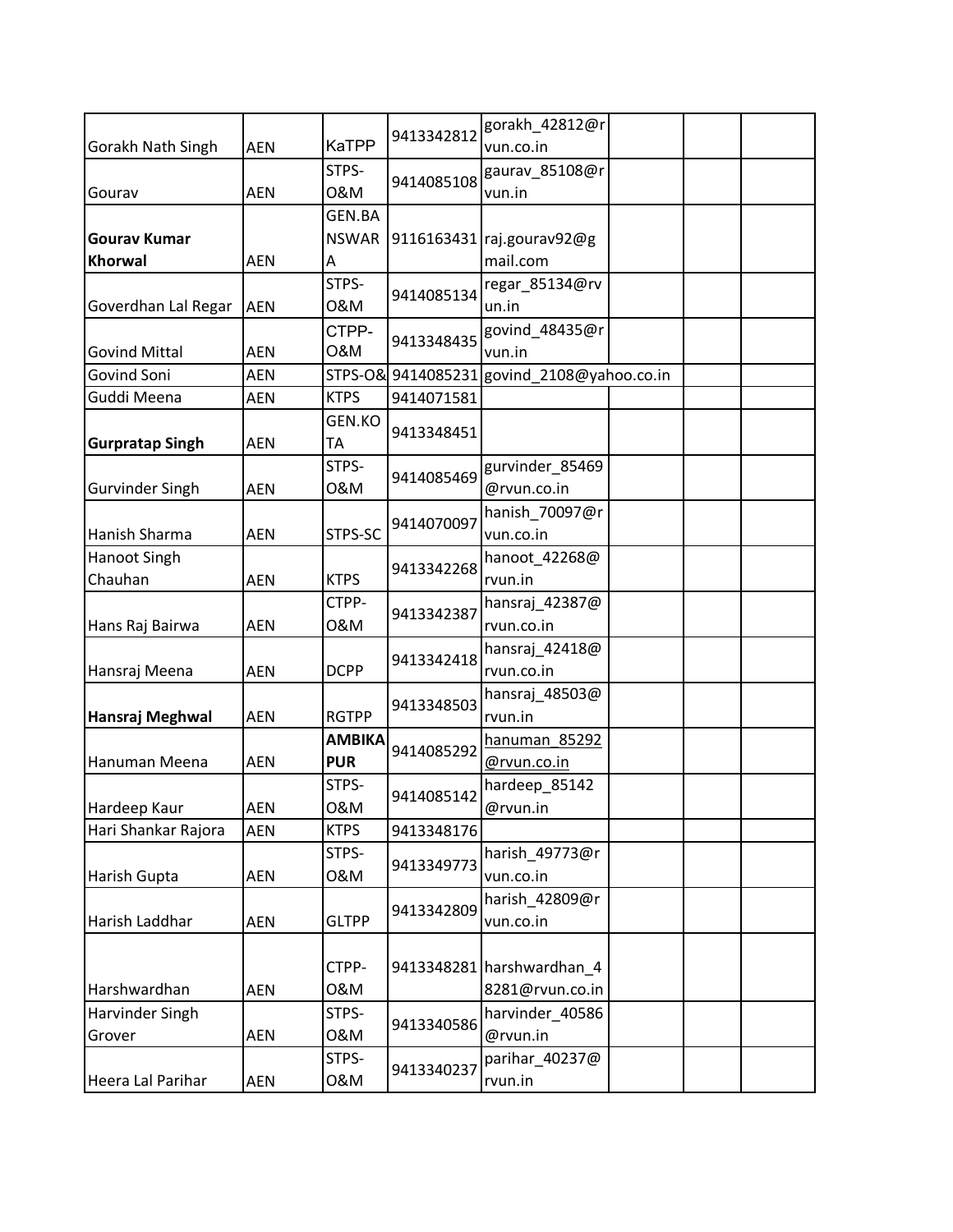| Hema. N.                         | <b>AEN</b> | <b>JAIPUR</b> | 9413340234 | hema_40234@rv<br>un.in       |  |  |
|----------------------------------|------------|---------------|------------|------------------------------|--|--|
| Hemant Khadaria                  | <b>AEN</b> | STPS-<br>0&M  | 9414085104 | hemant 85104@<br>rvun.in     |  |  |
| <b>Hemant Kumar</b><br>Prajapati | <b>AEN</b> | CTPP-SC       | 9414087183 | hemant_87183@<br>rvun.in     |  |  |
| <b>Hemant Kumar</b><br>Verma     | <b>AEN</b> | <b>KTPS</b>   | 9413342739 |                              |  |  |
| Hemant Sankhla                   | <b>AEN</b> | <b>KTPS</b>   | 9413342255 | hamant_42255@<br>rvun.in     |  |  |
| <b>Hemant Sharma</b>             | <b>AEN</b> | <b>RGTPP</b>  | 9413342783 | hemant_42783@<br>rvun.co.in  |  |  |
| Hemant Singh Yadav               | <b>AEN</b> | CTPP-SC       | 9414085281 | hemant_85281@<br>rvun.in     |  |  |
| Hemlata                          | <b>AEN</b> | STPS-SC       | 9414085279 | hemlata_85279<br>@rvun.co.in |  |  |
| Hemlata Prajapati                | <b>AEN</b> | CTPP-<br>0&M  | 9413313704 | hemlata 13704<br>@rvun.co.in |  |  |
| Hemraj Meena                     | <b>AEN</b> | <b>KaTPP</b>  | 9413348469 | hemraj_48469@<br>rvun.in     |  |  |
| Hemraj Suman                     | <b>AEN</b> | CTPP-<br>0&M  | 9413348447 | hemraj_48447@<br>rvun.co.in  |  |  |
| Himanshu Bolia                   | <b>AEN</b> | STPS-SC       | 9414085253 | himanshu_85253<br>@rvun.in   |  |  |
| Himanshu Gautam                  | <b>AEN</b> | STPS-SC       | 9116163138 |                              |  |  |
| Himanshu Gupta                   | <b>AEN</b> | STPS-SC       | 9116163108 |                              |  |  |
| Himanshu Prajapati               | <b>AEN</b> | STPS-SC       | 9116163118 |                              |  |  |
| Himanshu Saraswat                | <b>AEN</b> | GEN.KO<br>TA  | 9116163355 |                              |  |  |
| Himanshu Shukla                  | AEN        | CTPP-<br>0&M  | 9414005083 |                              |  |  |
| Hiraman Prajapati                | AEN        | <b>RGTPP</b>  | 9413340072 |                              |  |  |
| <b>Hitesh Agarwal</b>            | <b>AEN</b> | <b>KTPS</b>   | 9413340163 | hitesh_40163@r<br>vun.in     |  |  |
| Hitesh Kumar Shakya              | <b>AEN</b> | <b>DCPP</b>   | 9413342176 | hitesh_42176@r<br>vun.co.in  |  |  |
| Hitesh Kumawat                   | <b>AEN</b> | STPS-SC       | 9414085129 | hitesh_85129@r<br>vun.in     |  |  |
| <b>Hitesh Saini</b>              | AEN        | CTPP-<br>SC   | 9413342160 | hitesh_42160@r<br>vun.in     |  |  |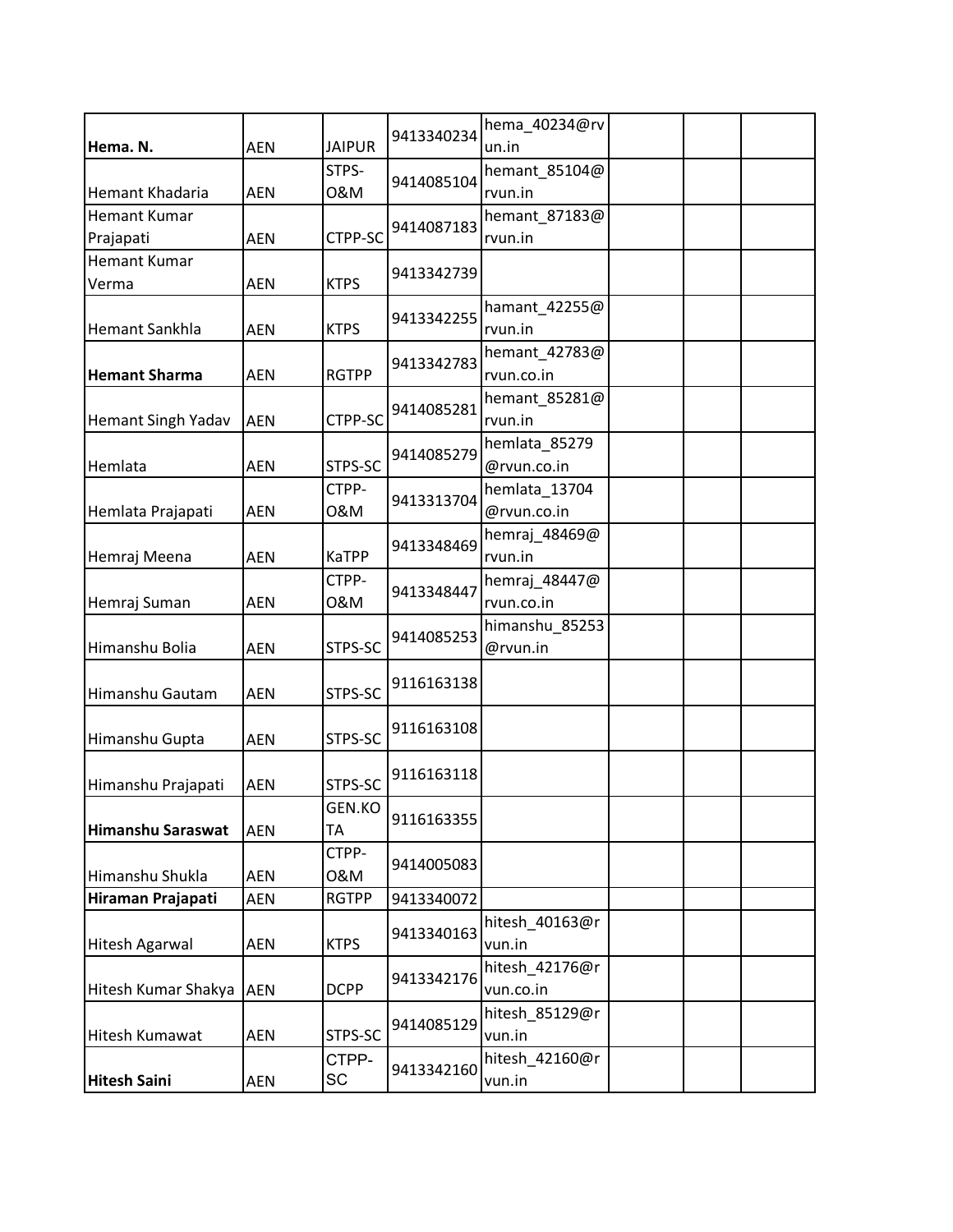| <b>Hukam Chand Gupta</b>                 | <b>AEN</b> | <b>JAIPUR</b> | 9413342167 | hukam_42167@r<br>vun.in       |  |
|------------------------------------------|------------|---------------|------------|-------------------------------|--|
|                                          |            |               |            | huma_48134@rv                 |  |
| Huma Khan                                | <b>AEN</b> | <b>KTPS</b>   | 9413348134 | un.co.in                      |  |
|                                          |            | CTPP-         | 9414071112 | ignatius 71112@               |  |
| Ignatius Anthony                         | <b>AEN</b> | 0&M           |            | rvun.co.in                    |  |
|                                          |            |               | 9413349685 | inder_49685@rv                |  |
| <b>Inder Kumar</b>                       | <b>AEN</b> | <b>KTPS</b>   |            | un.co.in                      |  |
| Indra Singh Jatav                        | <b>AEN</b> | STPS-SC       | 9413342258 | indra_42258@rv<br>un.in       |  |
|                                          |            | STPS-         | 9414085226 | isharam_85226                 |  |
| Isha Ram B Suthar                        | <b>AEN</b> | 0&M           |            | @rvun.in                      |  |
| Ishwar Chandra                           | <b>AEN</b> | STPS-<br>0&M  | 9413340266 | ishwar_40266@r<br>vun.in      |  |
| Jaby Varughese                           | <b>AEN</b> | <b>KTPS</b>   | 9413348269 | jaby_48269@rvu<br>n.co.in     |  |
| Jai Prakash Saran                        | <b>AEN</b> | STPS-SC       | 9116163119 |                               |  |
| Jai Singh Rajput                         | <b>AEN</b> | <b>KTPS</b>   | 9413340290 | jaisingh_40290@<br>rvun.in    |  |
| Jashoda Godara                           | <b>AEN</b> | STPS-SC       | 9413340929 | jashoda_40929@<br>rvun.co.in  |  |
| <b>Jaydeep Singh Yadav</b>               | <b>AEN</b> | <b>KaTPP</b>  | 9116163126 | yadav_63126@rv<br>un.co.in    |  |
| Jayesh Soni                              | <b>AEN</b> | <b>KaTPP</b>  | 9414072865 |                               |  |
| Jitendra Agrawal                         | <b>AEN</b> | <b>JAIPUR</b> | 9413342445 | jitendra_42445@<br>rvun.co.in |  |
| Jitendra Kumar                           |            |               | 9414094827 |                               |  |
| Mundotiya                                | <b>AEN</b> | <b>KTPS</b>   |            |                               |  |
| <b>JITENDRA KUMAR</b><br><b>SACHDEVA</b> | AEN        | <b>JAIPUR</b> | 9413342260 |                               |  |
| Jitendra Kumar Yadav AEN                 |            | <b>KTPS</b>   | 9413349665 | jitendra_49665@<br>rvun.in    |  |
| Jitendra Meghwal                         | <b>AEN</b> | <b>KaTPP</b>  | 9413348166 | jitendra 48166@<br>rvun.co.in |  |
| Jitendra Singh Gahlot AEN                |            | STPS-<br>0&M  | 9116163139 |                               |  |
| Jon Singh Meena                          | <b>AEN</b> | CTPP-SC       | 9414008462 | jonsinghmeena<br>@gmail.com   |  |
| <b>Jonesh Tauver</b>                     | AEN        | <b>KaTPP</b>  | 9413349055 | jonetanwar@yah<br>00.com      |  |
| Jyotsana Parmani                         | <b>AEN</b> | <b>KTPS</b>   | 9116163188 |                               |  |
| Kadu Ram Prajapat                        | AEN        | <b>KaTPP</b>  | 9414072834 |                               |  |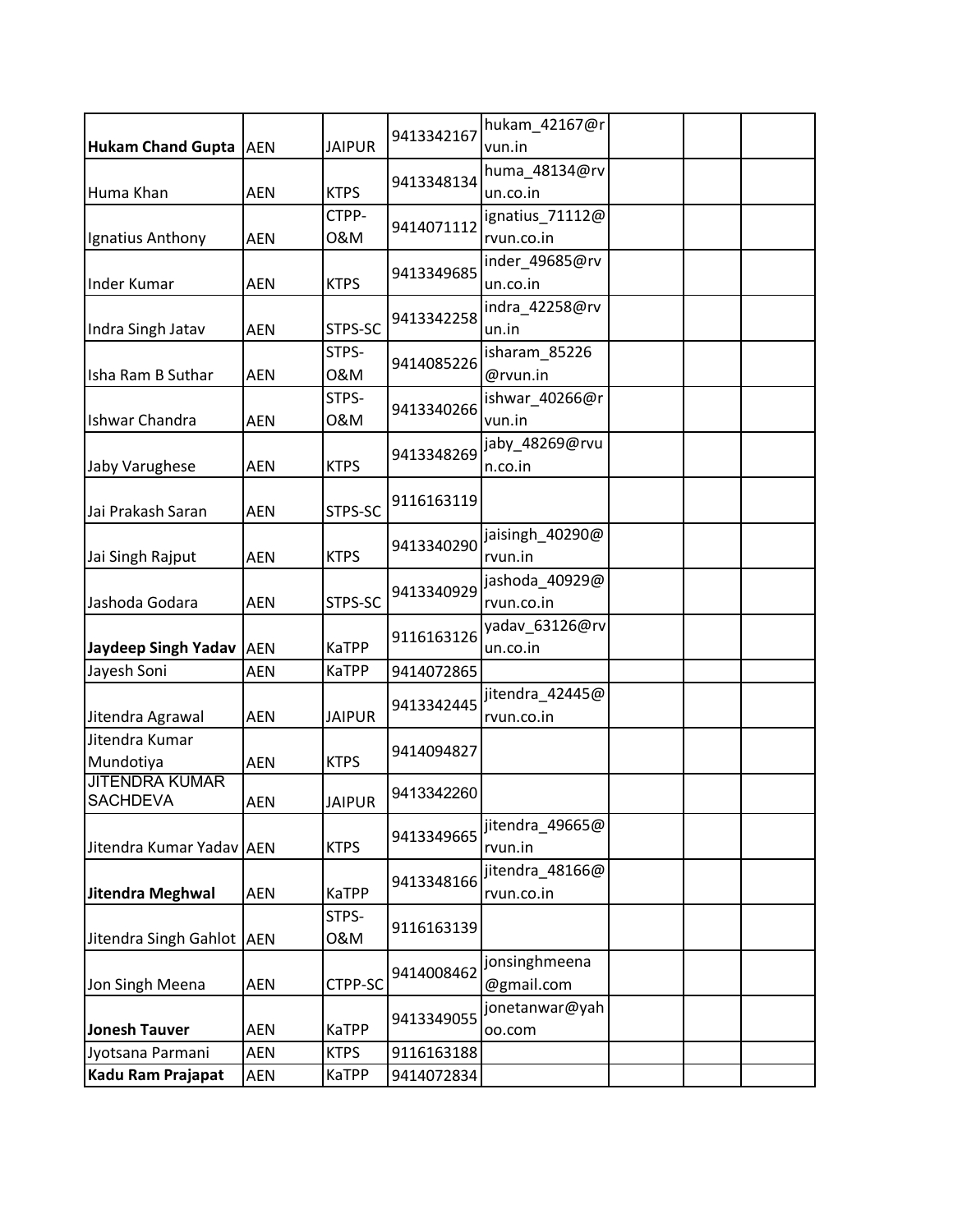|                            |            | GEN.<br><b>BANSW</b>        | 9413348289 |                                     |  |  |
|----------------------------|------------|-----------------------------|------------|-------------------------------------|--|--|
| <b>Kailash Biram</b>       | AEN        | ARA                         |            |                                     |  |  |
| Kailash Chand Saini        | <b>AEN</b> | STPS-<br>SC                 | 9413342261 | k_42261@rvun.i<br>n                 |  |  |
| Kailash Chandra<br>Purohit | <b>AEN</b> | STPS-SC                     | 9413340593 | kailash_40593@r<br>vun.co.in        |  |  |
| Kailash Choudhary          | <b>AEN</b> | STPS-SC                     | 9116163180 |                                     |  |  |
| Kailash Dhariwal           | <b>AEN</b> | <b>GLTPP</b>                | 9413342708 | kailash_42708@r<br>vun.co.in        |  |  |
| Kajod Mal Saini            | <b>AEN</b> | KaTPP                       | 9413342262 | saini_42262@rvu<br>n.in             |  |  |
| <b>Kalla Meena</b>         | <b>AEN</b> | KaTPP                       | 9414073431 |                                     |  |  |
| Kalla Ram Meena            | <b>AEN</b> | CTPP-SC                     | 9414085258 | kalla_85258@rvu<br>n.in             |  |  |
| Kalpana Kachhawaha         | <b>AEN</b> | CTPP-<br>0&M                | 9414005298 | kalpana_05298@<br>rvun.co.in        |  |  |
|                            |            | GEN.<br><b>BANSW</b>        |            | 9414025478 kalpana 25478@           |  |  |
| <b>Kalpana Taunk</b>       | <b>AEN</b> | ARA                         |            | rvun.co.in                          |  |  |
| <b>Kamal Rawat</b>         | <b>AEN</b> | <b>DCPP</b>                 | 9414085303 | kamal_85303@r<br>vun.in             |  |  |
| Kamal Singh Saini          | <b>AEN</b> | CTPP-SC                     | 9413342785 | kamal_42785@r<br>vun.co.in          |  |  |
| Kamlesh Khandelwal         | <b>AEN</b> | <b>JAIPUR</b>               | 9413342263 |                                     |  |  |
| Kamlesh Kumar<br>Meena     | <b>AEN</b> | CTPP-SC                     | 9414018957 | kamlemeena123<br>@yahoo.com         |  |  |
| Kamlesh Meena              | AEN        | CTPP-<br>0&M                | 9414078318 | kamleshmeena1<br>0@gmail.com        |  |  |
| Kanika Shakdwipee          | AEN        | GEN.<br><b>BANSW</b><br>ARA |            | 9413348285 kanika 48285@r<br>vun.in |  |  |
| Kapeendra Agrawal          | <b>AEN</b> | <b>KTPS</b>                 | 9414087168 | kapeendra 8716<br>8@rvun.in         |  |  |
| Kapil Gupta                | <b>AEN</b> | STPS-<br>0&M                | 9413342181 | kapil_42181@rv<br>un.in             |  |  |
| Kapil Kumar Verma          | <b>AEN</b> | STPS-<br><b>SC</b>          | 9413342264 | kapil_42264@rv<br>un.in             |  |  |
| <b>Kapil Sharma-II</b>     | <b>AEN</b> | <b>KaTPP</b>                | 9413340898 | kapil_40898@rv<br>un.in             |  |  |
| <b>Kaptan Singh</b>        | AEN        | STPS-SC                     | 9414085208 |                                     |  |  |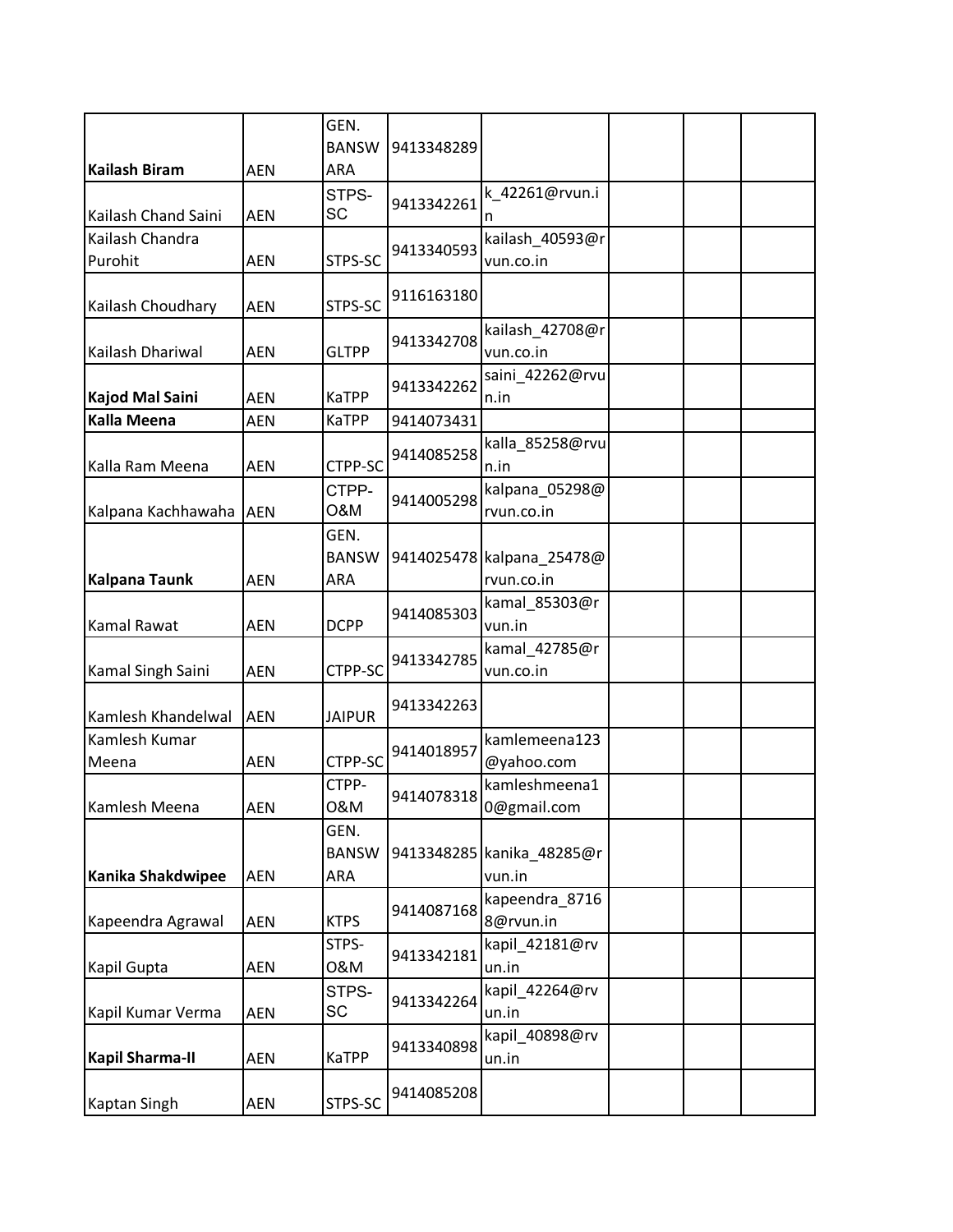| Karamveer                   | <b>AEN</b> | CTPP-<br><b>O&amp;M</b> | 9116164276 |                              |  |  |
|-----------------------------|------------|-------------------------|------------|------------------------------|--|--|
| Kartikey Bhardwaj           | <b>AEN</b> | CTPP-SC                 | 9116163122 |                              |  |  |
| Kaushal Kishor Gupta AEN    |            | KaTPP                   | 9413348161 | kaushal_48161@<br>rvun.co.in |  |  |
| Keshav Khitoliya            | <b>AEN</b> | STPS-<br>0&M            | 9413341188 | keshav_41188@r<br>vun.in     |  |  |
| Keshav Mehriya              | <b>AEN</b> | CTPP-SC                 | 9116164287 |                              |  |  |
| Khan Vasim Noor<br>Mohammad | <b>AEN</b> | CTPP-<br>O&M            | 9413342755 | khan_42755@rv<br>un.co.in    |  |  |
| Khemraj Meena               | <b>AEN</b> | <b>DCPP</b>             | 9414025924 | khemraj 25924<br>@rvun.co.in |  |  |
| Khinya Ram Bheel            | <b>AEN</b> | <b>RGTPP</b>            | 9413342797 | khinya_42797@r<br>vun.co.in  |  |  |
| Khushvendra Saini           | <b>AEN</b> | <b>JAIPUR</b>           | 9414065896 | khusvendra_658<br>96@rvun.in |  |  |
| Kishore Kumar               | <b>AEN</b> | <b>KTPS</b>             | 9413349621 | kishore 49621@<br>rvun.co.in |  |  |
| Kopal Mathur                | <b>AEN</b> | <b>JAIPUR</b>           | 9414085337 | kopal_85337@rv<br>un.co.in   |  |  |
| Kripa Shankar               | <b>AEN</b> | <b>KTPS</b>             | 9413342819 | kripa_42819@rv<br>un.co.in   |  |  |
| Krishan Kumar<br>Raghava    | <b>AEN</b> | <b>KaTPP</b>            | 9413349880 | krishan_49880@<br>rvun.co.in |  |  |
| Krishan Kumar Yadav AEN     |            | <b>JAIPUR</b>           | 9413342727 | krishna_42727@<br>rvun.in    |  |  |
| Krishana Murari             | <b>AEN</b> | GEN.KO<br>ТA            | 9413348468 |                              |  |  |
| Krishanavtar Gupta          | <b>AEN</b> | <b>KTPS</b>             | 9413349537 | k 49537@rvun.i<br>n          |  |  |
| Krishna Murari              | AEN        | CTPP-SC                 | 9413348466 |                              |  |  |
| Krishnkant Gupta            | <b>AEN</b> | CTPP-<br>0&M            | 9414072612 |                              |  |  |
| Kritika Kasana              | <b>AEN</b> | CTPP-<br>0&M            | 9116163292 |                              |  |  |
| Kshitij Gahlot              | <b>AEN</b> | <b>RGTPP</b>            | 9116163275 |                              |  |  |
| Kshitij Mehta               | AEN        | KaTPP                   | 9116163433 | mehta.kshitij@g<br>mail.com  |  |  |
| Kuldeep Agarwal             | <b>AEN</b> | <b>DCPP</b>             | 9413342319 | kuldeep_42319<br>@rvun.in    |  |  |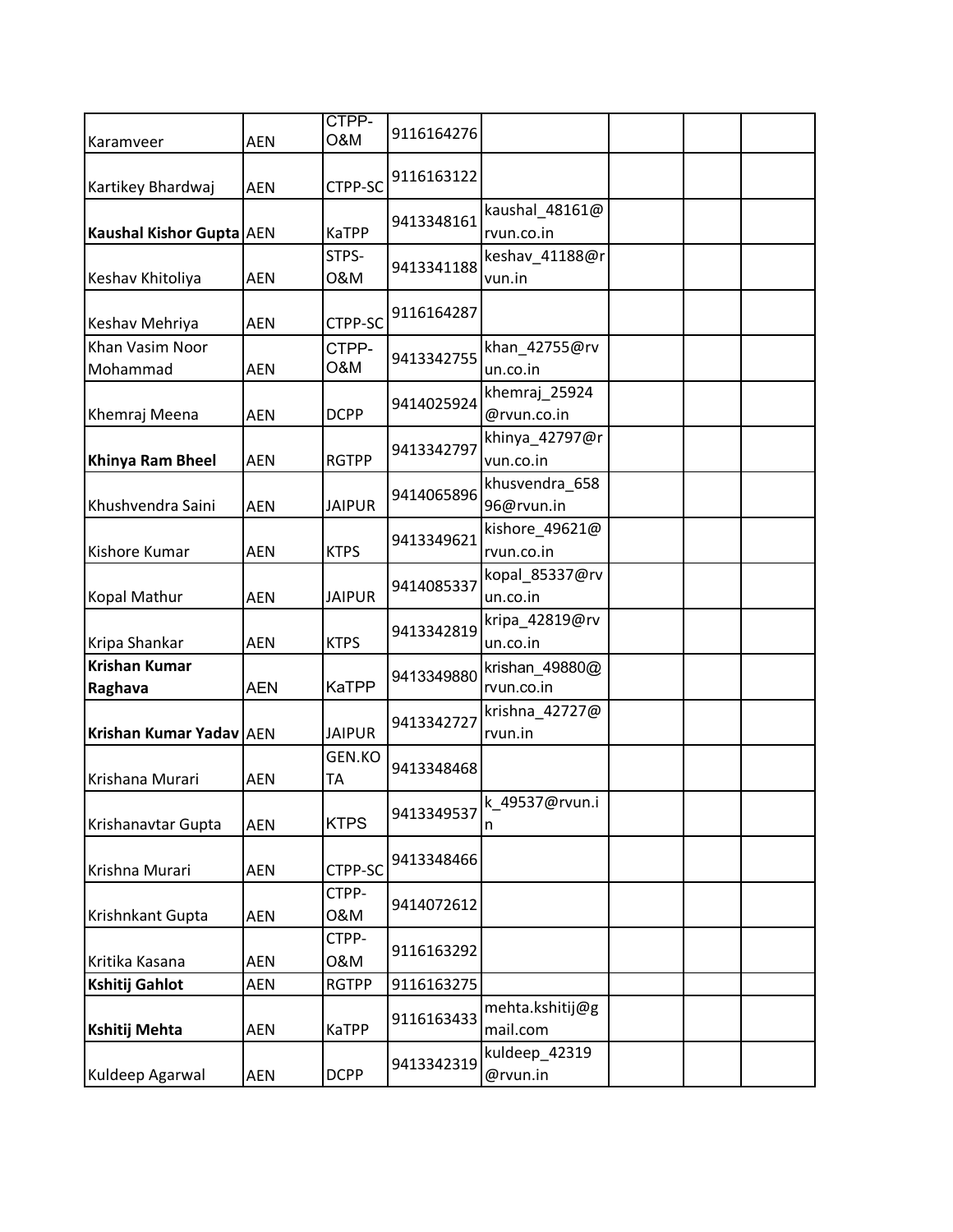| Kuldeep Kumar             | <b>AEN</b> | STPS-<br>0&M                | 9413349074 | stps.mmh@gmai<br>I.com       |  |  |
|---------------------------|------------|-----------------------------|------------|------------------------------|--|--|
| <b>Kumar Gaurav Singh</b> | <b>AEN</b> | CTPP-<br>O&M                | 9413348173 | singh 48173@rv<br>un.co.in   |  |  |
| Kumari Jyoti              | <b>AEN</b> | <b>KTPS</b>                 | 9413342430 | jyoti_42430@rvu<br>n.co.in   |  |  |
| Kundan Kumar              | <b>AEN</b> | <b>AMBIKA</b><br><b>PUR</b> | 9413342798 | kundan_42798@<br>rvun.co.in  |  |  |
| Kundan Lal                | <b>AEN</b> | STPS-SC                     | 9413349070 | kundan_49070@<br>rvun.co.in  |  |  |
| Kushal Raj Chaurasia      | <b>AEN</b> | CTPP-<br><b>SC</b>          | 9414087182 |                              |  |  |
| <b>Kushal Raj Purohit</b> | <b>AEN</b> | <b>RGTPP</b>                | 9116163283 |                              |  |  |
| Lakhan Singh Meena        | <b>AEN</b> | CTPP-<br>0&M                | 9413348172 |                              |  |  |
| Lalit kumar<br>Gupta      | <b>AEN</b> | <b>JAIPUR</b>               | 9414085161 | gupta.lalit26@gm<br>ail.com  |  |  |
| Lalit Meena               | <b>AEN</b> | CTPP-SC                     | 9414008568 | l.meena0910@g<br>mail.com    |  |  |
| Laxman Ram                | <b>AEN</b> | <b>GLTPP</b>                | 9413342741 | laxman_42741@<br>rvun.co.in  |  |  |
| Laxman Singh              | <b>AEN</b> | CTPP-<br><b>SC</b>          | 9413348425 | laxman_48425@<br>rvun.in     |  |  |
| Leela Ram Meena           | <b>AEN</b> | <b>RGTPP</b>                | 9413349061 |                              |  |  |
| Lekhraj Gurjar            | <b>AEN</b> | CTPP-SC                     | 9116163294 |                              |  |  |
| Lishu Gaba                | <b>AEN</b> | STPS-<br>0&M                | 9414087796 | lishugaba@gmail<br>.com      |  |  |
| Lokesh Kumar<br>Agrawal   | <b>AEN</b> | <b>JAIPUR</b>               | 9414085259 | lokesh_85259@r<br>vun.in     |  |  |
| Lokesh Kumar<br>Chouhan   | <b>AEN</b> | <b>KTPS</b>                 | 9413348165 | lokesh 48165@r<br>vun.co.in  |  |  |
| Madan Lal Maurya          | <b>AEN</b> | STPS-SC                     | 9413340663 | madan_40663@r<br>vun.in      |  |  |
| Madan Pal Meena           | <b>AEN</b> | CTPP-<br>0&M                | 9413348274 | madan 48274@r<br>vun.co.in   |  |  |
| Madhubala Kushwah         | <b>AEN</b> | STPS-<br>0&M                | 9116163144 |                              |  |  |
| Madhuri Raghav            | <b>AEN</b> | CTPP-<br>0&M                | 9414072894 |                              |  |  |
| Madhusudan Sihag          | AEN        | STPS-SC                     | 9414085254 | madhusudan_85<br>254@rvun.in |  |  |
| Magan Lal Nayak           | AEN        | <b>KTPS</b>                 | 9413340852 | magan_40852@r<br>vun.in      |  |  |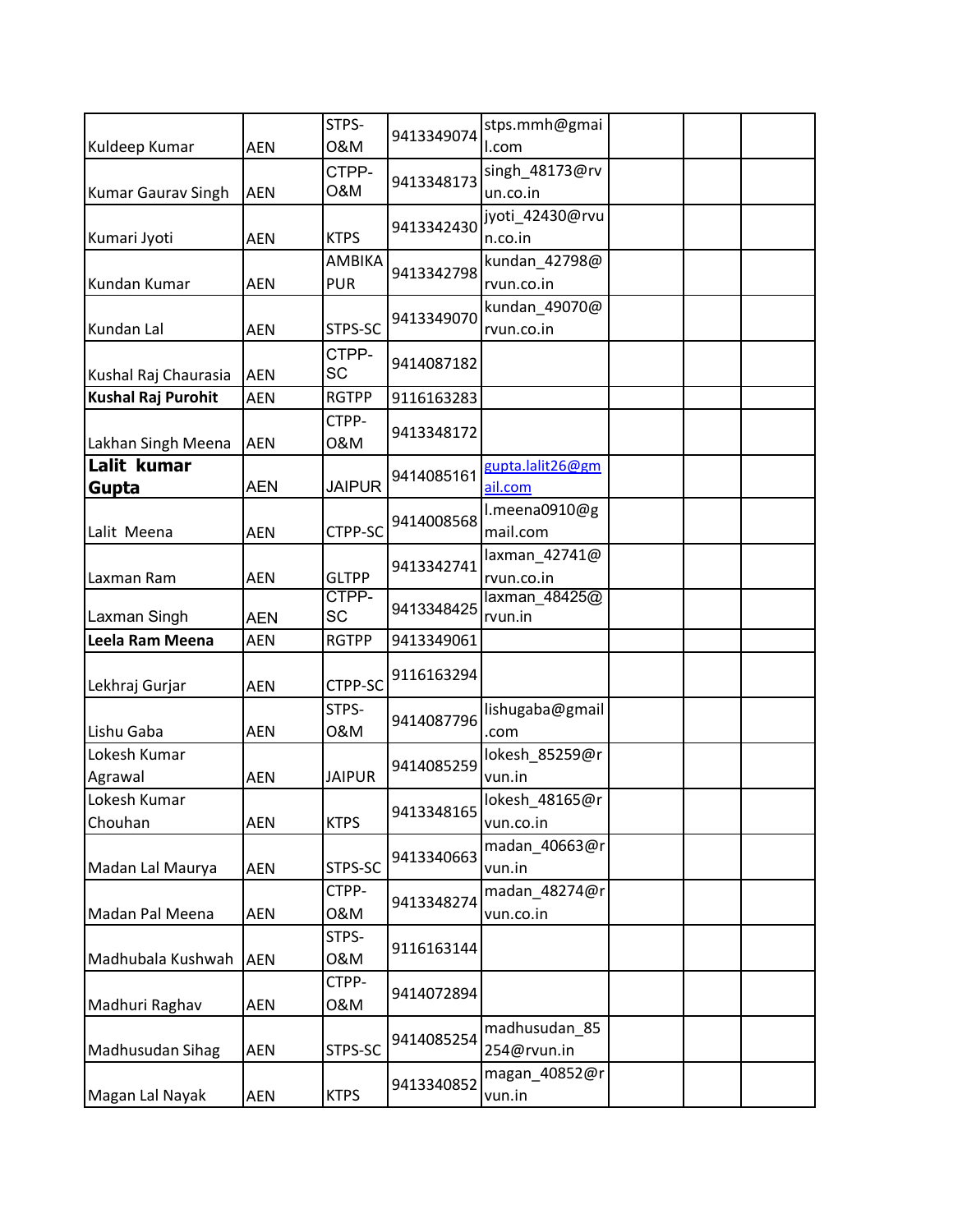| Mahaveer Prasad                            |            |                            |            | mahaveer_48467                |  |
|--------------------------------------------|------------|----------------------------|------------|-------------------------------|--|
| Choudhari                                  | <b>AEN</b> | CTPP-SC                    | 9413348467 | @rvun.co.in                   |  |
| <b>Mahaveer Prasad</b>                     |            |                            | 9413342794 | mavis.rawat@re                |  |
| Rawat                                      | <b>AEN</b> | <b>KaTPP</b>               |            | diffmail.com                  |  |
|                                            |            | GEN.                       |            |                               |  |
|                                            | <b>AEN</b> | <b>BANSW</b><br><b>ARA</b> | 9414005179 | mahender_0517                 |  |
| <b>Mahender Baroopal</b><br>Mahender Kumar |            | STPS-                      |            | 9@rvun.co.in<br>mahandra_4054 |  |
|                                            | <b>AEN</b> | 0&M                        | 9413340547 | 7@rvun.in                     |  |
| Joiya                                      |            |                            |            | mahendra_4217                 |  |
| <b>Mahendra Kithuria</b>                   | <b>AEN</b> | <b>JAIPUR</b>              | 9413342175 | 5@rvun.in                     |  |
| Mahendra Kumar                             |            |                            |            | meghwal_42336                 |  |
| Meghwal                                    | <b>AEN</b> | <b>KTPS</b>                | 9413342336 | @rvun.in                      |  |
| Mahendra Pratap                            |            |                            |            |                               |  |
| Singh                                      | <b>AEN</b> | CTPP-SC                    | 9414078326 |                               |  |
|                                            |            |                            |            | mahendra_9012                 |  |
| Mahendra Singh                             | <b>AEN</b> | <b>KTPS</b>                | 9414090128 | 8@rvun.in                     |  |
| Mahesh Kumar                               |            |                            |            |                               |  |
| Meena                                      | <b>AEN</b> | <b>KTPS</b>                | 9414094746 |                               |  |
|                                            |            |                            |            | mahesh_40631@                 |  |
| Mahesh Kumar Soni                          | <b>AEN</b> | STPS-SC                    | 9413340631 | rvun.in                       |  |
|                                            |            | GEN.BA                     |            |                               |  |
|                                            |            | <b>NSWAR</b>               |            | 9414085135 mahima 85135       |  |
| Mahima Shrivastava                         | <b>AEN</b> | Α                          |            | @rvun.in                      |  |
|                                            |            |                            |            | mahima_05068                  |  |
| <b>Mahima Verma</b>                        | <b>AEN</b> | <b>JAIPUR</b>              | 9414005068 | @rvun.co.in                   |  |
|                                            |            |                            |            |                               |  |
| Mahipal                                    | <b>AEN</b> | STPS-SC                    | 9116163185 |                               |  |
|                                            |            | CTPP-                      |            |                               |  |
| Mahipal Singh Bairwa AEN                   |            | 0&M                        | 9116163158 |                               |  |
|                                            |            | STPS-                      |            | 9414085122 maina_85122@r      |  |
| Maina                                      | <b>AEN</b> | 0&M                        |            | vun.in                        |  |
|                                            |            |                            |            | mamta_42267@                  |  |
| Mamta Acharya                              | AEN        | <b>KTPS</b>                | 9413342267 | rvun.in                       |  |
|                                            |            |                            |            | mamta_42404@                  |  |
| <b>Mamta Verma</b>                         | <b>AEN</b> | <b>JAIPUR</b>              | 9413342404 | rvun.in                       |  |
|                                            |            |                            |            | maniram_72069                 |  |
| <b>Maniram Meena</b>                       | AEN        | KaTPP                      | 9414072069 | @rvun.co.in                   |  |
|                                            |            | GEN.                       |            |                               |  |
|                                            |            | <b>BANSW</b>               |            | 9413348292 manish_48292@      |  |
| <b>Manish Jain</b>                         | <b>AEN</b> | ARA                        |            | rvun.in                       |  |
|                                            |            |                            | 9413348146 | manish_48146@                 |  |
| Manish Joshi                               | AEN        | <b>KTPS</b>                |            | rvun.co.in                    |  |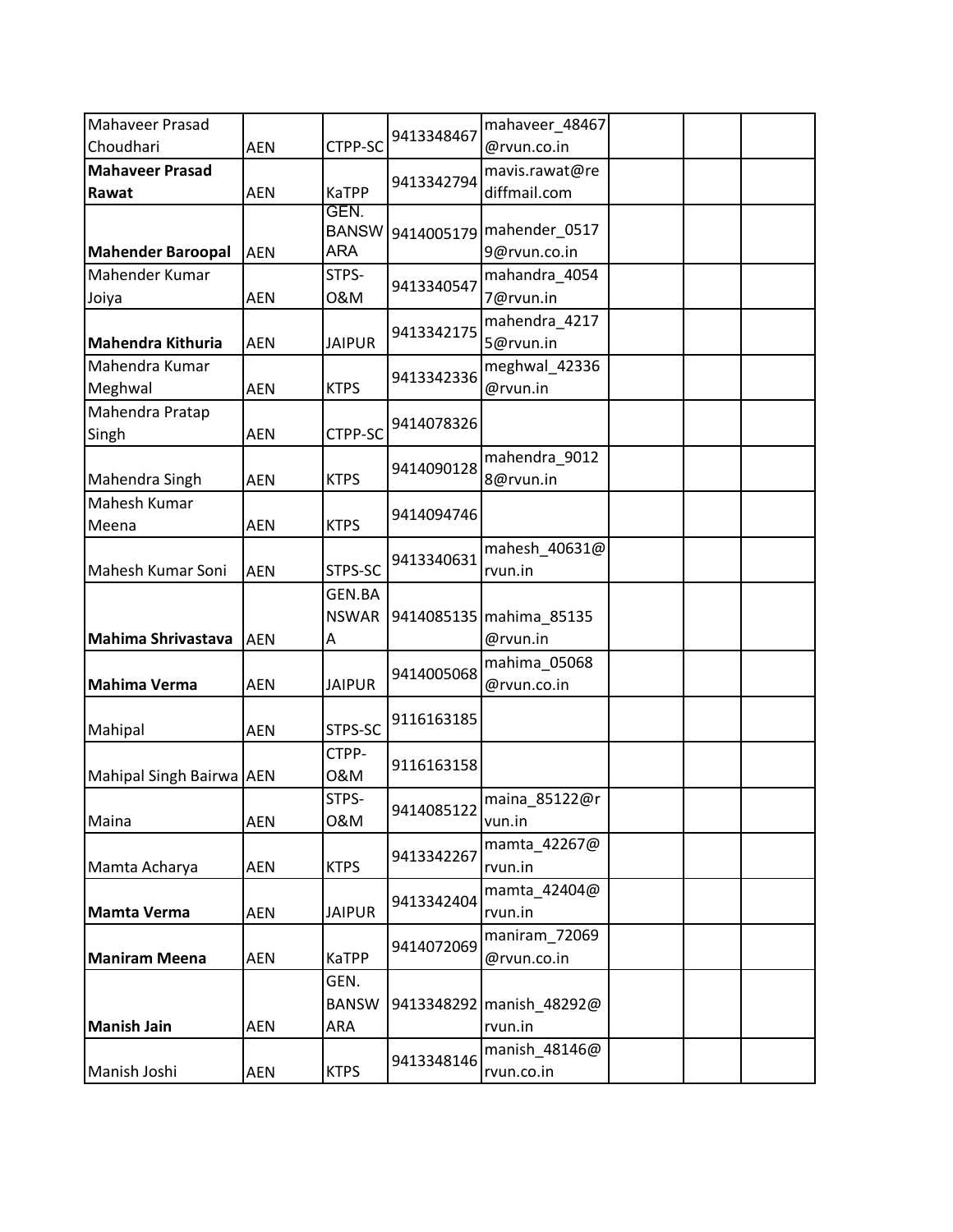|                        |            |                      |            | manish 85283@                        |
|------------------------|------------|----------------------|------------|--------------------------------------|
| Manish Kumar           | <b>AEN</b> | <b>KTPS</b>          | 9414085283 | rvun.in                              |
| Manish Kumar           |            |                      |            | manish 42392@                        |
| Agrawal                | <b>AEN</b> | <b>KTPS</b>          | 9413342392 | rvun.in                              |
|                        |            | STPS-                | 9414085924 |                                      |
| Manish Kumar Bajia     | <b>AEN</b> | 0&M                  |            |                                      |
| Manish Kumar Gupta AEN |            | STPS-<br>SC          | 9414085176 | manish 85176@<br>rvun.in             |
|                        |            | STPS-                | 9413342186 | manish_42186@                        |
| Manish Kumar Kalra     | <b>AEN</b> | 0&M                  |            | rvun.co.in                           |
| Manish Kumar           |            |                      | 9414008569 | manishmina91@                        |
| Meena                  | <b>AEN</b> | CTPP-SC              |            | yahoo.com                            |
| Manish Kumar           |            |                      | 9413342421 | manish_42421@                        |
| Sharma                 | <b>AEN</b> | CTPP-SC              |            | rvun.co.in                           |
| Manish Meena           | <b>AEN</b> | CTPP-SC              |            | 9116163178 manishjarewal@yahoo.co.in |
|                        |            | CTPP-                | 9413313493 | manish_13493@                        |
| Manish Mehra           | <b>AEN</b> | 0&M                  |            | rvun.co.in                           |
|                        |            | STPS-                | 9413342269 | manish_42269@                        |
| <b>Manish Mourya</b>   | <b>AEN</b> | <b>O&amp;M</b>       |            | rvun.in                              |
|                        |            |                      | 9414085354 | manish_85354@                        |
| Manish Sharma          | <b>AEN</b> | CTPP-SC              |            | rvun.in                              |
| Manoj Gupta            | <b>AEN</b> | <b>KaTPP</b>         | 9413340632 | manoj_40632@r<br>vun.in              |
|                        |            | STPS-                |            | manoj_85309@r                        |
| Manoj Kaushik          | <b>AEN</b> | 0&M                  | 9414085309 | vun.in                               |
|                        |            | STPS-                | 9413342270 | manoj_42270@r                        |
| Manoj Kumar            | <b>AEN</b> | 0&M                  |            | vun.in                               |
|                        |            |                      |            |                                      |
|                        |            |                      |            | 9413348448 verma.manoj.rrv           |
| Manoj Kumar            | <b>AEN</b> | <b>KaTPP</b>         |            | unl@gmail.com                        |
| Manoj Kumar            | <b>AEN</b> | <b>KaTPP</b>         | 9414073296 |                                      |
| Manoj Kumar            | <b>AEN</b> | KaTPP                | 9414073296 |                                      |
|                        |            | CTPP-                | 9414005193 | manoj 05193@r                        |
| Manoj Kumar Meena      | <b>AEN</b> | 0&M                  |            | vun.co.in                            |
| Manoj Kumar Meena-     |            |                      | 9414072624 | manoj_72624@r                        |
| Manoj Kumar Meena-     | <b>AEN</b> | <b>KTPS</b><br>CTPP- |            | vun.co.in                            |
|                        |            | 0&M                  | 9414072987 |                                      |
| Ш<br>Manoj Kumar       | AEN        |                      |            | manoj_48419@r                        |
| Prajapati              | AEN        | <b>KTPS</b>          | 9413348419 | vun.in                               |
|                        |            |                      |            | manoj 85205@r                        |
| Manoj Kumar Sharma AEN |            | STPS-SC              | 9414085205 | vun.in                               |
|                        |            |                      |            |                                      |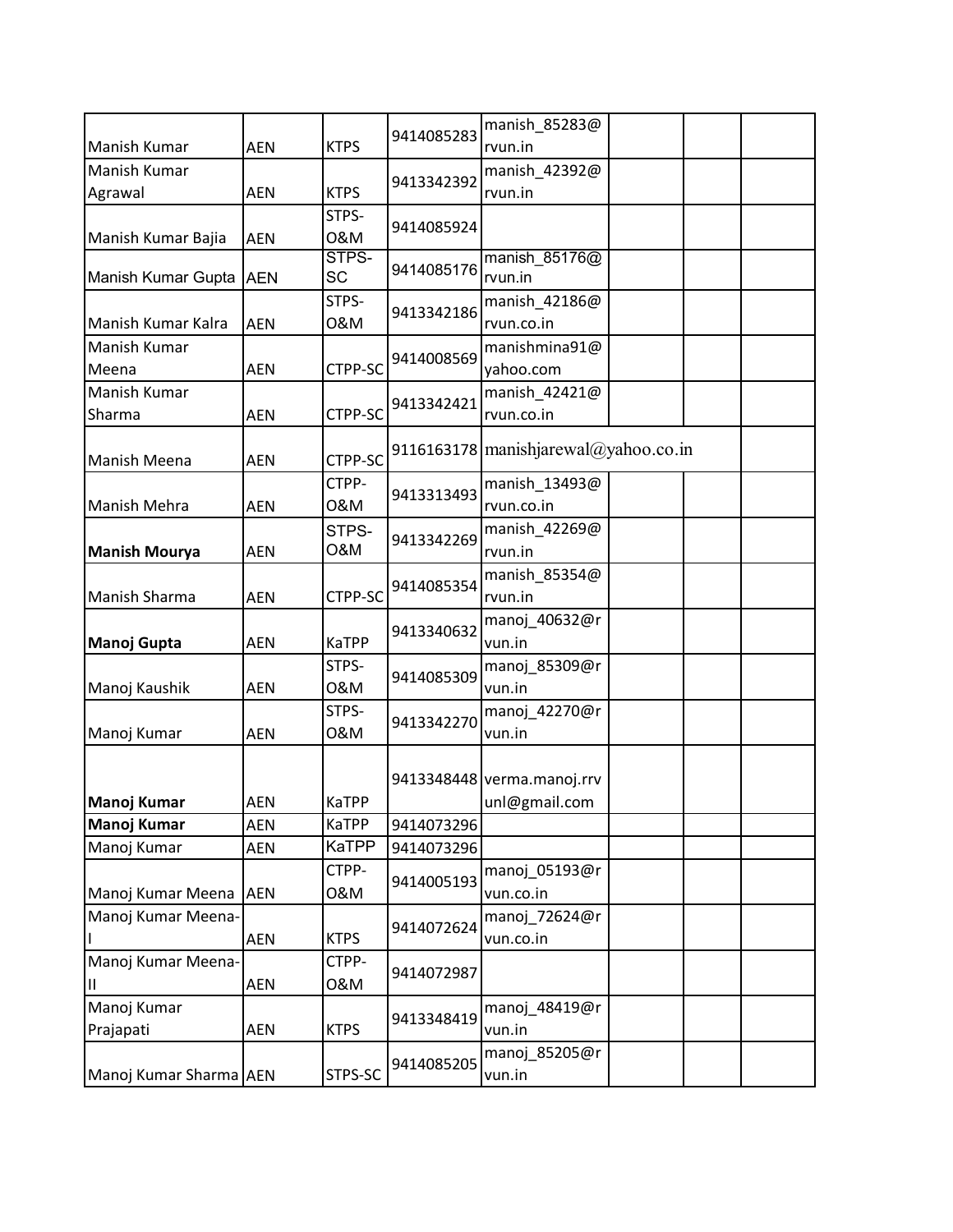|                      |            |               | 9413342423 | manoj 42423@r            |  |
|----------------------|------------|---------------|------------|--------------------------|--|
| Manoj Kumar Shukla   | <b>AEN</b> | CTPP-SC       |            | vun.co.in                |  |
|                      |            | STPS-         | 9413340102 | manoj_40102@r            |  |
| Manoj Kumr Godara    | <b>AEN</b> | O&M           |            | vun.in                   |  |
|                      |            |               | 9413342723 | manoj_42723@r            |  |
| Manoj Mathur         | <b>AEN</b> | <b>KTPS</b>   |            | vun.co.in                |  |
|                      |            |               | 9413348157 | manoj_48157@r            |  |
| Manoj Mohan Singh    | <b>AEN</b> | <b>DCPP</b>   |            | vun.co.in                |  |
|                      |            |               | 9414085267 | manoj_85267@r            |  |
| Manoj Saharan        | <b>AEN</b> | STPS-SC       |            | vun.co.in                |  |
|                      |            |               | 9413348459 | manoj_48459@r            |  |
| Manoj Singhal        | AEN        | STPS-SC       |            | vun.in                   |  |
|                      |            |               | 9414087166 | marudhar_87166           |  |
| Marudhar Dhaked      | <b>AEN</b> | CTPP-SC       |            | @rvun.in                 |  |
|                      |            |               | 9414085313 | masood_85313             |  |
| Masood Niazi         | <b>AEN</b> | <b>JAIPUR</b> |            | @rvun.in                 |  |
|                      |            |               | 9414009816 | mastram 09816            |  |
| <b>Mastram Meena</b> | <b>AEN</b> | <b>JAIPUR</b> |            | @rvun.co.in              |  |
|                      |            | CTPP-         | 9413348287 | mayank_48287@            |  |
| <b>Mayank Joshi</b>  | <b>AEN</b> | <b>SC</b>     |            | rvun.in                  |  |
|                      |            | AMBIKA        | 9413342793 | hammad_42793             |  |
| Md. Hammad Husain    | <b>AEN</b> | <b>PUR</b>    |            | @rvun.co.in              |  |
|                      |            | CTPP-         | 9414071030 |                          |  |
| Md. Israrul Haque    | <b>AEN</b> | 0&M           |            |                          |  |
| Meena Jitendra       |            |               | 9413342807 | meena_42807@r            |  |
| <b>Kumar</b>         | <b>AEN</b> | <b>KaTPP</b>  |            | vun.co.in                |  |
|                      |            | CTPP-         | 9413348132 |                          |  |
| Meena Lakshkar       | <b>AEN</b> | 0&M           |            |                          |  |
|                      |            | CTPP-         | 9414070784 |                          |  |
| Meena Nagar          | AEN        | 0&M           |            |                          |  |
|                      |            |               | 9116163110 |                          |  |
| Meenakshi Meena      | <b>AEN</b> | CTPP-SC       |            |                          |  |
| Meenakshi            |            |               | 9413342271 | meenakshi_4227           |  |
| Ronchhiya            | AEN        | <b>JAIPUR</b> |            | 1@rvun.in                |  |
| <b>Megh Raj</b>      |            |               | 9413342272 | meghraj 42272            |  |
| <b>Khandelwal</b>    | AEN        | <b>JAIPUR</b> |            | @rvun.in                 |  |
|                      |            | GEN.          |            |                          |  |
|                      |            | <b>BANSW</b>  |            | 9414084638 megha 84638@r |  |
| Megha Patnecha       | <b>AEN</b> | ARA           |            | vun.co.in                |  |
|                      |            |               | 9413349059 | meraj_49059@rv           |  |
| Meraj Akhatar        | AEN        | <b>RGTPP</b>  |            | un.co.in                 |  |
| Mira Bhakar          | AEN        | <b>KTPS</b>   | 9413349067 |                          |  |
|                      |            |               | 9413349896 | m_49896@rvun.i           |  |
| Mirza Anees Baig     | AEN        | <b>KTPS</b>   |            | n                        |  |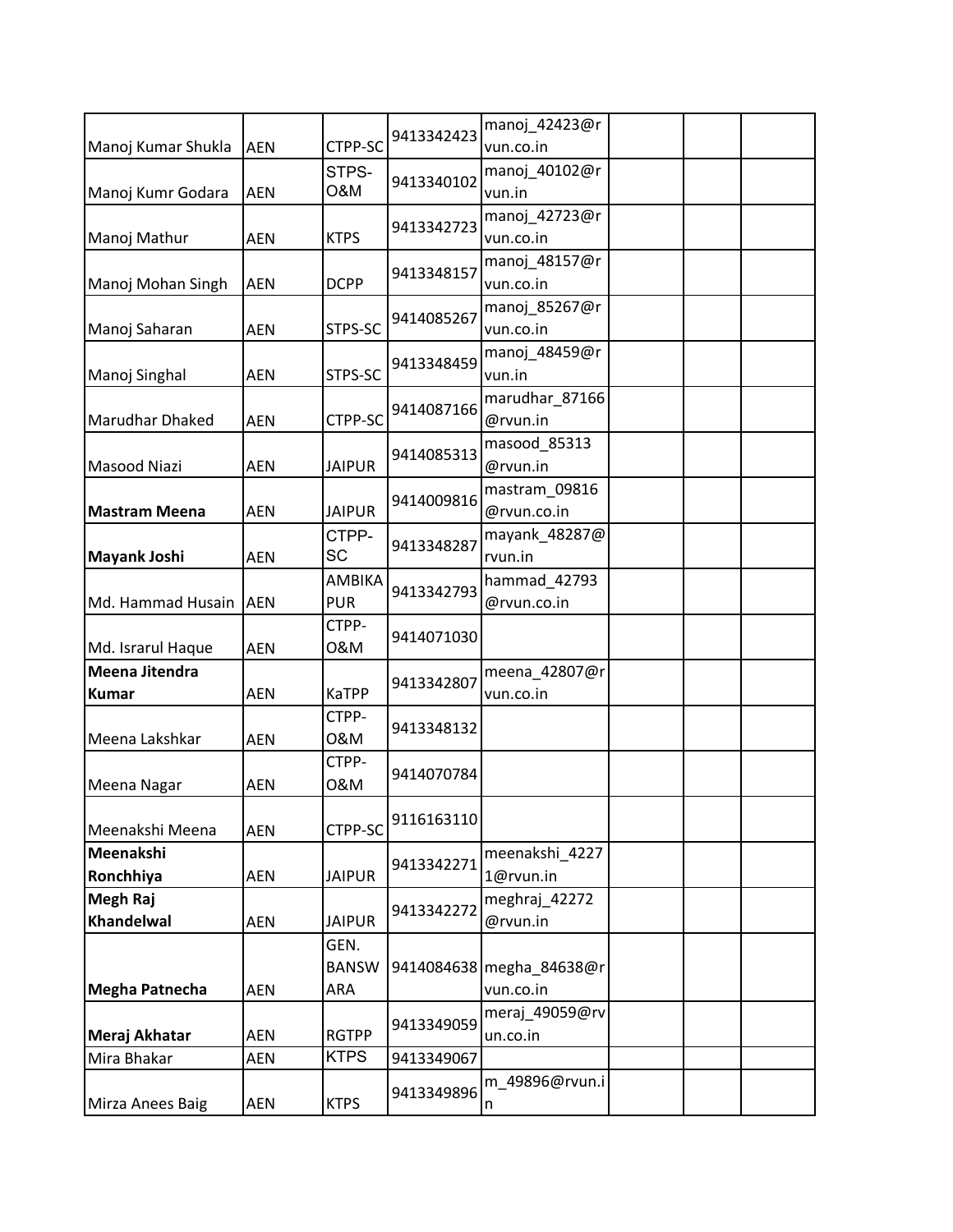| Mithlesh Kumar         |            |               |            |                           |  |  |
|------------------------|------------|---------------|------------|---------------------------|--|--|
| Meena                  | <b>AEN</b> | CTPP-SC       | 9414005417 |                           |  |  |
|                        |            |               | 9413342449 | mithun_42449@             |  |  |
| <b>Mithun Patidar</b>  | <b>AEN</b> | KaTPP         |            | rvun.co.in                |  |  |
| Mohamad Abul           |            | STPS-         | 9413342169 | abulkalam_4216            |  |  |
| Kalam                  | <b>AEN</b> | 0&M           |            | 9@rvun.in                 |  |  |
| Mohamad Aftab          |            | CTPP-         | 9413342759 | aftab_42759@rv            |  |  |
| Alam                   | <b>AEN</b> | SC            |            | un.co.in                  |  |  |
|                        |            |               | 9413342448 | danish_42448@r            |  |  |
| <b>Mohd. Danish</b>    | <b>AEN</b> | <b>KaTPP</b>  |            | vun.co.in                 |  |  |
| <b>Mohd. Taufeeq</b>   |            |               | 9413342713 | taufeeqshabbir@           |  |  |
| Ansari                 | <b>AEN</b> | KaTPP         |            | gmail.com                 |  |  |
|                        |            | <b>KTPS</b>   | 9414085202 | mohit_85202@rv            |  |  |
| Mohit Longani          | <b>AEN</b> | CTPP-         |            | un.in                     |  |  |
| Mohit Sharma           | <b>AEN</b> | 0&M           | 9116164384 |                           |  |  |
|                        |            | CTPP-         |            | mohit_48428@rv            |  |  |
| <b>Mohit Singh</b>     | <b>AEN</b> | 0&M           | 9413348428 | un.in                     |  |  |
|                        |            | STPS-         |            | monica_42302@             |  |  |
| Monica Mathur          | <b>AEN</b> | 0&M           | 9413342302 | rvun.in                   |  |  |
|                        |            | CTPP-         |            | monika_78072@             |  |  |
| Monika Gupta           | <b>AEN</b> | SC            | 9414078072 | rvun.co.in                |  |  |
|                        |            |               |            | monika_78072@             |  |  |
| Monika Gupta           | <b>AEN</b> | <b>KTPS</b>   | 9414078072 | rvun.co.in                |  |  |
|                        |            |               | 9413342237 | moolchand_4223            |  |  |
| Mool Chand Sain        | <b>AEN</b> | STPS-SC       |            | 7@rvun.co.in              |  |  |
|                        |            | CTPP-         | 9116163125 |                           |  |  |
| <b>Mrigank Singh</b>   | <b>AEN</b> | 0&M           |            |                           |  |  |
|                        |            |               | 9413342274 | mukesh 42274@             |  |  |
| <b>Mukesh Budania</b>  | AEN        | <b>JAIPUR</b> |            | rvun.in                   |  |  |
|                        |            | CTPP-         | 9413340217 | mukesh_40217@             |  |  |
| Mukesh Chand Gupta AEN |            | 0&M           |            | rvun.co.in                |  |  |
|                        |            | GEN.          |            |                           |  |  |
| Mukesh Chandra         |            | <b>BANSW</b>  |            | 9414025473 lohar_25473@rv |  |  |
| Lohar<br>Mukesh Kumar  | AEN        | ARA           |            | un.in<br>mukesh_48185@    |  |  |
| Meena                  | AEN        | CTPP-SC       | 9413348185 | rvun.co.in                |  |  |
| <b>Mukesh Kumar</b>    |            | GEN.KO        |            |                           |  |  |
| Meena                  | AEN        | TA            | 9414073534 |                           |  |  |
| Mukesh Kumar           |            | STPS-         |            | mukesh_42279@             |  |  |
| Sehara                 | AEN        | 0&M           | 9413342279 | rvun.in                   |  |  |
| Mukesh Kumar           |            | STPS-         |            | mukesh_85266@             |  |  |
| Sharma                 | AEN        | 0&M           | 9414085266 | rvun.in                   |  |  |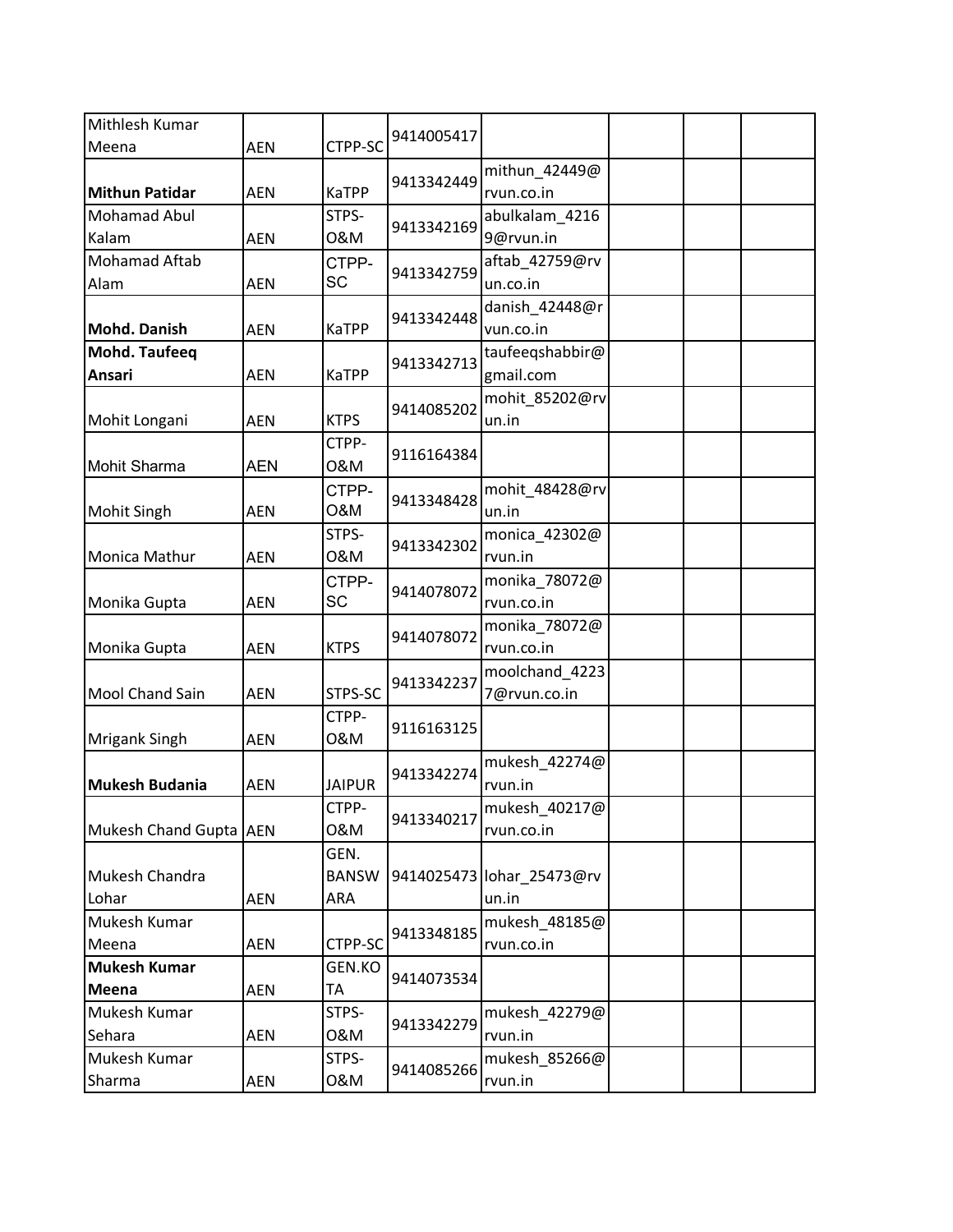| Mukesh Kumar           |            |               |            |                 |  |  |
|------------------------|------------|---------------|------------|-----------------|--|--|
| Singhoya               | <b>AEN</b> | CTPP-SC       | 9116163365 |                 |  |  |
| <b>Mukesh Kumar</b>    |            |               | 9413342276 | m_42276@rvun.i  |  |  |
| <b>Tapen</b>           | <b>AEN</b> | <b>JAIPUR</b> |            | n               |  |  |
| Mukesh Kumar           |            |               | 9413348149 | mukesh_48149@   |  |  |
| Verma                  | <b>AEN</b> | <b>KTPS</b>   |            | rvun.co.in      |  |  |
|                        |            |               | 9414005148 | mukesh_05148@   |  |  |
| Mukesh Kumar Yadav AEN |            | CTPP-SC       |            | rvun.co.in      |  |  |
|                        |            |               | 9413342711 | mukesh_42711@   |  |  |
| Mukesh Paliwal         | <b>AEN</b> | <b>KTPS</b>   |            | rvun.co.in      |  |  |
|                        |            |               | 9413348458 | mukesh_48458@   |  |  |
| <b>Mukesh Pareta</b>   | <b>AEN</b> | <b>KTPS</b>   |            | rvun.co.in      |  |  |
|                        |            | CTPP-         | 9413385198 | mukhsingh_8519  |  |  |
| Mukh Singh Meena       | <b>AEN</b> | 0&M           |            | 8@rvun.co.in    |  |  |
|                        |            |               | 9413342351 | mukta_42351@r   |  |  |
| Mukta Modi             | <b>AEN</b> | <b>KTPS</b>   |            | vun.in          |  |  |
|                        |            | STPS-         | 9413342280 | murad_42280@r   |  |  |
| Murad Ali              | <b>AEN</b> | 0&M           |            | vun.in          |  |  |
|                        |            | STPS-         | 9413342740 | murali_42740@r  |  |  |
| Murali Dhar Koli       | <b>AEN</b> | <b>SC</b>     |            | vun.co.in       |  |  |
|                        |            | CTPP-         | 9413348438 |                 |  |  |
| N.S. Chug              | <b>AEN</b> | 0&M           |            |                 |  |  |
|                        |            | STPS-         | 9414085215 | nagendra_85215  |  |  |
| Nagendra Singh         | <b>AEN</b> | 0&M           |            | @rvun.in        |  |  |
| Naina Shekhawat        | <b>AEN</b> | STPS-SC       | 9116163270 |                 |  |  |
|                        |            |               |            | namrata_63206   |  |  |
| Namrta Trivedi         | <b>AEN</b> | <b>JAIPUR</b> | 9414063206 | @rvun.in        |  |  |
|                        |            | STPS-         |            | nandkishore_422 |  |  |
| Nand Kishor Panwar     | <b>AEN</b> | 0&M           | 9413342281 | 81@rvun.in      |  |  |
| <b>Narender Singh</b>  |            |               | 9413349075 | narender_49075  |  |  |
| Charan                 | <b>AEN</b> | <b>JAIPUR</b> |            | @rvun.co.in     |  |  |
| Narender Singh         |            | STPS-         | 9413342328 | shekhwat 42328  |  |  |
| Shekahawat             | AEN        | 0&M           |            | @rvun.in        |  |  |
| Narendra Dhariwal      | AEN        | <b>GLTPP</b>  | 9116164189 |                 |  |  |
|                        |            |               | 9413342212 | narender_42212  |  |  |
| Narendra Kumar         | <b>AEN</b> | CTPP-SC       |            | @rvun.in        |  |  |
|                        |            |               | 9414025164 | narendra_25164  |  |  |
| <b>Narendra Singh</b>  | <b>AEN</b> | <b>RGTPP</b>  |            | @rvun.co.in     |  |  |
| Narendra Singh         |            |               | 9413340150 | nrathor_40150@  |  |  |
| Rathore                | AEN        | <b>JAIPUR</b> |            | rvun.in         |  |  |
|                        |            | GEN.BA        |            | nkatija24@yaho  |  |  |
| <b>Naresh Chandra</b>  |            | <b>NSWAR</b>  | 9414084863 | o.com           |  |  |
| Katija                 | AEN        | A             |            |                 |  |  |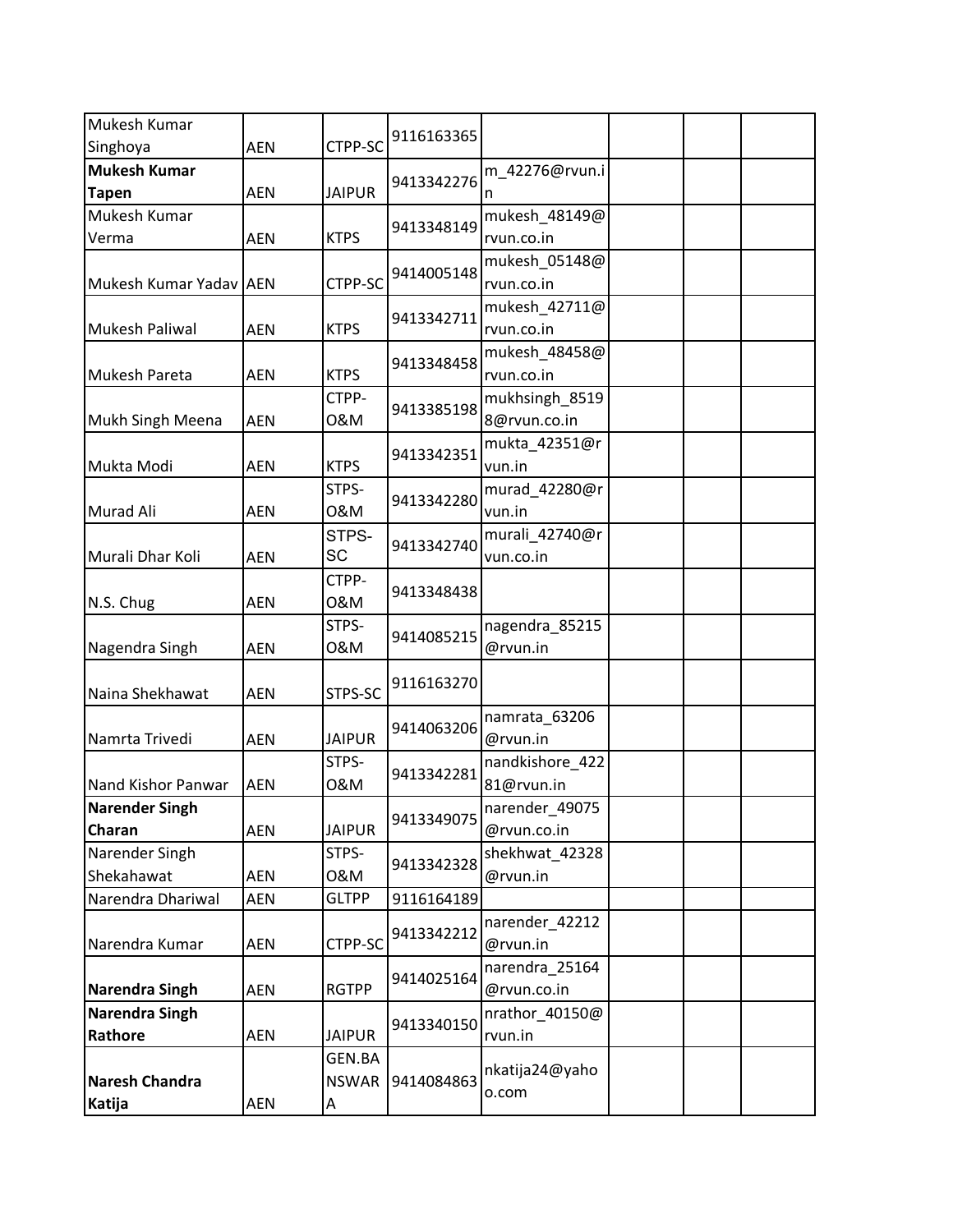| 9413342770<br><b>Naresh Gehlot</b><br><b>AEN</b><br><b>RGTPP</b><br>vun.co.in<br>CTPP-<br>naresh_49066@r<br>9413349066<br>0&M<br><b>AEN</b><br>Naresh Gupta<br>vun.co.in<br>Naresh Kumar<br>CTPP-<br>9414005387<br>0&M<br>Meena-I<br><b>AEN</b><br><b>Naresh Kumar</b><br>naresh_05469@r<br>9414005469<br><b>KaTPP</b><br>Vairagi<br>vun.co.in<br><b>AEN</b><br>GEN.KO<br>naresh_05247@r<br>9414005247<br>ТA<br>Naresh Nagar<br>vun.co.in<br><b>AEN</b><br>kuldeep_40653<br>9413340653<br>Narsi Ram Kuldeep<br><b>RGTPP</b><br>@rvun.in<br><b>AEN</b><br>naurang_40186<br>9413340186<br><b>KTPS</b><br>@rvun.in<br><b>Naurang Ram</b><br><b>AEN</b><br>STPS-<br>naval_85275@rv<br>9414085275<br>Naval Kishor Verma<br>0&M<br><b>AEN</b><br>un.in<br>naval_49672@rv<br>9413349672<br><b>Naval Srivastav</b><br><b>AEN</b><br><b>JAIPUR</b><br>un.in<br>naveen_78041@<br>9414078041<br><b>JAIPUR</b><br><b>Naveen Garg</b><br><b>AEN</b><br>rvun.in<br>CTPP-<br>9116163128<br>0&M<br>Naveen Jain<br><b>AEN</b><br>STPS-<br>9414087608<br>0&M<br>Naveen Kumar Saini<br><b>AEN</b><br>CTPP-<br>navin_48163@rv |
|-----------------------------------------------------------------------------------------------------------------------------------------------------------------------------------------------------------------------------------------------------------------------------------------------------------------------------------------------------------------------------------------------------------------------------------------------------------------------------------------------------------------------------------------------------------------------------------------------------------------------------------------------------------------------------------------------------------------------------------------------------------------------------------------------------------------------------------------------------------------------------------------------------------------------------------------------------------------------------------------------------------------------------------------------------------------------------------------------------------|
|                                                                                                                                                                                                                                                                                                                                                                                                                                                                                                                                                                                                                                                                                                                                                                                                                                                                                                                                                                                                                                                                                                           |
|                                                                                                                                                                                                                                                                                                                                                                                                                                                                                                                                                                                                                                                                                                                                                                                                                                                                                                                                                                                                                                                                                                           |
|                                                                                                                                                                                                                                                                                                                                                                                                                                                                                                                                                                                                                                                                                                                                                                                                                                                                                                                                                                                                                                                                                                           |
|                                                                                                                                                                                                                                                                                                                                                                                                                                                                                                                                                                                                                                                                                                                                                                                                                                                                                                                                                                                                                                                                                                           |
|                                                                                                                                                                                                                                                                                                                                                                                                                                                                                                                                                                                                                                                                                                                                                                                                                                                                                                                                                                                                                                                                                                           |
|                                                                                                                                                                                                                                                                                                                                                                                                                                                                                                                                                                                                                                                                                                                                                                                                                                                                                                                                                                                                                                                                                                           |
|                                                                                                                                                                                                                                                                                                                                                                                                                                                                                                                                                                                                                                                                                                                                                                                                                                                                                                                                                                                                                                                                                                           |
|                                                                                                                                                                                                                                                                                                                                                                                                                                                                                                                                                                                                                                                                                                                                                                                                                                                                                                                                                                                                                                                                                                           |
|                                                                                                                                                                                                                                                                                                                                                                                                                                                                                                                                                                                                                                                                                                                                                                                                                                                                                                                                                                                                                                                                                                           |
|                                                                                                                                                                                                                                                                                                                                                                                                                                                                                                                                                                                                                                                                                                                                                                                                                                                                                                                                                                                                                                                                                                           |
|                                                                                                                                                                                                                                                                                                                                                                                                                                                                                                                                                                                                                                                                                                                                                                                                                                                                                                                                                                                                                                                                                                           |
|                                                                                                                                                                                                                                                                                                                                                                                                                                                                                                                                                                                                                                                                                                                                                                                                                                                                                                                                                                                                                                                                                                           |
|                                                                                                                                                                                                                                                                                                                                                                                                                                                                                                                                                                                                                                                                                                                                                                                                                                                                                                                                                                                                                                                                                                           |
|                                                                                                                                                                                                                                                                                                                                                                                                                                                                                                                                                                                                                                                                                                                                                                                                                                                                                                                                                                                                                                                                                                           |
|                                                                                                                                                                                                                                                                                                                                                                                                                                                                                                                                                                                                                                                                                                                                                                                                                                                                                                                                                                                                                                                                                                           |
|                                                                                                                                                                                                                                                                                                                                                                                                                                                                                                                                                                                                                                                                                                                                                                                                                                                                                                                                                                                                                                                                                                           |
|                                                                                                                                                                                                                                                                                                                                                                                                                                                                                                                                                                                                                                                                                                                                                                                                                                                                                                                                                                                                                                                                                                           |
|                                                                                                                                                                                                                                                                                                                                                                                                                                                                                                                                                                                                                                                                                                                                                                                                                                                                                                                                                                                                                                                                                                           |
|                                                                                                                                                                                                                                                                                                                                                                                                                                                                                                                                                                                                                                                                                                                                                                                                                                                                                                                                                                                                                                                                                                           |
|                                                                                                                                                                                                                                                                                                                                                                                                                                                                                                                                                                                                                                                                                                                                                                                                                                                                                                                                                                                                                                                                                                           |
|                                                                                                                                                                                                                                                                                                                                                                                                                                                                                                                                                                                                                                                                                                                                                                                                                                                                                                                                                                                                                                                                                                           |
|                                                                                                                                                                                                                                                                                                                                                                                                                                                                                                                                                                                                                                                                                                                                                                                                                                                                                                                                                                                                                                                                                                           |
|                                                                                                                                                                                                                                                                                                                                                                                                                                                                                                                                                                                                                                                                                                                                                                                                                                                                                                                                                                                                                                                                                                           |
|                                                                                                                                                                                                                                                                                                                                                                                                                                                                                                                                                                                                                                                                                                                                                                                                                                                                                                                                                                                                                                                                                                           |
| 9413348163                                                                                                                                                                                                                                                                                                                                                                                                                                                                                                                                                                                                                                                                                                                                                                                                                                                                                                                                                                                                                                                                                                |
| Navin Kumar Jain<br>0&M<br><b>AEN</b><br>un.co.in                                                                                                                                                                                                                                                                                                                                                                                                                                                                                                                                                                                                                                                                                                                                                                                                                                                                                                                                                                                                                                                         |
| 9116163106                                                                                                                                                                                                                                                                                                                                                                                                                                                                                                                                                                                                                                                                                                                                                                                                                                                                                                                                                                                                                                                                                                |
| Navodita Jain<br>STPS-SC<br><b>AEN</b>                                                                                                                                                                                                                                                                                                                                                                                                                                                                                                                                                                                                                                                                                                                                                                                                                                                                                                                                                                                                                                                                    |
| neelam 85358@<br>9414085358                                                                                                                                                                                                                                                                                                                                                                                                                                                                                                                                                                                                                                                                                                                                                                                                                                                                                                                                                                                                                                                                               |
| CTPP-SC<br>Neelam Rathore<br><b>AEN</b><br>rvun.in                                                                                                                                                                                                                                                                                                                                                                                                                                                                                                                                                                                                                                                                                                                                                                                                                                                                                                                                                                                                                                                        |
| neelima_48130<br>9413348130                                                                                                                                                                                                                                                                                                                                                                                                                                                                                                                                                                                                                                                                                                                                                                                                                                                                                                                                                                                                                                                                               |
| Neelima Jain<br><b>JAIPUR</b><br><b>AEN</b><br>@rvun.in                                                                                                                                                                                                                                                                                                                                                                                                                                                                                                                                                                                                                                                                                                                                                                                                                                                                                                                                                                                                                                                   |
| STPS-<br>neeraj 85189@r<br>9414085189                                                                                                                                                                                                                                                                                                                                                                                                                                                                                                                                                                                                                                                                                                                                                                                                                                                                                                                                                                                                                                                                     |
| SC<br>Neeraj Gahlot<br>vun.in<br><b>AEN</b>                                                                                                                                                                                                                                                                                                                                                                                                                                                                                                                                                                                                                                                                                                                                                                                                                                                                                                                                                                                                                                                               |
| engneeraj007@g<br>9414009319                                                                                                                                                                                                                                                                                                                                                                                                                                                                                                                                                                                                                                                                                                                                                                                                                                                                                                                                                                                                                                                                              |
| <b>KaTPP</b><br>Neeraj Sharma<br><b>AEN</b><br>mail.com                                                                                                                                                                                                                                                                                                                                                                                                                                                                                                                                                                                                                                                                                                                                                                                                                                                                                                                                                                                                                                                   |
| 9414072867                                                                                                                                                                                                                                                                                                                                                                                                                                                                                                                                                                                                                                                                                                                                                                                                                                                                                                                                                                                                                                                                                                |
| Neha Avasthi<br>CTPP-SC<br>AEN                                                                                                                                                                                                                                                                                                                                                                                                                                                                                                                                                                                                                                                                                                                                                                                                                                                                                                                                                                                                                                                                            |
| CTPP-                                                                                                                                                                                                                                                                                                                                                                                                                                                                                                                                                                                                                                                                                                                                                                                                                                                                                                                                                                                                                                                                                                     |
| 9116163176<br>Neha Sharma<br><b>AEN</b><br>0&M                                                                                                                                                                                                                                                                                                                                                                                                                                                                                                                                                                                                                                                                                                                                                                                                                                                                                                                                                                                                                                                            |
| CTPP-                                                                                                                                                                                                                                                                                                                                                                                                                                                                                                                                                                                                                                                                                                                                                                                                                                                                                                                                                                                                                                                                                                     |
| 9414078341<br>Neha Sharma-I<br>0&M<br>AEN                                                                                                                                                                                                                                                                                                                                                                                                                                                                                                                                                                                                                                                                                                                                                                                                                                                                                                                                                                                                                                                                 |
| nidhi 13460@rv                                                                                                                                                                                                                                                                                                                                                                                                                                                                                                                                                                                                                                                                                                                                                                                                                                                                                                                                                                                                                                                                                            |
| 9413313460<br><b>KTPS</b><br>Nidhi Chhabra<br><b>AEN</b><br>un.in                                                                                                                                                                                                                                                                                                                                                                                                                                                                                                                                                                                                                                                                                                                                                                                                                                                                                                                                                                                                                                         |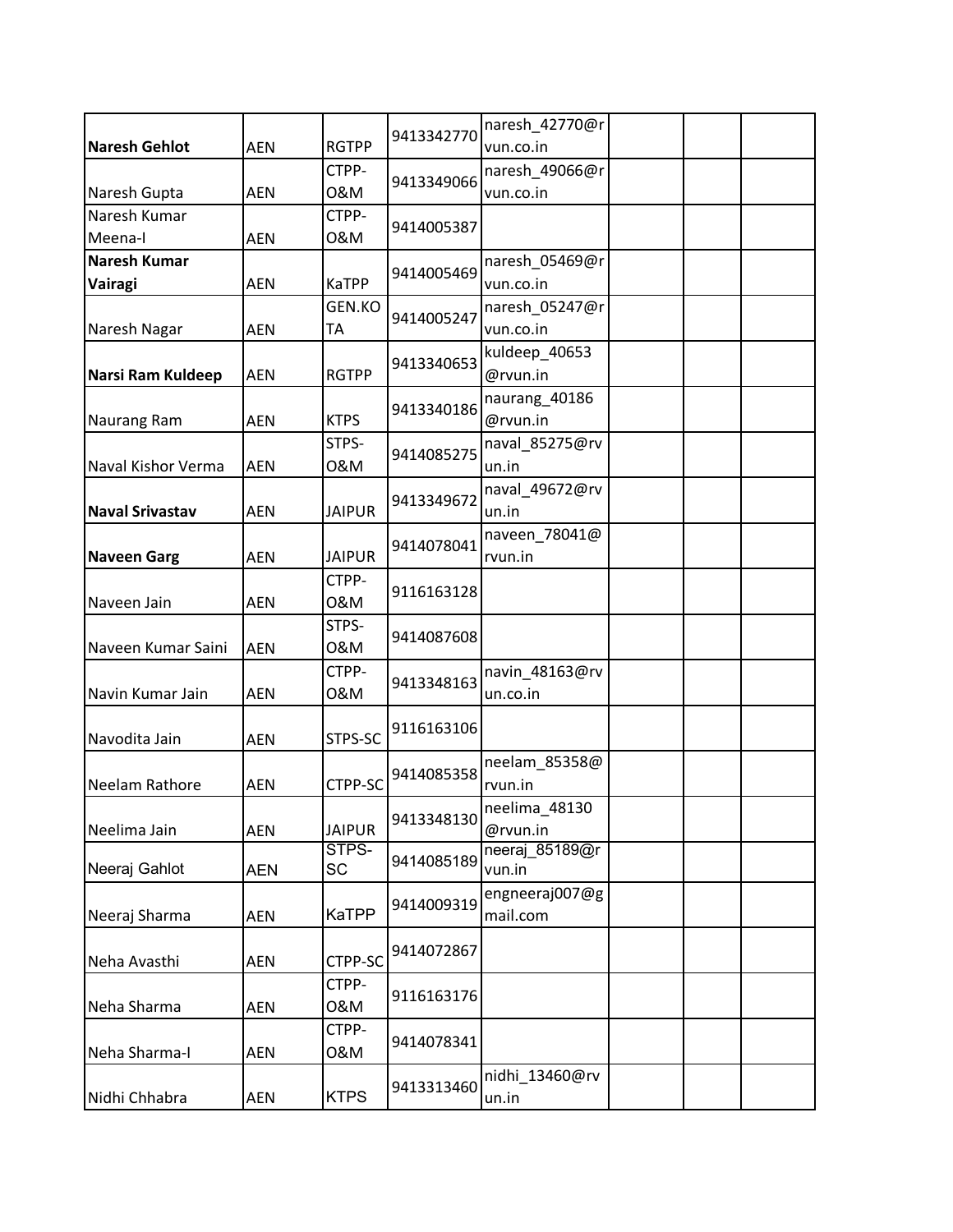|                        |            |                       |            | nidhi_48039@rv             |  |  |
|------------------------|------------|-----------------------|------------|----------------------------|--|--|
| Nidhi Choursia         | <b>AEN</b> | <b>KTPS</b>           | 9413348039 | un.co.in                   |  |  |
|                        |            | GEN.                  |            |                            |  |  |
|                        |            | <b>BANSW</b>          |            | 9413348286 nidhi 48286@rv  |  |  |
| Nidhi Jain             | <b>AEN</b> | <b>ARA</b>            |            | un.co.in                   |  |  |
|                        |            |                       | 9414070156 | nidhi_70156@rv             |  |  |
| Nidhi Sharma           | <b>AEN</b> | <b>KaTPP</b>          |            | un.co.in                   |  |  |
| <b>Nikhil Garg</b>     | <b>AEN</b> | <b>DCPP</b>           | 9116163143 |                            |  |  |
|                        |            |                       | 9414087103 | nikhil_87103@rv            |  |  |
| <b>Nikhil Mittal</b>   | <b>AEN</b> | <b>RGTPP</b>          |            | un.in                      |  |  |
|                        |            |                       | 9414085167 | nikhil_85167@rv            |  |  |
| Nikhil Sharma          | <b>AEN</b> | STPS-SC               |            | un.in                      |  |  |
|                        |            | GEN.                  |            |                            |  |  |
|                        |            | <b>BANSW</b>          |            | 9414025468 nilesh_25468@rv |  |  |
| Nilesh Kumar Bhoi      | <b>AEN</b> | <b>ARA</b>            |            | un.co.in                   |  |  |
|                        |            | CTPP-                 | 9414025167 |                            |  |  |
| Nilesh Nagora          | <b>AEN</b> | 0&M                   |            |                            |  |  |
|                        |            |                       | 9413342434 | nisha_42434@rv             |  |  |
| Nisha Jha              | <b>AEN</b> | <b>DCPP</b>           |            | un.co.in                   |  |  |
|                        |            |                       | 9414063240 | nisha_63240@rv             |  |  |
| Nisha Meena            | <b>AEN</b> | <b>JAIPUR</b>         |            | un.in                      |  |  |
|                        |            |                       | 9413342817 |                            |  |  |
| Nishant Kumar Sinha    | <b>AEN</b> | <b>KTPS</b>           |            |                            |  |  |
|                        |            | CTPP-                 | 9413342234 | nishant_42234@             |  |  |
| Nishant Sharma         | <b>AEN</b> | 0&M                   |            | rvun.in                    |  |  |
|                        |            |                       | 9413348452 |                            |  |  |
| Nitesh Kumar Arvind    | <b>AEN</b> | <b>KaTPP</b>          |            |                            |  |  |
|                        |            |                       | 9116163293 |                            |  |  |
| Nitesh Kumar Gupta     | <b>AEN</b> | CTPP-SC               |            |                            |  |  |
|                        |            |                       | 9413340671 | nitin_40671@rvu            |  |  |
| <b>Nitin Gupta</b>     | AEN        | <b>JAIPUR</b>         |            | n.in                       |  |  |
|                        |            |                       | 9413342390 | nitin 42390@rvu            |  |  |
| <b>Nitin Singhal</b>   | <b>AEN</b> | <b>JAIPUR</b>         |            | n.in                       |  |  |
|                        |            |                       | 9116163133 |                            |  |  |
| Nitish Krishnatra      | AEN        | STPS-SC               |            |                            |  |  |
|                        |            |                       | 9116163154 |                            |  |  |
| Nupur Choudhary        | <b>AEN</b> | STPS-SC               |            |                            |  |  |
| Om Gupta               | <b>AEN</b> | <b>KaTPP</b><br>CTPP- | 9116163265 |                            |  |  |
| Om Prakash Verma       | <b>AEN</b> | O&M                   | 9413348174 |                            |  |  |
|                        |            |                       |            | om_49064@rvun              |  |  |
| Om Singh Shekhawat AEN |            | <b>JAIPUR</b>         | 9413349064 | .co.in                     |  |  |
|                        |            | STPS-                 |            | padama_85169               |  |  |
| Padama Agarwal         | <b>AEN</b> | 0&M                   | 9414085169 | @rvun.co.in                |  |  |
|                        |            |                       |            |                            |  |  |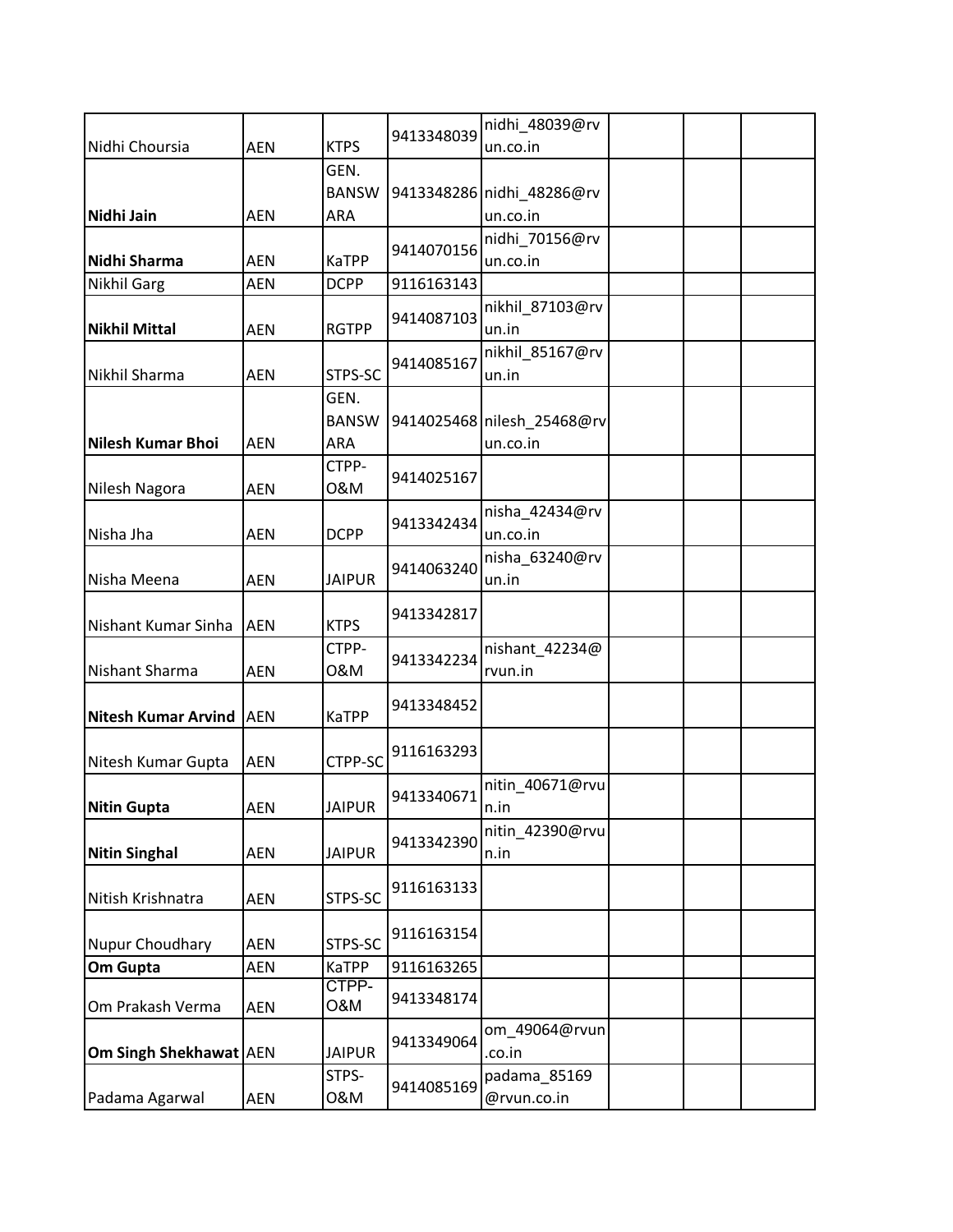| Pankaj Dukherai         | <b>AEN</b> | <b>JAIPUR</b>        | 9413342763 | pankaj_42763@r<br>vun.in       |  |  |
|-------------------------|------------|----------------------|------------|--------------------------------|--|--|
| Pankaj Kaviya           | <b>AEN</b> | STPS-SC              | 9116163160 |                                |  |  |
| Pankaj Kumar<br>Agarwal | <b>AEN</b> | STPS-<br>0&M         | 9413342304 | pankaj 42304@r<br>vun.co.in    |  |  |
| Pankaj Meena            | <b>AEN</b> | CTPP-SC              | 9116163159 |                                |  |  |
| Pankaj Sankhla          | <b>AEN</b> | STPS-<br>0&M         | 9413342283 | pankaj_42283@r<br>vun.in       |  |  |
| Panna Ram Yadav         | <b>AEN</b> | <b>JAIPUR</b>        | 9413349053 | panna_49053@r<br>vun.in        |  |  |
| Pappu Ram Meena         | <b>AEN</b> | <b>KTPS</b>          | 9414094792 | meena_94792@r<br>vun.co.in     |  |  |
| <b>Parag Gupta</b>      | <b>AEN</b> | <b>KaTPP</b>         | 9116163438 | paraggupta89@g<br>mail.com     |  |  |
| Parakh Kumar            | <b>AEN</b> | CTPP-<br>0&M         | 9116163172 |                                |  |  |
| Parikshit Raj Joshi     | <b>AEN</b> | <b>KaTPP</b>         | 9414005046 | joshi_05046@rv<br>un.co.in     |  |  |
| <b>Parmanand Dhakad</b> | <b>AEN</b> | STPS-<br>0&M         | 9414085306 | parmanand 853<br>06@rvun.co.in |  |  |
| Parul Deora             | <b>AEN</b> | STPS-SC              | 9116163114 |                                |  |  |
| Parul Dwivedi           | <b>AEN</b> | <b>KTPS</b>          | 9414070181 | parul_70181@rv<br>un.co.in     |  |  |
| Parveen Bano            | <b>AEN</b> | <b>DCPP</b>          | 9413340030 | parveen_40030<br>@rvun.co.in   |  |  |
| Parwej Akhter           | <b>AEN</b> | KaTPP                | 9413342407 | parwej_42407@r<br>vun.co.in    |  |  |
| Pawan Kumar Garg        | <b>AEN</b> | <b>KTPS</b>          | 9413340285 | pawan_40285@r<br>vun.co.in     |  |  |
| Pawan Kumar Garg        | <b>AEN</b> | CTPP-SC              | 9413385920 | pawankr_85920<br>@rvun.in      |  |  |
| Pawan Kumar Ojha        | <b>AEN</b> | AMBIKA<br><b>PUR</b> | 9413340003 | pawan 40003@r<br>vun.co.in     |  |  |
| Pawan Kumar Saini       | <b>AEN</b> | <b>KTPS</b>          | 9413348454 | pawan_48454@r<br>vun.co.in     |  |  |
| Pawan Kumar Soyal       | AEN        | STPS-<br>0&M         | 9413342287 | pawan 42287@r<br>vun.in        |  |  |
| Pawan Kumar-II          | AEN        | CTPP-SC              | 9413342285 |                                |  |  |
| Pawan Meena             | AEN        | CTPP-<br>0&M         | 9116163164 |                                |  |  |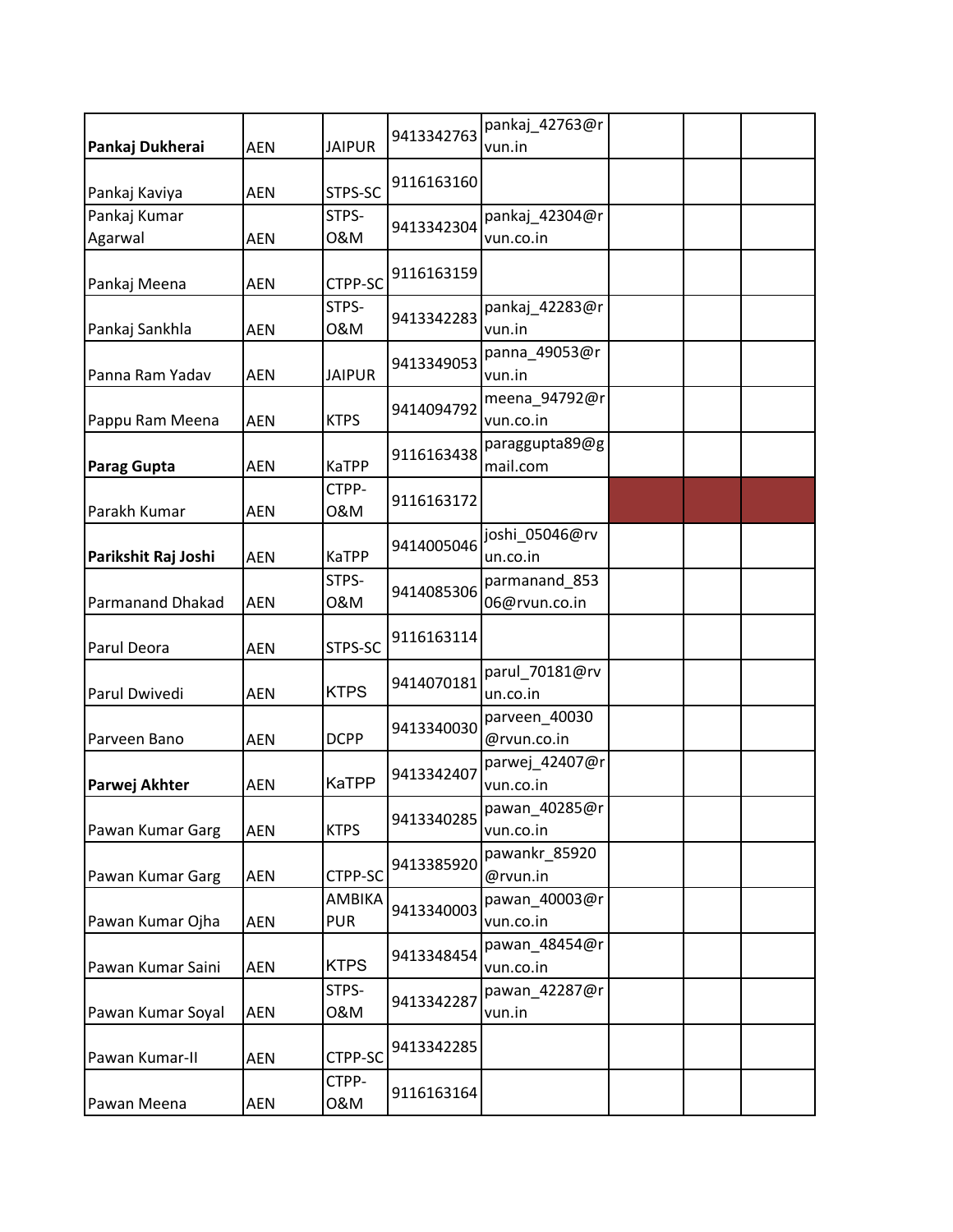| Pawan Tiwari                          | <b>AEN</b> | <b>KaTPP</b>  | 9414078064 |                                                  |
|---------------------------------------|------------|---------------|------------|--------------------------------------------------|
| Peeyush Kumar                         | <b>AEN</b> | CTPP-SC       | 9414078350 |                                                  |
| Poonam Choudhary                      | <b>AEN</b> | <b>JAIPUR</b> | 9413348303 | poonam_48303<br>@rvun.in                         |
| Poonam Sharma                         | <b>AEN</b> | <b>JAIPUR</b> | 9414019705 |                                                  |
| Prachi Acharya                        | <b>AEN</b> | CTPP-<br>0&M  | 9414087128 | prachi_87128@r<br>vun.in                         |
| <b>Pradeep Kumar</b><br>Yadav         | <b>AEN</b> | <b>KaTPP</b>  | 9413348175 | pradeep_48175<br>@rvun.co.in                     |
| <b>Pradeep Singh</b>                  | <b>AEN</b> | STPS-<br>0&M  | 9413342194 | pradeep_42194<br>@rvun.co.in                     |
| <b>Prahlad Kumar</b><br><b>Sharma</b> | <b>AEN</b> | <b>JAIPUR</b> | 9413349645 | prahlad_49645@<br>rvun.in                        |
| Prahlad Ray Kumawat AEN               |            | STPS-SC       | 9414008579 | sbn.prahlad109<br>@gmail.com                     |
| <b>Prakash Chand</b><br>Meena         | <b>AEN</b> | <b>KaTPP</b>  | 9413342796 | prakash_42796@<br>rvun.co.in                     |
| Prakash Nagar                         | <b>AEN</b> | <b>KTPS</b>   | 9413348158 | prakash_48158@<br>rvun.co.in                     |
| Prakash Swarnkar                      | <b>AEN</b> | <b>KTPS</b>   | 9413348152 |                                                  |
| <b>Pramod Kumar</b><br>Meena          | <b>AEN</b> | GEN.<br>Kota  | 9414005376 | pramod_05376@<br>rvun.co.in                      |
| <b>Pramod Kumar YadaAEN</b>           |            | <b>JAIPUR</b> | 9116164326 | pramod 42213@rvun.co.in                          |
| Pramod Pawar                          | <b>AEN</b> | STPS-<br>0&M  | 9414087190 | pramod_87190@<br>rvun.in                         |
| Prashant Sharma                       | <b>AEN</b> | CTPP-<br>0&M  |            | prashant.sharma<br>9116163117 3143@gmail.co<br>m |
| Prashant Tahiliani                    | AEN        | CTPP-<br>0&M  | 9116163116 |                                                  |
| <b>Pratap Singh</b>                   | <b>AEN</b> | <b>KTPS</b>   | 9413348308 | pratap_48308@r<br>vun.co.in                      |
| <b>Pratik Ved</b>                     | AEN        | <b>RGTPP</b>  | 9414087159 | pratik 87159@rv<br>un.co.in                      |
| Praveen Kumar<br>Gupta                | <b>AEN</b> | STPS-SC       | 9413342718 | praveen 42718<br>@rvun.co.in                     |
| Praveen Kumar<br>Jakhad               | AEN        | STPS-SC       | 9413342205 | parveen_42205<br>@rvun.in                        |
| Praveen Sharma                        | <b>AEN</b> | <b>KaTPP</b>  | 9414005439 | praveen_05439<br>@rvun.co.in                     |
| Preetam Kumar<br>Meena                | AEN        | CTPP-<br>0&M  | 9414078346 | preetam_78346<br>@rvun.co.in                     |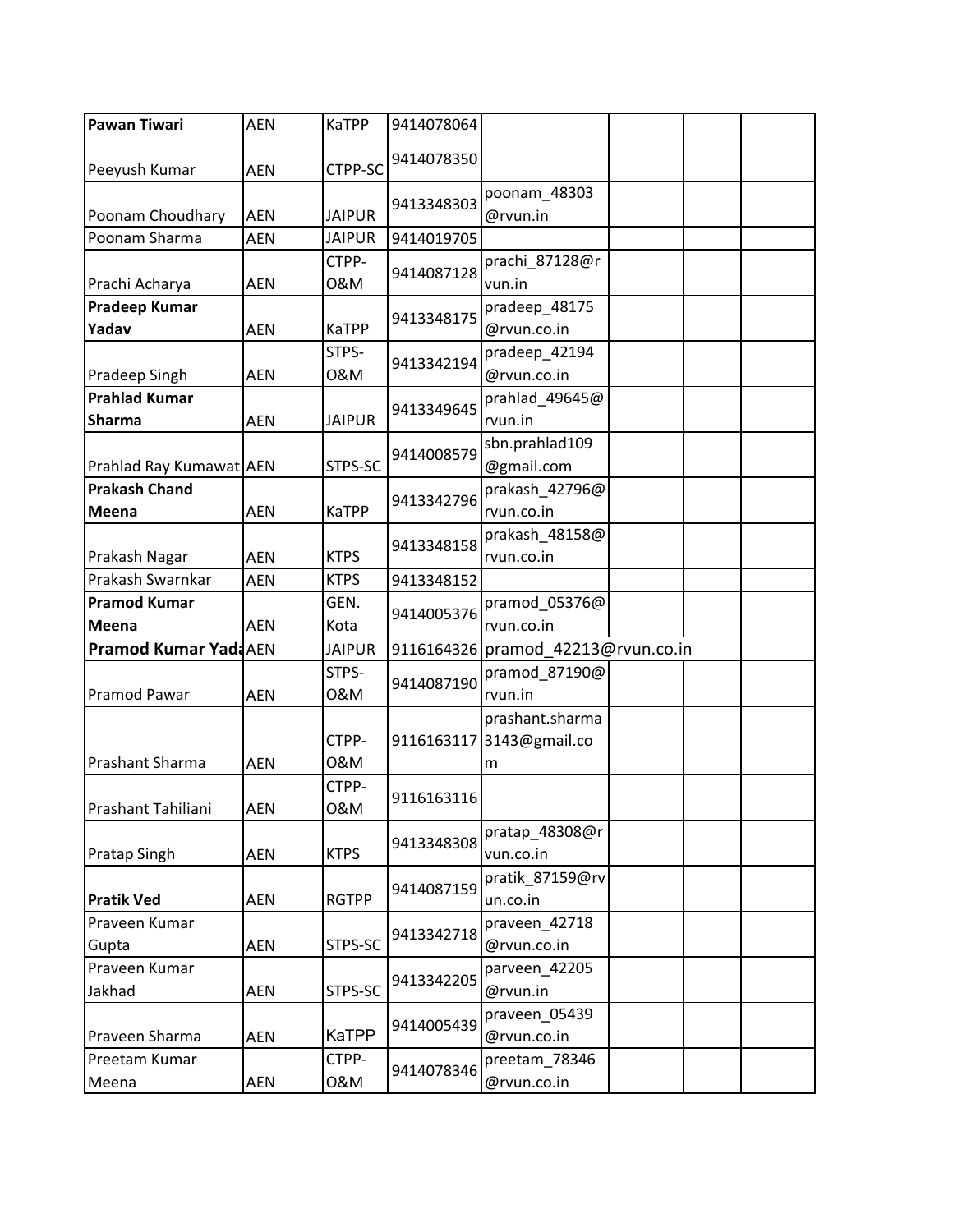| <b>Prem Sawroop</b>              |            |               |            | bairwa 42724@r                               |  |  |
|----------------------------------|------------|---------------|------------|----------------------------------------------|--|--|
| <b>Bairwa</b>                    | <b>AEN</b> | <b>JAIPUR</b> | 9413342724 | vun.in                                       |  |  |
| Prem Singh Bairwa                | <b>AEN</b> | <b>KTPS</b>   | 9414070054 |                                              |  |  |
| <b>Priti Rathod</b>              | AEN        | <b>KaTPP</b>  | 9414005316 | preety.rathod@y<br>ahoo.com                  |  |  |
| Prity Vanawala                   | <b>AEN</b> | <b>KTPS</b>   | 9414071672 |                                              |  |  |
| Priyanka Barsaiyan               | <b>AEN</b> | CTPP-<br>0&M  | 9414078361 |                                              |  |  |
| Priyanka Goyal                   | <b>AEN</b> | <b>KaTPP</b>  |            | 9414078044 priyagoyal.jhala<br>war@gmail.com |  |  |
| Priyanka Jain                    | <b>AEN</b> | CTPP-SC       | 9414087197 | jain_87197@rvu<br>n.in                       |  |  |
| Priyanka Jakhar                  | <b>AEN</b> | STPS-SC       | 9116163140 |                                              |  |  |
| Priyanka Jangid                  | <b>AEN</b> | <b>KTPS</b>   | 9413313703 | jangid_13703@r<br>vun.in                     |  |  |
| Priyanka Nagar                   | <b>AEN</b> | <b>KTPS</b>   | 9413342419 | priyanka_42419<br>@rvun.co.in                |  |  |
| Pukhraj Shrishrimal              | <b>AEN</b> | <b>GLTPP</b>  | 9413342709 | pukhraj_42709@<br>rvun.co.in                 |  |  |
| Pulkit Maurya                    | <b>AEN</b> | CTPP-SC       | 9116164285 |                                              |  |  |
| <b>Puneet Dhaka</b>              | <b>AEN</b> | <b>RGTPP</b>  | 9116163131 |                                              |  |  |
| <b>Puneet Mathur</b>             | <b>AEN</b> | <b>JAIPUR</b> | 9413664865 | mathur_64865@<br>rvun.in                     |  |  |
| <b>Puran Chand Bairwa</b>        | <b>AEN</b> | <b>KTPS</b>   | 9413342289 | bairwa_42289@r<br>vun.in                     |  |  |
| <b>Pushpender Singh</b><br>Sagar | <b>AEN</b> | <b>KTPS</b>   | 9413342805 | pushpender_428<br>05@rvun.co.in              |  |  |
| Pushpendra Kumar                 | <b>AEN</b> | STPS-<br>0&M  | 9413342197 | pushpendra_421<br>97@rvun.in                 |  |  |
| R.S. Bhatia                      | AEN        | CTPP-SC       | 9413348509 | bhatia_48509@r<br>vun.co.in                  |  |  |
| Rachana Jain                     | AEN        | <b>DCPP</b>   | 9413342422 |                                              |  |  |
| Radha Parashar                   | AEN        | <b>JAIPUR</b> | 9414085149 | radha 85149@rv<br>un.in                      |  |  |
| Radhey Shyam Nagar AEN           |            | CTPP-SC       | 9413348433 | nagar_48433@rv<br>un.in                      |  |  |
| Raghav Gupta                     | AEN        | CTPP-SC       | 9116163186 |                                              |  |  |
| Raghuveer Singh                  | <b>AEN</b> | STPS-<br>0&M  | 9413342354 | raghuveer_4235<br>4@rvun.in                  |  |  |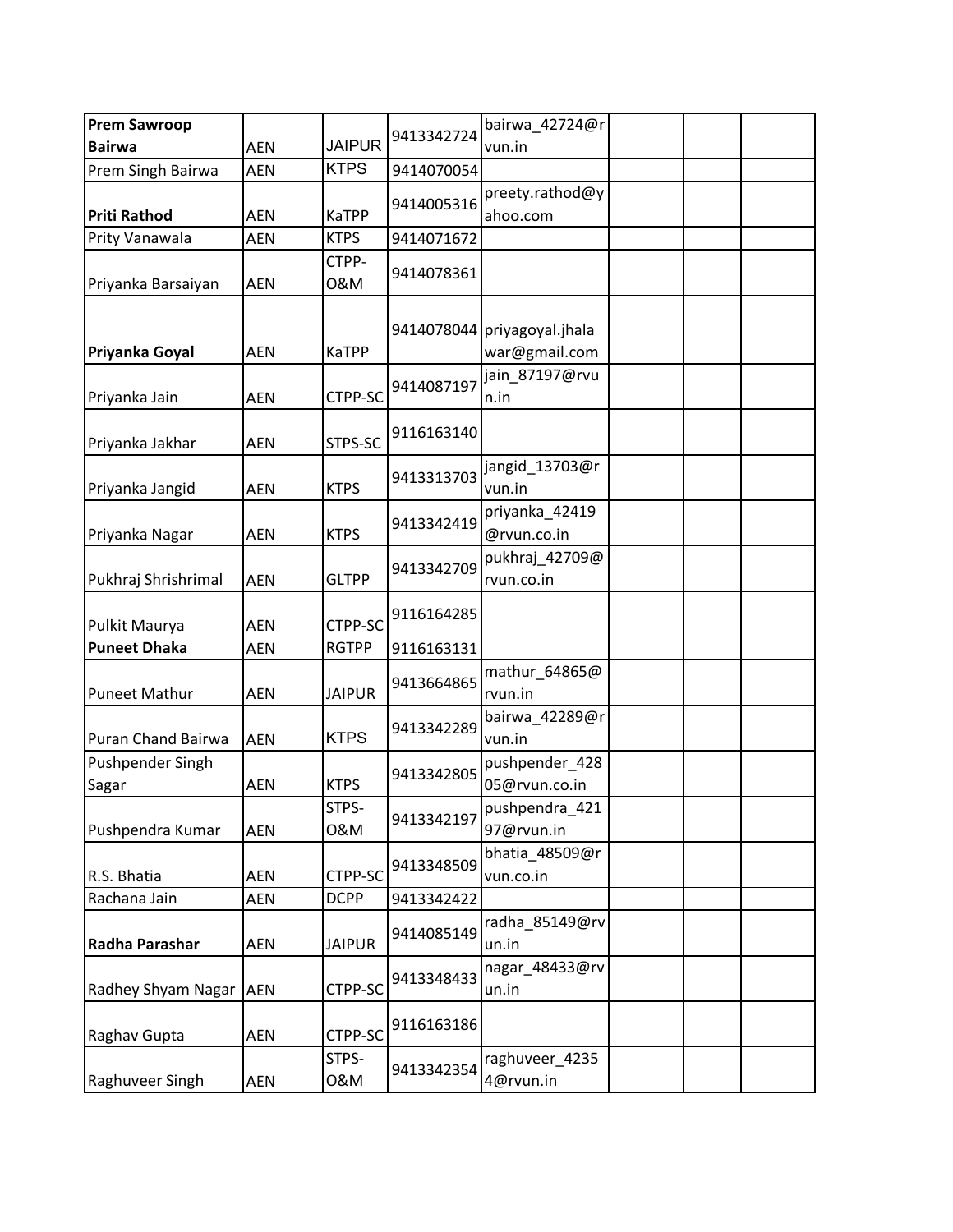| Raghvendra Kumar           |            |                             |            | raghvendra_783                            |  |  |
|----------------------------|------------|-----------------------------|------------|-------------------------------------------|--|--|
| Singh                      | <b>AEN</b> | <b>KTPS</b>                 | 9414078331 | 31@rvun.co.in                             |  |  |
| Rahul Ahuja                | <b>AEN</b> | STPS-SC                     | 9116164385 |                                           |  |  |
| Rahul Gupta                | <b>AEN</b> | <b>DCPP</b>                 | 9414025166 | rahul_25166@rv<br>un.co.in                |  |  |
| Rahul Gurjar               | <b>AEN</b> | CTPP-<br>0&M                | 9116163295 |                                           |  |  |
| Rahul Kumar Sharma         | <b>AEN</b> | STPS-SC                     | 9414085120 | rahul 85120@rv<br>un.in                   |  |  |
| <b>Rahul Shukla</b>        | <b>AEN</b> | GEN.BA<br><b>NSWAR</b><br>Α |            | 9413348167 rahul_nit@yahoo<br>.co.in      |  |  |
| Rahul Singh                | <b>AEN</b> | CTPP-<br>0&M                | 9414073413 |                                           |  |  |
| Rahul Vaishanav            | <b>AEN</b> | CTPP-SC                     | 9414087179 | rahul_87179@rv<br>un.in                   |  |  |
| Raj Kumar Bansal           | <b>AEN</b> | STPS-<br>0&M                | 9413342384 | raj_42384@rvun.<br>in                     |  |  |
| Raj Kumar Maurya           | AEN        | CTPP-<br>0&M                | 9414070026 |                                           |  |  |
| Raj Kumar Medatwal         | <b>AEN</b> | STPS-<br>0&M                | 9413313492 | raj_13492@rvun.<br>co.in                  |  |  |
| Raja Sobti                 | AEN        | STPS-<br>0&M                | 9413340253 | raja_40253@rvu<br>n.in                    |  |  |
| Rajeev Lohomi              | <b>AEN</b> | <b>KaTPP</b>                | 9413349984 | rajiv_49984@rvu<br>n.in                   |  |  |
| Rajendra Kumar             | <b>AEN</b> | STPS-<br>0&M                | 9413342296 | rajendera 42296<br>@rvun.in               |  |  |
| Rajendra Kumar<br>Alaria   | AEN        | STPS-SC                     | 9413342297 | rajendra_42297<br>@rvun.in                |  |  |
| Rajendra Kumar<br>Samariya | <b>AEN</b> | <b>KTPS</b>                 | 9413348295 |                                           |  |  |
| Rajendra Kumar<br>Verma    | <b>AEN</b> | GEN.<br><b>KOTA</b>         | 9413348455 |                                           |  |  |
| Rajendra Prasad<br>Sharma  | <b>AEN</b> | <b>DCPP</b>                 | 9413342298 | singh_42298@rv<br>un.in                   |  |  |
| Rajendra Singh<br>Meena    | AEN        | <b>KaTPP</b>                |            | 9413348133 meena.rajendra1<br>0@yahoo.com |  |  |
| Rajesh                     | <b>AEN</b> | <b>KTPS</b>                 | 9413342309 | rajesh_42309@r<br>vun.co.in               |  |  |
| Rajesh Goyal               | AEN        | <b>KTPS</b>                 | 9413349547 | rajesh_49547@r<br>vun.in                  |  |  |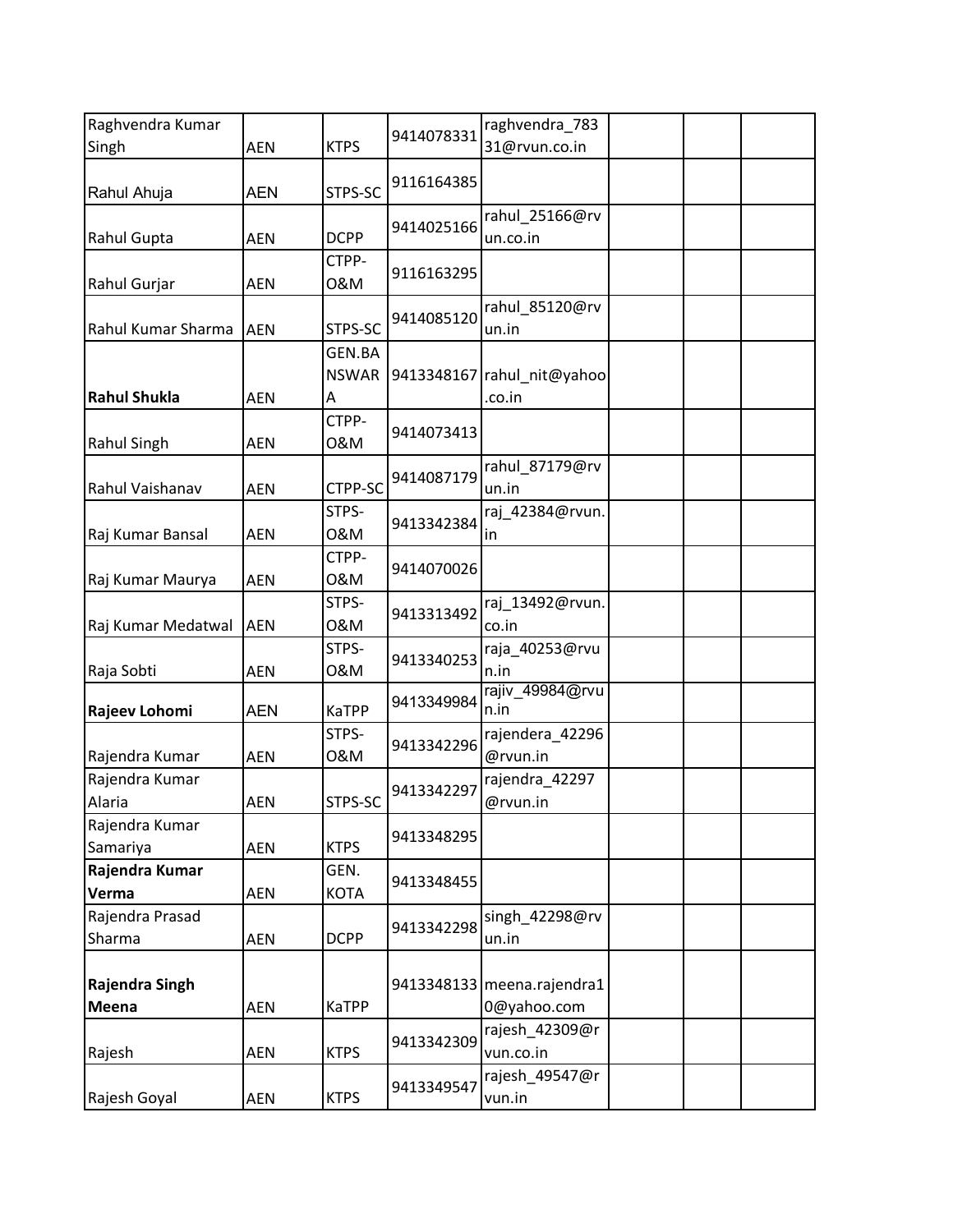| Rajesh Gupta                            | <b>AEN</b> | <b>KTPS</b>   | 9413348417         | rajesh_48417@r<br>vun.in      |  |  |
|-----------------------------------------|------------|---------------|--------------------|-------------------------------|--|--|
|                                         |            | STPS-         |                    | rajesh 40142@r                |  |  |
| Rajesh Kumar                            | <b>AEN</b> | 0&M           | 9413340142         | vun.in                        |  |  |
| Rajesh Kumar Arya                       | <b>AEN</b> | STPS-<br>0&M  | 9413342161         | rajesh_42161@r<br>vun.in      |  |  |
|                                         |            | GEN.          |                    | rajesh_48505@r                |  |  |
| Rajesh Kumar Malav                      | <b>AEN</b> | <b>KOTA</b>   | 9413348505         | vun.co.in                     |  |  |
| Rajesh Kumar Meena AEN                  |            | CTPP-<br>0&M  | 9414005078         |                               |  |  |
| Rajesh Kumar Meena AEN                  |            | CTPP-<br>0&M  | 9414005209         |                               |  |  |
| Rajesh Kumar Meena AEN                  |            | CTPP-<br>0&M  | 9414005207         | rajesh_05207@r<br>vun.co.in   |  |  |
| Rajesh Kumar                            |            |               | 9414005379         |                               |  |  |
| Meena-III                               | <b>AEN</b> | <b>JAIPUR</b> |                    |                               |  |  |
| Rajesh Kumar                            |            |               |                    |                               |  |  |
| Shakywal                                | <b>AEN</b> | KaTPP         | 9413348502         |                               |  |  |
| Rajesh Kumar Sharma AEN                 |            | CTPP-<br>0&M  | 9413342433         | rajesh_42433@r<br>vun.co.in   |  |  |
| Rajesh Kumar Sharma AEN                 |            | <b>JAIPUR</b> | 9414032623         | rajesh_32623@r<br>vun.in      |  |  |
| Rajesh Poonia                           | <b>AEN</b> |               | STPS-O& 9116164146 |                               |  |  |
| Rajesh Yadav                            | <b>AEN</b> | STPS-<br>0&M  | 9413340245         | rajesh_40245@r<br>vun.co.in   |  |  |
| Rajiv Kumar                             |            | STPS-         |                    | rajiv_40918@rvu               |  |  |
| Bahuguna                                | <b>AEN</b> | 0&M           | 9413340918         | n.in                          |  |  |
| <b>Rajiv Singh</b>                      | <b>AEN</b> | <b>RGTPP</b>  | 9413349068         | rajiv_49068@rvu<br>n.co.in    |  |  |
| <b>Rajneesh Dadhich</b>                 | AEN        | <b>KaTPP</b>  | 9413342742         | rajneesh_42742<br>@rvun.co.in |  |  |
| Rajnish Kumar Shukla AEN                |            | <b>KTPS</b>   | 9413348162         |                               |  |  |
| <b>Rajpal Singh</b><br><b>Shekhawat</b> | AEN        | GEN.KO<br>TA  | 9414087152         | raj 87152@rvun.<br>in         |  |  |
| Raju Lal Soni                           | <b>AEN</b> | CTPP-SC       | 9413348453         |                               |  |  |
| Rakesh Gautam                           | <b>AEN</b> | <b>KTPS</b>   | 9413349051         | rakesh_49051@r<br>vun.co.in   |  |  |
| Rakesh Kumar<br>Agarwal                 | AEN        | <b>KTPS</b>   | 9413340198         | agarwal_40198@<br>rvun.in     |  |  |
| Rakesh Kumar Meena AEN                  |            | <b>KTPS</b>   | 9414072530         |                               |  |  |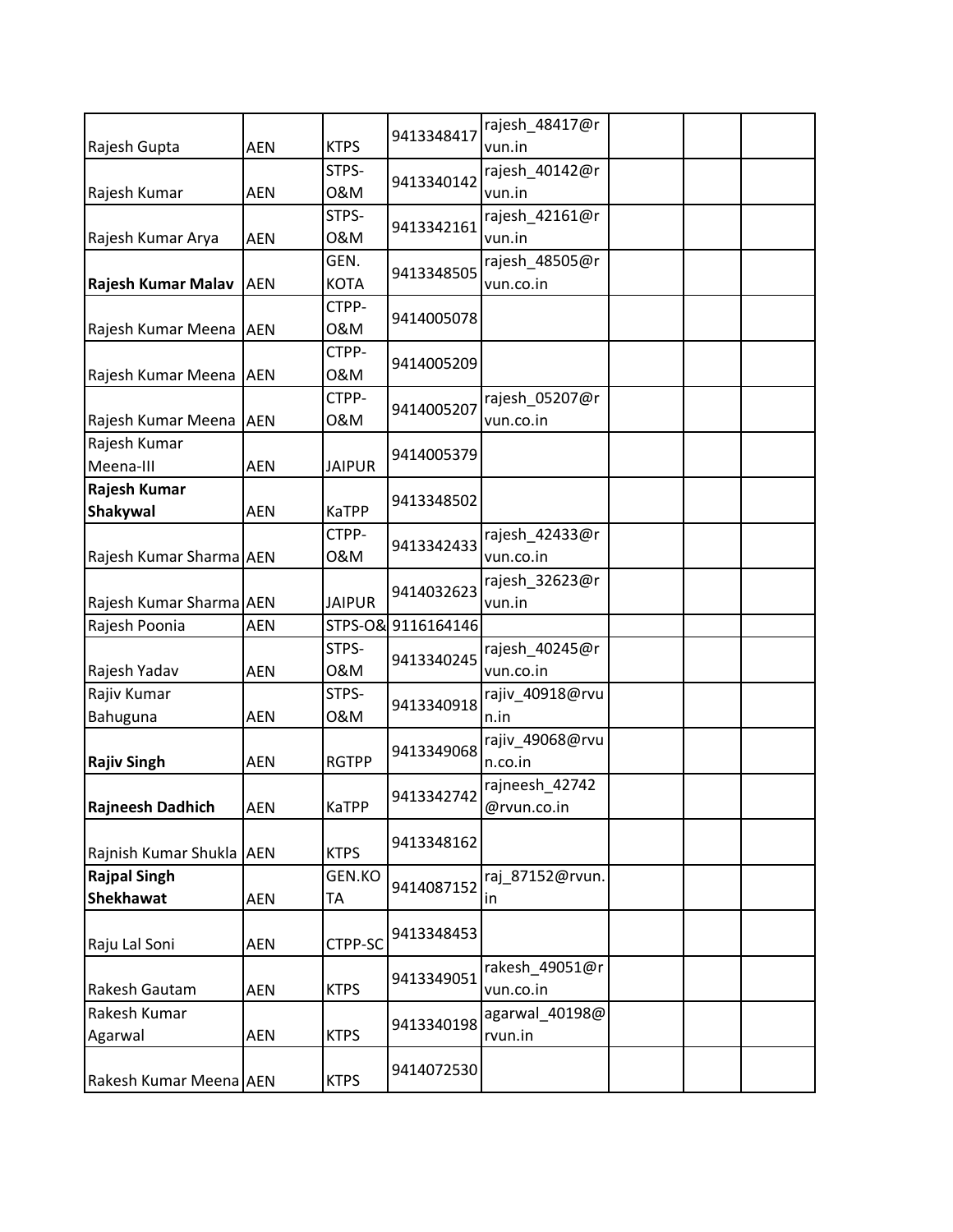|                                        |            | CTPP-         | 9413348470 |                                       |  |  |
|----------------------------------------|------------|---------------|------------|---------------------------------------|--|--|
| Rakesh Malav                           | <b>AEN</b> | 0&M           |            |                                       |  |  |
| <b>RAKESH SINGH</b><br><b>SODAWAT</b>  | <b>AEN</b> | <b>KTPS</b>   | 9413342315 | rakesh_42315@r<br>vun.in              |  |  |
| Rakesh Vishnoi                         | <b>AEN</b> | STPS-<br>0&M  | 9116164380 |                                       |  |  |
| Ram Avtar Sunarti                      | <b>AEN</b> | CTPP-SC       | 9414005182 | ram_05182@rvu<br>n.co.in              |  |  |
| Ram Awtar Kumawat AEN                  |            | STPS-SC       | 9413342321 | ramawatar_4232<br>1@rvun.in           |  |  |
| Ram Dayal Bairwa                       | <b>AEN</b> | <b>KTPS</b>   | 9413342316 | bairwa_42316@r<br>vun.in              |  |  |
| Ram Gopal Singhal                      | <b>AEN</b> | <b>KTPS</b>   | 9413340249 | ram_40249@rvu<br>n.in                 |  |  |
| Ram Hans Meena                         | <b>AEN</b> | STPS-<br>0&M  | 9413342184 | ramhans_42184<br>@rvun.in             |  |  |
| Ram Khiladi Meena                      | <b>AEN</b> | KaTPP         | 9413340934 | ramkhiladi_4093<br>4@rvun.co.in       |  |  |
| Ram Phool Khatik                       | <b>AEN</b> | CTPP-<br>0&M  | 9413348139 |                                       |  |  |
| Ram Prakash Ahirwal                    | <b>AEN</b> | CTPP-SC       | 9413342765 | ram_42765@rvu<br>n.co.in              |  |  |
| Ram Swaroop Yadav                      | <b>AEN</b> | STPS-SC       | 9413342166 | ramswaroop_42<br>166@rvun.in          |  |  |
| Ramavtar Meena                         | <b>AEN</b> | CTPP-SC       | 9414071641 | ramavtar_71641<br>@rvun.co.in         |  |  |
| <b>Ramesh Chand</b>                    | <b>AEN</b> | <b>KaTPP</b>  | 9413342401 | rameshchandver<br>ma675@yahoo.c<br>om |  |  |
| Ramesh Chander<br>Memrot               | AEN        | STPS-<br>0&M  | 9413342388 | ramesh_42388@<br>rvun.in              |  |  |
| Ramesh Kumar<br>Bairwa                 | <b>AEN</b> | STPS-<br>0&M  | 9413349048 | ramesh 49048@<br>rvun.co.in           |  |  |
| <b>Ramesh Kumar</b><br>Kachhawa        | <b>AEN</b> | <b>RGTPP</b>  | 9413342395 | rkdccpp@gmail.c<br>om                 |  |  |
| Ramesh Pareta                          | <b>AEN</b> | <b>KTPS</b>   | 9414078032 |                                       |  |  |
| Ramesh Verma                           | <b>AEN</b> | CTPP-<br>0&M  | 9413348154 | ramesh_48154@<br>rvun.co.in           |  |  |
| <b>Ramesh Yadav</b>                    | AEN        | <b>JAIPUR</b> | 9413342324 | ramesh_42324@<br>rvun.in              |  |  |
| <b>Rameshwar Dayal</b><br><b>Nagar</b> | AEN        | <b>KaTPP</b>  | 9413342168 |                                       |  |  |
| Ramhari Meena                          | AEN        | <b>KaTPP</b>  | 9413342732 | ramhari_42732@<br>rvun.co.in          |  |  |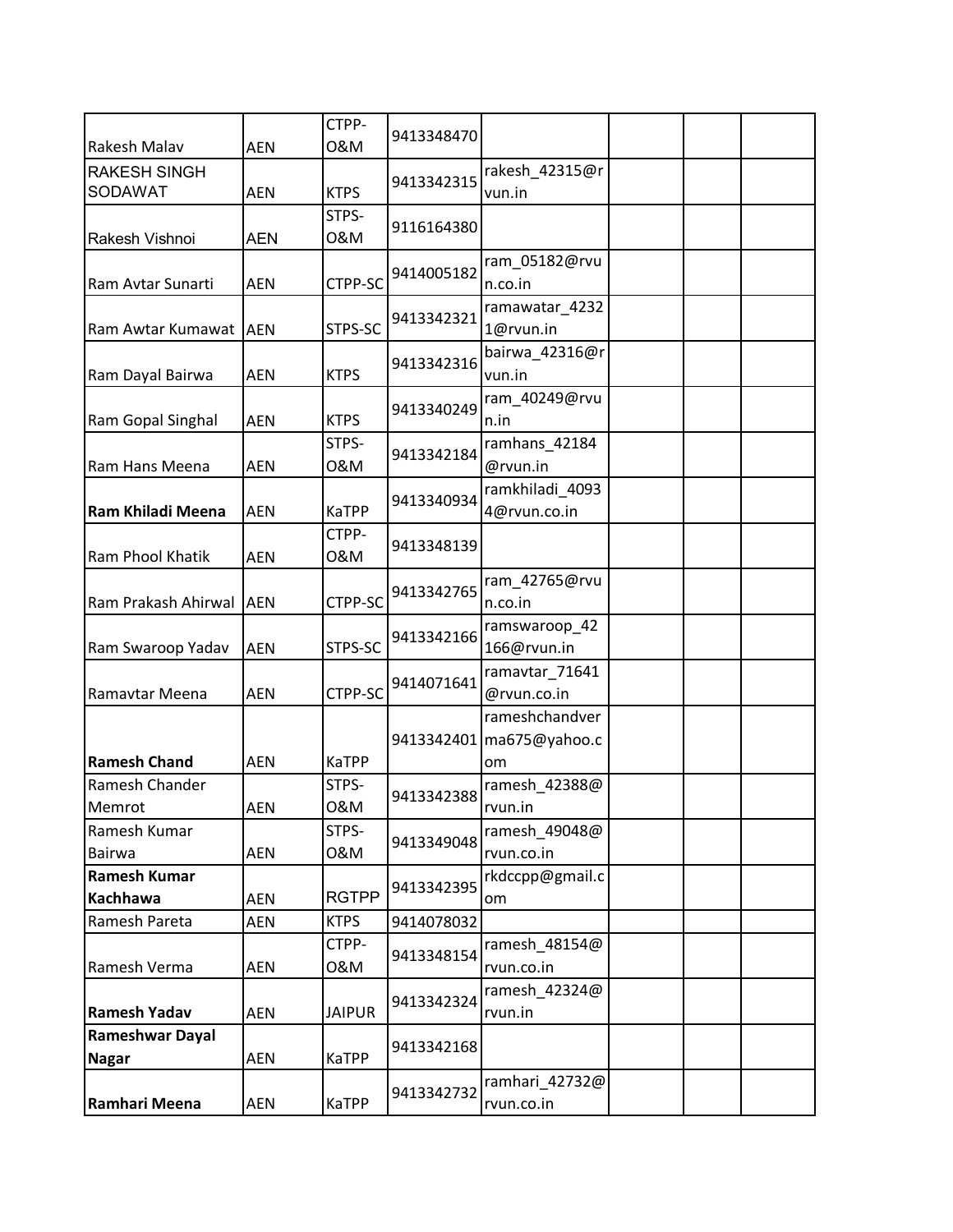|                        |            |               |                             | ramji_49042@rv         |  |  |
|------------------------|------------|---------------|-----------------------------|------------------------|--|--|
| Ramji Sharma           | <b>AEN</b> | STPS-SC       | 9413349042 un.co.in         |                        |  |  |
|                        |            | STPS-         |                             | ramkesh_05079          |  |  |
| Ramkesh Meena          | <b>AEN</b> | 0&M           | 9414005079                  | @rvun.co.in            |  |  |
|                        |            |               |                             | ramnath 25653          |  |  |
| Ramnath                | <b>AEN</b> | <b>DCPP</b>   |                             | 9414025653 @rvun.co.in |  |  |
| Ranveer Prasad         |            |               |                             | yadav_48499@rv         |  |  |
| Yadav                  | <b>AEN</b> |               | CTPP-SC 9413348499 un.co.in |                        |  |  |
|                        |            |               |                             | ratanlal 19447@        |  |  |
| <b>Ratan Lal Meena</b> | <b>AEN</b> | <b>JAIPUR</b> | 9414019447 rvun.co.in       |                        |  |  |
|                        |            | STPS-         |                             | ratinder_42187         |  |  |
| Ratinder Jeet Singh    | <b>AEN</b> | 0&M           | 9413342187                  | @rvun.in               |  |  |
|                        |            |               |                             | ratnesh_87157@         |  |  |
| Ratnesh Singh          | <b>AEN</b> | STPS-SC       | 9414087157 rvun.in          |                        |  |  |
|                        |            |               |                             | raveen_42325@r         |  |  |
| Raveen Kumar           | <b>AEN</b> | STPS-SC       | 9413342325 vun.in           |                        |  |  |
|                        |            |               |                             | ravimeena1511          |  |  |
| Ravi                   | <b>AEN</b> | KaTPP         | 9414008718 @yahoo.in        |                        |  |  |
|                        |            |               |                             | ravi_49542@rvu         |  |  |
| Ravi Ajmera            | <b>AEN</b> | <b>KTPS</b>   | 9413349542 n.in             |                        |  |  |
|                        |            | CTPP-         |                             | ravi_87170@rvu         |  |  |
| Ravi Bhurre            | <b>AEN</b> | SC            | 9414087170 n.in             |                        |  |  |
|                        |            |               |                             |                        |  |  |
| Ravi Malik             | <b>AEN</b> |               | CTPP-SC 9116163113          |                        |  |  |
|                        |            | STPS-         |                             | ravi 85166@rvu         |  |  |
| Ravi Verma             | <b>AEN</b> | O&M           | 9414085166 n.in             |                        |  |  |
|                        |            | CTPP-         |                             |                        |  |  |
| Ravindra Kumar         | <b>AEN</b> | 0&M           | 9116163231                  |                        |  |  |
|                        |            | STPS-         |                             | ravindra_85318         |  |  |
| Ravindra Kumar         | <b>AEN</b> | 0&M           | 9414085318                  | @rvun.co.in            |  |  |
| Ravindra Kumar         |            | STPS-         |                             | ravindra_42327         |  |  |
| Mahawar                | <b>AEN</b> | 0&M           | 9413342327 @rvun.in         |                        |  |  |
|                        |            |               |                             | reetakarra@gma         |  |  |
| Reeta                  | <b>AEN</b> | <b>KaTPP</b>  | 9413348424 il.com           |                        |  |  |
|                        |            |               |                             | richa_48137@rv         |  |  |
| Richa Jain             | AEN        | <b>KTPS</b>   | 9413348137                  | un.co.in               |  |  |
|                        |            |               |                             | rinkymn@gmail.         |  |  |
| <b>Rinky Meena</b>     | AEN        | <b>KaTPP</b>  | 9414072389                  | com                    |  |  |
|                        |            | STPS-         |                             |                        |  |  |
| Rishabh Godara         | <b>AEN</b> | 0&M           | 9116163156                  |                        |  |  |
|                        |            | CTPP-         |                             | ritesh_48188@rv        |  |  |
| <b>Ritesh Gupta</b>    | AEN        | 0&M           | 9413348188 un.co.in         |                        |  |  |
|                        |            | CTPP-         |                             |                        |  |  |
| Ritesh Sahu            | AEN        | 0&M           | 9414070758                  |                        |  |  |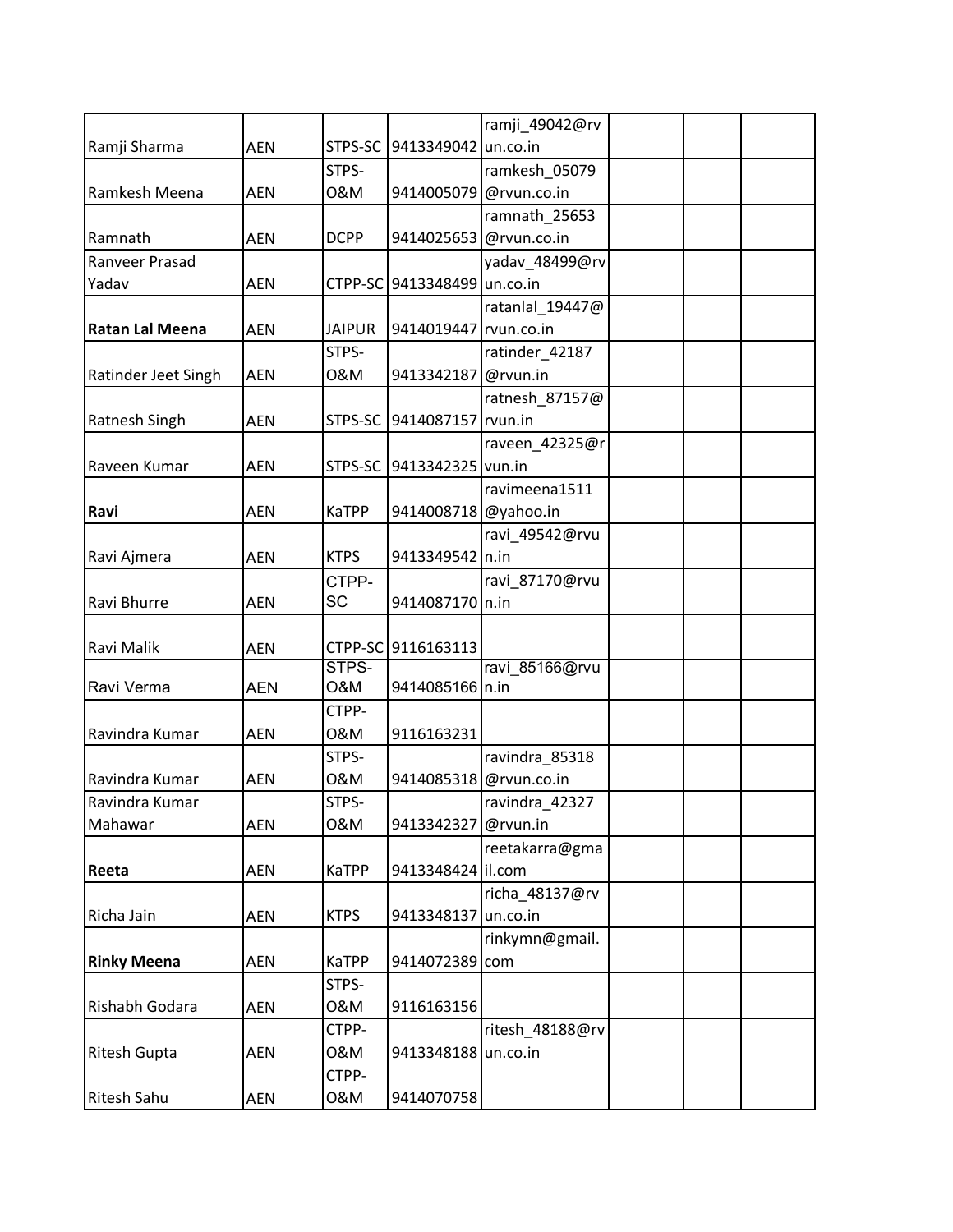|                          |            |               |                      | ritesh 48131@rv         |  |  |
|--------------------------|------------|---------------|----------------------|-------------------------|--|--|
| Ritesh Vijaywargiya      | <b>AEN</b> | <b>KTPS</b>   | 9413348131 un.co.in  |                         |  |  |
|                          |            |               |                      | ritika_85271@rv         |  |  |
| <b>Ritika Chauhan</b>    | <b>AEN</b> | <b>JAIPUR</b> | 9414085271 un.in     |                         |  |  |
|                          |            |               |                      | ritika_87196@rv         |  |  |
| Ritika Yadav             | <b>AEN</b> | <b>KTPS</b>   | 9414087196 un.in     |                         |  |  |
|                          |            |               |                      | ritu_42397@rvu          |  |  |
| Ritu Agarwal             | <b>AEN</b> | <b>DCPP</b>   | 9413342397 n.co.in   |                         |  |  |
|                          |            |               |                      |                         |  |  |
| <b>Rohit Mathur</b>      | <b>AEN</b> |               | STPS-SC 9116163182   |                         |  |  |
|                          |            | CTPP-         |                      |                         |  |  |
| Roopendra Singh          | <b>AEN</b> | 0&M           | 9414070176           |                         |  |  |
|                          |            |               |                      | rukamkesh_4341          |  |  |
| <b>Rukamkesh Meena</b>   | <b>AEN</b> | <b>RGTPP</b>  |                      | 9413343415 5@rvun.co.in |  |  |
| <b>Rukhsar Bano</b>      |            |               |                      | banorukhsar29@          |  |  |
| <b>Mansuri</b>           | <b>AEN</b> | <b>KaTPP</b>  | 9116163111 yahoo.com |                         |  |  |
| Rupendra Kumar           |            |               |                      |                         |  |  |
| Meena                    | <b>AEN</b> |               | CTPP-SC 9414071549   |                         |  |  |
|                          |            |               |                      |                         |  |  |
| Rupendra Singh           | <b>AEN</b> |               | CTPP-SC 9413342416   |                         |  |  |
|                          |            | STPS-         |                      | rupesh_42331@r          |  |  |
| Rupesh Kumar Verma AEN   |            | 0&M           | 9413342331 vun.in    |                         |  |  |
| S.S. Gupta               | <b>AEN</b> | <b>DCPP</b>   | 9413349044           |                         |  |  |
|                          |            | CTPP-         |                      |                         |  |  |
| Sachin Sharma            | <b>AEN</b> | 0&M           | 9116163115           |                         |  |  |
|                          |            |               |                      |                         |  |  |
|                          |            |               | 9460783502           |                         |  |  |
| Sagar Balecha            | <b>AEN</b> | STPS-SC       |                      |                         |  |  |
|                          |            |               |                      |                         |  |  |
| Sagar Rathor             | <b>AEN</b> |               | CTPP-SC 9116163123   |                         |  |  |
|                          |            |               |                      | salam_42712@rv          |  |  |
| Salam Singh              | AEN        | <b>GLTPP</b>  | 9413342712 un.co.in  |                         |  |  |
|                          |            | CTPP-         |                      |                         |  |  |
| <b>Samay Singh Meena</b> | <b>AEN</b> | 0&M           | 9414072891           |                         |  |  |
|                          |            | CTPP-         |                      | samir 85103@rv          |  |  |
| Sameer Maurya            | AEN        | 0&M           | 9414085103 un.in     |                         |  |  |
|                          |            |               |                      | samriddhi 87148         |  |  |
| Samriddhi Sharma         | <b>AEN</b> | STPS-SC       | 9414087148 @rvun.in  |                         |  |  |
|                          |            |               |                      | samriddhi_87148         |  |  |
| Samriddhi Sharma         | <b>AEN</b> | <b>DCPP</b>   | 9414087148 @rvun.in  |                         |  |  |
|                          |            | STPS-         |                      | sandeep_85238           |  |  |
| Sandeep                  | <b>AEN</b> | 0&M           | 9414085238 @rvun.in  |                         |  |  |
|                          |            |               |                      | sandeep_42429           |  |  |
| Sandeep Chaudhary        | <b>AEN</b> | <b>DCPP</b>   |                      | 9413342429 @rvun.co.in  |  |  |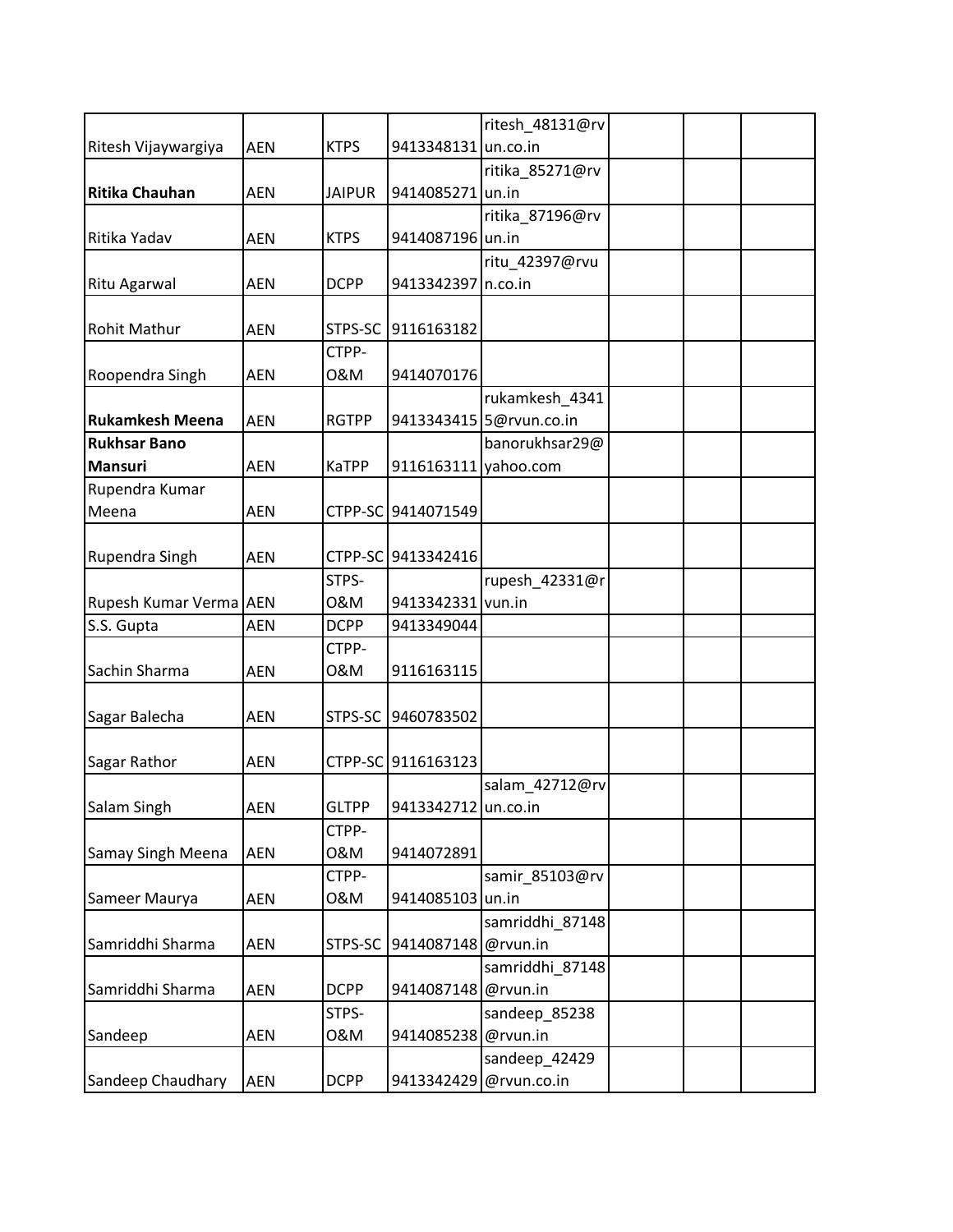| Sandeep Kumar              | <b>AEN</b> | STPS-SC        | 9116163121                  |                        |  |  |
|----------------------------|------------|----------------|-----------------------------|------------------------|--|--|
| Sandeep Kumar              |            |                |                             | sandeep_42173          |  |  |
| Sharma                     | <b>AEN</b> | <b>KTPS</b>    | 9413342173 @rvun.in         |                        |  |  |
|                            |            |                |                             | sandeep 11512          |  |  |
| <b>Sandeep Nair</b>        | <b>AEN</b> | <b>KaTPP</b>   | 9414011512 @rvun.in         |                        |  |  |
|                            |            | CTPP-          |                             | sandeep_71050          |  |  |
| Sandeep Singh Jadon        | <b>AEN</b> | <b>O&amp;M</b> |                             | 9414071050 @rvun.co.in |  |  |
|                            |            |                |                             | sangita_48426@         |  |  |
| Sangeeta Gaur              | <b>AEN</b> | <b>KTPS</b>    | 9413348426 rvun.in          |                        |  |  |
|                            |            | STPS-          |                             | sanjay_42332@r         |  |  |
| Sanjay Jain                | <b>AEN</b> | 0&M            | 9413342332 vun.in           |                        |  |  |
|                            |            | STPS-          |                             | sanjay_42282@r         |  |  |
| Sanjay Kumar               | <b>AEN</b> | 0&M            | 9413342282 vun.in           |                        |  |  |
|                            |            |                |                             | sanjay_48411@r         |  |  |
| Sanjay Kumar Parmar AEN    |            | CTPP-SC        | 9413348411 vun.in           |                        |  |  |
|                            |            |                |                             | sanjay_42408@r         |  |  |
| Sanjay Kumar Sharma AEN    |            | <b>DCPP</b>    | 9413342408 vun.co.in        |                        |  |  |
|                            |            | CTPP-          |                             | sanjay_48147@r         |  |  |
| Sanjay Kumar-II            | <b>AEN</b> | 0&M            | 9413348187 vun.co.in        |                        |  |  |
|                            |            |                |                             | sanjay_42195@r         |  |  |
| Sanjay Kumar-III           | <b>AEN</b> | STPS-SC        | 9413342195 vun.in           |                        |  |  |
|                            |            |                |                             | sanjay_42337@r         |  |  |
| Sanjay Kumar-IV            | <b>AEN</b> | STPS-SC        | 9413342337 vun.in           |                        |  |  |
|                            |            |                |                             | sanjay_05249@r         |  |  |
| Sanjay Sharma              | AEN        | STPS-SC        | 9414005249 vun.co.in        |                        |  |  |
|                            |            | STPS-          |                             | sanjay_85204@r         |  |  |
| Sanjay Sogra               | <b>AEN</b> | 0&M            | 9414085204 vun.in           |                        |  |  |
|                            |            | STPS-          |                             | sanjeev_49983@         |  |  |
| Sanjeev Kumar              | <b>AEN</b> | <b>O&amp;M</b> | 9413349983 rvun.in          |                        |  |  |
|                            |            |                |                             | sanju choudhary        |  |  |
| Sanju                      | <b>AEN</b> | STPS-SC        | 9116163162 @rvun.in         |                        |  |  |
|                            |            |                |                             |                        |  |  |
| Sapana Kumari              | AEN        | STPS-SC        | 9116163165                  |                        |  |  |
|                            |            |                |                             | sapna_42206@rv         |  |  |
| Sapana Sharma              | AEN        | <b>KTPS</b>    | 9413342206 un.in            |                        |  |  |
|                            |            |                |                             | sapana_05069@r         |  |  |
| Sapana Sharma              | AEN        | <b>JAIPUR</b>  | 9414005069 vun.co.in        |                        |  |  |
|                            |            | STPS-          |                             | sarfraz_85233@r        |  |  |
| Sarfaraz Ahmad             | AEN        | 0&M            | 9414085233 vun.in           |                        |  |  |
|                            |            |                |                             | sarita_48443@rv        |  |  |
| Sarita Singhal             | AEN        | <b>KTPS</b>    | 9413348443 un.in            |                        |  |  |
|                            |            |                |                             | satish_48309@rv        |  |  |
| Satish Chand Garodia   AEN |            |                | CTPP-SC 9413348309 un.co.in |                        |  |  |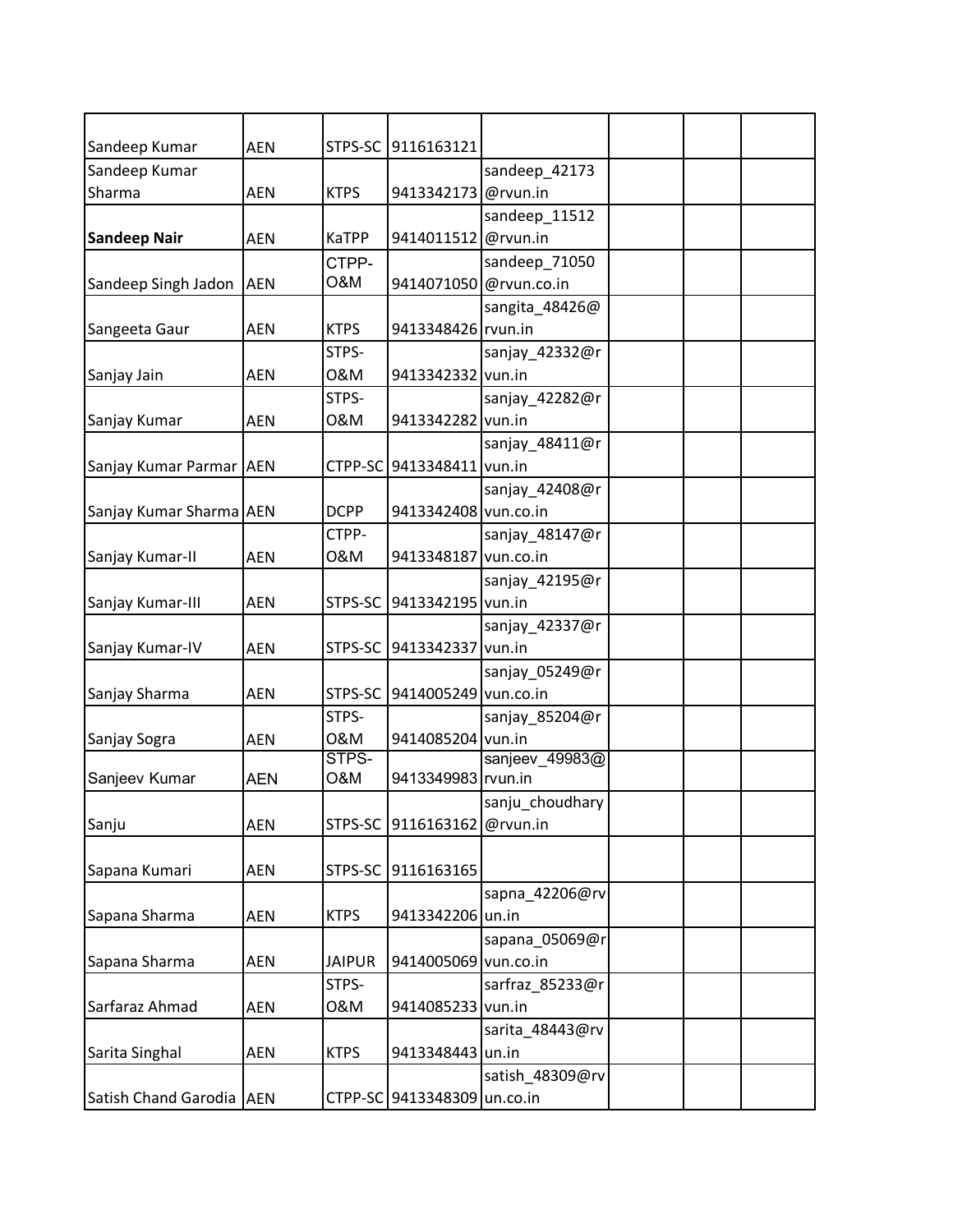| Satish Chand Gupta      | <b>AEN</b> | <b>KTPS</b>   | 9413348403            |                         |  |  |
|-------------------------|------------|---------------|-----------------------|-------------------------|--|--|
|                         |            |               |                       | satish_48400@rv         |  |  |
| Satish Kumar Garg       | <b>AEN</b> | <b>KTPS</b>   | 9413348400 un.co.in   |                         |  |  |
|                         |            | STPS-         |                       |                         |  |  |
| Satveer Choudhary       | <b>AEN</b> | 0&M           | 9116163129            |                         |  |  |
|                         |            |               |                       | satya_42338@rv          |  |  |
| Satya Narayan Vyas      | <b>AEN</b> | <b>KTPS</b>   | 9413342338 un.co.in   |                         |  |  |
| Satyabhadra             |            |               |                       | satyabhadra 421         |  |  |
| Shivabrata Parida       | <b>AEN</b> | <b>KTPS</b>   | 9413342198 98@rvun.in |                         |  |  |
|                         |            | STPS-         |                       | satyendra_85228         |  |  |
| Satyendra Bhaskar       | <b>AEN</b> | 0&M           | 9414085228 @rvun.in   |                         |  |  |
| Satyendra Kumar         |            | CTPP-         |                       |                         |  |  |
| Mishra                  | <b>AEN</b> | 0&M           | 9413342452            |                         |  |  |
| Satyendra Kumar         |            |               |                       | satyendra 5219          |  |  |
| Sharma                  | <b>AEN</b> | <b>KTPS</b>   |                       | 9414005219 @rvun.co.in  |  |  |
|                         |            |               |                       |                         |  |  |
| Satyendra Yadav         | <b>AEN</b> |               | CTPP-SC 9413348501    |                         |  |  |
| Saurabh Pandey          | <b>AEN</b> | <b>KTPS</b>   | 9116163187            |                         |  |  |
|                         |            | CTPP-         |                       |                         |  |  |
| Saurabh Sharma          | <b>AEN</b> | SC            | 9116163325            |                         |  |  |
|                         |            |               |                       | seema_85213@r           |  |  |
| Seema Devi Patel        | <b>AEN</b> | <b>KTPS</b>   | 9414085213 vun.in     |                         |  |  |
|                         |            |               |                       | seema_71573@r           |  |  |
| Seema Meena             | <b>AEN</b> | <b>JAIPUR</b> | 9414071573 vun.co.in  |                         |  |  |
|                         |            |               |                       | sharma_49819@           |  |  |
| Shailendara Sharma      | <b>AEN</b> | KaTPP         | 9413349819 rvun.in    |                         |  |  |
|                         |            |               |                       | shailendra_4281         |  |  |
| Shailendra Singh        | <b>AEN</b> | STPS-SC       |                       | 9413342818 8@rvun.co.in |  |  |
|                         |            |               |                       |                         |  |  |
| Shailendra Singh-II     | <b>AEN</b> |               | STPS-SC 9116163109    |                         |  |  |
|                         |            | GEN.KO        |                       | shailesh 40223          |  |  |
| <b>Shailesh Bhootra</b> | <b>AEN</b> | TA            | 9413340223 @rvun.in   |                         |  |  |
|                         |            |               |                       | shailesh_49076          |  |  |
| Shailesh Kumar          | AEN        | <b>KTPS</b>   |                       | 9413349076 @rvun.co.in  |  |  |
|                         |            |               |                       | shalini_87120@r         |  |  |
| Shalini Sharma          | AEN        | <b>KTPS</b>   | 9414087120 vun.co.in  |                         |  |  |
|                         |            | STPS-         |                       | shankar_40153@          |  |  |
| Shankar Lal             | <b>AEN</b> | 0&M           | 9413340153 rvun.in    |                         |  |  |
|                         |            | GEN.          |                       |                         |  |  |
|                         |            | <b>BANSW</b>  |                       |                         |  |  |
| <b>Sharad Dixit</b>     | AEN        | ARA           | 9414025470            |                         |  |  |
|                         |            |               |                       | sharad_42326@r          |  |  |
| Sharad Kumar Gupta      | <b>AEN</b> | <b>KTPS</b>   | 9413342326 vun.co.in  |                         |  |  |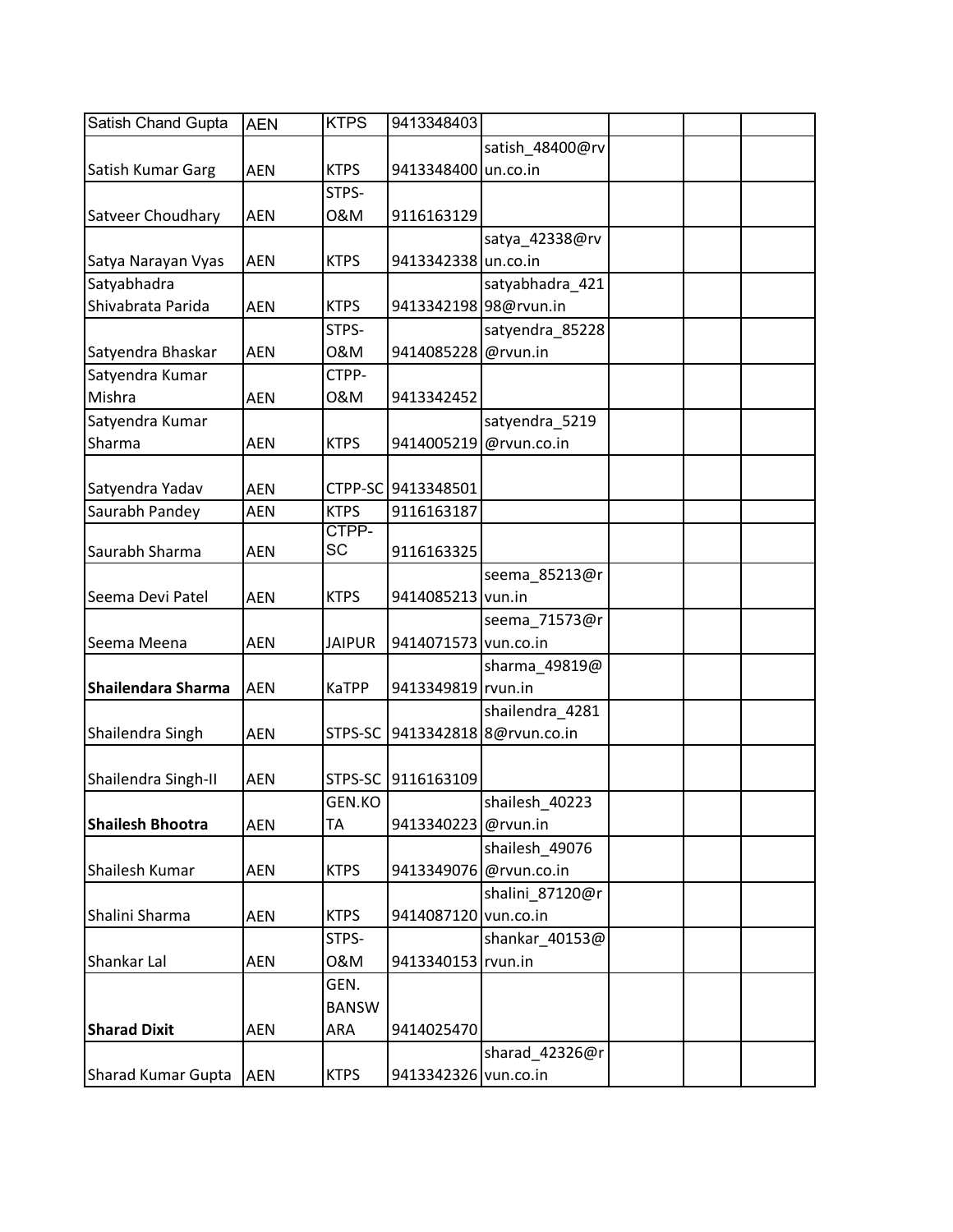| Sharad Mohan              |            |               |                       | sharad_40069@r  |  |
|---------------------------|------------|---------------|-----------------------|-----------------|--|
| Shrivastava               | <b>AEN</b> | <b>KaTPP</b>  | 9413340069 vun.co.in  |                 |  |
| <b>Sharad Prakash</b>     | <b>AEN</b> | <b>RGTPP</b>  | 9414085338            |                 |  |
|                           |            | STPS-         |                       | shashikant_4244 |  |
| Shashi Kant Jangir        | <b>AEN</b> | 0&M           | 9413342442 2@rvun.in  |                 |  |
|                           |            | STPS-         |                       | shashi_85359@r  |  |
| Shashi Kant Mahar         | <b>AEN</b> | 0&M           | 9414085359 vun.co.in  |                 |  |
|                           |            |               |                       | shashi_40260@r  |  |
| Shashi Kumar Singhal AEN  |            | <b>KTPS</b>   | 9413340260 vun.in     |                 |  |
| Shashi Shekhar            |            |               |                       | shashi_25472@r  |  |
| Mishra                    | <b>AEN</b> | <b>KTPS</b>   | 9414025472 vun.co.in  |                 |  |
|                           |            |               |                       | sheetal_05178@  |  |
| <b>Sheetal Kumar Jain</b> | <b>AEN</b> | <b>KaTPP</b>  | 9414005178 rvun.co.in |                 |  |
|                           |            |               |                       |                 |  |
| Sheetal Mishra            | <b>AEN</b> |               | CTPP-SC 9116163148    |                 |  |
|                           |            | CTPP-         |                       |                 |  |
| Shikha Sharma             | <b>AEN</b> | 0&M           | 9116163105            |                 |  |
|                           |            | STPS-         |                       | shilpa_85356@rv |  |
| Shilpa Gupta              | <b>AEN</b> | 0&M           | 9414085356 un.in      |                 |  |
|                           |            |               |                       | shilpi_48098@rv |  |
| Shilpi Rathore            | <b>AEN</b> | <b>KTPS</b>   | 9413348098 un.co.in   |                 |  |
|                           |            |               |                       | shish_42339@rv  |  |
| <b>Shish Ram</b>          | <b>AEN</b> | <b>JAIPUR</b> | 9413342339 un.in      |                 |  |
|                           |            | STPS-         |                       | shishpal_85179  |  |
| Shishpal                  | <b>AEN</b> | 0&M           | 9414085179 @rvun.in   |                 |  |
|                           |            |               |                       | shiv 72464@rvu  |  |
| <b>Shiv Karan Meena</b>   | <b>AEN</b> | <b>KaTPP</b>  | 9414072464 n.co.in    |                 |  |
|                           |            |               |                       | shiv_48431@rvu  |  |
| <b>Shiv Kumar</b>         | <b>AEN</b> | <b>RGTPP</b>  | 9413348431 n.co.in    |                 |  |
| Shiv Parkash              |            |               |                       | choudhary 4234  |  |
| Choudhary                 | AEN        | <b>KTPS</b>   | 9413342340 0@rvun.in  |                 |  |
|                           |            |               |                       |                 |  |
| Shiv Prakash Sharma       | <b>AEN</b> | CTPP-SC       | 9414014402            |                 |  |
|                           |            | STPS-         |                       | shivpal 42208@r |  |
| Shivpal Khateek           | AEN        | 0&M           | 9413342208 vun.in     |                 |  |
|                           |            |               |                       | shreyaniitr@gma |  |
| <b>Shreyansh Meena</b>    | <b>AEN</b> | <b>KaTPP</b>  | 9116163181   il.com   |                 |  |
|                           |            |               |                       | shuruti_48510@r |  |
| Shruti Kulshreshtha       | AEN        | <b>KTPS</b>   | 9413348510 vun.in     |                 |  |
|                           |            |               |                       |                 |  |
| Shubham Chaturvedi        | <b>AEN</b> | CTPP-SC       | 9116163190            |                 |  |
| <b>Shubham Kumar</b>      | AEN        | <b>RGTPP</b>  | 9116163499            |                 |  |
|                           |            | CTPP-         |                       |                 |  |
| Shubham Verma             | AEN        | 0&M           | 9116163107            |                 |  |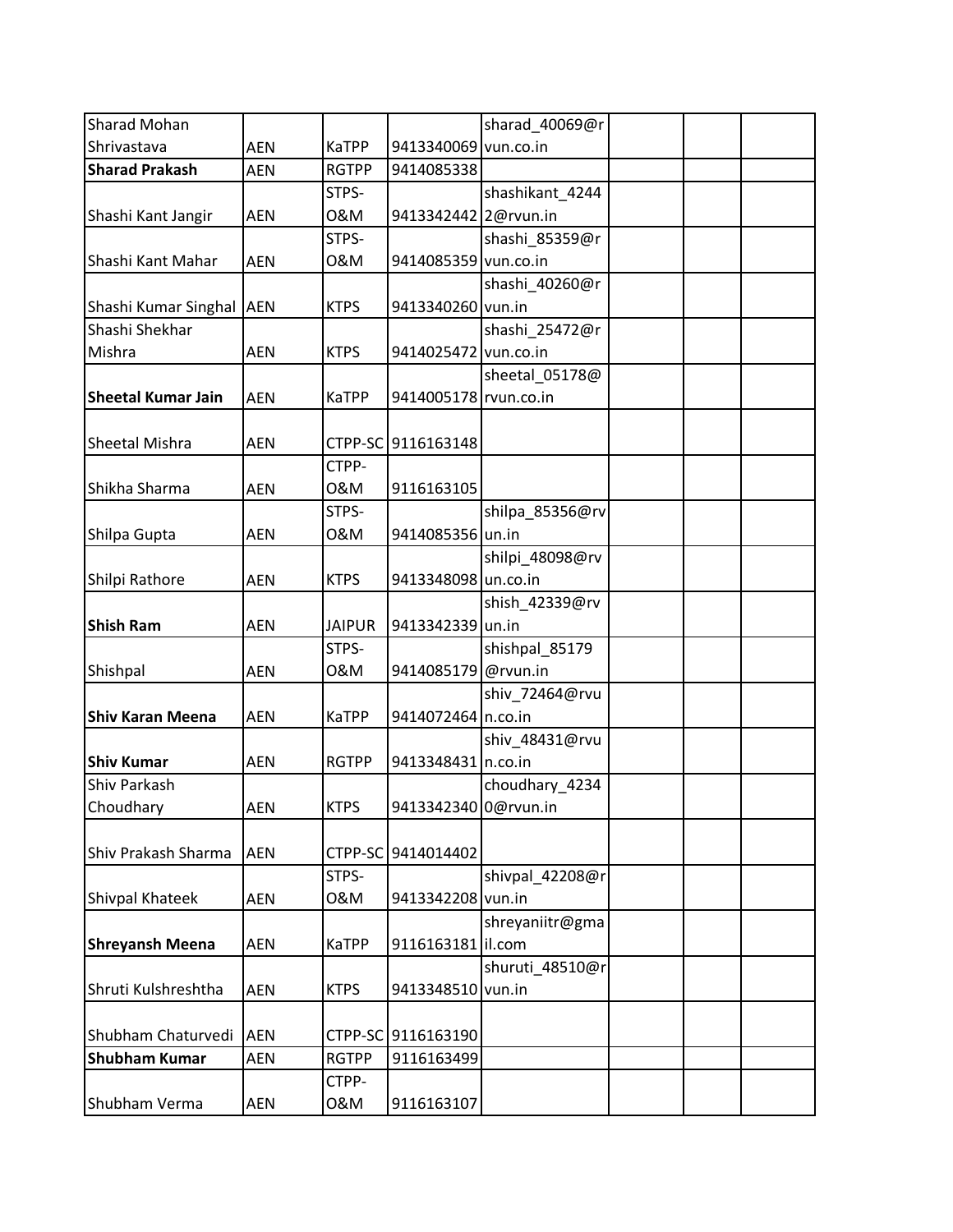|                          |            | CTPP-         |                       | shubhendu_4240          |  |  |
|--------------------------|------------|---------------|-----------------------|-------------------------|--|--|
| Shubhendu Dixit          | <b>AEN</b> | O&M           |                       | 9413342405 5@rvun.co.in |  |  |
|                          |            |               |                       | shweta_42406@           |  |  |
| Shweta Baghel            | <b>AEN</b> | <b>DCPP</b>   | 9413342406 rvun.co.in |                         |  |  |
|                          |            |               |                       |                         |  |  |
| Shyam Manohar Vijay AEN  |            | <b>KTPS</b>   | 9413348409            |                         |  |  |
|                          |            |               |                       | shyam_25149@r           |  |  |
| <b>Shyam Sundar Garg</b> | <b>AEN</b> | <b>JAIPUR</b> | 9414025149 vun.co.in  |                         |  |  |
|                          |            | STPS-         |                       | shishpal 49647          |  |  |
| <b>Sishupal Singh</b>    | <b>AEN</b> | 0&M           | 9413349647            | @rvun.in                |  |  |
|                          |            | CTPP-         |                       |                         |  |  |
| Sita Ram Meena           | <b>AEN</b> | 0&M           | 9413348186            |                         |  |  |
|                          |            |               |                       | sita_85324@rvu          |  |  |
| <b>Sita Ram Meena</b>    | <b>AEN</b> | <b>RGTPP</b>  | 9414085324 n.co.in    |                         |  |  |
|                          |            | STPS-         |                       | sitaram 87895@          |  |  |
| Sita Ram Meena           | <b>AEN</b> | O&M           | 9414657763 rvun.in    |                         |  |  |
|                          |            | CTPP-         |                       |                         |  |  |
| Sita Ram Meena-II        | <b>AEN</b> | 0&M           | 9116163173            |                         |  |  |
|                          |            | STPS-         |                       | sitaram_42177@          |  |  |
| Sita Ram Sirohi          | <b>AEN</b> | 0&M           | 9413342177 rvun.in    |                         |  |  |
|                          |            | CTPP-         |                       |                         |  |  |
| Sneha Yadav              | <b>AEN</b> | 0&M           | 9414070168            |                         |  |  |
|                          |            |               |                       | sonal 13431@rv          |  |  |
| Sonal Panwar             | <b>AEN</b> | <b>KTPS</b>   | 9413313431 un.co.in   |                         |  |  |
|                          |            | CTPP-         |                       | soniya_85268@r          |  |  |
| Sonia Verma              | <b>AEN</b> | 0&M           | 9414085268 vun.in     |                         |  |  |
|                          |            |               |                       | sonu.nitkkr30@g         |  |  |
| Sonu Meena               | <b>AEN</b> | <b>KTPS</b>   | 9116163155 mail.com   |                         |  |  |
|                          |            | CTPP-         |                       | sorabh 42411@r          |  |  |
| Sorabh Sharma            | <b>AEN</b> | 0&M           | 9413342411 vun.co.in  |                         |  |  |
|                          |            |               |                       | sourabh 85248           |  |  |
| Sourabh Kumar Jain       | <b>AEN</b> | <b>KTPS</b>   | 9414085248 @rvun.in   |                         |  |  |
|                          |            | STPS-         |                       | subay_40589@rv          |  |  |
| <b>Subay Singh</b>       | <b>AEN</b> | 0&M           | 9413340589 un.in      |                         |  |  |
|                          |            |               |                       | subhash 85154           |  |  |
| Subhash Dadhich          | <b>AEN</b> | <b>JAIPUR</b> | 9414085154 @rvun.in   |                         |  |  |
|                          |            | GEN.          |                       | sohel 48465@rv          |  |  |
| <b>Suhel Jawed</b>       | AEN        | <b>KOTA</b>   | 9413348465 un.in      |                         |  |  |
|                          |            |               |                       | sukanti 85241@          |  |  |
| Sukanti Behera           | <b>AEN</b> | STPS-SC       | 9414085241 rvun.in    |                         |  |  |
|                          |            | STPS-         |                       | sukhjeet_42196          |  |  |
| Sukhjeet Kaur            | AEN        | 0&M           | 9413342196 @rvun.in   |                         |  |  |
|                          |            | STPS-         |                       | sukvinder_40813         |  |  |
| Sukhvinder Kour          | AEN        | 0&M           | 9413340813            | @rvun.in                |  |  |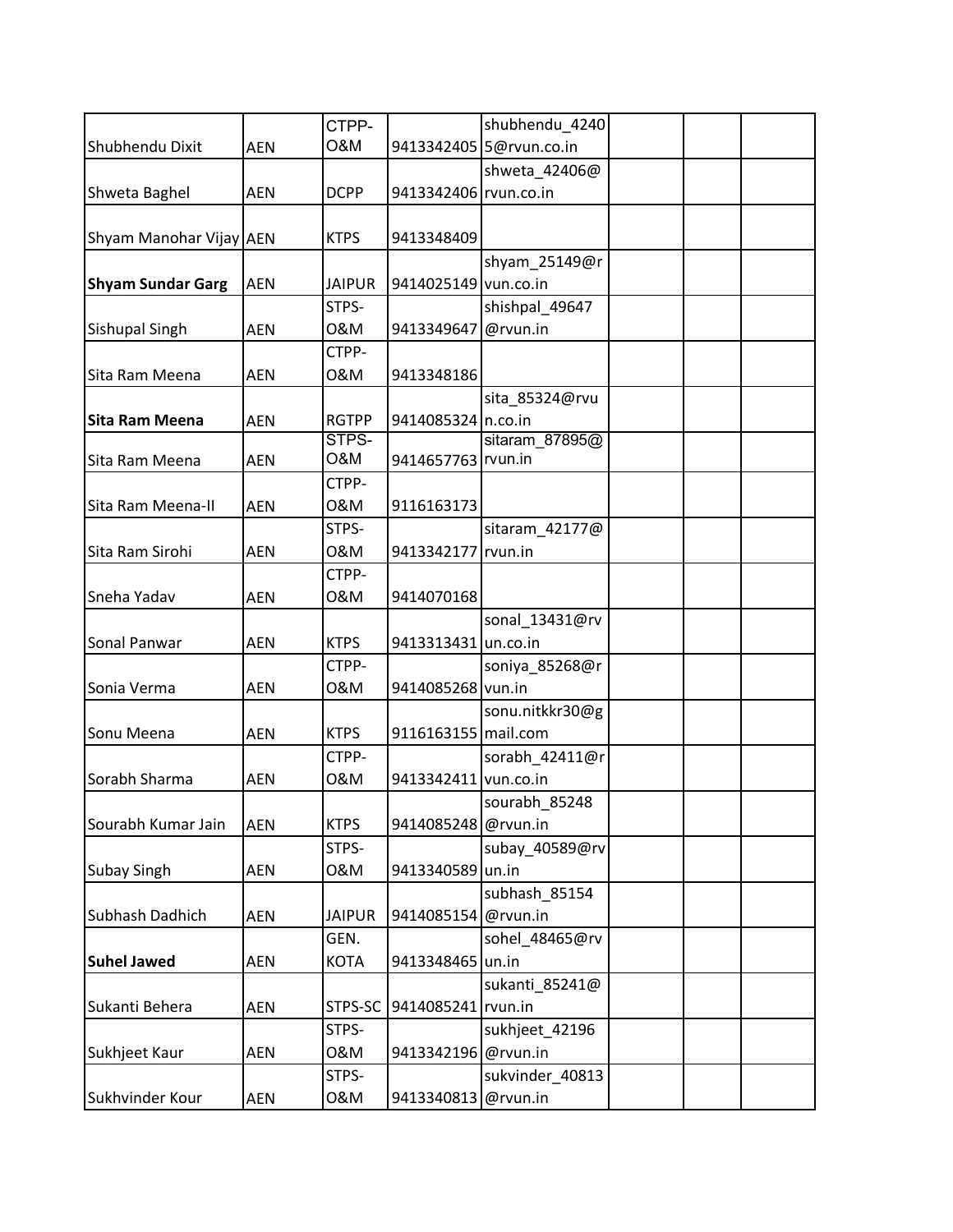| Sulekha Kumari           | <b>AEN</b> | <b>KTPS</b>   | 9116163135                  |                        |  |  |
|--------------------------|------------|---------------|-----------------------------|------------------------|--|--|
|                          |            |               |                             | suman_49060@r          |  |  |
| <b>Suman Kumar</b>       | <b>AEN</b> | <b>KaTPP</b>  | 9413349060 vun.co.in        |                        |  |  |
|                          |            |               |                             |                        |  |  |
| Sumit Kumar Suthar       | <b>AEN</b> | <b>JAIPUR</b> | 9413349041                  |                        |  |  |
|                          |            |               |                             | sumit_13496@rv         |  |  |
| Sumit Sharma             | <b>AEN</b> |               | CTPP-SC 9413313496 un.co.in |                        |  |  |
|                          |            |               |                             | sumnesh_40528          |  |  |
| <b>Sumnesh Mathur</b>    | <b>AEN</b> | <b>JAIPUR</b> | 9413340528 @rvun.in         |                        |  |  |
|                          |            |               |                             | sunil_85468@rv         |  |  |
| Sunil Kumar              | <b>AEN</b> | STPS-SC       | 9414085468 un.co.in         |                        |  |  |
|                          |            | STPS-         |                             |                        |  |  |
|                          |            | 0&M           | 9413349580 un.co.in         | sunil_49580@rv         |  |  |
| Sunil Kumar Agarwal      | <b>AEN</b> |               |                             |                        |  |  |
|                          |            |               |                             | sunil_42343@rv         |  |  |
| Sunil Kumar Dhaker       | <b>AEN</b> | <b>DCPP</b>   | 9413342343 un.co.in         |                        |  |  |
|                          |            | CTPP-         |                             |                        |  |  |
| Sunil Kumar Meena        | <b>AEN</b> | 0&M           | 9116163134                  |                        |  |  |
|                          |            |               |                             | mundra_48442@          |  |  |
| Sunil Kumar Mundra       | <b>AEN</b> | <b>KTPS</b>   | 9413348442 rvun.in          |                        |  |  |
| Sunil Kumar              |            |               |                             | sunil 40230@rv         |  |  |
| Varindani                | <b>AEN</b> | <b>KTPS</b>   | 9413340230 un.in            |                        |  |  |
|                          |            | CTPP-         |                             |                        |  |  |
| Sunil Meena              | <b>AEN</b> | 0&M           | 9414005147                  |                        |  |  |
|                          |            |               |                             |                        |  |  |
| Sunil Meena              | <b>AEN</b> | STPS-SC       | 9414072956                  |                        |  |  |
|                          |            | STPS-         |                             | sunil_40388@rv         |  |  |
| Sunil Sharma             | <b>AEN</b> | 0&M           | 9413340388 un.in            |                        |  |  |
| <b>Sunil Singh</b>       |            |               |                             |                        |  |  |
| <b>Shekhawat</b>         | <b>AEN</b> | <b>RGTPP</b>  | 9414085246                  |                        |  |  |
|                          |            |               |                             | sunita_42318@r         |  |  |
| Sunita Meena             | AEN        | <b>JAIPUR</b> | 9413342318 vun.in           |                        |  |  |
|                          |            | STPS-         |                             | sunita_42356@r         |  |  |
| Sunita Suthar            | <b>AEN</b> | 0&M           | 9413342356 vun.in           |                        |  |  |
|                          |            |               |                             | surajbhan_85218        |  |  |
| Surajbhan                | <b>AEN</b> | STPS-SC       |                             | 9414085218 @rvun.co.in |  |  |
| Surajpal Singh           |            |               |                             | surajpal_70102@        |  |  |
| Mathuriya                | AEN        | STPS-SC       | 9414070102 rvun.co.in       |                        |  |  |
|                          |            |               |                             | surender_42349         |  |  |
| <b>Surender Kumar-II</b> | AEN        | <b>JAIPUR</b> | 9413342349                  | @rvun.co.in            |  |  |
|                          |            | CTPP-         |                             |                        |  |  |
| Surendra Kumar           | <b>AEN</b> | SC            | 9413348140                  |                        |  |  |
| Surendra Kumar Jat       | <b>AEN</b> | <b>KTPS</b>   | 9414071603                  |                        |  |  |
| Surendra Kumar           |            | GEN.          |                             | surendra_49016         |  |  |
| Sharma                   | <b>AEN</b> | <b>KOTA</b>   | 9413349016                  | @rvun.co.in            |  |  |
|                          |            |               |                             |                        |  |  |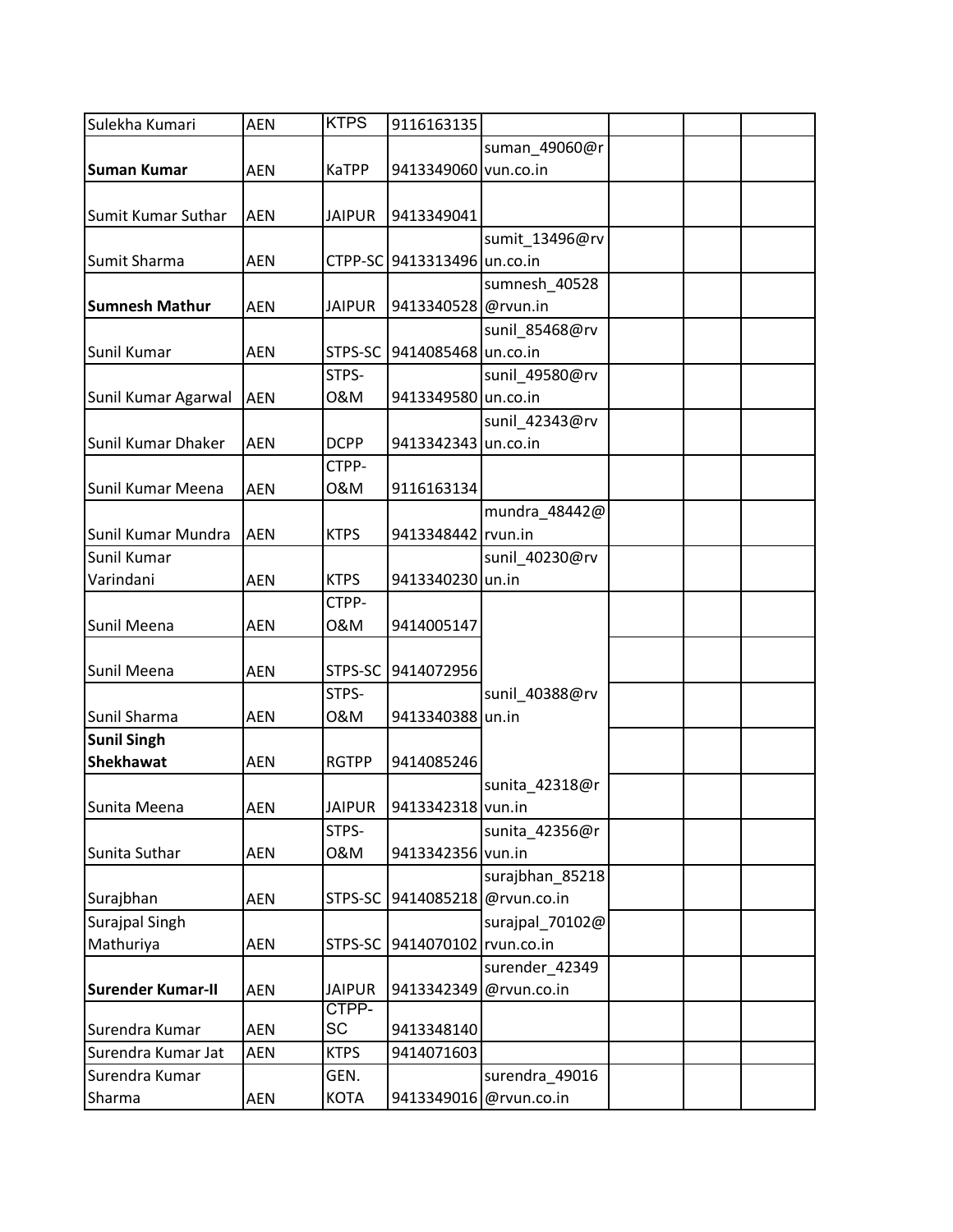|                            |            | STPS-         |                       | mahun_40190@r   |  |  |
|----------------------------|------------|---------------|-----------------------|-----------------|--|--|
| Surendra Singh Mahu AEN    |            | 0&M           | 9413340190 vun.in     |                 |  |  |
|                            |            |               |                       | suresh_85255@r  |  |  |
| Suresh Kumar Gora          | <b>AEN</b> | STPS-SC       | 9414085255 vun.in     |                 |  |  |
| Suresh Kumar               |            | STPS-         |                       |                 |  |  |
| Jaiwaliya                  | <b>AEN</b> | 0&M           | 9414336390            |                 |  |  |
|                            |            | CTPP-         |                       | suresh_42828@r  |  |  |
| Suresh Kumar Jatav         | <b>AEN</b> | 0&M           | 9413342828 vun.co.in  |                 |  |  |
| Suresh Kumar               |            | CTPP-         |                       | suresh_48170@r  |  |  |
| Meena-II                   | <b>AEN</b> | 0&M           | 9413348170 vun.co.in  |                 |  |  |
| Suresh Kumar               |            | STPS-         |                       | suresh_42370@r  |  |  |
| Parajapati                 | <b>AEN</b> | 0&M           | 9413342370 vun.in     |                 |  |  |
|                            |            | <b>AMBIKA</b> |                       | surjeet_48307@r |  |  |
| Surjeet Singh              | <b>AEN</b> | <b>PUR</b>    | 9413348307 vun.co.in  |                 |  |  |
| Surya Prakash              |            |               |                       | gauttam_48430   |  |  |
| Gautam                     | <b>AEN</b> | <b>KTPS</b>   | 9413348430 @rvun.in   |                 |  |  |
|                            |            | STPS-         |                       | sushil_42371@rv |  |  |
| Sushil Kumar               | <b>AEN</b> | 0&M           | 9413342371 un.in      |                 |  |  |
|                            |            |               |                       | syed_42764@rvu  |  |  |
| Syed Sajjad Ali            | <b>AEN</b> | <b>GLTPP</b>  | 9413342764 n.co.in    |                 |  |  |
|                            |            |               |                       | tapan_25475@rv  |  |  |
| <b>Tapan Chavada</b>       | <b>AEN</b> | <b>RGTPP</b>  | 9414025475 un.in      |                 |  |  |
|                            |            | CTPP-         |                       | taresh_85127@r  |  |  |
| <b>Taresh Kumar Mittal</b> | <b>AEN</b> | 0&M           | 9414085127 vun.in     |                 |  |  |
|                            |            | STPS-         |                       | tarun_42767@rv  |  |  |
| <b>Tarun Dadhich</b>       | <b>AEN</b> | 0&M           | 9413342767            | un.co.in        |  |  |
|                            |            |               |                       | tarun_40259@rv  |  |  |
| Tarun Khatri               | <b>AEN</b> | <b>KTPS</b>   | 9413340259 un.in      |                 |  |  |
|                            |            | STPS-         |                       | prakash 85178@  |  |  |
| Tej Prakash Meena          | <b>AEN</b> | 0&M           | 9414085178 rvun.co.in |                 |  |  |
|                            |            |               |                       | teja_42801@rvu  |  |  |
| Teja Ram                   | <b>AEN</b> | <b>RGTPP</b>  | 9413342801 n.co.in    |                 |  |  |
|                            |            |               |                       | sinwar_49648@r  |  |  |
| Tola Ram Sihar             | <b>AEN</b> | <b>KTPS</b>   | 9413349648 vun.in     |                 |  |  |
|                            |            |               |                       |                 |  |  |
| Tushar Sharma              | <b>AEN</b> | STPS-SC       | 9116163151            |                 |  |  |
| <b>Uday Bhan Verma</b>     | AEN        | <b>KaTPP</b>  | 9116163102            |                 |  |  |
|                            |            |               |                       | uday_42398@rv   |  |  |
| <b>Uday Singh</b>          | <b>AEN</b> | <b>KTPS</b>   | 9413342398 un.co.in   |                 |  |  |
|                            |            | STPS-         |                       | uday_42373@rv   |  |  |
| <b>Uday Singh Meena</b>    | AEN        | 0&M           | 9413342373 un.in      |                 |  |  |
| Udaybhan Singh             |            | STPS-         |                       | shekhawat_8523  |  |  |
| Shekhawat                  | <b>AEN</b> | 0&M           | 9414085235 5@rvun.in  |                 |  |  |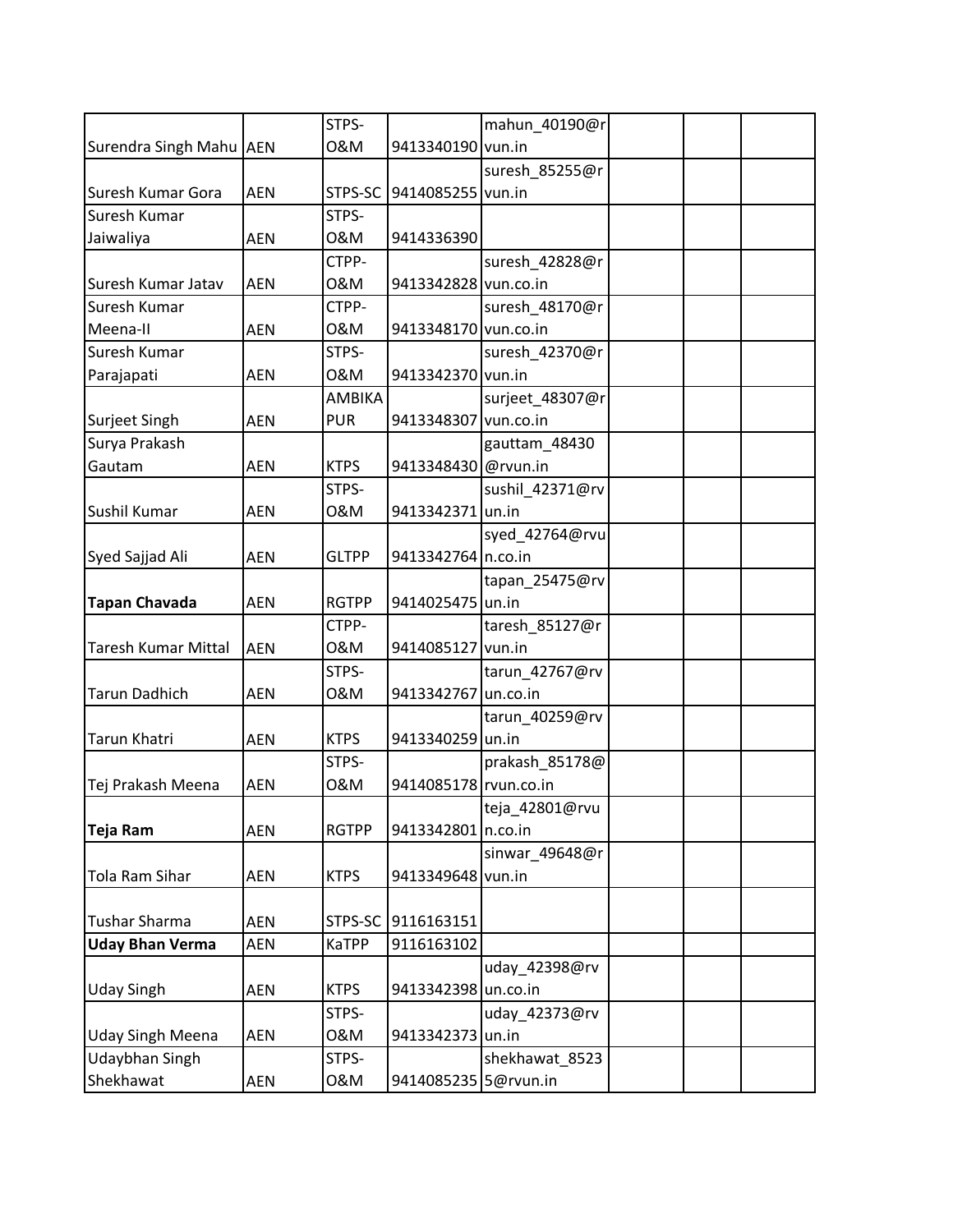|                        |            |               |                     | urja_42719@rvu           |  |  |
|------------------------|------------|---------------|---------------------|--------------------------|--|--|
| Urja Ram               | <b>AEN</b> | <b>RGTPP</b>  | 9413342719 n.co.in  |                          |  |  |
| Urmila Choudhary       | <b>AEN</b> | <b>GLTPP</b>  | 9116163161          |                          |  |  |
|                        |            |               |                     |                          |  |  |
| Urvashi Rai            | <b>AEN</b> |               | CTPP-SC 9116163170  |                          |  |  |
|                        |            |               |                     |                          |  |  |
| Uttam Kumar Meena      | <b>AEN</b> | <b>KTPS</b>   | 9414094756          |                          |  |  |
|                        |            | STPS-         |                     | uttam_42385@r            |  |  |
| Uttam Kumar Sharma AEN |            | 0&M           | 9413342385 vun.in   |                          |  |  |
|                        |            |               |                     | rankawatvandan           |  |  |
| Vandana Rankawat       | <b>AEN</b> | <b>JAIPUR</b> |                     | 9414085291 a@gmail.com   |  |  |
|                        |            |               |                     | varun_85182@rv           |  |  |
| <b>Varun Kapoor</b>    | <b>AEN</b> | <b>JAIPUR</b> | 9414085182 un.in    |                          |  |  |
| Ved Prakash Singh      |            |               |                     | vedprakash_710           |  |  |
| Naruka                 | <b>AEN</b> | <b>DCPP</b>   |                     | 9414071053 53@rvun.co.in |  |  |
|                        |            |               |                     | parihar.vijay999         |  |  |
| Vijay Kumar            | <b>AEN</b> | <b>GLTPP</b>  |                     | 9116163175 @yahoo.com    |  |  |
|                        |            | CTPP-         |                     | jain_49596@rvu           |  |  |
| Vijay Kumar Jain       | <b>AEN</b> | 0&M           | 9413349596 n.in     |                          |  |  |
|                        |            |               |                     | vijay_40964@rvu          |  |  |
| Vijay Parewa           | <b>AEN</b> | STPS-SC       | 9413340964 n.in     |                          |  |  |
| Vijay Singh            |            |               |                     |                          |  |  |
| Choudhary              | <b>AEN</b> | STPS-SC       | 9116163142          |                          |  |  |
|                        |            |               |                     |                          |  |  |
| Vijay Singh Meena      | <b>AEN</b> | STPS-SC       | 9414008637          |                          |  |  |
|                        |            |               |                     | vijay_42714@rvu          |  |  |
| Vijay Singh Parihar    | <b>AEN</b> | <b>KTPS</b>   | 9413342714 n.co.in  |                          |  |  |
|                        |            | STPS-         |                     | vijay_49063@rvu          |  |  |
| Vijay Singh Saharan    | <b>AEN</b> | 0&M           | 9413349063 n.co.in  |                          |  |  |
| Vijeshwar Vishnoi      | <b>AEN</b> | <b>KTPS</b>   | 9413342816          |                          |  |  |
|                        |            |               |                     | vikas_40896@rv           |  |  |
| <b>Vikas Gupta</b>     | <b>AEN</b> | <b>JAIPUR</b> | 9413340896 un.in    |                          |  |  |
|                        |            |               |                     | vikas_48434@rv           |  |  |
| Vikas Jain-II          | <b>AEN</b> | <b>KTPS</b>   | 9413348434 un.in    |                          |  |  |
|                        |            | GEN.BA        |                     |                          |  |  |
|                        |            | <b>NSWAR</b>  |                     | vikas_93601@rv           |  |  |
| <b>Vikas Jain-III</b>  | <b>AEN</b> | Α             | 9414093601          | un.in                    |  |  |
|                        |            |               |                     |                          |  |  |
| Vikas Kumar Sharma     | <b>AEN</b> | <b>DCPP</b>   | 9413342394          |                          |  |  |
|                        |            | CTPP-         |                     |                          |  |  |
| Vikas Meena            | AEN        | 0&M           | 9116163112          |                          |  |  |
|                        |            |               |                     | vikas_05228@rv           |  |  |
| Vikas Shrigni          | <b>AEN</b> | <b>KaTPP</b>  | 9414005228 un.co.in |                          |  |  |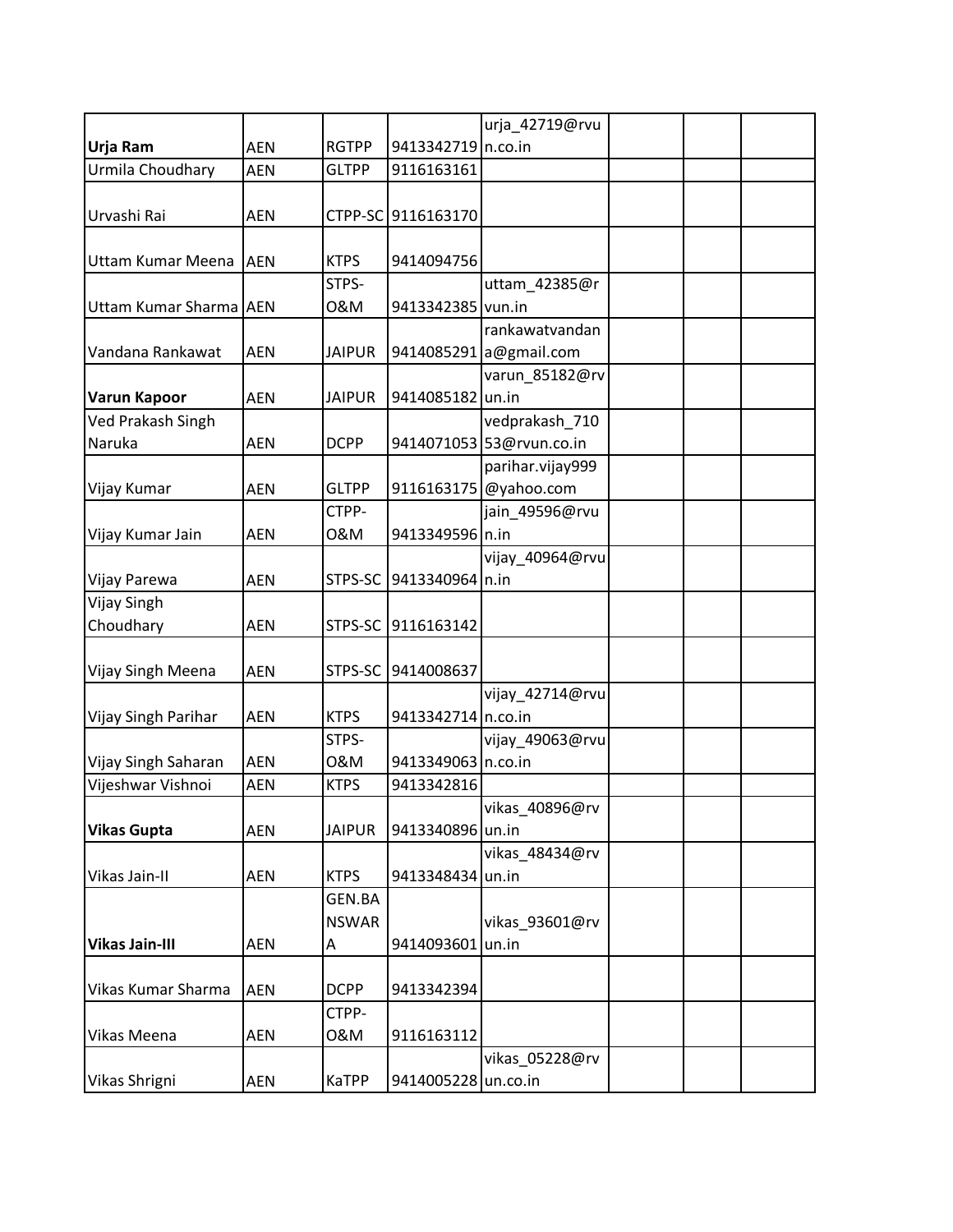|                           |            |              |                              | vikas_48449@rv  |  |
|---------------------------|------------|--------------|------------------------------|-----------------|--|
| <b>Vikas Thakur</b>       | AEN        | STPS-SC      | 9413348449 un.co.in          |                 |  |
|                           |            |              |                              | vikas_42393@rv  |  |
| <b>Vikas Verma</b>        | <b>AEN</b> | <b>KaTPP</b> | 9413342393 un.co.in          |                 |  |
|                           |            | STPS-        |                              | vikas_42375@rv  |  |
| Vikash Kamra              | <b>AEN</b> | 0&M          | 9413342375 un.in             |                 |  |
|                           |            | STPS-        |                              | vikram_42182@r  |  |
| Vikram Khatri             | <b>AEN</b> | 0&M          | 9413342182                   | vun.in          |  |
|                           |            |              |                              | vikram_42381@r  |  |
| <b>Vikram Singh</b>       | <b>AEN</b> |              | STPS-SC 9413342381 vun.co.in |                 |  |
| Vikram Singh Meena-       |            | CTPP-        |                              | vikram_48168@r  |  |
|                           | <b>AEN</b> | 0&M          | 9413348168 vun.co.in         |                 |  |
| Vikram Singh Meena-       |            |              |                              | vikram_85348@r  |  |
| Ш                         | <b>AEN</b> | <b>DCPP</b>  | 9414085348 vun.co.in         |                 |  |
| <b>Vikrant Gehlot</b>     | <b>AEN</b> | <b>RGTPP</b> | 9116163145                   |                 |  |
|                           |            |              |                              | hada_48406@rv   |  |
| <b>Vikrant Singh Hada</b> | <b>AEN</b> | <b>KTPS</b>  | 9413348406 un.in             |                 |  |
|                           |            |              |                              | vineet_42379@r  |  |
| Vineet Modi               | <b>AEN</b> | <b>KTPS</b>  | 9413342379 vun.in            |                 |  |
|                           |            | CTPP-        |                              |                 |  |
| Vineet Yadav              | <b>AEN</b> | 0&M          | 9414078362                   |                 |  |
|                           |            |              |                              | vinit_42787@rvu |  |
| Vinit Vyas                | AEN        | <b>GLTPP</b> | 9413342787 n.co.in           |                 |  |
|                           |            | STPS-        |                              | vinod_40292@rv  |  |
| Vinod Adha                | <b>AEN</b> | 0&M          | 9413340292 un.in             |                 |  |
|                           |            |              |                              | vinod_42738@rv  |  |
| <b>Vinod Kardam</b>       | AEN        | <b>KaTPP</b> | 9413342738 un.co.in          |                 |  |
| Vinod Krishna             |            |              |                              | vinod_93602@rv  |  |
| Menaria                   | <b>AEN</b> |              | CTPP-SC 9414093602 un.in     |                 |  |
|                           |            |              |                              | bhagat_40569@r  |  |
| Vinod Kumar Bhagat   AEN  |            |              | STPS-SC 9413340569 vun.in    |                 |  |
|                           |            |              |                              |                 |  |
| Vipin Kumar Garg          | AEN        |              | CTPP-SC 9116163184           |                 |  |
|                           |            | STPS-        |                              | vipin 42380@rv  |  |
| Vipin Pratap Singh        | AEN        | 0&M          | 9413342380 un.in             |                 |  |
|                           |            | CTPP-        |                              | vipin_48144@rv  |  |
| Vipin Rao Jagtap          | <b>AEN</b> | 0&M          | 9413348144 un.co.in          |                 |  |
|                           |            |              |                              | virendra_42827  |  |
| <b>Virendra Singh</b>     | AEN        | <b>RGTPP</b> | 9413342827                   | @rvun.co.in     |  |
|                           |            | STPS-        |                              | virinder_42722@ |  |
| Virinder Singh            | AEN        | 0&M          | 9413342722                   | rvun.co.in      |  |
|                           |            |              |                              |                 |  |
| Vishakha Baharwani        | AEN        |              | CTPP-SC 9116163132           |                 |  |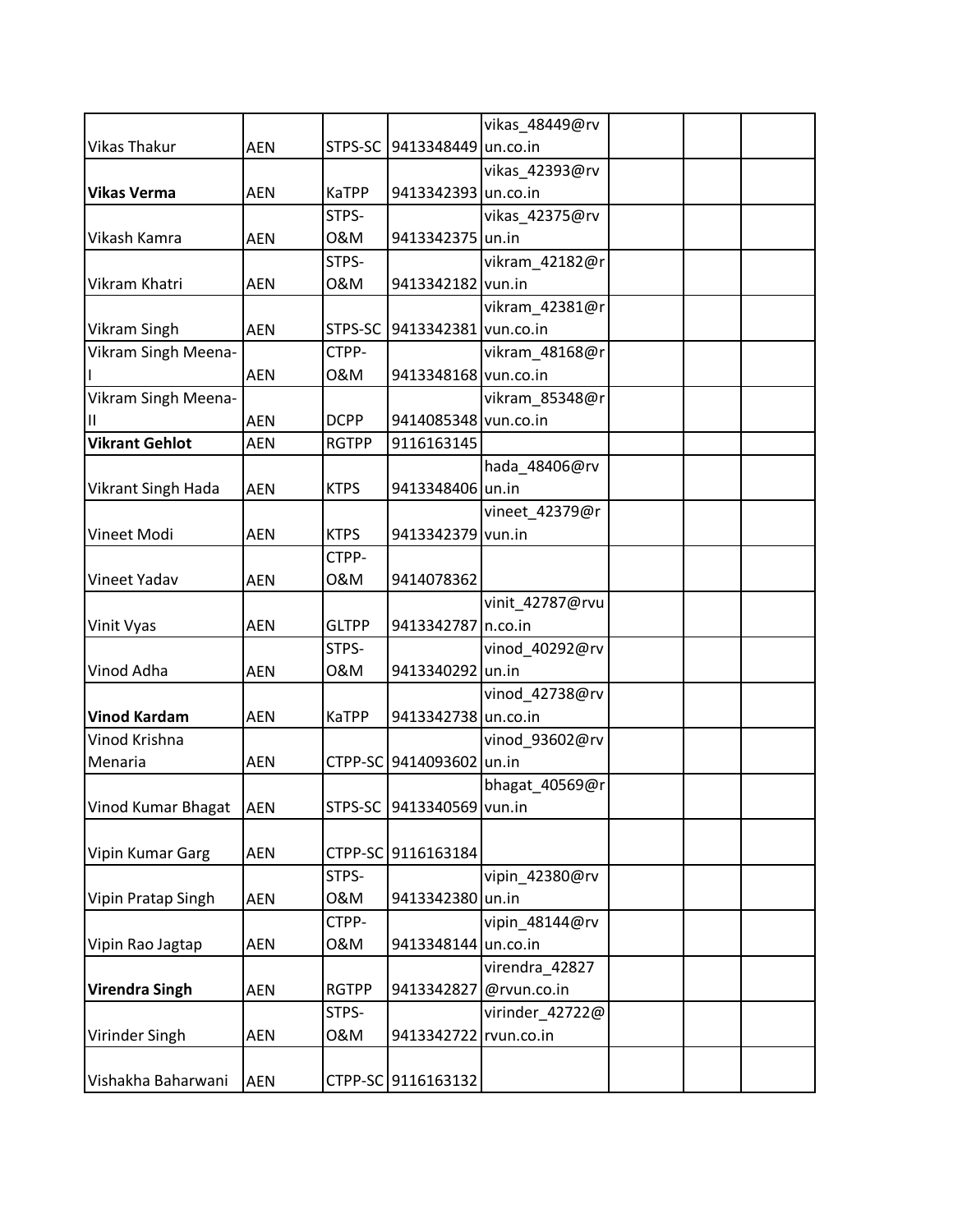| Vishal Jha              | <b>AEN</b>     |                | CTPP-SC 9413342746    |                         |  |  |
|-------------------------|----------------|----------------|-----------------------|-------------------------|--|--|
|                         |                | CTPP-          |                       | vishal_42382@rv         |  |  |
| <b>Vishal Kumar</b>     | <b>AEN</b>     | 0&M            | 9413342382            | un.in                   |  |  |
| Vishwas Mehra           | AEN            | <b>KTPS</b>    | 9413349047            |                         |  |  |
|                         |                |                |                       | vivek_49848@rv          |  |  |
| Vivek Bhargawa          | AEN            | <b>KTPS</b>    | 9413349848 un.in      |                         |  |  |
| Vivek Kala              | <b>AEN</b>     |                | GEN.BAN 9116164114    |                         |  |  |
|                         |                |                |                       | v.k.verma1990@gmail.com |  |  |
| Vivek Kumar Verma       | <b>AEN</b>     |                | CTPP-SC 9414025930    |                         |  |  |
|                         |                |                |                       | vivek_85156@rv          |  |  |
| <b>Vivek Kumawat</b>    | AEN            | <b>KTPS</b>    | 9414085156 un.in      |                         |  |  |
|                         |                | STPS-          |                       | vivek_85125@rv          |  |  |
| <b>Vivek Sharma</b>     | <b>AEN</b>     | 0&M            | 9414085125 un.in      |                         |  |  |
|                         |                | GEN.           |                       |                         |  |  |
|                         |                | <b>BANSW</b>   |                       | vivek_48294@rv          |  |  |
| <b>Vivek Suthar</b>     | AEN            | ARA            | 9413348294 un.in      |                         |  |  |
|                         |                | STPS-          |                       | yamini_87137@r          |  |  |
| Yamini Keneda           | <b>AEN</b>     | 0&M            | 9414087137 vun.in     |                         |  |  |
| Yogendra Singh          |                | CTPP-          |                       | yogendra_49072          |  |  |
| Meena                   | AEN            | <b>O&amp;M</b> | 9413349072            | @rvun.co.in             |  |  |
|                         |                |                |                       | yogesh_42383@r          |  |  |
| <b>Yogesh Kharakwal</b> | <b>AEN</b>     | <b>JAIPUR</b>  | 9413342383 vun.in     |                         |  |  |
| Yogesh Kumar            |                | CTPP-          |                       |                         |  |  |
| Sharma                  | AEN            | 0&M            | 9116163189            |                         |  |  |
|                         |                |                | <b>CHEMIST</b>        |                         |  |  |
|                         |                |                |                       | anil_87156@rvu          |  |  |
| <b>Anil Kumar</b>       | <b>CHEMIST</b> | <b>KTPS</b>    | 9414087156 n.co.in    |                         |  |  |
|                         |                | CTPP-          |                       | anilsoni 48272@         |  |  |
| <b>Anil Kumar Soni</b>  | <b>CHEMIST</b> | 0&M            | 9413348272            | rvun.co.in              |  |  |
|                         |                |                |                       | anju_42364@RV           |  |  |
| Anju                    | <b>CHEMIST</b> | <b>JAIPUR</b>  | 9413342364 UN.in      |                         |  |  |
|                         |                |                |                       | anuradha_42438          |  |  |
| Anuradha Sharma         | <b>CHEMIST</b> | <b>KTPS</b>    | 9413342438            | @rvun.co.in             |  |  |
| <b>Bhoopendra Kumar</b> |                |                |                       | bhoopendra_421          |  |  |
| Gangele                 | <b>CHEMIST</b> |                | CTPP-SC 9413342162    | 62@rvun.co.in           |  |  |
| <b>Chouth Mal</b>       |                | CTPP-          |                       | cmrvunl84@yah           |  |  |
| <b>Meghwal</b>          | <b>CHEMIST</b> | 0&M            | 9413348283            | oo.com                  |  |  |
|                         |                | STPS-          |                       | hariram_42703@          |  |  |
| Harish Danodia          | <b>CHEMIST</b> | 0&M            | 9413342703 rvun.co.in |                         |  |  |
| <b>Harish Kumar</b>     |                |                |                       | harish_49080@r          |  |  |
| <b>Udeniya</b>          | <b>CHEMIST</b> | <b>RGTPP</b>   | 9413349080 vun.co.in  |                         |  |  |
|                         |                |                |                       | imran_42358@rv          |  |  |
| <b>Imran Ahmad</b>      | <b>CHEMIST</b> | <b>KTPS</b>    | 9413342358 un.co.in   |                         |  |  |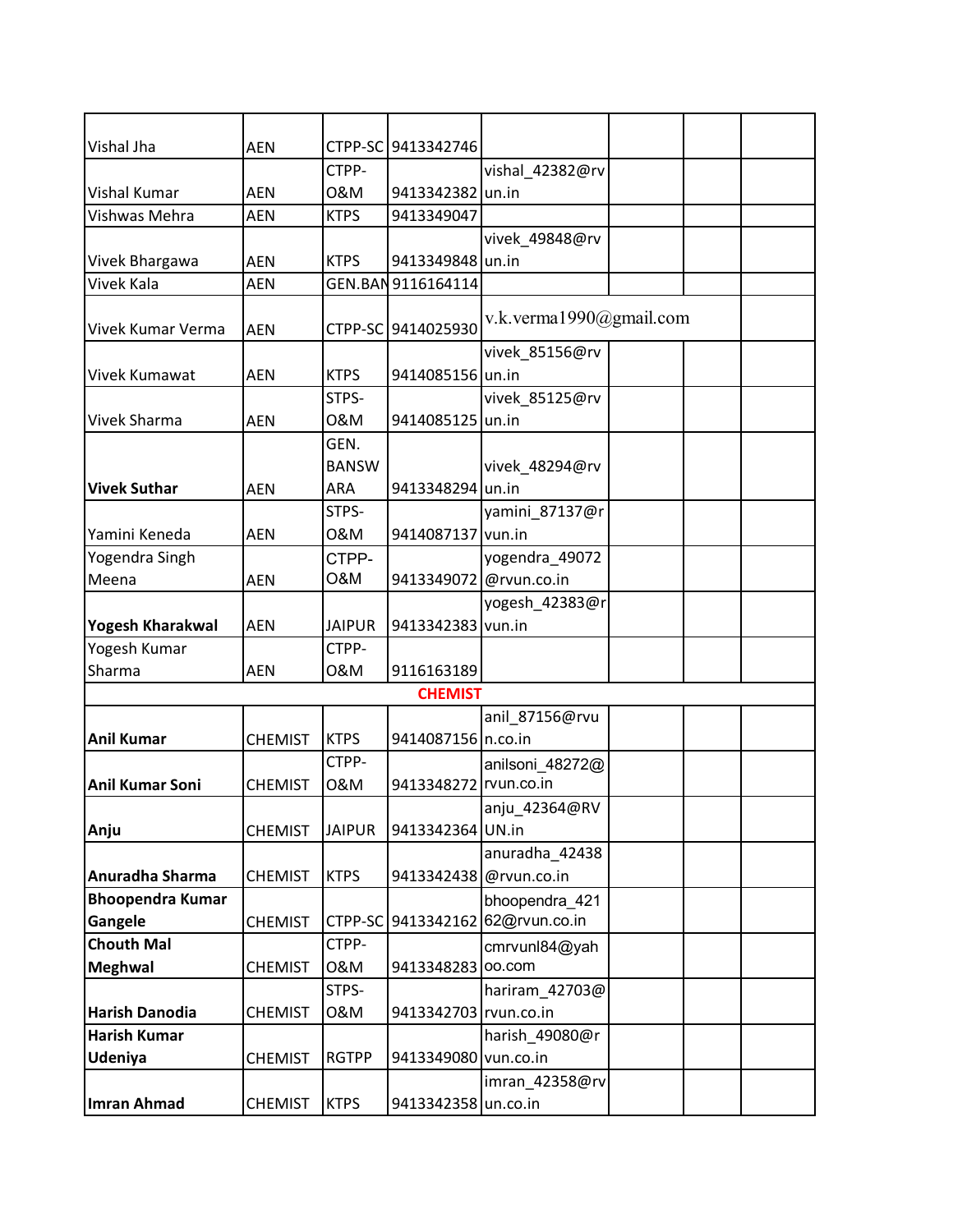|                            |                |              |                       | jitesh_42704@rv                             |  |  |
|----------------------------|----------------|--------------|-----------------------|---------------------------------------------|--|--|
| <b>Jitesh Chauhan</b>      | <b>CHEMIST</b> | <b>GLTPP</b> | 9413342704 un.co.in   |                                             |  |  |
|                            |                |              |                       | kapil_49083@rv                              |  |  |
| <b>Kapil Kumar</b>         | <b>CHEMIST</b> | <b>RGTPP</b> | 9413349083 un.co.in   |                                             |  |  |
|                            |                |              |                       | krishan_42439@                              |  |  |
| Krishna Kumar Jain         | <b>CHEMIST</b> | <b>DCPP</b>  | 9413342439 rvun.co.in |                                             |  |  |
|                            |                |              |                       |                                             |  |  |
|                            |                |              |                       | lalitpanwarmalviy                           |  |  |
| <b>Lalit Panwar</b>        | <b>CHEMIST</b> | <b>RGTPP</b> |                       | 9413342707 a84@yahoo.com<br>meenakshi.danis |  |  |
| Meenakshi Tanwar           | <b>CHEMIST</b> | <b>KTPS</b>  |                       | 9462332338 h@yahoo.com                      |  |  |
|                            |                | STPS-        |                       | nisha_42361@rv                              |  |  |
| Nisha Sharma               | <b>CHEMIST</b> | 0&M          | 9413342361 un.co.in   |                                             |  |  |
|                            |                | CTPP-        |                       | pankaj 42701@r                              |  |  |
| Pankaj Kumar Jha           | <b>CHEMIST</b> | 0&M          | 9413342701 vun.co.in  |                                             |  |  |
|                            |                |              |                       | pawan_48278@r                               |  |  |
| <b>Pawan Kumar</b>         | <b>CHEMIST</b> | <b>KTPS</b>  | 9413348278 vun.co.in  |                                             |  |  |
|                            |                | STPS-        |                       |                                             |  |  |
| <b>Peetamber Agarwal</b>   | <b>CHEMIST</b> | O&M          | 9414025654            |                                             |  |  |
|                            |                |              |                       | prabha_42359@r                              |  |  |
| Prabha Sisodiya            | <b>CHEMIST</b> | <b>KTPS</b>  | 9413342359            | vun.in                                      |  |  |
|                            |                |              |                       |                                             |  |  |
| Rajendra Kumar             | <b>CHEMIST</b> |              | CTPP-SC 9414071638    |                                             |  |  |
|                            |                | STPS-        |                       | rajesh_42365@r                              |  |  |
| Rajesh Kumar               | <b>CHEMIST</b> | O&M          | 9413342365 vun.co.in  |                                             |  |  |
|                            |                |              |                       | ratan_48279@rv                              |  |  |
| <b>Ratan Lal</b>           | <b>CHEMIST</b> | KaTPP        | 9413348279 un.co.in   |                                             |  |  |
|                            |                |              |                       | sanjiv_42441@rv                             |  |  |
| Sanjiv Kumar               | <b>CHEMIST</b> | STPS-SC      | 9413342441 un.co.in   |                                             |  |  |
|                            |                |              |                       | shashi_42437@r                              |  |  |
| Shashi Shekhawat           | <b>CHEMIST</b> | <b>DCPP</b>  | 9413342437 vun.co.in  |                                             |  |  |
| <b>Shravan Singh</b>       |                |              |                       | shravan_42706@                              |  |  |
| Rathore                    | <b>CHEMIST</b> | <b>RGTPP</b> | 9413342706 rvun.co.in |                                             |  |  |
| <b>Sumit Kumar</b>         |                |              |                       | sumitmahawar82                              |  |  |
| <b>Mahawar</b>             | <b>CHEMIST</b> | CTPP-SC      | 9414005174            | @yahoo.com                                  |  |  |
|                            |                | STPS-        |                       | surendra 42702                              |  |  |
| Surendra Kumar             | <b>CHEMIST</b> | 0&M          | 9413342702            | @rvun.co.in                                 |  |  |
|                            |                |              |                       | surendrasingh48                             |  |  |
| <b>Surendra Singh</b>      | <b>CHEMIST</b> | CTPP-SC      | 9414025658            | 4@yahoo.com                                 |  |  |
|                            |                |              |                       | suresh_10909@r                              |  |  |
| Suresh Kumar Meena CHEMIST |                | CTPP-SC      | 9460110909 vun.co.in  |                                             |  |  |
|                            |                | CTPP-        |                       | vikram_78356@r                              |  |  |
| Vikram Singh Meena CHEMIST |                | 0&M          | 9414078356 vun.co.in  |                                             |  |  |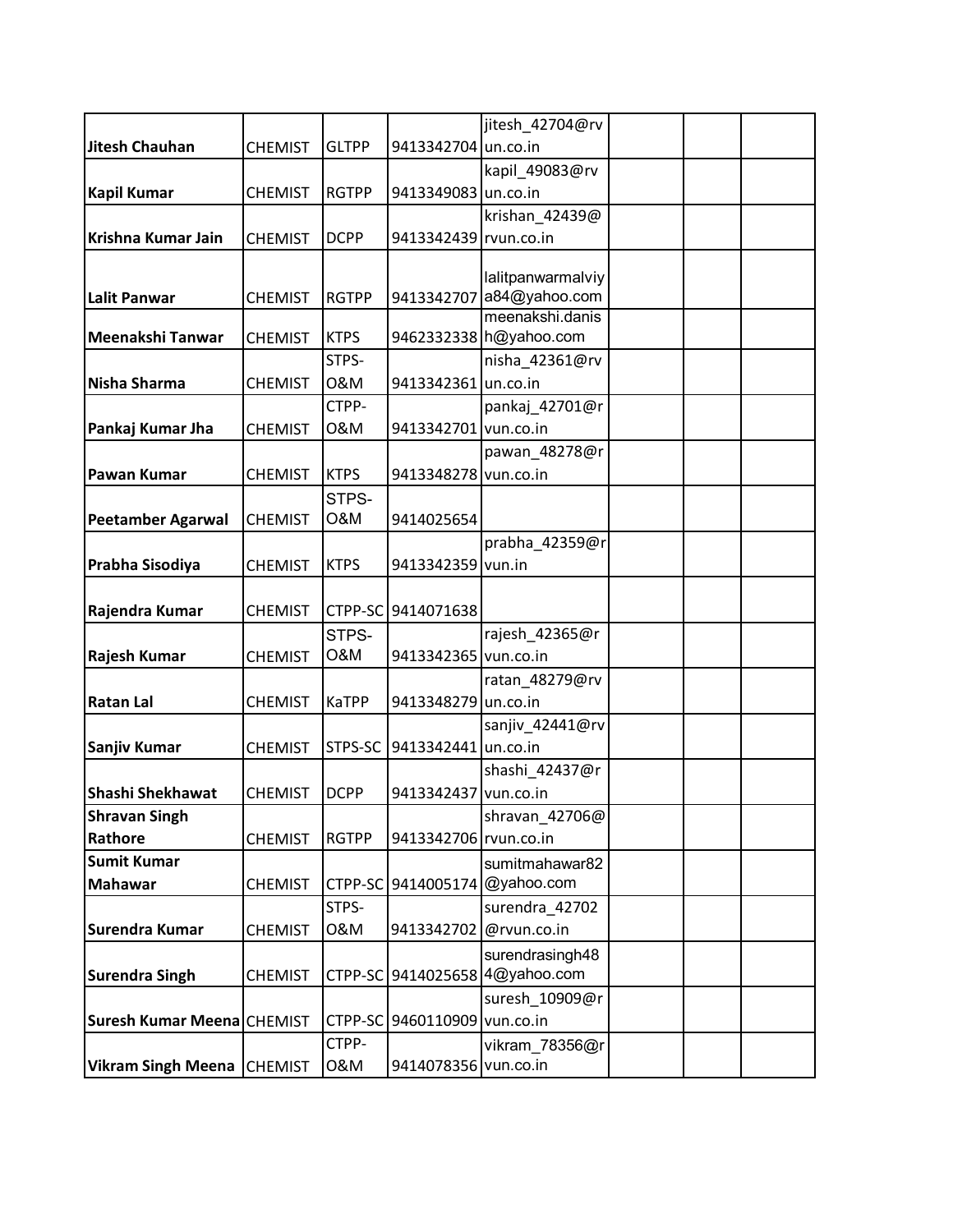|                                  |                |               |                                     | yogesh_49082@r             |  |  |
|----------------------------------|----------------|---------------|-------------------------------------|----------------------------|--|--|
| Yogesh Kumar Saini               | <b>CHEMIST</b> | <b>RGTPP</b>  | 9413349082 vun.co.in                |                            |  |  |
|                                  |                |               | <b>ASSISTANT ACCOUNTS OFFICER-I</b> |                            |  |  |
|                                  |                |               |                                     | abhineet_19732             |  |  |
| <b>Abhineet Udawat</b>           | <b>AAO-I</b>   | <b>JAIPUR</b> | 9414019732 @rvun.in                 |                            |  |  |
| Anjana Kataria                   | <b>AAO-I</b>   | <b>JAIPUR</b> | 9462305670                          |                            |  |  |
|                                  |                |               |                                     | aruna_29914@rv             |  |  |
| Aruna Kumari                     | AAO-I          | <b>JAIPUR</b> | 9414029914 un.in                    |                            |  |  |
|                                  |                |               |                                     | ashish_85446@r             |  |  |
| <b>Ashish Gupta</b>              | <b>AAO-I</b>   | <b>JAIPUR</b> | 9414085446 vun.co.in                |                            |  |  |
|                                  |                |               |                                     | ashish_19737@r             |  |  |
| <b>Ashish Tiwari</b>             | <b>AAO-I</b>   | <b>JAIPUR</b> | 9414019737 vun.in                   |                            |  |  |
|                                  |                |               |                                     |                            |  |  |
| <b>Ashok Kumar</b>               |                |               |                                     | kumarsharmaash             |  |  |
| <b>Sharma</b>                    | AAO-I          | <b>JAIPUR</b> |                                     | 9413348282 ok3 @ gmail.com |  |  |
| <b>Bharat Bhushan</b>            |                | STPS-         |                                     | sharma 42357@              |  |  |
| <b>Sharma</b>                    | AAO-I          | 0&M           | 9413342357 rvun.in                  |                            |  |  |
| <b>Bhupender Singh</b>           |                | STPS-         |                                     | bhupendra_8513             |  |  |
| <b>Misson</b>                    | AAO-I          | 0&M           |                                     | 9414085133 3@rvun.co.in    |  |  |
|                                  |                |               |                                     | chetan_19734@r             |  |  |
| <b>Chetan Jain</b>               | AAO-I          | <b>JAIPUR</b> | 9414019734 vun.in                   |                            |  |  |
| <b>Hemant Singh</b>              |                |               |                                     |                            |  |  |
| <b>Chauhan</b>                   | <b>AAO-I</b>   | <b>GLTPP</b>  | 9414084674                          |                            |  |  |
|                                  |                | CTPP-         |                                     |                            |  |  |
| K.K. Sharma                      | <b>AAO-I</b>   | 0&M           | 9358777030                          |                            |  |  |
|                                  |                |               |                                     |                            |  |  |
| Madhu Soodan Vijay AAO-I         |                | <b>KTPS</b>   | 9413313708                          |                            |  |  |
| <b>Mukesh Kumar</b>              |                |               |                                     | mukesh 71608@              |  |  |
| <b>Meena</b>                     | AAO-I          |               | CTPP-SC 9414071608 rvun.co.in       |                            |  |  |
| <b>Mukesh Kumar</b>              |                |               |                                     | mukesh_42744@              |  |  |
| Meena                            | <b>AAO-I</b>   | <b>KaTPP</b>  | 9413342744 rvun.co.in               |                            |  |  |
|                                  |                | STPS-         |                                     | nidhi 85316@rv             |  |  |
| Nidhi Yadav                      | <b>AAO-I</b>   | 0&M           | 9414085316 un.in                    |                            |  |  |
|                                  |                | STPS-         |                                     | rahul 42450@rv             |  |  |
| <b>Rahul Singh</b>               | AAO-I          | 0&M           | 9413342450 un.in                    |                            |  |  |
|                                  |                |               |                                     | jangid_85453@r             |  |  |
| <b>Rakesh Kumar Jangid AAO-I</b> |                | <b>JAIPUR</b> | 9414085453 vun.co.in                |                            |  |  |
|                                  |                |               |                                     | ramesh_05583@              |  |  |
| <b>Ramesh Chand Mali</b>         | AAO-I          | KaTPP         | 9414005583 rvun.co.in               |                            |  |  |
| <b>Satish Chandra</b>            |                |               |                                     |                            |  |  |
| Gupta                            | <b>AAO-I</b>   | <b>JAIPUR</b> | 9413342457                          |                            |  |  |
|                                  |                |               |                                     | suman_19762@r              |  |  |
| <b>Suman Dewat</b>               | <b>AAO-I</b>   | <b>JAIPUR</b> | 9414019762 vun.in                   |                            |  |  |
| <b>Usha Jain</b>                 | <b>AAO-I</b>   | <b>KTPS</b>   | 9413313462                          |                            |  |  |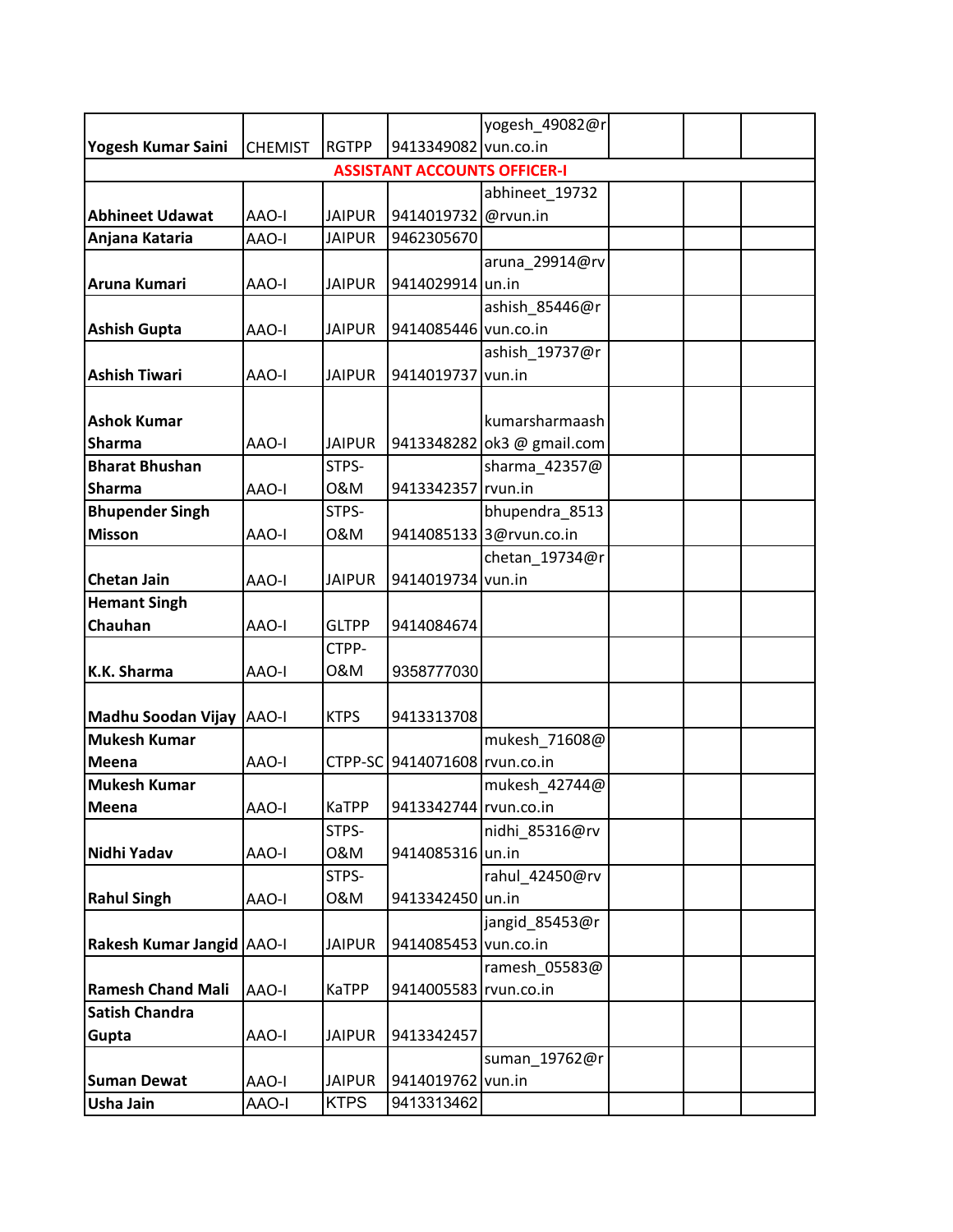|                         |                 |               |                                    | vartika_19747@r           |  |  |
|-------------------------|-----------------|---------------|------------------------------------|---------------------------|--|--|
| Vertika Tadi            | AAO-I           | <b>JAIPUR</b> | 9414019747 vun.in                  |                           |  |  |
|                         |                 |               |                                    | vijayendra_2991           |  |  |
| Vijayendra Mahich       | AAO-I           | <b>JAIPUR</b> | 9414029912 2@rvun.in               |                           |  |  |
|                         |                 |               |                                    | vinita_85315@rv           |  |  |
| <b>Vinita Sharma</b>    | AAO-I           | STPS-SC       | 9414085315 un.in                   |                           |  |  |
|                         |                 |               | <b>ADDL.PRIVATE SECRETARY</b>      |                           |  |  |
| Rakesh Dhamani          | ADDL. PS        | <b>KTPS</b>   | 9414178265                         |                           |  |  |
| Devki Nandan            |                 |               |                                    |                           |  |  |
| Sharma                  | ADDL. PS        | <b>KTPS</b>   | 9414087193                         |                           |  |  |
|                         |                 |               |                                    |                           |  |  |
|                         |                 |               |                                    | suredendran_09            |  |  |
| S.Suredendran Pillai    | <b>ADDL. PS</b> | <b>KTPS</b>   |                                    | 9414309289 289@rvun.co.in |  |  |
|                         |                 |               | <b>ADMINISTRATIVE OFFICER</b>      |                           |  |  |
|                         |                 | GEN.KO        |                                    |                           |  |  |
| <b>Satish Kothari</b>   | <b>ADMO</b>     | TA            | 9468814356                         |                           |  |  |
|                         |                 | GEN.          |                                    |                           |  |  |
|                         |                 | <b>BANSW</b>  |                                    |                           |  |  |
| Jeevan Lal Maida        | <b>ADMO</b>     | ARA           | 9413348296                         |                           |  |  |
|                         |                 | <b>GEN</b>    |                                    |                           |  |  |
|                         |                 | <b>BANSW</b>  |                                    |                           |  |  |
| Mahi pal Shah           | <b>ADMO</b>     | <b>ARA</b>    | 9587325271                         |                           |  |  |
|                         |                 |               |                                    |                           |  |  |
| Om Prakash Gautam       | <b>ADMO</b>     | <b>KTPS</b>   | 9414939131                         |                           |  |  |
|                         |                 | <b>GEN.KO</b> |                                    |                           |  |  |
| Ravindra Kumar          | <b>ADMO</b>     | <b>TA</b>     | 9460566562                         |                           |  |  |
|                         |                 | <b>GEN</b>    |                                    |                           |  |  |
|                         | <b>ADMO</b>     | <b>BANSW</b>  |                                    |                           |  |  |
| <b>Shyam Sunder Rat</b> |                 | ARA           | 8.95E+09                           |                           |  |  |
|                         |                 |               | <b>ASSISTANT PERSONNEL OFFICER</b> |                           |  |  |
|                         |                 |               |                                    |                           |  |  |
|                         |                 | STPS-         |                                    | abhishekkalyan.r          |  |  |
| <b>Abhishek Kalyan</b>  | <b>APO</b>      | 0&M           | 9358777037                         | vunl@gmail.com            |  |  |
| <b>Dharamveer</b>       | APO             | <b>JAIPUR</b> | 9116164240                         |                           |  |  |
| Gaurav Kumar Ramaw APO  |                 | <b>GLTPP</b>  | 9116164268                         |                           |  |  |
| <b>Hitesh Meena</b>     | <b>APO</b>      | <b>JAIPUR</b> | 9116164225                         |                           |  |  |
| Jyoti Verma             | <b>APO</b>      | <b>KATPP</b>  | 9116164250                         |                           |  |  |
|                         |                 | CTPP-         |                                    |                           |  |  |
| Khushbu Bagadia         | <b>APO</b>      | 0&M           | 9358777048                         |                           |  |  |
| Kshitij Singh Rathore   | <b>APO</b>      | <b>JAIPUR</b> | 9116164224                         |                           |  |  |
| <b>Manish Kumar</b>     |                 |               |                                    |                           |  |  |
| <b>Sharma</b>           | <b>APO</b>      | <b>JAIPUR</b> | 9116164196                         |                           |  |  |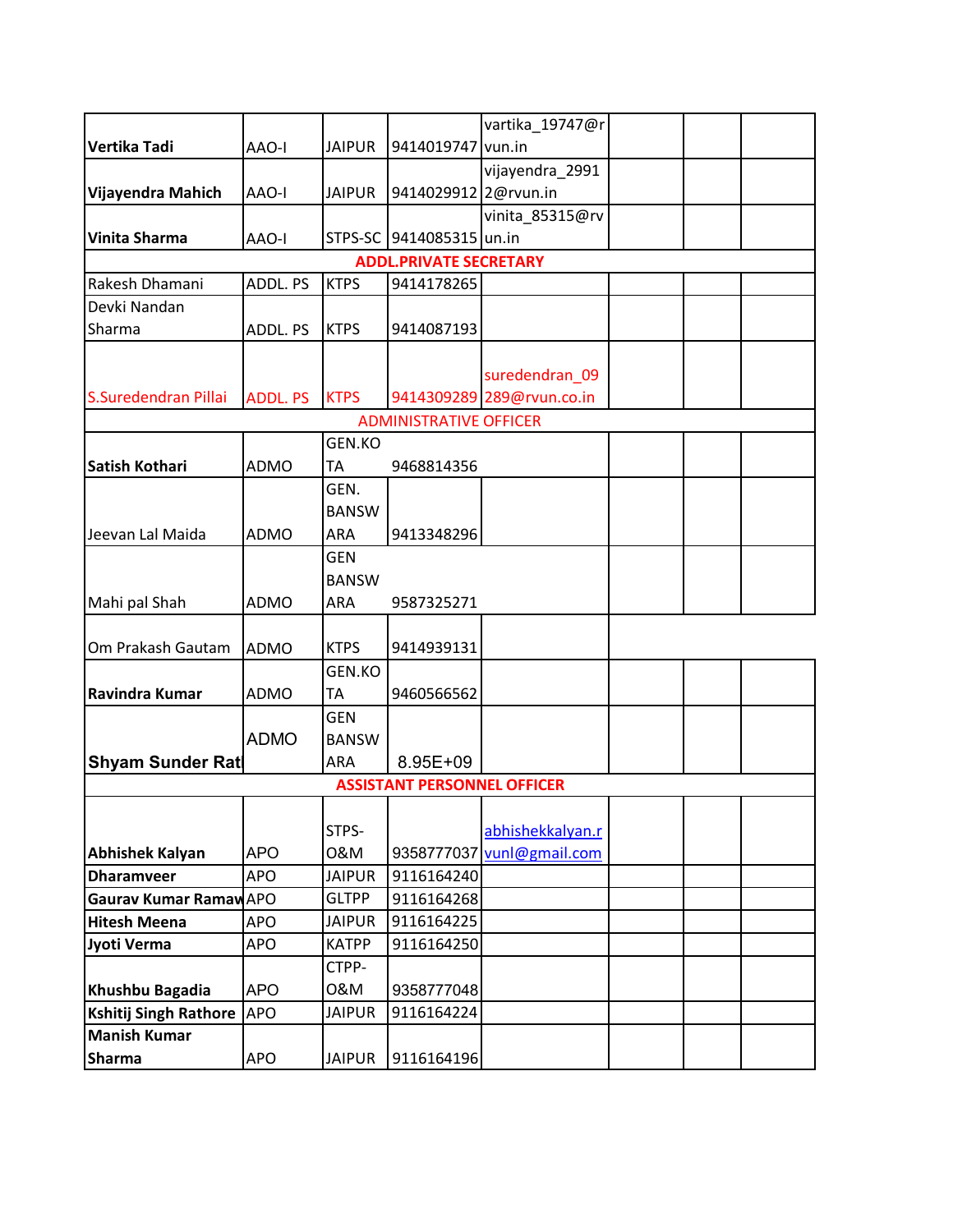|                            |               | GEN.BA        |                                      |                 |  |  |
|----------------------------|---------------|---------------|--------------------------------------|-----------------|--|--|
|                            |               | <b>NSWAR</b>  |                                      |                 |  |  |
| <b>Manish Verma</b>        | <b>APO</b>    | А             | 9116164327                           |                 |  |  |
|                            |               |               |                                      | manoj_48402@r   |  |  |
| <b>Manoj Singh Rajput</b>  | <b>APO</b>    | <b>KTPS</b>   | 9413348402 vun.in                    |                 |  |  |
|                            |               |               |                                      | pankaj_49084@r  |  |  |
| Pankaj Chouhan             | <b>APO</b>    | <b>RGTPP</b>  | 9413349084 vun.co.in                 |                 |  |  |
|                            |               | STPS-         |                                      |                 |  |  |
| Poonam Kumari Jangi APO    |               | 0&M           | 9358777038                           |                 |  |  |
|                            |               | CTPP-         |                                      |                 |  |  |
| <b>Pranav Gour</b>         | <b>APO</b>    | 0&M           | 9116164221                           |                 |  |  |
|                            |               |               |                                      | priti_49770@rvu |  |  |
| <b>Priti Kaur Hora</b>     | <b>APO</b>    | <b>JAIPUR</b> | 9413349770 n.in                      |                 |  |  |
| Rishabh Kumar Srivas APO   |               | <b>DCCPP</b>  | 9358777019                           |                 |  |  |
| Shriya Jaiswal             | <b>APO</b>    | <b>JAIPUR</b> | 9116164223                           |                 |  |  |
| <b>Sohan Lal</b>           | <b>APO</b>    | <b>KaTPP</b>  | 9116164251                           |                 |  |  |
| <b>Vinod Kumar</b>         | <b>APO</b>    | <b>KTPS</b>   | 9116163503                           |                 |  |  |
|                            |               |               | <b>ASSISTANT ACCOUNTS OFFICER-II</b> |                 |  |  |
| Aarti Khatri               | AAO-II        | <b>JAIPUR</b> | 9116163193                           |                 |  |  |
|                            |               |               |                                      | ashish_49549@r  |  |  |
| <b>Aashish Rohlan</b>      | AAO-II        | <b>JAIPUR</b> | 9413349549 vun.in                    |                 |  |  |
| <b>Amit Kumar Mittal</b>   | AAO-II        | <b>DCPP</b>   | 9414038509                           |                 |  |  |
| Anita Jain                 | AAO-II        | <b>KTPS</b>   | 9413313628                           |                 |  |  |
|                            |               |               |                                      | anjana_17674@r  |  |  |
| Anjana Sharma              | AAO-II        | <b>JAIPUR</b> | 9414017674 vun.in                    |                 |  |  |
| <b>Arpita Sharma</b>       | AAO-II        | <b>JAIPUR</b> | 9414014501                           |                 |  |  |
| <b>Arvind Khandelwal</b>   | AAO-II        | <b>JAIPUR</b> | 9413385621                           |                 |  |  |
|                            |               | STPS-         |                                      | asha_19767@rvu  |  |  |
| <b>Asha Nand Bairwa</b>    | AAO-II        | 0&M           | 9414019767                           | n.in            |  |  |
|                            |               | GEN.          |                                      |                 |  |  |
| Ashwin Kumar               |               | <b>BANSW</b>  |                                      |                 |  |  |
| <b>Mehta</b>               | <b>AAO-II</b> | ARA           | 9414084672                           |                 |  |  |
|                            |               | STPS-         |                                      |                 |  |  |
| <b>Bijendra Singh</b>      | <b>AAO-II</b> | 0&M           | 9414085243                           |                 |  |  |
|                            |               |               |                                      |                 |  |  |
| <b>Brijesh Kumar Malav</b> | AAO-II        | CTPP-SC       | 9413349847                           |                 |  |  |
|                            |               | STPS-         |                                      | chetan_37535@r  |  |  |
| <b>Chetan Prakash</b>      | <b>AAO-II</b> | 0&M           | 9116163204                           | vun.co.in       |  |  |
| Deependra Singh            |               | GEN.KO        |                                      | deependra_9666  |  |  |
| <b>Shekhawat</b>           | <b>AAO-II</b> | TA            | 9116163257                           | 6@rvun.co.in    |  |  |
| Deepika Gupta              | <b>AAO-II</b> | <b>KTPS</b>   | 9116163260                           |                 |  |  |
|                            |               |               |                                      | devashish_05038 |  |  |
| <b>Devashish Meena</b>     | AAO-II        | <b>KaTPP</b>  | 9414005038                           | @rvun.co.in     |  |  |
| <b>Dinesh</b>              | AAO-II        | <b>DCPP</b>   | 7597428403                           |                 |  |  |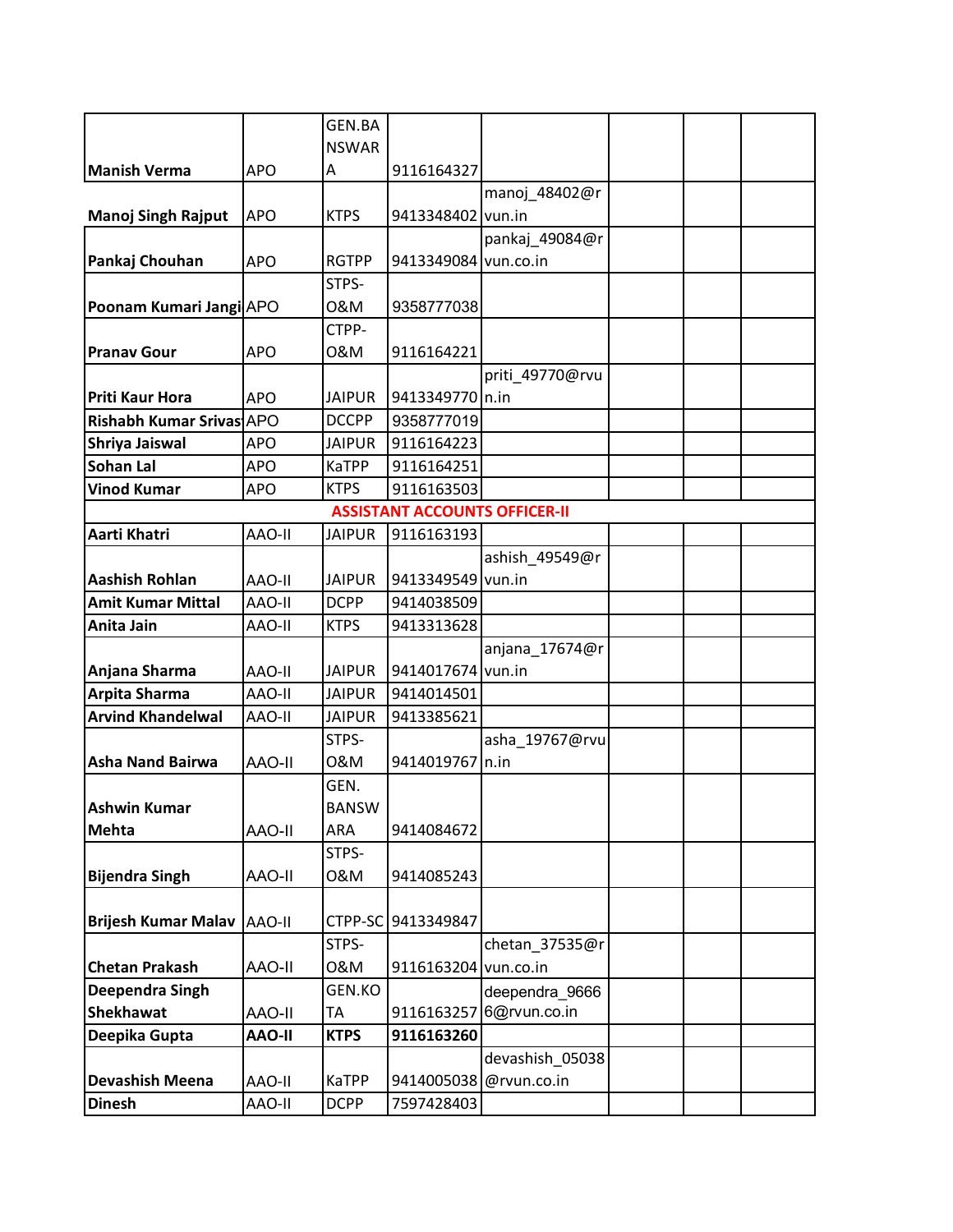| <b>Dinesh Goyal</b>        | AAO-II        | <b>DCPP</b>   | 9414054823                   |                          |  |  |
|----------------------------|---------------|---------------|------------------------------|--------------------------|--|--|
|                            |               | STPS-         |                              | saini 85467@rvu          |  |  |
| Dinesh Kumar Saini         | AAO-II        | 0&M           | 9414085467 n.co.in           |                          |  |  |
| <b>Dipendra Singh</b>      |               |               |                              |                          |  |  |
| <b>Bareth</b>              | AAO-II        | STPS-SC       | 9414085311                   |                          |  |  |
|                            |               |               |                              | durgawati_33313          |  |  |
| Durgawati Rathore          | AAO-II        | <b>JAIPUR</b> | 9414033313                   | @rvun.in                 |  |  |
| <b>Hemlata Mahawar</b>     | AAO-II        | <b>KTPS</b>   | 9116163262                   |                          |  |  |
|                            |               |               |                              | hemraj_21906@            |  |  |
| Hemraj Chakarwati          | AAO-II        | <b>RGTPP</b>  | 9413313642 rvun.co.in        |                          |  |  |
| Jitendra Kumar             |               |               |                              | jitendra_17682@          |  |  |
| <b>Sharma</b>              | AAO-II        | <b>JAIPUR</b> | 9414017682 rvun.in           |                          |  |  |
|                            |               |               |                              | jitendra_42035@          |  |  |
| Jitendra Saluja            | AAO-II        | <b>JAIPUR</b> | 9414042035 rvun.co.in        |                          |  |  |
|                            |               | CTPP-         |                              | jugal_29889@rv           |  |  |
| Jugal Kishor Sahu          | AAO-II        | 0&M           | 9116163214 un.co.in          |                          |  |  |
|                            |               |               |                              | kanta 17673@rv           |  |  |
| Kanta Kumari Mishra AAO-II |               | <b>JAIPUR</b> | 9414017673 un.in             |                          |  |  |
|                            |               |               |                              | kuldeep_42029            |  |  |
| <b>Kuldeep Garg</b>        | <b>AAO-II</b> | <b>KOTA</b>   | 9414042029                   | @rvun.co.in              |  |  |
|                            |               | CTPP-         |                              |                          |  |  |
| <b>Kuldeep Pankaj</b>      | AAO-II        | 0&M           | 9116163213                   |                          |  |  |
|                            |               |               |                              | sharma_14502@            |  |  |
| <b>Kunal Sharma</b>        | AAO-II        | <b>JAIPUR</b> | 9414014502 rvun.co.in        |                          |  |  |
| L.M.Prasad                 | AAO-II        | <b>KTPS</b>   | 9414005260                   |                          |  |  |
| Lal Mohan Pd.              |               |               |                              |                          |  |  |
| <b>Barnwal</b>             | AAO-II        | <b>KTPS</b>   | 9414887762                   |                          |  |  |
|                            |               |               |                              | lokesh_91065@r           |  |  |
| Lokesh kumar meena AAO-II  |               | <b>JAIPUR</b> | 9414032612                   | vun.co.in                |  |  |
|                            |               | GEN.          |                              |                          |  |  |
|                            |               | <b>BANSW</b>  |                              |                          |  |  |
| <b>Lokesh Prajapat</b>     | AAO-II        | ARA           | 9116163228                   |                          |  |  |
|                            |               |               |                              | lovysoni 42749           |  |  |
| <b>Lovy Soni</b>           | AAO-II        | <b>KTPS</b>   | 9413342749                   | @rvun.co.in              |  |  |
|                            |               |               |                              | mkjangid.111@g           |  |  |
| M.L.Gurjar                 | AAO-II        | <b>JAIPUR</b> | 9414019748 mail.com          |                          |  |  |
|                            |               | STPS-         |                              |                          |  |  |
| <b>Mahendra Singh</b>      | AAO-II        | 0&M           | 9414085443                   |                          |  |  |
| <b>Mahesh Kumar</b>        | AAO-II        | <b>JAIPUR</b> | 9116163209                   |                          |  |  |
|                            |               |               |                              |                          |  |  |
| <b>Meenashree</b>          |               |               |                              | meethalal.meen           |  |  |
| Kumawat                    | AAO-II        | <b>JAIPUR</b> |                              | 9116163199 a96@yahoo.com |  |  |
|                            |               |               |                              | pareek_59442@r           |  |  |
| Meetha Lal Meena           | AAO-II        |               | CTPP-SC 9414005749 vun.co.in |                          |  |  |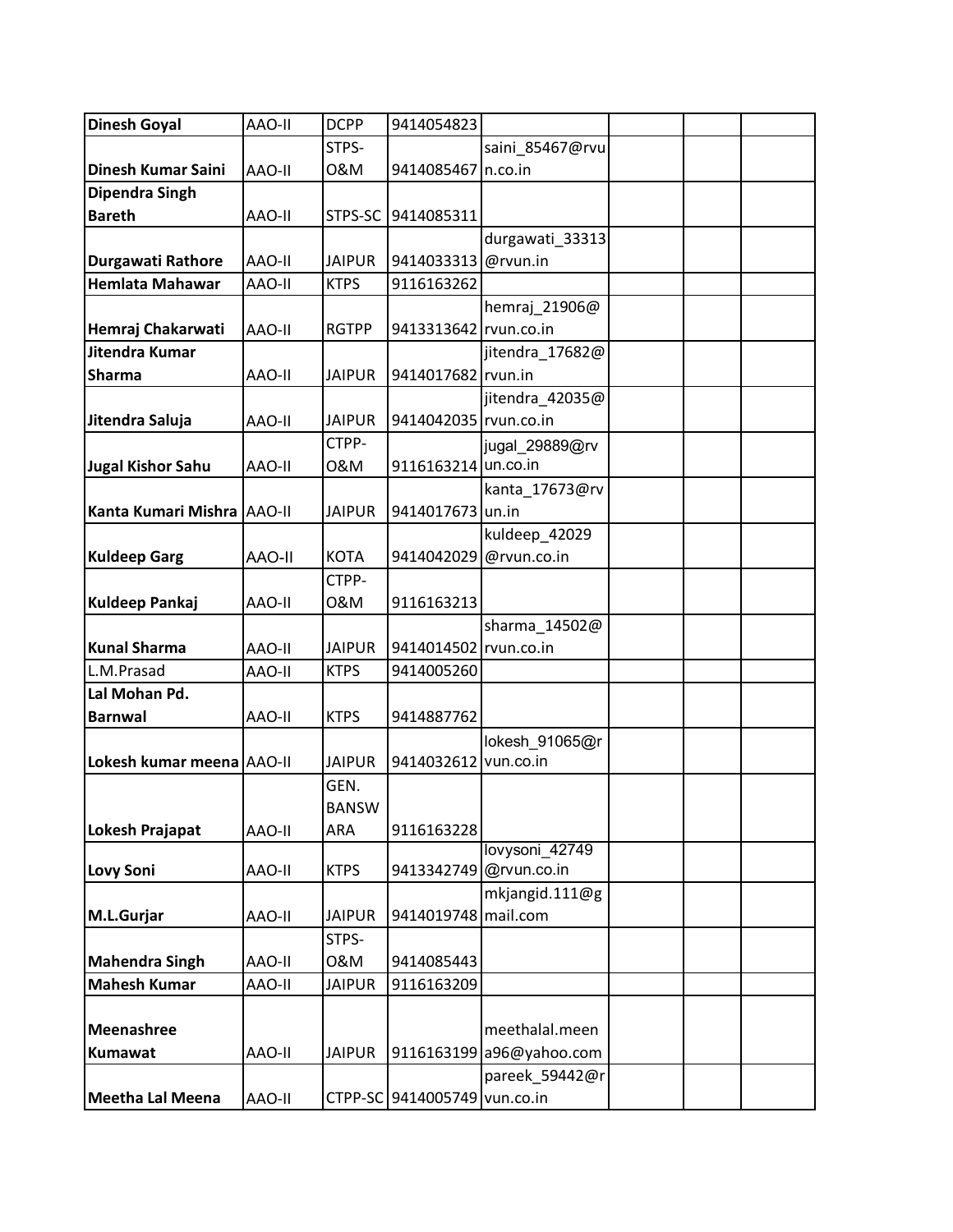| Monika Maheshwari   AAO-II |               |               | CTPP-SC 9116163521 |                 |  |  |
|----------------------------|---------------|---------------|--------------------|-----------------|--|--|
|                            |               |               |                    | mukesh_40127@   |  |  |
| <b>Mukesh Sharma</b>       | AAO-II        | <b>JAIPUR</b> | 9414040127 rvun.in |                 |  |  |
|                            |               | CTPP-         |                    |                 |  |  |
| <b>Narendra Meerwal</b>    | AAO-II        | 0&M           | 9414072782         |                 |  |  |
|                            |               | STPS-         |                    | naresh_85319@r  |  |  |
| Naresh Pidyar              | AAO-II        | 0&M           | 9414085319         | vun.in          |  |  |
|                            |               | CTPP-         |                    |                 |  |  |
| Neeraj Kalia               | AAO-II        | 0&M           | 9460567780         |                 |  |  |
|                            |               |               |                    |                 |  |  |
| Neeraj Kumar Bohra         | AAO-II        | KaTPP         | 9116163229         |                 |  |  |
| <b>Nisha Yadav</b>         | AAO-II        | <b>KTPS</b>   | 9116163263         |                 |  |  |
|                            |               | GEN.          |                    |                 |  |  |
| <b>Preetam Kumar</b>       |               | <b>BANSW</b>  |                    |                 |  |  |
| <b>Meghwal</b>             | AAO-II        | <b>ARA</b>    | 9414093847         |                 |  |  |
| <b>Preeti Gurjar</b>       | <b>AAO-II</b> | <b>JAIPUR</b> | 9116163195         |                 |  |  |
| Rajendra Babu              |               | CTPP-         |                    | rajendra_72663  |  |  |
| <b>Baberwal</b>            | AAO-II        | 0&M           | 9414072663         | @rvun.co.in     |  |  |
|                            |               | CTPP-         |                    |                 |  |  |
| Rajesh Meena               | AAO-II        | 0&M           | 9414008659         |                 |  |  |
|                            |               | STPS-         |                    | ram_85147@rvu   |  |  |
| <b>Ram Chandra Yadav</b>   | AAO-II        | 0&M           | 9414085147 n.co.in |                 |  |  |
|                            |               | STPS-         |                    |                 |  |  |
| Ram Dayal Yadav            | AAO-II        | 0&M           | 9414085223         |                 |  |  |
| <b>Ram Prasad Meena</b>    | AAO-II        | <b>KaTPP</b>  | 9414072914         |                 |  |  |
| Ravi Sharma                | AAO-II        | <b>DCPP</b>   | 9414054803         |                 |  |  |
| <b>Ravinder Kumar</b>      |               | STPS-         |                    |                 |  |  |
| <b>Meerwal</b>             | AAO-II        | 0&M           | 9116163207         |                 |  |  |
| Ravindra Kumar             |               |               |                    |                 |  |  |
| <b>Meena</b>               | AAO-II        | <b>GLTPP</b>  | 9413342772         |                 |  |  |
|                            |               |               |                    | rs_sisodiya987@ |  |  |
| <b>Rinku</b>               | AAO-II        | STPS-SC       | 9414085308         | yahoo.com       |  |  |
|                            |               |               |                    | ruchi 19739@rv  |  |  |
| Ruchi Varma                | AAO-II        | <b>JAIPUR</b> | 9414019739 un.in   |                 |  |  |
|                            |               |               |                    | sanjay 42021@r  |  |  |
| Sanjay Jain                | <b>AAO-II</b> | <b>KaTPP</b>  | 9414042021         | vun.co.in       |  |  |
| Sanjay Sharma              | AAO-II        | <b>JAIPUR</b> | 9414019749         |                 |  |  |
|                            |               |               |                    | santosh_19742@  |  |  |
| <b>Santosh Gupta</b>       | AAO-II        | <b>JAIPUR</b> | 9414019742         | rvun.in         |  |  |
|                            |               |               |                    | seema_19753@r   |  |  |
| Seema Choithani            | AAO-II        | <b>JAIPUR</b> | 9414019753         | vun.in          |  |  |
| <b>Shailesh Jain</b>       | <b>AAO-II</b> | <b>JAIPUR</b> | 9116163196         |                 |  |  |
| <b>Shaily Sharma</b>       | <b>H-OAA</b>  | <b>JAIPUR</b> | 9116163230         |                 |  |  |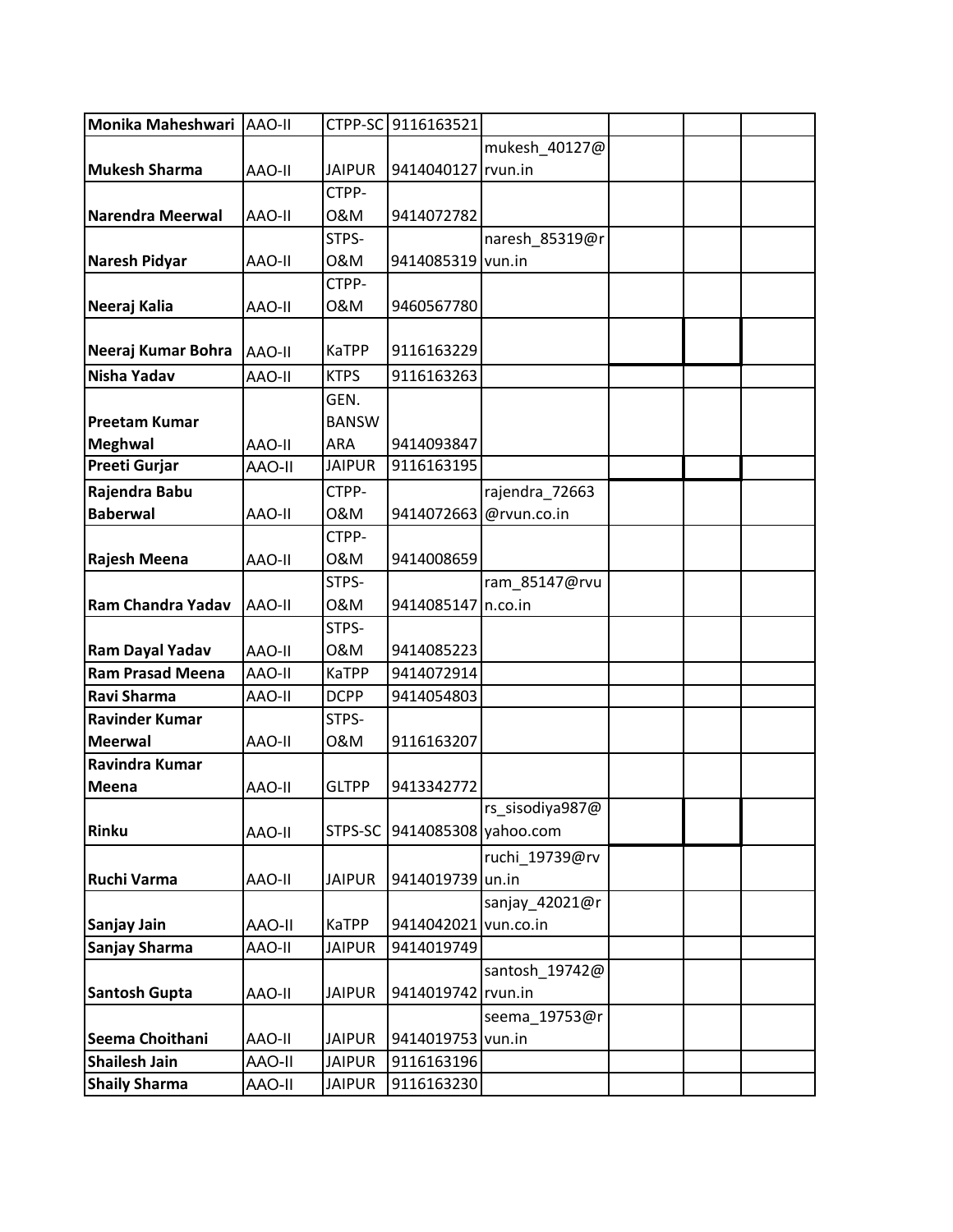| Shashikant Kumawat   AAO-II           |                      | <b>JAIPUR</b> | 9116163194                         |                            |  |  |
|---------------------------------------|----------------------|---------------|------------------------------------|----------------------------|--|--|
|                                       |                      |               |                                    | shiv_42721@rvu             |  |  |
| <b>Shiv Kumar Sain</b>                | AAO-II               | <b>JAIPUR</b> | 9413342721   n.in                  |                            |  |  |
|                                       |                      |               |                                    | malavsunil7@gm             |  |  |
| <b>Sunil Kumar Malav</b>              | AAO-II               | KaTPP         | 9414072862                         | ail.com                    |  |  |
| Sunita Jain                           | AAO-II               | <b>KTPS</b>   | 9460941130                         |                            |  |  |
| <b>Suresh Kumar</b>                   | AAO-II               | <b>JAIPUR</b> | 9413342710                         |                            |  |  |
|                                       |                      | GEN.KO        |                                    |                            |  |  |
| Uma Rani                              |                      | <b>TA</b>     | 9358777040                         |                            |  |  |
|                                       | <b>AAO-II</b>        |               |                                    |                            |  |  |
| <b>Vikas Kumawat</b>                  | AAO-II               | <b>JAIPUR</b> | 9414019378                         |                            |  |  |
|                                       |                      |               | <b>ADDL.ADMINISTRATIVE OFFICER</b> |                            |  |  |
|                                       |                      | GEN.KO        |                                    |                            |  |  |
| <b>Puran Mal Suman</b>                | ADDL. ADNTA          |               | 9413006335                         |                            |  |  |
| Anil Kumar Kurup                      | ADDL.ADM STPS        |               | 9414085323                         |                            |  |  |
| C.P. Verma                            | ADDL. ADN DCPP       |               | 9414025178                         |                            |  |  |
| Gopi Saini                            | ADDL. ADI JAIPUR     |               | 9358777071                         |                            |  |  |
| Mukesh Kr. Sharma                     | ADDL.ADM JAIPUR      |               | 9414077675                         |                            |  |  |
| <b>Pradeep Kumawat</b>                | ADDL. ADI JAIPUR     |               | 9358777072                         |                            |  |  |
|                                       |                      | GEN.          |                                    |                            |  |  |
| <b>R.Satish Kumar</b>                 | ADDL. ADN KOTA       |               | 9460938146                         |                            |  |  |
|                                       |                      |               |                                    |                            |  |  |
| <b>Roop Singh Chouhan ADDL.ADM</b>    |                      | <b>STPS</b>   | 9358777109                         |                            |  |  |
| <b>Vakeel Suthar</b>                  | ADDL.ADM RGTPP       |               | 9413362820                         |                            |  |  |
|                                       |                      |               | <b>ASSTT.ADMO</b>                  |                            |  |  |
|                                       | ASSTT.AD             |               |                                    |                            |  |  |
|                                       |                      |               |                                    |                            |  |  |
| <b>Monika Mathur</b>                  | <b>MO</b>            | <b>JAIPUR</b> | 9636715114                         |                            |  |  |
|                                       |                      | <b>GEN</b>    |                                    |                            |  |  |
|                                       | ASSTT.AD             | <b>BANSW</b>  |                                    |                            |  |  |
| <b>Tejpal Patel</b>                   | <b>MO</b>            | ARA           | 8.95E+09                           |                            |  |  |
| <b>Rajendra Singh Bareth</b>          | ASSTT.AD             |               | 9252165080                         |                            |  |  |
|                                       | <b>MO</b>            | <b>JAIPUR</b> |                                    |                            |  |  |
| Manjeet                               |                      |               |                                    |                            |  |  |
|                                       |                      |               | <b>JUNIOR ENGINEER</b>             |                            |  |  |
|                                       | Junior               | CTPP-         |                                    | singh_73540@rv             |  |  |
| <b>AAKANKSHA SINGH</b>                | Engineer-I           | O&M           | 9414073540                         | un.in                      |  |  |
| <b>AASHISH KUMAR</b>                  | Junior               |               |                                    |                            |  |  |
| KHANDWAL                              | Engineer-I KaTPP     |               | 9116163413                         |                            |  |  |
| <b>AAYUSHI</b>                        | Junior               | STPS-         |                                    |                            |  |  |
| <b>CHOUDHARY</b><br><b>ABDUL SHER</b> | Engineer-I SC        | STPS-         | 9116164388                         |                            |  |  |
| <b>MOHD KHAN</b>                      | Junior<br>Engineer-I | O&M           | 9414085320                         | abdul_85320@rv<br>un.co.in |  |  |
|                                       | Junior               | CTPP-         |                                    |                            |  |  |
| <b>ABHISHEK ANAND</b>                 | Engineer-I SC        |               | 9116163321                         |                            |  |  |
|                                       |                      |               |                                    |                            |  |  |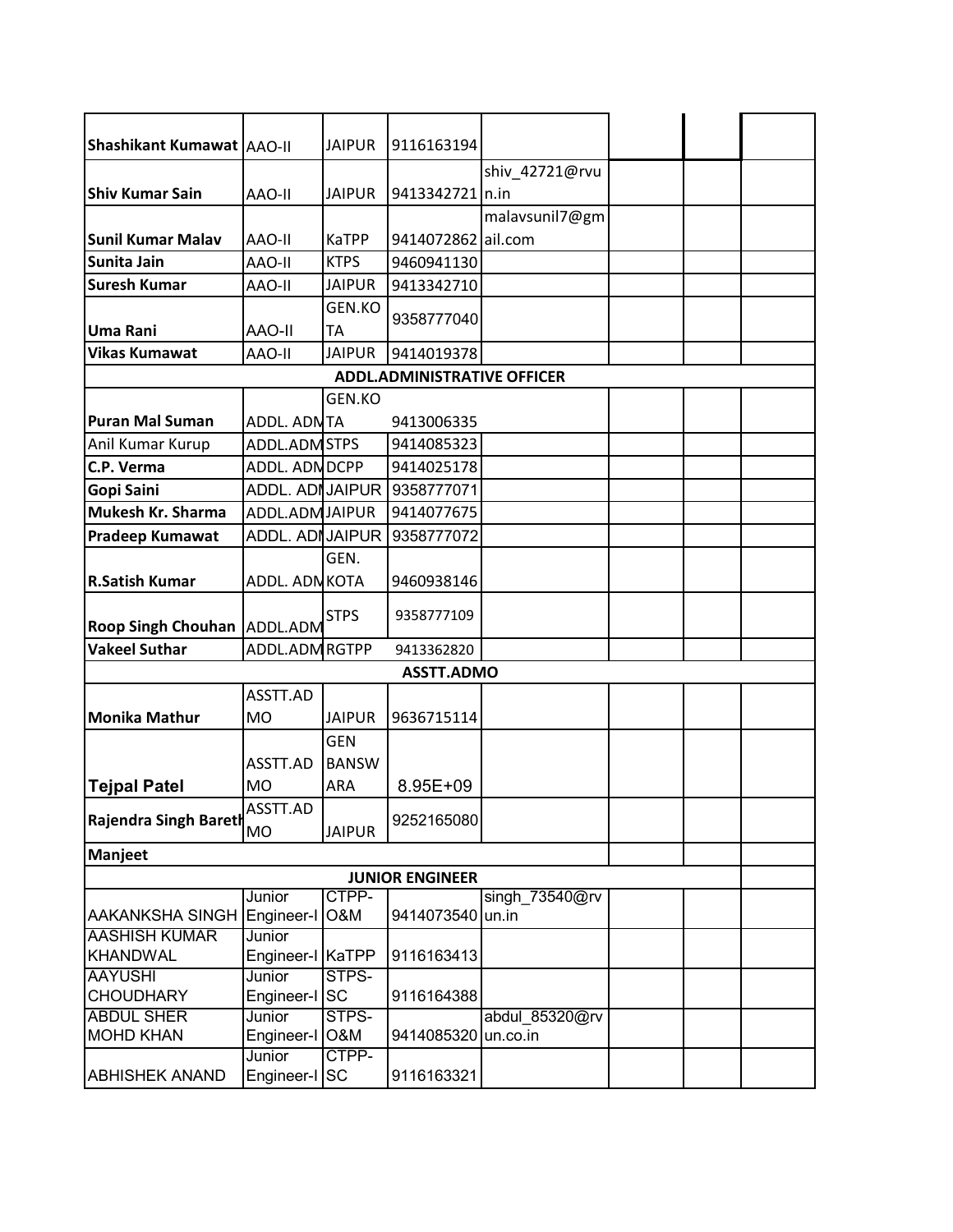| <b>ABHISHEK</b>         | Junior             | STPS-          |                    |                        |  |  |
|-------------------------|--------------------|----------------|--------------------|------------------------|--|--|
| <b>BUDANIA</b>          | Engineer-I SC      |                | 9116164396         |                        |  |  |
|                         | Junior             |                |                    |                        |  |  |
| <b>ABHISHEK JOSHI</b>   | Engineer-I GLTPP   |                | 9116163269         |                        |  |  |
| <b>ABHISHEK KUMAR</b>   | Junior             | CTPP-          |                    |                        |  |  |
| <b>GUPTA</b>            | Engineer-I         | <b>SC</b>      | 9116163335         |                        |  |  |
|                         | Junior             |                |                    |                        |  |  |
| <b>ABHISHEK MALVIYA</b> | Engineer-I MAHI-II |                | 9116163388         |                        |  |  |
|                         | Junior             | CTPP-          |                    |                        |  |  |
| <b>ABHISHEK MITTAL</b>  | Engineer-I SC      |                | 9116163299         |                        |  |  |
|                         | Junior             | STPS-          |                    |                        |  |  |
| <b>ABHISHEK MODI</b>    | Engineer-I O&M     |                | 9116164102         |                        |  |  |
|                         | Junior             |                |                    |                        |  |  |
| <b>ABHISHEK SHARMA</b>  | Engineer-I KaTPP   |                | 9116164176         |                        |  |  |
|                         | Junior             | CTPP-          |                    |                        |  |  |
| <b>ABHISHEK SINGH</b>   | Engineer-I SC      |                | 9116163361         |                        |  |  |
|                         | Junior             | CTPP-          |                    |                        |  |  |
| <b>ABHISHEK SONI</b>    | Engineer-I SC      |                | 9116164165         |                        |  |  |
| <b>ADARSH KUMAR</b>     | Junior             | CTPP-          |                    |                        |  |  |
| <b>SINHA</b>            | Engineer-I         | <b>O&amp;M</b> | 9116163492         |                        |  |  |
|                         | Junior             | CTPP-          |                    |                        |  |  |
| <b>ADITI PAREEK</b>     | Engineer-I SC      |                | 9116163320         |                        |  |  |
|                         | Junior             |                |                    | aditi_13497@rvu        |  |  |
| <b>ADITI PAREEK</b>     | Engineer-I KTPS    |                | 9413313497 n.co.in |                        |  |  |
|                         | Junior             | STPS-          |                    | adityasoni 64306       |  |  |
| <b>ADITYA SONI</b>      | Engineer-I         | <b>O&amp;M</b> |                    | 9116164306 @rvun.co.in |  |  |
|                         | Junior             |                |                    |                        |  |  |
| AFSANA BEGAM            | Engineer-I KaTPP   |                | 9116163428         |                        |  |  |
| <b>AFTAB AHMAD</b>      | Junior             | STPS-          |                    |                        |  |  |
| <b>QURESHI</b>          | Engineer-I O&M     |                | 9116164143         |                        |  |  |
|                         | Junior             | CTPP-          |                    |                        |  |  |
| <b>AJAY KUMAR</b>       | Engineer-I O&M     |                | 9116163486         |                        |  |  |
|                         | Junior             | CTPP-          |                    |                        |  |  |
| <b>AJAY SINGH-I</b>     | Engineer-I O&M     |                | 9413347547         |                        |  |  |
|                         | Junior             | CTPP-          |                    |                        |  |  |
| <b>AJAY SINGH-II</b>    | Engineer-I O&M     |                | 9116163485         |                        |  |  |
|                         |                    | GEN.           |                    |                        |  |  |
| <b>AJAYRAJ SINGH</b>    | Junior             | <b>BANSW</b>   |                    |                        |  |  |
| <b>CHOUHAN</b>          | Engineer-I ARA     |                | 9116163338         |                        |  |  |
| <b>VIKRAM SINGH</b>     | Engineer-I         | <b>O&amp;M</b> | 9116163493         |                        |  |  |
|                         | Junior             | STPS-          |                    |                        |  |  |
| <b>AJEET SINGH</b>      | Engineer-I SC      |                | 9116163553         |                        |  |  |
|                         | Junior             | STPS-          |                    |                        |  |  |
| <b>AJITESH PARIHAR</b>  | Engineer-I         | <b>SC</b>      | 9116164217         |                        |  |  |
| <b>AKANKSHA</b>         | Junior             |                |                    |                        |  |  |
| <b>CHOUDHARY</b>        | Engineer-I JAIPUR  |                | 8764329910         |                        |  |  |
| <b>AKHERAM</b>          | Junior             | STPS-          |                    | akheram_64109          |  |  |
| <b>CHOUDHARY</b>        | Engineer-I         | <b>SC</b>      |                    | 9116164109 @rvun.co.in |  |  |
|                         | Junior             | CTPP-          |                    |                        |  |  |
| <b>AKHILESH POHIYA</b>  | Engineer-I         | SC             | 9116163515         |                        |  |  |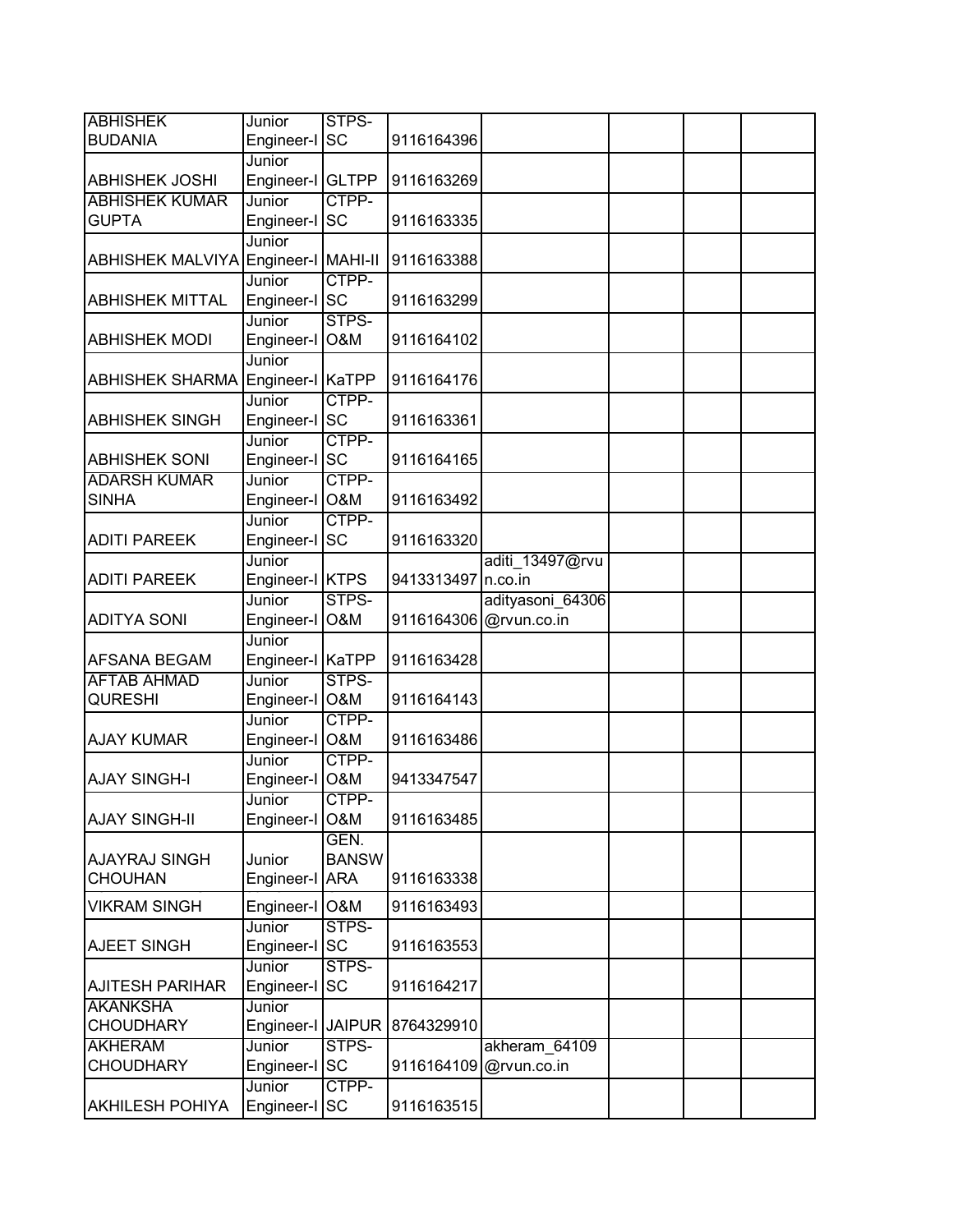|                        | Junior                   |                    |                    |                |  |  |
|------------------------|--------------------------|--------------------|--------------------|----------------|--|--|
| <b>AKSHAY BHARGAV</b>  | Engineer-I KaTPP         |                    | 9116163411         |                |  |  |
| <b>AKSHITA</b>         | Junior                   | CTPP-              |                    |                |  |  |
| <b>SARASWAT</b>        | Engineer-I O&M           |                    | 9116163484         |                |  |  |
|                        | Junior                   |                    |                    |                |  |  |
| <b>ALI HASAN</b>       | Engineer-I RGTPP         |                    | 9116163273         |                |  |  |
| <b>ALOK NATH</b>       | Junior                   | CTPP-              |                    |                |  |  |
| <b>BHASKAR</b>         | Engineer-I SC            |                    | 9116164148         |                |  |  |
| <b>AMAR SINGH</b>      | Junior                   |                    |                    |                |  |  |
| <b>GAHLOT</b>          | Engineer-I DCPP          |                    | 9414054837         |                |  |  |
|                        | Junior                   |                    |                    | amit_13269@rvu |  |  |
| <b>AMIT AGARWAL</b>    | Engineer-I KTPS          |                    | 9413313269 n.co.in |                |  |  |
|                        | Junior                   | STPS-              |                    | amit 63277@rvu |  |  |
| <b>AMIT CHAURDIA</b>   | Engineer-I SC            |                    | 9116163277 n.in    |                |  |  |
| <b>AMIT KUMAR</b>      | Junior                   |                    |                    | goyal_94724@rv |  |  |
| <b>GOYAL</b>           | Engineer-I JAIPUR        |                    | 9414094724 un.in   |                |  |  |
| <b>AMIT KUMAR</b>      | Junior                   | CTPP-              |                    | amit 64157@rvu |  |  |
| <b>MEENA</b>           | Engineer-I SC            |                    | 9116164157 n.co.in |                |  |  |
|                        | Junior                   | STPS-              |                    |                |  |  |
| <b>AMIT KUMAR-I</b>    | Engineer-I O&M           |                    | 9414085109         |                |  |  |
|                        | Junior                   | STPS-              |                    |                |  |  |
| <b>ANAND SONI</b>      | Engineer-I O&M           |                    | 9414085170         |                |  |  |
| <b>ANISH KUMAR</b>     | Junior                   | CTPP-              |                    |                |  |  |
| <b>MEENA</b>           | Engineer-I O&M           |                    | 9414073518         |                |  |  |
|                        | Junior                   | STPS-              |                    |                |  |  |
| <b>ANITA CHOUDHARY</b> | Engineer-I               | <b>SC</b><br>STPS- | 9116163587         |                |  |  |
| <b>ANITA KANWAR</b>    | Junior<br>Engineer-I O&M |                    | 9116164218         |                |  |  |
|                        |                          | GEN.               |                    |                |  |  |
|                        | Junior                   | <b>BANSW</b>       |                    |                |  |  |
| <b>ANJALI BRAHMI</b>   | Engineer-I ARA           |                    | 9414072952         |                |  |  |
| <b>ANJALI</b>          | Junior                   |                    |                    |                |  |  |
| <b>CHOUDHARY</b>       | Engineer-I KTPS          |                    | 9414084862         |                |  |  |
|                        | Junior                   |                    |                    |                |  |  |
| <b>ANJALI GUPTA</b>    | Engineer-I KaTPP         |                    | 9414005364         |                |  |  |
|                        | Junior                   |                    |                    |                |  |  |
| <b>ANJALI SHARMA</b>   | Engineer-I KaTPP         |                    | 9116163436         |                |  |  |
|                        | Junior                   | STPS-              |                    |                |  |  |
| <b>ANKIT GODARA</b>    | Engineer-I SC            |                    | 9461931431         |                |  |  |
|                        | Junior                   | CTPP-              |                    |                |  |  |
| <b>ANKIT GOYAL</b>     | Engineer-I               | <b>SC</b>          | 9116163303         |                |  |  |
|                        | Junior                   | CTPP-              |                    |                |  |  |
| <b>ANKIT GUPTA</b>     | Engineer-I SC            |                    | 9116164170         |                |  |  |
|                        | Junior                   | STPS-              |                    |                |  |  |
| <b>ANKIT KUMAR JHA</b> | Engineer-I SC            |                    | 9116164201         |                |  |  |
| <b>ANKIT KUMAR</b>     | Junior                   | STPS-              |                    |                |  |  |
| <b>LAMBA</b>           | Engineer-I               | O&M                | 9414085989         |                |  |  |
| <b>ANKIT KUMAR</b>     | Junior                   |                    |                    |                |  |  |
| <b>SHARMA</b>          | Engineer-I KaTPP         |                    | 9116164177         |                |  |  |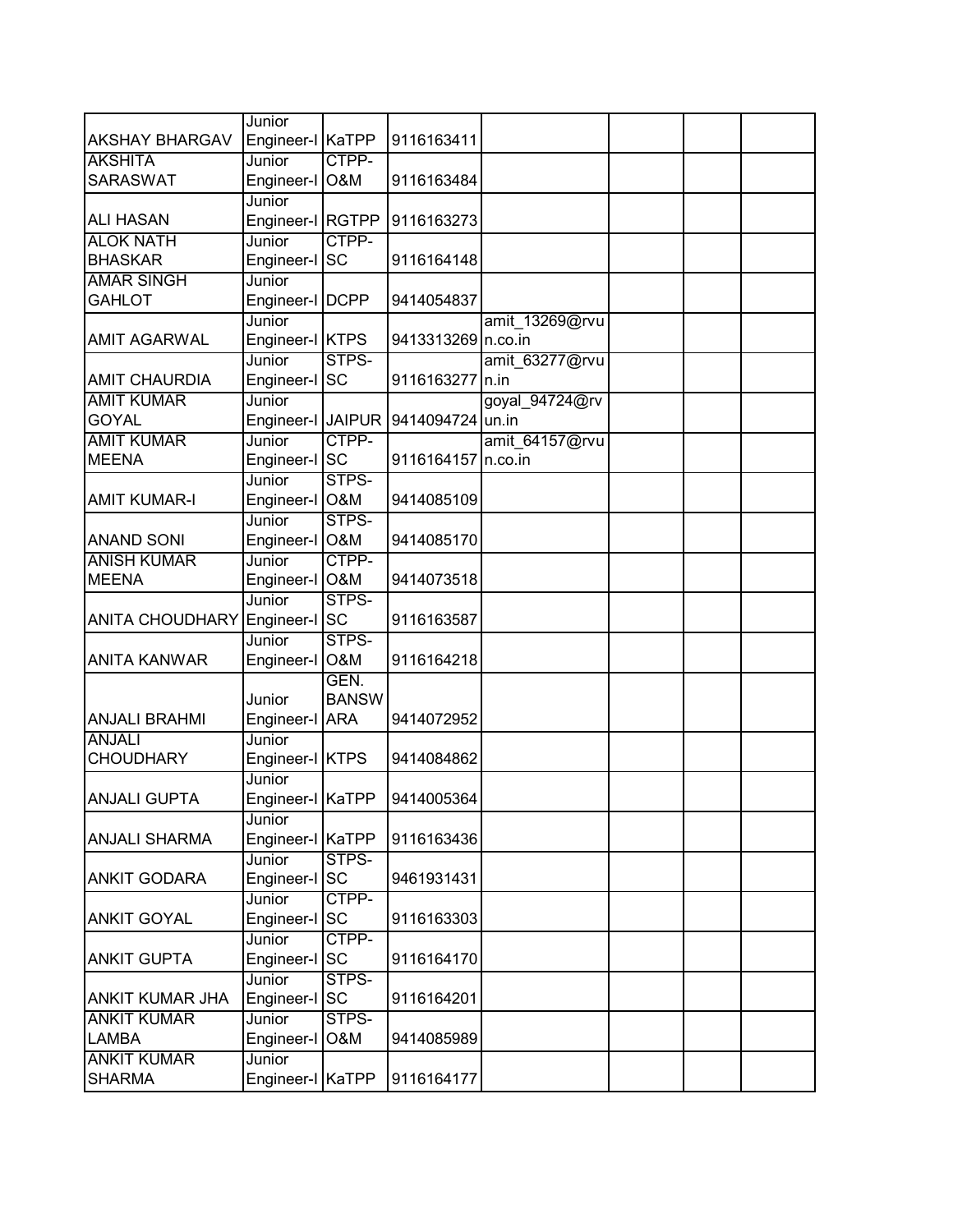|                       | Junior                  | CTPP-          |                      |                            |  |  |
|-----------------------|-------------------------|----------------|----------------------|----------------------------|--|--|
| <b>ANKIT SINGHAL</b>  | Engineer-I SC           |                | 9116163339           |                            |  |  |
|                       | Junior                  | STPS-          |                      |                            |  |  |
| <b>ANKIT WATTS</b>    | Engineer-I O&M          |                | 9116163532           |                            |  |  |
|                       | Junior                  | CTPP-          |                      | ankita_63508@r             |  |  |
| <b>ANKITA</b>         | Engineer-I              | <b>O&amp;M</b> | 9116163508           | vun.in                     |  |  |
|                       | Junior                  | GEN.           |                      |                            |  |  |
| <b>ANKITA BENIWAL</b> | Engineer-I KOTA         |                | 7976938867           |                            |  |  |
|                       | Junior                  |                |                      |                            |  |  |
| <b>ANKITA JADON</b>   | Engineer-I KaTPP        |                | 9116164173           |                            |  |  |
|                       | Junior                  |                |                      |                            |  |  |
| <b>ANKITA PANDEY</b>  | Engineer-I KaTPP        |                | 9414009584           |                            |  |  |
|                       | Junior                  | CTPP-          |                      |                            |  |  |
| <b>ANSHU SONI</b>     | Engineer-I SC           |                | 9116163327           |                            |  |  |
|                       | Junior                  |                |                      |                            |  |  |
| ANUPAMA DWIVEDI       | Engineer-I KTPS         |                | 9413313675           |                            |  |  |
| <b>ANUPRIYA</b>       | Junior                  |                |                      |                            |  |  |
| <b>TENGURIYA</b>      | Engineer-I KaTPP        |                | 9116163394           |                            |  |  |
|                       | Junior                  | CTPP-          |                      |                            |  |  |
| <b>APEKSHA</b>        | Engineer-I              | <b>SC</b>      | 9116163314           |                            |  |  |
|                       | Junior                  |                |                      | apeksha 19473              |  |  |
| <b>APEKSHA MATHUR</b> | Engineer-I JAIPUR       |                | 9414019473           | @rvun.in                   |  |  |
|                       | Junior                  | STPS-          |                      |                            |  |  |
| APOORVA GOYAL         | Engineer-I SC           |                | 9116163498           |                            |  |  |
|                       | Junior                  | CTPP-          |                      |                            |  |  |
| <b>ARCHANA DOBAL</b>  | Engineer-I SC           | CTPP-          | 9116163328           |                            |  |  |
| <b>ARCHANA MEENA</b>  | Junior<br>Engineer-I SC |                | 9116163345           |                            |  |  |
|                       | Junior                  | STPS-          |                      |                            |  |  |
| <b>ARJUN LAL</b>      | Engineer-I O&M          |                | 9414085457           | arjun_85457@rv<br>un.co.in |  |  |
|                       | Junior                  | CTPP-          |                      |                            |  |  |
| <b>ARTI MEENA</b>     | Engineer-I O&M          |                | 9116163500           |                            |  |  |
| <b>ARUN KUMAR</b>     | Junior                  | CTPP-          |                      |                            |  |  |
| <b>SHARMA</b>         | Engineer-l              | <b>SC</b>      | 9116163511           |                            |  |  |
|                       | Junior                  |                |                      |                            |  |  |
| <b>ASHA KUMARI</b>    | Engineer-I KaTPP        |                | 9116163425           |                            |  |  |
|                       | Junior                  |                |                      | asheesh_95087              |  |  |
| <b>ASHEESH SHARMA</b> | Engineer-I JAIPUR       |                | 9785995087           | @rvun.co.in                |  |  |
|                       | Junior                  | CTPP-          |                      |                            |  |  |
| <b>ASHISH JAJORIA</b> | Engineer-I              | O&M            | 9358777050           |                            |  |  |
| <b>ASHISH</b>         | Junior                  |                |                      | ashish 08379@r             |  |  |
| <b>MAHESHWARI</b>     | Engineer-I              | <b>KTPS</b>    | 9414008379           | vun.co.in                  |  |  |
|                       | Junior                  |                |                      |                            |  |  |
| <b>ASHISH ROY</b>     | Engineer-I KaTPP        |                | 9116163395           |                            |  |  |
|                       | Junior                  | GEN.           |                      |                            |  |  |
| <b>ASHISH SINGHVI</b> | Engineer-I              | <b>KOTA</b>    | 9588246737           |                            |  |  |
|                       | Junior                  | GEN.           |                      |                            |  |  |
| <b>ASHISH SUMAN</b>   | Engineer-I              | <b>KOTA</b>    | 9116164344           |                            |  |  |
|                       | Junior                  |                |                      | ashok_48464@r              |  |  |
| <b>ASHOK BHARDWAJ</b> | Engineer-I JS           |                | 9413348464 vun.co.in |                            |  |  |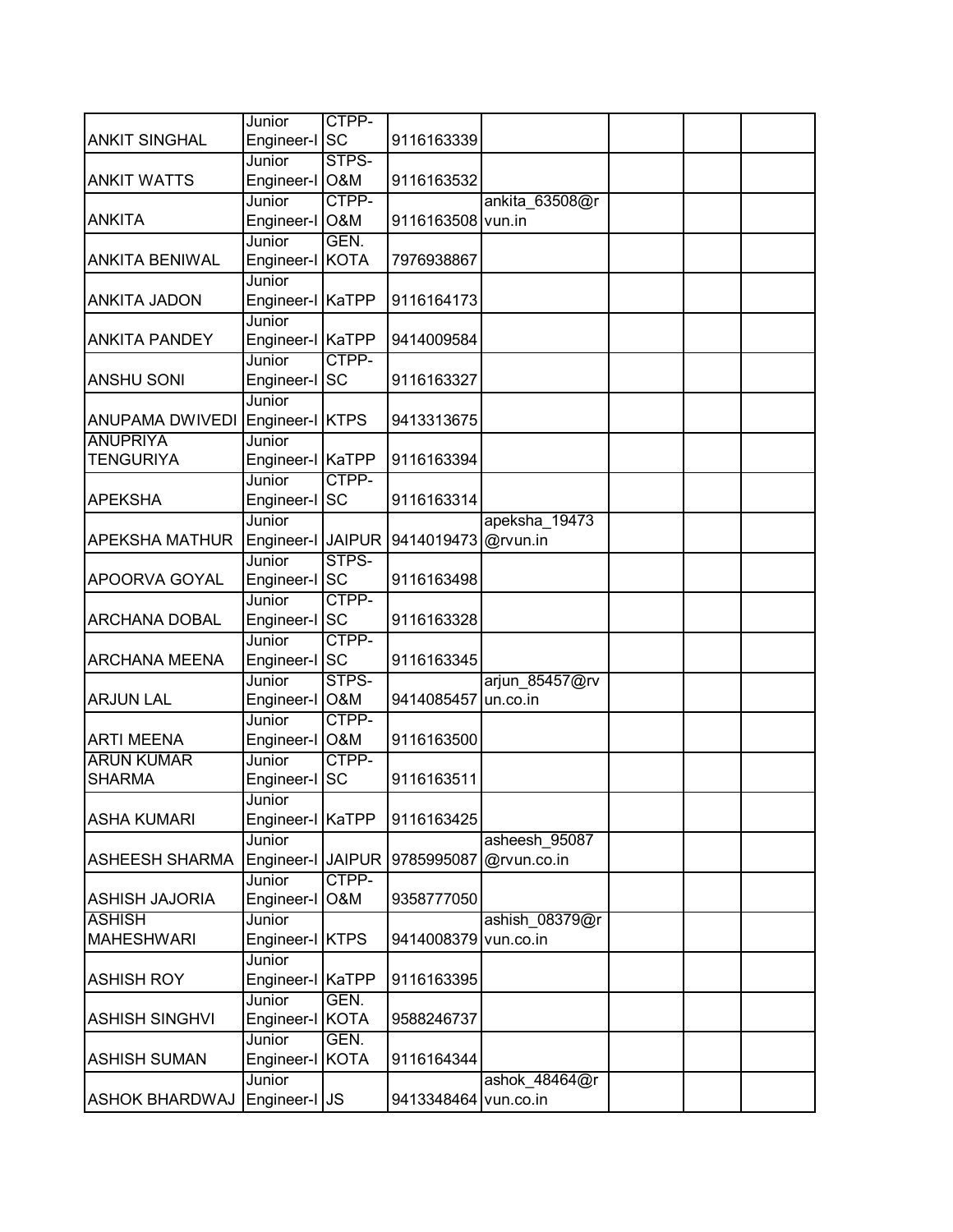| <b>ASHOK KUMAR</b><br>bairwa 08952@r<br>Junior                         |  |
|------------------------------------------------------------------------|--|
| Engineer-I KaTPP<br><b>BAIRWA</b><br>9414008952<br>vun.in              |  |
| <b>ASHOK KUMAR</b><br>Junior                                           |  |
| <b>MEENA-II</b><br>Engineer-I KaTPP<br>9414007218                      |  |
| <b>ASHOK KUMAR</b><br>CTPP-<br>Junior                                  |  |
| Engineer-I SC<br><b>MEENA-III</b><br>9116163506                        |  |
| STPS-<br>Junior                                                        |  |
| Engineer-I O&M<br><b>ASHUTOSH</b><br>9116164137                        |  |
| Junior<br>ashutosh 05205                                               |  |
| <b>ASHUTOSH SAINI</b><br>Engineer-I KaTPP<br>9414005205 @rvun.co.in    |  |
| STPS-<br>Junior                                                        |  |
| Engineer-I SC<br><b>ASHWANI KUMAR-I</b><br>9116163533                  |  |
| STPS-<br>Junior                                                        |  |
| Engineer-I SC<br><b>ASHWINI GAUTAM</b><br>9116164107                   |  |
| STPS-<br>Junior<br>ashwinikumar 64                                     |  |
| Engineer-I O&M<br><b>ASHWINI KUMAR-II</b><br>9116164103 103@rvun.co.in |  |
| CTPP-<br>Junior                                                        |  |
| Engineer-I SC<br><b>ASTHA SHARMA</b><br>9116163337                     |  |
| CTPP-<br>Junior                                                        |  |
| Engineer-I SC<br>ATUL BHARDWAJ<br>9116163387                           |  |
| CTPP-<br>Junior                                                        |  |
| Engineer-I SC<br><b>AVDHESH GURJAR</b><br>9116163329                   |  |
| STPS-<br>Junior                                                        |  |
| Engineer-I O&M<br><b>AVINASH BISHNOI</b><br>9116163599                 |  |
| <b>AVINASH KUMAR</b><br>Junior                                         |  |
| <b>JAIN</b><br>Engineer-I RGTPP<br>9414032625                          |  |
| CTPP-<br>Junior<br>aviralgupta_0761                                    |  |
| Engineer-I O&M<br><b>AVIRAL GUPTA</b><br>9414007618 8@rvun.co.in       |  |
| STPS-<br>Junior                                                        |  |
| Engineer-I O&M<br><b>AVNISH PUROHIT</b><br>9116163570                  |  |
| STPS-<br>Junior                                                        |  |
| <b>BABU LAL YADAV</b><br>Engineer-I O&M<br>9414086842                  |  |
| Junior<br>babu 42776@rv                                                |  |
| Engineer-I GLTPP<br><b>BABU SINGH</b><br>9413342776<br>un.co.in        |  |
| STPS-<br>Junior                                                        |  |
| Engineer-I SC<br><b>BALDEV MATHUR</b><br>9116163555                    |  |
| Junior                                                                 |  |
| Engineer-I RGTPP<br><b>BALVEER</b><br>9414094753                       |  |
| STPS-<br>Junior                                                        |  |
| O&M<br><b>BARKHA SOLANKI</b><br>Engineer-I<br>9116163567               |  |
| STPS-<br><b>BASANT KUMAR</b><br>Junior<br>basant_63341@r               |  |
| <b>SC</b><br><b>SANWASIA</b><br>Engineer-I<br>9116163341<br>vun.co.in  |  |
| STPS-<br><b>BASANT KUMAR</b><br>Junior                                 |  |
| <b>SUMAN</b><br>Engineer-I O&M<br>9414085958                           |  |
| CTPP-<br>Junior                                                        |  |
| <b>BHAGESH DHAKAR</b><br>Engineer-I<br><b>O&amp;M</b><br>9414072342    |  |
| <b>BHAGWAN SINGH</b><br>STPS-<br>Junior                                |  |
| <b>SC</b><br><b>RATHORE</b><br>Engineer-I<br>9116164216                |  |
| STPS-<br>Junior                                                        |  |
| <b>BHANWAREE</b><br>Engineer-I SC<br>9116163577                        |  |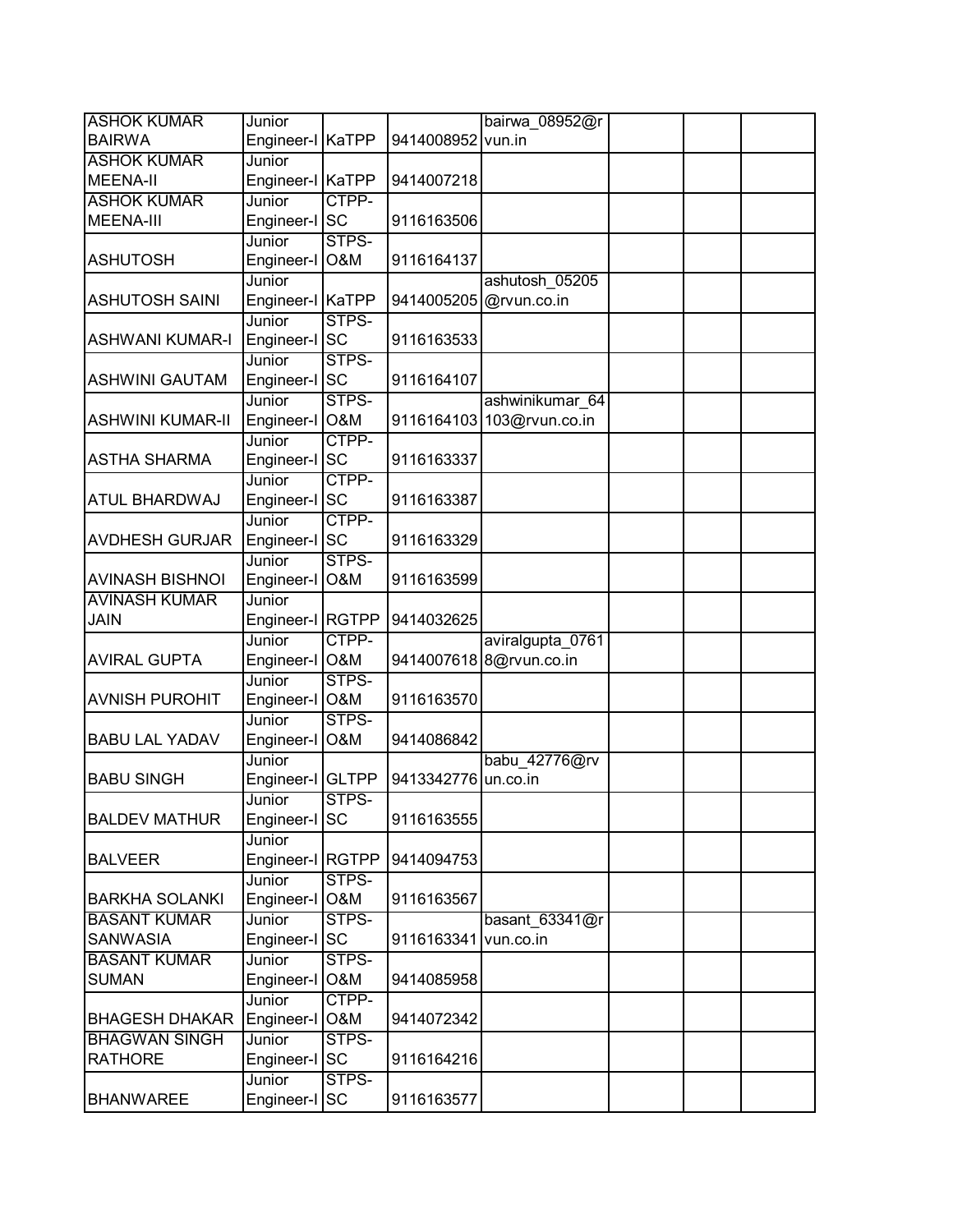|                         |                   | GEN.           |                     |                           |  |  |
|-------------------------|-------------------|----------------|---------------------|---------------------------|--|--|
|                         | Junior            | <b>BANSW</b>   |                     | bharat 91827@r            |  |  |
| <b>BHARAT MEENA</b>     | Engineer-I ARA    |                | 9414091827          | vun.co.in                 |  |  |
| <b>SHANKAR</b>          | Engineer-I KOTA   |                | 9413313326          |                           |  |  |
|                         | Junior            | STPS-          |                     |                           |  |  |
| <b>BHUMI CHOUHAN</b>    | Engineer-I O&M    |                | 9413342592          |                           |  |  |
| <b>BHUPENDRA</b>        | Junior            | GEN.           |                     |                           |  |  |
| <b>KUMAR</b>            | Engineer-I KOTA   |                | 9413313395          |                           |  |  |
|                         |                   |                |                     | bhupendrakumar            |  |  |
| <b>BHUPENDRA</b>        | Junior            | CTPP-          |                     | 64347@rvun.co             |  |  |
| <b>KUMAR MEENA</b>      | Engineer-I        | <b>O&amp;M</b> | 9116164347          | .in                       |  |  |
| <b>BHUPENDRA</b>        | Junior            | STPS-          |                     | bhupendraverma            |  |  |
| <b>VERMA</b>            | Engineer-I SC     |                |                     | 9116164205 99@rvun.co.in  |  |  |
|                         | Junior            | CTPP-          |                     |                           |  |  |
| <b>BHUPESH VERMA</b>    | Engineer-I O&M    |                | 9414073491          |                           |  |  |
| <b>BHUVNESH KUMAR</b>   | Junior            |                |                     |                           |  |  |
| <b>SHARMA</b>           | Engineer-I RGTPP  |                | 9116163272          |                           |  |  |
|                         | <b>Junior</b>     | CTPP-          |                     | bihari 73423@rv           |  |  |
| <b>BIHARI LAL MEENA</b> | Engineer-I        | O&M            | 9414073423 un.co.in |                           |  |  |
|                         | Junior            |                |                     | tomer_85916@rv            |  |  |
| <b>BINDU TOMER</b>      | Engineer-I JAIPUR |                | 9414085916 un.in    |                           |  |  |
| <b>BRIJESH KUMAR</b>    | Junior            |                |                     |                           |  |  |
| <b>MEENA</b>            | Engineer-I KTPS   |                | 9414073048          |                           |  |  |
| <b>CHAITANYA</b>        | Junior            | CTPP-          |                     |                           |  |  |
| <b>SHARMA</b>           | Engineer-I        | <b>SC</b>      | 9116164163          |                           |  |  |
| <b>CHANDRA</b>          | Junior            |                |                     |                           |  |  |
| <b>PRAKASH</b>          | Engineer-I RGTPP  |                | 9116164241          |                           |  |  |
|                         | Junior            |                |                     |                           |  |  |
| <b>CHANDRA RAM</b>      | Engineer-I RGTPP  |                | 9116163289          |                           |  |  |
|                         | Junior            | STPS-          |                     |                           |  |  |
| <b>CHANDRAKALA</b>      | Engineer-I SC     |                | 9116163584          |                           |  |  |
| <b>CHANDRAKANT</b>      | Junior            | CTPP-          |                     |                           |  |  |
| <b>MEENA</b>            | Engineer-I        | <b>SC</b>      | 9116164162          |                           |  |  |
|                         | Junior            |                |                     |                           |  |  |
| <b>CHETRAM MEENA</b>    | Engineer-I KaTPP  |                | 9414073269          |                           |  |  |
| <b>DASHRATH KUMAR</b>   | Junior            |                |                     | dashrath 09853            |  |  |
| <b>BAIRWA</b>           | Engineer-I        | <b>JAIPUR</b>  | 9414009853          | @rvun.co.in               |  |  |
| <b>DEEP KUMAR</b>       | Junior            | CTPP-          |                     |                           |  |  |
| <b>MEENA</b>            | Engineer-I        | O&M            | 9116163505          |                           |  |  |
|                         | Junior            | STPS-          |                     | deepak 85276@             |  |  |
| <b>DEEPAK JAIN</b>      | Engineer-I        | <b>O&amp;M</b> | 9414085276 rvun.in  |                           |  |  |
|                         | Junior            | STPS-          |                     |                           |  |  |
| <b>DEEPAK SHARMA</b>    | Engineer-I SC     |                | 9116164215          |                           |  |  |
|                         | Junior            | CTPP-          |                     |                           |  |  |
| <b>DEEPALI SINGHAI</b>  | Engineer-I        | O&M            | 9414072898          |                           |  |  |
|                         | Junior            |                |                     |                           |  |  |
| <b>DEEPESH SONI</b>     | Engineer-I KaTPP  |                | 9414008418          |                           |  |  |
|                         | Junior            |                |                     | dipikasamriya 63          |  |  |
| <b>DEEPIKA SAMRIYA</b>  | Engineer-I KaTPP  |                |                     | 9116163405 405@rvun.co.in |  |  |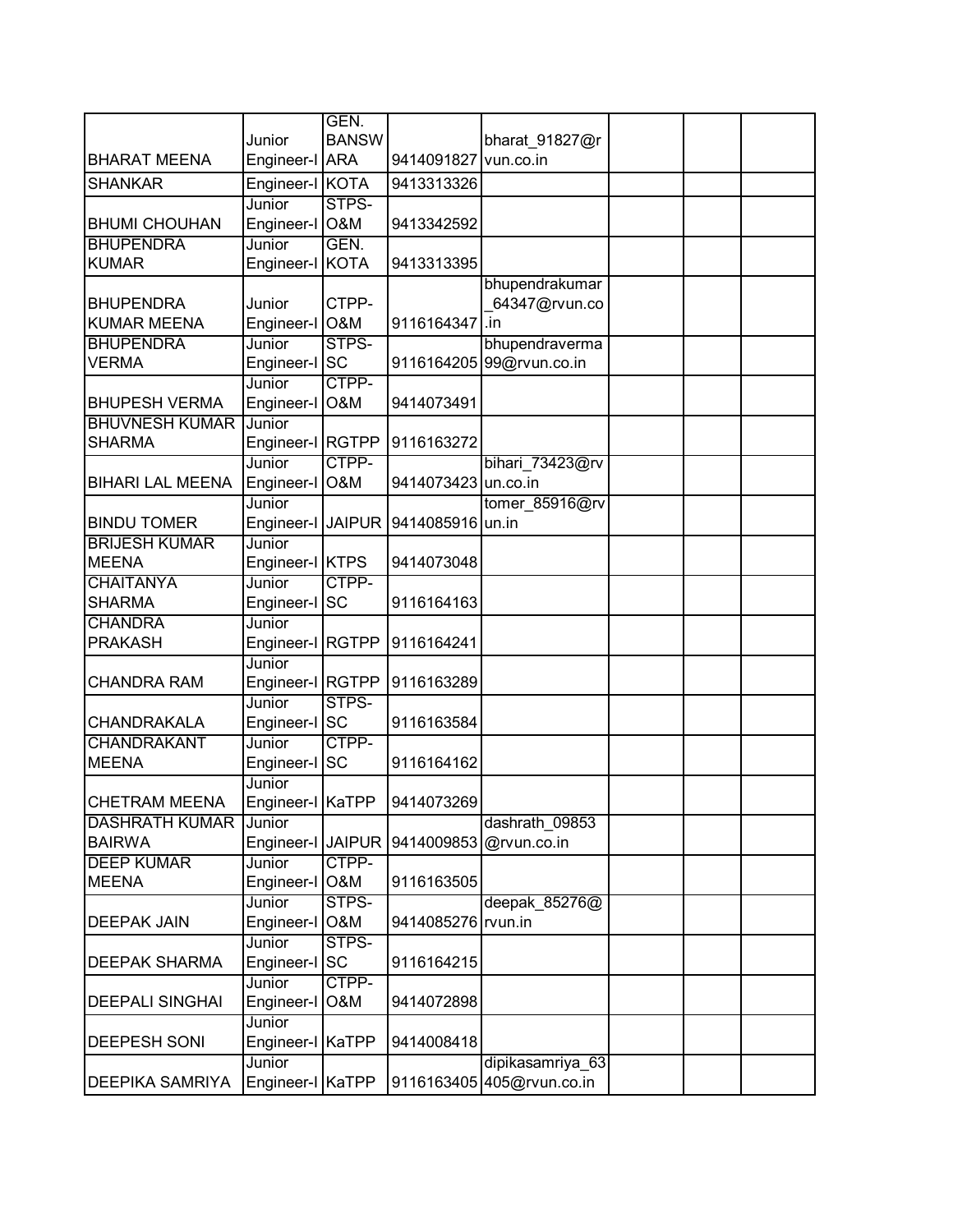|                        | Junior                      |              |                       |                           |  |  |
|------------------------|-----------------------------|--------------|-----------------------|---------------------------|--|--|
| <b>DEEPIKA SHARMA</b>  | Engineer-I KaTPP            |              | 9116163416            |                           |  |  |
|                        | Junior                      | CTPP-        |                       |                           |  |  |
| <b>DEEPIKA SONI</b>    | Engineer-I SC               |              | 9116163349            |                           |  |  |
| <b>DEEPMALA</b>        | Junior                      | CTPP-        |                       |                           |  |  |
| <b>PARIDWAL</b>        | Engineer-I O&M              |              | 9116163489            |                           |  |  |
| <b>DEEPSHIKHA</b>      | Junior                      | CTPP-        |                       |                           |  |  |
| <b>KHARE</b>           | Engineer-I SC               |              | 9116164156            |                           |  |  |
|                        | Junior                      |              |                       | deepti 08792@r            |  |  |
| <b>DEEPTI</b>          | Engineer-I KaTPP<br>Junior  |              | 9414008792 vun.in     |                           |  |  |
| <b>DEEPTI BAGORIYA</b> |                             |              |                       |                           |  |  |
|                        | Engineer-I JAIPUR<br>Junior |              | 9414007348            |                           |  |  |
| <b>DEEPTI GUPTA</b>    | Engineer-I KTPS             |              | 9414005437            |                           |  |  |
|                        | Junior                      |              |                       |                           |  |  |
| <b>DEVEN GURJAR</b>    | Engineer-I KaTPP            |              | 9116164179            |                           |  |  |
| <b>DEVENDRA</b>        | Junior                      |              |                       |                           |  |  |
| <b>CHOUHAN</b>         | Engineer-I KaTPP            |              | 9116163415            |                           |  |  |
| <b>DEVENDRA KUMAR</b>  | Junior                      |              |                       |                           |  |  |
| <b>MEENA</b>           | Engineer-I   DCPP           |              | 9414054819            |                           |  |  |
| <b>DEVENDRA</b>        | Junior                      | CTPP-        |                       |                           |  |  |
| <b>MAURYA</b>          | Engineer-I O&M              |              | 9116163501            |                           |  |  |
| <b>DEVENDRA</b>        | Junior                      | CTPP-        |                       |                           |  |  |
| <b>SHARMA</b>          | Engineer-I O&M              |              | 9414072083            |                           |  |  |
| <b>DEVENDRA SINGH</b>  | Junior                      | CTPP-        |                       |                           |  |  |
| YADAV                  | Engineer-I SC               |              | 9116164293            |                           |  |  |
|                        | Junior                      | CTPP-        |                       |                           |  |  |
| <b>DEVI SHANKAR</b>    | Engineer-I SC               |              | 9116163354            |                           |  |  |
|                        | Junior                      | STPS-        |                       | devika 64302@r            |  |  |
| <b>DEVIKA VERMA</b>    | Engineer-I O&M              |              | 9116164302 vun.co.in  |                           |  |  |
|                        | Junior                      | CTPP-        |                       |                           |  |  |
| <b>DEVILAL MEENA</b>   | Engineer-I O&M              |              | 9414073494            |                           |  |  |
|                        | Junior                      |              |                       | dhanraj 94762@            |  |  |
| <b>DHAN RAJ</b>        | Engineer-I RGTPP            |              | 9414094762 rvun.co.in |                           |  |  |
| <b>KUMAR JHA</b>       | Engineer-I SC               |              |                       | 9116164200 ha_64200@rvun. |  |  |
|                        | Junior                      | STPS-        |                       | tanwar_85947@r            |  |  |
| <b>DHANESH TANWAR</b>  | Engineer-I O&M              |              | 9414085947 vun.co.in  |                           |  |  |
|                        | Junior                      | STPS-        |                       | dhanu 64123@r             |  |  |
| <b>DHANU SHIPRA</b>    | Engineer-I SC               |              | 9116164123 vun.in     |                           |  |  |
| <b>DHARAM SINGH</b>    | Junior                      | CTPP-        |                       |                           |  |  |
| <b>MEENA</b>           | Engineer-I                  | <b>SC</b>    | 9116163326            |                           |  |  |
| <b>DHARM SINGH</b>     | Junior                      | <b>MANGR</b> |                       |                           |  |  |
| <b>KATARIYA</b>        | Engineer-I                  | OL           | 9414009724            |                           |  |  |
| <b>DHEERENDRA</b>      | Junior                      |              |                       |                           |  |  |
| <b>GARG</b>            | Engineer-I KaTPP            |              | 9116164260            |                           |  |  |
|                        | Junior                      | CTPP-        |                       |                           |  |  |
| <b>DILIP KUMAR</b>     | Engineer-I SC               |              | 9358777032            |                           |  |  |
| <b>DILIP KUMAR</b>     | Junior                      | CTPP-        |                       |                           |  |  |
| <b>NAGAR</b>           | Engineer-I                  | O&M          | 9116163517            |                           |  |  |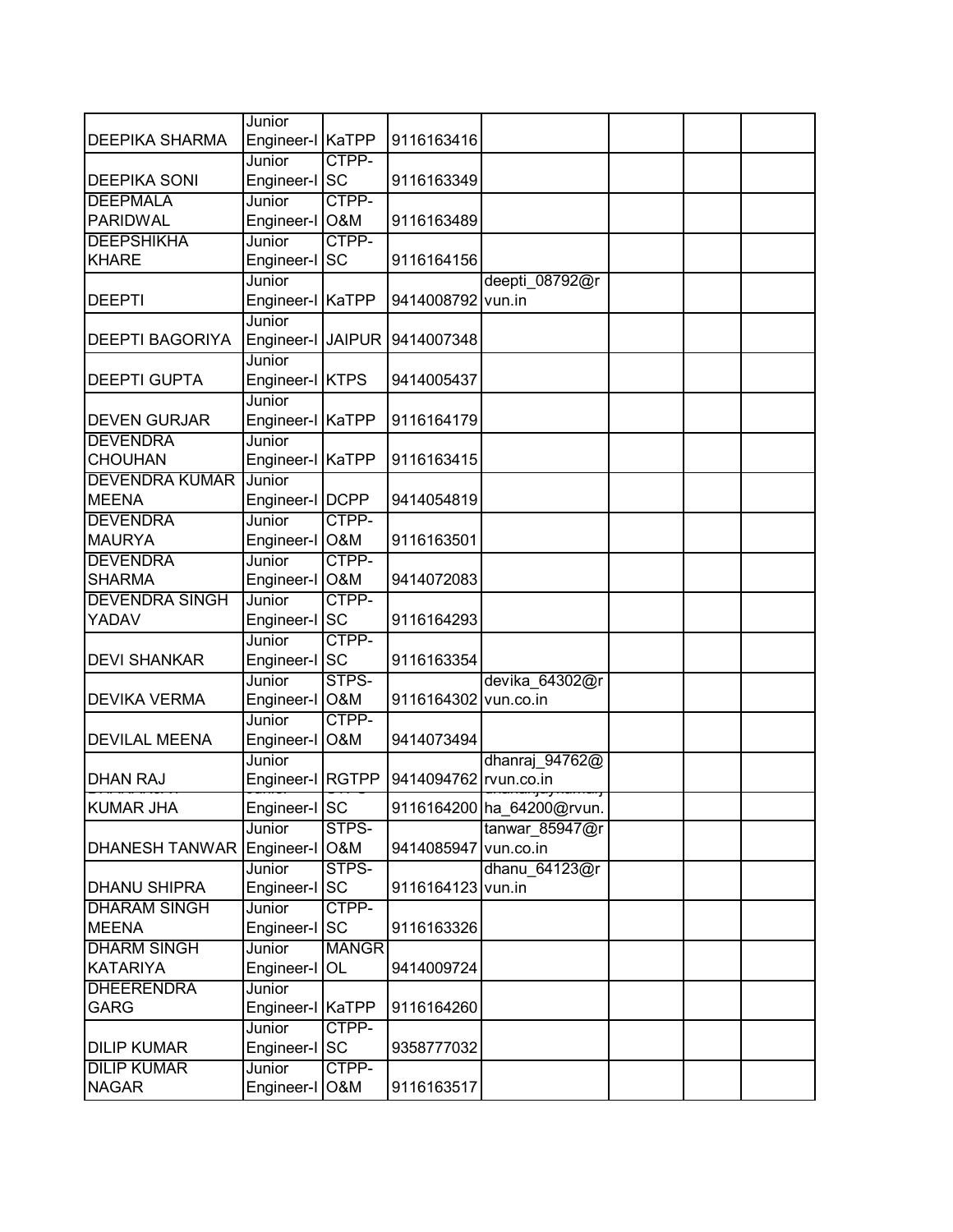| <b>DILIP KUMAR</b>                | Junior                  |                |                       |                            |  |  |
|-----------------------------------|-------------------------|----------------|-----------------------|----------------------------|--|--|
| VAISHNAV                          | Engineer-I RGTPP        |                | 9116163274            |                            |  |  |
|                                   | Junior                  |                |                       | dilipparihar 6327          |  |  |
| <b>DILIP PARIHAR</b>              | Engineer-I              | <b>RGTPP</b>   | 9116163279            | 9@rvun.co.in               |  |  |
|                                   | Junior                  |                |                       |                            |  |  |
| <b>DIMPLE GOYAL</b>               | Engineer-I KaTPP        |                | 9116164178            |                            |  |  |
| <b>DINESH KUMAR</b>               | Junior                  | STPS-          |                       |                            |  |  |
| <b>SUIWAL</b>                     | Engineer-I SC           |                | 9116164125            |                            |  |  |
|                                   | Junior                  | STPS-          |                       | divya_choudhary            |  |  |
| <b>DIVYA CHOUDHARY</b>            | Engineer-I SC           |                |                       | 9116164113 @rvun.co.in     |  |  |
|                                   | Junior                  | STPS-          |                       | durgesh 85290              |  |  |
| <b>DURGESH KUMAR</b>              | Engineer-I O&M          |                | 9414085290            | @rvun.in                   |  |  |
| <b>DUSHYANT KUMAR-</b>            | Junior                  | STPS-          |                       |                            |  |  |
| Ш                                 | Engineer-I SC           |                | 9116164203            |                            |  |  |
|                                   | Junior                  |                |                       | fatteram_71557             |  |  |
| <b>FATTE RAM</b>                  | Engineer-I   DCPP       |                | 9414071557            | @rvun.co.in                |  |  |
|                                   | Junior                  |                |                       |                            |  |  |
| GAGAN AHARI                       | Engineer-I   MAHI-II    |                | 9116163391            |                            |  |  |
|                                   | Junior                  | STPS-          |                       |                            |  |  |
| <b>GAJENDER</b>                   | Engineer-I              | <b>SC</b>      | 9116163598            |                            |  |  |
|                                   | Junior                  |                |                       | ganesh 05348@              |  |  |
| <b>GANESH RATHORE</b>             | Engineer-I KaTPP        |                | 9414005348 rvun.co.in |                            |  |  |
|                                   | Junior                  |                |                       |                            |  |  |
| <b>GARVIT VIJAY</b>               | Engineer-I KaTPP        |                | 9116164175            |                            |  |  |
|                                   |                         | GEN.           |                       |                            |  |  |
|                                   | Junior                  | <b>BANSW</b>   |                       |                            |  |  |
| <b>GAURAV GUPTA</b>               | Engineer-I ARA          |                | 9414091832            |                            |  |  |
| <b>KHANDEKAR</b>                  | Engineer-I              | <b>O&amp;M</b> | 9116164144            |                            |  |  |
| <b>GAURAV KUMAR</b>               | Junior                  | CTPP-          |                       | gauravverma 63             |  |  |
| <b>VERMA-I</b>                    | Engineer-I              | O&M            |                       | 9116163512 512@rvun.co.in  |  |  |
| <b>GAURAV KUMAR</b>               | Junior                  |                |                       |                            |  |  |
| <b>VERMA-II</b>                   | Engineer-I KTPS         |                | 9116164346            |                            |  |  |
|                                   | Junior                  |                |                       | malav_08316@r              |  |  |
| <b>GAURAV MALAV</b>               | Engineer-I KaTPP        |                | 9414008316 vun.co.in  |                            |  |  |
|                                   | Junior                  | CTPP-          |                       |                            |  |  |
| <b>GAURAV SHARMA</b>              | Engineer-I              | O&M            | 9116163507            |                            |  |  |
|                                   | Junior                  |                |                       | gaurav 05246@r             |  |  |
| <b>GAURAV SINGH</b>               | Engineer-I KTPS         |                | 9414005246 vun.co.in  |                            |  |  |
| <b>GAURAV SINGH</b>               | Junior                  | CTPP-          |                       |                            |  |  |
| <b>PARIHAR</b>                    | Engineer-I SC           |                | 9116164288            |                            |  |  |
|                                   | Junior                  | STPS-          |                       | gayatri 64134@r            |  |  |
| <b>GAYATRI SIYAG</b>              | Engineer-I              | <b>O&amp;M</b> | 9116164134 vun.in     |                            |  |  |
|                                   |                         | STPS-          |                       |                            |  |  |
| <b>GAYATRI SUTHAR</b>             | Junior<br>Engineer-I SC |                | 9116163568 vun.co.in  | gayatri 63568@r            |  |  |
|                                   |                         |                |                       |                            |  |  |
| <b>GHANSHYAM</b><br><b>KANKAS</b> | Junior                  | STPS-          |                       | kankas 63545@r             |  |  |
|                                   | Engineer-I SC           |                | 9116163545 vun.co.in  |                            |  |  |
| <b>GHANSHYAM</b>                  | Junior                  |                |                       | ghanshyam 853              |  |  |
| <b>MEGHWAL</b>                    | Engineer-I RGTPP        |                |                       | 9414085335 35@rvun.co.in   |  |  |
| <b>GIRISH BASNIWAL</b>            | Junior                  |                |                       | girishbasniwal 6           |  |  |
|                                   | Engineer-I JAIPUR       |                |                       | 9116163487 3487@rvun.co.in |  |  |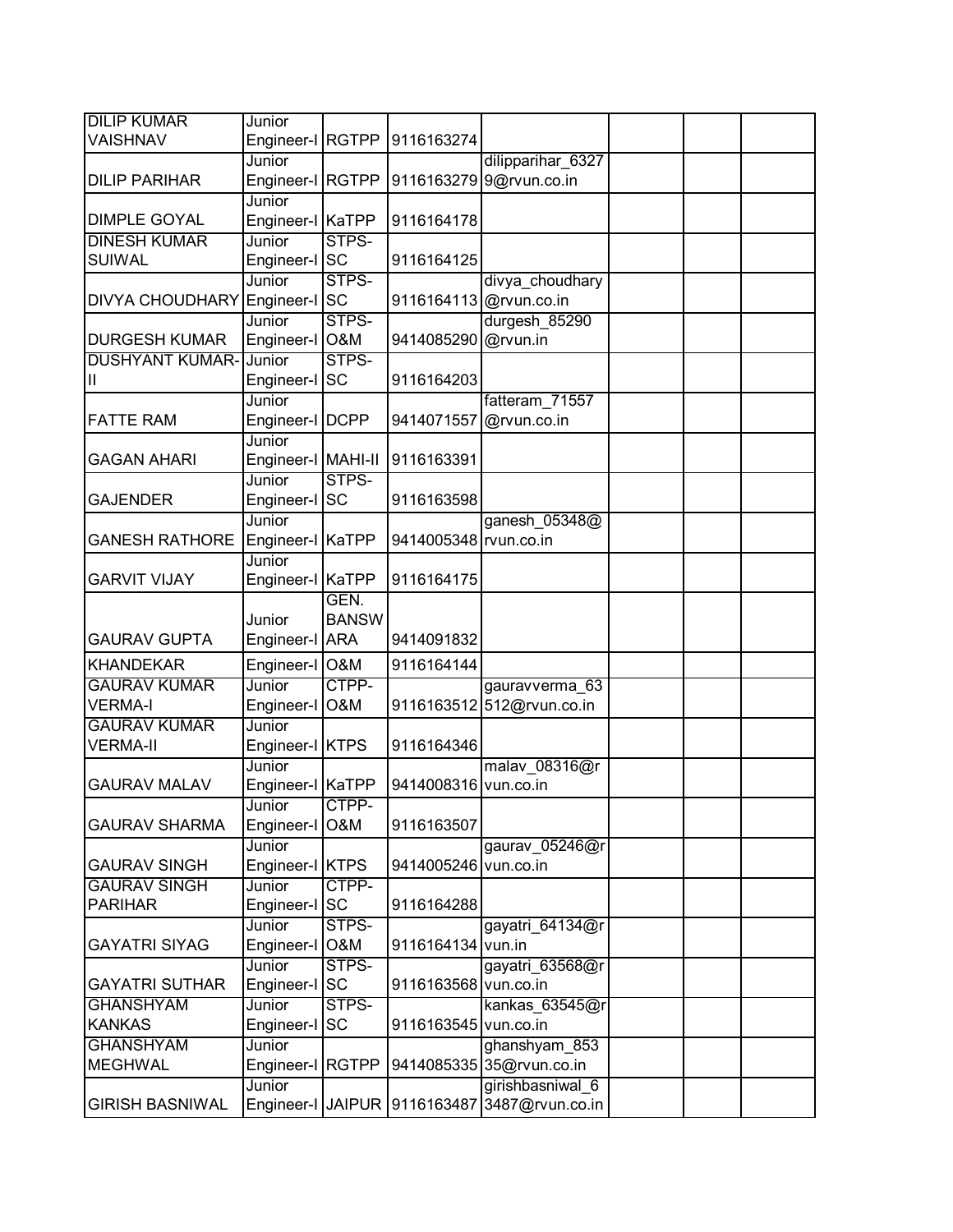| <b>GIRRAJ PRASAD</b>   | Junior                      |                |                       |                         |  |  |
|------------------------|-----------------------------|----------------|-----------------------|-------------------------|--|--|
| MEENA-II               | Engineer-I KaTPP            |                | 9116163419            |                         |  |  |
| <b>GOPI KISHAN</b>     | Junior                      | STPS-          |                       |                         |  |  |
| <b>BHATI</b>           | Engineer-I                  | <b>SC</b>      | 9414094806            |                         |  |  |
|                        | Junior                      |                |                       | gulabsingh 4906         |  |  |
| <b>GULAB SINGH</b>     | Engineer-I RGTPP            |                |                       | 9413349062 2@rvun.co.in |  |  |
| <b>GURUVESH</b>        | Junior                      |                |                       | guruvesh 63281          |  |  |
| <b>KACHHAWAHA</b>      | Engineer-I RGTPP            |                | 9116163281            | @rvun.co.in             |  |  |
| <b>GYANENDRA</b>       | Junior                      | <b>AMBIKA</b>  |                       |                         |  |  |
| YADAV                  | Engineer-I PUR              |                | 9116163494            |                         |  |  |
| <b>HAPPY</b>           | Junior                      | STPS-          |                       | happy 85973@r           |  |  |
| <b>SHEKHAWAT</b>       | Engineer-I O&M              |                | 9414085973 vun.co.in  |                         |  |  |
| <b>HARIKISHAN</b>      | Junior                      | STPS-          |                       | harikishan 6354         |  |  |
| <b>BAIRWA</b>          | Engineer-I SC               |                | 9116163547 7@rvun.in  |                         |  |  |
| <b>HARIRAJ SINGH</b>   | Junior                      | CTPP-          |                       |                         |  |  |
| <b>RANAWAT</b>         | Engineer-I O&M              |                | 9413341724            |                         |  |  |
|                        | Junior                      | STPS-          |                       |                         |  |  |
| <b>HARJINDER SINGH</b> | Engineer-I                  | <b>SC</b>      | 9116163596            |                         |  |  |
|                        | Junior                      |                |                       |                         |  |  |
| <b>HARSH MALAV</b>     | Engineer-I KaTPP            |                | 9116163409            |                         |  |  |
| <b>HARSHITA</b>        | Junior                      |                |                       |                         |  |  |
| <b>PANWAR</b>          | Engineer-I KaTPP            |                | 9116164174            |                         |  |  |
|                        | Junior                      | CTPP-          |                       |                         |  |  |
| <b>HARSHITA SHARMA</b> | Engineer-I SC               |                | 9116163305            |                         |  |  |
|                        | Junior                      | STPS-          |                       |                         |  |  |
| <b>HEENA</b>           | Engineer-I SC               |                | 9116163523            |                         |  |  |
| <b>HEMANT KUMAR</b>    | Junior                      | CTPP-          |                       | hemant 72957@           |  |  |
| <b>NAGAR</b>           | Engineer-I                  | <b>O&amp;M</b> | 9414072957 rvun.co.in |                         |  |  |
| <b>HEMENDRA NATH</b>   | Junior                      |                |                       | hemender_85289          |  |  |
|                        | Engineer-I   DCPP<br>Junior |                | 9414085289 @rvun.in   | hemlata 13934           |  |  |
| <b>HEMLATA MEENA</b>   | Engineer-I KTPS             |                |                       | 9414013934 @rvun.co.in  |  |  |
|                        | Junior                      | STPS-          |                       | himani 85475@r          |  |  |
| <b>HIMANI CHANNA</b>   | Engineer-I                  | <b>O&amp;M</b> | 9414085475            | vun.co.in               |  |  |
|                        | Junior                      |                |                       |                         |  |  |
| HIMANSHU JOSHI         | Engineer-I KaTPP            |                | 9414008528            |                         |  |  |
| <b>INDIRA</b>          | Junior                      | STPS-          |                       | indira_49069@rv         |  |  |
| <b>CHOUDHARY</b>       | Engineer-I                  | O&M            | 9413349069 un.co.in   |                         |  |  |
|                        | Junior                      | CTPP-          |                       |                         |  |  |
| <b>INDRAJEET SINGH</b> | Engineer-I                  | <b>SC</b>      | 9116163331            |                         |  |  |
|                        | Junior                      | CTPP-          |                       |                         |  |  |
| <b>ISHAN CHAWLA</b>    | Engineer-I SC               |                | 9116163352            |                         |  |  |
|                        |                             | GEN.           |                       |                         |  |  |
| <b>ISHWAR LAL</b>      | Junior                      | <b>BANSW</b>   |                       |                         |  |  |
| <b>KATARA</b>          | Engineer-I                  | <b>ARA</b>     | 9414091829            |                         |  |  |
| <b>J. KUVENDRA</b>     | Junior                      | STPS-          |                       | kuvendra 32643          |  |  |
| <b>SINGH DUDI</b>      | Engineer-I                  | <b>SC</b>      |                       | 9414032643 @rvun.co.in  |  |  |
|                        | Junior                      | CTPP-          |                       | jagdish 72610@r         |  |  |
| <b>JAGDISH NAGAR</b>   | Engineer-I                  | O&M            | 9414072610 vun.co.in  |                         |  |  |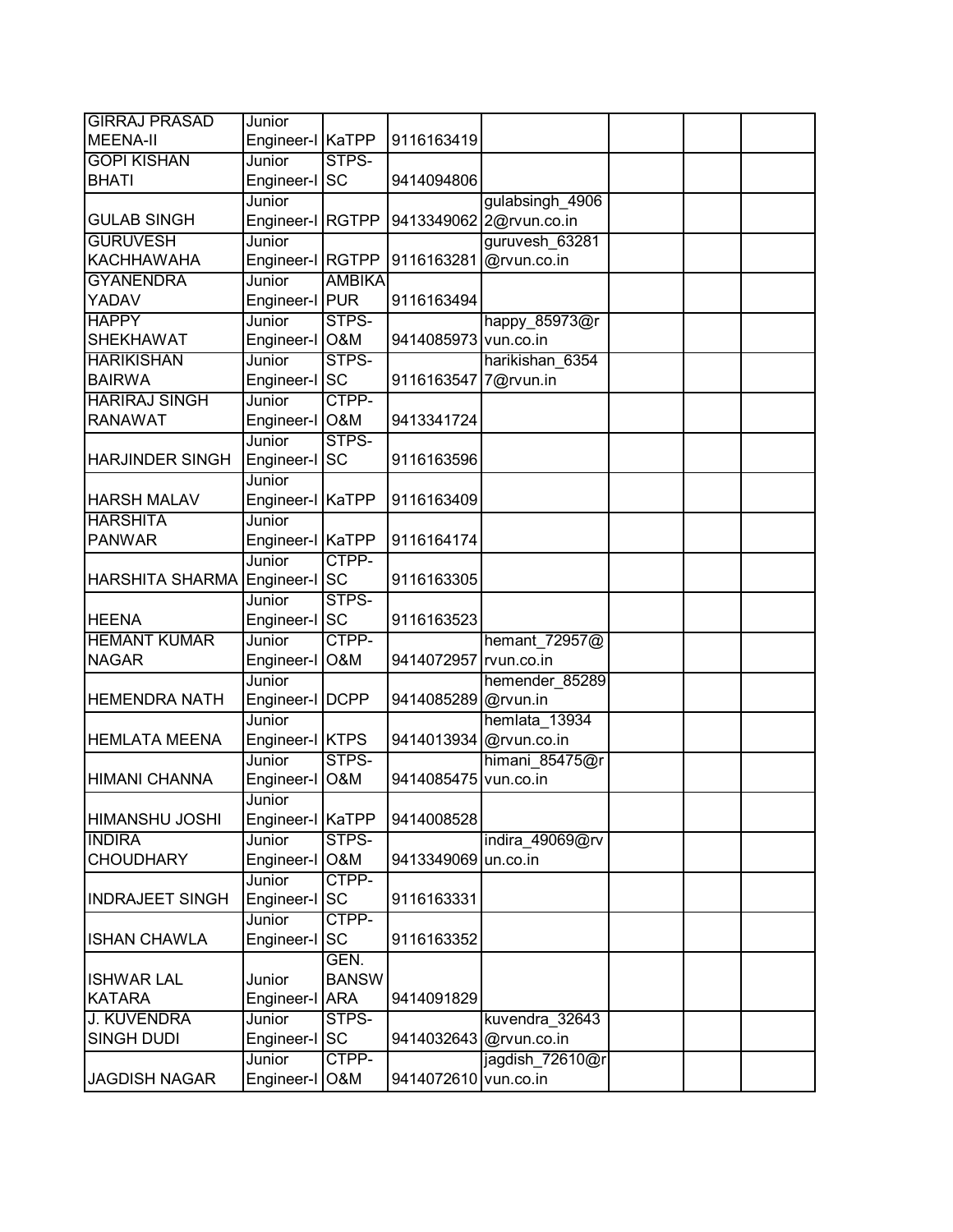| <b>JAI PRAKASH</b>      | Junior                    | GEN.                    |                       | jaiprakash 0960            |  |
|-------------------------|---------------------------|-------------------------|-----------------------|----------------------------|--|
| <b>MEENA</b>            | Engineer-I KOTA           |                         |                       | 9414009603 3@rvun.co.in    |  |
|                         | Junior                    | STPS-                   |                       |                            |  |
| <b>JALAJ MEENA</b>      | Engineer-I                | <b>SC</b>               | 9116164398            |                            |  |
|                         | Junior                    | STPS-                   |                       |                            |  |
| <b>JANA KUMARI</b>      | Engineer-I SC             |                         | 9116163586            |                            |  |
|                         | Junior                    |                         |                       | jaya 42804@rvu             |  |
| <b>JAYA SOLIRIA</b>     | Engineer-I GLTPP          |                         | 9413342804 n.co.in    |                            |  |
|                         | Junior                    | CTPP-                   |                       |                            |  |
| <b>JAYSHRI ZERBADE</b>  | Engineer-I SC             |                         | 9116163360            |                            |  |
|                         | Junior                    | STPS-                   |                       |                            |  |
| <b>JEETRAM MEENA</b>    | Engineer-I SC             |                         |                       | 9116163552 jeetram@rvun.in |  |
|                         | Junior                    | STPS-                   |                       |                            |  |
| <b>JITENDER</b>         | Engineer-I SC             |                         | 9116163559            |                            |  |
| <b>JITENDER KUMAR</b>   | Junior                    | CTPP-                   |                       | jitendragupta 72           |  |
| <b>GUPTA</b>            | Engineer-I O&M            |                         |                       | 9414072569 569@rvun.co.in  |  |
| <b>JITENDRA</b>         | Junior                    | CTPP-                   |                       |                            |  |
| <b>BHARGAVA</b>         | Engineer-I                | <b>O&amp;M</b>          | 9414072937            |                            |  |
| <b>JITENDRA</b>         | Junior                    | CTPP-                   |                       | jitendra 43430@            |  |
| <b>CHOUDHARY</b>        | Engineer-I                | <b>SC</b>               | 9413343430 rvun.co.in |                            |  |
|                         | Junior                    |                         |                       |                            |  |
| <b>JITENDRA KUMAR</b>   | Engineer-I RGTPP          |                         | 9116164184            |                            |  |
| <b>JITENDRA SINGH</b>   | Junior                    | CTPP-                   |                       |                            |  |
| <b>HADA</b>             | Engineer-I SC             |                         | 9116163307            |                            |  |
|                         | Junior                    | CTPP-                   |                       |                            |  |
| <b>JUTHIKA DAS</b>      | Engineer-I SC             |                         | 9116163384            |                            |  |
|                         | Junior                    | STPS-                   |                       |                            |  |
| <b>JYOTI GAUTAM</b>     | Engineer-I SC             |                         | 9116164400            |                            |  |
|                         | Junior                    |                         |                       | jyoti_05389@rvu            |  |
| <b>JYOTI KOTHIWAL</b>   | Engineer-I KaTPP          |                         | 9414005389 n.in       |                            |  |
|                         | Junior                    |                         |                       | mahendra_85362             |  |
| <b>JYOTI MAHENDRA</b>   | Engineer-I JAIPUR         |                         | 9414085362 @rvun.in   |                            |  |
|                         | Junior                    |                         |                       | meena 54994@r              |  |
| <b>JYOTI MEENA-I</b>    | Engineer-I KTPS           |                         | 8946954994            | vun.in                     |  |
|                         | Junior                    |                         |                       |                            |  |
| <b>JYOTI MEENA-II</b>   | Engineer-I KaTPP          |                         | 9116163398            |                            |  |
|                         | Junior                    | STPS-                   |                       | jyoti_02796@rvu            |  |
| <b>JYOTI PANWAR</b>     | Engineer-I O&M<br>Junior  |                         | 9610402796 n.co.in    |                            |  |
| <b>JYOTI RAJPUROHIT</b> | Engineer-I                | STPS-<br><b>O&amp;M</b> | 9116163569            |                            |  |
|                         |                           |                         |                       |                            |  |
| <b>KAMAL KUMAR</b>      | Junior<br>Engineer-I KTPS |                         | 9413313272            |                            |  |
|                         | Junior                    | CTPP-                   |                       |                            |  |
| <b>KAMINI YADAV</b>     | Engineer-I SC             |                         | 9116163318            |                            |  |
|                         | Junior                    | STPS-                   |                       |                            |  |
| <b>KAMLESH KUMAR</b>    | Engineer-I                | O&M                     | 9414085442            | kamlesh 85442              |  |
| <b>KANA RAM</b>         | Junior                    | STPS-                   |                       | @rvun.co.in                |  |
| <b>BIJARNIYA</b>        | Engineer-I                | O&M                     | 9414085981            |                            |  |
| <b>KANUPRIYA</b>        | Junior                    |                         |                       |                            |  |
| <b>KULDEEP</b>          | Engineer-I GLTPP          |                         | 9413346650            |                            |  |
|                         |                           |                         |                       |                            |  |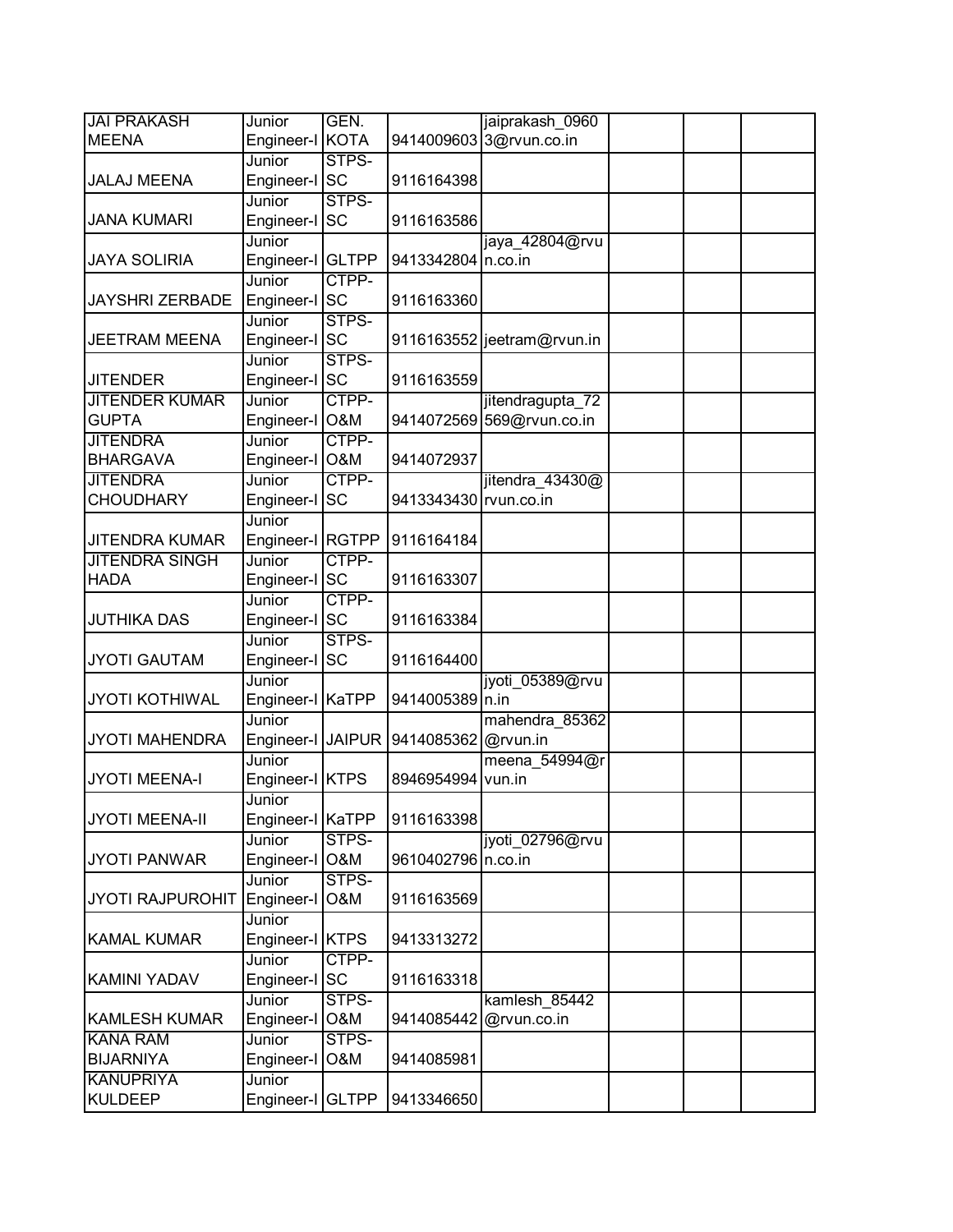|                        | Junior                     | STPS-         |                       | kapil_66564@rv         |  |  |
|------------------------|----------------------------|---------------|-----------------------|------------------------|--|--|
| <b>KAPIL SHARMA</b>    | Engineer-I SC              |               | 9116163564 un.in      |                        |  |  |
| <b>KARTIK KRISHANA</b> | Junior                     | STPS-         |                       | kartik gouttam@        |  |  |
| <b>GOUTTAM</b>         | Engineer-I SC              |               | 9116163581 rvun.co.in |                        |  |  |
|                        | Junior                     | STPS-         |                       | kavita kumari@r        |  |  |
| <b>KAVITA KUMARI</b>   | Engineer-I SC              |               | 9116163541 vun.in     |                        |  |  |
|                        | Junior                     |               |                       |                        |  |  |
| <b>KAVITA SANKHALA</b> | Engineer-I KTPS            |               | 9413313283            |                        |  |  |
| <b>KEERTI KUMAR</b>    | Junior                     |               |                       | keerti_05206@rv        |  |  |
| <b>MAHAWAR</b>         | Engineer-I KaTPP           |               | 9414005206 un.co.in   |                        |  |  |
|                        | Junior                     | CTPP-         |                       | keval 44640@rv         |  |  |
| <b>KEVAL RAM MEENA</b> | Engineer-I O&M             |               | 9413344640 un.co.in   |                        |  |  |
|                        | Junior                     |               |                       | khushboo 07539         |  |  |
| <b>KHUSHBOO JAIN</b>   | Engineer-I KTPS            |               |                       | 9414007539 @rvun.co.in |  |  |
| <b>KHUSHBOO</b>        | Junior                     | STPS-         |                       |                        |  |  |
| <b>KANWAR</b>          | Engineer-I SC              |               | 9116164110            |                        |  |  |
|                        | Junior                     |               |                       | kinshu 07259@r         |  |  |
| <b>KINSHU VIJAY</b>    | Engineer-I JAIPUR          |               | 9414007259 vun.co.in  |                        |  |  |
|                        | Junior                     |               |                       |                        |  |  |
| <b>KIRAN MEENA</b>     | Engineer-I JAIPUR          |               | 9414008992            |                        |  |  |
| <b>KIRAN SALODIA</b>   | Junior<br>Engineer-I KaTPP |               | 9414009683            |                        |  |  |
|                        | Junior                     | STPS-         |                       | komal 85459@r          |  |  |
| <b>KOMAL JAIN</b>      | Engineer-I O&M             |               | 9414085459 vun.co.in  |                        |  |  |
|                        | Junior                     | STPS-         |                       | kratika 63580@r        |  |  |
| <b>KRATIKA DAGA</b>    | Engineer-I SC              |               | 9116163580 vun.co.in  |                        |  |  |
|                        | Junior                     |               |                       | krutika 63439@r        |  |  |
| <b>KRUTIKA AGRAWAL</b> | Engineer-I KTPS            |               | 9116163439 vun.co.in  |                        |  |  |
| <b>KULDEEP</b>         | Junior                     | CTPP-         |                       |                        |  |  |
| <b>CHOUDHARY</b>       | Engineer-I O&M             |               | 9414071526            |                        |  |  |
|                        | Junior                     | STPS-         |                       |                        |  |  |
| <b>KULDEEP SINGH</b>   | Engineer-I SC              |               | 9116163595            |                        |  |  |
|                        | Junior                     | STPS-         |                       |                        |  |  |
| <b>KUNDAN LAL</b>      | Engineer-I                 | SC            | 9116163531            |                        |  |  |
| <b>KUNJ BIHARI</b>     | Junior                     |               |                       |                        |  |  |
| <b>MEENA</b>           | Engineer-I RGTPP           |               | 9414094768            |                        |  |  |
|                        | Junior                     | CTPP-         |                       |                        |  |  |
| <b>KUSUM PARIHAR</b>   | Engineer-I O&M             |               | 9414084861            |                        |  |  |
| <b>LAKHAN SINGH</b>    | Junior                     | CTPP-         |                       |                        |  |  |
| <b>MEENA</b>           | Engineer-I                 | O&M           | 9414072964            |                        |  |  |
| <b>LAKSHDEEP SINGH</b> | Junior                     |               |                       |                        |  |  |
| <b>HADA</b>            | Engineer-I                 | <b>JS</b>     | 9358777014            |                        |  |  |
|                        | Junior                     | STPS-         |                       |                        |  |  |
| LAKSHITA               | Engineer-I SC              |               | 9116163600            |                        |  |  |
|                        |                            | GEN.          |                       |                        |  |  |
| <b>LAL CHAND</b>       | Junior                     | <b>BANSW</b>  |                       |                        |  |  |
| <b>KUMAWAT</b>         | Engineer-I ARA             |               | 9414084636            |                        |  |  |
| <b>LALBABU PRASAD</b>  | Junior                     | <b>AMBIKA</b> |                       |                        |  |  |
| YADAV                  | Engineer-I PUR             |               | 9116163374            |                        |  |  |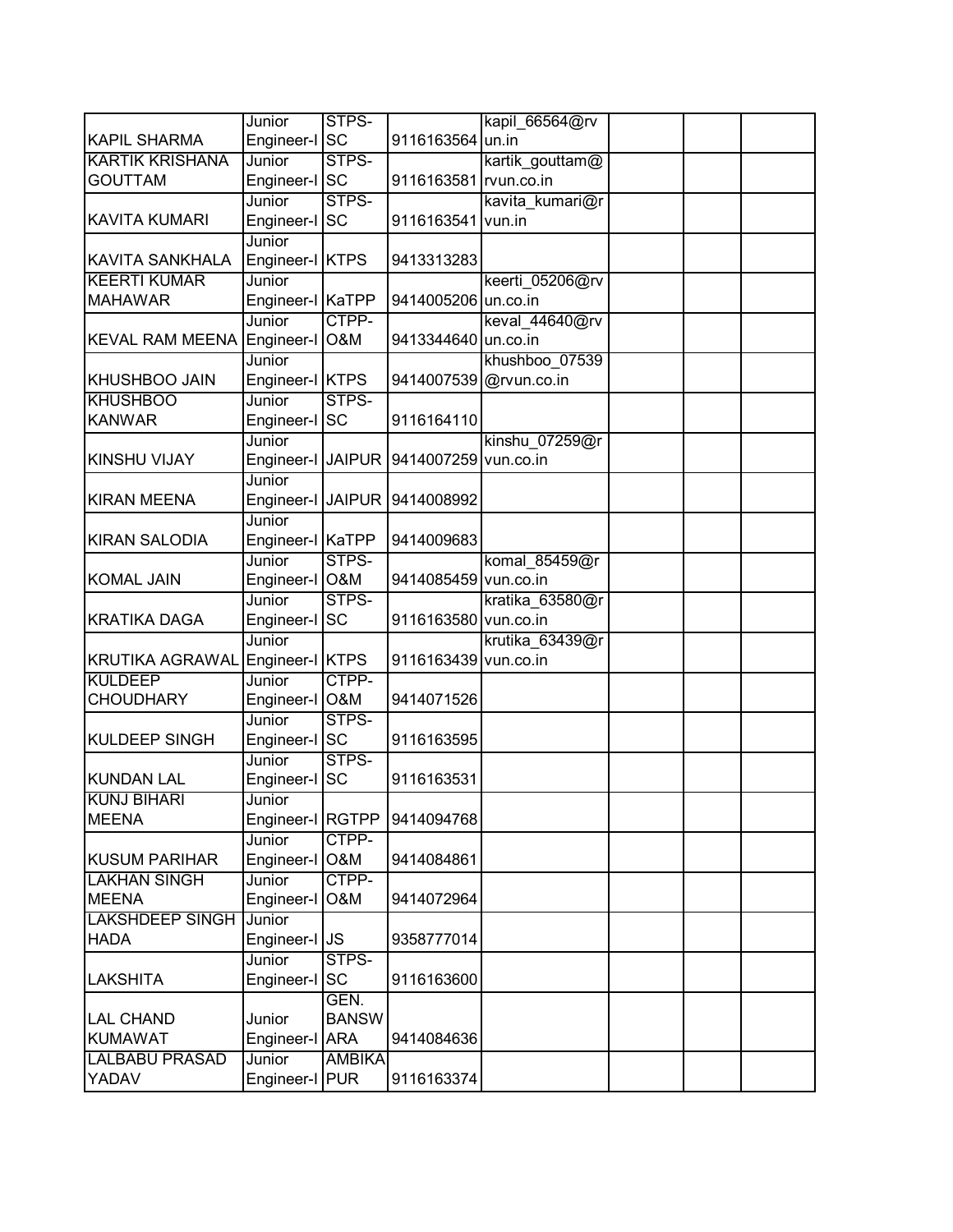| <b>LALIT KISHOR</b>     | Junior            | CTPP-        |                      |                         |  |  |
|-------------------------|-------------------|--------------|----------------------|-------------------------|--|--|
| <b>GAUTAM</b>           | Engineer-I        | <b>SC</b>    | 9116163300           |                         |  |  |
|                         | Junior            |              |                      | lalit 85161@rvu         |  |  |
| <b>LALIT KUMAR</b>      | Engineer-I JAIPUR |              | 9414085161           | n.in                    |  |  |
|                         | Junior            | CTPP-        |                      | lalitsaini 63482        |  |  |
| <b>LALIT SAINI</b>      | Engineer-I O&M    |              |                      | 9116163482 @rvun.co.in  |  |  |
|                         |                   | GEN.         |                      |                         |  |  |
|                         | Junior            | <b>BANSW</b> |                      |                         |  |  |
| <b>LALITA JOSHI</b>     | Engineer-I ARA    |              | 9116163382           |                         |  |  |
|                         |                   | GEN.         |                      |                         |  |  |
|                         | Junior            | <b>BANSW</b> |                      |                         |  |  |
| <b>LALITA REGAR</b>     | Engineer-I ARA    |              | 9116163437           |                         |  |  |
|                         | Junior            | STPS-        |                      | lalita 87398@rv         |  |  |
| <b>LALITA SANVERIYA</b> | Engineer-I O&M    |              | 9414087398 un.co.in  |                         |  |  |
|                         | Junior            |              |                      |                         |  |  |
| <b>LAXMAN KUMAR</b>     | Engineer-I RGTPP  |              | 9116163288           |                         |  |  |
|                         | Junior            |              |                      | lekhraj 48179@r         |  |  |
| <b>LEKHRAJ DAIYA</b>    | Engineer-I RGTPP  |              | 9413348179 vun.co.in |                         |  |  |
|                         | Junior            |              |                      |                         |  |  |
| <b>LILY MEENA</b>       | Engineer-I KaTPP  |              | 9414009826           |                         |  |  |
|                         | Junior            |              |                      |                         |  |  |
| <b>LOKENDRA SINGH</b>   | Engineer-I KaTPP  |              | 9116163516           |                         |  |  |
|                         | Junior            | STPS-        |                      |                         |  |  |
| <b>LOKESH KHOTH</b>     | Engineer-I SC     |              | 9116164116           |                         |  |  |
| <b>LOKESH KUMAR</b>     | Junior            | CTPP-        |                      |                         |  |  |
| <b>MEENA-I</b>          | Engineer-I O&M    |              | 9414073358           |                         |  |  |
| <b>LOKESH KUMAR</b>     | Junior            | CTPP-        |                      |                         |  |  |
| <b>MEENA-II</b>         | Engineer-I SC     |              | 9116163380           |                         |  |  |
| <b>LOKESH KUMAR</b>     | Junior            | STPS-        |                      |                         |  |  |
| <b>SAINI</b>            | Engineer-I SC     |              | 9116164387           |                         |  |  |
|                         | Junior            |              |                      | madhuri 42745           |  |  |
| <b>MADHURI TANWAR</b>   | Engineer-I JAIPUR |              | 9413342745 @rvun.in  |                         |  |  |
|                         | Junior            |              |                      |                         |  |  |
| <b>MAHAVEER NAGAR</b>   | Engineer-I JAIPUR |              | 9414008759           |                         |  |  |
| <b>MAHENDRA</b>         | Junior            |              |                      |                         |  |  |
| <b>KUMAR BAIRWA</b>     | Engineer-I KaTPP  |              | 9414007214           |                         |  |  |
| <b>KUMAR</b>            | Engineer-I        | KaTPP        |                      | 9414008524 4@rvun.co.in |  |  |
|                         | Junior            | CTPP-        |                      |                         |  |  |
| <b>MAMTA MEENA</b>      | Engineer-I SC     |              | 9116163336           |                         |  |  |
|                         | Junior            | STPS-        |                      | mamta 85363@r           |  |  |
| <b>MAMTA RANI</b>       | Engineer-I O&M    |              | 9414085363           | vun.in                  |  |  |
|                         | Junior            | STPS-        |                      |                         |  |  |
| <b>MANGAL SINGH</b>     | Engineer-I        | O&M          | 9116164330           |                         |  |  |
|                         | Junior            |              |                      |                         |  |  |
| <b>MANGAL SINGH</b>     | Engineer-I KTPS   |              | 9413313275           |                         |  |  |
|                         | Junior            | CTPP-        |                      |                         |  |  |
| <b>MANI KANT MANU</b>   | Engineer-I SC     |              | 9116163366           |                         |  |  |
| <b>MANISH</b>           | Junior            | CTPP-        |                      |                         |  |  |
| <b>KHARAKWAL</b>        | Engineer-I SC     |              | 9116163334           |                         |  |  |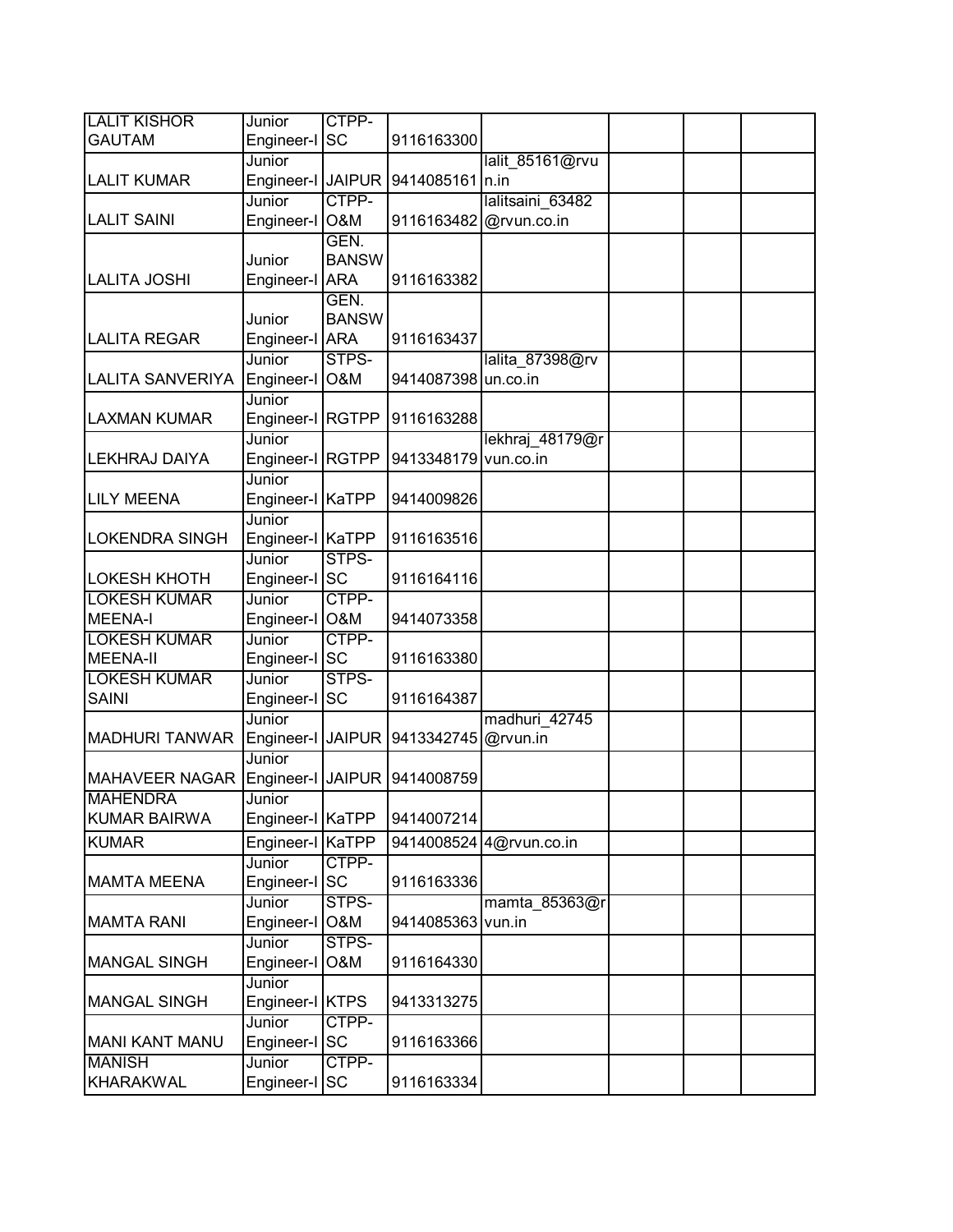| <b>MANISH KUMAR</b>            | Junior            |                |                       |                           |  |  |
|--------------------------------|-------------------|----------------|-----------------------|---------------------------|--|--|
| <b>GARG</b>                    | Engineer-I KaTPP  |                | 9116163402            |                           |  |  |
|                                | Junior            | GEN.           |                       | manish_47221@             |  |  |
| <b>MANISH KUMAR-II</b>         | Engineer-I KOTA   |                | 9413313352 rvun.co.in |                           |  |  |
|                                | Junior            | CTPP-          |                       | manish 05468@             |  |  |
| <b>MANISH NAIN</b>             | Engineer-I SC     |                | 9414005468 rvun.co.in |                           |  |  |
|                                | Junior            | STPS-          |                       | manish 87632@             |  |  |
| <b>MANISH PANWAR</b>           | Engineer-I O&M    |                | 8003455725 rvun.co.in |                           |  |  |
|                                | Junior            |                |                       |                           |  |  |
| <b>MANISH SAXENA</b>           | Engineer-I KaTPP  |                | 9116163296            |                           |  |  |
|                                | Junior            | STPS-          |                       |                           |  |  |
| <b>MANISHA</b>                 | Engineer-I SC     |                | 9116164120            |                           |  |  |
|                                | Junior            | CTPP-          |                       |                           |  |  |
| <b>MANJEET MALAV</b>           | Engineer-I SC     |                | 9116163309            |                           |  |  |
| <b>MANJEET SINGH</b>           | Junior            | STPS-          |                       |                           |  |  |
| <b>SOLANKI</b>                 | Engineer-I SC     |                | 9116163571            |                           |  |  |
| <b>MANJU LATA</b>              | Junior            |                |                       |                           |  |  |
| <b>BHATTI</b>                  | Engineer-I RPS    |                | 9116164343            |                           |  |  |
| <b>MANOJ KUMAR</b>             | Junior            | STPS-          |                       |                           |  |  |
| <b>DARJI</b>                   | Engineer-I O&M    |                | 9414086894            |                           |  |  |
| <b>MANOJ KUMAR</b>             | Junior            | CTPP-          |                       |                           |  |  |
| MEENA-I                        | Engineer-I O&M    |                | 9414072960            |                           |  |  |
| <b>MANOJ KUMAR</b>             | Junior            | STPS-          |                       |                           |  |  |
| <b>MEENA-II</b>                | Engineer-I SC     |                | 9116163524            |                           |  |  |
| <b>MANOJ KUMAR</b>             | Junior            |                |                       |                           |  |  |
| <b>RATHOUR</b>                 | Engineer-I KaTPP  |                | 9414005394            |                           |  |  |
|                                |                   | GEN.           |                       |                           |  |  |
|                                | Junior            | <b>BANSW</b>   |                       |                           |  |  |
| MAYANK PRAJAPAT Engineer-I ARA |                   |                | 9414091861            |                           |  |  |
|                                | Junior            | CTPP-          |                       |                           |  |  |
| MAYANK PRAKASH                 | Engineer-I        | <b>O&amp;M</b> | 9414073513            |                           |  |  |
|                                | Junior            | STPS-          |                       |                           |  |  |
| <b>MEENA RATHOR</b>            | Engineer-I SC     |                | 9116163359            |                           |  |  |
| <b>MEENU KUMARI</b>            | Junior            | CTPP-          |                       | meenukumari 72            |  |  |
| <b>MEENA</b>                   | Engineer-I   O&M  |                |                       | 9414072845 845@rvun.co.in |  |  |
|                                | Junior            |                |                       |                           |  |  |
| <b>MEETAKSHI GOYAL</b>         | Engineer-I   DCPP |                | 9116163344            |                           |  |  |
|                                | Junior            | STPS-          |                       | megha 87579@r             |  |  |
| <b>MEGHA JOSHI</b>             | Engineer-I        | O&M            | 9414087579            | vun.co.in                 |  |  |
|                                | Junior            | STPS-          |                       | meghna 63574              |  |  |
| <b>MEGHNA MAHAR</b>            | Engineer-I        | <b>SC</b>      | 9116163574            | @rvun.co.in               |  |  |
|                                | Junior            |                |                       | menendra 07426            |  |  |
| <b>MENENDRA KUMAR</b>          | Engineer-I KaTPP  |                | 9414007426            | @rvun.co.in               |  |  |
| <b>MINAKSHI</b>                | Junior            | STPS-          |                       |                           |  |  |
| <b>GUSAIWAL</b>                | Engineer-I SC     |                | 9116163583            |                           |  |  |
|                                | Junior            | CTPP-          |                       |                           |  |  |
| <b>MITESH BAIRWA</b>           | Engineer-I        | O&M            | 9116163491            |                           |  |  |
|                                | Junior            | STPS-          |                       |                           |  |  |
| MOHAN LAL MEENA Engineer-I SC  |                   |                | 9116163561            |                           |  |  |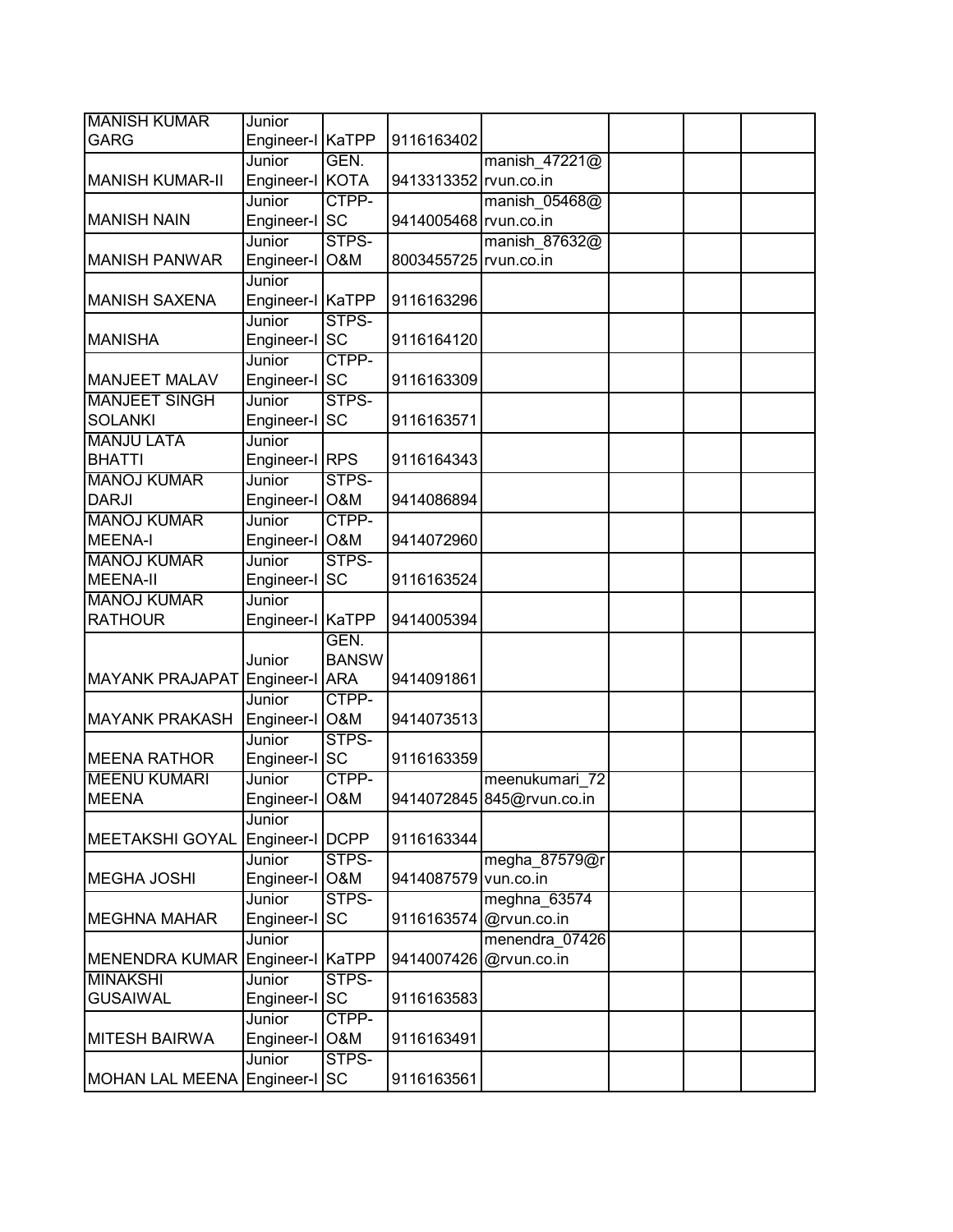| <b>MOHD SHAJID</b>                 | Junior                   |                |                       |                            |  |  |
|------------------------------------|--------------------------|----------------|-----------------------|----------------------------|--|--|
| <b>KHAN</b>                        | Engineer-I KaTPP         |                | 9116163423            |                            |  |  |
|                                    | Junior                   | CTPP-          |                       |                            |  |  |
| <b>MOHIT BAGDA</b>                 | Engineer-I               | <b>SC</b>      | 9116163302            |                            |  |  |
|                                    | Junior                   |                |                       |                            |  |  |
| <b>MOHIT CHOPRA</b>                | Engineer-I RGTPP         |                | 9116164183            |                            |  |  |
|                                    | Junior                   | CTPP-          |                       |                            |  |  |
| <b>MOHIT SHARMA</b>                | Engineer-I SC            |                | 9116163322            |                            |  |  |
|                                    | Junior                   | CTPP-          |                       | mohit 63483@rv             |  |  |
| <b>MOHIT SHRINATH</b>              | Engineer-I O&M           |                | 9116163483 un.in      |                            |  |  |
|                                    | Junior                   |                |                       |                            |  |  |
| <b>MONARCH SAHU</b>                | Engineer-I KaTPP         |                | 9116163444            |                            |  |  |
|                                    | Junior                   | CTPP-          |                       |                            |  |  |
| <b>MONIKA UDAINIYA</b>             | Engineer-I O&M           |                | 9414073425            |                            |  |  |
|                                    | Junior                   |                |                       |                            |  |  |
| <b>MRINALI GUPTA</b>               | Engineer-I KaTPP         |                | 9116164168            |                            |  |  |
| <b>MUKESH KUMAR</b>                | Junior                   |                |                       |                            |  |  |
| <b>KUMAWAT</b>                     | Engineer-I KaTPP         |                | 9414009862            |                            |  |  |
| <b>MUKESH</b>                      | Junior                   |                |                       | mukesh 09483@              |  |  |
| <b>LOVEVANSHI</b>                  | Engineer-I KaTPP         |                | 9414009483 rvun.co.in |                            |  |  |
|                                    | Junior                   |                |                       | mukesh 85975@              |  |  |
| <b>MUKESH SAINI</b>                | Engineer-I JAIPUR        |                | 9414085975 rvun.co.in |                            |  |  |
| <b>MUNESH KUMAR</b>                | Junior                   |                |                       |                            |  |  |
| <b>MEENA</b>                       | Engineer-I KaTPP         | CTPP-          | 9116163443            |                            |  |  |
| <b>NAHAR SINGH</b><br><b>MEENA</b> | Junior<br>Engineer-I O&M |                | 9414073285            |                            |  |  |
|                                    | Junior                   | CTPP-          |                       |                            |  |  |
| NAMAN UPADHYAY                     | Engineer-I O&M           |                | 9116163495            |                            |  |  |
|                                    | Junior                   |                |                       |                            |  |  |
| <b>NAMRATA BHATI</b>               | Engineer-I KTPS          |                | 9413313256            |                            |  |  |
| <b>NAND KISHOR</b>                 | Junior                   | STPS-          |                       |                            |  |  |
| <b>CHOUHAN</b>                     | Engineer-I SC            |                | 9116163544            |                            |  |  |
| <b>NARENDRA KUMAR</b>              | Junior                   | STPS-          |                       |                            |  |  |
| DHANDHU                            | Engineer-I               | <b>O&amp;M</b> | 9414085470            |                            |  |  |
| <b>NARENDRA KUMAR Junior</b>       |                          |                |                       |                            |  |  |
| <b>JANGID</b>                      | Engineer-I KaTPP         |                | 9414007813            |                            |  |  |
| <b>NARENDRA</b>                    | Junior                   |                |                       |                            |  |  |
| <b>KUMAR-I</b>                     | Engineer-I               | <b>JAIPUR</b>  | 9414085487            |                            |  |  |
| <b>NARENDRA</b>                    | Junior                   |                |                       |                            |  |  |
| <b>KUMAR-II</b>                    | Engineer-I               | <b>RGTPP</b>   | 9414094796            |                            |  |  |
| <b>NARENDRA PAL</b>                | Junior                   | STPS-          |                       | narendrasaran 6            |  |  |
| <b>SARAN</b>                       | Engineer-I               | O&M            |                       | 9116164136 4136@rvun.co.in |  |  |
|                                    | Junior                   |                |                       |                            |  |  |
| NARENDRA SINGH                     | Engineer-I KaTPP         |                | 9116163430            |                            |  |  |
| <b>NARENDRA SINGH</b>              | Junior                   | STPS-          |                       | narendra@rvun.i            |  |  |
| <b>DEORA</b>                       | Engineer-I SC            |                | 9116163537 n          |                            |  |  |
| <b>NARESH KUMAR</b>                | Junior                   | STPS-          |                       | naresh 85478@r             |  |  |
| <b>ARYA</b>                        | Engineer-I               | O&M            | 9414085478            | vun.co.in                  |  |  |
| <b>NARESH KUMAR</b>                | Junior                   | CTPP-          |                       |                            |  |  |
| <b>MEENA</b>                       | Engineer-I O&M           |                | 9414073136            |                            |  |  |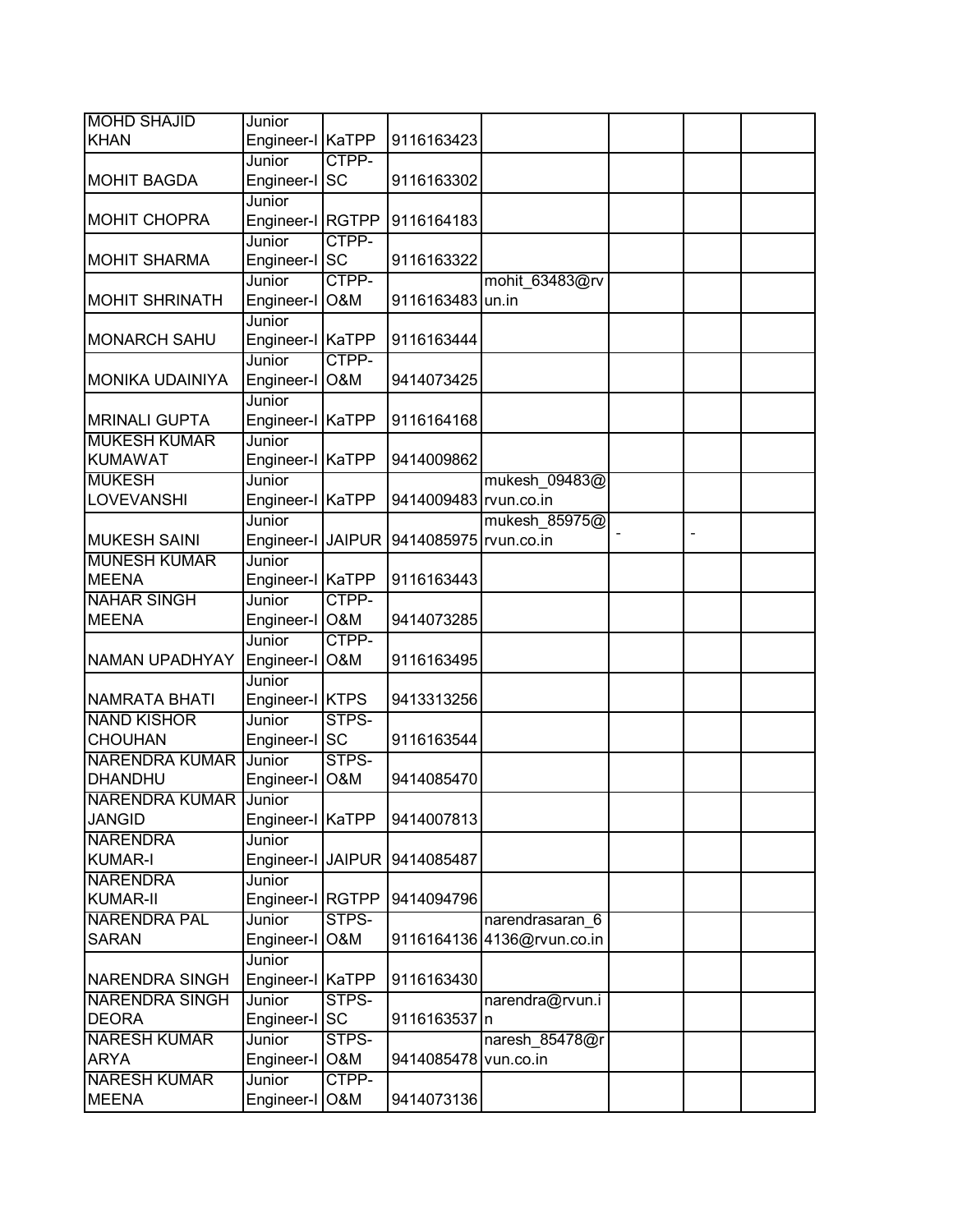| <b>NAVAL KISHOR</b>                      | Junior               |                |                       |                             |  |
|------------------------------------------|----------------------|----------------|-----------------------|-----------------------------|--|
| <b>RATHORE</b>                           | Engineer-I KaTPP     |                | 9116164258            |                             |  |
|                                          | Junior               | STPS-          |                       | naveen 64118@               |  |
| <b>NAVEEN BHAKER</b>                     | Engineer-I SC        |                | 9116164118 rvun.co.in |                             |  |
| <b>NAVEEN KUMAR</b>                      | Junior               | CTPP-          |                       |                             |  |
| <b>MAHAWAR</b>                           | Engineer-I SC        |                | 9116163353            |                             |  |
|                                          | Junior               | STPS-          |                       | naveenpoonia 6              |  |
| <b>NAVEEN POONIA</b>                     | Engineer-I SC        |                |                       | 9116163546 8585@rvun.co.in  |  |
|                                          | Junior               | CTPP-          |                       |                             |  |
| NAVNEET NANDAN                           | Engineer-I SC        |                | 9116164279            |                             |  |
|                                          | Junior               |                |                       |                             |  |
| <b>NAZNEEN JAHAN</b>                     | Engineer-I   DCPP    |                | 9414025894            |                             |  |
|                                          | Junior               | STPS-          |                       |                             |  |
| <b>NEERAJ KUMAR</b>                      | Engineer-I O&M       |                | 9116164329            |                             |  |
| <b>NEERAJ KUMAR</b>                      | Junior               | STPS-          |                       | neeraj 64133@r              |  |
| <b>MEENA</b>                             | Engineer-I O&M       |                | 9116164133 vun.in     |                             |  |
|                                          | Junior               | STPS-          |                       |                             |  |
| <b>NEERAJ VERMA</b><br><b>NEERU BALA</b> | Engineer-I SC        | CTPP-          | 9116163585            |                             |  |
| <b>MEENA</b>                             | Junior               | <b>SC</b>      | 9116163316            |                             |  |
|                                          | Engineer-I<br>Junior |                |                       |                             |  |
| <b>NEERU YADAV</b>                       | Engineer-I KaTPP     |                | 9116163424            |                             |  |
|                                          | Junior               | STPS-          |                       | neetu 63529@rv              |  |
| <b>NEETU</b>                             | Engineer-I SC        |                | 9116163529 un.co.in   |                             |  |
|                                          | Junior               | GEN.           |                       | neha 25469@rv               |  |
| <b>NEHA</b>                              | Engineer-I KOTA      |                | 9414025469            | un.in                       |  |
|                                          | Junior               | CTPP-          |                       | nehaagarwal_72              |  |
| NEHA AGRAWAL-I                           | Engineer-I O&M       |                |                       | 9414072916 916@rvun.co.in   |  |
|                                          | Junior               |                |                       |                             |  |
| NEHA AGRAWAL-II                          | Engineer-I KaTPP     |                | 9116163399            |                             |  |
|                                          | Junior               | STPS-          |                       | neha 63543@rv               |  |
| NEHA GABA                                | Engineer-I SC        |                | 9116163543 un.in      |                             |  |
|                                          | Junior               | CTPP-          |                       |                             |  |
| NEHA GUPTA                               | Engineer-I           | O&M            | 9414073568            |                             |  |
|                                          | Junior               |                |                       |                             |  |
| <b>NEHA MEENA</b>                        | Engineer-I KaTPP     |                | 9414007368            |                             |  |
|                                          | Junior               | CTPP-          |                       |                             |  |
| NEHA SHARMA-II                           | Engineer-I           | <b>SC</b>      | 9116163312            |                             |  |
|                                          | Junior               |                |                       |                             |  |
| <b>NEKITA BANSAL</b>                     | Engineer-I           | <b>KaTPP</b>   | 9414007289            |                             |  |
|                                          | Junior               | STPS-          |                       |                             |  |
| NEMTA KUMARI                             | Engineer-I           | O&M            | 9414085982            |                             |  |
|                                          | Junior               |                |                       |                             |  |
| <b>NIKHIL AMETA</b>                      | Engineer-I MAHI-II   |                | 9116163392            |                             |  |
| <b>NIKHIL</b>                            | Junior               | CTPP-          |                       |                             |  |
| <b>SHRIVASTAVA</b>                       | Engineer-I SC        | CTPP-          | 9116164159            |                             |  |
| <b>NIKITA JAIN</b>                       | Junior<br>Engineer-I | <b>O&amp;M</b> | 9414084675            | nikita 84675@rv<br>un.co.in |  |
| <b>NILAM SANJIVA</b>                     | Junior               | CTPP-          |                       |                             |  |
| <b>SINGH</b>                             |                      |                | 9116164161            |                             |  |
|                                          | Engineer-I SC        |                |                       |                             |  |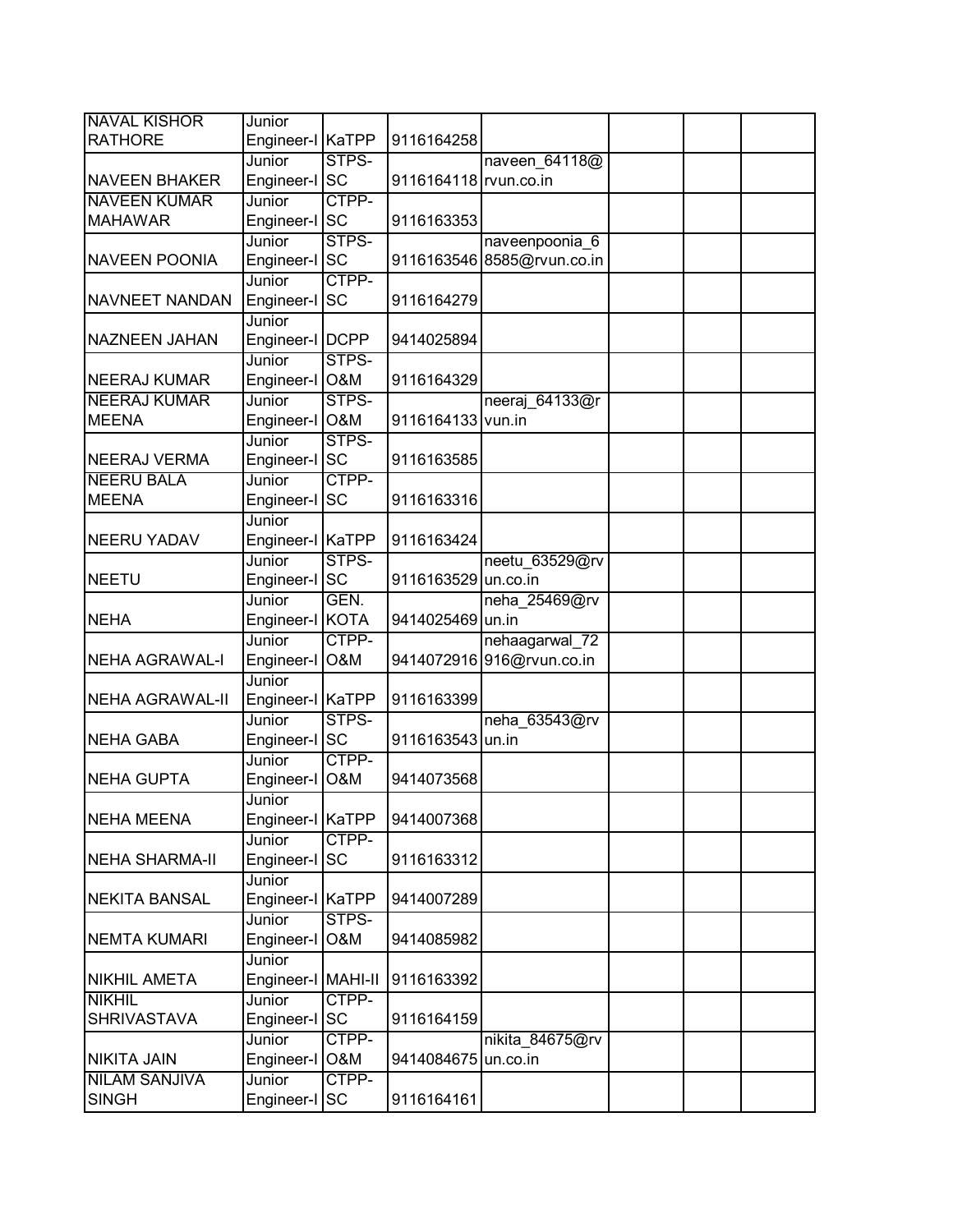| <b>NIRMA KUMARI</b>                        | Junior                  | CTPP-          |                     |                         |  |  |
|--------------------------------------------|-------------------------|----------------|---------------------|-------------------------|--|--|
| <b>MEENA</b>                               | Engineer-I              | <b>O&amp;M</b> | 9414073094          |                         |  |  |
| <b>NIRMAL KUMAR</b>                        | Junior                  | STPS-          |                     | nirmalsaini 8593        |  |  |
| <b>SAINI</b>                               | Engineer-I              | O&M            |                     | 9414085934 4@rvun.co.in |  |  |
|                                            | Junior                  |                |                     |                         |  |  |
| NIRMALA FAUJDAR                            | Engineer-I KaTPP        |                | 9116163509          |                         |  |  |
| <b>NIRMALA</b>                             | Junior                  |                |                     |                         |  |  |
| <b>JALUTHRIYA</b>                          | Engineer-I   DCPP       |                | 9413342391          |                         |  |  |
|                                            | Junior                  | STPS-          |                     | nirmla_85365@r          |  |  |
| <b>NIRMLA</b>                              | Engineer-I O&M          |                | 9414085365 vun.in   |                         |  |  |
|                                            | Junior                  | STPS-          |                     | nishabharti 6352        |  |  |
| <b>NISHA BHARTI</b>                        | Engineer-I O&M          |                |                     | 9116163528 8@rvun.co.in |  |  |
|                                            | Junior                  |                |                     | nisha $73217@rv$        |  |  |
| <b>NISHA MEENA</b>                         | Engineer-I KTPS         |                | 9414073217          | un.co.in                |  |  |
| <b>NISHANT KUMAR</b>                       | Junior                  |                |                     |                         |  |  |
| <b>SAINI</b>                               | Engineer-I KTPS         |                | 9414094743          |                         |  |  |
| <b>NITESH KUMAR</b>                        | Junior                  | STPS-          |                     |                         |  |  |
| <b>SINGH</b>                               | Engineer-I              | <b>SC</b>      | 9116164204          |                         |  |  |
|                                            | Junior                  | CTPP-          |                     |                         |  |  |
| <b>NITESH MUNDRA</b><br><b>NITIN KUMAR</b> | Engineer-I              | <b>SC</b>      | 9116164160          |                         |  |  |
| <b>DADHEECH</b>                            | Junior<br>Engineer-I JS |                | 9358777012          |                         |  |  |
|                                            |                         | GEN.           |                     |                         |  |  |
|                                            | Junior                  | <b>BANSW</b>   |                     |                         |  |  |
| <b>NITIN SHARMA</b>                        | Engineer-I ARA          |                | 9414093848          |                         |  |  |
|                                            | Junior                  |                |                     | nivedita 85949          |  |  |
| <b>NIVEDITA B DASS</b>                     | Engineer-I JAIPUR       |                | 9414085949          | @rvun.co.in             |  |  |
|                                            | Junior                  |                |                     |                         |  |  |
| <b>NIVEDITA DIXIT</b>                      | Engineer-I   DCPP       |                | 9414038506          |                         |  |  |
|                                            | Junior                  |                |                     | opverma 94737           |  |  |
| <b>OM PRAKASH</b>                          | Engineer-I RGTPP        |                | 9414094737          | @rvun.co.in             |  |  |
| <b>OM PRAKASH</b>                          | Junior                  |                |                     |                         |  |  |
| <b>RAJAK</b>                               | Engineer-I   DCPP       |                | 9414054825          |                         |  |  |
|                                            | Junior                  | <b>AMBIKA</b>  |                     | omshanti 64220          |  |  |
| <b>OM SHANTI</b>                           | Engineer-I PUR          |                | 9116164220 @rvun.in |                         |  |  |
| <b>OMPRAKASH</b>                           | Junior                  | CTPP-          |                     |                         |  |  |
| <b>MEENA</b>                               | Engineer-I              | O&M            | 9358777068          |                         |  |  |
|                                            |                         |                |                     | padmachoudhary          |  |  |
| <b>PADMA</b>                               | Junior                  | STPS-          |                     | 64112@rvun.co           |  |  |
| <b>CHOUDHARY</b>                           | Engineer-I              | <b>SC</b>      | 9116164112          | I.in                    |  |  |
|                                            | Junior                  |                |                     | pallavisuwalka 6        |  |  |
| PALLAVI SUWALKA                            | Engineer-I              | KaTPP          | 9116163407          | 3407@rvun.co.in         |  |  |
|                                            | Junior                  |                |                     |                         |  |  |
| PANKAJ LOHAR                               | Engineer-I   MAHI-II    |                | 9116163393          |                         |  |  |
|                                            | Junior                  |                |                     | mehra 09643@r           |  |  |
| PANKAJ MEHRA                               | Engineer-I KaTPP        |                | 9414009643          | vun.co.in               |  |  |
|                                            | Junior                  |                |                     |                         |  |  |
| PANKAJ NAGAR                               | Engineer-I KaTPP        |                | 9414009859          |                         |  |  |
|                                            | Junior                  |                |                     |                         |  |  |
| PANKAJ RATHORE                             | Engineer-I KaTPP        |                | 9116163404          |                         |  |  |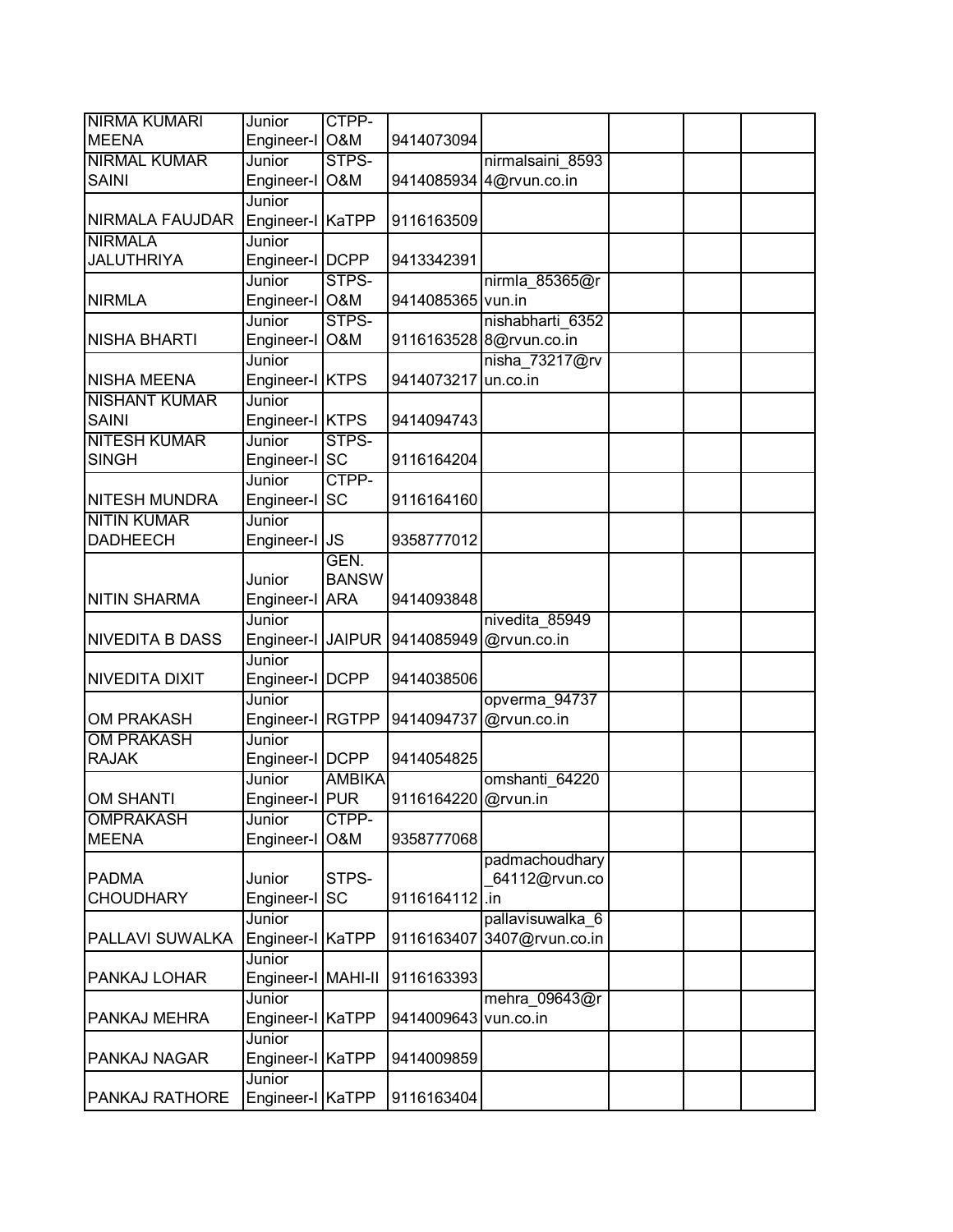|                      | Junior               |                |                     | paras_42784@rv           |  |
|----------------------|----------------------|----------------|---------------------|--------------------------|--|
| <b>PARAS MAL</b>     | Engineer-I GLTPP     |                | 9413342784 un.co.in |                          |  |
|                      | Junior               | STPS-          |                     | parmaram 4342            |  |
| PARMA RAM JAT        | Engineer-I SC        |                |                     | 9413343423 3@rvun.co.in  |  |
|                      | Junior               | CTPP-          |                     |                          |  |
| PAVAN BANSAL         | Engineer-I           | O&M            | 9414073569          |                          |  |
| <b>PAWAN</b>         | Junior               | CTPP-          |                     |                          |  |
| <b>CHOUDHARY</b>     | Engineer-I SC        |                | 9116164171          |                          |  |
|                      | Junior               | STPS-          |                     |                          |  |
| PAWAN KUMAR          | Engineer-I O&M       |                | 9414087683          |                          |  |
|                      | Junior               | CTPP-          |                     | pawan_40022@r            |  |
| PAWAN PARASHAR       | Engineer-I O&M       |                | 9413340022          | vun.co.in                |  |
|                      | Junior               | STPS-          |                     |                          |  |
| PAYAL SHARMA         | Engineer-I O&M       |                | 9116164303          |                          |  |
| <b>PEEYUSH KUMAR</b> | Junior               | CTPP-          |                     |                          |  |
| <b>TRIPATHI</b>      | Engineer-I O&M       |                | 9414072939          |                          |  |
|                      | Junior               |                |                     |                          |  |
| PHOOL SINGH          | Engineer-I KaTPP     |                | 9414007836          |                          |  |
|                      | Junior               | CTPP-          |                     |                          |  |
| PIKASEE GOYAL        | Engineer-I O&M       |                | 9414073139          |                          |  |
|                      | Junior               | CTPP-          |                     |                          |  |
| <b>PIYUSH GARG</b>   | Engineer-I           | <b>O&amp;M</b> | 9116164181          |                          |  |
|                      | Junior               |                |                     |                          |  |
| POOJA BHATI          | Engineer-I KTPS      |                | 9414008509          |                          |  |
| <b>POOJA</b>         |                      | STPS-          |                     | poojachoudhary           |  |
| <b>CHOUDHARY</b>     | Junior<br>Engineer-I | <b>SC</b>      | 9116163527          | 63527@rvun.co.i          |  |
|                      | Junior               | STPS-          |                     | In                       |  |
| POOJA GOYAL          | Engineer-I SC        |                |                     | 9116163542 goyal@rvun.in |  |
| POOJA KUMARI         | Junior               | STPS-          |                     |                          |  |
| <b>MEENA</b>         | Engineer-I SC        |                | 9116164397          |                          |  |
|                      | Junior               |                |                     |                          |  |
| POOJA PARIHAR        | Engineer-I KTPS      |                | 9414013972          |                          |  |
|                      | Junior               |                |                     | tripathi 7468@rv         |  |
| POOJA TRIPATHI       | Engineer-I KaTPP     |                | 9414007468 un.in    |                          |  |
|                      | Junior               | STPS-          |                     |                          |  |
| POOJA YADAV-I        | Engineer-I SC        |                | 9116163597          |                          |  |
|                      | Junior               |                |                     |                          |  |
| POOJA YADAV-II       | Engineer-I KaTPP     |                | 9116163414          |                          |  |
|                      | Junior               | STPS-          |                     | poonam 42376             |  |
| <b>POONAM</b>        | Engineer-I           | O&M            | 9413342376          | @rvun.co.in              |  |
| <b>POONAM</b>        | Junior               |                |                     |                          |  |
| <b>CHOUDHARY</b>     | Engineer-I KaTPP     |                | 9116163406          |                          |  |
|                      | Junior               | CTPP-          |                     |                          |  |
| POONAM GAUR          | Engineer-I SC        |                | 9116163298          |                          |  |
|                      | Junior               | STPS-          |                     |                          |  |
| POONAM PILANIA       | Engineer-I SC        |                | 9116164390          |                          |  |
| <b>PRABAL PRATAP</b> | Junior               | STPS-          |                     |                          |  |
| YADAV                | Engineer-I           | <b>O&amp;M</b> | 9116164310          |                          |  |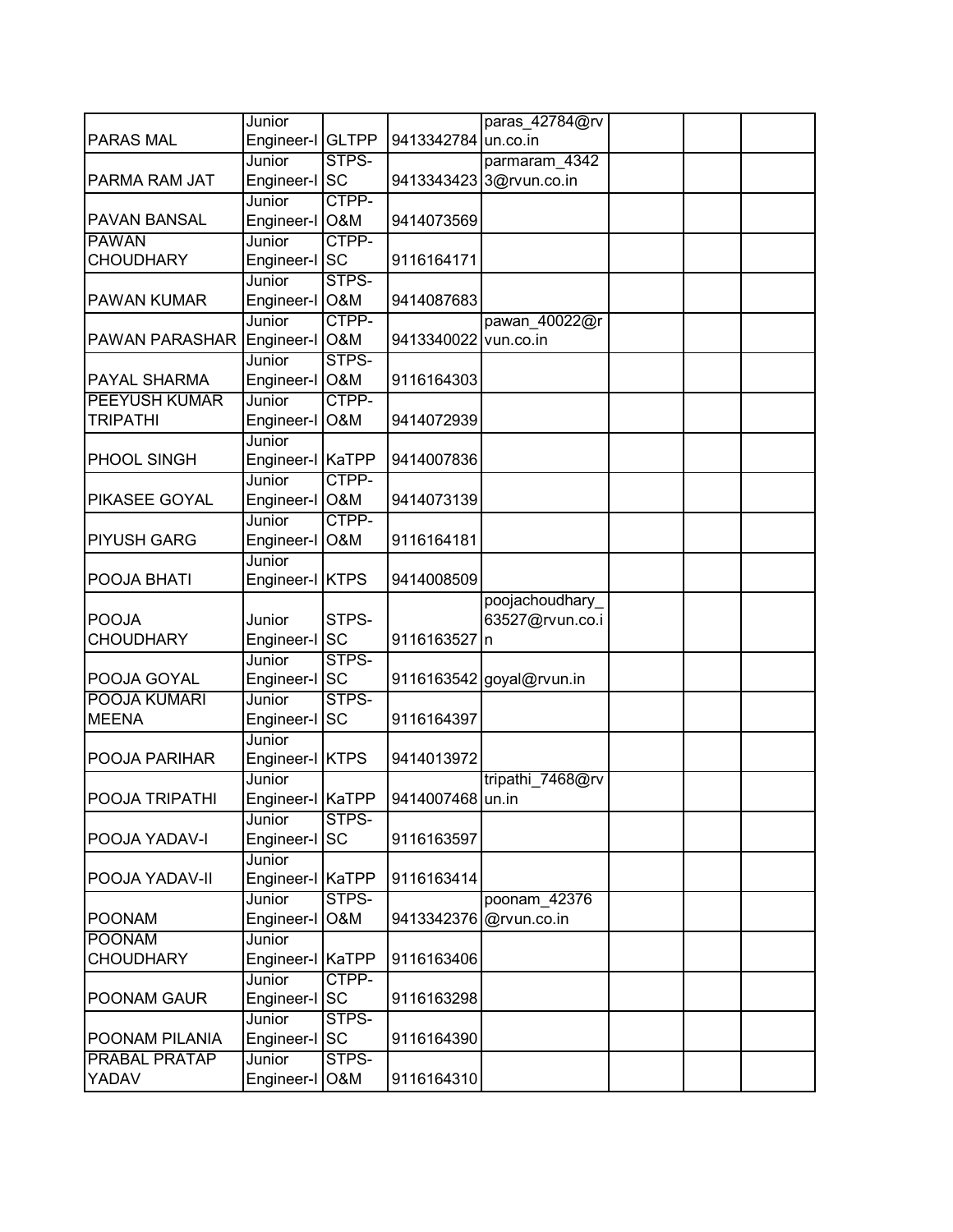|                       | Junior            | CTPP-          |                     |                            |  |  |
|-----------------------|-------------------|----------------|---------------------|----------------------------|--|--|
| PRABHAT JAIN          | Engineer-I SC     |                | 9116164292          |                            |  |  |
| <b>PRABHAT</b>        | Junior            |                |                     |                            |  |  |
| <b>SHANKAR SINGH</b>  | Engineer-I KTPS   |                | 9414072958          |                            |  |  |
|                       |                   | GEN.           |                     |                            |  |  |
|                       | Junior            | <b>BANSW</b>   |                     |                            |  |  |
| PRACHI KASHYAP        | Engineer-I ARA    |                | 9116163378          |                            |  |  |
|                       | Junior            |                |                     |                            |  |  |
| PRACHI PANDEY         | Engineer-I KTPS   |                | 9414071628          |                            |  |  |
|                       | Junior            | STPS-          |                     |                            |  |  |
| <b>PRADEEP</b>        | Engineer-I        | <b>O&amp;M</b> | 9414073469          |                            |  |  |
|                       |                   |                |                     |                            |  |  |
|                       | Junior            |                |                     | pradeepkothari_6           |  |  |
| <b>PRADEEP</b>        | Engineer-I KaTPP  |                |                     | 9116163441 3441@rvun.co.in |  |  |
|                       | Junior            | STPS-          |                     |                            |  |  |
| <b>PRADEEP KUMAR</b>  | Engineer-I SC     |                | 9116163556          |                            |  |  |
| <b>PRADEEP KUMAR</b>  | Junior            | <b>AMBIKA</b>  |                     | pradeep 87967              |  |  |
| <b>DUBEY</b>          | Engineer-I PUR    |                | 9414087967          | @rvun.co.in                |  |  |
| <b>PRADEEP KUMAR</b>  | Junior            |                |                     |                            |  |  |
| <b>VERMA</b>          | Engineer-I KaTPP  |                | 9116163417          |                            |  |  |
| <b>PRADEEP KUMAR</b>  | Junior            | CTPP-          |                     | pradeep 73394              |  |  |
| YADAV                 | Engineer-I        | <b>O&amp;M</b> |                     | 9414073394 @rvun.co.in     |  |  |
| <b>PRADEEP SINGH</b>  | Junior            | STPS-          |                     | pradeep 85374              |  |  |
| <b>SOHAL</b>          | Engineer-I O&M    |                | 9414085374          | @rvun.in                   |  |  |
|                       | Junior            |                |                     |                            |  |  |
| PRAKASH KUMAR         | Engineer-I KaTPP  |                | 9414007843          |                            |  |  |
| <b>PRAKASH KUMAR</b>  | Junior            |                |                     | prakash 32641              |  |  |
| CHANDRAUL             | Engineer-I RGTPP  |                | 9414032641          | @rvun.in                   |  |  |
|                       | Junior            | STPS-          |                     |                            |  |  |
| PRAMOD KUMAR          | Engineer-I        | <b>O&amp;M</b> | 9414086857          |                            |  |  |
|                       | Junior            |                |                     |                            |  |  |
| PRANSHU PALDIYA       | Engineer-I KaTPP  |                | 9116163408          |                            |  |  |
| <b>PRASHANT KUMAR</b> | Junior            | CTPP-          |                     | prashant 72535             |  |  |
| <b>JAIN</b>           | Engineer-I        | O&M            | 9414072535          | @rvun.co.in                |  |  |
|                       | Junior            |                |                     |                            |  |  |
| PRATIBHA GOYAL        | Engineer-I KTPS   |                | 9414072582          |                            |  |  |
| <b>PRAVENDRA</b>      |                   |                |                     |                            |  |  |
| <b>SINGH</b>          | Junior            | CTPP-          |                     |                            |  |  |
| <b>SHEKHAWAT</b>      | Engineer-I SC     |                | 9116163323          |                            |  |  |
|                       | Junior            | STPS-          |                     |                            |  |  |
| PREETI GEHLOT         | Engineer-I        | <b>SC</b>      | 9116163534          |                            |  |  |
|                       | Junior            | CTPP-          |                     |                            |  |  |
| PREETI MAHAWAR        | Engineer-I        | O&M            | 9414073362          |                            |  |  |
|                       | Junior            |                |                     | preeti_71563@rv            |  |  |
| PREETI YADAV          | Engineer-I JAIPUR |                | 9414071563 un.co.in |                            |  |  |
| <b>PREM PRAKASH</b>   | Junior            | STPS-          |                     | premsonal 6421             |  |  |
| SONAL                 | Engineer-I SC     |                | 9116164211          | 1@rvun.co.in               |  |  |
| <b>PREMA RAM</b>      | Junior            | CTPP-          |                     |                            |  |  |
| <b>CHOUDHARY</b>      | Engineer-I        | <b>SC</b>      | 9413341227          |                            |  |  |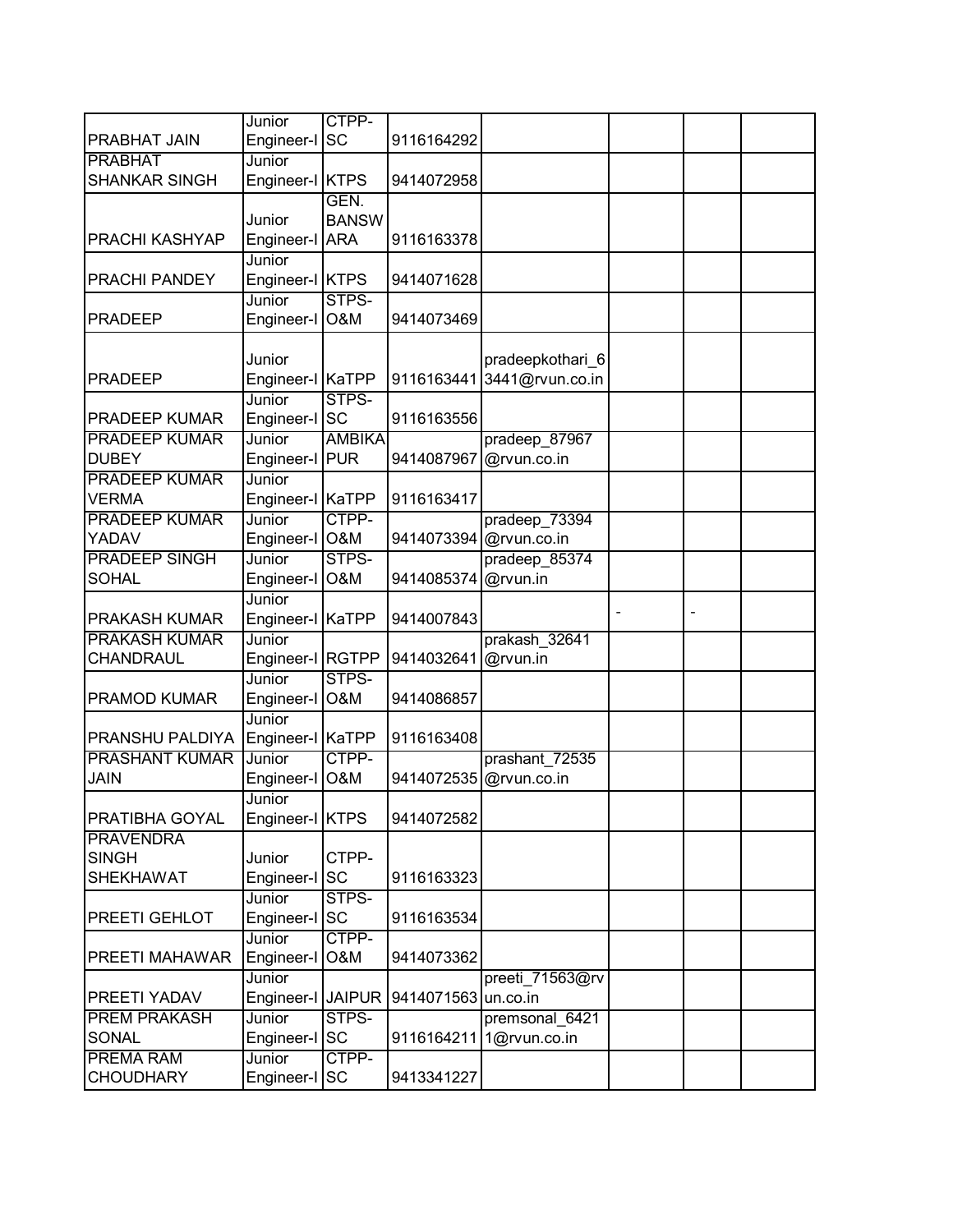|                                    | Junior                    |                |                       | pritisulochana 85         |  |  |
|------------------------------------|---------------------------|----------------|-----------------------|---------------------------|--|--|
| PRITI SULOCHANA                    | Engineer-I JAIPUR         |                |                       | 9414085968 968@rvun.co.in |  |  |
|                                    | Junior                    | STPS-          |                       | priya 63588@rv            |  |  |
| PRIYA BHATI                        | Engineer-I                | <b>SC</b>      | 9116163588 un.in      |                           |  |  |
|                                    | Junior                    | CTPP-          |                       |                           |  |  |
| PRIYA MAHAWAR                      | Engineer-I                | O&M            | 9414073298            |                           |  |  |
|                                    | Junior                    |                |                       |                           |  |  |
| PRIYA MEENA                        | Engineer-I KaTPP          |                | 9116163420            |                           |  |  |
| <b>PRIYA</b>                       | Junior                    |                |                       |                           |  |  |
| <b>SHRIVASTAVA</b>                 | Engineer-I RGTPP          |                | 9116163385            |                           |  |  |
|                                    | Junior                    |                |                       |                           |  |  |
| PRIYANKA BAIRWA                    | Engineer-I KaTPP          |                | 9116163346            |                           |  |  |
|                                    | Junior                    | CTPP-          |                       | priyanka_71613            |  |  |
| PRIYANKA GUPTA                     | Engineer-I O&M            |                |                       | 9414071613 @rvun.co.in    |  |  |
| <b>PRIYANKA KUMARI</b>             | Junior                    | CTPP-          |                       |                           |  |  |
| <b>MEENA</b>                       | Engineer-I SC             |                | 9116164135            |                           |  |  |
|                                    | Junior                    |                |                       |                           |  |  |
| PRIYANKA MEENA                     | Engineer-I                | <b>KaTPP</b>   | 9116163397            |                           |  |  |
|                                    | Junior                    | STPS-          |                       |                           |  |  |
| PRIYANKA MEENA                     | Engineer-I SC             |                | 9116164391            |                           |  |  |
|                                    | Junior                    | CTPP-          |                       | priyanka_64198            |  |  |
| PRIYANKA MISHRA                    | Engineer-I                | <b>O&amp;M</b> |                       | 9116164198 @rvun.co.in    |  |  |
|                                    | Junior                    |                |                       |                           |  |  |
| PRIYANKA RAWAT                     | Engineer-I   DCPP         |                | 9414073278            |                           |  |  |
| <b>PRIYANKA</b><br><b>VARSHNEY</b> | Junior<br>Engineer-I KTPS |                | 9414005084            |                           |  |  |
| <b>PRIYANSHI</b>                   | Junior                    | CTPP-          |                       |                           |  |  |
| <b>VISHNOI</b>                     | Engineer-I SC             |                | 9116163372            |                           |  |  |
|                                    |                           |                |                       | pushpenderdhak            |  |  |
|                                    | Junior                    | STPS-          |                       | a 63560@rvun.c            |  |  |
| <b>PUSHPENDER</b>                  | Engineer-I SC             |                | 9116163560 o.in       |                           |  |  |
| <b>PUSHPENDRA</b>                  | Junior                    | STPS-          |                       | pushpendra 635            |  |  |
| <b>SHARMA</b>                      | Engineer-I                | <b>SC</b>      | 9116163548 48@rvun.in |                           |  |  |
| <b>PUSHPENDRA</b>                  | Junior                    | CTPP-          |                       |                           |  |  |
| <b>SINGH KUSHWAH</b>               | Engineer-I SC             |                | 9116163324            |                           |  |  |
| <b>PUSHPENDRA</b>                  | Junior                    |                |                       | pushpendra 727            |  |  |
| <b>SINGH RAWAT</b>                 | Engineer-I DCPP           |                | 9414072764            | 64@rvun.in                |  |  |
|                                    | Junior                    | CTPP-          |                       |                           |  |  |
| RACHANA JAT                        | Engineer-I SC             |                | 9116163368            |                           |  |  |
| <b>RAGHVENDRA</b>                  | Junior                    |                |                       |                           |  |  |
| <b>SINGH CHAUHAN</b>               | Engineer-I   DCPP         |                | 8290499503            |                           |  |  |
|                                    | Junior                    | CTPP-          |                       |                           |  |  |
| RAHUL AGRAWAL                      | Engineer-I SC             |                | 9116164158            |                           |  |  |
|                                    | Junior                    | STPS-          |                       |                           |  |  |
| <b>RAHUL BANSAL</b>                | Engineer-I SC             |                | 9116164206            |                           |  |  |
|                                    | Junior                    | STPS-          |                       |                           |  |  |
| RAHUL DHAKA                        | Engineer-I                | <b>SC</b>      | 9116163576            |                           |  |  |
|                                    | Junior                    |                |                       |                           |  |  |
| RAHUL JANWA                        | Engineer-I MAHI-II        |                | 9116164190            |                           |  |  |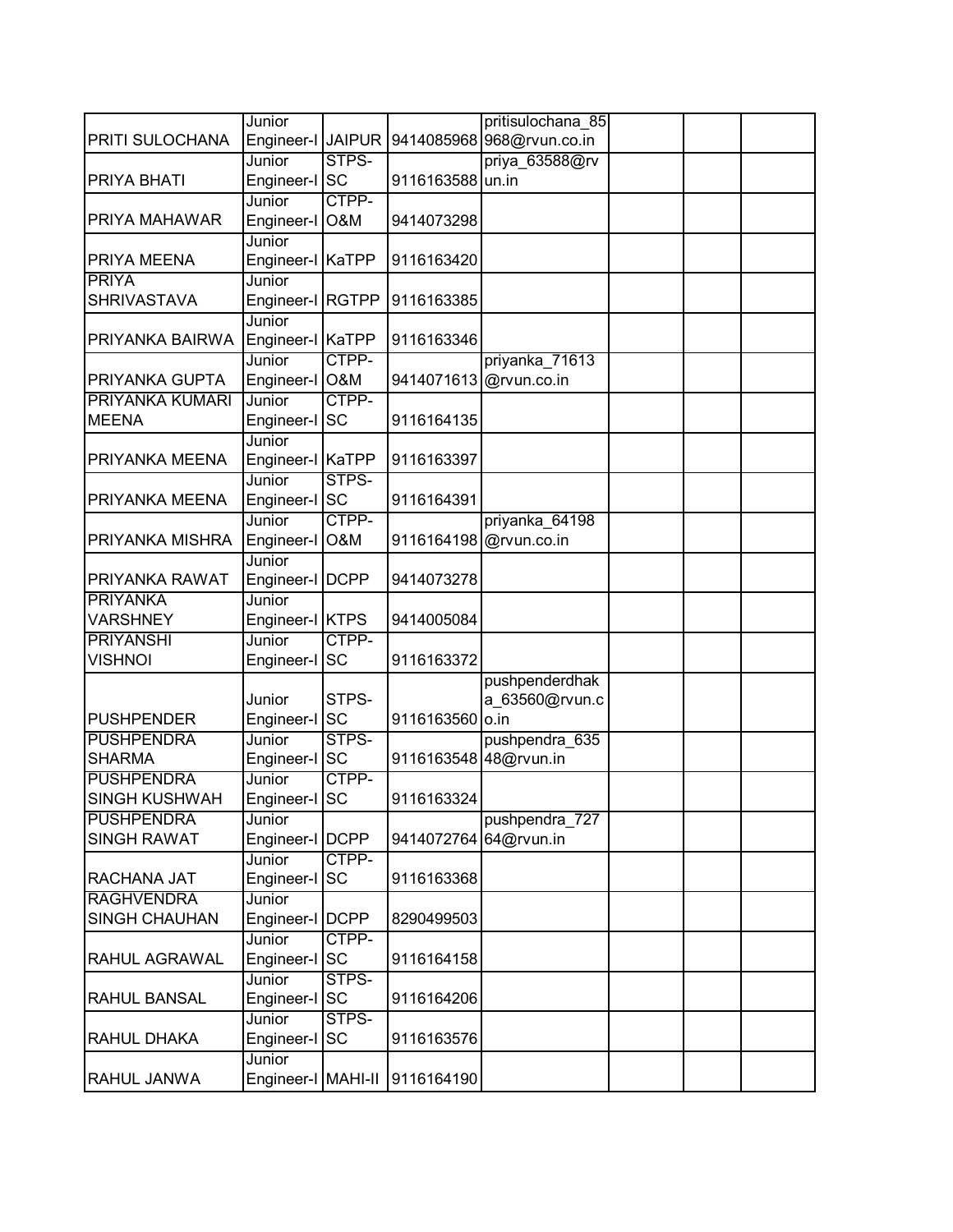| <b>RAHUL KUMAR</b>     | Junior                     |                |                        |                 |  |  |
|------------------------|----------------------------|----------------|------------------------|-----------------|--|--|
| <b>GUPTA</b>           | Engineer-I DCPP            |                | 9116164169             |                 |  |  |
| <b>RAHUL KUMAR</b>     | Junior                     | STPS-          |                        | rahul 64209@rv  |  |  |
| <b>SHARMA</b>          | Engineer-I SC              |                | 9116164209 un.co.in    |                 |  |  |
| <b>RAHUL KUMAR</b>     | Junior                     | CTPP-          |                        |                 |  |  |
| <b>VERMA</b>           | Engineer-I SC              |                | 9116163308             |                 |  |  |
|                        | Junior                     | STPS-          |                        |                 |  |  |
| <b>RAHUL SAINI</b>     | Engineer-I                 | <b>O&amp;M</b> | 9413342259             |                 |  |  |
|                        | Junior                     |                |                        | rahul 05396@rv  |  |  |
| <b>RAHUL SINGHAL</b>   | Engineer-I KaTPP           |                | 9414005396             | un.co.in        |  |  |
|                        | Junior                     | STPS-          |                        |                 |  |  |
| <b>RAHUL SONI</b>      | Engineer-I SC              |                | 9116163589             |                 |  |  |
|                        | Junior                     | CTPP-          |                        | rahul_73528@rv  |  |  |
| <b>RAHUL YADAV</b>     | Engineer-I O&M             |                | 9414073528 un.in       |                 |  |  |
| <b>RAJ SHEKHAR</b>     | Junior                     | CTPP-          |                        |                 |  |  |
| <b>SHARMA</b>          | Engineer-I SC              |                | 9116164151             |                 |  |  |
|                        | Junior                     | STPS-          |                        |                 |  |  |
| <b>RAJANDER KUMAR</b>  | Engineer-I                 | <b>O&amp;M</b> | 9414087559             |                 |  |  |
|                        | Junior                     | STPS-          |                        | rajani 42362@rv |  |  |
| <b>RAJANI GOYAL</b>    | Engineer-I O&M             |                | 9413342362             | lun.in          |  |  |
| <b>RAJAT KUMAR</b>     | Junior                     | CTPP-          |                        |                 |  |  |
| <b>VERMA</b>           | Engineer-I SC              |                | 9116163357             |                 |  |  |
| <b>RAJAT KUMAR</b>     | Junior                     | CTPP-          |                        |                 |  |  |
| YADAV                  | Engineer-I                 | <b>O&amp;M</b> | 9116163504             |                 |  |  |
|                        |                            |                |                        | rajendradwivedi |  |  |
|                        |                            |                |                        |                 |  |  |
|                        |                            |                |                        |                 |  |  |
| <b>RAJENDRA KUMAR</b>  | Junior                     | STPS-          |                        | 64207@rvun.co.i |  |  |
| <b>DWIVEDI</b>         | Engineer-I                 | <b>SC</b>      | 9116164207             | In              |  |  |
| <b>RAJENDRA KUMAR</b>  | Junior                     |                |                        | rajendra 08536  |  |  |
| <b>MEENA</b>           | Engineer-I KaTPP           |                | 9414008536 @rvun.co.in |                 |  |  |
| <b>RAJENDRA KUMAR</b>  | Junior                     | STPS-          |                        |                 |  |  |
| <b>POONIA</b>          | Engineer-I SC              |                | 9414032613             |                 |  |  |
|                        | Junior                     | CTPP-          |                        | rajendra 73189  |  |  |
| <b>RAJENDRA MEENA</b>  | Engineer-I                 | <b>O&amp;M</b> | 9414073189 @rvun.in    |                 |  |  |
|                        | Junior                     | STPS-          |                        | rajendra 42802  |  |  |
| <b>RAJENDRA SEVDA</b>  | Engineer-I O&M             |                | 9413342802 @rvun.co.in |                 |  |  |
|                        | Junior                     | STPS-          |                        |                 |  |  |
| <b>RAJESH KUMAR</b>    | Engineer-I                 | O&M            | 9116164132             |                 |  |  |
| <b>RAJESH KUMAR</b>    | Junior                     | GEN.           |                        |                 |  |  |
| <b>GEHLOT</b>          | Engineer-I KOTA            |                | 9413313329             |                 |  |  |
| <b>RAJESH KUMAR</b>    | Junior                     | CTPP-          |                        |                 |  |  |
| <b>GURJAR</b>          | Engineer-I                 | <b>SC</b>      | 9116163386             |                 |  |  |
|                        | Junior                     |                |                        | rajkumar 64253  |  |  |
| <b>RAJKUMAR DHOVI</b>  | Engineer-I KaTPP           |                | 9116164253 @rvun.co.in |                 |  |  |
| <b>RAJPAL SINGH</b>    | Junior                     | STPS-          |                        | rajpal 42312@rv |  |  |
| <b>TANWAR</b>          | Engineer-I                 | <b>O&amp;M</b> | 9413342312 un.in       |                 |  |  |
|                        | Junior                     | CTPP-          |                        |                 |  |  |
| <b>RAKESH GOYAL</b>    | Engineer-I                 | O&M            | 9414073582             |                 |  |  |
| <b>RAKESH KUMAR-II</b> | Junior<br>Engineer-I KaTPP |                | 9116163418             |                 |  |  |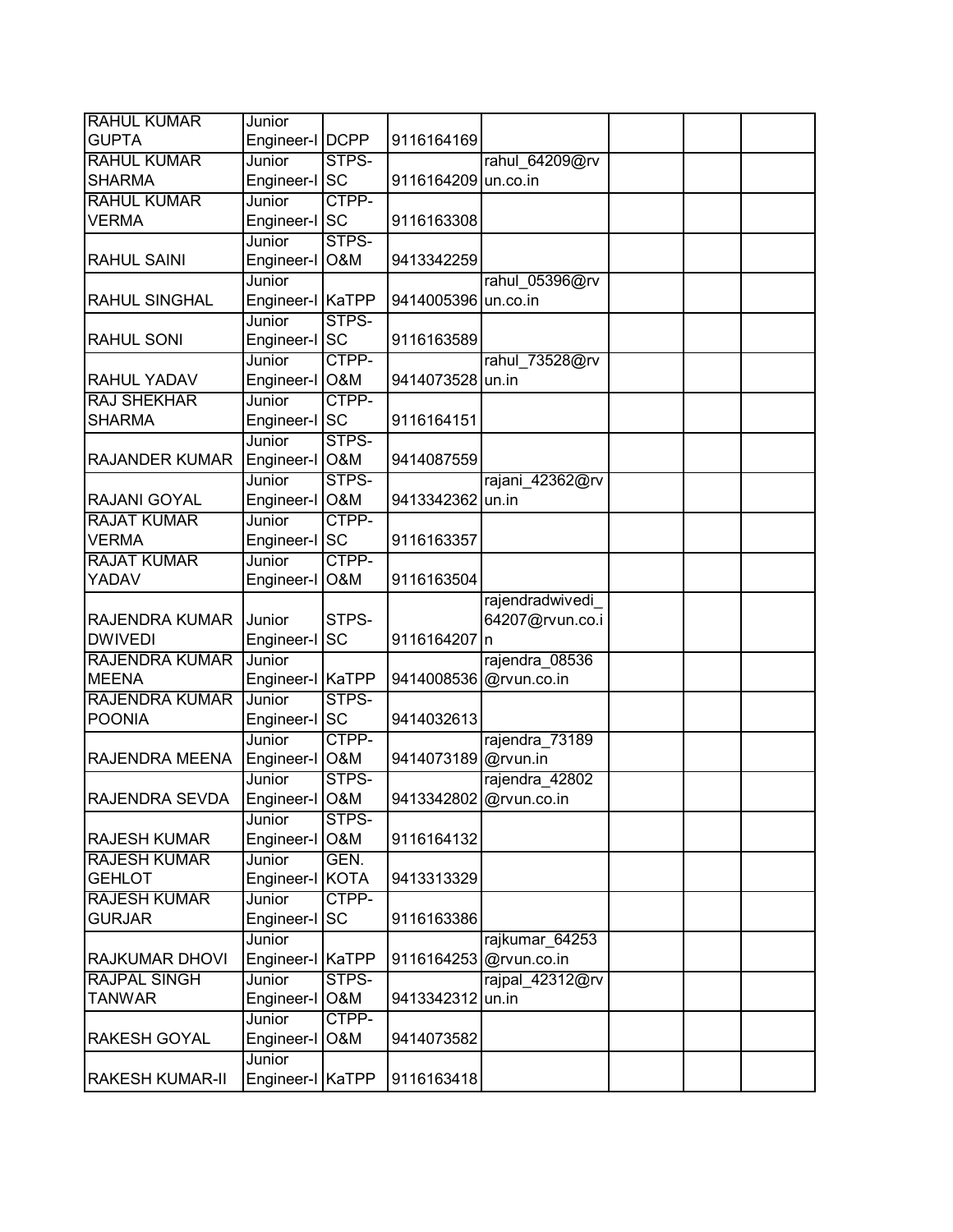| <b>RAKSHITA</b>         | Junior             |                |              |                         |  |  |
|-------------------------|--------------------|----------------|--------------|-------------------------|--|--|
| <b>MAHESHWARI</b>       | Engineer-I KaTPP   |                | 9116163426   |                         |  |  |
| <b>RAM AVTAR</b>        | Junior             | STPS-          |              | ramavtar 85163          |  |  |
| <b>POONIA</b>           | Engineer-I         | <b>O&amp;M</b> | 9414085163   | @rvun.in                |  |  |
| <b>RAMESH CHAND</b>     | Junior             | CTPP-          |              |                         |  |  |
| <b>JATAV</b>            | Engineer-I         | <b>O&amp;M</b> | 9414073293   |                         |  |  |
|                         | Junior             | CTPP-          |              | ramkaran 71571          |  |  |
| RAMKARAN DHOBI          | Engineer-I SC      |                | 9414071571   | @rvun.co.in             |  |  |
|                         | Junior             | STPS-          |              |                         |  |  |
| RAMPAL BHADU            | Engineer-I SC      |                | 9116164386   |                         |  |  |
| <b>RAMPRASAD</b>        | Junior             | STPS-          |              | ramprasad 6410          |  |  |
| <b>MEENA</b>            | Engineer-I         | <b>SC</b>      | 9116164108   | 8@rvun.co.in            |  |  |
|                         | Junior             |                |              |                         |  |  |
| RAMRAJ MEENA            | Engineer-I RGTPP   |                | 9116164242   |                         |  |  |
|                         | Junior             | CTPP-          |              |                         |  |  |
| RANJITA MALAV           | Engineer-I         | <b>O&amp;M</b> | 9414071534   |                         |  |  |
|                         | Junior             |                |              |                         |  |  |
| <b>RASHMI MEENA</b>     | Engineer-I         | <b>GLTPP</b>   | 9414008752   |                         |  |  |
|                         | Junior             | CTPP-          |              |                         |  |  |
| RAVEETA KUMARI          | Engineer-I         | <b>SC</b>      | 9116164167   |                         |  |  |
|                         | Junior             |                |              |                         |  |  |
| <b>RAVI DARGAN</b>      | Engineer-I KaTPP   |                | 9116163427   |                         |  |  |
| <b>RAVI KUMAR</b>       | Junior             | STPS-          |              |                         |  |  |
| <b>SOLANKI</b>          | Engineer-I SC      |                | 9116164121   |                         |  |  |
| <b>RAVI PRAKASH</b>     | Junior             | STPS-          |              |                         |  |  |
| <b>POONIA</b>           | Engineer-I         | <b>O&amp;M</b> | 9116163575   |                         |  |  |
|                         | Junior             | CTPP-          |              |                         |  |  |
| RAVI RAJ MEENA          | Engineer-I         | <b>O&amp;M</b> | 9116163513   |                         |  |  |
|                         |                    |                |              | ravikantkaushik         |  |  |
|                         | Junior             |                |              | 63442@rvun.co.i         |  |  |
| <b>RAVIKANT KAUSHIK</b> | Engineer-I         | <b>KaTPP</b>   | 9116163442 n |                         |  |  |
|                         | Junior             |                |              |                         |  |  |
| RAVINDRA SINGH          | Engineer-I         | <b>JS</b>      | 9358777015   |                         |  |  |
|                         |                    |                |              | reenachoudhary          |  |  |
|                         | Junior             | STPS-          |              | 63582@rvun.co.i         |  |  |
| <b>REENA</b>            | Engineer-I SC      |                | 9116163582 n |                         |  |  |
|                         | Junior             |                |              | reena_63232@rv          |  |  |
| <b>REENA KUMARI</b>     | Engineer-I KTPS    |                | 9983114369   | un.in                   |  |  |
|                         | Junior             |                |              |                         |  |  |
| <b>RESHMA PARMAR</b>    | Engineer-I MAHI-II |                | 9116163390   |                         |  |  |
|                         | Junior             |                |              |                         |  |  |
| RICHA MALAV             | Engineer-I KTPS    |                | 9413313280   |                         |  |  |
| <b>RINKU PRASAD</b>     | Junior             |                |              |                         |  |  |
| <b>JANGID</b>           | Engineer-I KaTPP   |                | 9414005194   |                         |  |  |
|                         | Junior             | STPS-          |              |                         |  |  |
| <b>RIPIN VERMA</b>      | Engineer-I         | <b>O&amp;M</b> | 9116164300   |                         |  |  |
| <b>RISHABHDEV</b>       | Junior             | STPS-          |              | rishabhdev 6356         |  |  |
| <b>DANWAR SONI</b>      | Engineer-I         | <b>SC</b>      |              | 9116163566 6@rvun.co.in |  |  |
|                         | Junior             | STPS-          |              | ritubhakhar 8592        |  |  |
| <b>RITU BHAKHAR</b>     | Engineer-I         | O&M            |              | 9414085927 7@rvun.co.in |  |  |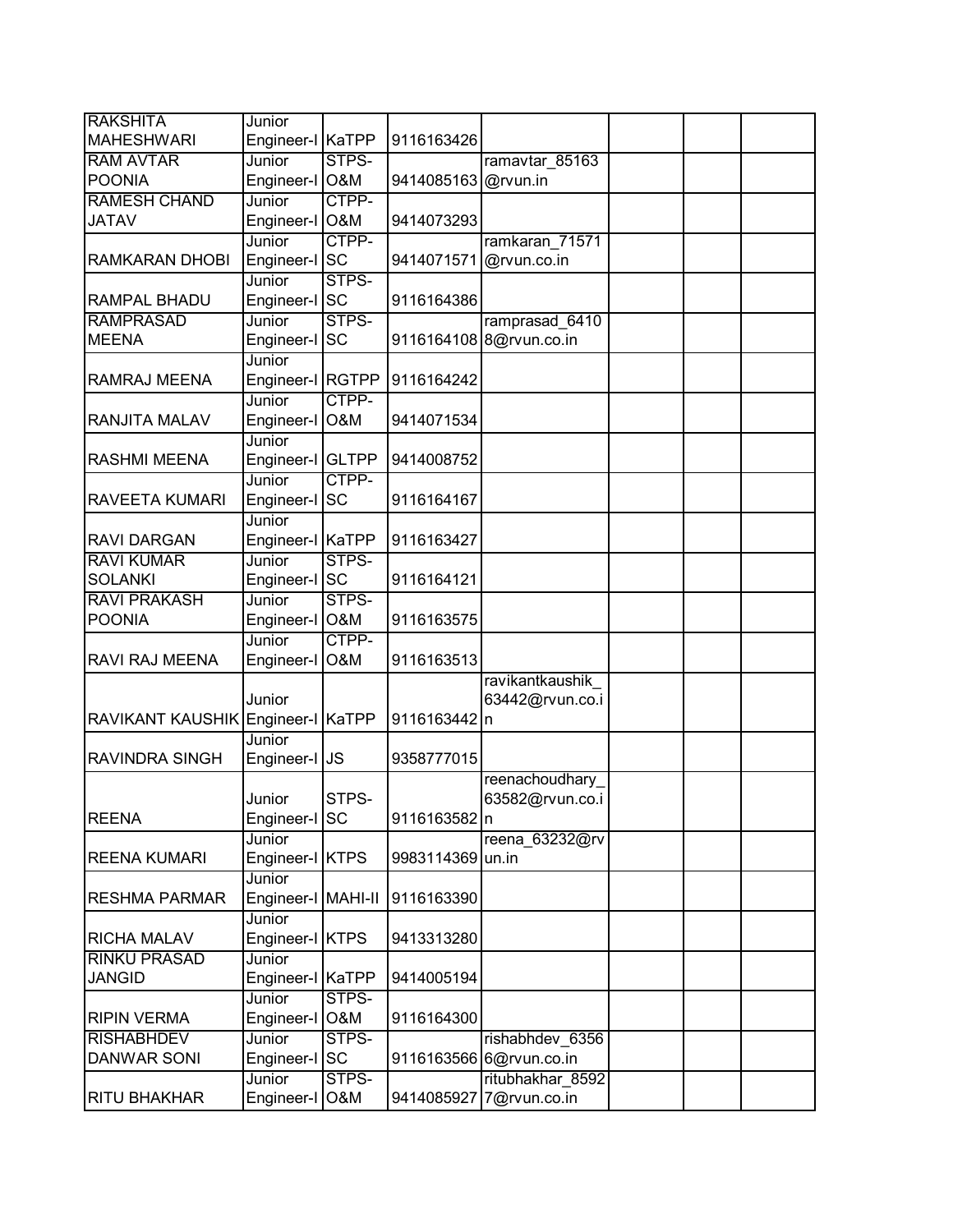|                                          | Junior                     |                      |                      |                           |  |  |
|------------------------------------------|----------------------------|----------------------|----------------------|---------------------------|--|--|
| <b>RITU PANDEY</b>                       | Engineer-I KTPS            |                      | 9116163317           |                           |  |  |
| <b>ROHIT AHEER</b>                       | Junior<br>Engineer-I RPS   |                      | 9116164345           |                           |  |  |
| <b>ROHIT KUMAR</b>                       | Junior<br>Engineer-I       | CTPP-<br><b>SC</b>   | 9116163340           |                           |  |  |
| <b>ROHIT KUMAR</b>                       | Junior                     |                      |                      |                           |  |  |
| <b>MEENA</b>                             | Engineer-I KaTPP           |                      | 9116163396           |                           |  |  |
| <b>ROOPENDRA</b><br><b>SINGH CHAUHAN</b> | Junior<br>Engineer-I O&M   | CTPP-                | 9414073419           |                           |  |  |
| ROSHAN JAJORIA                           | Junior<br>Engineer-I SC    | CTPP-                | 9116163306           |                           |  |  |
| RUCHETA GUPTA                            | Junior<br>Engineer-I       | CTPP-<br><b>SC</b>   | 9116164186           |                           |  |  |
| <b>RUCHIKA</b><br><b>GANGWAL</b>         | Junior<br>Engineer-I KaTPP |                      | 9116163432           |                           |  |  |
| <b>RUPESH KUMAR</b><br><b>RATHORE</b>    | Junior<br>Engineer-I KaTPP |                      | 9116163403           |                           |  |  |
| <b>SAHDEV SIYAG</b>                      | Junior<br>Engineer-I SC    | STPS-                | 9116163538           |                           |  |  |
|                                          | Junior                     | STPS-                |                      | sahil 85918@rvu           |  |  |
| <b>SAHIL BHURIA</b>                      | Engineer-I SC              |                      | 9414085918 n.co.in   |                           |  |  |
| <b>SAKET SINGH</b><br><b>CHAUDHARY</b>   | Junior<br>Engineer-I KTPS  |                      | 9414025892 un.co.in  | saket_25892@rv            |  |  |
| <b>SAKSHI SINGH</b>                      | Junior<br>Engineer-I SC    | CTPP-                | 9116163370           |                           |  |  |
| <b>SAMAY SINGH</b><br><b>MEENA</b>       | Junior<br>Engineer-I SC    | STPS-                | 9413346330 vun.co.in | samay 46330@r             |  |  |
| <b>SANA ANSARI</b>                       | Junior<br>Engineer-I SC    | CTPP-                | 9116163364           |                           |  |  |
| <b>SANAT KUMAR</b><br><b>SESAMAN</b>     | Junior<br>Engineer-I KTPS  |                      | 9414094709           |                           |  |  |
| SANDEEP CHHIPA                           | Junior<br>Engineer-I ARA   | GEN.<br><b>BANSW</b> | 9414084637           |                           |  |  |
| SANDEEP JONWAL                           | Junior<br>Engineer-I KaTPP |                      | 9024119783           |                           |  |  |
| <b>SANDEEP KUMAR</b><br><b>GURU</b>      | Junior<br>Engineer-I SC    | STPS-                | 9116164208           |                           |  |  |
| <b>SANDEEP KUMAR</b><br><b>SHARMA</b>    | Junior<br>Engineer-I       | <b>KaTPP</b>         | 9116163410           |                           |  |  |
| <b>SANDEEP KUMAR-I</b>                   | Junior<br>Engineer-I       | STPS-<br>O&M         | 9414085367           | sandeep 85367<br>@rvun.in |  |  |
| SANDEEP KUMAR-II                         | Junior<br>Engineer-I O&M   | CTPP-                | 9414072997           |                           |  |  |
| SANDEEP SHARMA                           | Junior<br>Engineer-I       | STPS-<br>O&M         | 9414085974           |                           |  |  |
| <b>SANDHYA</b>                           | Junior<br>Engineer-I       | CTPP-<br>O&M         | 9414073532           |                           |  |  |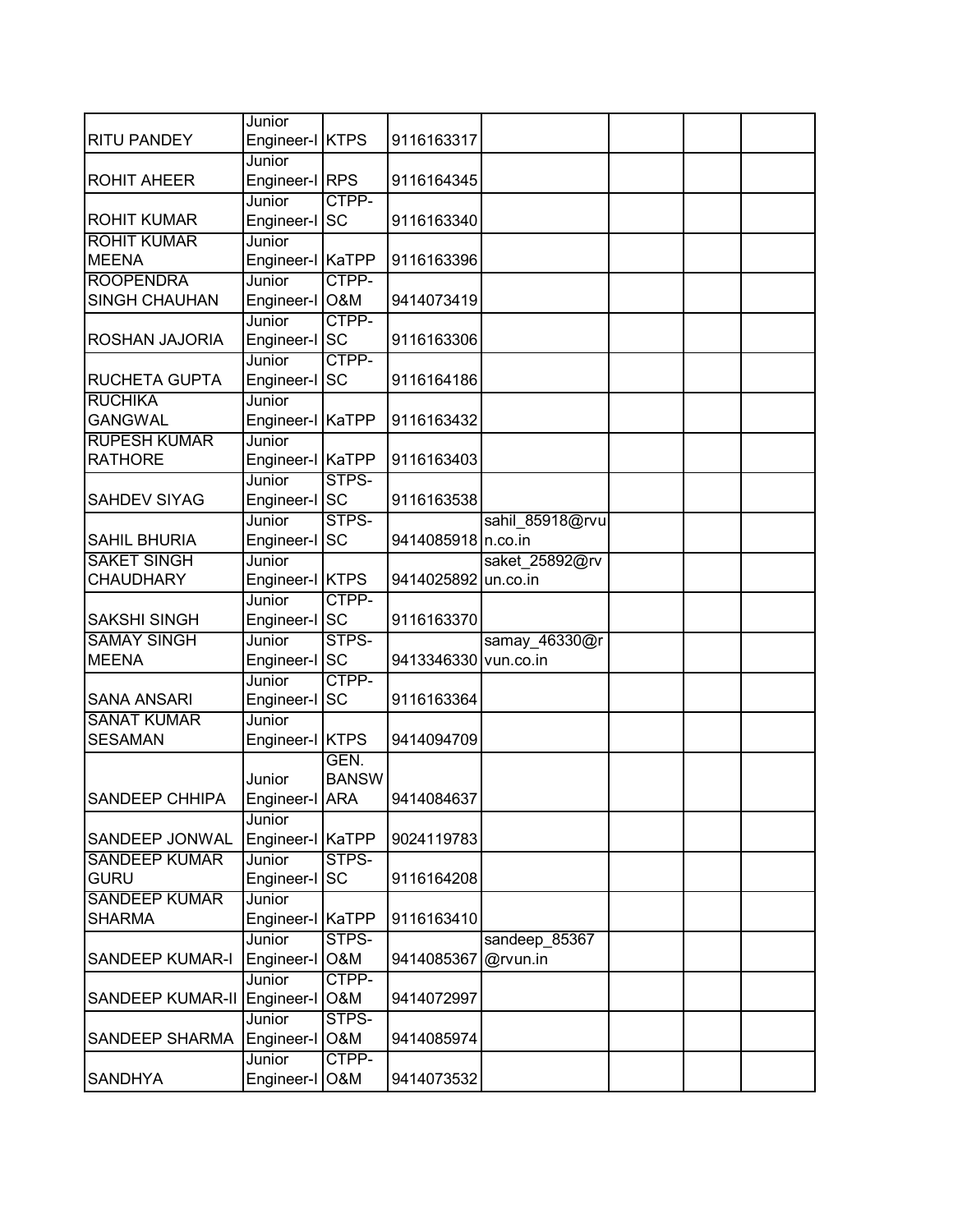|                        | Junior            | STPS-         |                      | sanjay_72419@r            |  |  |
|------------------------|-------------------|---------------|----------------------|---------------------------|--|--|
| SANJAY JAKHAR          | Engineer-I SC     |               | 9414072419 vun.co.in |                           |  |  |
|                        | Junior            | STPS-         |                      | sanjay 63590@r            |  |  |
| <b>SANJAY KUMAR</b>    | Engineer-I        | <b>SC</b>     | 9116163590 vun.co.in |                           |  |  |
| <b>SANSKRITI</b>       | Junior            | CTPP-         |                      |                           |  |  |
| <b>MATHUR</b>          | Engineer-I SC     |               | 9116163342           |                           |  |  |
|                        | Junior            | <b>AMBIKA</b> |                      |                           |  |  |
| <b>SANTANU DEB</b>     | Engineer-I PUR    |               | 9414073541           |                           |  |  |
|                        | Junior            | STPS-         |                      |                           |  |  |
| <b>SAPAN JAIN</b>      | Engineer-I O&M    |               | 9116164138           |                           |  |  |
|                        | Junior            | STPS-         |                      |                           |  |  |
| <b>SAPANA KUMARI</b>   | Engineer-I        | <b>SC</b>     | 9116164111           |                           |  |  |
|                        | Junior            |               |                      |                           |  |  |
| <b>SARITA</b>          | Engineer-I KaTPP  |               | 9414009439           |                           |  |  |
|                        | Junior            | CTPP-         |                      |                           |  |  |
| <b>SARLA MEENA</b>     | Engineer-I O&M    |               | 9116163497           |                           |  |  |
|                        | Junior            | CTPP-         |                      | saroj 73069@rv            |  |  |
| <b>SAROJ KUMAR</b>     | Engineer-I O&M    |               | 9414073069 un.co.in  |                           |  |  |
| <b>SATISH KUMAR</b>    | Junior            | STPS-         |                      |                           |  |  |
| YADAV                  | Engineer-I SC     |               | 9116163549           |                           |  |  |
|                        | Junior            | STPS-         |                      | satpalgodara 63           |  |  |
| SATPAL GODARA          | Engineer-I SC     |               |                      | 9116163536 536@rvun.co.in |  |  |
|                        | Junior            | CTPP-         |                      |                           |  |  |
| <b>SATYANDRA SINGH</b> | Engineer-I SC     |               | 9116163297           |                           |  |  |
|                        | Junior            |               |                      | dubey_32640@r             |  |  |
| <b>SAURABH DUBEY</b>   | Engineer-I RGTPP  |               | 9414032640 vun.in    |                           |  |  |
|                        |                   |               |                      | saurabhsharma             |  |  |
|                        | Junior            | STPS-         |                      | 64210@rvun.co.i           |  |  |
| SAURABH SHARMA         | Engineer-I SC     |               | 9116164210 n         |                           |  |  |
|                        | Junior            | CTPP-         |                      |                           |  |  |
| <b>SAVITA DADHICH</b>  | Engineer-I SC     |               | 9116163510           |                           |  |  |
|                        |                   | GEN.          |                      |                           |  |  |
|                        | Junior            | <b>BANSW</b>  |                      | savita_63371@r            |  |  |
| <b>SAVITA MEENA</b>    | Engineer-I        | <b>ARA</b>    | 9116163371           | vun.co.in                 |  |  |
| <b>SEEMA KUMARI</b>    | Junior            |               |                      |                           |  |  |
| <b>NAGAR</b>           | Engineer-I KTPS   |               | 9413313267           |                           |  |  |
|                        | Junior            | STPS-         |                      |                           |  |  |
| <b>SHABNAM BANO</b>    | Engineer-I O&M    |               | 9116164301           |                           |  |  |
|                        | Junior            |               |                      | shailendra 8761           |  |  |
| SHAILENDRA SAINI       | Engineer-I JAIPUR |               |                      | 9529174445 8@rvun.co.in   |  |  |
|                        | Junior            |               |                      | gupta 094804@r            |  |  |
| <b>SHAILESH GUPTA</b>  | Engineer-I RGTPP  |               | 9414094804 vun.in    |                           |  |  |
|                        |                   | CTPP-         |                      |                           |  |  |
|                        | Junior            |               |                      |                           |  |  |
| SHAILJA VERMA          | Engineer-I SC     |               | 9116163311           |                           |  |  |
|                        |                   | GEN.          |                      |                           |  |  |
| <b>SHAKUNTALA</b>      | Junior            | <b>BANSW</b>  |                      |                           |  |  |
| <b>MEENA</b>           | Engineer-I        | <b>ARA</b>    | 9414073560           |                           |  |  |
|                        | Junior            |               |                      |                           |  |  |
| SHALINI VYAS           | Engineer-I RGTPP  |               | 9116163282           |                           |  |  |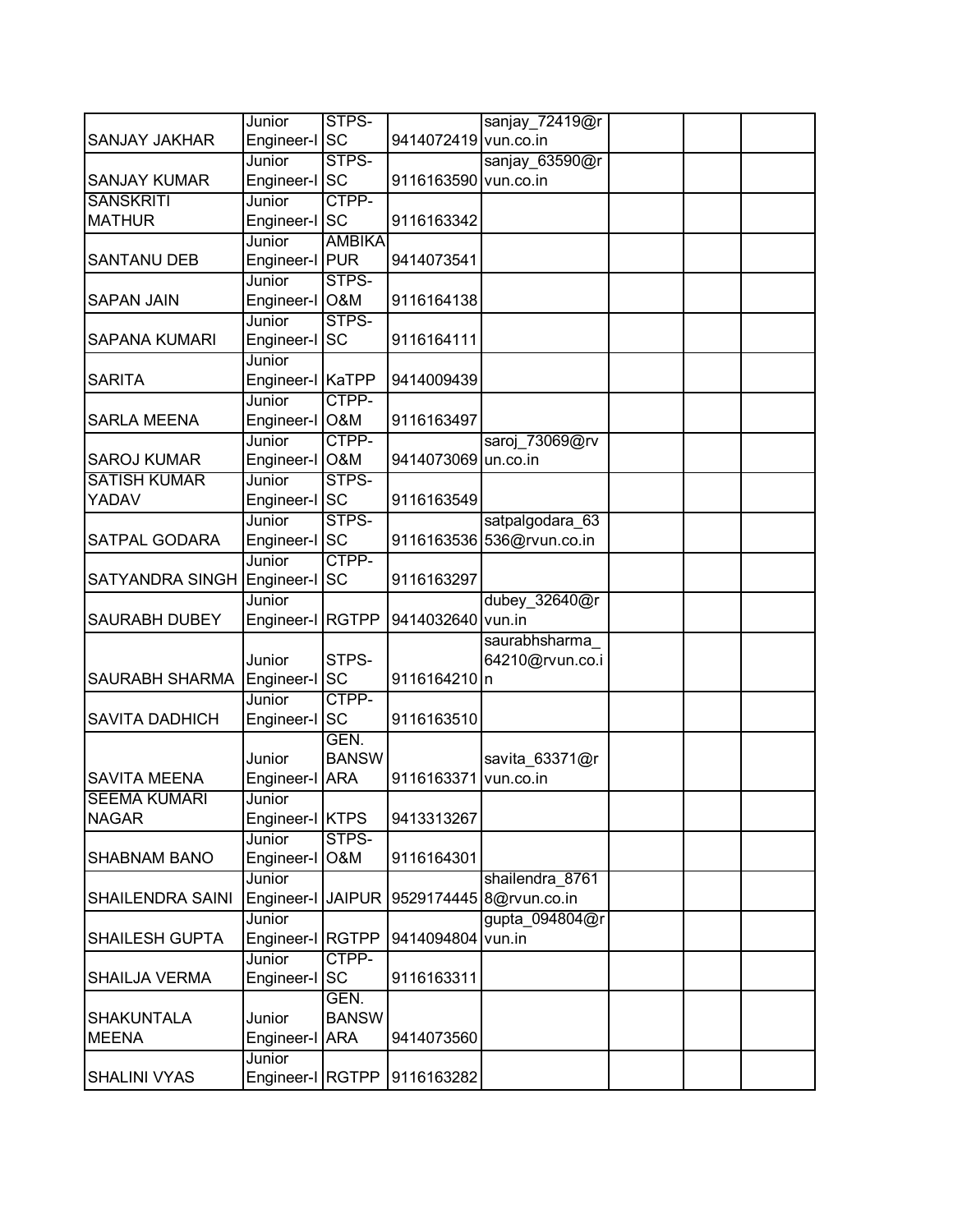| <b>SHANKAR LAL</b>    | Junior                     |                |                       |                                              |  |  |
|-----------------------|----------------------------|----------------|-----------------------|----------------------------------------------|--|--|
| <b>KUMHAR</b>         | Engineer-I KaTPP           |                | 9116163422            |                                              |  |  |
|                       | Junior                     | STPS-          |                       |                                              |  |  |
| <b>SHANTI</b>         | Engineer-I                 | <b>SC</b>      | 9116163540            |                                              |  |  |
|                       | Junior                     |                |                       | shashank 68054                               |  |  |
| <b>SHASHANK</b>       | Engineer-I JAIPUR          |                | 9636768054 @rvun.in   |                                              |  |  |
|                       | Junior                     |                |                       | sharma 07164@                                |  |  |
| SHILPE SHARMA         | Engineer-I KTPS            |                | 9414007164 rvun.co.in |                                              |  |  |
|                       | Junior                     | STPS-          |                       |                                              |  |  |
| <b>SHIVAM GAUR</b>    | Engineer-I SC              |                | 9116164212            |                                              |  |  |
|                       | Junior                     | CTPP-          |                       |                                              |  |  |
| <b>SHIVAM SHUKLA</b>  | Engineer-I                 | <b>SC</b>      | 9116164291            |                                              |  |  |
| <b>SHIVANGI</b>       | Junior                     |                |                       |                                              |  |  |
| CHAUHAN               | Engineer-I   DCPP          |                | 9414072917            |                                              |  |  |
|                       | Junior                     |                |                       | sharma 44821@                                |  |  |
| SHIVKANT SHARMA       | Engineer-I JAIPUR          |                | 7665077828 rvun.co.in |                                              |  |  |
|                       | Junior                     | GEN.           |                       |                                              |  |  |
| <b>SHIVOM MEENA</b>   | Engineer-I KOTA            |                | 9414073286            |                                              |  |  |
|                       | Junior                     | CTPP-          |                       |                                              |  |  |
| SHIVRAJ SINGH         | Engineer-I SC              |                | 9413346312            |                                              |  |  |
| <b>SHIVRAM BAIRWA</b> | Junior<br>Engineer-I KaTPP |                |                       | shivambairwa 13<br>9413313372 372@rvun.co.in |  |  |
|                       | Junior                     |                |                       | shubham 63389                                |  |  |
| <b>SHUBHAM TELI</b>   | Engineer-I   MAHI-II       |                | 9116163389            | @rvun.co.in                                  |  |  |
|                       | Junior                     | CTPP-          |                       |                                              |  |  |
| <b>SHUBHAM TOMAR</b>  | Engineer-I                 | <b>O&amp;M</b> | 9414073138            |                                              |  |  |
|                       | Junior                     |                |                       |                                              |  |  |
| <b>SHUCHI PANDEY</b>  | Engineer-I GLTPP           |                | 9413340269            |                                              |  |  |
|                       | Junior                     |                |                       | shweta 93849@r                               |  |  |
| <b>SHWETA MEENA</b>   | Engineer-I JAIPUR          |                | 9414093849 vun.co.in  |                                              |  |  |
|                       | Junior                     | CTPP-          |                       |                                              |  |  |
| <b>SHWETAMBARAM</b>   | Engineer-I                 | O&M            | 9414073416            |                                              |  |  |
| <b>SIDDHARTH</b>      | Junior                     | GEN.           |                       |                                              |  |  |
| <b>CHASTA</b>         | Engineer-I KOTA            |                | 7737413656            |                                              |  |  |
|                       | Junior                     |                |                       |                                              |  |  |
| SIDHARTH NALKAR       | Engineer-I   DCPP          |                | 9116164187            |                                              |  |  |
|                       | Junior                     | STPS-          |                       | sonalparihar 635                             |  |  |
| SONAL PARIHAR         | Engineer-I SC              |                |                       | 9116163535 35@rvun.co.in                     |  |  |
| SONAL                 | Junior                     |                |                       |                                              |  |  |
| <b>VIJAYVARGIA</b>    | Engineer-I KTPS            |                | 9414005438            |                                              |  |  |
| <b>SONAM</b>          | Junior                     | STPS-          |                       |                                              |  |  |
| <b>AGGARWAL</b>       | Engineer-I SC              |                | 9116164394            |                                              |  |  |
|                       | Junior                     | CTPP-          |                       |                                              |  |  |
| <b>SONAM POONIA</b>   | Engineer-I SC              |                | 9116163313            |                                              |  |  |
|                       | Junior                     | STPS-          |                       | sonia 71637@rv                               |  |  |
| SONIA FAGERIA         | Engineer-I                 | <b>O&amp;M</b> | 9414071637            | un.co.in                                     |  |  |
|                       | Junior                     | STPS-          |                       |                                              |  |  |
| SONIYA SINGH          | Engineer-I                 | <b>O&amp;M</b> | 9116164305            |                                              |  |  |
|                       | Junior                     | <b>AMBIKA</b>  |                       | sony_42731@rv                                |  |  |
| <b>SONY KUMARI</b>    | Engineer-I PUR             |                | 9413342731            | un.co.in                                     |  |  |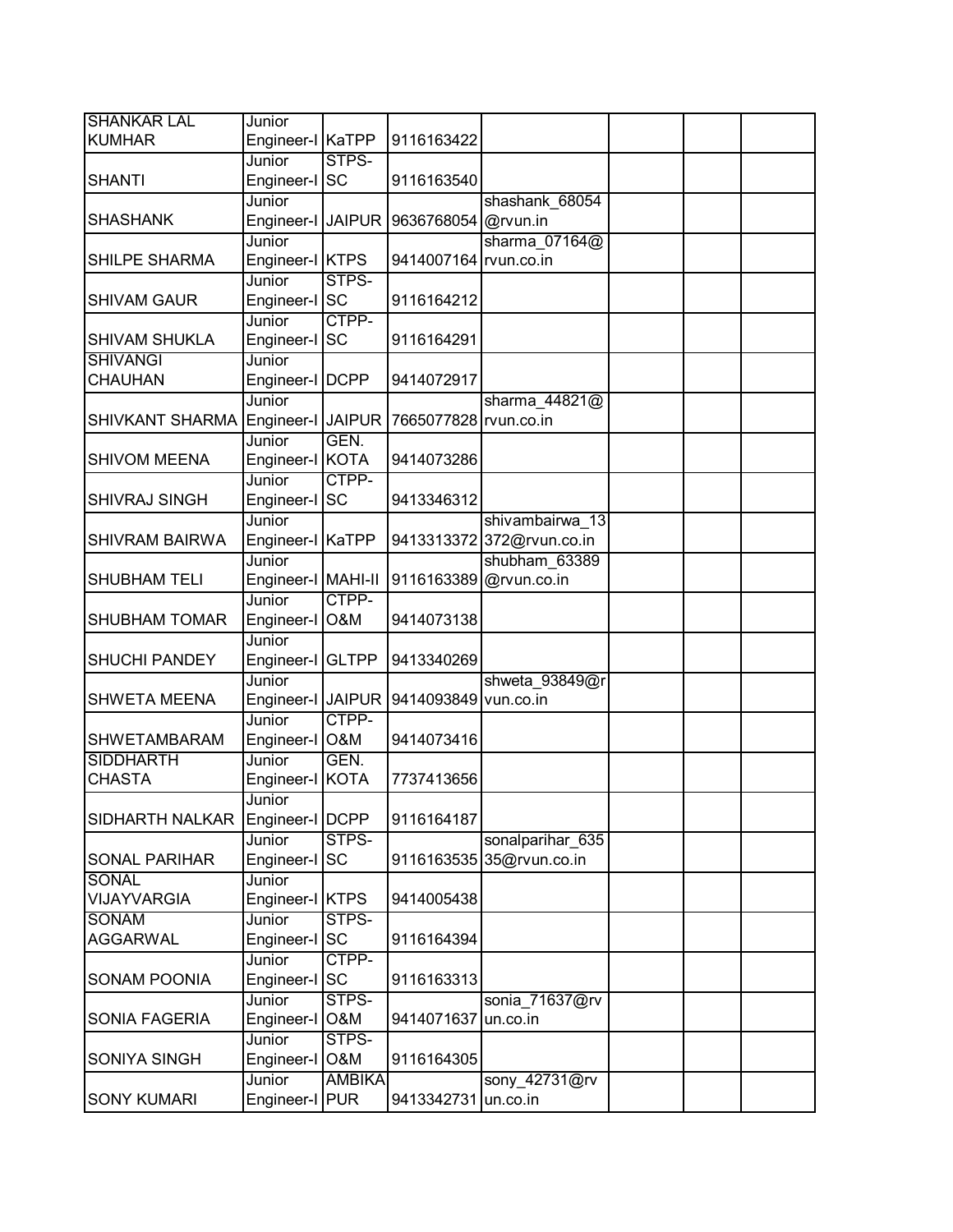|                                      | Junior                    | STPS-          |                      | stuti 64101@rvu        |  |  |
|--------------------------------------|---------------------------|----------------|----------------------|------------------------|--|--|
| <b>STUTI JAIN</b>                    | Engineer-I SC             |                | 9116164101 n.in      |                        |  |  |
|                                      | Junior                    |                |                      | sudesh 85252@r         |  |  |
| <b>SUDESH KUMARI</b>                 | Engineer-I JAIPUR         |                | 9414085252 vun.in    |                        |  |  |
|                                      | Junior                    | STPS-          |                      |                        |  |  |
| <b>SUDHIR GODARA</b>                 | Engineer-I                | <b>SC</b>      | 9116164117           |                        |  |  |
|                                      | Junior                    |                |                      | sugna 85326@r          |  |  |
| <b>SUGNA RAM</b>                     | Engineer-I RGTPP          |                | 9414085326 vun.co.in |                        |  |  |
|                                      | Junior                    |                |                      |                        |  |  |
| <b>SUMAN ACHERA</b>                  | Engineer-I JAIPUR         |                | 9116164147           |                        |  |  |
|                                      | Junior                    | STPS-          |                      | sumit 63550@rv         |  |  |
| <b>SUMIT FAGNA</b>                   | Engineer-I SC             |                | 9116163550 un.co.in  |                        |  |  |
|                                      | Junior                    | CTPP-          |                      |                        |  |  |
| <b>SUMIT KUMAR JAIN</b>              | Engineer-I                | <b>O&amp;M</b> | 9414072978           |                        |  |  |
| <b>SUNDAR LAL</b>                    | Junior                    |                |                      |                        |  |  |
| <b>MEENA</b>                         | Engineer-I KaTPP          |                | 9414008173           |                        |  |  |
| <b>SUNEEL KUMAR</b>                  | Junior                    | STPS-          |                      |                        |  |  |
| <b>PANWAR</b>                        | Engineer-I SC             |                | 9116163276           |                        |  |  |
| <b>SUNIL KUMAR</b>                   | Junior                    |                |                      |                        |  |  |
| <b>DEVATWAL</b>                      | Engineer-I KaTPP          |                | 9414009836           |                        |  |  |
|                                      | Junior                    | STPS-          |                      |                        |  |  |
| SUNIL KUMAR SAINI Engineer-I         |                           | <b>O&amp;M</b> | 9116164104           |                        |  |  |
|                                      | Junior                    |                |                      | sunit 63579@rv         |  |  |
| <b>SUNIT RAO</b>                     | Engineer-I JAIPUR         |                | 9116163579           | un.co.in               |  |  |
| <b>SUNITA</b>                        | Junior                    | STPS-          |                      |                        |  |  |
| <b>BARDODIYA</b>                     | Engineer-I O&M            |                | 9414085983           |                        |  |  |
| <b>SUNITA</b>                        | Junior                    | GEN.           |                      |                        |  |  |
| <b>CHOUDHARY</b>                     | Engineer-I KOTA           |                | 9413313343           |                        |  |  |
|                                      | Junior                    | STPS-          |                      |                        |  |  |
| <b>SUNITA KUMARI</b>                 | Engineer-I O&M            |                | 9116164145           |                        |  |  |
| <b>SUNITA KUMARI</b><br><b>MEENA</b> | Junior                    |                | 9414010849           |                        |  |  |
|                                      | Engineer-I KTPS<br>Junior | CTPP-          |                      |                        |  |  |
| <b>SUNITA MEENA</b>                  | Engineer-I                | O&M            | 9414073495           |                        |  |  |
|                                      | Junior                    | STPS-          |                      | vadav 94743@r          |  |  |
| <b>SUNITA YADAV</b>                  | Engineer-I SC             |                | 9414085925 vun.in    |                        |  |  |
|                                      | Junior                    | CTPP-          |                      |                        |  |  |
| <b>SUNNY TAK</b>                     | Engineer-I SC             |                | 9116163351           |                        |  |  |
| <b>SUPRABHA</b>                      | Junior                    | CTPP-          |                      |                        |  |  |
| <b>CHOUDHARY</b>                     | Engineer-I                | <b>O&amp;M</b> | 9413340291           |                        |  |  |
|                                      | Junior                    | STPS-          |                      |                        |  |  |
| <b>SURBHI TINNA</b>                  | Engineer-I                | <b>O&amp;M</b> | 9116164304           |                        |  |  |
|                                      | Junior                    | CTPP-          |                      | surender_73539         |  |  |
| <b>SURENDER KUMAR</b>                | Engineer-I                | <b>O&amp;M</b> |                      | 9414073539 @rvun.co.in |  |  |
|                                      | Junior                    | STPS-          |                      | soni_86873@rvu         |  |  |
| <b>SURENDER SONI</b>                 | Engineer-I SC             |                | 9414086873           | n.co.in                |  |  |
|                                      | Junior                    | STPS-          |                      |                        |  |  |
| <b>SURENDER YADAV</b>                | Engineer-I                | <b>SC</b>      | 9116163554           |                        |  |  |
|                                      | Junior                    | STPS-          |                      |                        |  |  |
| <b>SURESH KUMAR</b>                  | Engineer-I                | O&M            | 9660493139           |                        |  |  |
|                                      |                           |                |                      |                        |  |  |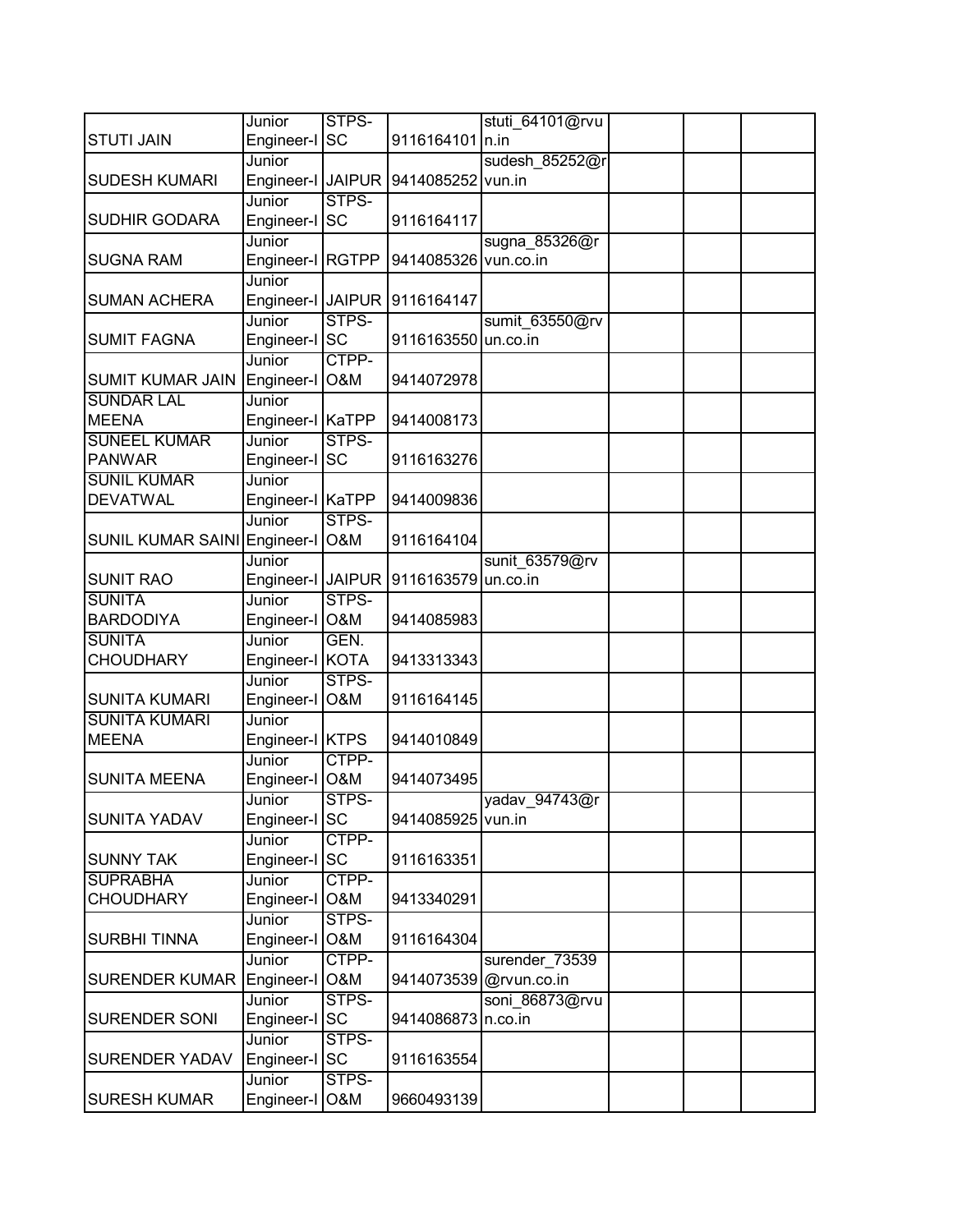|                                      | Junior                  | STPS-          |                      |                         |  |  |
|--------------------------------------|-------------------------|----------------|----------------------|-------------------------|--|--|
| <b>SURESH KUMAR</b>                  | Engineer-I O&M          |                | 9414087947           |                         |  |  |
| <b>SURESH KUMAR</b>                  | Junior                  | CTPP-          |                      | suresh 73519@r          |  |  |
| <b>ALURIYA</b>                       | Engineer-I O&M          |                | 9414073519 vun.co.in |                         |  |  |
|                                      | Junior                  | CTPP-          |                      |                         |  |  |
| <b>SWASTIK MEHTA</b>                 | Engineer-I              | <b>SC</b>      | 9116163379           |                         |  |  |
|                                      | Junior                  | CTPP-          |                      | swati 63358@rv          |  |  |
| <b>SWATI MEENA</b>                   | Engineer-I SC           |                | 9116163358 un.co.in  |                         |  |  |
|                                      | Junior                  |                |                      | singh $85926@rv$        |  |  |
| <b>SWATI SINGH</b>                   | Engineer-I JAIPUR       |                | 9414085926 un.in     |                         |  |  |
|                                      | Junior                  |                |                      |                         |  |  |
| <b>SWETA JOSHI</b>                   | Engineer-I JAIPUR       |                | 9116163539           |                         |  |  |
|                                      | Junior                  | STPS-          |                      |                         |  |  |
| TAJENDER SINGH                       | Engineer-I SC           |                | 9116163558           |                         |  |  |
|                                      | Junior                  | CTPP-          |                      | tanuviagarwal 6         |  |  |
| <b>TANUVI AGARWAL</b>                | Engineer-I O&M          |                | 9116163481           | 3481@rvun.co.in         |  |  |
| <b>TARA CHAND</b>                    | Junior                  | STPS-          |                      |                         |  |  |
| YADAV                                | Engineer-I O&M          |                | 9414085954           |                         |  |  |
|                                      | Junior                  | STPS-          |                      |                         |  |  |
| <b>TARUN YADAV</b>                   | Engineer-I              | <b>SC</b>      | 9116163565           |                         |  |  |
|                                      | Junior                  |                |                      |                         |  |  |
| <b>UDAIVEER SINGH</b>                | Engineer-I   DCPP       |                | 9414071582           |                         |  |  |
|                                      | Junior                  | CTPP-          |                      | umesh 48981@r           |  |  |
| <b>UMESH KUMAR</b>                   | Engineer-I SC           |                | 9413348981           | vun.co.in               |  |  |
| <b>UPASANA</b>                       | Junior                  |                |                      |                         |  |  |
| <b>DIWAKAR</b>                       | Engineer-I KaTPP        |                | 9414005087           |                         |  |  |
| <b>VAISHALI</b>                      | Junior                  |                |                      |                         |  |  |
| <b>AGARWAL</b>                       | Engineer-I JAIPUR       |                | 9116163525           |                         |  |  |
| <b>VARSHA</b>                        | Junior                  | STPS-          |                      |                         |  |  |
| <b>DHOLPURIYA</b>                    | Engineer-I SC           |                | 9116164119           |                         |  |  |
|                                      | Junior                  |                |                      |                         |  |  |
| VATSALYA GUPTA                       | Engineer-I KaTPP        |                | 9358777031           |                         |  |  |
| <b>VICKY ANAND</b>                   | Junior                  | CTPP-          |                      |                         |  |  |
| <b>BAIRWA</b>                        | Engineer-I SC           |                | 9116163347           |                         |  |  |
|                                      | Junior                  | STPS-          |                      |                         |  |  |
| <b>VIJAY KUMAR</b>                   | Engineer-I O&M          |                | 9660274350           |                         |  |  |
| <b>VIJAY KUMAR</b>                   | Junior                  | CTPP-          |                      |                         |  |  |
| <b>MEENA</b>                         | Engineer-I              | <b>SC</b>      | 9116164149           |                         |  |  |
|                                      |                         | STPS-          |                      | vijayprakashmee         |  |  |
| <b>VIJAY PRAKASH</b><br><b>MEENA</b> | Junior                  | <b>O&amp;M</b> |                      | na_64307@rvun.          |  |  |
|                                      | Engineer-I              |                | 9116164307           | co.in                   |  |  |
| <b>VIJENDER</b>                      | Junior                  | STPS-          |                      |                         |  |  |
| <b>MAHAJANI</b>                      | Engineer-I SC           | STPS-          | 9116163557           |                         |  |  |
| <b>VIKARAM SINGH</b>                 | Junior                  |                | 9116163591           |                         |  |  |
| <b>BHUKAR</b>                        | Engineer-I SC<br>Junior | STPS-          |                      |                         |  |  |
| <b>VIKAS</b>                         | Engineer-I SC           |                | 9116163562           |                         |  |  |
|                                      | Junior                  | STPS-          |                      | choudhary 6359          |  |  |
| <b>VIKAS CHOUDHARY</b>               |                         | <b>SC</b>      |                      |                         |  |  |
|                                      | Engineer-I              |                |                      | 9116163592 2@rvun.co.in |  |  |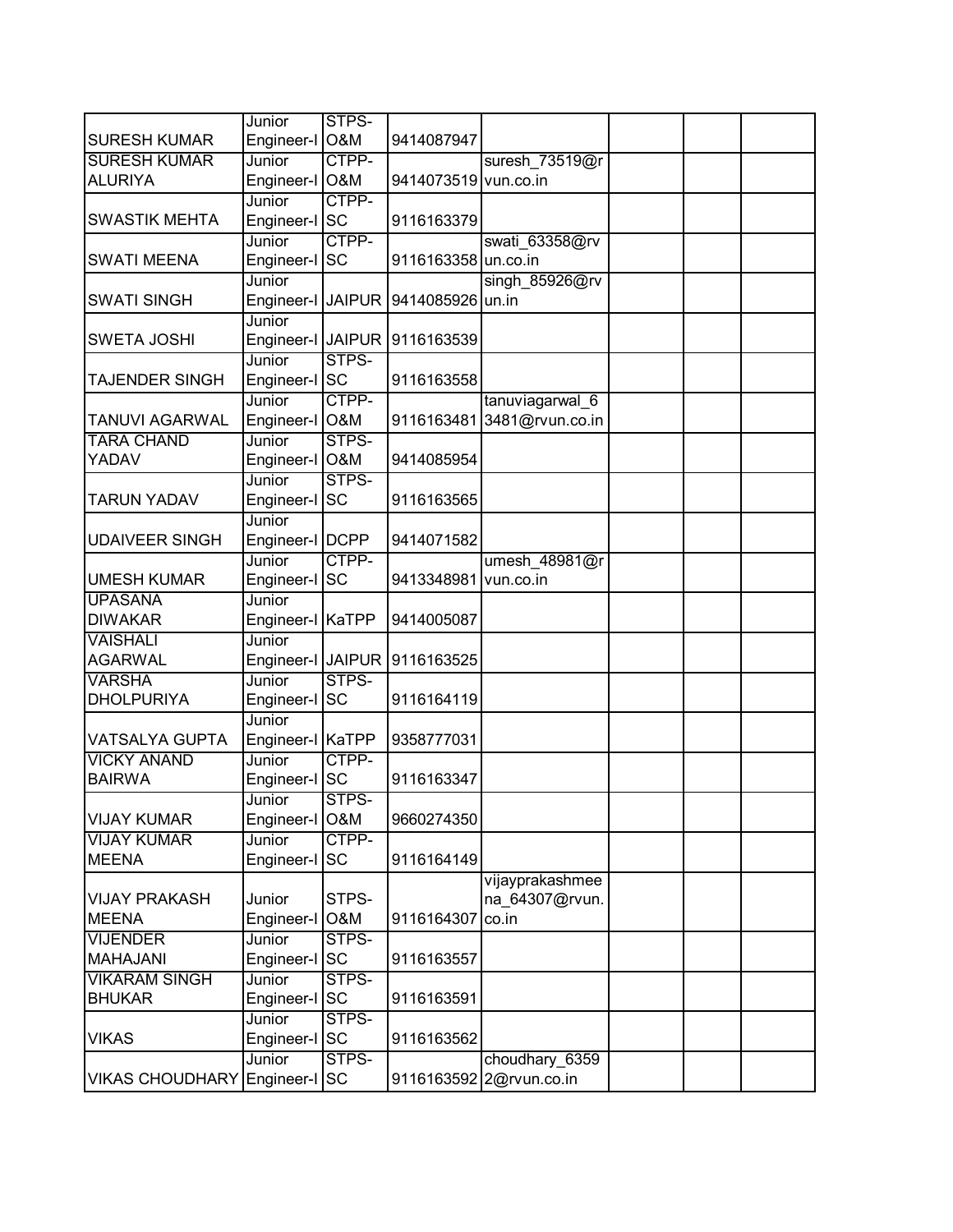|                                             | Junior                     | STPS-              |                     | Vikas 64115@rv            |  |  |
|---------------------------------------------|----------------------------|--------------------|---------------------|---------------------------|--|--|
| <b>VIKAS KUMAR</b>                          | Engineer-I SC              |                    | 9116164115 un.co.in |                           |  |  |
| <b>VIKAS KUMAR</b>                          | Junior                     | STPS-              |                     |                           |  |  |
| <b>BAIRWA</b>                               | Engineer-I O&M             |                    | 9116163551          |                           |  |  |
| <b>VIKAS KUMAR</b>                          | Junior                     | CTPP-              |                     |                           |  |  |
| <b>BHATT</b>                                | Engineer-I SC              |                    | 9116164166          |                           |  |  |
|                                             | Junior                     | STPS-              |                     |                           |  |  |
| <b>VIKAS KUMAR-I</b>                        | Engineer-I O&M             |                    | 9414087658          |                           |  |  |
|                                             | Junior                     | CTPP-              |                     |                           |  |  |
| <b>VIKAS KUMAR-II</b>                       | Engineer-I O&M             |                    | 9413346684          |                           |  |  |
|                                             | Junior                     | STPS-              |                     | vikaskumar 642            |  |  |
| <b>VIKAS KUMAR-III</b>                      | Engineer-I SC              |                    |                     | 9116164214 14@rvun.co.in  |  |  |
|                                             | Junior                     | CTPP-              |                     | vikas 73492@rv            |  |  |
| <b>VIKAS MODI</b>                           | Engineer-I                 | <b>O&amp;M</b>     | 9414073492 un.co.in |                           |  |  |
|                                             | Junior                     |                    |                     | vikashbishnoi 63          |  |  |
| <b>VIKASH BISHNOI</b>                       | Engineer-I RGTPP           |                    |                     | 9116163284 284@rvun.co.in |  |  |
|                                             | Junior                     |                    |                     |                           |  |  |
| <b>VIKASH YADAV</b>                         | Engineer-I JAIPUR          |                    | 9414085938          |                           |  |  |
|                                             | Junior                     | STPS-              |                     |                           |  |  |
| VIKRAM KAJLA                                | Engineer-I SC              |                    | 9116164399          |                           |  |  |
|                                             | Junior                     | STPS-              |                     |                           |  |  |
| <b>VIKRAM KUMAR</b>                         | Engineer-I O&M             |                    | 9414087657          |                           |  |  |
|                                             | Junior                     | STPS-              |                     | vikram 86897@r            |  |  |
| <b>VIKRAM SINGH</b>                         | Engineer-I O&M             |                    | 9414086897          | vun.co.in                 |  |  |
| <b>VIKRAM SINGH</b>                         | Junior                     | STPS-              |                     |                           |  |  |
| <b>MEENA</b>                                | Engineer-I O&M             |                    | 9414085932          |                           |  |  |
| <b>VIKRAM SINGH</b>                         | Junior                     | CTPP-              |                     |                           |  |  |
| <b>PAVAIYA</b>                              | Engineer-I                 | <b>SC</b>          | 9116164152          |                           |  |  |
|                                             |                            |                    |                     | vimalkumargauta           |  |  |
| <b>VIMAL KUMAR</b>                          | Junior                     |                    |                     | m 09362@rvun.             |  |  |
| <b>GAUTAM</b>                               | Engineer-I KaTPP<br>Junior |                    | 9414009362          | co.in                     |  |  |
|                                             |                            | STPS-              |                     |                           |  |  |
| <b>VINEET JEDIYA</b>                        | Engineer-I O&M             |                    | 9414085948          |                           |  |  |
| <b>VINOD KUMAR</b>                          | Junior                     |                    |                     |                           |  |  |
| <b>MEENA</b>                                | Engineer-I   DCPP          |                    | 9116163451          |                           |  |  |
| <b>VINOD KUMAR</b>                          | Junior                     | CTPP-              |                     | vinod 45157@rv            |  |  |
| <b>MEENA</b>                                | Engineer-I O&M             |                    | 9413345157          | un.co.in                  |  |  |
|                                             | Junior                     | STPS-              |                     |                           |  |  |
| <b>VINOD KUMAR-I</b><br><b>VINOD KUMARI</b> | Engineer-I O&M<br>Junior   | STPS-              | 9414085464          |                           |  |  |
| <b>GODARA</b>                               |                            | <b>SC</b>          |                     | vinod 63526@rv            |  |  |
|                                             | Engineer-I                 |                    | 9116163526 un.co.in |                           |  |  |
| <b>VINOD KUMAR-II</b>                       | Junior                     | STPS-<br><b>SC</b> | 9116163594          |                           |  |  |
|                                             | Engineer-I                 | STPS-              |                     |                           |  |  |
| <b>VINOD KUMAR-III</b>                      | Junior                     |                    | 9116163578 un.in    | vinod 63578@rv            |  |  |
|                                             | Engineer-I SC<br>Junior    | CTPP-              |                     |                           |  |  |
| <b>VIRENDER DHAKAR</b>                      | Engineer-I SC              |                    | 9116163319          |                           |  |  |
|                                             | Junior                     | CTPP-              |                     | virendra 72536            |  |  |
| <b>VIRENDRA SINGH</b>                       |                            | O&M                |                     |                           |  |  |
|                                             | Engineer-I                 |                    |                     | 9414072536 @rvun.co.in    |  |  |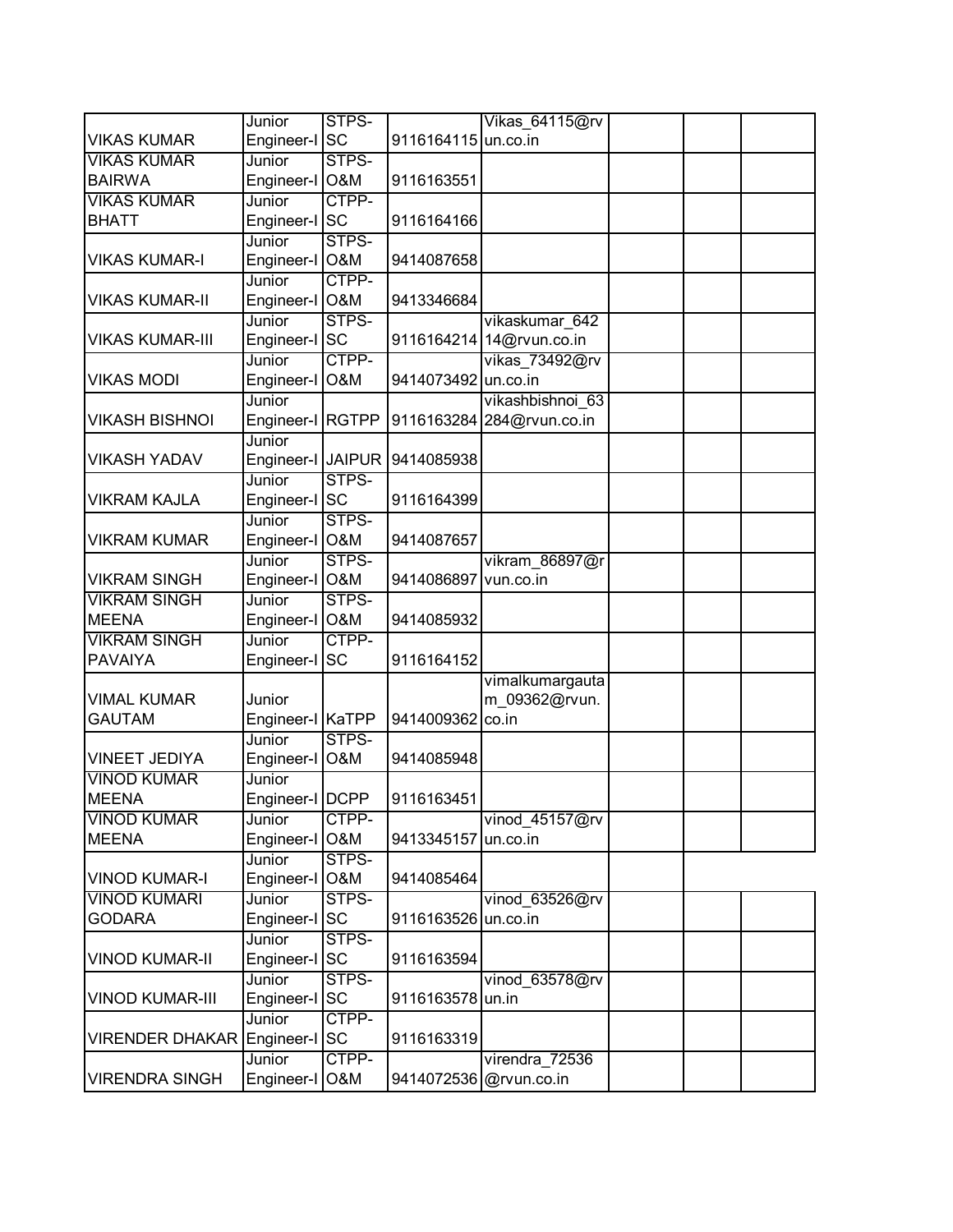|                               | Junior                   | GEN.           |                               | vishakha 63572         |  |  |
|-------------------------------|--------------------------|----------------|-------------------------------|------------------------|--|--|
| <b>VISHAKHA PAREEK</b>        | Engineer-I KOTA          |                | 9116163572                    | @rvun.co.in            |  |  |
|                               | Junior                   | CTPP-          |                               |                        |  |  |
| <b>VISHAL CHHIPA</b>          | Engineer-I O&M           |                | 9116163490                    |                        |  |  |
|                               | Junior                   | STPS-          |                               | vishal 64122@rv        |  |  |
| <b>VISHAL DWIVEDI</b>         | Engineer-I               | <b>SC</b>      | 9116164122 un.in              |                        |  |  |
| <b>VISHVENDRA</b>             | Junior                   |                |                               |                        |  |  |
| <b>SINGH BHADORIA</b>         | Engineer-I   DCPP        |                | 9414054868                    |                        |  |  |
| <b>VIVEK FOUZDAR</b>          | Junior                   | CTPP-          |                               |                        |  |  |
|                               | Engineer-I O&M<br>Junior |                | 9116164182                    |                        |  |  |
| <b>VIVEK JAIN</b>             | Engineer-I KaTPP         |                | 9116164254                    |                        |  |  |
| <b>VIVEK KISHOR</b>           | Junior                   | CTPP-          |                               |                        |  |  |
| <b>JONVAL</b>                 | Engineer-I               | <b>SC</b>      | 9116163301                    |                        |  |  |
| <b>VIVEK KUMAR</b>            | Junior                   |                |                               |                        |  |  |
| <b>MANGAL</b>                 | Engineer-I   DCPP        |                | 8302990408                    |                        |  |  |
| YASH KUMAR                    | Junior                   | CTPP-          |                               |                        |  |  |
| <b>ANCHORIYA</b>              | Engineer-I SC            |                | 9116163310                    |                        |  |  |
|                               | Junior                   | STPS-          |                               |                        |  |  |
| YASH VYAS                     | Engineer-I O&M           |                | 9116164308                    |                        |  |  |
|                               | Junior                   | CTPP-          |                               | yashpal 72531@         |  |  |
| YASHPAL                       | Engineer-I               | <b>O&amp;M</b> | 9414072531 rvun.co.in         |                        |  |  |
|                               | Junior                   |                |                               |                        |  |  |
| YOGESH KUMAR                  | Engineer-I   DCPP        | STPS-          | 9116164188                    |                        |  |  |
| YOGESH KUMAR<br><b>SHARMA</b> | Junior<br>Engineer-I SC  |                | 9116163593 rvun.in            | yogesh 63593@          |  |  |
|                               | Junior                   |                |                               |                        |  |  |
| YOGESH MUNDRA                 | Engineer-I MAHI-II       |                | 9116164191                    |                        |  |  |
|                               | Junior                   |                |                               | yogesh 25893@          |  |  |
| YOGESH SINGH                  | Engineer-I   DCPP        |                | 9414025893 rvun.co.in         |                        |  |  |
|                               | Junior                   | STPS-          |                               |                        |  |  |
| YOGITA KUMARI                 | Engineer-I SC            |                | 9116163573                    |                        |  |  |
|                               | Junior                   |                |                               | yuvraj 05089@r         |  |  |
| YUVRAJ SHARMA                 | Engineer-I               | KaTPP          | 9414005089 vun.co.in          |                        |  |  |
|                               |                          |                | <b>JUNIOR CHEMIST</b>         |                        |  |  |
| Aditya Sharma                 | JR. CHEMISO&M            |                |                               | 9116164139 5@gmail.com |  |  |
|                               |                          |                |                               |                        |  |  |
| Aman Yadav                    |                          |                | JR. CHEMIS CTPP-SC 9116163332 |                        |  |  |
| Anirudh Shrivastava           | JR. CHEMISKaTPP          |                | 9116164180                    |                        |  |  |
|                               | JR.                      |                |                               |                        |  |  |
| Anjali                        | <b>CHEMIST</b>           | CTPP-SC        | 9116164294                    |                        |  |  |
| Ankit Gupta                   | JR. CHEMIS KaTPP         |                | 9116163447                    |                        |  |  |
| Gaurav Kumar                  |                          |                |                               | gauravp386@gm          |  |  |
|                               |                          |                |                               |                        |  |  |
| Sharma                        | JR. CHEMISKaTPP          |                | 9116163446 ail.com            |                        |  |  |
|                               |                          |                |                               |                        |  |  |
| Hardat                        | JR. CHEMISSTPS-SC        |                | 9116164127                    |                        |  |  |
|                               | JR.                      | CTPP-          |                               |                        |  |  |
| Harshit Sanadhya              | <b>CHEMIST</b>           | 0&M            | 9116164296                    |                        |  |  |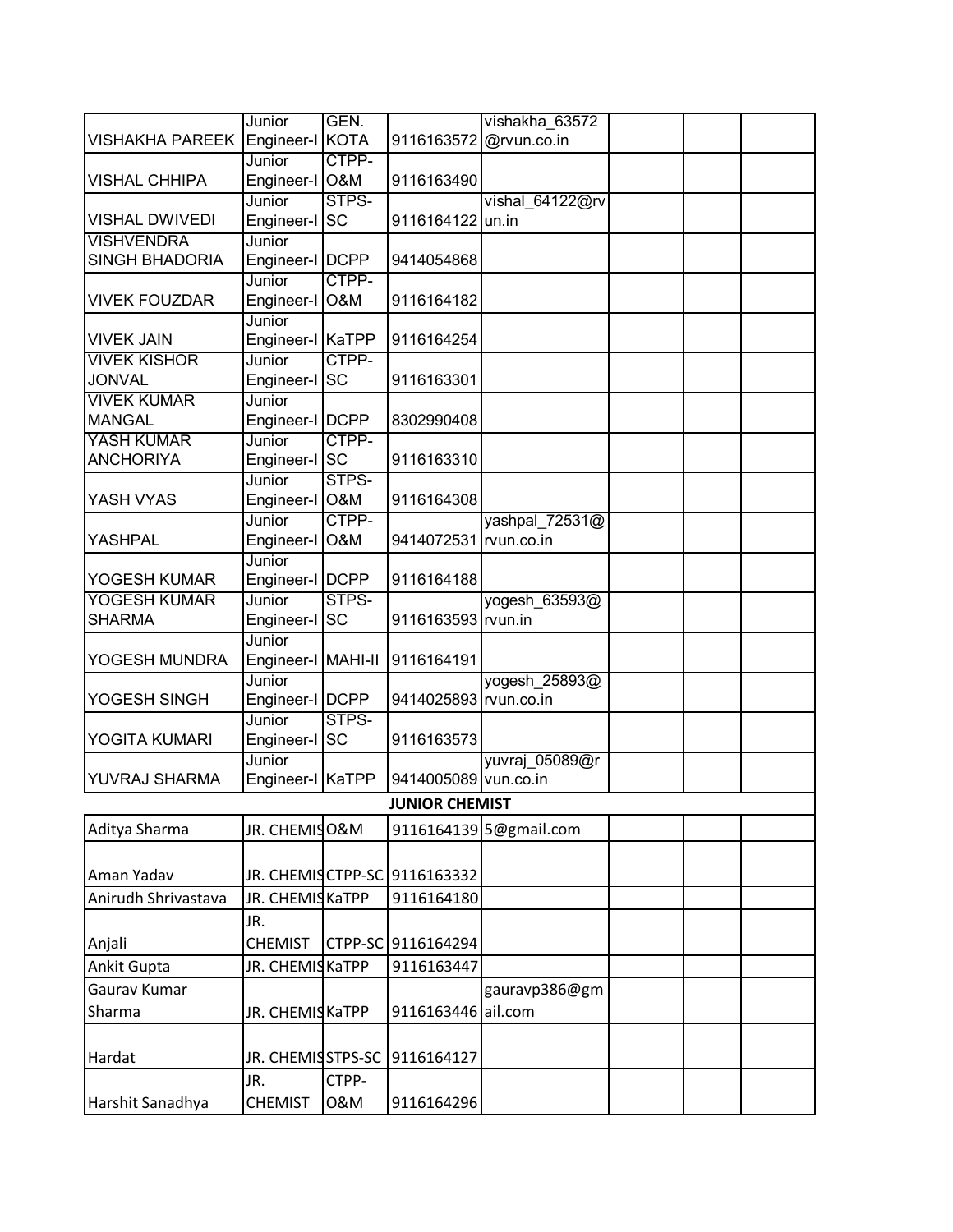| JR. CHEMISSTPS-SC<br>9116164129<br>JR. CHEMIS CTPP-SC 9116164172<br>JR. CHEMISSTPS-SO9358777004<br>Jasveer Punia<br>JR. CHEMISCTPP-SC 9116163376<br>JR. CHEMISSTPS-SC9358777003<br>JR.<br><b>CHEMIST</b><br>CTPP-SC 9116164295<br>STPS-<br>Manisha Prajapat<br>JR. CHEMISO&M<br>9116164142<br>Manjulata Tanwar<br>JR. CHEMISKTPS<br>9413313424<br>Parmeshwar Lal<br>STPS-<br>JR. CHEMISO&M<br><b>Bagari</b><br>9116164141<br>JR.<br>Pawan Kumar<br>Kaushal<br><b>CHEMIST</b><br>CTPP-SC 9116164298<br>JR.<br><b>CHEMIST</b><br><b>Prasant Roat</b><br>CTPP-SC 9116164297<br>CTPP-<br>Pratibha Chauhan<br>JR. CHEMISO&M<br>9116164197<br>JR. CHEMISSTPS-SC 9116164130<br>Pushpa<br>AMBIKA<br>rajendra_71638<br>JR. CHEMIS PUR<br>Raj Kumar Meena<br>9414072759<br>@rvun.co.in<br>STPS-<br>9116164140<br>JR. CHEMISO&M<br>Rajgopal<br><b>RAMSHWARUP</b><br>9116164128<br><b>PRAJAPAT</b><br>JR. CHEMISSTPS-SC<br>STPS-<br>JR.<br>9116164309<br>0&M<br>Ranjana Jalutharia<br><b>CHEMIST</b><br>9116164126<br>JR. CHEMISSTPS-SC<br>sharad_85338@r<br>9414008769<br>JR. CHEMIS KaTPP<br>vun.co.in<br>JR. CHEMISGLTPP<br>9116164270<br>JR. CHEMISKaTPP<br>9116163445<br>CTPP-<br>JR.<br>9116164278<br>0&M<br><b>CHEMIST</b><br>JR. CHEMISSTPS-SO9358777005<br>JR. CHEMISRGTPP<br>9116163285<br>9116163448 vinodkumarmee<br>JR. CHEMISKaTPP<br>na3@gmail.com |                         |  |  |  |  |
|-------------------------------------------------------------------------------------------------------------------------------------------------------------------------------------------------------------------------------------------------------------------------------------------------------------------------------------------------------------------------------------------------------------------------------------------------------------------------------------------------------------------------------------------------------------------------------------------------------------------------------------------------------------------------------------------------------------------------------------------------------------------------------------------------------------------------------------------------------------------------------------------------------------------------------------------------------------------------------------------------------------------------------------------------------------------------------------------------------------------------------------------------------------------------------------------------------------------------------------------------------------------------------------------------------------------------------------------------------|-------------------------|--|--|--|--|
|                                                                                                                                                                                                                                                                                                                                                                                                                                                                                                                                                                                                                                                                                                                                                                                                                                                                                                                                                                                                                                                                                                                                                                                                                                                                                                                                                       | Hitendra Arya           |  |  |  |  |
|                                                                                                                                                                                                                                                                                                                                                                                                                                                                                                                                                                                                                                                                                                                                                                                                                                                                                                                                                                                                                                                                                                                                                                                                                                                                                                                                                       | Jamnalal Meena          |  |  |  |  |
|                                                                                                                                                                                                                                                                                                                                                                                                                                                                                                                                                                                                                                                                                                                                                                                                                                                                                                                                                                                                                                                                                                                                                                                                                                                                                                                                                       |                         |  |  |  |  |
|                                                                                                                                                                                                                                                                                                                                                                                                                                                                                                                                                                                                                                                                                                                                                                                                                                                                                                                                                                                                                                                                                                                                                                                                                                                                                                                                                       |                         |  |  |  |  |
|                                                                                                                                                                                                                                                                                                                                                                                                                                                                                                                                                                                                                                                                                                                                                                                                                                                                                                                                                                                                                                                                                                                                                                                                                                                                                                                                                       | Kalpana Yadav           |  |  |  |  |
|                                                                                                                                                                                                                                                                                                                                                                                                                                                                                                                                                                                                                                                                                                                                                                                                                                                                                                                                                                                                                                                                                                                                                                                                                                                                                                                                                       | Keshav Bihani           |  |  |  |  |
|                                                                                                                                                                                                                                                                                                                                                                                                                                                                                                                                                                                                                                                                                                                                                                                                                                                                                                                                                                                                                                                                                                                                                                                                                                                                                                                                                       |                         |  |  |  |  |
|                                                                                                                                                                                                                                                                                                                                                                                                                                                                                                                                                                                                                                                                                                                                                                                                                                                                                                                                                                                                                                                                                                                                                                                                                                                                                                                                                       | Kritika Gupta           |  |  |  |  |
|                                                                                                                                                                                                                                                                                                                                                                                                                                                                                                                                                                                                                                                                                                                                                                                                                                                                                                                                                                                                                                                                                                                                                                                                                                                                                                                                                       |                         |  |  |  |  |
|                                                                                                                                                                                                                                                                                                                                                                                                                                                                                                                                                                                                                                                                                                                                                                                                                                                                                                                                                                                                                                                                                                                                                                                                                                                                                                                                                       |                         |  |  |  |  |
|                                                                                                                                                                                                                                                                                                                                                                                                                                                                                                                                                                                                                                                                                                                                                                                                                                                                                                                                                                                                                                                                                                                                                                                                                                                                                                                                                       |                         |  |  |  |  |
|                                                                                                                                                                                                                                                                                                                                                                                                                                                                                                                                                                                                                                                                                                                                                                                                                                                                                                                                                                                                                                                                                                                                                                                                                                                                                                                                                       |                         |  |  |  |  |
|                                                                                                                                                                                                                                                                                                                                                                                                                                                                                                                                                                                                                                                                                                                                                                                                                                                                                                                                                                                                                                                                                                                                                                                                                                                                                                                                                       |                         |  |  |  |  |
|                                                                                                                                                                                                                                                                                                                                                                                                                                                                                                                                                                                                                                                                                                                                                                                                                                                                                                                                                                                                                                                                                                                                                                                                                                                                                                                                                       |                         |  |  |  |  |
|                                                                                                                                                                                                                                                                                                                                                                                                                                                                                                                                                                                                                                                                                                                                                                                                                                                                                                                                                                                                                                                                                                                                                                                                                                                                                                                                                       |                         |  |  |  |  |
|                                                                                                                                                                                                                                                                                                                                                                                                                                                                                                                                                                                                                                                                                                                                                                                                                                                                                                                                                                                                                                                                                                                                                                                                                                                                                                                                                       |                         |  |  |  |  |
|                                                                                                                                                                                                                                                                                                                                                                                                                                                                                                                                                                                                                                                                                                                                                                                                                                                                                                                                                                                                                                                                                                                                                                                                                                                                                                                                                       |                         |  |  |  |  |
|                                                                                                                                                                                                                                                                                                                                                                                                                                                                                                                                                                                                                                                                                                                                                                                                                                                                                                                                                                                                                                                                                                                                                                                                                                                                                                                                                       |                         |  |  |  |  |
|                                                                                                                                                                                                                                                                                                                                                                                                                                                                                                                                                                                                                                                                                                                                                                                                                                                                                                                                                                                                                                                                                                                                                                                                                                                                                                                                                       |                         |  |  |  |  |
|                                                                                                                                                                                                                                                                                                                                                                                                                                                                                                                                                                                                                                                                                                                                                                                                                                                                                                                                                                                                                                                                                                                                                                                                                                                                                                                                                       |                         |  |  |  |  |
|                                                                                                                                                                                                                                                                                                                                                                                                                                                                                                                                                                                                                                                                                                                                                                                                                                                                                                                                                                                                                                                                                                                                                                                                                                                                                                                                                       |                         |  |  |  |  |
|                                                                                                                                                                                                                                                                                                                                                                                                                                                                                                                                                                                                                                                                                                                                                                                                                                                                                                                                                                                                                                                                                                                                                                                                                                                                                                                                                       |                         |  |  |  |  |
|                                                                                                                                                                                                                                                                                                                                                                                                                                                                                                                                                                                                                                                                                                                                                                                                                                                                                                                                                                                                                                                                                                                                                                                                                                                                                                                                                       |                         |  |  |  |  |
|                                                                                                                                                                                                                                                                                                                                                                                                                                                                                                                                                                                                                                                                                                                                                                                                                                                                                                                                                                                                                                                                                                                                                                                                                                                                                                                                                       |                         |  |  |  |  |
|                                                                                                                                                                                                                                                                                                                                                                                                                                                                                                                                                                                                                                                                                                                                                                                                                                                                                                                                                                                                                                                                                                                                                                                                                                                                                                                                                       |                         |  |  |  |  |
|                                                                                                                                                                                                                                                                                                                                                                                                                                                                                                                                                                                                                                                                                                                                                                                                                                                                                                                                                                                                                                                                                                                                                                                                                                                                                                                                                       |                         |  |  |  |  |
|                                                                                                                                                                                                                                                                                                                                                                                                                                                                                                                                                                                                                                                                                                                                                                                                                                                                                                                                                                                                                                                                                                                                                                                                                                                                                                                                                       |                         |  |  |  |  |
|                                                                                                                                                                                                                                                                                                                                                                                                                                                                                                                                                                                                                                                                                                                                                                                                                                                                                                                                                                                                                                                                                                                                                                                                                                                                                                                                                       |                         |  |  |  |  |
|                                                                                                                                                                                                                                                                                                                                                                                                                                                                                                                                                                                                                                                                                                                                                                                                                                                                                                                                                                                                                                                                                                                                                                                                                                                                                                                                                       |                         |  |  |  |  |
|                                                                                                                                                                                                                                                                                                                                                                                                                                                                                                                                                                                                                                                                                                                                                                                                                                                                                                                                                                                                                                                                                                                                                                                                                                                                                                                                                       |                         |  |  |  |  |
|                                                                                                                                                                                                                                                                                                                                                                                                                                                                                                                                                                                                                                                                                                                                                                                                                                                                                                                                                                                                                                                                                                                                                                                                                                                                                                                                                       |                         |  |  |  |  |
|                                                                                                                                                                                                                                                                                                                                                                                                                                                                                                                                                                                                                                                                                                                                                                                                                                                                                                                                                                                                                                                                                                                                                                                                                                                                                                                                                       | Ranjana Kumari          |  |  |  |  |
|                                                                                                                                                                                                                                                                                                                                                                                                                                                                                                                                                                                                                                                                                                                                                                                                                                                                                                                                                                                                                                                                                                                                                                                                                                                                                                                                                       |                         |  |  |  |  |
|                                                                                                                                                                                                                                                                                                                                                                                                                                                                                                                                                                                                                                                                                                                                                                                                                                                                                                                                                                                                                                                                                                                                                                                                                                                                                                                                                       | Saurabh Saini           |  |  |  |  |
|                                                                                                                                                                                                                                                                                                                                                                                                                                                                                                                                                                                                                                                                                                                                                                                                                                                                                                                                                                                                                                                                                                                                                                                                                                                                                                                                                       | Shobha Dewasi           |  |  |  |  |
|                                                                                                                                                                                                                                                                                                                                                                                                                                                                                                                                                                                                                                                                                                                                                                                                                                                                                                                                                                                                                                                                                                                                                                                                                                                                                                                                                       | Sona Meena              |  |  |  |  |
|                                                                                                                                                                                                                                                                                                                                                                                                                                                                                                                                                                                                                                                                                                                                                                                                                                                                                                                                                                                                                                                                                                                                                                                                                                                                                                                                                       |                         |  |  |  |  |
|                                                                                                                                                                                                                                                                                                                                                                                                                                                                                                                                                                                                                                                                                                                                                                                                                                                                                                                                                                                                                                                                                                                                                                                                                                                                                                                                                       | Suresh Kandoy           |  |  |  |  |
|                                                                                                                                                                                                                                                                                                                                                                                                                                                                                                                                                                                                                                                                                                                                                                                                                                                                                                                                                                                                                                                                                                                                                                                                                                                                                                                                                       | Swati Sharma            |  |  |  |  |
|                                                                                                                                                                                                                                                                                                                                                                                                                                                                                                                                                                                                                                                                                                                                                                                                                                                                                                                                                                                                                                                                                                                                                                                                                                                                                                                                                       | <b>Vikrant Varshney</b> |  |  |  |  |
|                                                                                                                                                                                                                                                                                                                                                                                                                                                                                                                                                                                                                                                                                                                                                                                                                                                                                                                                                                                                                                                                                                                                                                                                                                                                                                                                                       |                         |  |  |  |  |
|                                                                                                                                                                                                                                                                                                                                                                                                                                                                                                                                                                                                                                                                                                                                                                                                                                                                                                                                                                                                                                                                                                                                                                                                                                                                                                                                                       |                         |  |  |  |  |
|                                                                                                                                                                                                                                                                                                                                                                                                                                                                                                                                                                                                                                                                                                                                                                                                                                                                                                                                                                                                                                                                                                                                                                                                                                                                                                                                                       | Vinod Kumar Meena       |  |  |  |  |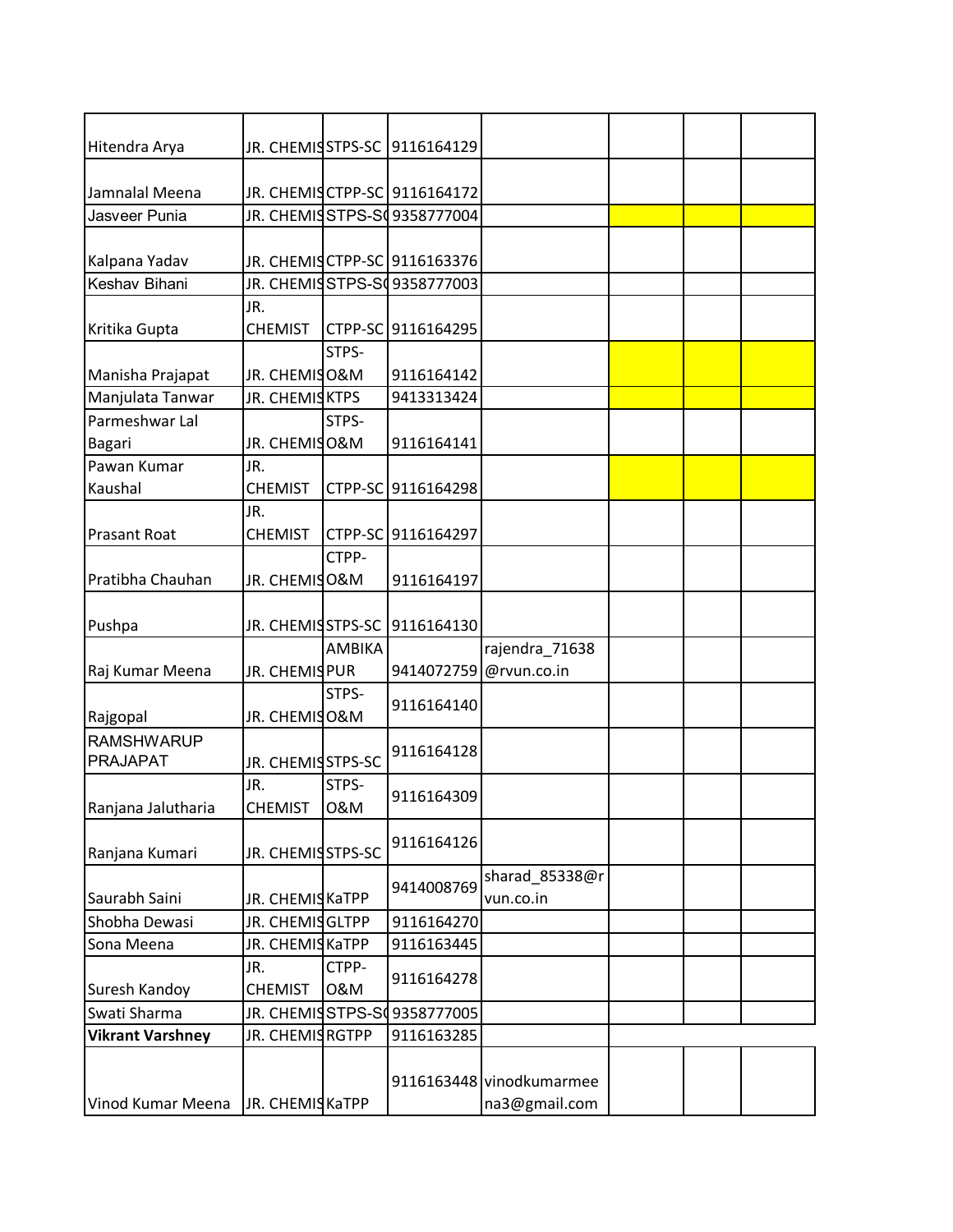|                                       |                   | <b>JUNIOR ACCOUNTANT</b> |                                            |                                       |  |  |
|---------------------------------------|-------------------|--------------------------|--------------------------------------------|---------------------------------------|--|--|
|                                       |                   |                          |                                            |                                       |  |  |
| <b>Abhilash Sharma</b>                |                   |                          | JR. ACCTT. STPS-SC 9116164320              |                                       |  |  |
| <b>Abhishek Kumawat</b>               | JR. ACCTT. JAIPUR |                          | 9413385687                                 |                                       |  |  |
| <b>Abhishek Verma</b>                 |                   |                          |                                            |                                       |  |  |
|                                       |                   |                          | JR. ACCTT. <mark>CTPP-SC</mark> 9116163220 |                                       |  |  |
| Aditi Joshi                           | JR. ACCTT. JAIPUR |                          | 9116163212                                 |                                       |  |  |
| <b>Ajit Danga</b>                     | JR. ACCTT. RGTPP  |                          | 9116164244                                 |                                       |  |  |
| <b>Anand Sharma</b>                   |                   | STPS-                    |                                            | anand 85897@r                         |  |  |
|                                       | JR. ACCTT.        | 0&M                      | 9414085897 vun.co.in                       |                                       |  |  |
|                                       |                   |                          |                                            | anand_85883@r                         |  |  |
| <b>Anand Singh Tanwar</b>             | JR. ACCTT. JAIPUR |                          | 9414085883                                 | vun.co.in                             |  |  |
| <b>Ankit Sahu</b>                     | JR. ACCTT. KTPS   |                          | 9116163261                                 |                                       |  |  |
|                                       |                   | CTPP-                    | 9116164234                                 |                                       |  |  |
| <b>Ankush Jain</b>                    | JR. ACCTT.        | 0&M                      |                                            |                                       |  |  |
|                                       |                   |                          | 9116164317                                 |                                       |  |  |
| Anshika Sharma                        | JR. ACCTT. JAIPUR |                          |                                            |                                       |  |  |
| <b>Archana Meena</b>                  | JR. ACCTT. DCPP   |                          | 9116164239                                 |                                       |  |  |
|                                       |                   | CTPP-                    | 9116163219                                 |                                       |  |  |
| <b>Arun Kumar Soni</b>                | JR. ACCTT. O&M    |                          |                                            |                                       |  |  |
| <b>Arvind Soni</b>                    | JR. ACCTT. JAIPUR | STPS-                    | 9116163200                                 |                                       |  |  |
| <b>Ashish Kumar</b>                   | JR. ACCTT. O&M    |                          | 9414085894                                 | ashish_85894@r<br>vun.in              |  |  |
|                                       |                   | STPS-                    |                                            | ashok_85915@r                         |  |  |
| <b>Ashok Kumar</b>                    | JR. ACCTT. O&M    |                          | 9414085915                                 | vun.co.in                             |  |  |
|                                       |                   |                          |                                            |                                       |  |  |
| Ashok Kumar Bairwa J.R. ACCTT. JAIPUR |                   |                          | 9116164266                                 |                                       |  |  |
|                                       |                   |                          |                                            | 9116164273 ashokmali.mali38@gmail.com |  |  |
| <b>Ashok Kumar Mali</b>               | JR. ACCTT.        | <b>GLTPP</b>             |                                            |                                       |  |  |
| <b>Ashok Kumar Verma</b>              |                   | STPS-                    | 9414087859                                 | ashok_87859@rv                        |  |  |
|                                       | JR. ACCTT.        | 0&M                      |                                            | un.co.in                              |  |  |
| Ayush Jagetiya                        |                   |                          | JR. ACCTT. CTPP-SC 9116164283              |                                       |  |  |
| <b>Bhainroo Ram</b>                   |                   | CTPP-                    |                                            |                                       |  |  |
| Meena                                 | JR. ACCTT.        | 0&M                      | 9116163223                                 |                                       |  |  |
| <b>Bhanu Agawal</b>                   | JR. ACCTT. JAIPUR |                          | 9116164351                                 |                                       |  |  |
|                                       |                   | STPS-                    |                                            |                                       |  |  |
| <b>Bhawani Singh</b>                  | JR. ACCTT.        | 0&M                      | 9116164319                                 |                                       |  |  |
| <b>Brijesh Nagar</b>                  | JR. ACCTT.        | <b>KTPS</b>              | 9116164262                                 |                                       |  |  |
|                                       |                   | CTPP-                    |                                            |                                       |  |  |
| <b>Bunty Lal Meena</b>                | JR. ACCTT.        | 0&M                      | 9116164233                                 |                                       |  |  |
| Chetna Ameta                          | JR. ACCTT. KaTPP  |                          | 9414008964                                 |                                       |  |  |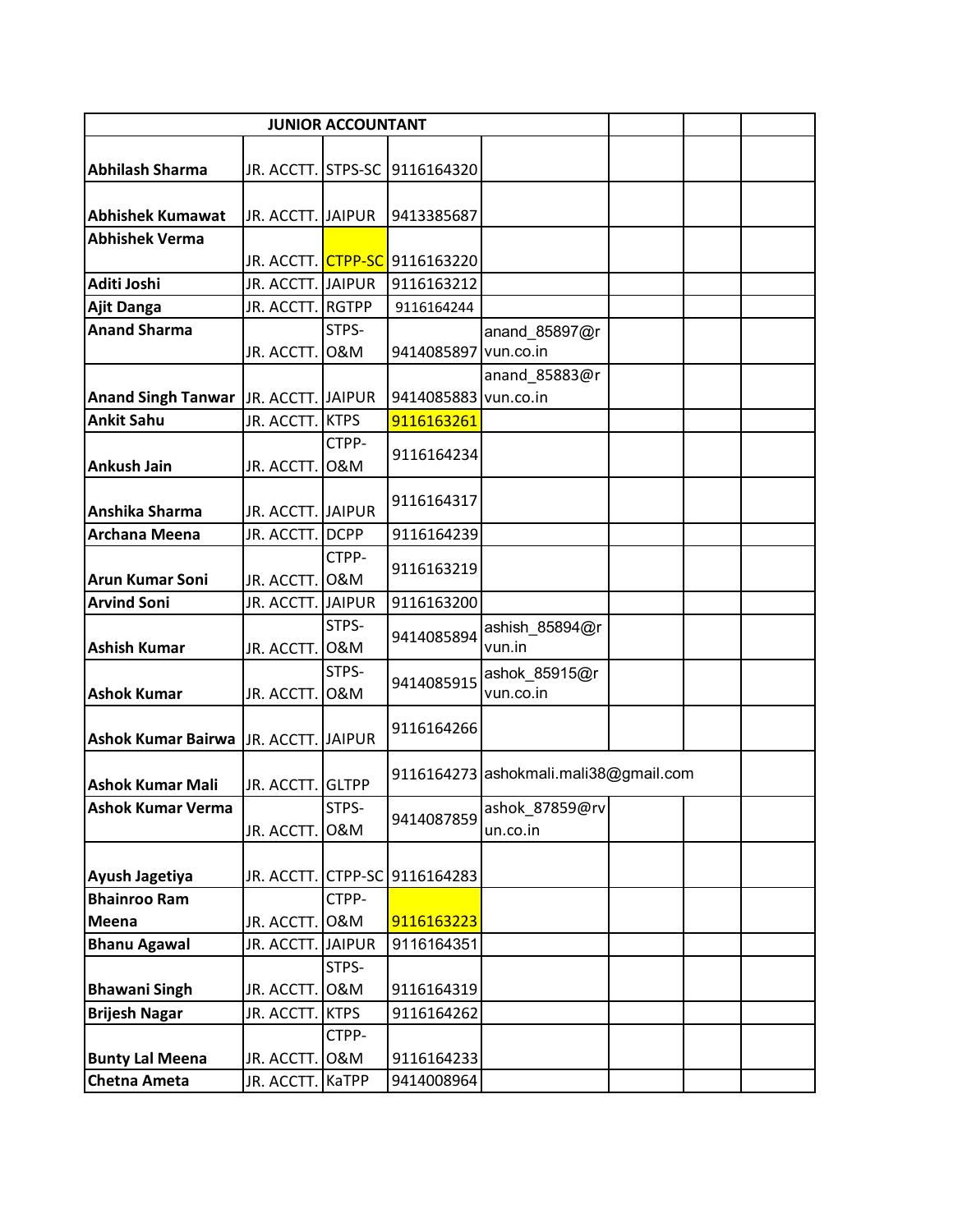|                                         |                                 | <b>STPS-</b> |                               |                        |  |  |
|-----------------------------------------|---------------------------------|--------------|-------------------------------|------------------------|--|--|
| <b>Chhotu Meena</b>                     | JR. ACCTT. <mark>O&amp;M</mark> |              | 9414085910                    |                        |  |  |
|                                         |                                 |              |                               |                        |  |  |
| <b>Dinesh Kumar Jat</b>                 |                                 |              | JR. ACCTT. CTPP-SC 9116163216 |                        |  |  |
| Divya Pathak                            | JR. ACCTT. JAIPUR               |              | 9116164354                    |                        |  |  |
|                                         |                                 | CTPP-        |                               |                        |  |  |
| <b>Gagan Gautam</b>                     | JR. ACCTT. O&M                  |              | 8955307004                    |                        |  |  |
| <b>Ganesh Saini</b>                     | JR. ACCTT. JAIPUR               |              | 9116164261                    |                        |  |  |
| <b>Gaurav Sharma</b>                    | JR. ACCTT. JAIPUR               |              | 9116163211                    |                        |  |  |
|                                         |                                 | STPS-        |                               |                        |  |  |
| <b>Girdhari Lal</b>                     | JR. ACCTT. O&M                  |              | 9116164316                    |                        |  |  |
| Girdhari Lal Meena                      | JR. ACCTT. JAIPUR               |              | 9116163239                    |                        |  |  |
| Hansraj Kumawat                         | JR. ACCTT. KaTPP                |              | 9414008673                    |                        |  |  |
| <b>Harish Kumar</b>                     |                                 |              |                               | Harish_08156@r         |  |  |
| <b>Mahawar</b>                          | JR. ACCTT. JAIPUR               |              | 9116163206 vun.co.in          |                        |  |  |
| <b>Hemant Kumar</b>                     |                                 | CTPP-        |                               |                        |  |  |
| <b>Bansiwal</b>                         | JR. ACCTT. O&M                  |              | 9116164231                    |                        |  |  |
| <b>Hemlata Atal</b>                     | JR. ACCTT. JAIPUR               |              | 9116164232                    |                        |  |  |
| <b>Hitesh Kumar Soni</b>                | JR. ACCTT. JAIPUR               |              | 9116163205                    |                        |  |  |
| Ishita Jain                             | JR. ACCTT. KTPS                 |              | 9116163522                    |                        |  |  |
| J.P. Mehra                              | JR. ACCTT. RGTPP                |              | 9413349081                    |                        |  |  |
|                                         |                                 |              |                               |                        |  |  |
| Jagdish Prasad Yadav J.R. ACCTT. JAIPUR |                                 |              | 9116163238                    |                        |  |  |
| Jaideep Ojha                            | JR. ACCTT.                      | <b>GLTPP</b> | 9116164246                    |                        |  |  |
|                                         |                                 |              |                               | jaiprakashmehra        |  |  |
|                                         |                                 |              |                               | 34255@rvun.co          |  |  |
| Jaiprakash Mehra                        | JR. ACCTT. RGTPP                |              | 9530034255 .in                |                        |  |  |
| Jyoti Kanwar                            | JR. ACCTT. STPS-SC              |              | 9116164322                    |                        |  |  |
|                                         |                                 |              |                               |                        |  |  |
| <b>Kamal Kant Meena</b>                 |                                 |              | JR. ACCTT. CTPP-SC 9116163227 |                        |  |  |
|                                         |                                 | CTPP-        |                               |                        |  |  |
| Kamlesh Kumar Saini JR. ACCTT.          |                                 | 0&M          | 9116164229                    |                        |  |  |
|                                         |                                 |              |                               | kanhaiyalal501@        |  |  |
| Kanhaiya Lal Sharma                     | JR. ACCTT. JAIPUR               |              | 9414085879                    | gmail.com              |  |  |
| <b>Kapil Khandelwal</b>                 | JR. ACCTT.                      | <b>KTPS</b>  | 9571005869                    |                        |  |  |
| Krishna Kumar                           |                                 | CTPP-        |                               |                        |  |  |
| Chaudhary                               | JR. ACCTT.                      | 0&M          | 9116163224                    |                        |  |  |
|                                         |                                 | CTPP-        |                               |                        |  |  |
| <b>Lokesh Kumar Garg</b>                | JR. ACCTT.                      | 0&M          | 9116164226                    |                        |  |  |
| <b>Lokesh Kumar</b>                     |                                 |              |                               |                        |  |  |
| Khandelwal                              | JR. ACCTT.                      |              | CTPP-SC 9116164284            |                        |  |  |
| Mahendra Kumar                          |                                 |              |                               | mahendra 08706         |  |  |
| Jangid                                  | JR. ACCTT. JAIPUR               |              |                               | 9414008706 @rvun.co.in |  |  |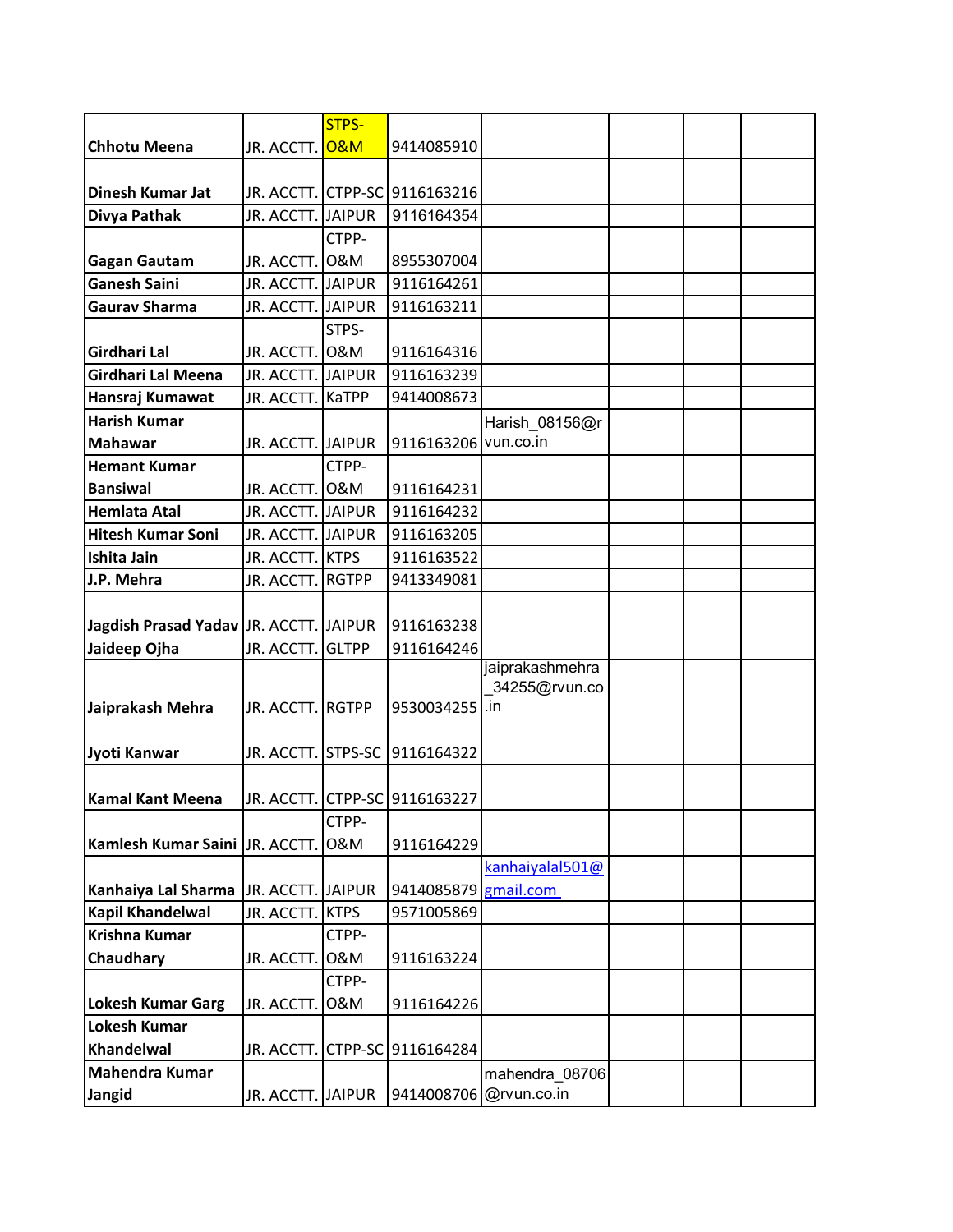| <b>Mahesh Kumar</b>                  | JR. ACCTT. JAIPUR  |             | 9414008439                    |                |  |
|--------------------------------------|--------------------|-------------|-------------------------------|----------------|--|
| <b>Maneesh Yadav</b>                 | JR. ACCTT. RGTPP   |             | 9414057923                    |                |  |
|                                      |                    | STPS-       |                               |                |  |
| <b>Manish Bhati</b>                  | JR. ACCTT. O&M     |             | 9414085887                    |                |  |
| <b>Manish Kumar Udai</b>             |                    |             | JR. ACCTT. GEN.BAN 9358777010 |                |  |
| <b>Manjul Jain</b>                   | JR. ACCTT. KaTPP   |             | 9116164263                    |                |  |
| Manoj Kumar                          | JR. ACCTT. RGTPP   |             | 9116164248                    |                |  |
| Manoj Kumar Sharma JR. ACCTT. JAIPUR |                    |             | 9116164353                    |                |  |
|                                      |                    |             |                               | pareek 59442@r |  |
| <b>Mohit Pareek</b>                  | JR. ACCTT. JAIPUR  |             | 9116163202                    | vun.co.in      |  |
| Narendra Kumar                       | JR. ACCTT. GLTPP   |             | 9413385627                    |                |  |
| <b>Naveen Kumar</b>                  | JR. ACCTT.         | <b>KTPS</b> | 9887507231                    |                |  |
| Neeru Sharma                         | JR. ACCTT. JAIPUR  |             | 9116163247                    |                |  |
| Neha Vishnavi                        | JR. ACCTT. JAIPUR  |             | 9116164235                    |                |  |
|                                      |                    | CTPP-       |                               |                |  |
| <b>Nemichand Nagar</b>               | JR. ACCTT. O&M     |             | 9116163222                    |                |  |
| Nidhi Khandelwal                     | JR. ACCTT. JAIPUR  |             | 9116163198                    |                |  |
| Nikita Mertiya                       | JR. ACCTT. JAIPUR  |             | 9116164230                    |                |  |
| <b>Nilofar</b>                       | JR. ACCTT. KaTPP   |             | 9414088278                    |                |  |
|                                      |                    |             |                               | jain 63203@rvu |  |
| <b>Nishant Jain</b>                  | JR. ACCTT. JAIPUR  |             | 9116163203 n.co.in            |                |  |
|                                      |                    | STPS-       |                               | nitesh_85913@r |  |
| <b>Nitesh Sharma</b>                 | JR. ACCTT.         | 0&M         | 9414085913 vun.co.in          |                |  |
|                                      |                    | GEN.        |                               |                |  |
| <b>Nupur Gautam</b>                  | JR. ACCTT. KOTA    |             | 9116163267                    |                |  |
| Pankaj Kumar                         | JR. ACCTT. KaTPP   |             | 9414008716                    |                |  |
|                                      |                    |             |                               |                |  |
| <b>Parveen Syed</b>                  | JR. ACCTT. STPS-SC |             | 9414085923                    |                |  |
|                                      |                    | STPS-       |                               |                |  |
| Pavan Kumar Meena J.R. ACCTT.        |                    | 0&M         | 9116164313                    |                |  |
|                                      |                    | STPS-       |                               |                |  |
| <b>Pawan Kumar</b>                   | JR. ACCTT. O&M     |             | 9116164314                    |                |  |
|                                      |                    |             |                               |                |  |
| <b>Pawan Kumar Garg</b>              |                    |             | JR. ACCTT. CTPP-SC 9116164282 |                |  |
|                                      |                    |             |                               | pooja_64323@rv |  |
| Pooja Maan                           | JR. ACCTT. STPS-SC |             | 9116164323                    | un.co.in       |  |
|                                      |                    |             |                               |                |  |
| Poornima Rathi                       | JR. ACCTT. JAIPUR  |             | 9116164271                    |                |  |
|                                      |                    |             |                               | praveen 57924  |  |
| <b>Praveen Kumar</b>                 | JR. ACCTT. RGTPP   |             | 9414057924                    | @rvun.co.in    |  |
| <b>Praveen Mishra</b>                | JR. ACCTT. JAIPUR  |             | 9116163210                    |                |  |
|                                      |                    |             |                               |                |  |
| Pravin Kumar Meena JR. ACCTT. KaTPP  |                    |             | 9414008432                    |                |  |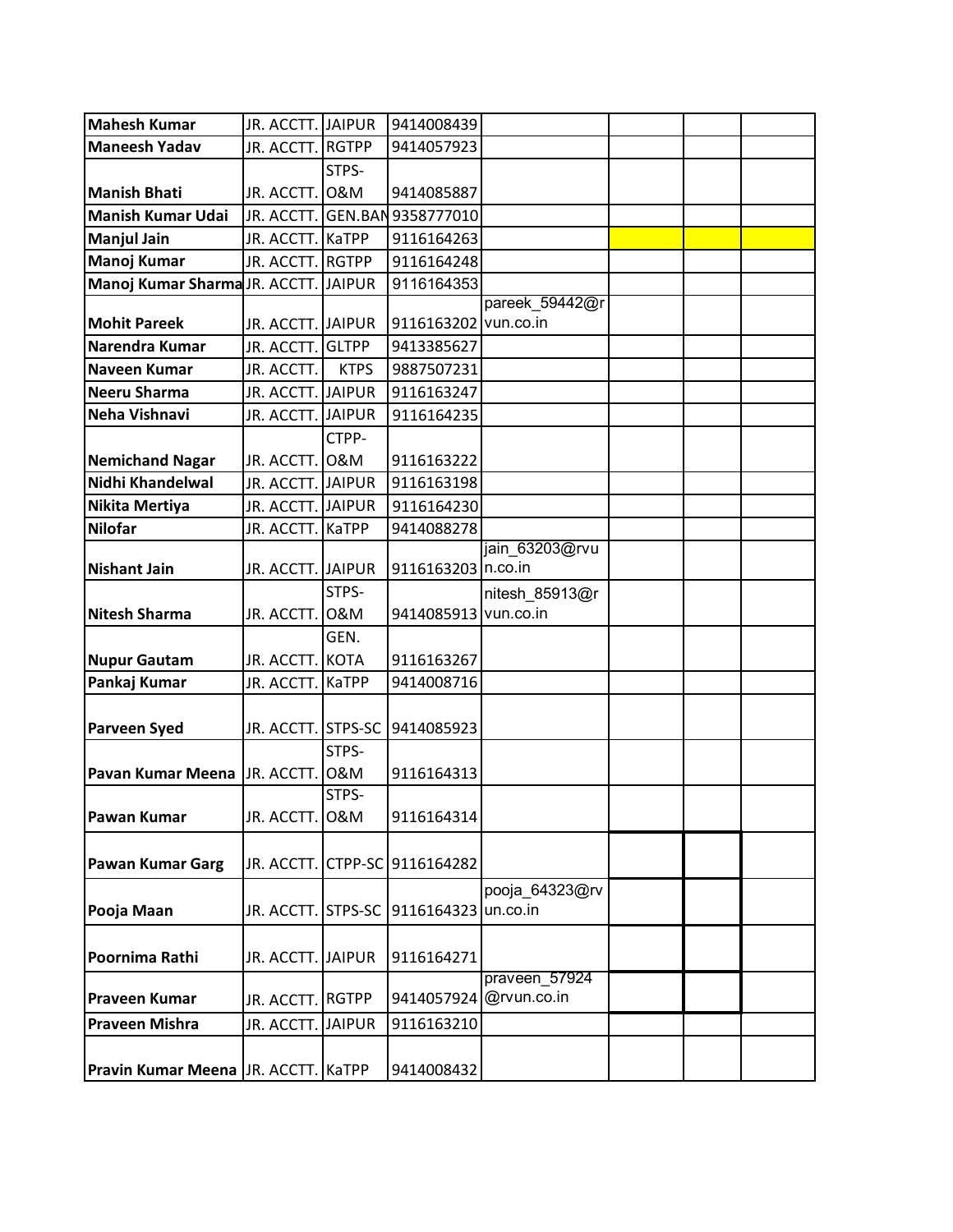| <b>Rahul Kumar</b>                     | JR. ACCTT. RGTPP   |               | 9116164272                    |  |  |
|----------------------------------------|--------------------|---------------|-------------------------------|--|--|
| Rajveer Singh Rathord JR. ACCTT. RGTPP |                    |               | 9358777016                    |  |  |
|                                        |                    | CTPP-         |                               |  |  |
| <b>Ratan Lal Meena</b>                 | JR. ACCTT. O&M     |               | 9116163217                    |  |  |
|                                        |                    | CTPP-         |                               |  |  |
| Ravi Kumar Goyal                       | JR. ACCTT.         | 0&M           | 9116164227                    |  |  |
| Ravi Kumar Nama                        | JR. ACCTT. KTPS    |               | 9116163258                    |  |  |
| <b>Ravi Prakash</b>                    | JR. ACCTT. KTPS    |               | 9116163259                    |  |  |
| Ravindra Sharma                        | JR. ACCTT. JAIPUR  |               | 9116164228                    |  |  |
|                                        |                    | STPS-         |                               |  |  |
| <b>Rawat Ram</b>                       | JR. ACCTT. O&M     |               | 9413385623                    |  |  |
| <b>Rohit Singh</b>                     | JR. ACCTT. KaTPP   |               | 9414085890                    |  |  |
| Sada Ram                               | JR. ACCTT. GLTPP   |               | 9413385637                    |  |  |
| <b>Satish Chand Bairwa</b>             |                    |               | JR.ACCTT STPS-OI 9358777051   |  |  |
| Shashi Kanwar Khang JR. ACCTT. JAIPUR  |                    |               | 9116163290                    |  |  |
| Shraddha Jain                          | JR. ACCTT. KTPS    |               | 9414084864                    |  |  |
| <b>Shreyans Jain</b>                   | JR. ACCTT. RGTPP   |               | 9116164247                    |  |  |
| <b>Shubham Chaudhary</b>               | JR. ACCTT. KaTPP   |               | 9116164267                    |  |  |
| <b>Shubham Jain</b>                    | JR. ACCTT. KaTPP   |               | 9116164245                    |  |  |
| <b>Shweta Yagnik</b>                   | JR. ACCTT. JAIPUR  |               | 9116163208                    |  |  |
| Subhash Chand Sharm JR. ACCTT. DCPP    |                    |               | 9116164238                    |  |  |
| <b>Tarun Kumawat</b>                   | JR. ACCTT. KaTPP   |               | 9414008973                    |  |  |
|                                        |                    |               |                               |  |  |
| <b>Trilok Kumar Meena</b>              |                    |               | JR. ACCTT. STPS-SC 9116164324 |  |  |
| <b>Upasna Verma</b>                    | JR. ACCTT.         |               | GEN-KOT 9116163268            |  |  |
| <b>Upsana Verma</b>                    | Jr.Acctt.          |               | GEN.KOT 9116162368            |  |  |
| <b>Urvi Agarwal</b>                    | Jr. Acctt.         | <b>JAIPUR</b> | 9116164269                    |  |  |
| Vardhaman Sharma                       | JR. ACCTT. JAIPUR  |               | 9116164352                    |  |  |
| Varsha Soyal                           | JR. ACCTT. JAIPUR  |               | 9116164264                    |  |  |
| <b>Vijay Singh Meena</b>               | JR. ACCTT. DCPP    |               | 9414054873                    |  |  |
| Vijendra Kumar                         |                    |               |                               |  |  |
| Jangir                                 | JR. ACCTT. STPS-SC |               | 9116164325                    |  |  |
| <b>Vinod Jajoria</b>                   | JR. ACCTT. DCPP    |               | 9116164237                    |  |  |
|                                        |                    | CTPP-         |                               |  |  |
| <b>Vinod Kumar Saini</b>               | JR. ACCTT.         | 0&M           | 9116163221                    |  |  |
| Yogesh Kumar Kansot JR. ACCTT.         |                    | <b>KaTPP</b>  | 9414008436                    |  |  |
| Zigyaasa Sharma                        | JR. ACCTT. JAIPUR  |               | 9116164265                    |  |  |
|                                        |                    |               | <b>STENOGRAPHER</b>           |  |  |
| Ajit Singh Yogi                        | Stenograph KaTPP   |               | 9116164375                    |  |  |
| Ajit Singh Yogi                        | Stenograph KaTPP   |               | 9785064086                    |  |  |
| Aniket Yadav                           | Stenograph CTPP    |               | 9358777020                    |  |  |
| Anil Choudhary                         | Stenograph STPS-SC |               | 9358777039                    |  |  |
| Anita Ramawat                          | Stenograph STPS-O& |               | 9116164381                    |  |  |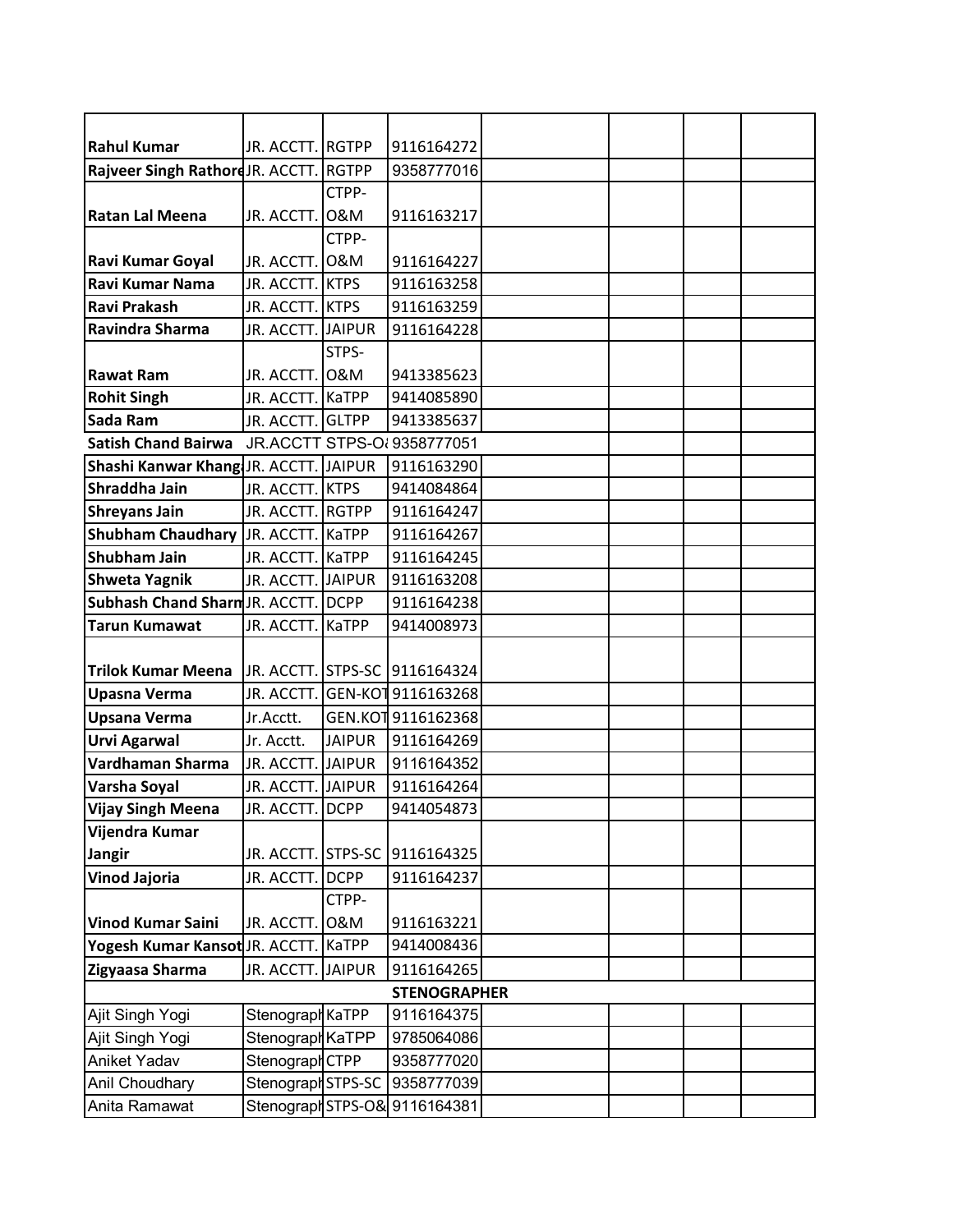| Anu Sri                                | Stenograph JAIPUR          |               | 9116164359              |                                         |  |  |
|----------------------------------------|----------------------------|---------------|-------------------------|-----------------------------------------|--|--|
| Ayushi Gupta                           | Stenograph JAIPUR          |               | 9116164355              |                                         |  |  |
| <b>Banikesh Meena</b>                  | Stenograph CSCTPP          |               | 9358777035              |                                         |  |  |
| <b>Banikesh Meena</b>                  | StenographCTPP-S           |               | 8058905362              |                                         |  |  |
| Deepak Modi                            | Stenograph JAIPUR          |               | 9116164363              |                                         |  |  |
| Gauri Shukla                           | Stenograph JAIPUR          |               | 9116164358              |                                         |  |  |
| <b>Harish Kumar</b>                    | Stenograph JAIPUR          |               | 9358777034              |                                         |  |  |
| Harish Kumar                           | StenographCTPP-S           |               | 9358777034              |                                         |  |  |
| Hitesh Jindal                          | Stenograph CSCTPP          |               | 9358777036              |                                         |  |  |
| <b>Hitesh Jindal</b>                   | StenographCTPP-S           |               | 9358777036              |                                         |  |  |
| Javed Ahmad Khan                       | Stenograph JAIPUR          |               | 9116164366              |                                         |  |  |
| Jitendra Kumar Yadav Stenograph JAIPUR |                            |               | 9116164361              |                                         |  |  |
| Karuna Nidhi Bakolia                   | Stenograph CTPP            |               | 9358777023              |                                         |  |  |
| Laxmi Meghvanshi                       | Stenograph JAIPUR          |               | 9116164372              |                                         |  |  |
| Manish Kumar Meena Stenograph JAIPUR   |                            |               | 9116164356              |                                         |  |  |
| Meenakshi Sanwaliya                    | Stenograph JAIPUR          |               | 9116164369              |                                         |  |  |
| Meenakshi Sharma                       | Stenograph JAIPUR          |               | 9116164364              |                                         |  |  |
| Meenu Goyal                            | Stenograph KTPS            |               | 9116164376              |                                         |  |  |
| Meenu Goyal                            | Stenograph KaTPP           |               | 9024656244              |                                         |  |  |
| Monika Yadav                           | Stenograph JAIPUR          |               | 9116164365              |                                         |  |  |
| Mukesh Kumar Meen Stenograph KATPP     |                            |               |                         | 9116164377 hkumar 64377@rvun.co.in      |  |  |
| Mukesh Kumar Meena Stenograph KaTPP    |                            |               | 9694086805              |                                         |  |  |
| Namita Saini                           | Stenograph JAIPUR          |               | 9116164357              |                                         |  |  |
| Neetu Meerchandani Stenograph JAIPUR   |                            |               |                         | 9116164368 eerneetu@gmail.com           |  |  |
| Pankaj Saini                           | Stenograph <sub>DCPP</sub> |               | 9116164379              |                                         |  |  |
| Rajesh Kumar Gadhw Stenograph JAIPUR   |                            |               | 9116164362              |                                         |  |  |
| Renu                                   | Stenograph STPS-O&         |               | 9116164382              |                                         |  |  |
| Rohit Nagar                            | Stenograph CTPP            |               | 9358777021              |                                         |  |  |
| Roshan Lal Meena                       | Stenograph KATPP           |               | 9116164378              |                                         |  |  |
| Roshan Lal Meena                       | Stenograph KaTPP           |               | 7742131369              |                                         |  |  |
| Rupendra Kumar Bala Stenograph CTPP    |                            |               | 9358777022              |                                         |  |  |
| <b>Santosh Kumar</b>                   | Stenograph RGTPP           |               | 9358777017              |                                         |  |  |
| Saumya Sharma                          | Stenograph JAIPUR          |               | 9358777049              |                                         |  |  |
| Shikha Rawat                           | Stenograph JAIPUR          |               | 9116164367              |                                         |  |  |
| Shivani Bhardwaj                       | Stenograph JAIPUR          |               | 9116164360              |                                         |  |  |
| Shivani Meena                          | Stenograph JAIPUR          |               | 9116164373              |                                         |  |  |
| Suyash Dixit                           | Stenograph JAIPUR          |               | 9116164371              |                                         |  |  |
|                                        | Stenograp                  |               |                         |                                         |  |  |
| Sakshi Gandhi                          | her                        | <b>JAIPUR</b> | 9116164321              |                                         |  |  |
| Uma Gaur                               | Stenograph JAIPUR          |               | 9358777042              |                                         |  |  |
| Umesh Kumar Dhama Stenograph JAIPUR    |                            |               |                         | 9116164370 meenabanikesh8058@gmail.com  |  |  |
| Vaibhav Mathur                         | Stenograph JAIPUR          |               |                         | 9116164383 kumawat.harish1992@gmail.com |  |  |
|                                        |                            |               | <b>SENIOR ASSISTANT</b> |                                         |  |  |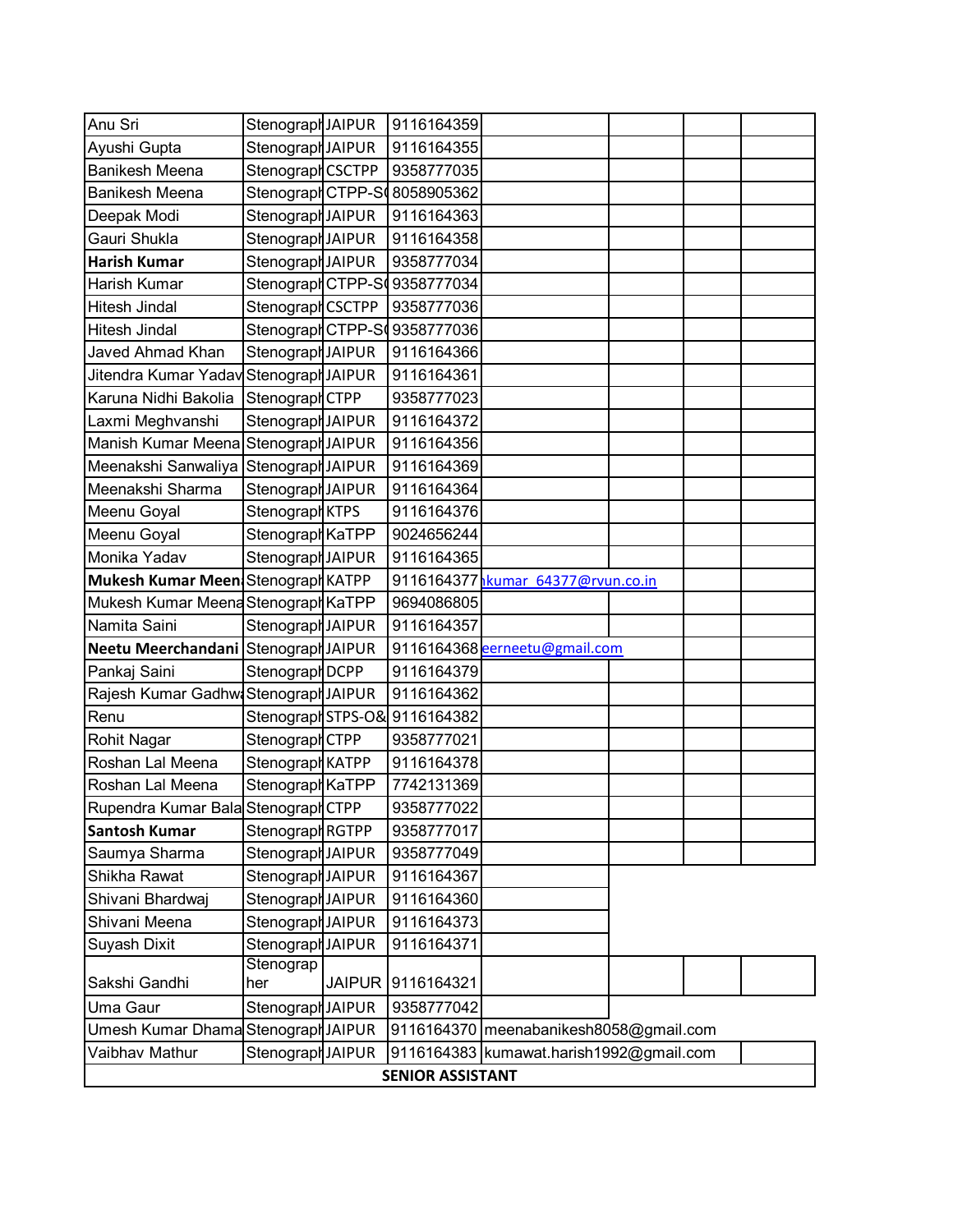| Dinesh Kacholia              | SR.ASSTT. | <b>JAIPUR</b> | 9413349800                    |                                  |  |  |
|------------------------------|-----------|---------------|-------------------------------|----------------------------------|--|--|
| <b>Hitesh Sharma</b>         | SR.ASSTT. | <b>JAIPUR</b> | 9414019478                    |                                  |  |  |
| K.K.Suman                    | SR.ASSTT. | <b>KTPS</b>   | 9413313627                    |                                  |  |  |
| Sucheta Shrotriya            | SR.ASSTT. | <b>JAIPUR</b> | 9460205556                    |                                  |  |  |
|                              |           |               | <b>JUNIOR ASSISTANT</b>       |                                  |  |  |
| Ankur Modi                   | Jr. Asstt | <b>JAIPUR</b> | 8559833992                    |                                  |  |  |
|                              |           |               |                               |                                  |  |  |
| <b>Arvind Kumar Meena</b>    | Jr. Asstt | <b>JAIPUR</b> | 9460395905                    |                                  |  |  |
| Astha Agarwal                | Jr. Asstt |               | CTPP-SC 8306353744            |                                  |  |  |
| Gaurav Kumar                 | Jr. Asstt | <b>JAIPUR</b> | 7610818354                    |                                  |  |  |
| <b>HarGovind Gupta</b>       | Jr. Asstt | CTPP-SC       | 7891761363                    |                                  |  |  |
|                              |           |               |                               | pancharambham<br>u.1989@gmail.co |  |  |
| Hari Shankar Meena           | Jr. Asstt |               | CTPP-SC 7976143832 m          |                                  |  |  |
| <b>Manoj Kumar</b><br>Panwar | Jr. Asstt | CTPP-SC       | 9001604569                    | harimeena2070                    |  |  |
|                              |           |               |                               | @gmail.com                       |  |  |
|                              |           |               |                               | hargovindgupta9                  |  |  |
| Pancha Ram Jat               | Jr. Asstt | <b>RGTPP</b>  |                               | 8955563765 2@gmail.com           |  |  |
| <b>Rawat Ram</b>             |           |               |                               | sgauravgulpadiya                 |  |  |
| <b>Chaudhary</b>             | Jr. Asstt |               | CTPP-SC 9610616140 @gmail.com |                                  |  |  |
| <b>Shaunak Dubey</b>         | Jr. Asstt | <b>RGTPP</b>  | 9166768967                    | rawat.r.choudhary@gmail.com,     |  |  |
| Viny Lakhani                 | Jr. Asstt | <b>JAIPUR</b> | 9415220062                    |                                  |  |  |
| Puran Mal Meena              | Jr. Asstt | <b>JAIPUR</b> | 9351501404                    |                                  |  |  |
| Kamal Bhhardwaj              | Jr. Asstt | STPS-SC       | 9460534323                    |                                  |  |  |
|                              |           |               |                               |                                  |  |  |
| <b>Bikramjeet Singh</b>      | Jr. Asstt | STPS-SC       | 6375040600                    |                                  |  |  |
| Mahesh Kumar                 | Jr. Asstt | STPS-SC       | 968024039                     |                                  |  |  |
| Simarjeet Kaur               | Jr. Asstt | STPS-SC       | 8890743765                    |                                  |  |  |
| Subhash Chander              | Jr. Asstt | STPS-SC       | 7426868468                    |                                  |  |  |
| Dilip Kumar Janagal          | Jr. Asstt | STPS-SC       | 9928473088                    |                                  |  |  |
| Parameshwar                  | Jr. Asstt |               | STPS-SC 9414035466            |                                  |  |  |